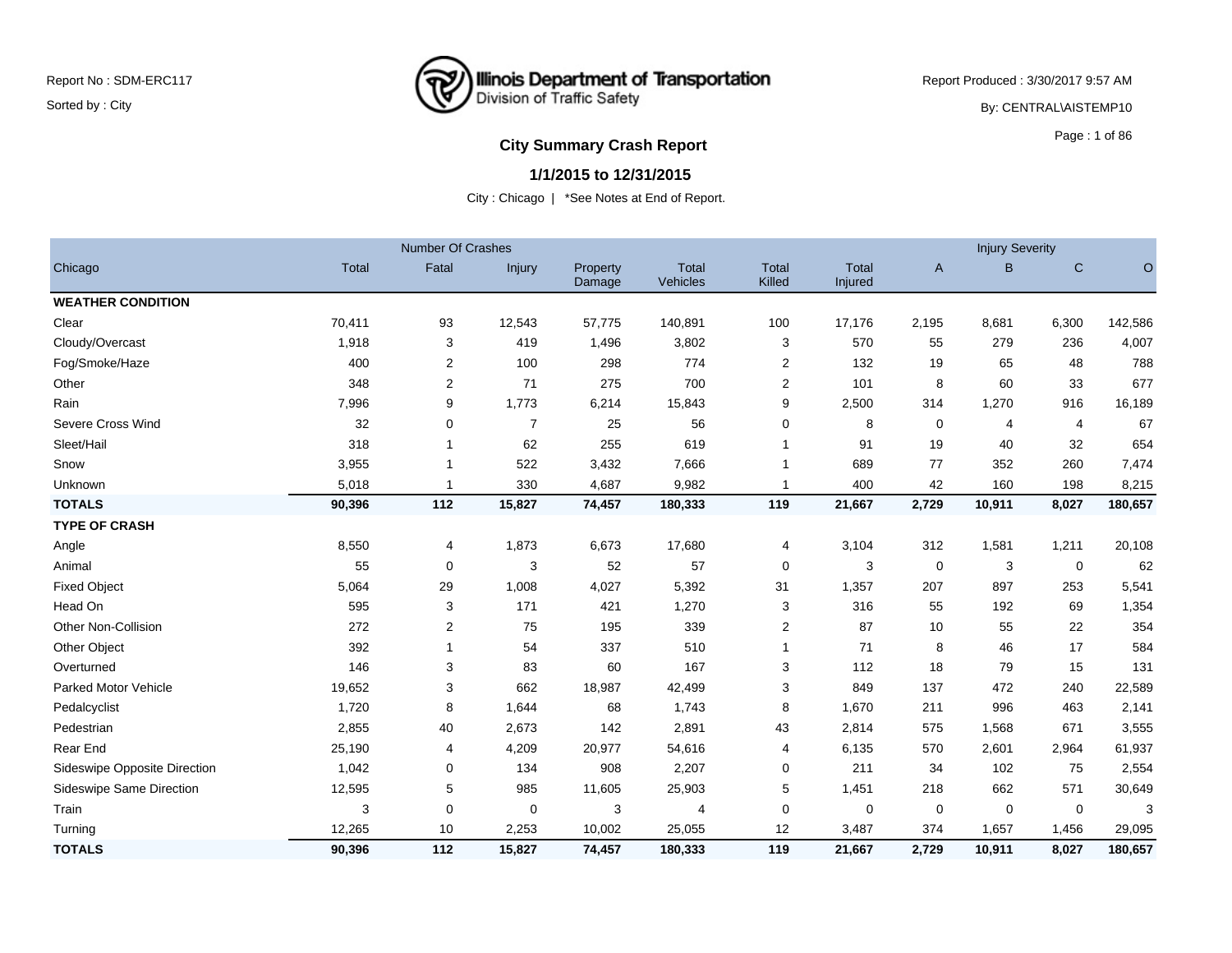

Report Produced : 3/30/2017 9:57 AM By: CENTRAL\AISTEMP10

# **City Summary Crash Report CLASH Report CLASH Report CLASH Report CLASH Report CLASH Report CLASH Report CLASH Report CLASH Report CLASH Report CLASH Report CLASH Report CLASH Report CLASH Report**

### **1/1/2015 to 12/31/2015**

|                               |        | <b>Number Of Crashes</b> |               |                           |                   |                        |                  |       | <b>Injury Severity</b> |              |         |
|-------------------------------|--------|--------------------------|---------------|---------------------------|-------------------|------------------------|------------------|-------|------------------------|--------------|---------|
| Chicago                       | Total  | Fatal                    | <b>Injury</b> | <b>Property</b><br>Damage | Total<br>Vehicles | <b>Total</b><br>Killed | Total<br>Injured | A     | B.                     | $\mathsf{C}$ | $\circ$ |
| <b>CLASS OF CITY</b>          |        |                          |               |                           |                   |                        |                  |       |                        |              |         |
| Chicago                       | 90,396 | 112                      | 15,827        | 74,457                    | 180,333           | 119                    | 21,667           | 2,729 | 10,911                 | 8,027        | 180,657 |
| <b>TOTALS</b>                 | 90,396 | 112                      | 15,827        | 74,457                    | 180,333           | 119                    | 21,667           | 2,729 | 10,911                 | 8,027        | 180,657 |
| <b>ROAD SURFACE CONDITION</b> |        |                          |               |                           |                   |                        |                  |       |                        |              |         |
| Dry                           | 65,782 | 92                       | 11,901        | 53,789                    | 131,792           | 99                     | 16,326           | 2,117 | 8,250                  | 5,959        | 133,057 |
| Ice                           | 977    |                          | 107           | 869                       | 1,906             |                        | 136              | 15    | 72                     | 49           | 1,876   |
| Other                         | 150    | 0                        | 37            | 113                       | 263               | $\Omega$               | 50               | 5     | 31                     | 14           | 261     |
| Sand, Mud, Dirt               | 53     | 0                        | 10            | 43                        | 84                | $\Omega$               | 13               | 3     | 5                      | 5            | 91      |
| Snow or Slush                 | 4,350  | 0                        | 535           | 3,815                     | 8,474             | $\Omega$               | 714              | 80    | 360                    | 274          | 8,063   |
| <b>Unknown</b>                | 6,615  |                          | 520           | 6,094                     | 13,107            |                        | 650              | 68    | 265                    | 317          | 11,746  |
| Wet                           | 12,469 | 18                       | 2,717         | 9,734                     | 24,707            | 18                     | 3,778            | 441   | 1,928                  | 1,409        | 25,563  |
| <b>TOTALS</b>                 | 90,396 | 112                      | 15,827        | 74,457                    | 180,333           | 119                    | 21,667           | 2,729 | 10,911                 | 8,027        | 180,657 |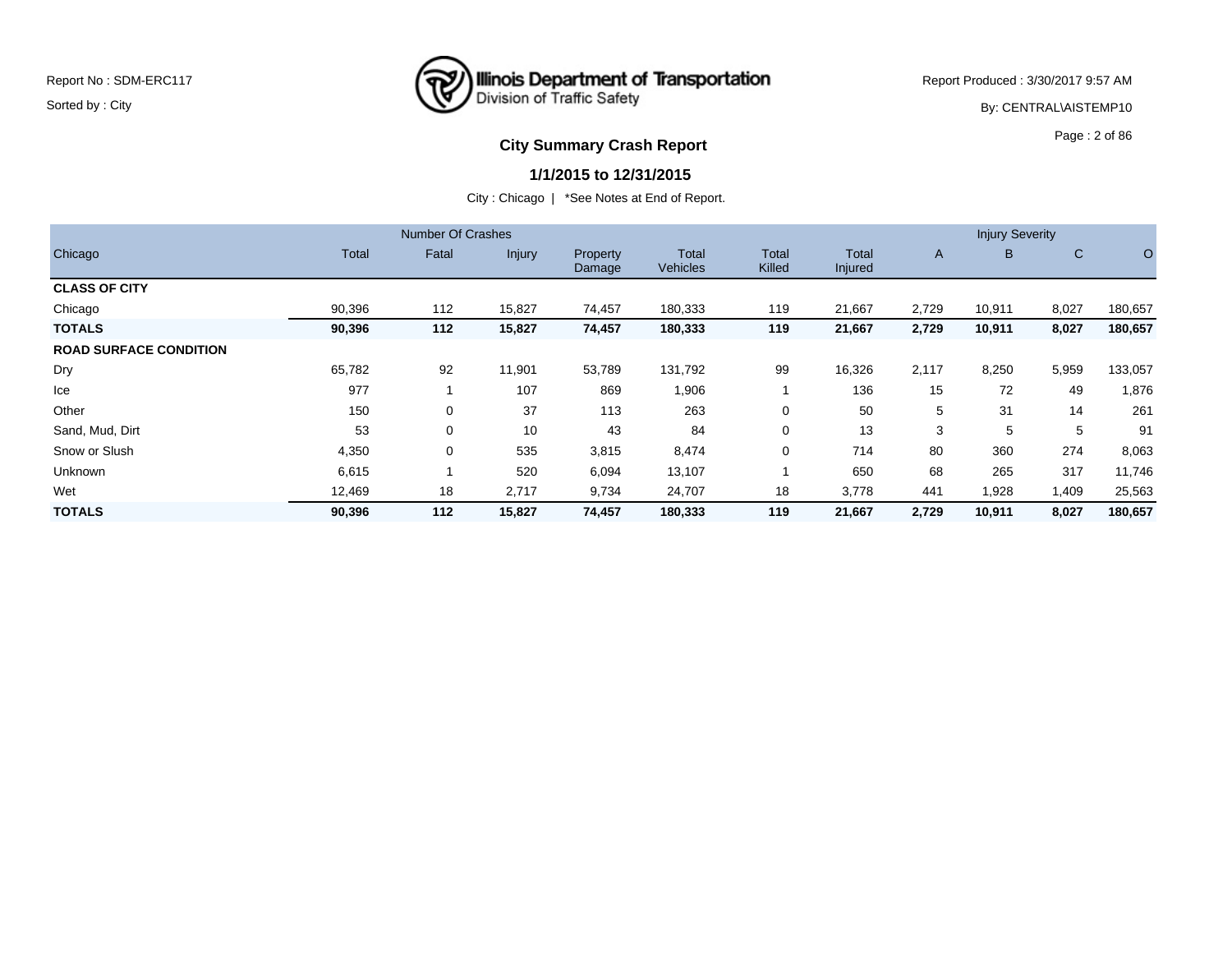## **Illinois Department of Transportation**<br>Division of Traffic Safety ष्ट्र

Report Produced : 3/30/2017 9:57 AM

By: CENTRAL\AISTEMP10

# **City Summary Crash Report CLASH Report CLASH Report CLASH Report CLASH Report CLASH Report CLASH Report CLASH Report CLASH Report CLASH Report CLASH Report CLASH Report CLASH Report CLASH Report**

#### **1/1/2015 to 12/31/2015**

|                             |        |                     | <b>Number of Crashes</b> |                     |                          |     |                                      |              | <b>Injury Severity</b> |       |         |
|-----------------------------|--------|---------------------|--------------------------|---------------------|--------------------------|-----|--------------------------------------|--------------|------------------------|-------|---------|
| Chicago                     | Total  | Fatal               | <b>Injury</b>            | Property<br>Damage  | Total<br><b>Vehicles</b> |     | <b>Total Total</b><br>Killed Injured | $\mathsf{A}$ | B                      | C     | O       |
| <b>CLASS OF TRAFFICWAY</b>  |        |                     |                          |                     |                          |     |                                      |              |                        |       |         |
| <b>City Streets Urban</b>   | 71,183 | 87                  | 12,223                   | 58,873              | 141,383                  | 93  | 16,584                               | 2,182        | 8,114                  | 6,288 | 137,185 |
| Controlled Urban            | 9,987  | 12                  | 1,344                    | 8,631               | 20,584                   | 12  | 1,956                                | 175          | 1,337                  | 444   | 23,285  |
| County & Local Roads Rural  |        | $\overline{2}$<br>0 |                          | $\overline{2}$<br>0 | 4                        | 0   | 0                                    | 0            | 0                      | 0     | 3       |
| <b>State Numbered Urban</b> | 5,972  | 9                   | 1,138                    | 4,825               | 11,962                   | 10  | 1,551                                | 202          | 707                    | 642   | 13,420  |
| <b>Toll Roads Urban</b>     | 128    | 0                   | 14                       | 114                 | 248                      | 0   | 24                                   |              | 17                     | 6     | 288     |
| Unmarked Highway Rural      | 3,124  | 4                   | 1,108                    | 2,012               | 6,152                    | 4   | 1,552                                | 169          | 736                    | 647   | 6,476   |
| <b>TOTALS</b>               | 90,396 | 112                 | 15,827                   | 74,457              | 180,333                  | 119 | 21,667                               | 2,729        | 10,911                 | 8,027 | 180,657 |
| <b>DAY OF WEEK</b>          |        |                     |                          |                     |                          |     |                                      |              |                        |       |         |
| Sunday                      | 11,822 | 14                  | 2,074                    | 9,734               | 23,680                   | 16  | 2,987                                | 362          | 1,673                  | 952   | 23,398  |
| Monday                      | 13,135 | 18                  | 2,263                    | 10,854              | 26,052                   | 19  | 3,090                                | 385          | 1,518                  | 1,187 | 25,579  |
| Tuesday                     | 12,615 | 11                  | 2,278                    | 10,326              | 25,071                   | 12  | 3,000                                | 380          | 1,480                  | 1,140 | 25,085  |
| Wednesday                   | 12,239 | 15                  | 2,239                    | 9,985               | 24,330                   | 15  | 3,010                                | 387          | 1,489                  | 1,134 | 24,352  |
| Thursday                    | 12,515 | 17                  | 2,238                    | 10,260              | 24,916                   | 17  | 3,037                                | 393          | 1,528                  | 1,116 | 25,059  |
| Friday                      | 14,297 | 17                  | 2,441                    | 11,839              | 28,679                   | 19  | 3,262                                | 409          | 1,600                  | 1,253 | 28,955  |
| Saturday                    | 13,773 | 20                  | 2,294                    | 11,459              | 27,605                   | 21  | 3,281                                | 413          | 1,623                  | 1,245 | 28,229  |
| <b>TOTALS</b>               | 90,396 | 112                 | 15,827                   | 74,457              | 180,333                  | 119 | 21,667                               | 2,729        | 10,911                 | 8,027 | 180,657 |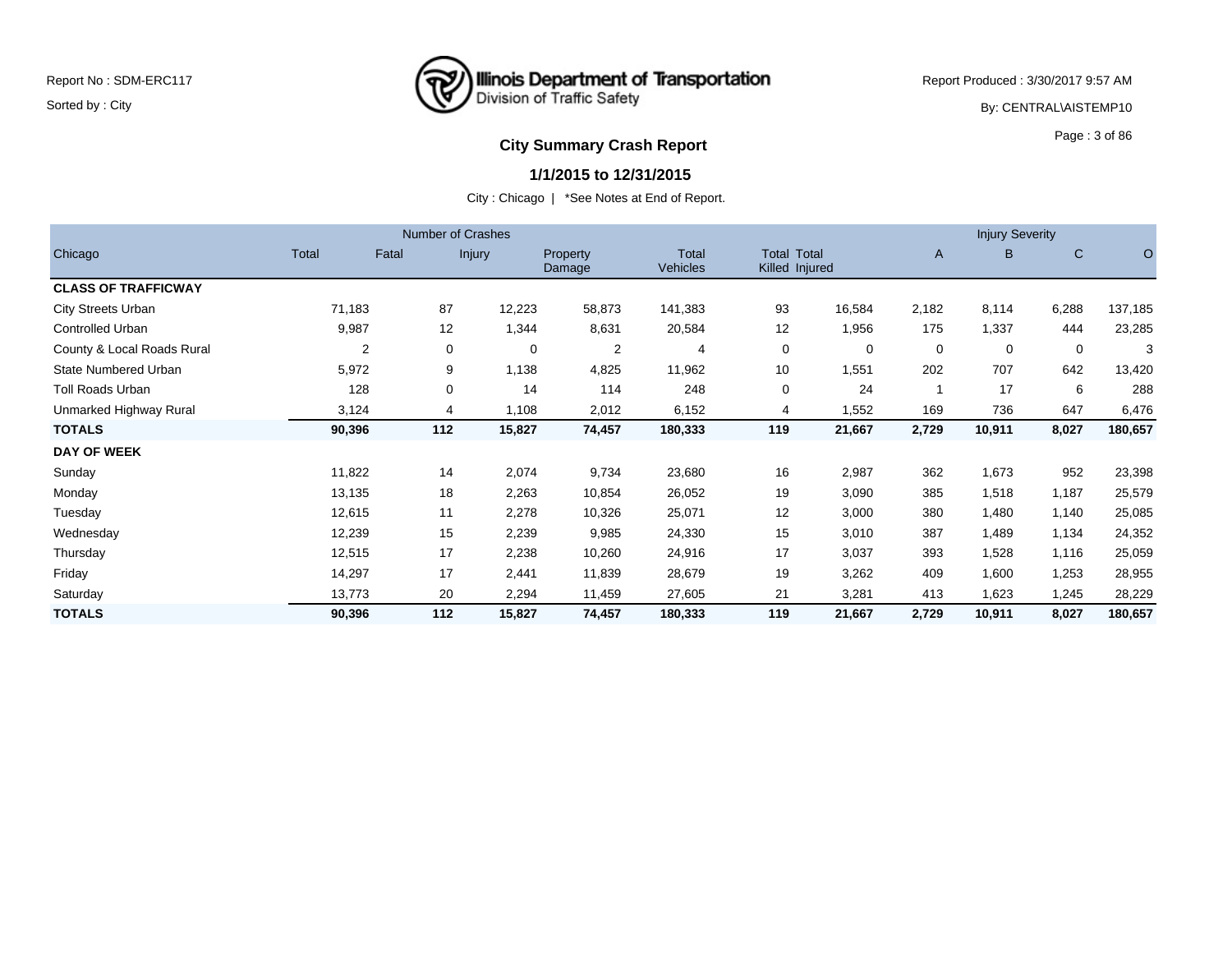## **Illinois Department of Transportation**<br>Division of Traffic Safety ष्ट्र

Report Produced : 3/30/2017 9:57 AM

By: CENTRAL\AISTEMP10

## **City Summary Crash Report CLASH Report CLASH Report CLASH Report CLASH Report CLASH Report CLASH Report CLASH Report CLASH Report CLASH Report CLASH Report CLASH Report CLASH Report CLASH Report**

#### **1/1/2015 to 12/31/2015**

|                    |              | Number Of Crashes |               |                    |                   |                 |                         |              | <b>Injury Severity</b> |              |         |
|--------------------|--------------|-------------------|---------------|--------------------|-------------------|-----------------|-------------------------|--------------|------------------------|--------------|---------|
| Chicago            | <b>Total</b> | Fatal             | <b>Injury</b> | Property<br>Damage | Total<br>Vehicles | Total<br>Killed | <b>Total</b><br>Injured | $\mathsf{A}$ | B                      | $\mathsf{C}$ | $\circ$ |
| <b>TIME OF DAY</b> |              |                   |               |                    |                   |                 |                         |              |                        |              |         |
| Midnight           | 2,020        | 6                 | 348           | 1,666              | 4,039             | 6               | 517                     | 57           | 274                    | 186          | 3,752   |
| 01 AM              | 1,785        | 5                 | 289           | 1,491              | 3,545             | 5               | 382                     | 57           | 208                    | 117          | 3,160   |
| 02 AM              | 1,724        | $\overline{7}$    | 281           | 1,436              | 3,382             | $\overline{7}$  | 417                     | 69           | 253                    | 95           | 2,977   |
| 03 AM              | 1,491        | 8                 | 242           | 1,241              | 2,988             | 8               | 380                     | 57           | 232                    | 91           | 2,433   |
| 04 AM              | 1,412        | 5                 | 227           | 1,180              | 2,789             | 5               | 327                     | 46           | 187                    | 94           | 2,245   |
| 05 AM              | 1,573        | 5                 | 254           | 1,314              | 3,110             | 6               | 329                     | 48           | 198                    | 83           | 2,556   |
| 06 AM              | 2,532        | 3                 | 442           | 2,087              | 5,082             | 3               | 547                     | 62           | 322                    | 163          | 4,491   |
| 07 AM              | 4,243        | $\overline{2}$    | 747           | 3,494              | 8,543             | 2               | 986                     | 130          | 505                    | 351          | 8,353   |
| 08 AM              | 4,956        | 0                 | 845           | 4,111              | 9,844             | 0               | 1,119                   | 125          | 500                    | 494          | 9,849   |
| 09 AM              | 4,176        | $\mathbf 1$       | 693           | 3,482              | 8,319             | $\mathbf{1}$    | 933                     | 108          | 507                    | 318          | 7,999   |
| 10 AM              | 3,987        | 5                 | 674           | 3,308              | 7,884             | 5               | 907                     | 113          | 435                    | 359          | 7,665   |
| <b>11 AM</b>       | 4,010        | $\mathbf 0$       | 741           | 3,269              | 7,942             | 0               | 996                     | 119          | 514                    | 363          | 8,018   |
| Noon               | 4,712        | 6                 | 839           | 3,867              | 9,374             | 6               | 1,188                   | 136          | 565                    | 487          | 9,358   |
| 1 PM               | 4,943        | 10                | 876           | 4,057              | 9,830             | 10              | 1,215                   | 150          | 583                    | 482          | 10,080  |
| 2 PM               | 5,403        | 5                 | 927           | 4,471              | 10,827            | 6               | 1,272                   | 171          | 624                    | 477          | 11,290  |
| 3 PM               | 6,606        | 6                 | 1,128         | 5,472              | 13,273            | 6               | 1,499                   | 175          | 687                    | 637          | 14,141  |
| 4 PM               | 6,646        | 6                 | 1,180         | 5,460              | 13,304            | 8               | 1,627                   | 203          | 808                    | 616          | 14,235  |
| 5 PM               | 6,492        | 4                 | 1,165         | 5,323              | 13,016            | 4               | 1,549                   | 214          | 727                    | 608          | 13,935  |
| 6 PM               | 5,596        | $\mathbf{1}$      | 962           | 4,633              | 11,224            | $\mathbf{1}$    | 1,278                   | 160          | 596                    | 522          | 12,035  |
| 7 PM               | 4,000        | 5                 | 735           | 3,260              | 7,892             | 6               | 994                     | 127          | 505                    | 362          | 8,201   |
| 8 PM               | 3,417        | 6                 | 641           | 2,770              | 6,737             | 6               | 912                     | 135          | 462                    | 315          | 6,857   |
| 9 PM               | 2,983        | 4                 | 588           | 2,391              | 5,962             | 4               | 822                     | 102          | 403                    | 317          | 5,924   |
| 10 PM              | 3,026        | 6                 | 534           | 2,486              | 6,140             | 7               | 799                     | 82           | 447                    | 270          | 6,031   |
| <b>11 PM</b>       | 2,663        | 6                 | 469           | 2,188              | 5,287             | $\overline{7}$  | 672                     | 83           | 369                    | 220          | 5,072   |
| <b>TOTALS</b>      | 90,396       | 112               | 15,827        | 74,457             | 180,333           | 119             | 21,667                  | 2,729        | 10,911                 | 8,027        | 180,657 |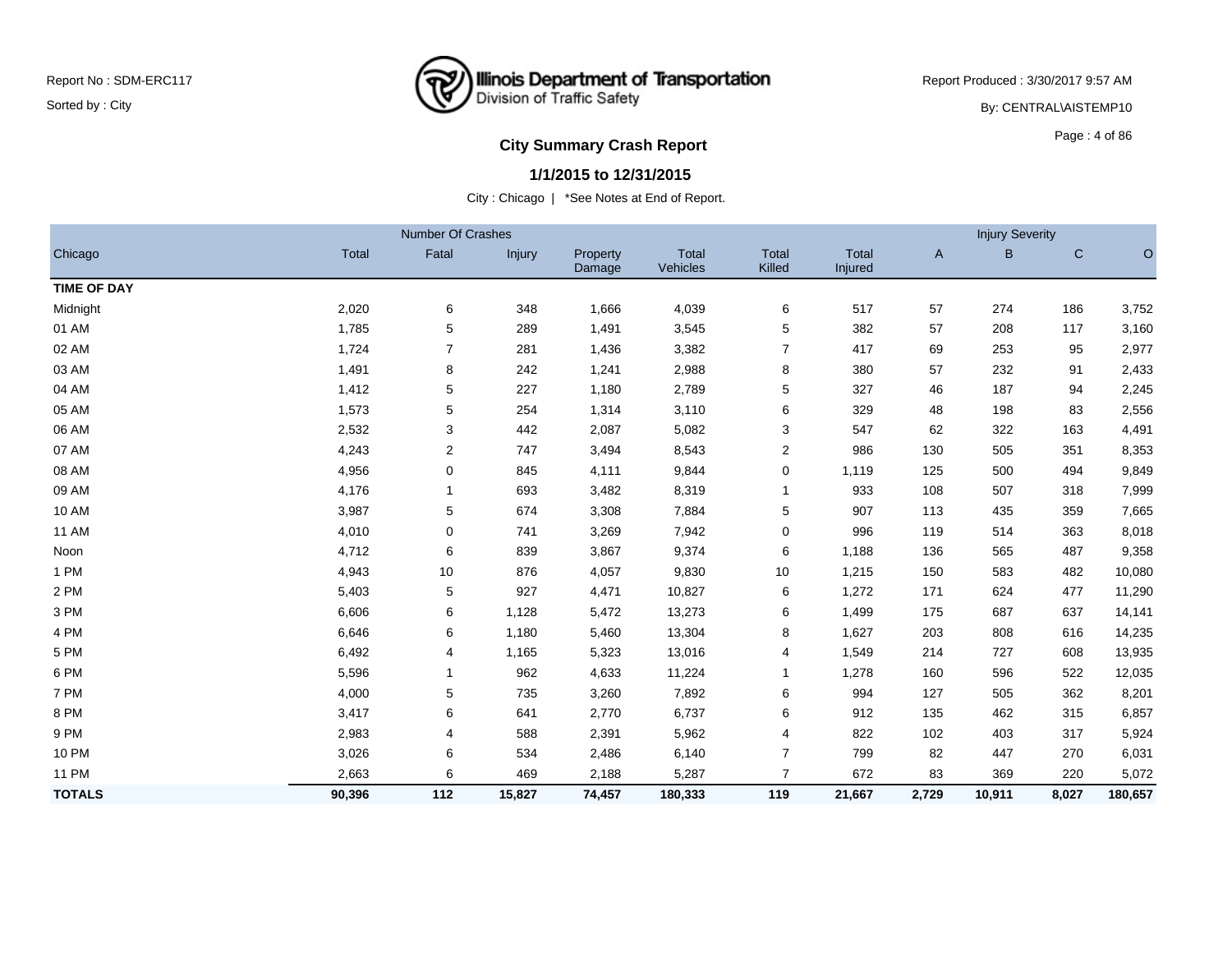

Report Produced : 3/30/2017 9:57 AM By: CENTRAL\AISTEMP10

## **City Summary Crash Report CLASH Report CLASH Report CLASH Report CLASH Report CLASH Report CLASH Report CLASH Report CLASH Report CLASH Report CLASH Report CLASH Report CLASH Report CLASH Report**

#### **1/1/2015 to 12/31/2015**

|                        |        | <b>Number Of Crashes</b> |               |                    |                          |                        |                         |       | <b>Injury Severity</b> |                |         |
|------------------------|--------|--------------------------|---------------|--------------------|--------------------------|------------------------|-------------------------|-------|------------------------|----------------|---------|
| Chicago                | Total  | Fatal                    | <b>Injury</b> | Property<br>Damage | Total<br><b>Vehicles</b> | <b>Total</b><br>Killed | <b>Total</b><br>Injured | A     | B.                     | $\mathbf C$    | O       |
| <b>LIGHT CONDITION</b> |        |                          |               |                    |                          |                        |                         |       |                        |                |         |
| <b>Darkness</b>        | 4,456  | $\overline{7}$           | 679           | 3,770              | 8,803                    |                        | 981                     | 127   | 534                    | 320            | 8,292   |
| Darkness, Lighted Road | 21,709 | 55                       | 4,096         | 17,558             | 43,392                   | 58                     | 5,759                   | 757   | 3,063                  | 1,939          | 42,452  |
| Dawn                   | 1,197  |                          | 258           | 938                | 2,341                    |                        | 344                     | 58    | 185                    | 101            | 2,066   |
| Daylight               | 56,965 | 46                       | 10,181        | 46,738             | 113,715                  | 50                     | 13,738                  | 1,664 | 6,731                  | 5,343          | 117,817 |
| Dusk                   | 2,148  | 3                        | 395           | 1,750              | 4,235                    | 3                      | 563                     | 82    | 289                    | 192            | 4,390   |
| Unknown                | 3,921  | 0                        | 218           | 3,703              | 7,847                    | 0                      | 282                     | 41    | 109                    | 132            | 5,640   |
| <b>TOTALS</b>          | 90,396 | 112                      | 15,827        | 74,457             | 180,333                  | 119                    | 21,667                  | 2,729 | 10,911                 | 8,027          | 180,657 |
| <b>ROAD DEFECTS</b>    |        |                          |               |                    |                          |                        |                         |       |                        |                |         |
| Debris On Roadway      | 371    | 0                        | 62            | 309                | 711                      | $\mathbf 0$            | 87                      | 18    | 44                     | 25             | 696     |
| No Defects             | 77,006 | 103                      | 14,053        | 62,850             | 154,154                  | 110                    | 19,384                  | 2,406 | 9,883                  | 7,095          | 154,996 |
| Other                  | 662    | 0                        | 135           | 527                | 1,202                    | 0                      | 181                     | 24    | 91                     | 66             | 1,205   |
| Rut, Holes             | 586    |                          | 114           | 471                | 945                      |                        | 135                     | 18    | 57                     | 60             | 905     |
| Shoulders              | 37     | 0                        | 3             | 34                 | 72                       | 0                      | 6                       | 0     | 4                      | $\overline{2}$ | 81      |
| Unknown                | 11,452 | 8                        | 1,398         | 10,046             | 22,715                   | 8                      | 1,792                   | 253   | 780                    | 759            | 22,240  |
| Worn Surface           | 282    | 0                        | 62            | 220                | 534                      | $\mathbf 0$            | 82                      | 10    | 52                     | 20             | 534     |
| <b>TOTALS</b>          | 90,396 | 112                      | 15,827        | 74,457             | 180,333                  | 119                    | 21,667                  | 2,729 | 10,911                 | 8,027          | 180,657 |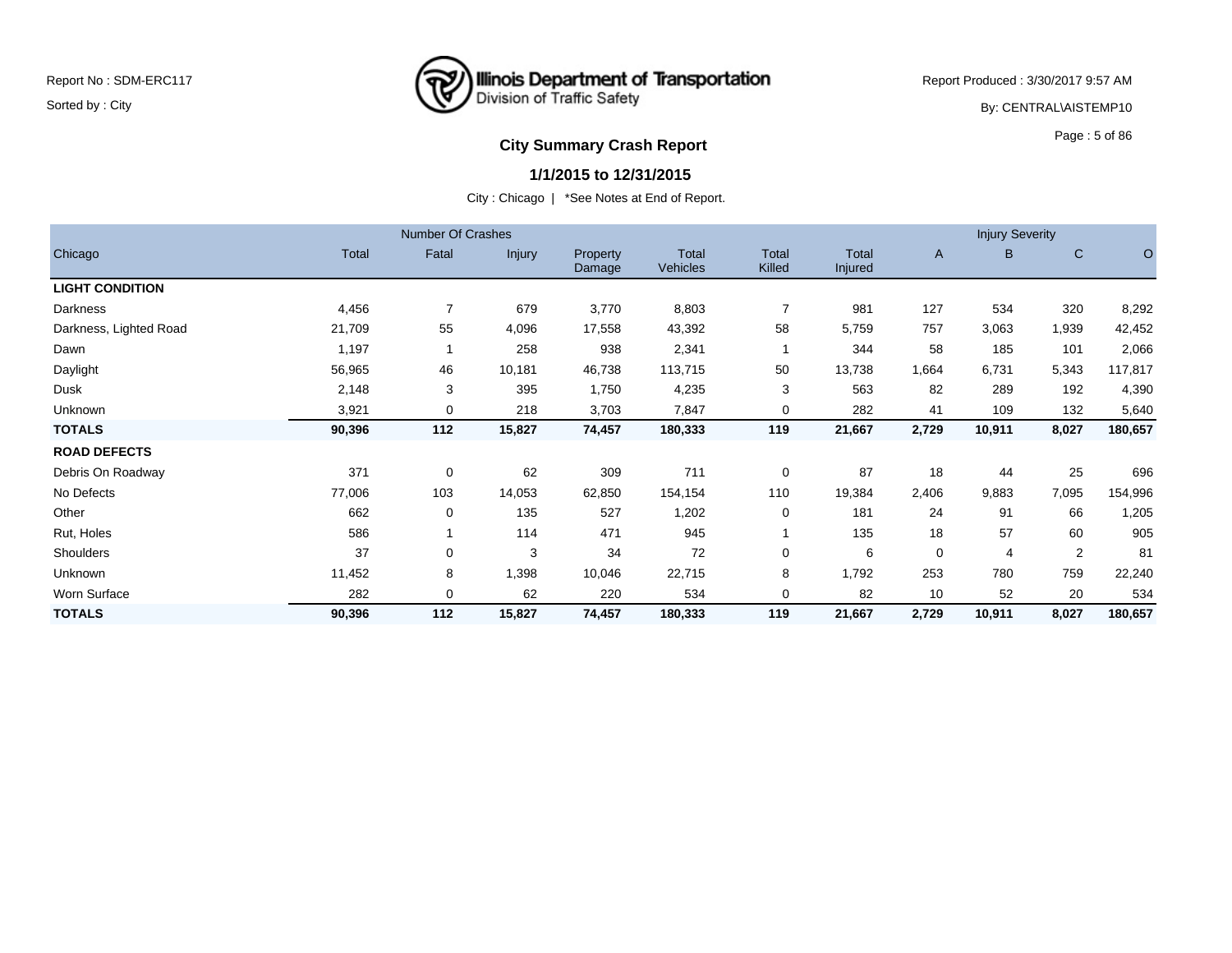

Report Produced : 3/30/2017 9:57 AM By: CENTRAL\AISTEMP10

# **City Summary Crash Report CLASH Report CLASH Report CLASH Report CLASH Report CLASH Report CLASH Report CLASH Report CLASH Report CLASH Report CLASH Report CLASH Report CLASH Report CLASH Report**

## **1/1/2015 to 12/31/2015**

|                          |              | <b>Number Of Crashes</b> |                |                    |                          |                        |                         |       | <b>Injury Severity</b> |       |         |
|--------------------------|--------------|--------------------------|----------------|--------------------|--------------------------|------------------------|-------------------------|-------|------------------------|-------|---------|
| Chicago                  | <b>Total</b> | Fatal                    | Injury         | Property<br>Damage | <b>Total</b><br>Vehicles | <b>Total</b><br>Killed | <b>Total</b><br>Injured | A     | B                      | C     | $\circ$ |
| <b>TRAFFIC CONTROL</b>   |              |                          |                |                    |                          |                        |                         |       |                        |       |         |
| <b>Delineators</b>       | 28           | 0                        | 8              | 20                 | 56                       | 0                      | 11                      | 1     | 4                      | 6     | 55      |
| Lane Use Marking         | 10,721       | 40                       | 1,445          | 9,236              | 22,015                   | 41                     | 2,138                   | 200   | 1,459                  | 479   | 24,747  |
| No Controls              | 45,185       | 25                       | 6,329          | 38,831             | 90,429                   | 27                     | 8,369                   | 1,180 | 4,156                  | 3,033 | 80,146  |
| No Passing               | 1,012        | 0                        | 78             | 934                | 2,044                    | 0                      | 107                     | 25    | 40                     | 42    | 1,814   |
| Other                    | 503          | 0                        | 101            | 402                | 973                      | 0                      | 125                     | 20    | 56                     | 49    | 969     |
| Other Regualtory Sig     | 83           | 0                        | 19             | 64                 | 150                      | 0                      | 26                      | 3     | 19                     | 4     | 166     |
| <b>Other RR Crossing</b> | 49           | 0                        | $\overline{7}$ | 42                 | 98                       | 0                      | 10                      | 1     | 3                      | 6     | 107     |
| Other Warning Sign       | 192          |                          | 42             | 149                | 340                      |                        | 58                      | 6     | 31                     | 21    | 367     |
| Police/Flagman           | 49           | 0                        | 12             | 37                 | 93                       | 0                      | 18                      | 3     | 6                      | 9     | 108     |
| RR Crossing Gate         | 54           | 0                        | 8              | 46                 | 105                      | 0                      | 12                      | 1     | $\overline{7}$         | 4     | 120     |
| School Zone              | 31           | 2                        | 11             | 18                 | 56                       | $\overline{c}$         | 20                      | 2     | 10                     | 8     | 54      |
| Stop Sign/Flasher        | 7,167        | 8                        | 1,898          | 5,261              | 14,002                   | 9                      | 2,603                   | 294   | 1,276                  | 1,033 | 15,507  |
| <b>Traffic Signal</b>    | 22,715       | 36                       | 5,455          | 17,224             | 44,874                   | 39                     | 7,614                   | 914   | 3,579                  | 3,121 | 51,674  |
| Unknown                  | 2,400        | 0                        | 366            | 2,034              | 4,704                    | 0                      | 485                     | 71    | 238                    | 176   | 4,395   |
| Yield                    | 207          | 0                        | 48             | 159                | 394                      | $\mathbf 0$            | 71                      | 8     | 27                     | 36    | 428     |
| <b>TOTALS</b>            | 90,396       | 112                      | 15,827         | 74,457             | 180,333                  | 119                    | 21,667                  | 2,729 | 10,911                 | 8,027 | 180,657 |
| <b>ROADWAY FEATURE</b>   |              |                          |                |                    |                          |                        |                         |       |                        |       |         |
| <b>Bridge</b>            | 4,992        | 4                        | 719            | 4,269              | 10,173                   | $\overline{4}$         | 1,011                   | 117   | 593                    | 301   | 11,649  |
| Not Applicable           | 78,333       | 96                       | 13,996         | 64,241             | 155,736                  | 102                    | 19,045                  | 2,455 | 9,323                  | 7,267 | 152,845 |
| Underpass                | 7,071        | 12                       | 1,112          | 5,947              | 14,424                   | 13                     | 1,611                   | 157   | 995                    | 459   | 16,163  |
| <b>TOTALS</b>            | 90,396       | 112                      | 15,827         | 74,457             | 180,333                  | 119                    | 21,667                  | 2,729 | 10,911                 | 8,027 | 180,657 |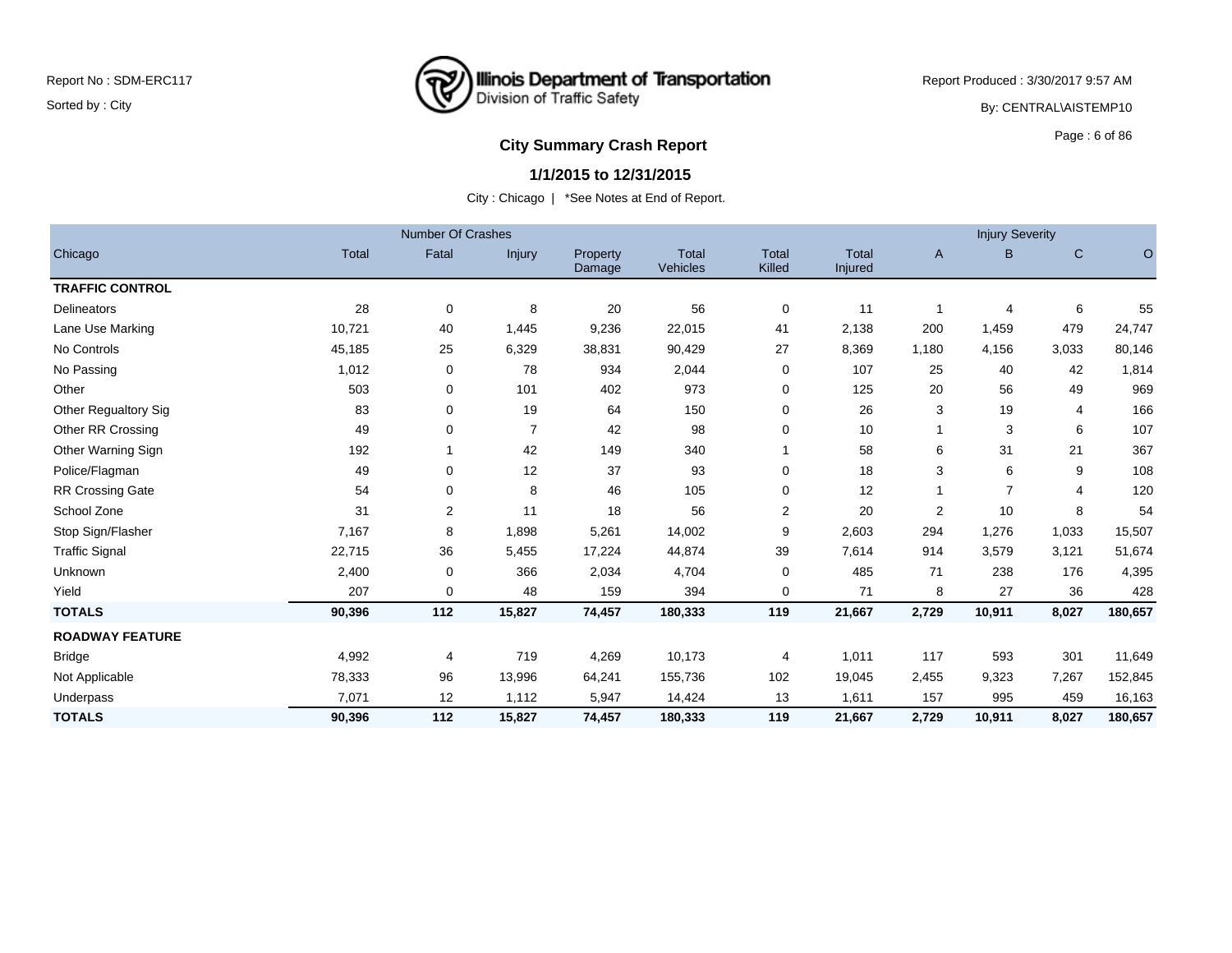## **Illinois Department of Transportation**<br>Division of Traffic Safety ष्ट्र

Report Produced : 3/30/2017 9:57 AM By: CENTRAL\AISTEMP10

## **City Summary Crash Report CLASH Report CLASH Report CLASH Report CLASH Report CLASH Report CLASH Report CLASH Report CLASH Report CLASH Report CLASH Report CLASH Report CLASH Report CLASH Report**

#### **1/1/2015 to 12/31/2015**

|                         |              | <b>Number Of Persons</b> |             |                    |                                 |                        |                  |                | <b>Injury Severity</b> |              |         |
|-------------------------|--------------|--------------------------|-------------|--------------------|---------------------------------|------------------------|------------------|----------------|------------------------|--------------|---------|
| Chicago                 | <b>Total</b> | Fatal                    | Injury      | Property<br>Damage | <b>Total</b><br><b>Vehicles</b> | <b>Total</b><br>Killed | Total<br>Injured | A              | B.                     | $\mathsf{C}$ | O       |
| <b>DRIVER CONDITION</b> |              |                          |             |                    |                                 |                        |                  |                |                        |              |         |
| Alcohol Impaired        | 1,323        | 22                       | 403         | 898                | 1,323                           | 17                     | 253              | 42             | 163                    | 48           | 1,053   |
| Drug Impaired           | 175          | 9                        | 56          | 110                | 175                             | 5                      | 31               | $\overline{4}$ | 21                     | 6            | 139     |
| Emotional               | 350          | $\overline{2}$           | 114         | 234                | 350                             | 0                      | 53               | 4              | 24                     | 25           | 297     |
| Fatigued                | 539          | $\overline{2}$           | 137         | 400                | 539                             |                        | 92               | 10             | 63                     | 19           | 446     |
| Had Been Drinking       | 201          | $\overline{2}$           | 67          | 132                | 201                             | 2                      | 37               | 4              | 25                     | 8            | 162     |
| <b>Illness</b>          | 164          | 0                        | 99          | 65                 | 164                             | 0                      | 91               | 20             | 59                     | 12           | 73      |
| Medicated               | 42           | 0                        | 10          | 32                 | 42                              | 0                      | $\overline{7}$   | $\overline{2}$ | 4                      |              | 35      |
| Normal                  | 110,990      | 95                       | 21,003      | 89,892             | 110,990                         | 21                     | 9,289            | 1,051          | 4,372                  | 3,866        | 101,680 |
| Not Reported            | 19           | 19                       | $\mathbf 0$ | 0                  | 19                              | 0                      | 7                | 5              | 0                      | 2            | 12      |
| Other                   | 634          |                          | 132         | 501                | 634                             | 0                      | 70               | 18             | 36                     | 16           | 564     |
| Other/Unknown           | 41,582       | 4                        | 4,687       | 36,891             | 41,582                          | 0                      | 831              | 124            | 400                    | 307          | 40,751  |
| Removed By EMS          | 510          | 3                        | 433         | 74                 | 510                             | 3                      | 398              | 94             | 230                    | 74           | 109     |
| <b>TOTALS</b>           | 156,529      | 159                      | 27,141      | 129,229            | 156,529                         | 49                     | 11,159           | 1,378          | 5,397                  | 4,384        | 145,321 |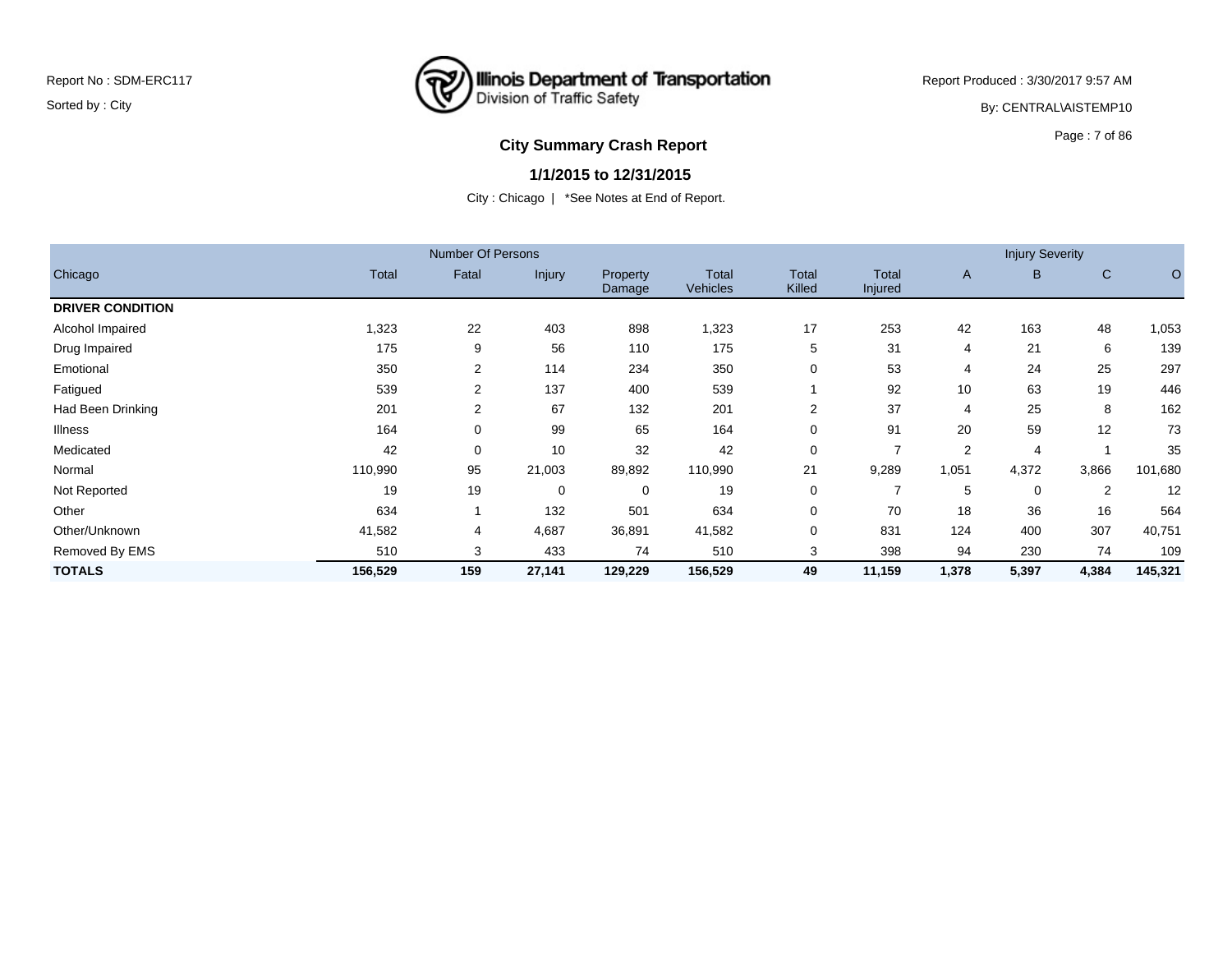## **Illinois Department of Transportation**<br>Division of Traffic Safety ष्ट्र

Report Produced : 3/30/2017 9:57 AM

By: CENTRAL\AISTEMP10

# **City Summary Crash Report CLASH Report CLASH Report CLASH Report CLASH Report CLASH Report CLASH Report CLASH Report CLASH Report CLASH Report CLASH Report CLASH Report CLASH Report CLASH Report**

## **1/1/2015 to 12/31/2015**

|                          |            |                         | Number Of Persons |              |                           |                   |                           |                  |                | <b>Injury Severity</b>  |                           |                         |
|--------------------------|------------|-------------------------|-------------------|--------------|---------------------------|-------------------|---------------------------|------------------|----------------|-------------------------|---------------------------|-------------------------|
| Chicago                  |            | Total                   | Fatal             | Injury       | Property<br>Damage        | Total<br>Vehicles | Total<br>Killed           | Total<br>Injured | $\mathsf A$    | B                       | ${\bf C}$                 | $\circ$                 |
| <b>DRIVER AGE/GENDER</b> |            |                         |                   |              |                           |                   |                           |                  |                |                         |                           |                         |
| ${\bf 00}$               |            |                         |                   |              |                           |                   |                           |                  |                |                         |                           |                         |
|                          | Female     | $\mathbf{1}$            | $\mathbf 0$       | $\pmb{0}$    | $\mathbf{1}$              | $\overline{1}$    | $\mathbf 0$               | $\pmb{0}$        | $\pmb{0}$      | $\pmb{0}$               | $\pmb{0}$                 | $\mathbf{1}$            |
|                          | Male       | $\mathbf{3}$            | $\pmb{0}$         | $\pmb{0}$    | $\ensuremath{\mathsf{3}}$ | $\sqrt{3}$        | $\pmb{0}$                 | $\mathsf 0$      | $\pmb{0}$      | $\mathbf 0$             | $\pmb{0}$                 | 3                       |
| $10 - 14$                |            |                         |                   |              |                           |                   |                           |                  |                |                         |                           |                         |
|                          | Male       | $\overline{\mathbf{4}}$ | $\pmb{0}$         | $\mathbf{1}$ | $\mathbf{3}$              | $\overline{4}$    | $\pmb{0}$                 | $\overline{0}$   | $\pmb{0}$      | $\mathsf{O}\xspace$     | $\pmb{0}$                 | $\overline{\mathbf{4}}$ |
| 15                       |            |                         |                   |              |                           |                   |                           |                  |                |                         |                           |                         |
|                          | Female     | 19                      | 0                 | $\,$ 5 $\,$  | 14                        | 19                | $\pmb{0}$                 | $\mathbf 0$      | $\pmb{0}$      | 0                       | $\pmb{0}$                 | 19                      |
|                          | Male       | 60                      | $\pmb{0}$         | 13           | 47                        | 60                | $\pmb{0}$                 | $\overline{7}$   | $\pmb{0}$      | $\overline{\mathbf{4}}$ | $\sqrt{3}$                | 53                      |
| 16                       |            |                         |                   |              |                           |                   |                           |                  |                |                         |                           |                         |
|                          | Female     | 157                     | $\mathbf 0$       | 22           | 135                       | 157               | $\mathbf 0$               | 12               | $\overline{a}$ | $\overline{7}$          | $\ensuremath{\mathsf{3}}$ | 145                     |
|                          | Male       | 247                     | 0                 | 61           | 185                       | 247               | $\mathbf 0$               | 34               | 8              | 20                      | $\,6\,$                   | 213                     |
|                          | Not Stated | $\mathbf{1}$            | $\mathbf 0$       | $\pmb{0}$    | $\mathbf{1}$              | $\overline{1}$    | $\mathsf 0$               | $\pmb{0}$        | $\pmb{0}$      | $\pmb{0}$               | $\pmb{0}$                 | $\mathbf{1}$            |
| 17                       |            |                         |                   |              |                           |                   |                           |                  |                |                         |                           |                         |
|                          | Female     | 413                     | 0                 | 102          | 309                       | 413               | $\mathbf 0$               | 60               | $\,6\,$        | 35                      | 19                        | 353                     |
|                          | Male       | 517                     | $\mathbf 0$       | 114          | 403                       | 517               | $\mathsf 0$               | 51               | 10             | 23                      | 18                        | 466                     |
|                          | Not Stated | $\mathbf{2}$            | $\mathbf 0$       | $\mathbf 0$  | $\sqrt{2}$                | $\overline{2}$    | $\mathsf 0$               | $\mathsf 0$      | $\pmb{0}$      | $\mathbf 0$             | $\pmb{0}$                 | $\overline{2}$          |
| $18$                     |            |                         |                   |              |                           |                   |                           |                  |                |                         |                           |                         |
|                          | Female     | 623                     | $\mathbf 0$       | 150          | 473                       | 623               | $\mathsf 0$               | 62               | $\overline{7}$ | 37                      | 18                        | 561                     |
|                          | Male       | 976                     | 0                 | 200          | 774                       | 976               | $\mathbf 0$               | $90\,$           | 14             | 52                      | 24                        | 886                     |
|                          | Not Stated | $\overline{2}$          | $\mathbf 0$       | $\mathbf 0$  | $\sqrt{2}$                | $\overline{2}$    | $\pmb{0}$                 | $\mathbf 0$      | $\pmb{0}$      | $\mathsf 0$             | $\pmb{0}$                 | $\sqrt{2}$              |
| 19                       |            |                         |                   |              |                           |                   |                           |                  |                |                         |                           |                         |
|                          | Female     | 839                     | 0                 | 177          | 662                       | 839               | $\pmb{0}$                 | 90               | $\,6\,$        | 47                      | 37                        | 749                     |
|                          | Male       | 1,243                   | $\overline{2}$    | 251          | 988                       | 1,243             | $\sqrt{2}$                | 100              | $16\,$         | 53                      | 31                        | 1,141                   |
|                          | Not Stated | $\mathbf{1}$            | $\mathbf 0$       | $\mathbf 0$  | $\mathbf{1}$              | $\overline{1}$    | $\pmb{0}$                 | $\boldsymbol{0}$ | $\pmb{0}$      | $\mathsf 0$             | $\pmb{0}$                 | $\mathbf{1}$            |
| 20                       |            |                         |                   |              |                           |                   |                           |                  |                |                         |                           |                         |
|                          | Female     | 997                     | $\mathbf 0$       | 212          | 784                       | 997               | $\mathbf 0$               | 108              | 14             | 56                      | 38                        | 889                     |
|                          | Male       | 1,414                   | 3                 | 254          | 1,156                     | 1,414             | $\ensuremath{\mathsf{3}}$ | 115              | 19             | 62                      | 34                        | 1,296                   |
| 21                       |            |                         |                   |              |                           |                   |                           |                  |                |                         |                           |                         |
|                          | Female     | 1,188                   | 0                 | 244          | 944                       | 1,188             | $\mathbf 0$               | 132              | 16             | 62                      | 54                        | 1,056                   |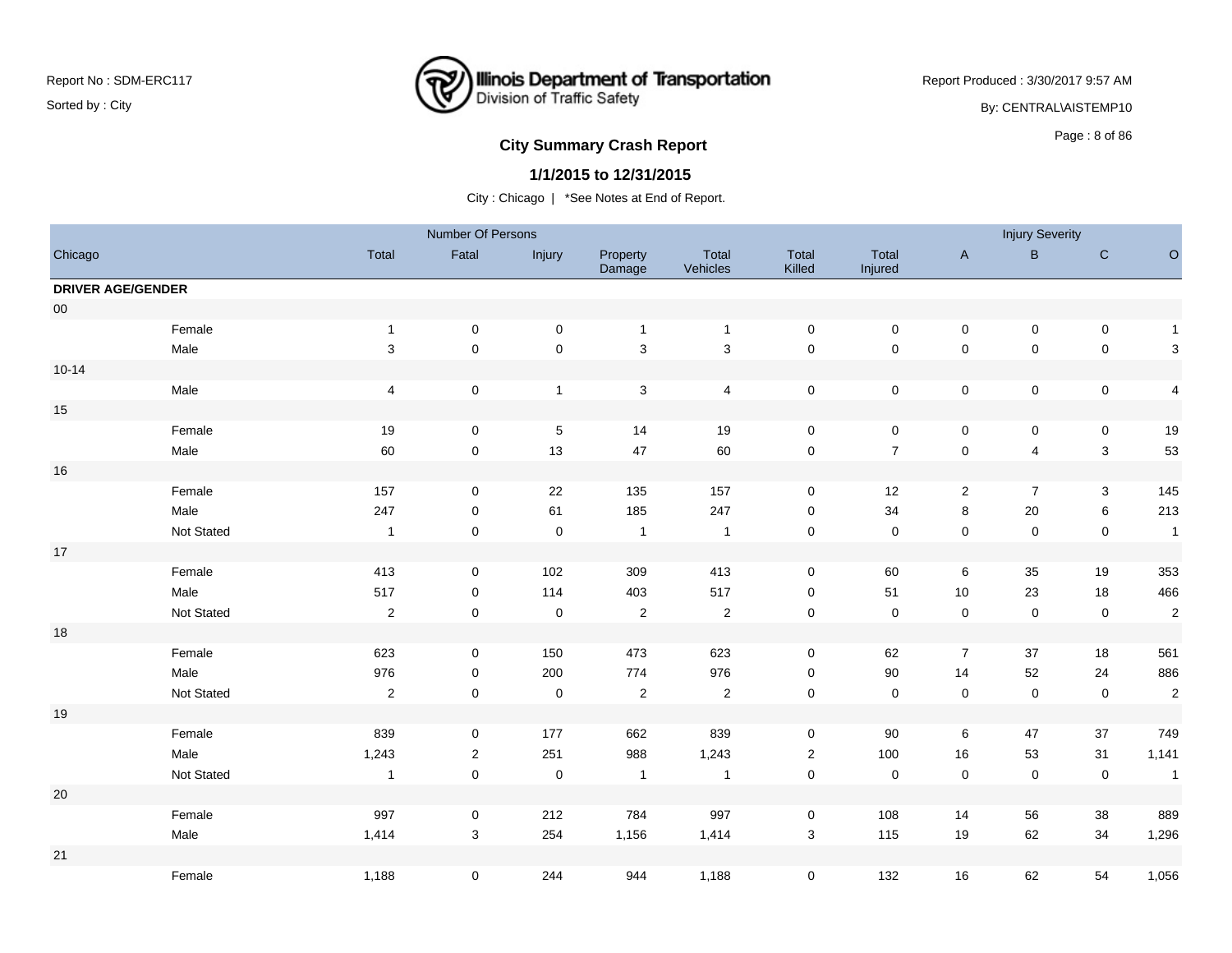

Report Produced : 3/30/2017 9:57 AM By: CENTRAL\AISTEMP10

# **City Summary Crash Report CLASH Report CLASH Report CLASH Report CLASH Report CLASH Report CLASH Report CLASH Report CLASH Report CLASH Report CLASH Report CLASH Report CLASH Report CLASH Report**

#### **1/1/2015 to 12/31/2015**

|                          |            |                           | Number Of Persons |                         |                    |                   |                         |                  |                | <b>Injury Severity</b> |             |                |
|--------------------------|------------|---------------------------|-------------------|-------------------------|--------------------|-------------------|-------------------------|------------------|----------------|------------------------|-------------|----------------|
| Chicago                  |            | Total                     | Fatal             | Injury                  | Property<br>Damage | Total<br>Vehicles | Total<br>Killed         | Total<br>Injured | $\overline{A}$ | B.                     | $\mathsf C$ | $\circ$        |
| <b>DRIVER AGE/GENDER</b> |            |                           |                   |                         |                    |                   |                         |                  |                |                        |             |                |
|                          | Male       | 1,693                     | $\pmb{0}$         | 337                     | 1,353              | 1,693             | $\pmb{0}$               | 153              | 14             | 85                     | 54          | 1,540          |
|                          | Not Stated | $\ensuremath{\mathsf{3}}$ | $\pmb{0}$         | $\pmb{0}$               | $\sqrt{3}$         | $\mathbf{3}$      | $\mathbf 0$             | $\pmb{0}$        | $\pmb{0}$      | $\mathbf 0$            | $\mathbf 0$ | $\mathbf{3}$   |
| $22 - 24$                |            |                           |                   |                         |                    |                   |                         |                  |                |                        |             |                |
|                          | Female     | 4,769                     | $\mathbf{1}$      | 921                     | 3,847              | 4,769             | $\mathbf{1}$            | 465              | 49             | 230                    | 186         | 4,303          |
|                          | Male       | 6,055                     | $\mathbf{1}$      | 1,122                   | 4,925              | 6,055             | $\mathbf{1}$            | 496              | 53             | 267                    | 176         | 5,558          |
|                          | Not Stated | 14                        | $\mathbf 0$       | $\overline{\mathbf{4}}$ | 10                 | 14                | $\mathbf 0$             | $\overline{1}$   | $\mathbf{1}$   | $\mathbf 0$            | $\mathbf 0$ | 13             |
| 25-29                    |            |                           |                   |                         |                    |                   |                         |                  |                |                        |             |                |
|                          | Female     | 7,670                     | $\overline{2}$    | 1,507                   | 6,158              | 7,670             | $\overline{2}$          | 816              | 80             | 414                    | 322         | 6,852          |
|                          | Male       | 10,287                    | 9                 | 1,936                   | 8,335              | 10,287            | $\boldsymbol{9}$        | 791              | 107            | 377                    | 307         | 9,487          |
|                          | Not Stated | 18                        | $\mathbf 0$       | $\mathbf{1}$            | 17                 | 18                | $\mathsf{O}\xspace$     | $\mathbf 0$      | $\pmb{0}$      | $\mathbf 0$            | $\mathbf 0$ | 18             |
| 30-34                    |            |                           |                   |                         |                    |                   |                         |                  |                |                        |             |                |
|                          | Female     | 6,120                     | 0                 | 1,215                   | 4,902              | 6,120             | 0                       | 644              | 56             | 305                    | 283         | 5,476          |
|                          | Male       | 8,919                     | 4                 | 1,663                   | 7,239              | 8,919             | $\overline{\mathbf{4}}$ | 675              | 89             | 355                    | 231         | 8,240          |
|                          | Not Stated | 20                        | $\mathbf 0$       | 3                       | 17                 | 20                | $\pmb{0}$               | $\mathbf 0$      | $\pmb{0}$      | $\mathbf 0$            | $\mathbf 0$ | 20             |
| 35-39                    |            |                           |                   |                         |                    |                   |                         |                  |                |                        |             |                |
|                          | Female     | 5,123                     | 0                 | 1,054                   | 4,065              | 5,123             | 0                       | 563              | 57             | 239                    | 267         | 4,560          |
|                          | Male       | 7,606                     | $\overline{7}$    | 1,385                   | 6,204              | 7,606             | $\overline{7}$          | 577              | 81             | 269                    | 227         | 7,022          |
|                          | Not Stated | 18                        | $\pmb{0}$         | $\pmb{0}$               | 18                 | 18                | $\pmb{0}$               | $\pmb{0}$        | $\pmb{0}$      | $\mathbf 0$            | $\mathbf 0$ | 18             |
| 40-44                    |            |                           |                   |                         |                    |                   |                         |                  |                |                        |             |                |
|                          | Female     | 4,340                     | 0                 | 869                     | 3,469              | 4,340             | 0                       | 466              | 46             | 204                    | 216         | 3,874          |
|                          | Male       | 7,156                     | 5                 | 1,323                   | 5,817              | 7,156             | $\,$ 5 $\,$             | 540              | 89             | 250                    | 201         | 6,611          |
|                          | Not Stated | $\overline{\mathbf{4}}$   | $\pmb{0}$         | $\pmb{0}$               | 4                  | $\overline{4}$    | $\pmb{0}$               | $\pmb{0}$        | $\pmb{0}$      | $\mathsf{O}\xspace$    | $\mathbf 0$ | $\overline{4}$ |
| 45-49                    |            |                           |                   |                         |                    |                   |                         |                  |                |                        |             |                |
|                          | Female     | 3,782                     | 0                 | 806                     | 2,973              | 3,782             | 0                       | 441              | 49             | 181                    | 211         | 3,341          |
|                          | Male       | 6,716                     | $\mathbf{1}$      | 1,263                   | 5,447              | 6,716             | $\mathbf{1}$            | 506              | 83             | 226                    | 197         | 6,209          |
|                          | Not Stated | $\bf 8$                   | $\mathbf 0$       | $\pmb{0}$               | 8                  | 8                 | $\pmb{0}$               | $\pmb{0}$        | $\pmb{0}$      | $\mathbf 0$            | $\mathbf 0$ | 8              |
| 50-54                    |            |                           |                   |                         |                    |                   |                         |                  |                |                        |             |                |
|                          | Female     | 3,274                     | 0                 | 728                     | 2,546              | 3,274             | 0                       | 416              | 31             | 193                    | 192         | 2,858          |
|                          | Male       | 6,346                     | $\mathbf{1}$      | 1,208                   | 5,132              | 6,346             | $\mathbf{1}$            | 503              | 62             | 258                    | 183         | 5,842          |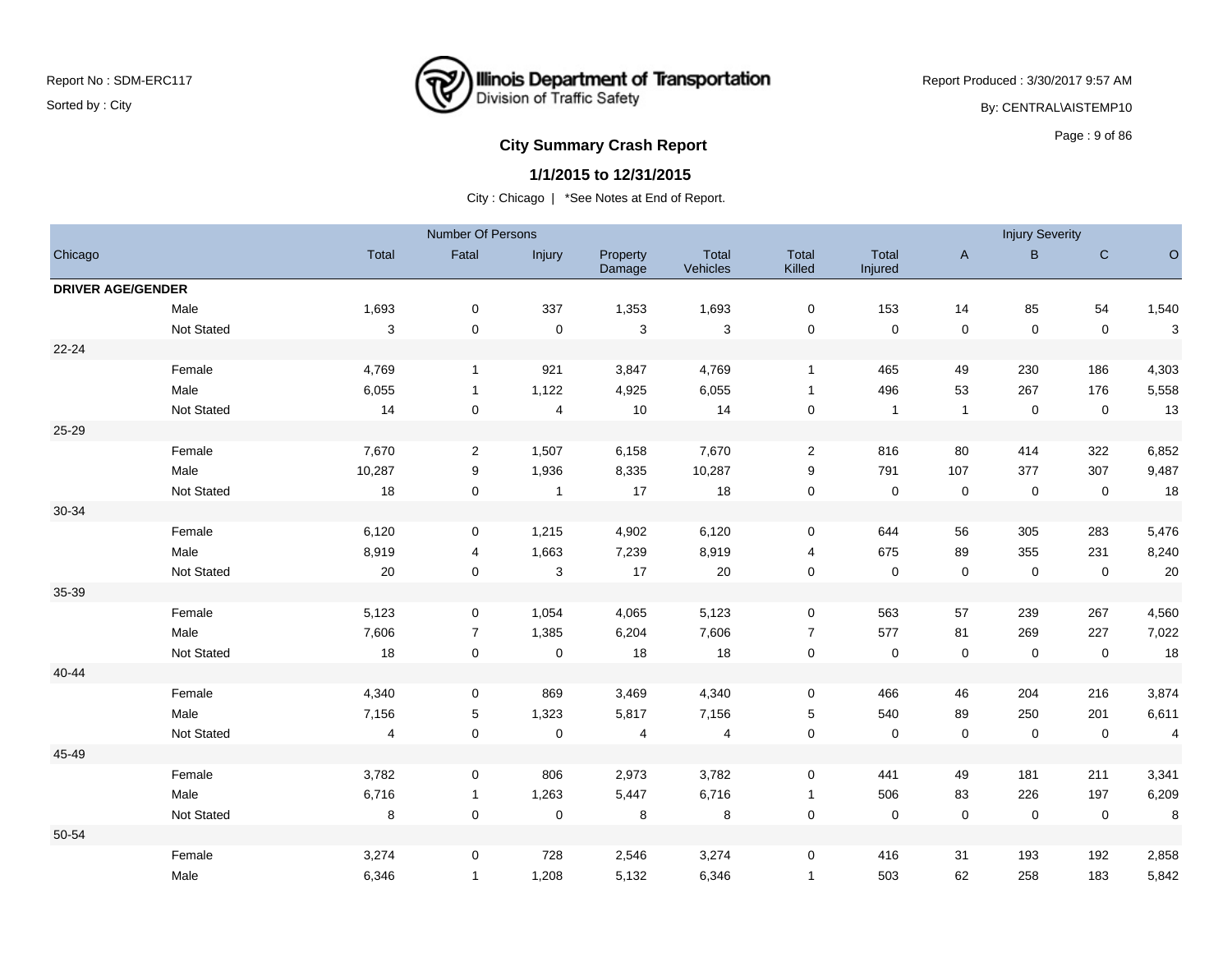

Report Produced : 3/30/2017 9:57 AM By: CENTRAL\AISTEMP10

# **City Summary Crash Report CLASH CRASH REPORT CONSUMING THE SET OF 86 AND REPORT CONSUMING THE SET OF 86**

#### **1/1/2015 to 12/31/2015**

|                          |            |                         | Number Of Persons |                |                    |                          |                  |                  |              | <b>Injury Severity</b> |                |                         |
|--------------------------|------------|-------------------------|-------------------|----------------|--------------------|--------------------------|------------------|------------------|--------------|------------------------|----------------|-------------------------|
| Chicago                  |            | Total                   | Fatal             | Injury         | Property<br>Damage | Total<br>Vehicles        | Total<br>Killed  | Total<br>Injured | $\mathsf{A}$ | B                      | ${\bf C}$      | $\mathsf O$             |
| <b>DRIVER AGE/GENDER</b> |            |                         |                   |                |                    |                          |                  |                  |              |                        |                |                         |
|                          | Not Stated | $\boldsymbol{9}$        | 0                 | $\sqrt{2}$     | $\overline{7}$     | $\boldsymbol{9}$         | $\pmb{0}$        | $\mathbf 0$      | $\pmb{0}$    | $\pmb{0}$              | $\pmb{0}$      | $\boldsymbol{9}$        |
| 55-59                    |            |                         |                   |                |                    |                          |                  |                  |              |                        |                |                         |
|                          | Female     | 2,917                   | 3                 | 579            | 2,334              | 2,917                    | $\mathbf 3$      | 343              | 39           | 155                    | 149            | 2,571                   |
|                          | Male       | 5,604                   | 4                 | 1,056          | 4,537              | 5,604                    | 4                | 453              | 58           | 217                    | 178            | 5,147                   |
|                          | Not Stated | 6                       | $\mathbf 0$       | $\mathbf 0$    | $\,6\,$            | 6                        | $\pmb{0}$        | $\mathbf 0$      | $\pmb{0}$    | $\mathbf 0$            | $\mathbf 0$    | $\,6\,$                 |
| 60-64                    |            |                         |                   |                |                    |                          |                  |                  |              |                        |                |                         |
|                          | Female     | 2,082                   | 0                 | 461            | 1,620              | 2,082                    | $\mathbf 0$      | 252              | 30           | 113                    | 109            | 1,830                   |
|                          | Male       | 3,889                   | $\mathbf{1}$      | 724            | 3,162              | 3,889                    | $\mathbf{1}$     | 280              | 34           | 150                    | 96             | 3,608                   |
|                          | Not Stated | $\overline{7}$          | $\mathbf 0$       | $\overline{1}$ | $\,6\,$            | $\overline{7}$           | $\pmb{0}$        | $\mathbf 0$      | $\pmb{0}$    | $\mathsf 0$            | $\mathbf 0$    | $\overline{7}$          |
| 65-69                    |            |                         |                   |                |                    |                          |                  |                  |              |                        |                |                         |
|                          | Female     | 1,373                   | 0                 | 254            | 1,119              | 1,373                    | $\mathbf 0$      | 134              | 18           | 70                     | 46             | 1,239                   |
|                          | Male       | 2,348                   | 4                 | 431            | 1,912              | 2,348                    | 4                | 174              | 27           | 80                     | 67             | 2,170                   |
|                          | Not Stated | 4                       | 0                 | $\overline{1}$ | $\sqrt{3}$         | $\overline{4}$           | $\pmb{0}$        | $\overline{1}$   | $\mathsf 0$  | $\mathbf 0$            | $\overline{1}$ | $\mathbf{3}$            |
| 70-74                    |            |                         |                   |                |                    |                          |                  |                  |              |                        |                |                         |
|                          | Female     | 801                     | 0                 | 170            | 630                | 801                      | $\mathbf 0$      | 105              | 17           | 55                     | 33             | 696                     |
|                          | Male       | 1,363                   | $\mathbf{1}$      | 266            | 1,096              | 1,363                    | $\mathbf{1}$     | 112              | 11           | 64                     | 37             | 1,250                   |
|                          | Not Stated | $\overline{\mathbf{4}}$ | $\pmb{0}$         | $\mathbf 0$    | $\overline{4}$     | $\overline{\mathcal{A}}$ | $\mathbf 0$      | $\mathsf 0$      | $\pmb{0}$    | $\mathsf 0$            | $\mathbf 0$    | $\overline{\mathbf{4}}$ |
| 75-79                    |            |                         |                   |                |                    |                          |                  |                  |              |                        |                |                         |
|                          | Female     | 495                     | 0                 | 95             | 400                | 495                      | $\mathbf 0$      | 59               | 8            | 33                     | 18             | 436                     |
|                          | Male       | 786                     | 0                 | 168            | 618                | 786                      | $\boldsymbol{0}$ | 73               | 14           | 30                     | 29             | 713                     |
|                          | Not Stated | $\mathbf{1}$            | 0                 | $\mathbf 0$    | $\mathbf{1}$       | $\overline{1}$           | $\mathbf 0$      | $\pmb{0}$        | $\pmb{0}$    | $\mathbf 0$            | $\mathbf 0$    | $\overline{1}$          |
| 80-84                    |            |                         |                   |                |                    |                          |                  |                  |              |                        |                |                         |
|                          | Female     | 235                     | 0                 | 52             | 183                | 235                      | 0                | $30\,$           | 4            | 16                     | 10             | 205                     |
|                          | Male       | 459                     | $\mathbf 0$       | 94             | 365                | 459                      | $\mathbf 0$      | 40               | 4            | 21                     | 15             | 419                     |
| 85-89                    |            |                         |                   |                |                    |                          |                  |                  |              |                        |                |                         |
|                          | Female     | 106                     | 0                 | 23             | 82                 | 106                      | $\mathbf 0$      | 12               | $\sqrt{2}$   | 5                      | $\,$ 5 $\,$    | 94                      |
|                          | Male       | 209                     | 0                 | 40             | 169                | 209                      | $\boldsymbol{0}$ | 20               | $\mathbf{3}$ | 8                      | 9              | 189                     |
| 90-94                    |            |                         |                   |                |                    |                          |                  |                  |              |                        |                |                         |
|                          | Female     | 32                      | 0                 | 8              | 24                 | 32                       | $\pmb{0}$        | $\overline{c}$   | $\mathbf 0$  | 0                      | $\mathbf{2}$   | $30\,$                  |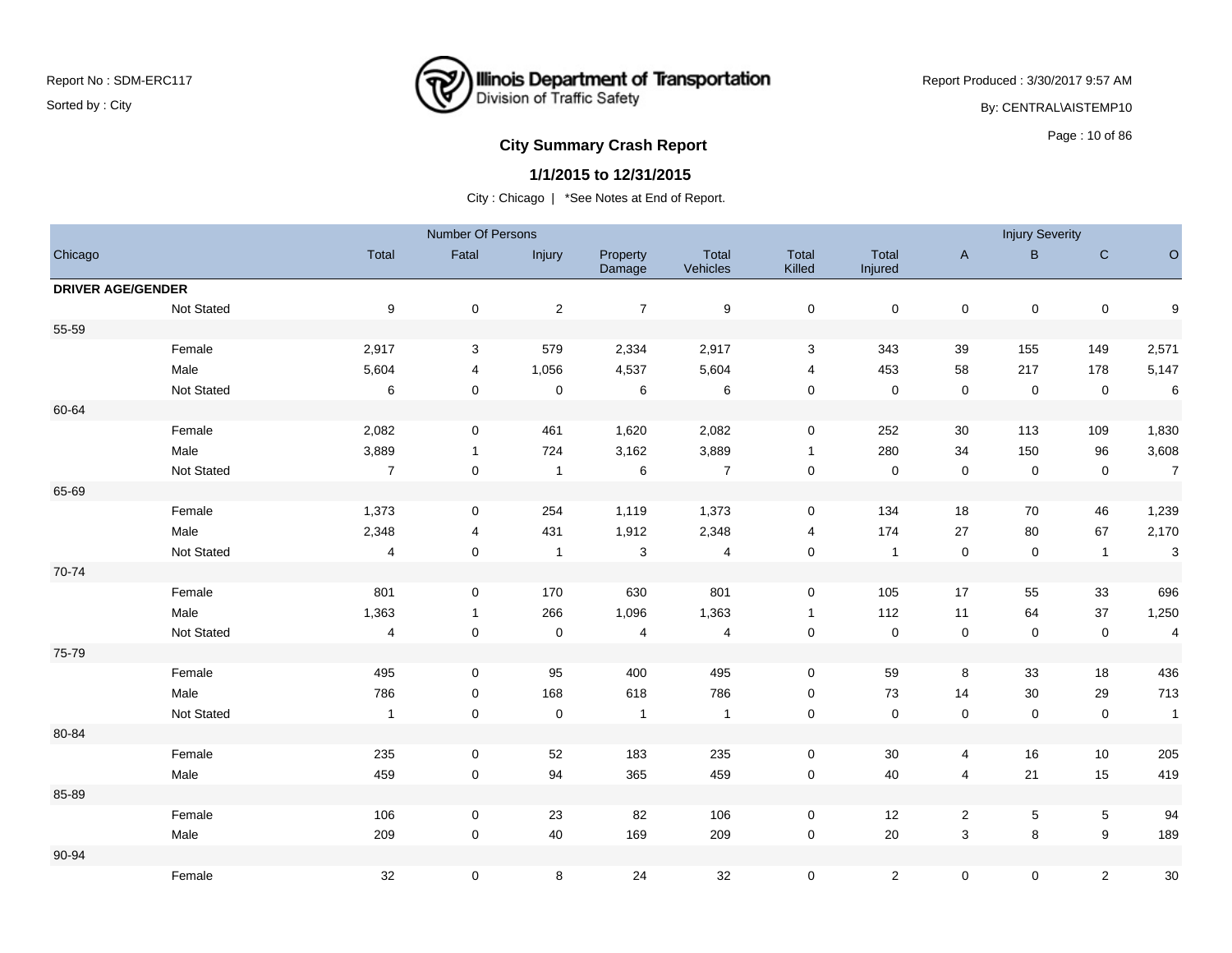## **Illinois Department of Transportation**<br>Division of Traffic Safety ष्ट्र

Report Produced : 3/30/2017 9:57 AM

By: CENTRAL\AISTEMP10

# Page : 11 of 86 **City Summary Crash Report**

## **1/1/2015 to 12/31/2015**

|                          |                   |         | <b>Number Of Persons</b> |             |                    |                          |                        |                         |              | <b>Injury Severity</b> |              |         |
|--------------------------|-------------------|---------|--------------------------|-------------|--------------------|--------------------------|------------------------|-------------------------|--------------|------------------------|--------------|---------|
| Chicago                  |                   | Total   | Fatal                    | Injury      | Property<br>Damage | <b>Total</b><br>Vehicles | <b>Total</b><br>Killed | <b>Total</b><br>Injured | $\mathsf{A}$ | B                      | $\mathsf{C}$ | O       |
| <b>DRIVER AGE/GENDER</b> |                   |         |                          |             |                    |                          |                        |                         |              |                        |              |         |
|                          | Male              | 63      | 0                        | 11          | 52                 | 63                       | $\mathbf 0$            | 4                       | 0            | $\overline{2}$         | 2            | 59      |
| 95-98                    |                   |         |                          |             |                    |                          |                        |                         |              |                        |              |         |
|                          | Female            | 6       | $\mathbf 0$              | $\mathbf 0$ | 6                  | 6                        | $\mathbf 0$            | 0                       | $\mathbf 0$  | $\mathbf 0$            | 0            | 6       |
|                          | Male              | 21      | 0                        | 6           | 15                 | 21                       | 0                      | 3                       |              |                        |              | 18      |
| Unknown                  |                   |         |                          |             |                    |                          |                        |                         |              |                        |              |         |
|                          | Female            | 2,960   | $\mathbf 0$              | 356         | 2,604              | 2,960                    | $\mathbf 0$            | 60                      | 18           | 25                     | 17           | 2,900   |
|                          | Male              | 5,362   | 0                        | 676         | 4,684              | 5,362                    | 0                      | 78                      | 21           | 35                     | 22           | 5,284   |
|                          | <b>Not Stated</b> | 26,739  | 0                        | 2,516       | 24,214             | 26,739                   | 0                      | 10                      | 4            | 6                      | 0            | 26,729  |
| <b>TOTALS</b>            |                   | 156,529 | 159                      | 27,141      | 129,229            | 156,529                  | 49                     | 11,159                  | 1,378        | 5,397                  | 4,384        | 145,321 |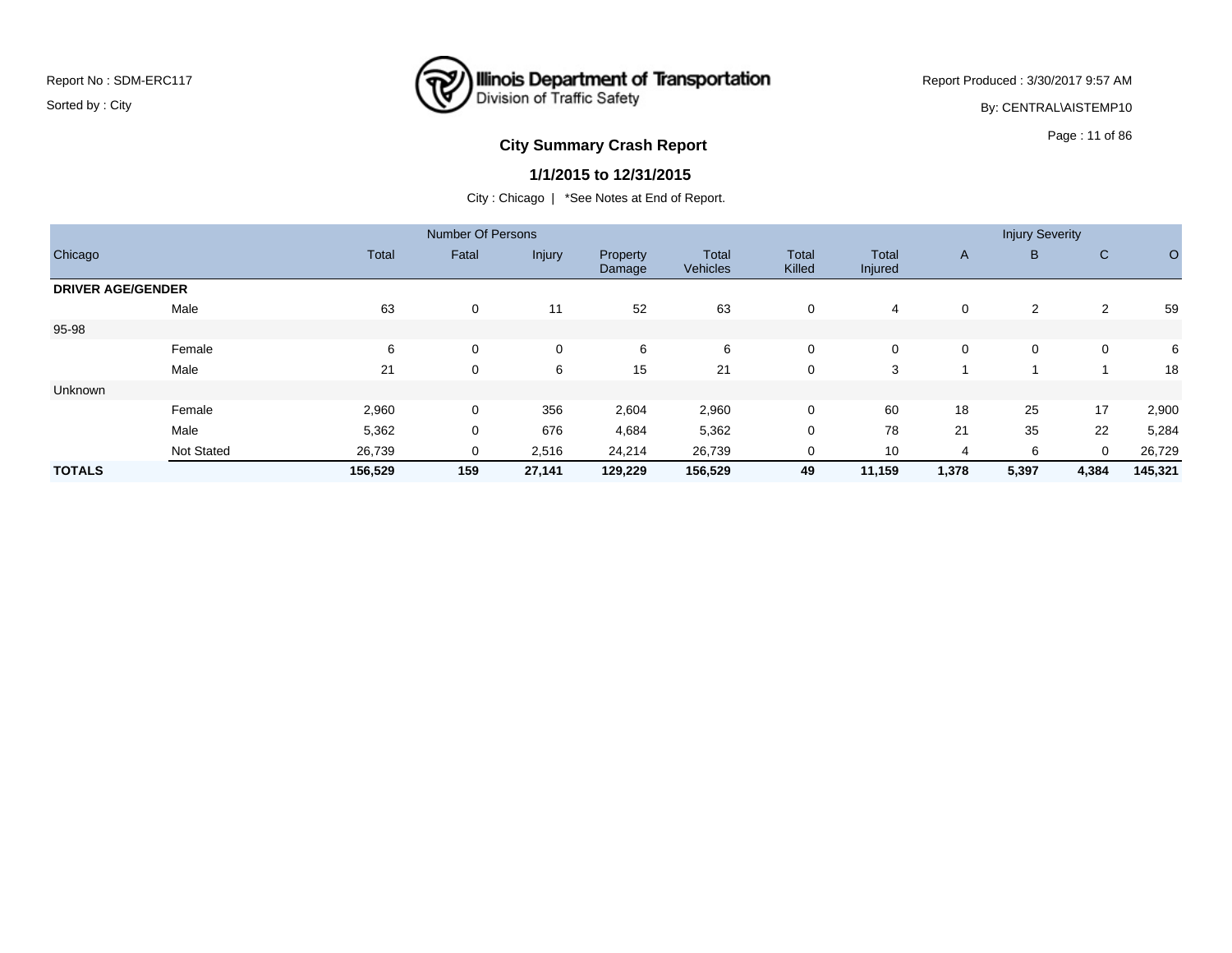

Report Produced : 3/30/2017 9:57 AM

By: CENTRAL\AISTEMP10

## **City Summary Crash Report CLASH CRASH REPORT CONSTRUSS AND REPORT CONSTRUSSION CONSTRUSS AND REPORT OF SCHOOL CONSTRUSS AND REPORT OF SCHOOL CONSTRUCTS**

### **1/1/2015 to 12/31/2015**

|            |                             |                         | Number Of Persons |                |                           |                   |                 |                  |                           | <b>Injury Severity</b> |                |                         |
|------------|-----------------------------|-------------------------|-------------------|----------------|---------------------------|-------------------|-----------------|------------------|---------------------------|------------------------|----------------|-------------------------|
| Chicago    |                             | Total                   | Fatal             | Injury         | Property<br>Damage        | Total<br>Vehicles | Total<br>Killed | Total<br>Injured | $\boldsymbol{\mathsf{A}}$ | B                      | ${\bf C}$      | $\circ$                 |
|            | <b>PASSENGER AGE/GENDER</b> |                         |                   |                |                           |                   |                 |                  |                           |                        |                |                         |
| ${\bf 00}$ |                             |                         |                   |                |                           |                   |                 |                  |                           |                        |                |                         |
|            | Female                      | 280                     | $\mathbf 0$       | 77             | 203                       | 280               | $\mathbf 0$     | 27               | 5                         | 10                     | 12             | 253                     |
|            | Male                        | 267                     | 0                 | 103            | 164                       | 267               | $\pmb{0}$       | 39               | 0                         | 18                     | 21             | 228                     |
|            | Not Stated                  | $\overline{2}$          | $\mathbf 0$       | $\overline{1}$ | $\mathbf{1}$              | $\overline{c}$    | $\mathsf 0$     | $\overline{1}$   | 0                         | $\mathbf 0$            | $\overline{1}$ | $\overline{1}$          |
| 01         |                             |                         |                   |                |                           |                   |                 |                  |                           |                        |                |                         |
|            | Female                      | 257                     | $\mathbf{1}$      | 95             | 161                       | 257               | $\mathbf 0$     | 34               | $\overline{2}$            | 16                     | 16             | 223                     |
|            | Male                        | 274                     | $\mathbf{1}$      | 91             | 182                       | 274               | $\mathbf 0$     | 34               | 3                         | 11                     | 20             | 240                     |
|            | Not Stated                  | $\,6\,$                 | $\mathbf 0$       | $\sqrt{2}$     | $\overline{\mathbf{4}}$   | $\,6$             | $\pmb{0}$       | $\mathsf 0$      | $\pmb{0}$                 | $\mathsf 0$            | $\pmb{0}$      | $\,6\,$                 |
| $02\,$     |                             |                         |                   |                |                           |                   |                 |                  |                           |                        |                |                         |
|            | Female                      | 245                     | $\mathbf 0$       | 77             | 168                       | 245               | $\mathbf 0$     | 21               | $\mathbf{1}$              | 14                     | 6              | 224                     |
|            | Male                        | 248                     | $\mathbf{1}$      | 79             | 168                       | 248               | $\pmb{0}$       | 39               | $\,$ 5 $\,$               | 16                     | 18             | 209                     |
|            | Not Stated                  | $\boldsymbol{9}$        | $\mathbf 0$       | $\overline{1}$ | $\,$ 8 $\,$               | $\boldsymbol{9}$  | $\pmb{0}$       | $\mathsf 0$      | $\pmb{0}$                 | $\mathsf 0$            | $\pmb{0}$      | $\boldsymbol{9}$        |
| $03\,$     |                             |                         |                   |                |                           |                   |                 |                  |                           |                        |                |                         |
|            | Female                      | 258                     | $\mathbf 0$       | 83             | 175                       | 258               | $\mathbf 0$     | 33               | $\mathbf{3}$              | 18                     | 12             | 225                     |
|            | Male                        | 263                     | $\mathbf{1}$      | 87             | 175                       | 263               | $\mathbf 0$     | 36               | 0                         | 19                     | 17             | 227                     |
|            | Not Stated                  | $\overline{\mathbf{4}}$ | $\mathbf 0$       | $\overline{1}$ | $\ensuremath{\mathsf{3}}$ | $\overline{4}$    | $\pmb{0}$       | $\mathsf 0$      | $\pmb{0}$                 | $\mathsf 0$            | $\pmb{0}$      | $\overline{\mathbf{4}}$ |
| 04         |                             |                         |                   |                |                           |                   |                 |                  |                           |                        |                |                         |
|            | Female                      | 241                     | $\mathbf{1}$      | 71             | 169                       | 241               | $\mathbf 0$     | 28               | $\overline{2}$            | 10                     | 16             | 213                     |
|            | Male                        | 244                     | $\mathbf 0$       | 87             | 157                       | 244               | $\mathsf 0$     | 37               | $\mathbf{1}$              | 20                     | 16             | 207                     |
|            | Not Stated                  | 3                       | $\mathbf 0$       | $\pmb{0}$      | $\ensuremath{\mathsf{3}}$ | $\sqrt{3}$        | $\pmb{0}$       | $\pmb{0}$        | $\pmb{0}$                 | $\mathsf 0$            | $\pmb{0}$      | $\mathbf{3}$            |
| 05         |                             |                         |                   |                |                           |                   |                 |                  |                           |                        |                |                         |
|            | Female                      | 245                     | $\mathbf 0$       | 83             | 162                       | 245               | $\pmb{0}$       | 36               | $\ensuremath{\mathsf{3}}$ | 22                     | 11             | 209                     |
|            | Male                        | 252                     | $\mathbf 0$       | 88             | 164                       | 252               | $\pmb{0}$       | 36               | $\ensuremath{\mathsf{3}}$ | 16                     | 17             | 216                     |
|            | Not Stated                  | $\overline{2}$          | $\mathbf 0$       | $\overline{1}$ | $\mathbf{1}$              | $\sqrt{2}$        | $\pmb{0}$       | $\mathsf 0$      | $\pmb{0}$                 | $\mathsf 0$            | $\pmb{0}$      | $\sqrt{2}$              |
| 06         |                             |                         |                   |                |                           |                   |                 |                  |                           |                        |                |                         |
|            | Female                      | 233                     | 0                 | 81             | 152                       | 233               | 0               | 45               | $\overline{2}$            | 23                     | 20             | 188                     |
|            | Male                        | 224                     | $\mathbf 0$       | 74             | 150                       | 224               | $\mathbf 0$     | 27               | 4                         | 12                     | 11             | 197                     |
|            | Not Stated                  | 3                       | $\mathbf 0$       | 2              | $\mathbf{1}$              | 3                 | $\pmb{0}$       | $\overline{1}$   | $\mathbf 0$               | $\overline{1}$         | $\mathbf 0$    | $\sqrt{2}$              |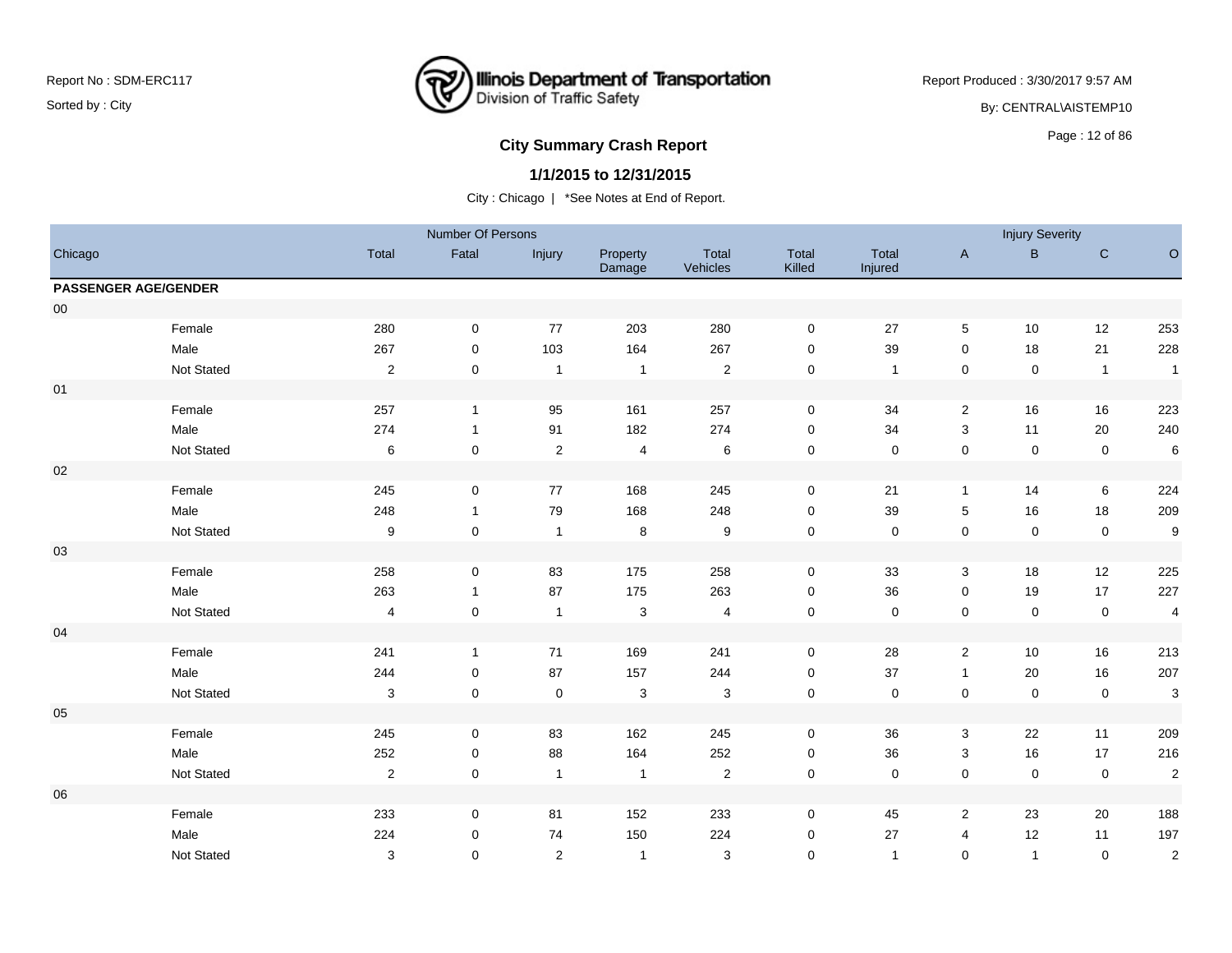

Report Produced : 3/30/2017 9:57 AM By: CENTRAL\AISTEMP10

# **City Summary Crash Report CLASH CRASH REPORT CONSTRUSS AND REPORT CONSTRUSS ASSESS**

## **1/1/2015 to 12/31/2015**

|                             |            |                | Number Of Persons   |                           |                           |                          |                     |                  |                  | <b>Injury Severity</b> |                |                          |
|-----------------------------|------------|----------------|---------------------|---------------------------|---------------------------|--------------------------|---------------------|------------------|------------------|------------------------|----------------|--------------------------|
| Chicago                     |            | Total          | Fatal               | Injury                    | Property<br>Damage        | Total<br>Vehicles        | Total<br>Killed     | Total<br>Injured | $\mathsf{A}$     | $\mathsf{B}$           | ${\bf C}$      | $\mathsf O$              |
| <b>PASSENGER AGE/GENDER</b> |            |                |                     |                           |                           |                          |                     |                  |                  |                        |                |                          |
| $07\,$                      |            |                |                     |                           |                           |                          |                     |                  |                  |                        |                |                          |
|                             | Female     | 251            | $\mathbf{1}$        | 75                        | 175                       | 251                      | $\mathbf 0$         | $38\,$           | $5\phantom{.0}$  | 14                     | 19             | 213                      |
|                             | Male       | 244            | $\overline{2}$      | 95                        | 147                       | 244                      | 0                   | 46               | $\mathbf 0$      | 24                     | 22             | 198                      |
|                             | Not Stated | $\overline{5}$ | $\mathsf{O}\xspace$ | $\ensuremath{\mathsf{3}}$ | $\boldsymbol{2}$          | $\sqrt{5}$               | $\pmb{0}$           | $\overline{1}$   | $\pmb{0}$        | $\mathbf{1}$           | $\pmb{0}$      | $\overline{\mathbf{4}}$  |
| ${\bf 08}$                  |            |                |                     |                           |                           |                          |                     |                  |                  |                        |                |                          |
|                             | Female     | 281            | $\mathbf 0$         | 88                        | 193                       | 281                      | $\mathsf 0$         | 45               | $\overline{4}$   | 27                     | 14             | 236                      |
|                             | Male       | 254            | 0                   | ${\bf 76}$                | 178                       | 254                      | $\mathbf 0$         | $40\,$           | $\,$ 5 $\,$      | $20\,$                 | 15             | 214                      |
| $09\,$                      |            |                |                     |                           |                           |                          |                     |                  |                  |                        |                |                          |
|                             | Female     | 252            | $\mathbf{1}$        | 94                        | 157                       | 252                      | $\mathbf 0$         | 54               | $\mathbf{1}$     | 31                     | 22             | 198                      |
|                             | Male       | 225            | $\mathbf 0$         | 67                        | 158                       | 225                      | $\mathbf 0$         | 32               | $\boldsymbol{2}$ | 13                     | 17             | 193                      |
|                             | Not Stated | $\overline{4}$ | $\mathbf 0$         | $\overline{1}$            | $\mathsf 3$               | $\overline{\mathcal{L}}$ | $\mathsf{O}\xspace$ | $\pmb{0}$        | $\mathbf 0$      | $\mathbf 0$            | $\pmb{0}$      | $\overline{\mathcal{L}}$ |
| $10 - 14$                   |            |                |                     |                           |                           |                          |                     |                  |                  |                        |                |                          |
|                             | Female     | 1,204          | $\overline{2}$      | 428                       | 774                       | 1,204                    | $\mathbf 0$         | 230              | 14               | 103                    | 113            | 974                      |
|                             | Male       | 1,096          | 3                   | 357                       | 736                       | 1,096                    | $\mathbf{1}$        | 173              | 18               | 93                     | 62             | 922                      |
|                             | Not Stated | 15             | $\mathbf 0$         | $\ensuremath{\mathsf{3}}$ | 12                        | 15                       | $\pmb{0}$           | $\sqrt{2}$       | $\pmb{0}$        | $\mathbf{1}$           | $\overline{1}$ | 13                       |
| $15\,$                      |            |                |                     |                           |                           |                          |                     |                  |                  |                        |                |                          |
|                             | Female     | 257            | $\mathbf{1}$        | 98                        | 158                       | 257                      | $\mathbf 0$         | 59               | $\mathbf{1}$     | 25                     | 33             | 198                      |
|                             | Male       | 257            | $\overline{2}$      | 83                        | 172                       | 257                      | $\mathbf 0$         | 36               | 3                | 17                     | 16             | 221                      |
|                             | Not Stated | 8              | $\mathbf 0$         | $\,$ 5 $\,$               | $\ensuremath{\mathsf{3}}$ | $\bf 8$                  | $\pmb{0}$           | $\overline{4}$   | $\pmb{0}$        | $\sqrt{2}$             | $\overline{c}$ | $\overline{\mathbf{4}}$  |
| 16                          |            |                |                     |                           |                           |                          |                     |                  |                  |                        |                |                          |
|                             | Female     | 338            | $\mathbf 0$         | 103                       | 235                       | 338                      | 0                   | 57               | 4                | 24                     | 29             | 281                      |
|                             | Male       | 307            | $\mathbf 0$         | 123                       | 184                       | 307                      | $\pmb{0}$           | 60               | $\overline{c}$   | 37                     | 21             | 247                      |
|                             | Not Stated | $\,$ 5 $\,$    | $\mathbf 0$         | $\sqrt{2}$                | 3                         | $\sqrt{5}$               | $\pmb{0}$           | $\overline{1}$   | $\pmb{0}$        | $\pmb{0}$              | $\mathbf{1}$   | $\overline{\mathbf{4}}$  |
| $17$                        |            |                |                     |                           |                           |                          |                     |                  |                  |                        |                |                          |
|                             | Female     | 369            | $\mathbf 0$         | 150                       | 219                       | 369                      | $\mathbf 0$         | 97               | 9                | 46                     | 42             | 272                      |
|                             | Male       | 340            | $\mathbf{1}$        | 121                       | 218                       | 340                      | 0                   | 58               | 6                | 31                     | 21             | 282                      |
|                             | Not Stated | $\sqrt{5}$     | $\mathbf 0$         | $\mathsf 3$               | $\boldsymbol{2}$          | $\,$ 5 $\,$              | $\pmb{0}$           | $\sqrt{2}$       | $\mathbf{1}$     | $\mathbf{1}$           | $\mathbf 0$    | $\mathbf{3}$             |
| 18                          |            |                |                     |                           |                           |                          |                     |                  |                  |                        |                |                          |
|                             | Female     | 432            | $\mathbf{1}$        | 181                       | 250                       | 432                      | $\mathbf 0$         | 101              | $\overline{4}$   | 55                     | 42             | 331                      |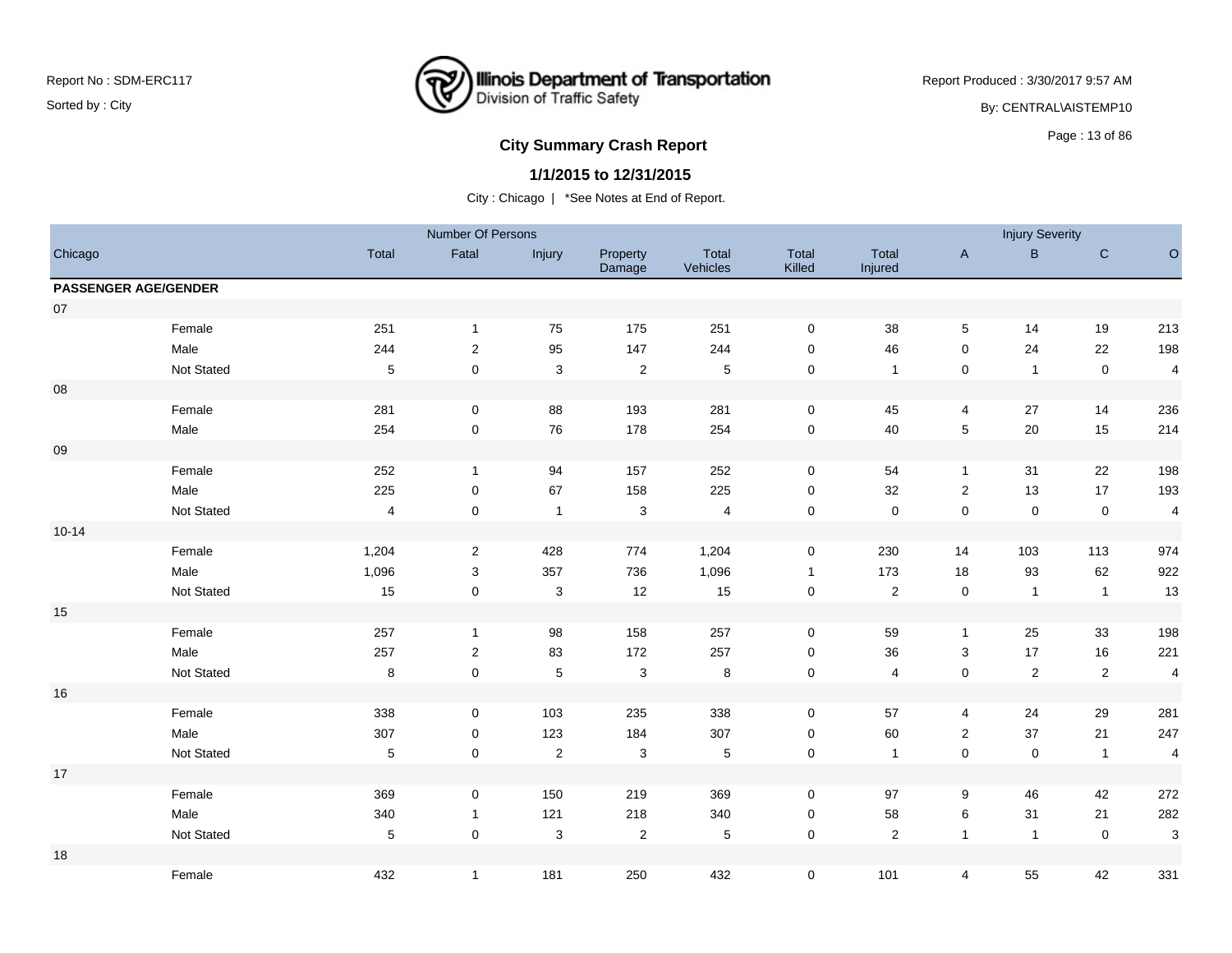

Report Produced : 3/30/2017 9:57 AM By: CENTRAL\AISTEMP10

# **City Summary Crash Report CLASH CRASH REPORT CONSTRUSS AND REPORT CONSTRUSS ASSESS**

### **1/1/2015 to 12/31/2015**

|                             |            |         | Number Of Persons   |                         |                    |                   |                     |                  |                | <b>Injury Severity</b> |                |                |
|-----------------------------|------------|---------|---------------------|-------------------------|--------------------|-------------------|---------------------|------------------|----------------|------------------------|----------------|----------------|
| Chicago                     |            | Total   | Fatal               | Injury                  | Property<br>Damage | Total<br>Vehicles | Total<br>Killed     | Total<br>Injured | $\mathsf{A}$   | B.                     | $\mathsf C$    | $\circ$        |
| <b>PASSENGER AGE/GENDER</b> |            |         |                     |                         |                    |                   |                     |                  |                |                        |                |                |
|                             | Male       | 371     | $\mathbf{1}$        | 128                     | 242                | 371               | $\mathbf 0$         | 63               | 11             | 34                     | 18             | 308            |
|                             | Not Stated | $\,6\,$ | $\pmb{0}$           | $\overline{\mathbf{4}}$ | $\sqrt{2}$         | 6                 | $\pmb{0}$           | $\pmb{0}$        | $\pmb{0}$      | $\mathbf 0$            | $\mathsf 0$    | $\,6$          |
| 19                          |            |         |                     |                         |                    |                   |                     |                  |                |                        |                |                |
|                             | Female     | 416     | $\mathbf 0$         | 181                     | 235                | 416               | $\pmb{0}$           | 96               | 16             | 52                     | 28             | 320            |
|                             | Male       | 380     | $\mathbf{1}$        | 134                     | 245                | 380               | $\pmb{0}$           | 62               | 9              | 34                     | 19             | 318            |
|                             | Not Stated | 3       | $\mathbf 0$         | $\mathbf{1}$            | $\overline{c}$     | 3                 | $\mathbf 0$         | $\mathsf 0$      | $\pmb{0}$      | $\mathbf 0$            | $\mathsf 0$    | $\sqrt{3}$     |
| $20\,$                      |            |         |                     |                         |                    |                   |                     |                  |                |                        |                |                |
|                             | Female     | 464     | $\mathbf{1}$        | 168                     | 295                | 464               | $\pmb{0}$           | 99               | $\overline{7}$ | 50                     | 42             | 365            |
|                             | Male       | 345     | $\sqrt{3}$          | 120                     | 222                | 345               | $\pmb{0}$           | 53               | 9              | 22                     | 22             | 292            |
|                             | Not Stated | 11      | $\mathsf{O}\xspace$ | $\,6\,$                 | $\sqrt{5}$         | 11                | $\mathsf{O}\xspace$ | $\mathbf{1}$     | $\mathsf 0$    | $\mathbf{1}$           | $\mathbf 0$    | 10             |
| 21                          |            |         |                     |                         |                    |                   |                     |                  |                |                        |                |                |
|                             | Female     | 459     | $\mathbf{1}$        | 172                     | 286                | 459               | $\mathbf{1}$        | 103              | 15             | 56                     | 32             | 355            |
|                             | Male       | 406     | $\mathbf{1}$        | 129                     | 276                | 406               | $\pmb{0}$           | 63               | 4              | 27                     | 32             | 343            |
|                             | Not Stated | $\,8\,$ | $\mathsf{O}\xspace$ | $\sqrt{3}$              | $\sqrt{5}$         | 8                 | $\pmb{0}$           | $\mathbf{1}$     | $\mathsf 0$    | $\mathbf 0$            | $\overline{1}$ | $\overline{7}$ |
| $22 - 24$                   |            |         |                     |                         |                    |                   |                     |                  |                |                        |                |                |
|                             | Female     | 1,307   | 8                   | 474                     | 825                | 1,307             | $\mathbf{2}$        | 305              | $38\,$         | 158                    | 109            | 1,000          |
|                             | Male       | 1,162   | 9                   | 418                     | 735                | 1,162             | $\mathbf{1}$        | 197              | 19             | 102                    | 76             | 964            |
|                             | Not Stated | 14      | $\mathsf{O}\xspace$ | $\overline{2}$          | 12                 | 14                | $\mathbf 0$         | $\pmb{0}$        | $\mathsf 0$    | $\mathsf 0$            | $\mathbf 0$    | 14             |
| 25-29                       |            |         |                     |                         |                    |                   |                     |                  |                |                        |                |                |
|                             | Female     | 1,661   | $\overline{7}$      | 605                     | 1,049              | 1,661             | $\mathbf{1}$        | 350              | 30             | 184                    | 136            | 1,310          |
|                             | Male       | 1,446   | 14                  | 498                     | 934                | 1,446             | $\mathbf{1}$        | 255              | 22             | 127                    | 106            | 1,190          |
|                             | Not Stated | 22      | $\pmb{0}$           | $\,6\,$                 | 16                 | 22                | $\pmb{0}$           | $\sqrt{2}$       | $\pmb{0}$      | $\pmb{0}$              | $\sqrt{2}$     | 20             |
| 30-34                       |            |         |                     |                         |                    |                   |                     |                  |                |                        |                |                |
|                             | Female     | 1,189   | 6                   | 401                     | 782                | 1,189             | 3                   | 252              | 24             | 121                    | 107            | 934            |
|                             | Male       | 1,076   | $\,$ 5 $\,$         | 368                     | 703                | 1,076             | $\pmb{0}$           | 189              | 25             | 97                     | 67             | 887            |
|                             | Not Stated | 14      | $\mathbf 0$         | $\sqrt{2}$              | 12                 | 14                | $\pmb{0}$           | $\pmb{0}$        | $\pmb{0}$      | $\mathsf{O}\xspace$    | $\mathbf 0$    | 14             |
| 35-39                       |            |         |                     |                         |                    |                   |                     |                  |                |                        |                |                |
|                             | Female     | 869     | 8                   | 331                     | 530                | 869               | 3                   | 206              | 24             | 82                     | 100            | 660            |
|                             | Male       | 788     | 8                   | 279                     | 501                | 788               | $\mathbf{1}$        | 160              | 19             | 81                     | 60             | 627            |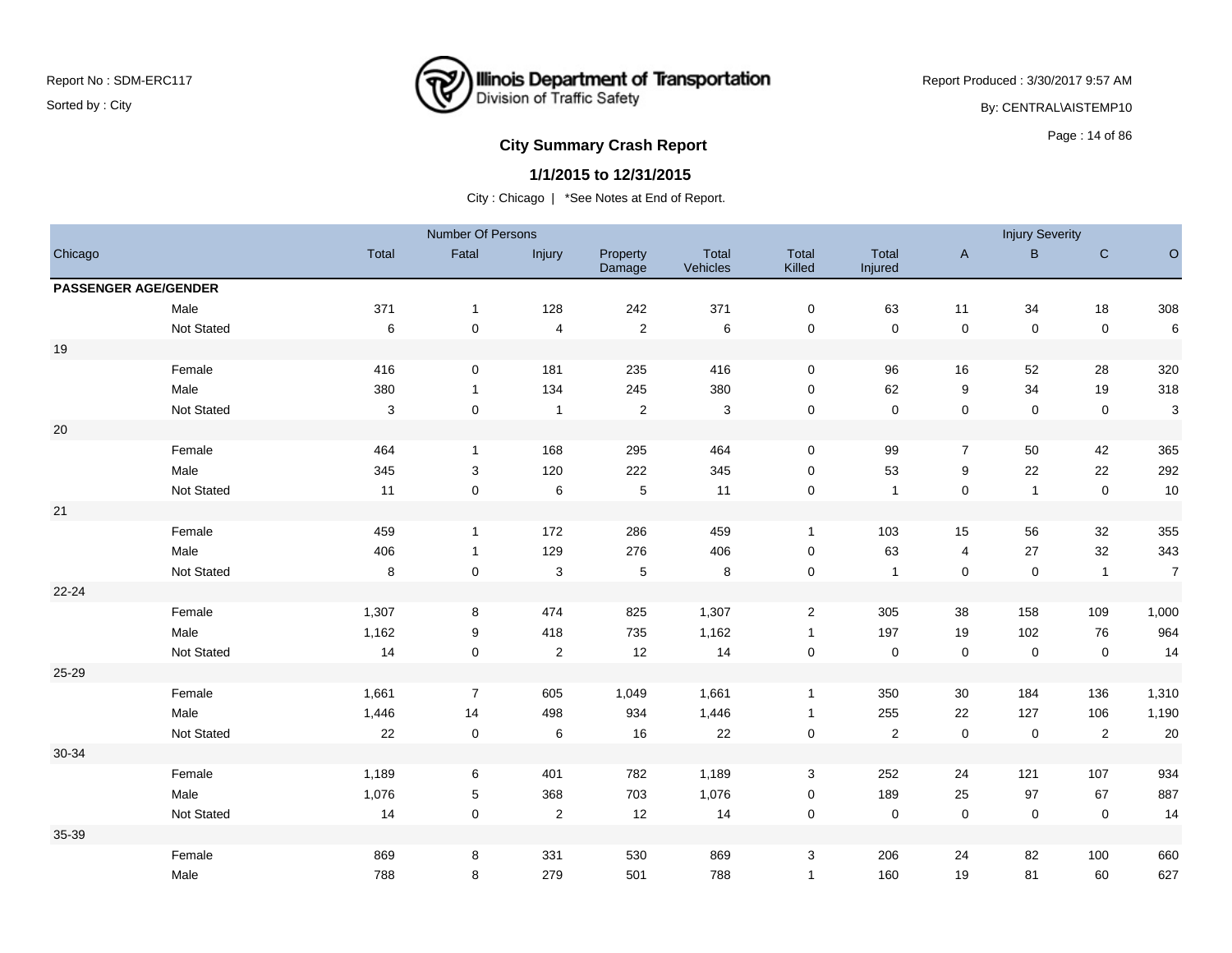

Report Produced : 3/30/2017 9:57 AM

By: CENTRAL\AISTEMP10

# **City Summary Crash Report CLASH CRASH REPORT CONSTRUSS AND REPORT CONSTRUSSION CONSTRUSS AND REPORT OF SCHOOL CONSTRUSS AND REPORT OF SCHOOL CONSTRUCTS**

#### **1/1/2015 to 12/31/2015**

|           |                             |                  | Number Of Persons |                         |                    |                   |                     |                  |                | <b>Injury Severity</b> |                |                         |
|-----------|-----------------------------|------------------|-------------------|-------------------------|--------------------|-------------------|---------------------|------------------|----------------|------------------------|----------------|-------------------------|
| Chicago   |                             | Total            | Fatal             | Injury                  | Property<br>Damage | Total<br>Vehicles | Total<br>Killed     | Total<br>Injured | $\mathsf{A}$   | $\mathsf{B}$           | ${\bf C}$      | $\circ$                 |
|           | <b>PASSENGER AGE/GENDER</b> |                  |                   |                         |                    |                   |                     |                  |                |                        |                |                         |
|           | Not Stated                  | 10               | $\mathbf 0$       | $\,$ 5 $\,$             | $\,$ 5 $\,$        | 10                | $\pmb{0}$           | $\overline{1}$   | $\pmb{0}$      | $\mathbf 0$            | $\mathbf{1}$   | $\boldsymbol{9}$        |
| $40 - 44$ |                             |                  |                   |                         |                    |                   |                     |                  |                |                        |                |                         |
|           | Female                      | 754              | $\mathbf{1}$      | 276                     | 477                | 754               | $\mathbf 0$         | 178              | $16\,$         | 80                     | 82             | 576                     |
|           | Male                        | 640              | $\overline{4}$    | 206                     | 430                | 640               | $\pmb{0}$           | 123              | 11             | 65                     | 47             | 517                     |
|           | Not Stated                  | 8                | $\mathbf 0$       | $\overline{\mathbf{4}}$ | $\overline{4}$     | 8                 | $\mathsf{O}\xspace$ | $\overline{1}$   | $\mathbf{1}$   | $\mathbf 0$            | $\mathbf 0$    | $\overline{7}$          |
| 45-49     |                             |                  |                   |                         |                    |                   |                     |                  |                |                        |                |                         |
|           | Female                      | 743              | $\mathbf{1}$      | 291                     | 451                | 743               | $\mathbf 0$         | 181              | 15             | 83                     | 83             | 562                     |
|           | Male                        | 570              | $\sqrt{3}$        | 186                     | 381                | 570               | $\pmb{0}$           | 115              | 11             | 55                     | 49             | 455                     |
|           | Not Stated                  | $\boldsymbol{9}$ | $\mathbf 0$       | 3                       | 6                  | $9\,$             | $\mathsf{O}\xspace$ | $\mathbf{1}$     | $\mathsf 0$    | $\mathsf 0$            | $\overline{1}$ | $\, 8$                  |
| 50-54     |                             |                  |                   |                         |                    |                   |                     |                  |                |                        |                |                         |
|           | Female                      | 700              | $\mathbf{1}$      | 263                     | 436                | 700               | $\mathbf 0$         | 189              | 14             | 105                    | 70             | 511                     |
|           | Male                        | 514              | 4                 | 173                     | 337                | 514               | $\mathbf 0$         | 102              | 0              | 60                     | 42             | 412                     |
|           | Not Stated                  | 8                | $\mathbf 0$       | 4                       | 4                  | 8                 | $\mathbf 0$         | $\mathsf 0$      | 0              | $\mathbf 0$            | $\mathsf 0$    | 8                       |
| 55-59     |                             |                  |                   |                         |                    |                   |                     |                  |                |                        |                |                         |
|           | Female                      | 652              | $\overline{2}$    | 241                     | 409                | 652               | $\mathbf 0$         | 169              | 14             | 75                     | 80             | 483                     |
|           | Male                        | 392              | 3                 | 164                     | 225                | 392               | $\mathsf{O}\xspace$ | 89               | 11             | 40                     | 38             | 303                     |
|           | Not Stated                  | 10               | $\mathbf 0$       | $\overline{1}$          | 9                  | 10                | $\pmb{0}$           | $\overline{1}$   | $\mathsf 0$    | $\mathbf 0$            | $\overline{1}$ | 9                       |
| 60-64     |                             |                  |                   |                         |                    |                   |                     |                  |                |                        |                |                         |
|           | Female                      | 460              | $\mathbf 0$       | 162                     | 298                | 460               | $\mathsf{O}\xspace$ | 99               | $10$           | 44                     | 45             | 361                     |
|           | Male                        | 275              | 3                 | 103                     | 169                | 275               | $\mathsf{O}\xspace$ | 61               | 8              | 21                     | 32             | 214                     |
|           | Not Stated                  | $\overline{2}$   | $\mathbf 0$       | $\overline{1}$          | $\mathbf{1}$       | $\sqrt{2}$        | $\pmb{0}$           | $\mathbf{1}$     | $\pmb{0}$      | $\mathsf 0$            | $\mathbf{1}$   | $\mathbf{1}$            |
| 65-69     |                             |                  |                   |                         |                    |                   |                     |                  |                |                        |                |                         |
|           | Female                      | 327              | $\mathbf{1}$      | 118                     | 208                | 327               | $\mathbf 0$         | 73               | 10             | 30                     | 33             | 254                     |
|           | Male                        | 176              | $\mathbf{1}$      | 65                      | 110                | 176               | $\mathbf 0$         | 35               | $\overline{7}$ | 15                     | 13             | 141                     |
|           | Not Stated                  | $\overline{2}$   | $\pmb{0}$         | $\overline{1}$          | $\mathbf{1}$       | $\overline{2}$    | $\pmb{0}$           | $\pmb{0}$        | $\mathsf 0$    | $\mathsf 0$            | $\mathsf 0$    | $\overline{\mathbf{c}}$ |
| 70-74     |                             |                  |                   |                         |                    |                   |                     |                  |                |                        |                |                         |
|           | Female                      | 191              | $\mathbf{1}$      | 68                      | 122                | 191               | $\mathbf{1}$        | 52               | 6              | 26                     | 20             | 138                     |
|           | Male                        | 71               | $\mathbf 0$       | 23                      | 48                 | 71                | $\mathbf 0$         | 12               | 2              | 5                      | 5              | 59                      |
|           | Not Stated                  | $\mathbf{1}$     | $\mathbf 0$       | $\mathbf 0$             | $\mathbf{1}$       | $\overline{1}$    | $\mathbf 0$         | $\mathbf 0$      | $\mathbf 0$    | $\mathbf 0$            | $\mathbf 0$    | $\mathbf{1}$            |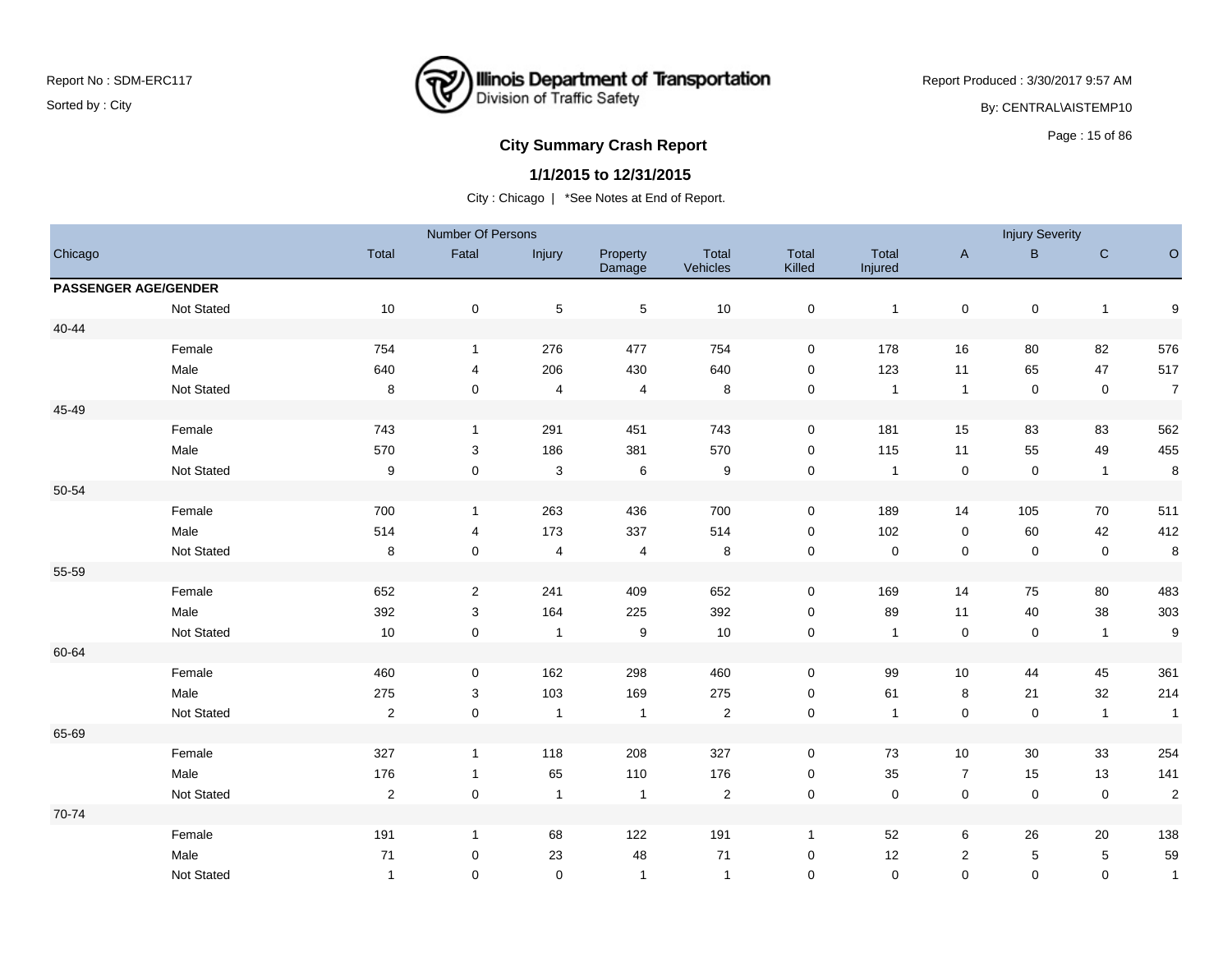## **Illinois Department of Transportation**<br>Division of Traffic Safety ष्ट्र

Report Produced : 3/30/2017 9:57 AM

By: CENTRAL\AISTEMP10

# Page : 16 of 86 **City Summary Crash Report**

### **1/1/2015 to 12/31/2015**

|               |                             |                | Number Of Persons |                |                    |                   |                 |                  |                     | <b>Injury Severity</b> |                           |                  |
|---------------|-----------------------------|----------------|-------------------|----------------|--------------------|-------------------|-----------------|------------------|---------------------|------------------------|---------------------------|------------------|
| Chicago       |                             | Total          | Fatal             | Injury         | Property<br>Damage | Total<br>Vehicles | Total<br>Killed | Total<br>Injured | A                   | B                      | $\mathsf{C}$              | $\circ$          |
|               | <b>PASSENGER AGE/GENDER</b> |                |                   |                |                    |                   |                 |                  |                     |                        |                           |                  |
| 75-79         |                             |                |                   |                |                    |                   |                 |                  |                     |                        |                           |                  |
|               | Female                      | 152            | $\pmb{0}$         | 55             | 97                 | 152               | $\pmb{0}$       | 36               | $\mathbf{1}$        | 26                     | $\boldsymbol{9}$          | 116              |
|               | Male                        | 58             | 0                 | 21             | 37                 | 58                | 0               | 12               | $\mathbf{1}$        | $\overline{7}$         | $\overline{4}$            | 46               |
|               | Not Stated                  | $\overline{c}$ | 0                 | $\mathbf{1}$   | $\mathbf{1}$       | $\sqrt{2}$        | $\mathbf 0$     | $\overline{1}$   | $\mathbf 0$         | $\mathbf{1}$           | $\pmb{0}$                 | $\mathbf{1}$     |
| 80-84         |                             |                |                   |                |                    |                   |                 |                  |                     |                        |                           |                  |
|               | Female                      | 78             | 0                 | 32             | 46                 | 78                | $\mathbf 0$     | 17               | $\mathbf{1}$        | 6                      | 10                        | 61               |
|               | Male                        | 50             | $\mathbf 0$       | 17             | 33                 | 50                | $\mathbf 0$     | $10$             | $\overline{c}$      | 5                      | $\ensuremath{\mathsf{3}}$ | 40               |
|               | Not Stated                  | $\overline{c}$ | 0                 | $\mathbf 0$    | $\overline{c}$     | $\overline{c}$    | 0               | $\mathbf 0$      | $\mathbf 0$         | 0                      | $\pmb{0}$                 | $\sqrt{2}$       |
| 85-89         |                             |                |                   |                |                    |                   |                 |                  |                     |                        |                           |                  |
|               | Female                      | 46             | 1                 | 19             | 26                 | 46                | $\mathbf{1}$    | 15               | $\mathbf{1}$        | $\overline{7}$         | $\overline{7}$            | $30\,$           |
|               | Male                        | 25             | $\mathbf 0$       | 11             | 14                 | 25                | $\mathbf 0$     | 8                | $\mathbf{1}$        | 4                      | $\ensuremath{\mathsf{3}}$ | 17               |
|               | Not Stated                  | 3              | $\mathbf 0$       | $\mathbf{1}$   | $\overline{c}$     | $\mathbf{3}$      | $\mathbf 0$     | $\mathbf 1$      | $\pmb{0}$           | $\mathbf{1}$           | $\mathsf 0$               | $\overline{2}$   |
| 90-94         |                             |                |                   |                |                    |                   |                 |                  |                     |                        |                           |                  |
|               | Female                      | 17             | $\mathbf 0$       | $\overline{7}$ | 10                 | 17                | $\mathbf 0$     | 4                | $\mathbf 0$         | $\overline{c}$         | $\overline{c}$            | $13$             |
|               | Male                        | 14             | 0                 | $\overline{4}$ | 10                 | 14                | $\pmb{0}$       | 3                | $\mathsf{O}\xspace$ | $\boldsymbol{2}$       | $\mathbf{1}$              | 11               |
| 95-98         |                             |                |                   |                |                    |                   |                 |                  |                     |                        |                           |                  |
|               | Female                      | 8              | 0                 | $\mathbf{1}$   | $\overline{7}$     | 8                 | $\mathbf 0$     | $\mathbf{1}$     | $\pmb{0}$           | $\mathbf{1}$           | $\pmb{0}$                 | $\boldsymbol{7}$ |
|               | Male                        | $\,$ 5 $\,$    | $\pmb{0}$         | $\mathbf{1}$   | 4                  | $\,$ 5 $\,$       | $\mathsf 0$     | $\mathbf 0$      | $\mathsf{O}\xspace$ | $\pmb{0}$              | $\pmb{0}$                 | 5                |
| Unknown       |                             |                |                   |                |                    |                   |                 |                  |                     |                        |                           |                  |
|               | Female                      | 1,767          | 1                 | 500            | 1,266              | 1,767             | 0               | 225              | 27                  | 97                     | 101                       | 1,542            |
|               | Male                        | 1,847          | 5                 | 469            | 1,373              | 1,847             | $\mathbf 0$     | 148              | 23                  | 59                     | 66                        | 1,699            |
|               | Not Stated                  | 8,385          | 4                 | 1,615          | 6,766              | 8,385             | 0               | 16               | 8                   | 4                      | $\overline{4}$            | 8,369            |
| <b>TOTALS</b> |                             | 41,100         | 128               | 12,882         | 28,090             | 41,100            | 16              | 6,047            | 586                 | 2,945                  | 2,516                     | 35,037           |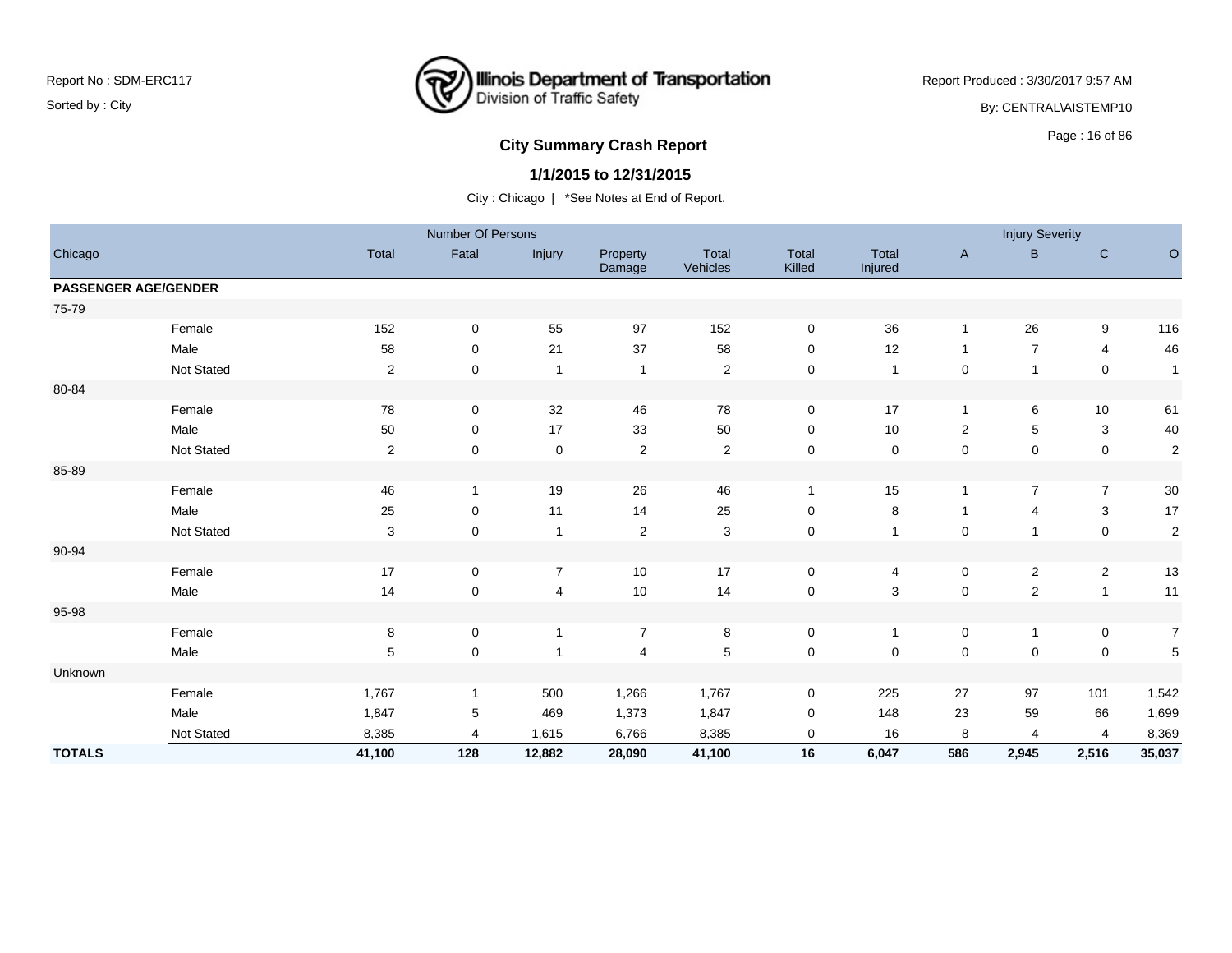

Report Produced : 3/30/2017 9:57 AM

By: CENTRAL\AISTEMP10

## **City Summary Crash Report CLASH Report CLASH Report CLASH Report CLASH Report CLASH Report CLASH Report CLASH Report CLASH Report CLASH Report CLASH Report CLASH Report CLASH Report CLASH Report**

### **1/1/2015 to 12/31/2015**

|            |                        |                  | Number Of Persons   |                         |                    |                   |                     |                  |                | <b>Injury Severity</b> |                         |                     |
|------------|------------------------|------------------|---------------------|-------------------------|--------------------|-------------------|---------------------|------------------|----------------|------------------------|-------------------------|---------------------|
| Chicago    |                        | Total            | Fatal               | Injury                  | Property<br>Damage | Total<br>Vehicles | Total<br>Killed     | Total<br>Injured | $\mathsf{A}$   | $\sf B$                | ${\bf C}$               | $\hbox{O}$          |
|            | PEDEDSTRIAN AGE/GENDER |                  |                     |                         |                    |                   |                     |                  |                |                        |                         |                     |
| $01$       |                        |                  |                     |                         |                    |                   |                     |                  |                |                        |                         |                     |
|            | Female                 | $\overline{c}$   | $\mathsf{O}\xspace$ | $\overline{c}$          | $\mathsf 0$        | $\sqrt{2}$        | $\mathsf{O}\xspace$ | $\sqrt{2}$       | $\pmb{0}$      | $\mathbf{1}$           | $\mathbf{1}$            | 0                   |
|            | Male                   | $\mathbf{1}$     | $\mathsf 0$         | $\mathbf{1}$            | $\mathsf 0$        | $\overline{1}$    | $\mathsf{O}\xspace$ | $\mathbf{1}$     | $\pmb{0}$      | $\mathbf{1}$           | $\mathbf 0$             | $\mathsf{O}\xspace$ |
| $02\,$     |                        |                  |                     |                         |                    |                   |                     |                  |                |                        |                         |                     |
|            | Female                 | $\sqrt{2}$       | $\pmb{0}$           | $\overline{2}$          | $\mathsf 0$        | $\overline{2}$    | $\mathbf 0$         | $\overline{2}$   | $\overline{1}$ | $\mathbf{1}$           | $\pmb{0}$               | 0                   |
|            | Male                   | $\overline{7}$   | $\pmb{0}$           | $\overline{7}$          | $\mathsf 0$        | $\overline{7}$    | $\mathsf 0$         | $\overline{7}$   | $\overline{1}$ | 5                      | $\mathbf{1}$            | $\mathbf 0$         |
| 03         |                        |                  |                     |                         |                    |                   |                     |                  |                |                        |                         |                     |
|            | Female                 | $\,$ 5 $\,$      | $\pmb{0}$           | $\,$ 5 $\,$             | $\mathsf 0$        | $\,$ 5 $\,$       | $\mathbf 0$         | $\,$ 5 $\,$      | $\pmb{0}$      | $\mathbf{3}$           | $\overline{2}$          | $\mathbf 0$         |
|            | Male                   | $\boldsymbol{7}$ | $\pmb{0}$           | $\overline{7}$          | $\pmb{0}$          | $\overline{7}$    | $\mathsf{O}\xspace$ | $\boldsymbol{7}$ | $\mathbf{1}$   | 5                      | $\mathbf{1}$            | $\pmb{0}$           |
| 04         |                        |                  |                     |                         |                    |                   |                     |                  |                |                        |                         |                     |
|            | Female                 | $\,6$            | $\mathsf{O}\xspace$ | $\,6$                   | $\mathbf 0$        | $\,6\,$           | $\mathbf 0$         | $\sqrt{5}$       | $\mathbf{1}$   | 4                      | $\pmb{0}$               | $\overline{1}$      |
|            | Male                   | $\,$ 5 $\,$      | $\mathbf{1}$        | $\overline{\mathbf{4}}$ | $\pmb{0}$          | $\overline{5}$    | $\overline{1}$      | $\overline{4}$   | $\sqrt{3}$     | $\mathbf{1}$           | $\mathbf 0$             | $\pmb{0}$           |
| 05         |                        |                  |                     |                         |                    |                   |                     |                  |                |                        |                         |                     |
|            | Female                 | $\sqrt{5}$       | $\mathbf{1}$        | 4                       | $\mathbf 0$        | $\,$ 5 $\,$       | $\mathbf{1}$        | 4                | $\sqrt{2}$     | $\mathbf{1}$           | $\mathbf{1}$            | $\boldsymbol{0}$    |
|            | Male                   | $\sqrt{5}$       | $\pmb{0}$           | $\,$ 5 $\,$             | $\pmb{0}$          | $\sqrt{5}$        | $\mathsf{O}\xspace$ | $\,$ 5 $\,$      | $\mathbf{1}$   | 3                      | $\mathbf{1}$            | 0                   |
| ${\bf 06}$ |                        |                  |                     |                         |                    |                   |                     |                  |                |                        |                         |                     |
|            | Female                 | $9\,$            | 0                   | $\boldsymbol{9}$        | $\mathbf 0$        | $\boldsymbol{9}$  | $\mathbf 0$         | $\boldsymbol{9}$ | 0              | 6                      | $\mathsf 3$             | $\boldsymbol{0}$    |
|            | Male                   | 14               | $\pmb{0}$           | 14                      | $\mathbf 0$        | 14                | $\mathbf 0$         | 14               | $\mathbf{1}$   | 9                      | $\overline{4}$          | $\mathsf{O}\xspace$ |
|            | Not Stated             | $\mathbf{1}$     | $\pmb{0}$           | $\overline{1}$          | $\mathbf 0$        | $\mathbf{1}$      | $\mathbf 0$         | $\mathsf 0$      | $\mathsf 0$    | $\mathsf{O}\xspace$    | $\pmb{0}$               | $\overline{1}$      |
| $07\,$     |                        |                  |                     |                         |                    |                   |                     |                  |                |                        |                         |                     |
|            | Female                 | $\overline{7}$   | 0                   | $\overline{7}$          | $\mathbf 0$        | $\overline{7}$    | 0                   | 6                | 0              | 4                      | $\overline{2}$          | $\overline{1}$      |
|            | Male                   | $10$             | 0                   | $\bf 8$                 | $\sqrt{2}$         | $10$              | $\mathbf 0$         | $\,8\,$          | $\pmb{0}$      | $\overline{7}$         | $\mathbf{1}$            | $\sqrt{2}$          |
|            | Not Stated             | $\overline{1}$   | $\pmb{0}$           | $\mathbf{1}$            | $\pmb{0}$          | $\mathbf{1}$      | $\mathbf 0$         | $\overline{1}$   | $\mathbf{1}$   | $\mathsf{O}\xspace$    | $\pmb{0}$               | $\mathbf 0$         |
| ${\bf 08}$ |                        |                  |                     |                         |                    |                   |                     |                  |                |                        |                         |                     |
|            | Female                 | 11               | $\mathsf{O}\xspace$ | 11                      | $\mathbf 0$        | 11                | $\mathbf 0$         | 11               | $\sqrt{5}$     | 5                      | $\mathbf{1}$            | $\mathbf 0$         |
|            | Male                   | 13               | $\pmb{0}$           | 13                      | 0                  | 13                | 0                   | 13               | $\overline{2}$ | $\overline{7}$         | $\overline{\mathbf{4}}$ | 0                   |
|            | Not Stated             | $\overline{1}$   | $\pmb{0}$           | $\overline{1}$          | $\pmb{0}$          | $\overline{1}$    | $\mathbf 0$         | $\overline{1}$   | $\mathsf 0$    | $\mathbf{1}$           | $\mathbf 0$             | $\mathsf 0$         |
| 09         |                        |                  |                     |                         |                    |                   |                     |                  |                |                        |                         |                     |
|            | Female                 | 11               | $\mathbf{1}$        | 10                      | $\mathbf 0$        | 11                | $\mathbf{1}$        | $10$             | $\overline{1}$ | 8                      | $\mathbf{1}$            | $\mathbf 0$         |
|            |                        |                  |                     |                         |                    |                   |                     |                  |                |                        |                         |                     |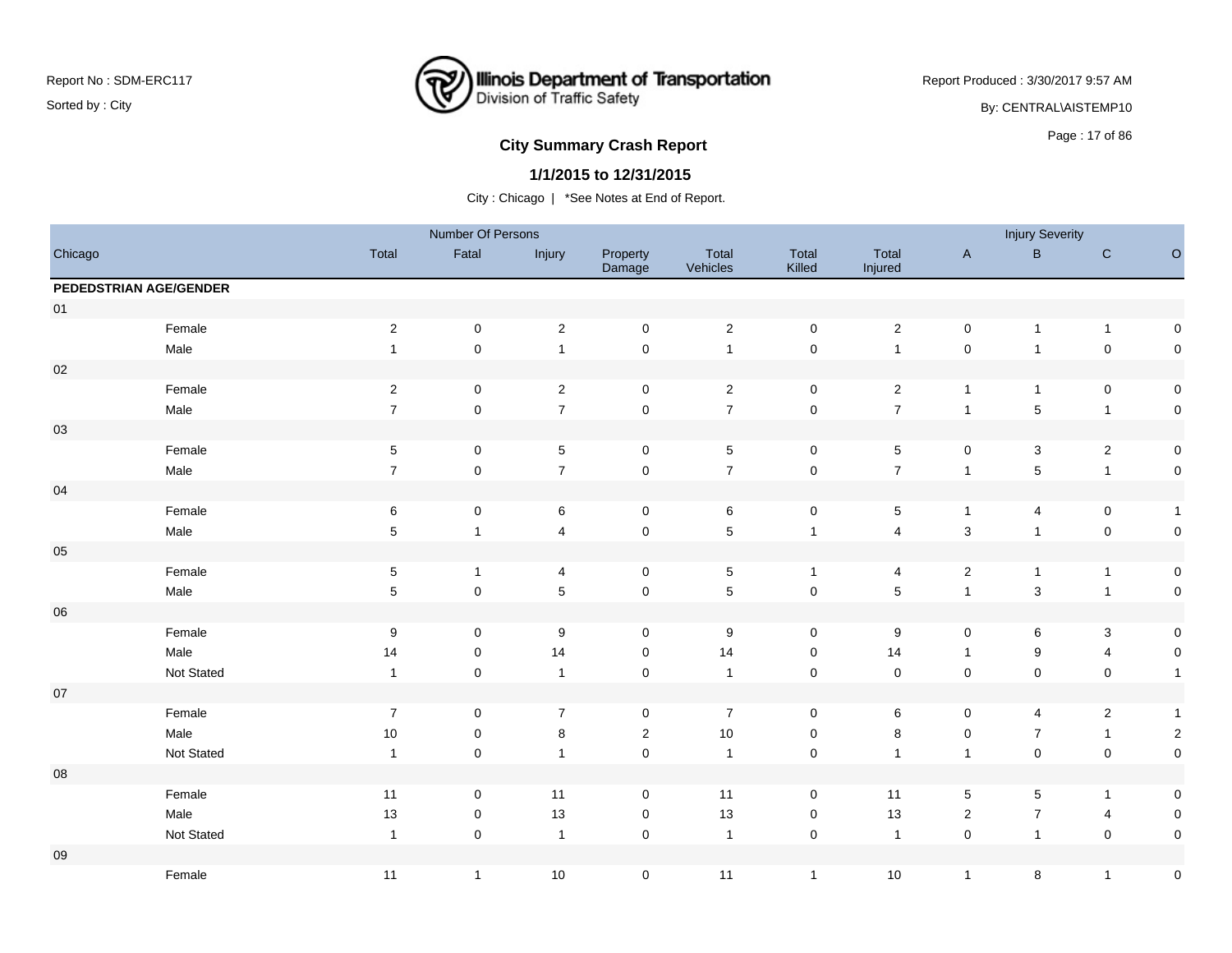

Report Produced : 3/30/2017 9:57 AM By: CENTRAL\AISTEMP10

# **City Summary Crash Report CLASH Report CLASH Report CLASH Report CLASH Report CLASH Report CLASH Report CLASH Report CLASH Report CLASH Report CLASH Report CLASH Report CLASH Report CLASH Report**

#### **1/1/2015 to 12/31/2015**

|                        |            |                | Number Of Persons   |                |                    |                   |                     |                  |                         | <b>Injury Severity</b> |                         |                           |
|------------------------|------------|----------------|---------------------|----------------|--------------------|-------------------|---------------------|------------------|-------------------------|------------------------|-------------------------|---------------------------|
| Chicago                |            | Total          | Fatal               | Injury         | Property<br>Damage | Total<br>Vehicles | Total<br>Killed     | Total<br>Injured | $\mathsf{A}$            | B                      | $\mathbf C$             | $\circ$                   |
| PEDEDSTRIAN AGE/GENDER |            |                |                     |                |                    |                   |                     |                  |                         |                        |                         |                           |
|                        | Male       | 19             | $\mathbf 0$         | 18             | $\mathbf{1}$       | 19                | $\pmb{0}$           | 18               | 3                       | 12                     | 3                       | $\mathbf{1}$              |
| $10 - 14$              |            |                |                     |                |                    |                   |                     |                  |                         |                        |                         |                           |
|                        | Female     | ${\bf 78}$     | $\mathsf{O}\xspace$ | 75             | $\mathbf{3}$       | 78                | $\mathsf{O}\xspace$ | 75               | 10                      | 46                     | 19                      | $\ensuremath{\mathsf{3}}$ |
|                        | Male       | 89             | $\mathbf 0$         | 85             | $\overline{4}$     | 89                | $\pmb{0}$           | 85               | 14                      | 57                     | 14                      | $\overline{4}$            |
| $15\,$                 |            |                |                     |                |                    |                   |                     |                  |                         |                        |                         |                           |
|                        | Female     | ${\bf 28}$     | $\mathbf 0$         | 27             | $\mathbf{1}$       | 28                | $\mathbf 0$         | $27\,$           | $\mathbf{3}$            | 19                     | $\,$ 5 $\,$             | $\overline{1}$            |
|                        | Male       | 21             | 0                   | 20             | $\mathbf{1}$       | 21                | 0                   | $20\,$           | $\,$ 5 $\,$             | 11                     | $\overline{\mathbf{4}}$ | $\mathbf{1}$              |
|                        | Not Stated | $\overline{c}$ | $\mathbf 0$         | $\overline{2}$ | $\mathbf 0$        | $\overline{2}$    | $\mathbf 0$         | $\sqrt{2}$       | $\pmb{0}$               | $\overline{2}$         | $\pmb{0}$               | $\mathbf 0$               |
| $16\,$                 |            |                |                     |                |                    |                   |                     |                  |                         |                        |                         |                           |
|                        | Female     | $19$           | $\mathbf 0$         | 18             | $\mathbf{1}$       | 19                | $\mathsf{O}\xspace$ | 17               | $\overline{2}$          | 11                     | 4                       | $\overline{2}$            |
|                        | Male       | 18             | $\pmb{0}$           | 18             | 0                  | 18                | 0                   | 18               | $\,$ 5 $\,$             | 9                      | $\overline{\mathbf{4}}$ | $\mathbf 0$               |
|                        | Not Stated | $\overline{1}$ | 0                   | $\overline{1}$ | 0                  | $\overline{1}$    | $\pmb{0}$           | $\overline{1}$   | $\pmb{0}$               | $\mathbf{1}$           | $\mathbf 0$             | $\mathsf{O}\xspace$       |
| $17\,$                 |            |                |                     |                |                    |                   |                     |                  |                         |                        |                         |                           |
|                        | Female     | 34             | 0                   | 31             | 3                  | 34                | $\mathbf 0$         | 31               | $\mathbf{1}$            | 23                     | $\overline{7}$          | $\mathbf{3}$              |
|                        | Male       | $19$           | $\mathbf 0$         | 19             | $\mathbf 0$        | 19                | $\pmb{0}$           | 19               | $\overline{\mathbf{4}}$ | $\bf 8$                | $\overline{7}$          | $\mathsf 0$               |
| $18$                   |            |                |                     |                |                    |                   |                     |                  |                         |                        |                         |                           |
|                        | Female     | 34             | $\overline{2}$      | 30             | $\overline{2}$     | 34                | $\mathbf{1}$        | 31               | $\overline{7}$          | 18                     | $\,6\,$                 | $\overline{a}$            |
|                        | Male       | 23             | $\mathbf 0$         | 22             | $\mathbf{1}$       | 23                | $\mathsf{O}\xspace$ | 22               | $\overline{2}$          | 15                     | $\,$ 5 $\,$             | $\mathbf{1}$              |
| $19$                   |            |                |                     |                |                    |                   |                     |                  |                         |                        |                         |                           |
|                        | Female     | 29             | $\mathbf 0$         | 29             | 0                  | 29                | $\mathbf 0$         | 29               | 5                       | 21                     | 3                       | $\mathsf{O}$              |
|                        | Male       | 27             | $\mathbf 0$         | 23             | 4                  | 27                | $\mathsf{O}\xspace$ | 23               | 6                       | 14                     | $\sqrt{3}$              | $\overline{4}$            |
|                        | Not Stated | $\overline{1}$ | $\mathbf 0$         | $\overline{1}$ | $\pmb{0}$          | $\mathbf{1}$      | $\mathbf 0$         | $\overline{1}$   | $\pmb{0}$               | $\overline{1}$         | $\pmb{0}$               | $\mathsf{O}\xspace$       |
| $20\,$                 |            |                |                     |                |                    |                   |                     |                  |                         |                        |                         |                           |
|                        | Female     | 34             | $\mathbf 0$         | 33             | $\mathbf{1}$       | 34                | $\mathsf{O}\xspace$ | 33               | 6                       | 15                     | 12                      | $\mathbf{1}$              |
|                        | Male       | 14             | $\mathbf 0$         | 14             | $\pmb{0}$          | 14                | $\mathsf{O}\xspace$ | 14               | 0                       | 10                     | 4                       | $\mathsf{O}$              |
| $21$                   |            |                |                     |                |                    |                   |                     |                  |                         |                        |                         |                           |
|                        | Female     | 39             | 0                   | 39             | 0                  | 39                | 0                   | 39               | $\overline{7}$          | 20                     | 12                      | $\mathbf 0$               |
|                        | Male       | 23             | 0                   | 20             | 3                  | 23                | $\mathbf 0$         | 20               | $\overline{2}$          | 14                     | 4                       | $\ensuremath{\mathsf{3}}$ |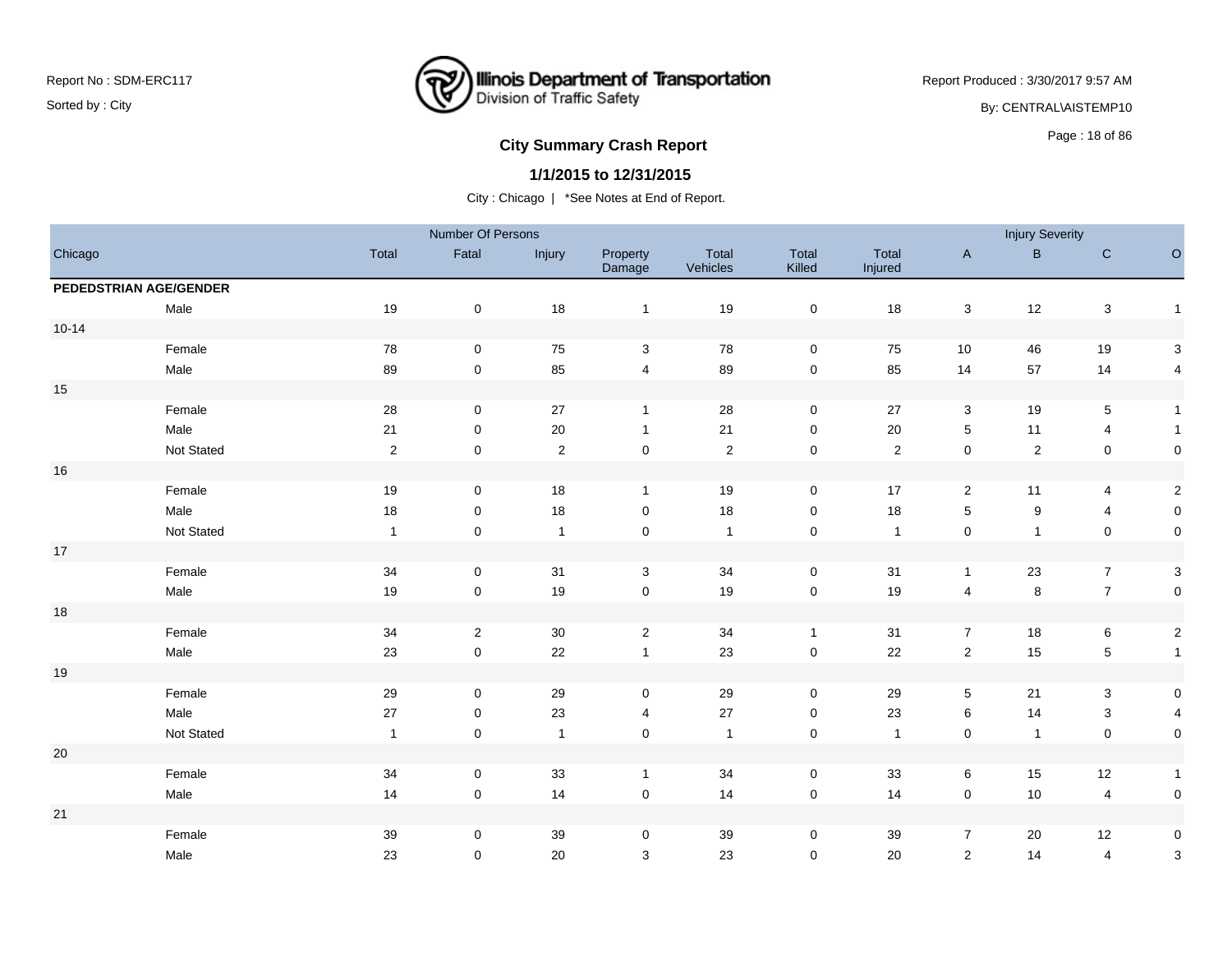

Report Produced : 3/30/2017 9:57 AM By: CENTRAL\AISTEMP10

# **City Summary Crash Report CLASH Report CLASH Report CLASH Report CLASH Report CLASH Report CLASH Report CLASH Report CLASH Report CLASH Report CLASH Report CLASH Report CLASH Report CLASH Report**

#### **1/1/2015 to 12/31/2015**

|           |                        |                  | Number Of Persons |                |                    |                   |                         |                  |                     | <b>Injury Severity</b> |                |                     |
|-----------|------------------------|------------------|-------------------|----------------|--------------------|-------------------|-------------------------|------------------|---------------------|------------------------|----------------|---------------------|
| Chicago   |                        | Total            | Fatal             | Injury         | Property<br>Damage | Total<br>Vehicles | Total<br>Killed         | Total<br>Injured | $\mathsf{A}$        | $\, {\bf B} \,$        | $\mathbf C$    | $\mathsf O$         |
|           | PEDEDSTRIAN AGE/GENDER |                  |                   |                |                    |                   |                         |                  |                     |                        |                |                     |
| $22 - 24$ |                        |                  |                   |                |                    |                   |                         |                  |                     |                        |                |                     |
|           | Female                 | 111              | $\mathbf{1}$      | 106            | 4                  | 111               | $\mathbf{1}$            | 104              | 17                  | 59                     | 28             | 6                   |
|           | Male                   | 102              | $\boldsymbol{2}$  | 94             | 6                  | 102               | $\overline{2}$          | 93               | 19                  | 51                     | 23             | $\overline{7}$      |
|           | Not Stated             | $\overline{1}$   | $\mathsf 0$       | $\mathbf 0$    | $\mathbf{1}$       | $\overline{1}$    | $\pmb{0}$               | $\mathbf 0$      | $\mathsf 0$         | $\mathsf 0$            | $\mathbf 0$    | $\overline{1}$      |
| 25-29     |                        |                  |                   |                |                    |                   |                         |                  |                     |                        |                |                     |
|           | Female                 | 156              | $\overline{2}$    | 150            | 4                  | 156               | $\overline{2}$          | 150              | 35                  | 75                     | 40             | 4                   |
|           | Male                   | 168              | $\mathbf{1}$      | 159            | 8                  | 168               | 0                       | 158              | 28                  | 89                     | 41             | 10                  |
|           | Not Stated             | 3                | $\mathbf 0$       | $\sqrt{2}$     | $\overline{1}$     | $\mathbf{3}$      | $\pmb{0}$               | $\sqrt{2}$       | $\mathsf{O}\xspace$ | $\sqrt{2}$             | $\mathbf 0$    | $\overline{1}$      |
| 30-34     |                        |                  |                   |                |                    |                   |                         |                  |                     |                        |                |                     |
|           | Female                 | 111              | $\mathbf{1}$      | 104            | 6                  | 111               | $\mathbf{1}$            | 104              | $27\,$              | 50                     | 27             | 6                   |
|           | Male                   | 129              | 0                 | 120            | 9                  | 129               | 0                       | 119              | 15                  | 63                     | 41             | 10                  |
|           | Not Stated             | $\overline{1}$   | $\mathsf 0$       | $\pmb{0}$      | $\mathbf{1}$       | $\overline{1}$    | $\mathsf 0$             | $\mathsf 0$      | $\mathbf 0$         | $\mathbf 0$            | $\pmb{0}$      | $\mathbf{1}$        |
| 35-39     |                        |                  |                   |                |                    |                   |                         |                  |                     |                        |                |                     |
|           | Female                 | 83               | 0                 | 81             | $\overline{2}$     | 83                | 0                       | 80               | 13                  | 43                     | 24             | $\mathbf{3}$        |
|           | Male                   | 112              | 3                 | 102            | $\overline{7}$     | 112               | 3                       | 100              | 22                  | 57                     | 21             | $9\,$               |
|           | Not Stated             | $\boldsymbol{2}$ | $\mathsf 0$       | $\sqrt{2}$     | $\pmb{0}$          | $\sqrt{2}$        | $\pmb{0}$               | $\sqrt{2}$       | $\mathbf{1}$        | $\overline{1}$         | $\pmb{0}$      | $\mathsf{O}\xspace$ |
| 40-44     |                        |                  |                   |                |                    |                   |                         |                  |                     |                        |                |                     |
|           | Female                 | 88               | $\overline{2}$    | 83             | 3                  | 88                | $\overline{2}$          | 83               | 21                  | 41                     | 21             | 3                   |
|           | Male                   | 84               | $\mathsf 3$       | 79             | $\sqrt{2}$         | 84                | $\sqrt{2}$              | 79               | 21                  | 47                     | 11             | 3                   |
| 45-49     |                        |                  |                   |                |                    |                   |                         |                  |                     |                        |                |                     |
|           | Female                 | 86               | 3                 | 79             | 4                  | 86                | $\overline{2}$          | 80               | 17                  | 44                     | 19             | 4                   |
|           | Male                   | 80               | 4                 | 74             | $\sqrt{2}$         | 80                | 3                       | 74               | 17                  | 43                     | 14             | 3                   |
|           | Not Stated             | $\mathbf{3}$     | $\pmb{0}$         | $\mathbf{3}$   | $\pmb{0}$          | $\mathbf{3}$      | $\pmb{0}$               | $\mathbf{3}$     | $\mathsf 0$         | $\sqrt{2}$             | $\mathbf{1}$   | $\mathsf 0$         |
| 50-54     |                        |                  |                   |                |                    |                   |                         |                  |                     |                        |                |                     |
|           | Female                 | 109              | $\mathbf{1}$      | 102            | 6                  | 109               | $\mathbf{1}$            | 102              | 13                  | 64                     | 25             | 6                   |
|           | Male                   | 122              | $\mathsf 3$       | 113            | 6                  | 122               | 3                       | 112              | 24                  | 61                     | 27             | $\overline{7}$      |
|           | Not Stated             | 3                | $\mathbf{1}$      | $\overline{1}$ | $\mathbf{1}$       | $\mathbf{3}$      | $\overline{1}$          | $\overline{1}$   | $\mathbf 0$         | 0                      | $\overline{1}$ | $\overline{1}$      |
| 55-59     |                        |                  |                   |                |                    |                   |                         |                  |                     |                        |                |                     |
|           | Female                 | 97               | $\overline{2}$    | 94             | $\mathbf{1}$       | 97                | $\overline{\mathbf{c}}$ | 94               | 28                  | 50                     | 16             | $\overline{1}$      |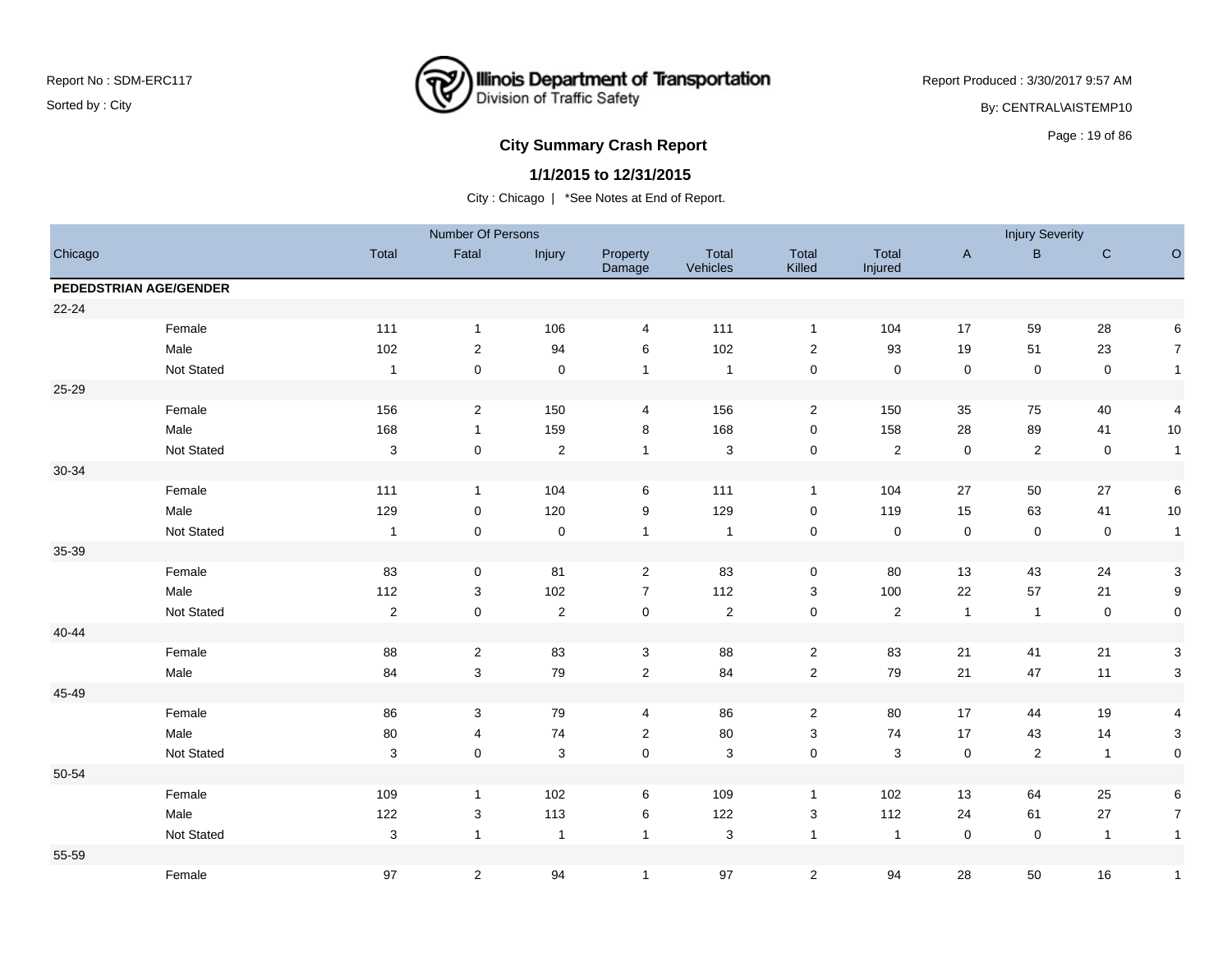

Report Produced : 3/30/2017 9:57 AM By: CENTRAL\AISTEMP10

# **City Summary Crash Report CLASH CRASH REPORT CONSTRUSS AND REPORT CONSTRUSSION CONSTRUSS AND REPORT OF SCHOOL CONSTRUSS AND REPORT OF SCHOOL CONSTRUCT AND REPORT OF SCHOOL CONSTRUCT AND REPORT OF SCHOOL CONSTRUCT AND RE**

### **1/1/2015 to 12/31/2015**

|         |                        |                | Number Of Persons |                |                     |                   |                     |                         |                           | <b>Injury Severity</b> |                         |                           |
|---------|------------------------|----------------|-------------------|----------------|---------------------|-------------------|---------------------|-------------------------|---------------------------|------------------------|-------------------------|---------------------------|
| Chicago |                        | Total          | Fatal             | Injury         | Property<br>Damage  | Total<br>Vehicles | Total<br>Killed     | Total<br>Injured        | $\mathsf A$               | $\, {\bf B} \,$        | $\mathbf C$             | $\circ$                   |
|         | PEDEDSTRIAN AGE/GENDER |                |                   |                |                     |                   |                     |                         |                           |                        |                         |                           |
|         | Male                   | 92             | 2                 | 84             | 6                   | 92                | $\overline{2}$      | 84                      | 15                        | 50                     | 19                      | 6                         |
|         | Not Stated             | $\overline{1}$ | 0                 | $\overline{1}$ | $\mathbf 0$         | $\overline{1}$    | $\mathsf 0$         | $\overline{1}$          | $\mathsf 0$               | $\overline{1}$         | $\pmb{0}$               | $\mathsf{O}$              |
| 60-64   |                        |                |                   |                |                     |                   |                     |                         |                           |                        |                         |                           |
|         | Female                 | 71             | $\overline{2}$    | 68             | $\mathbf{1}$        | 71                | $\overline{c}$      | 68                      | 21                        | 31                     | 16                      | $\mathbf{1}$              |
|         | Male                   | 85             | $\overline{4}$    | 74             | $\overline{7}$      | 85                | $\overline{4}$      | 74                      | 19                        | 36                     | 19                      | $\overline{7}$            |
| 65-69   |                        |                |                   |                |                     |                   |                     |                         |                           |                        |                         |                           |
|         | Female                 | 54             | 0                 | 51             | 3                   | 54                | $\mathbf 0$         | 51                      | 10                        | 31                     | 10                      | $\mathbf{3}$              |
|         | Male                   | 56             | 3                 | 50             | $\mathbf{3}$        | 56                | 3                   | 50                      | 9                         | 29                     | 12                      | $\ensuremath{\mathsf{3}}$ |
| 70-74   |                        |                |                   |                |                     |                   |                     |                         |                           |                        |                         |                           |
|         | Female                 | 36             | 0                 | 34             | $\overline{2}$      | 36                | $\mathbf 0$         | 34                      | 9                         | 21                     | $\overline{\mathbf{4}}$ | $\overline{a}$            |
|         | Male                   | 36             | $\overline{c}$    | 31             | 3                   | 36                | $\overline{2}$      | 31                      | 9                         | 16                     | $\,6$                   | $\ensuremath{\mathsf{3}}$ |
|         | Not Stated             | $\overline{1}$ | 0                 | $\overline{1}$ | $\mathsf{O}\xspace$ | $\overline{1}$    | $\mathsf{O}\xspace$ | $\overline{\mathbf{1}}$ | $\mathbf{1}$              | $\mathbf 0$            | $\mathbf 0$             | $\mathsf{O}\xspace$       |
| 75-79   |                        |                |                   |                |                     |                   |                     |                         |                           |                        |                         |                           |
|         | Female                 | 22             | $\pmb{0}$         | $20\,$         | $\overline{2}$      | 22                | $\mathsf 0$         | $20\,$                  | $\mathbf{3}$              | 11                     | $\,6$                   | $\overline{2}$            |
|         | Male                   | 23             | $\mathbf{3}$      | 20             | $\mathbf 0$         | 23                | $\sqrt{3}$          | 20                      | $\sqrt{5}$                | 10                     | $\mathbf 5$             | $\mathsf{O}\xspace$       |
| 80-84   |                        |                |                   |                |                     |                   |                     |                         |                           |                        |                         |                           |
|         | Female                 | 9              | 0                 | 8              | $\mathbf{1}$        | 9                 | $\mathbf 0$         | 8                       | 4                         | $\overline{4}$         | $\mathbf 0$             | $\mathbf{1}$              |
|         | Male                   | 11             | $\pmb{0}$         | 11             | $\pmb{0}$           | 11                | $\mathsf 0$         | 11                      | $\ensuremath{\mathsf{3}}$ | $\overline{4}$         | $\overline{\mathbf{4}}$ | $\pmb{0}$                 |
| 85-89   |                        |                |                   |                |                     |                   |                     |                         |                           |                        |                         |                           |
|         | Female                 | 12             | $\mathbf{1}$      | $10$           | $\mathbf{1}$        | 12                | $\mathbf{1}$        | $10$                    | $\mathbf{1}$              | 8                      | $\mathbf{1}$            | $\mathbf{1}$              |
|         | Male                   | 11             | $\pmb{0}$         | 10             | $\mathbf{1}$        | 11                | $\pmb{0}$           | $10\,$                  | $\mathbf{1}$              | $\overline{7}$         | $\mathbf 2$             | $\mathbf{1}$              |
| 90-94   |                        |                |                   |                |                     |                   |                     |                         |                           |                        |                         |                           |
|         | Female                 | $\mathbf{1}$   | 0                 | $\mathbf{1}$   | $\mathbf 0$         | $\overline{1}$    | $\mathbf 0$         | $\overline{1}$          | 0                         | $\mathbf{1}$           | $\mathbf 0$             | $\mathsf{O}$              |
|         | Male                   | $\overline{4}$ | 0                 | $\overline{4}$ | 0                   | $\overline{4}$    | $\mathbf 0$         | 4                       | $\sqrt{2}$                | $\overline{2}$         | $\mathbf 0$             | $\mathsf{O}\xspace$       |
| 95-98   |                        |                |                   |                |                     |                   |                     |                         |                           |                        |                         |                           |
|         | Female                 | $\mathbf{1}$   | $\pmb{0}$         | $\mathbf{1}$   | $\mathsf{O}\xspace$ | $\overline{1}$    | $\pmb{0}$           | $\overline{1}$          | $\pmb{0}$                 | $\mathbf{1}$           | $\mathbf 0$             | $\mathbf 0$               |
|         | Male                   | $\overline{2}$ | $\pmb{0}$         | $\sqrt{2}$     | $\mathbf 0$         | 2                 | $\mathbf 0$         | $\mathbf 2$             | $\mathbf{1}$              | $\mathbf{1}$           | $\pmb{0}$               | $\mathbf 0$               |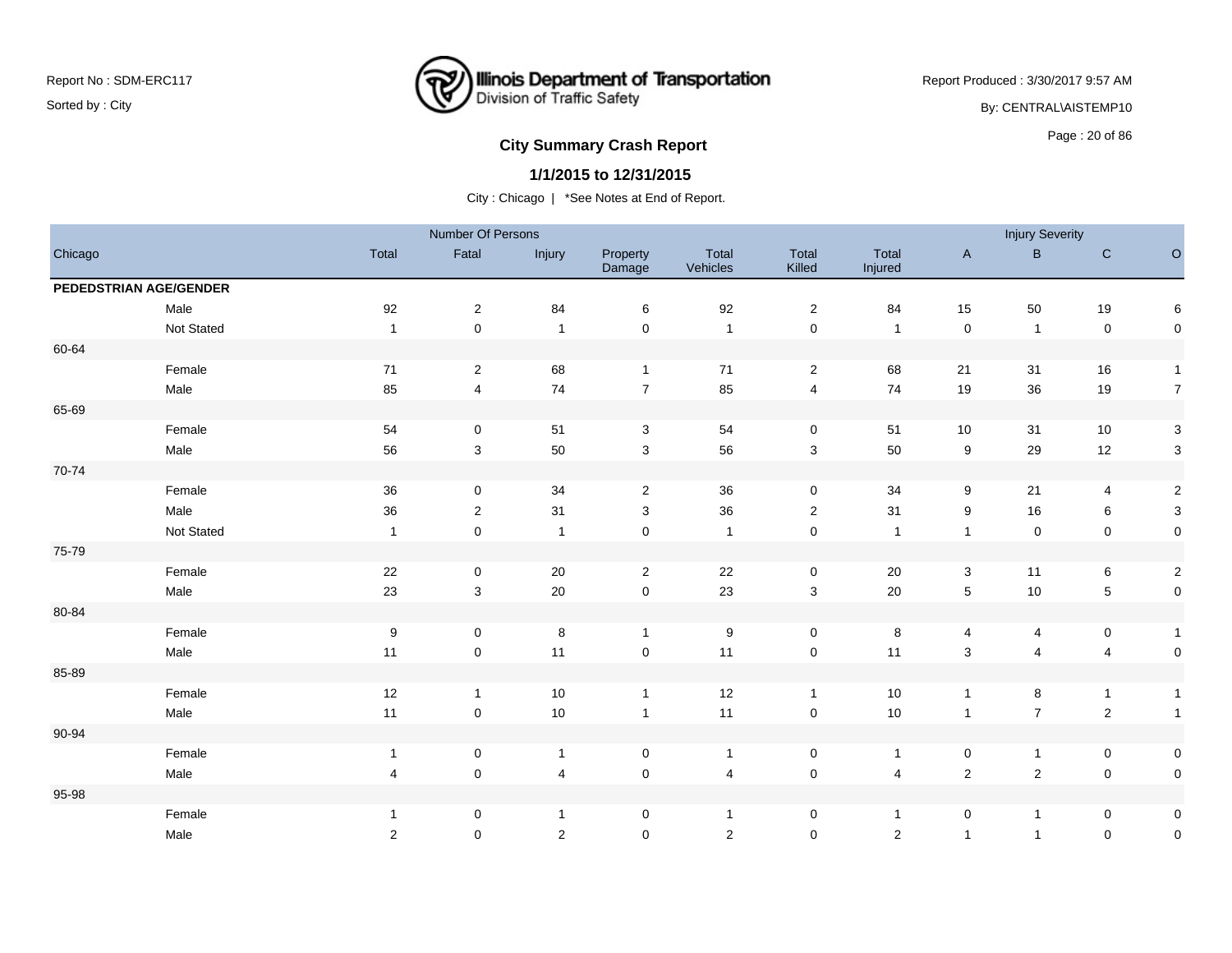

Report Produced : 3/30/2017 9:57 AM

By: CENTRAL\AISTEMP10

## **City Summary Crash Report CLASH CRASH REPORT CONSTRUSS AND REPORT CONSTRUSS ASSESS**

#### **1/1/2015 to 12/31/2015**

|                               |            |       | Number Of Persons |        |                    |                          |                 |                  |              | <b>Injury Severity</b> |     |     |
|-------------------------------|------------|-------|-------------------|--------|--------------------|--------------------------|-----------------|------------------|--------------|------------------------|-----|-----|
| Chicago                       |            | Total | Fatal             | Injury | Property<br>Damage | Total<br><b>Vehicles</b> | Total<br>Killed | Total<br>Injured | $\mathsf{A}$ | B                      | C   |     |
| <b>PEDEDSTRIAN AGE/GENDER</b> |            |       |                   |        |                    |                          |                 |                  |              |                        |     |     |
| Unknown                       |            |       |                   |        |                    |                          |                 |                  |              |                        |     |     |
|                               | Female     | 43    | 0                 | 37     | 6                  | 43                       | 0               | 35               | 8            | 15                     | 12  | 8   |
|                               | Male       | 46    | 0                 | -41    | 5                  | 46                       | 0               | 40               | 8            | 23                     | 9   | 6   |
|                               | Not Stated | 63    |                   | 52     | 10                 | 63                       | 0               | 50               | 6            | 25                     | 19  | 13  |
| <b>TOTALS</b>                 |            | 3,006 | 52                | 2,802  | 152                | 3,006                    | 46              | 2,786            | 555          | 1,568                  | 663 | 174 |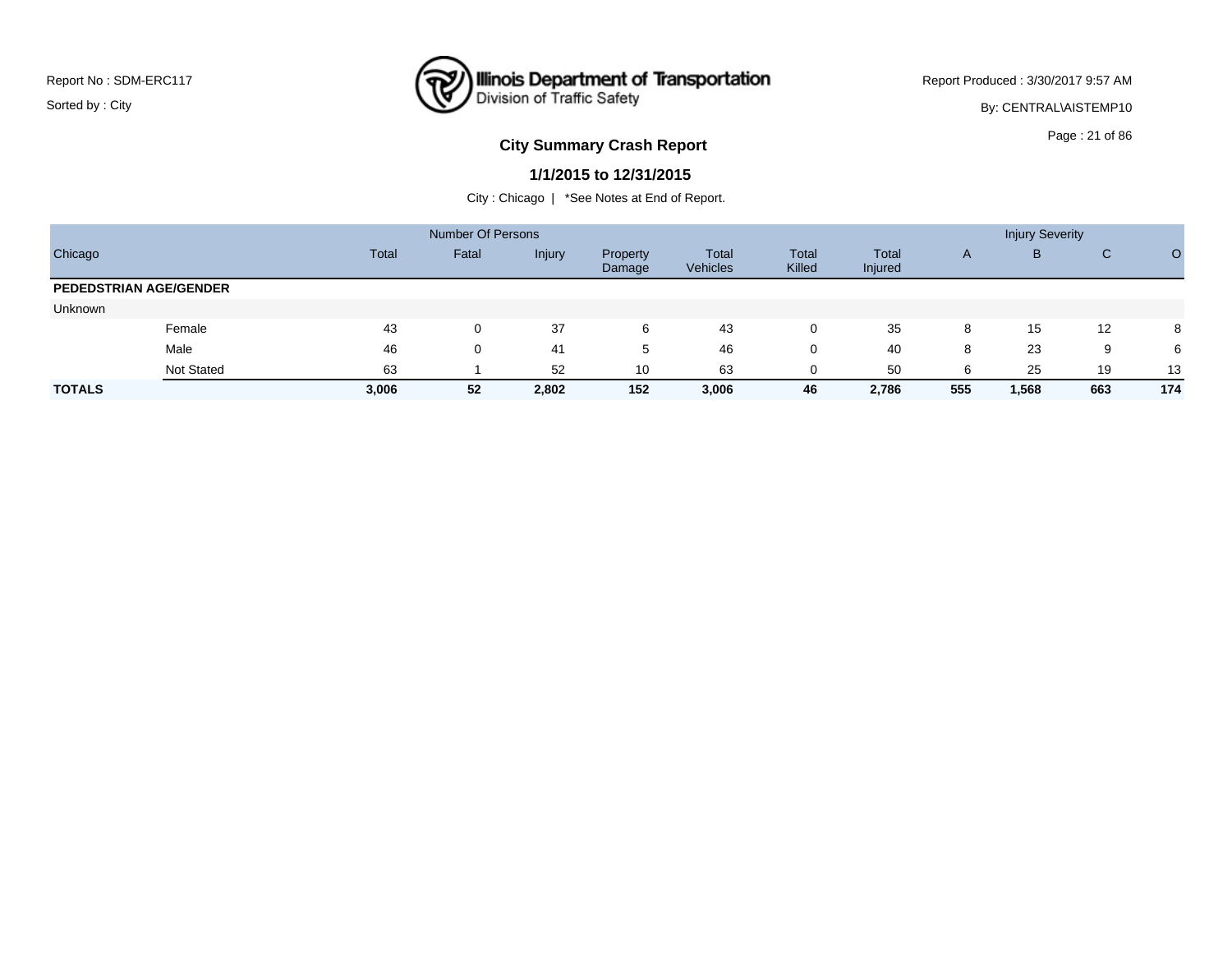## **Illinois Department of Transportation**<br>Division of Traffic Safety ष्ट्र

Report Produced : 3/30/2017 9:57 AM

By: CENTRAL\AISTEMP10

# **City Summary Crash Report CLASH CRASH REPORT CONSTRUSS AND REPORT CONSTRUSSION CONSTRUSS AND REPORT OF SCHOOL CONSTRUSS AND REPORT OF SCHOOL CONSTRUCTION OF SCHOOL CONSTRUCTION OF SCHOOL CONSTRUCTION OF SCHOOL CONSTRUCT**

### **1/1/2015 to 12/31/2015**

|                         |            |                | Number Of Persons   |                         |                     |                         |                     |                         |                     | <b>Injury Severity</b>  |                     |                           |
|-------------------------|------------|----------------|---------------------|-------------------------|---------------------|-------------------------|---------------------|-------------------------|---------------------|-------------------------|---------------------|---------------------------|
| Chicago                 |            | Total          | Fatal               | Injury                  | Property<br>Damage  | Total<br>Vehicles       | Total<br>Killed     | Total<br>Injured        | $\mathsf{A}$        | $\sf B$                 | ${\bf C}$           | $\circ$                   |
| PEDALCYCLIST AGE/GENDER |            |                |                     |                         |                     |                         |                     |                         |                     |                         |                     |                           |
| ${\bf 00}$              |            |                |                     |                         |                     |                         |                     |                         |                     |                         |                     |                           |
|                         | Male       | $\mathbf{1}$   | $\pmb{0}$           | $\mathbf{1}$            | $\mathbf 0$         | $\overline{1}$          | $\mathbf 0$         | $\mathbf{1}$            | $\pmb{0}$           | $\mathbf{1}$            | $\pmb{0}$           | $\pmb{0}$                 |
| 01                      |            |                |                     |                         |                     |                         |                     |                         |                     |                         |                     |                           |
|                         | Female     | $\overline{1}$ | $\mathsf{O}\xspace$ | $\mathbf{1}$            | $\mathsf{O}\xspace$ | $\mathbf{1}$            | $\mathbf 0$         | $\mathbf{1}$            | $\pmb{0}$           | $\mathbf{1}$            | $\pmb{0}$           | $\pmb{0}$                 |
| $02\,$                  |            |                |                     |                         |                     |                         |                     |                         |                     |                         |                     |                           |
|                         | Male       | $\overline{1}$ | $\pmb{0}$           | $\mathbf{1}$            | $\mathsf{O}\xspace$ | $\overline{1}$          | $\mathbf 0$         | $\mathbf{1}$            | $\mathsf{O}\xspace$ | $\mathbf{1}$            | $\pmb{0}$           | $\pmb{0}$                 |
| $03\,$                  |            |                |                     |                         |                     |                         |                     |                         |                     |                         |                     |                           |
|                         | Male       | $\sqrt{2}$     | $\pmb{0}$           | $\overline{2}$          | $\mathsf{O}\xspace$ | $\overline{2}$          | $\mathsf 0$         | $\mathbf{2}$            | $\mathsf{O}\xspace$ | $\overline{2}$          | $\mathsf{O}\xspace$ | $\pmb{0}$                 |
| $04\,$                  |            |                |                     |                         |                     |                         |                     |                         |                     |                         |                     |                           |
|                         | Male       | $\mathbf{1}$   | $\pmb{0}$           | $\overline{1}$          | $\mathsf{O}\xspace$ | $\overline{1}$          | $\mathsf{O}\xspace$ | $\mathbf{1}$            | $\pmb{0}$           | $\mathbf{1}$            | $\pmb{0}$           | $\pmb{0}$                 |
| $05\,$                  |            |                |                     |                         |                     |                         |                     |                         |                     |                         |                     |                           |
|                         | Female     | $\mathbf{1}$   | $\mathsf 0$         | $\pmb{0}$               | $\mathbf{1}$        | $\mathbf{1}$            | $\mathsf{O}\xspace$ | $\mathsf{O}\xspace$     | $\pmb{0}$           | 0                       | $\pmb{0}$           | $\mathbf{1}$              |
|                         | Male       | $\overline{2}$ | $\mathsf{O}\xspace$ | $\sqrt{2}$              | $\mathsf{O}\xspace$ | $\overline{2}$          | $\mathbf 0$         | $\overline{2}$          | $\pmb{0}$           | $\mathbf 2$             | $\pmb{0}$           | $\pmb{0}$                 |
| ${\bf 06}$              |            |                |                     |                         |                     |                         |                     |                         |                     |                         |                     |                           |
|                         | Male       | $\sqrt{2}$     | $\mathsf 0$         | $\overline{2}$          | $\mathbf 0$         | $\overline{2}$          | $\mathsf 0$         | $\overline{c}$          | $\pmb{0}$           | $\mathbf{1}$            | $\mathbf{1}$        | $\pmb{0}$                 |
| $07\,$                  |            |                |                     |                         |                     |                         |                     |                         |                     |                         |                     |                           |
|                         | Male       | $\overline{4}$ | $\mathsf 0$         | $\overline{4}$          | $\mathsf{O}\xspace$ | $\overline{4}$          | $\mathbf 0$         | $\overline{4}$          | $\mathsf{O}\xspace$ | $\overline{\mathbf{c}}$ | $\sqrt{2}$          | $\pmb{0}$                 |
| ${\bf 08}$              |            |                |                     |                         |                     |                         |                     |                         |                     |                         |                     |                           |
|                         | Female     | $\overline{1}$ | $\pmb{0}$           | $\mathbf{1}$            | $\mathsf{O}\xspace$ | $\mathbf{1}$            | $\mathsf 0$         | $\mathbf{1}$            | $\mathbf{1}$        | $\mathsf 0$             | $\pmb{0}$           | $\pmb{0}$                 |
|                         | Male       | $\overline{4}$ | $\pmb{0}$           | $\overline{\mathbf{4}}$ | $\pmb{0}$           | $\overline{\mathbf{4}}$ | $\pmb{0}$           | $\overline{\mathbf{4}}$ | $\pmb{0}$           | $\overline{c}$          | $\sqrt{2}$          | $\pmb{0}$                 |
| ${\bf 09}$              |            |                |                     |                         |                     |                         |                     |                         |                     |                         |                     |                           |
|                         | Female     | 4              | $\mathsf 0$         | 4                       | $\mathbf 0$         | 4                       | $\mathsf 0$         | 4                       | $\pmb{0}$           | $\overline{\mathbf{c}}$ | $\sqrt{2}$          | $\pmb{0}$                 |
|                         | Male       | $\bf 8$        | $\mathbf 0$         | $\,8\,$                 | $\mathsf 0$         | $\bf8$                  | $\mathbf 0$         | $\,8\,$                 | $\sqrt{2}$          | 3                       | $\mathbf 3$         | $\pmb{0}$                 |
| $10 - 14$               |            |                |                     |                         |                     |                         |                     |                         |                     |                         |                     |                           |
|                         | Female     | $20\,$         | $\mathsf{O}\xspace$ | 20                      | $\mathbf 0$         | 20                      | $\mathbf 0$         | 20                      | 4                   | 14                      | $\overline{2}$      | $\pmb{0}$                 |
|                         | Male       | 87             | $\pmb{0}$           | 84                      | 3                   | 87                      | $\mathbf 0$         | 84                      | 8                   | 58                      | 18                  | $\ensuremath{\mathsf{3}}$ |
|                         | Not Stated | $\overline{2}$ | $\mathsf{O}\xspace$ | $\sqrt{2}$              | $\mathsf{O}\xspace$ | $\overline{2}$          | $\pmb{0}$           | $\sqrt{2}$              | $\mathsf 0$         | $\mathbf{1}$            | $\mathbf{1}$        | $\pmb{0}$                 |
| $15\,$                  |            |                |                     |                         |                     |                         |                     |                         |                     |                         |                     |                           |
|                         | Female     | $\,6$          | $\pmb{0}$           | $\,6\,$                 | $\mathsf{O}\xspace$ | $\,6\,$                 | $\pmb{0}$           | 6                       | $\mathbf{2}$        | 4                       | $\mathsf 0$         | $\pmb{0}$                 |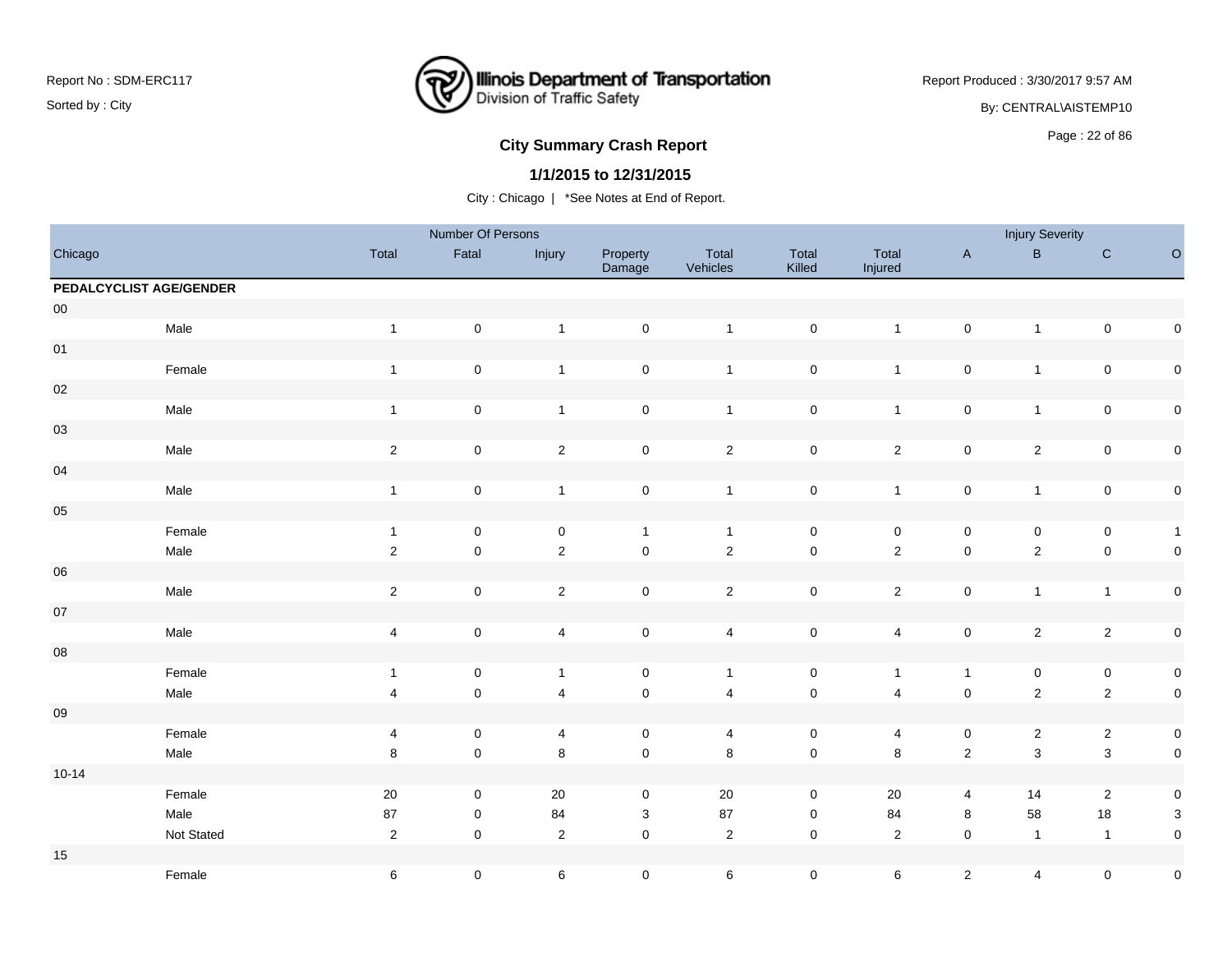

Report Produced : 3/30/2017 9:57 AM By: CENTRAL\AISTEMP10

# **City Summary Crash Report CLASH CRASH REPORT CONSTRUSS AND REPORT CONSTRUSSION CONSTRUSS AND REPORT OF SCHOOL CONSTRUSS AND REPORT OF SCHOOL CONSTRUCTS**

#### **1/1/2015 to 12/31/2015**

|         |                         |                  | Number Of Persons   |                |                         |                   |                     |                  |                         | <b>Injury Severity</b> |                           |                         |
|---------|-------------------------|------------------|---------------------|----------------|-------------------------|-------------------|---------------------|------------------|-------------------------|------------------------|---------------------------|-------------------------|
| Chicago |                         | Total            | Fatal               | Injury         | Property<br>Damage      | Total<br>Vehicles | Total<br>Killed     | Total<br>Injured | $\mathsf{A}$            | $\mathsf{B}$           | ${\bf C}$                 | $\circ$                 |
|         | PEDALCYCLIST AGE/GENDER |                  |                     |                |                         |                   |                     |                  |                         |                        |                           |                         |
|         | Male                    | 46               | $\pmb{0}$           | 44             | $\overline{\mathbf{c}}$ | 46                | $\pmb{0}$           | 44               | $\mathbf{1}$            | 34                     | $\boldsymbol{9}$          | $\mathbf 2$             |
| $16$    |                         |                  |                     |                |                         |                   |                     |                  |                         |                        |                           |                         |
|         | Female                  | 6                | $\mathbf 0$         | 6              | $\mathbf 0$             | 6                 | $\mathsf{O}\xspace$ | 6                | $\mathbf{1}$            | $\overline{2}$         | $\ensuremath{\mathsf{3}}$ | $\mathbf 0$             |
|         | Male                    | 40               | $\pmb{0}$           | 39             | $\mathbf{1}$            | 40                | $\pmb{0}$           | 39               | $\overline{\mathbf{4}}$ | 23                     | 12                        | $\mathbf{1}$            |
| $17$    |                         |                  |                     |                |                         |                   |                     |                  |                         |                        |                           |                         |
|         | Female                  | $\overline{7}$   | $\mathbf 0$         | $\overline{7}$ | $\mathbf 0$             | $\overline{7}$    | $\mathbf 0$         | $\overline{7}$   | $\mathbf 0$             | 6                      | $\mathbf{1}$              | $\mathbf 0$             |
|         | Male                    | 48               | 0                   | 48             | $\pmb{0}$               | 48                | $\mathbf 0$         | 47               | $\boldsymbol{7}$        | $30\,$                 | $10$                      | $\mathbf{1}$            |
| $18$    |                         |                  |                     |                |                         |                   |                     |                  |                         |                        |                           |                         |
|         | Female                  | $\boldsymbol{7}$ | 0                   | $\overline{7}$ | $\mathbf 0$             | $\overline{7}$    | $\mathbf 0$         | $\overline{7}$   | 0                       | $\sqrt{5}$             | $\sqrt{2}$                | $\mathbf 0$             |
|         | Male                    | $37\,$           | $\mathbf 0$         | 33             | 4                       | $37\,$            | $\mathsf{O}\xspace$ | 32               | 5                       | $20\,$                 | $\boldsymbol{7}$          | $\overline{5}$          |
| 19      |                         |                  |                     |                |                         |                   |                     |                  |                         |                        |                           |                         |
|         | Female                  | $15\,$           | 0                   | 15             | 0                       | 15                | $\mathsf{O}\xspace$ | 15               | 3                       | $\overline{7}$         | 5                         | $\mathbf 0$             |
|         | Male                    | 32               | $\mathbf 0$         | 32             | $\mathbf 0$             | 32                | $\mathsf 0$         | 32               | 5                       | 19                     | 8                         | $\mathsf{O}\xspace$     |
|         | Not Stated              | $\overline{1}$   | 0                   | $\overline{1}$ | 0                       | $\overline{1}$    | $\pmb{0}$           | $\overline{1}$   | $\mathsf{O}\xspace$     | $\mathbf{1}$           | $\pmb{0}$                 | $\mathbf 0$             |
| $20\,$  |                         |                  |                     |                |                         |                   |                     |                  |                         |                        |                           |                         |
|         | Female                  | $\boldsymbol{7}$ | $\mathbf 0$         | $\overline{7}$ | $\mathbf 0$             | $\overline{7}$    | $\pmb{0}$           | $\boldsymbol{7}$ | $\mathbf{1}$            | $\sqrt{5}$             | $\mathbf{1}$              | $\mathbf 0$             |
|         | Male                    | 43               | $\mathbf 0$         | 40             | $\mathbf{3}$            | 43                | $\pmb{0}$           | 40               | $\sqrt{2}$              | 26                     | 12                        | $\mathbf{3}$            |
| 21      |                         |                  |                     |                |                         |                   |                     |                  |                         |                        |                           |                         |
|         | Female                  | $21$             | $\pmb{0}$           | $21$           | $\pmb{0}$               | $21$              | $\mathsf{O}\xspace$ | $21$             | $\overline{c}$          | 14                     | $\,$ 5 $\,$               | $\pmb{0}$               |
|         | Male                    | 36               | $\mathbf 0$         | 35             | $\mathbf{1}$            | 36                | $\pmb{0}$           | 34               | 5                       | 13                     | 16                        | $\overline{2}$          |
| 22-24   |                         |                  |                     |                |                         |                   |                     |                  |                         |                        |                           |                         |
|         | Female                  | 53               | 0                   | 52             | $\mathbf{1}$            | 53                | $\mathbf 0$         | 52               | 4                       | 32                     | 16                        | $\mathbf{1}$            |
|         | Male                    | 125              | $\mathsf{O}\xspace$ | 120            | $\sqrt{5}$              | 125               | $\mathsf{O}\xspace$ | 119              | 14                      | 74                     | 31                        | $\,6$                   |
| 25-29   |                         |                  |                     |                |                         |                   |                     |                  |                         |                        |                           |                         |
|         | Female                  | 81               | 0                   | 77             | 4                       | 81                | $\mathbf 0$         | 77               | 6                       | 43                     | 28                        | 4                       |
|         | Male                    | 194              | 0                   | 183            | 11                      | 194               | 0                   | 182              | 18                      | 110                    | 54                        | 12                      |
|         | Not Stated              | $\mathbf{1}$     | $\mathbf 0$         | $\overline{1}$ | $\mathbf 0$             | $\overline{1}$    | $\pmb{0}$           | $\overline{1}$   | $\pmb{0}$               | $\mathbf 0$            | $\overline{1}$            | $\pmb{0}$               |
| 30-34   |                         |                  |                     |                |                         |                   |                     |                  |                         |                        |                           |                         |
|         | Female                  | 39               | 0                   | 37             | $\overline{2}$          | 39                | $\mathsf{O}\xspace$ | 37               | 5                       | 25                     | $\boldsymbol{7}$          | $\overline{\mathbf{c}}$ |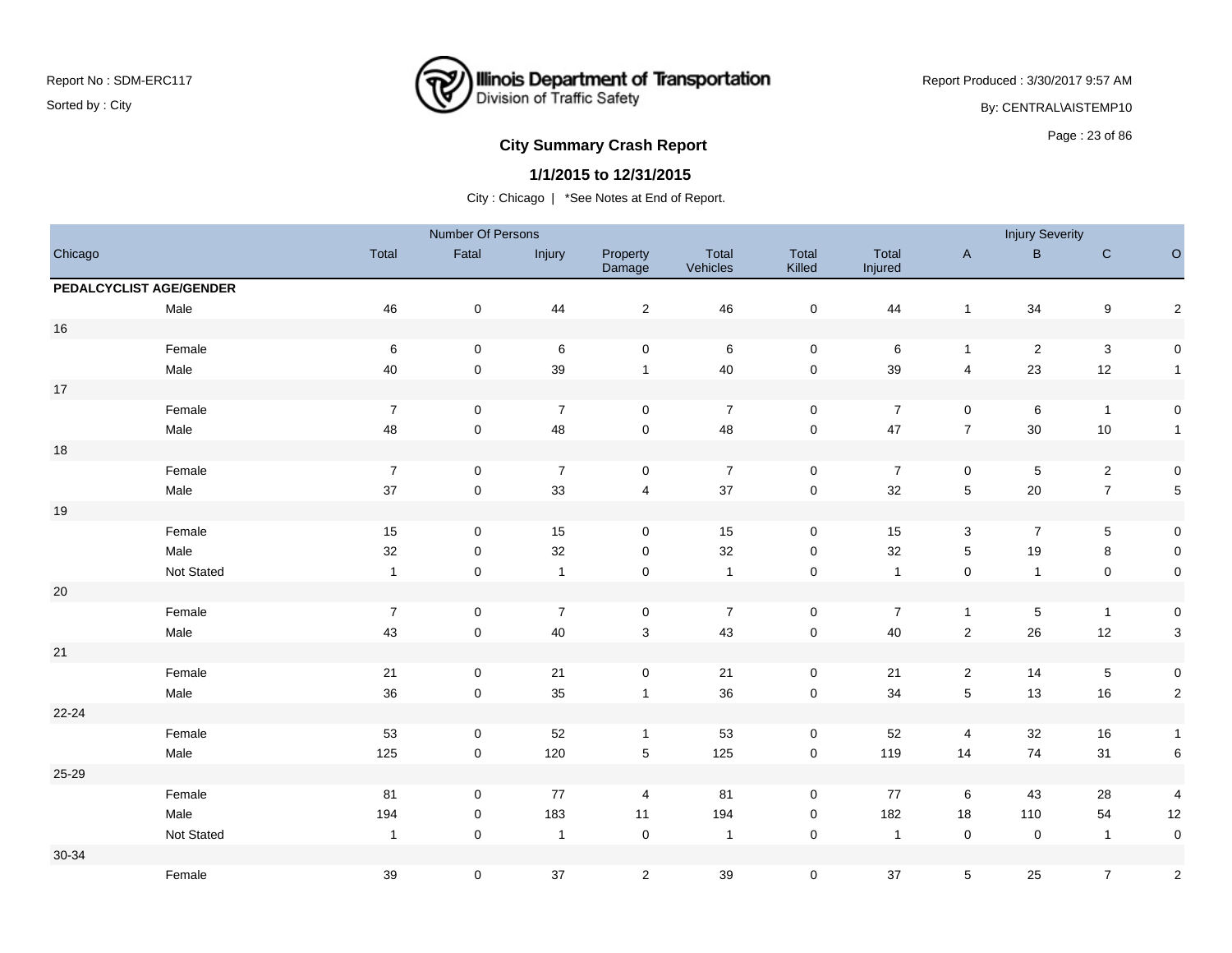

Report Produced : 3/30/2017 9:57 AM By: CENTRAL\AISTEMP10

# **City Summary Crash Report CLASH Report CLASH Report CLASH Report CLASH Report CLASH Report CLASH Report CLASH Report CLASH Report CLASH Report CLASH Report CLASH Report CLASH Report CLASH Report**

#### **1/1/2015 to 12/31/2015**

|           |                         |                | Number Of Persons |                |                    |                   |                     |                  |                     | <b>Injury Severity</b> |                  |                         |
|-----------|-------------------------|----------------|-------------------|----------------|--------------------|-------------------|---------------------|------------------|---------------------|------------------------|------------------|-------------------------|
| Chicago   |                         | Total          | Fatal             | Injury         | Property<br>Damage | Total<br>Vehicles | Total<br>Killed     | Total<br>Injured | $\mathsf{A}$        | B                      | ${\bf C}$        | $\circ$                 |
|           | PEDALCYCLIST AGE/GENDER |                |                   |                |                    |                   |                     |                  |                     |                        |                  |                         |
|           | Male                    | 115            | $\mathbf{1}$      | 110            | 4                  | 115               | $\overline{1}$      | 110              | 14                  | 64                     | 32               | $\overline{\mathbf{4}}$ |
|           | Not Stated              | $\sqrt{2}$     | $\mathbf 0$       | $\sqrt{2}$     | $\pmb{0}$          | $\sqrt{2}$        | $\pmb{0}$           | $\overline{2}$   | $\pmb{0}$           | $\overline{1}$         | $\overline{1}$   | $\mathbf 0$             |
| 35-39     |                         |                |                   |                |                    |                   |                     |                  |                     |                        |                  |                         |
|           | Female                  | 25             | $\mathbf 0$       | 24             | $\mathbf{1}$       | 25                | $\pmb{0}$           | 24               | $\overline{7}$      | 14                     | $\sqrt{3}$       | $\overline{1}$          |
|           | Male                    | 97             | $\mathbf{1}$      | 96             | $\mathbf 0$        | 97                | $\pmb{0}$           | 97               | 8                   | 59                     | 30               | $\mathsf{O}\xspace$     |
| $40 - 44$ |                         |                |                   |                |                    |                   |                     |                  |                     |                        |                  |                         |
|           | Female                  | 12             | $\mathbf 0$       | 12             | 0                  | 12                | $\mathsf{O}\xspace$ | 12               | 4                   | $5\phantom{.0}$        | $\mathbf 3$      | $\mathsf{O}\xspace$     |
|           | Male                    | $77\,$         | $\mathbf{1}$      | 76             | $\mathbf 0$        | 77                | $\overline{1}$      | 76               | $10$                | 40                     | 26               | $\mathsf{O}\xspace$     |
| 45-49     |                         |                |                   |                |                    |                   |                     |                  |                     |                        |                  |                         |
|           | Female                  | $\,6\,$        | 0                 | $\,6$          | 0                  | $\,6\,$           | $\mathsf{O}\xspace$ | $\,6\,$          | $\mathbf{2}$        | $\mathbf{3}$           | $\overline{1}$   | $\mathbf 0$             |
|           | Male                    | 81             | $\overline{2}$    | 74             | $\,$ 5 $\,$        | 81                | $\sqrt{2}$          | 74               | $10$                | 48                     | 16               | $\sqrt{5}$              |
| 50-54     |                         |                |                   |                |                    |                   |                     |                  |                     |                        |                  |                         |
|           | Female                  | $12$           | 0                 | 12             | $\mathbf 0$        | 12                | $\mathbf 0$         | 12               | $\mathbf{1}$        | 11                     | $\mathbf 0$      | $\mathbf 0$             |
|           | Male                    | $\bf 79$       | $\pmb{0}$         | $77\,$         | $\overline{c}$     | 79                | $\mathsf{O}\xspace$ | $77$             | 9                   | 46                     | $22\,$           | $\mathbf{2}$            |
| 55-59     |                         |                |                   |                |                    |                   |                     |                  |                     |                        |                  |                         |
|           | Female                  | 11             | $\mathbf 0$       | 9              | $\overline{2}$     | 11                | $\mathsf{O}\xspace$ | 9                | $\mathsf{O}\xspace$ | $\overline{7}$         | $\sqrt{2}$       | $\overline{2}$          |
|           | Male                    | 53             | $\overline{2}$    | 50             | $\mathbf{1}$       | 53                | $\overline{c}$      | 50               | 14                  | 20                     | 16               | $\mathbf{1}$            |
| 60-64     |                         |                |                   |                |                    |                   |                     |                  |                     |                        |                  |                         |
|           | Female                  | $\,6\,$        | $\mathbf 0$       | $\,6$          | $\pmb{0}$          | $\,6\,$           | $\pmb{0}$           | $\,6$            | $\mathbf{1}$        | 4                      | $\mathbf{1}$     | $\pmb{0}$               |
|           | Male                    | 34             | $\mathbf{1}$      | 32             | $\mathbf{1}$       | 34                | $\mathbf{1}$        | 32               | $\boldsymbol{7}$    | 18                     | $\boldsymbol{7}$ | $\mathbf{1}$            |
| 65-69     |                         |                |                   |                |                    |                   |                     |                  |                     |                        |                  |                         |
|           | Female                  | $\sqrt{2}$     | $\pmb{0}$         | $\sqrt{2}$     | $\mathbf 0$        | $\overline{2}$    | $\pmb{0}$           | $\overline{2}$   | 0                   | $\overline{2}$         | $\pmb{0}$        | $\mathbf 0$             |
|           | Male                    | 12             | $\pmb{0}$         | 12             | $\pmb{0}$          | 12                | $\pmb{0}$           | 12               | $\mathbf{3}$        | $\overline{7}$         | $\sqrt{2}$       | $\mathsf{O}\xspace$     |
|           | Not Stated              | $\overline{1}$ | $\mathbf 0$       | $\overline{1}$ | 0                  | $\overline{1}$    | $\pmb{0}$           | $\overline{1}$   | $\mathsf{O}\xspace$ | $\mathbf{1}$           | $\pmb{0}$        | $\mathbf 0$             |
| 70-74     |                         |                |                   |                |                    |                   |                     |                  |                     |                        |                  |                         |
|           | Female                  | $\sqrt{3}$     | $\mathbf 0$       | $\sqrt{3}$     | $\pmb{0}$          | $\sqrt{3}$        | $\mathsf 0$         | $\sqrt{3}$       | 0                   | $\overline{2}$         | $\mathbf{1}$     | $\pmb{0}$               |
|           | Male                    | $10$           | $\mathbf 0$       | 10             | $\mathbf 0$        | 10                | $\pmb{0}$           | 10               | $\mathbf{1}$        | $\overline{7}$         | $\sqrt{2}$       | $\pmb{0}$               |
| 75-79     |                         |                |                   |                |                    |                   |                     |                  |                     |                        |                  |                         |
|           | Male                    | $\sqrt{3}$     | 0                 | 3              | $\pmb{0}$          | $\sqrt{3}$        | $\mathsf 0$         | $\mathsf 3$      | 0                   | 3                      | $\pmb{0}$        | $\pmb{0}$               |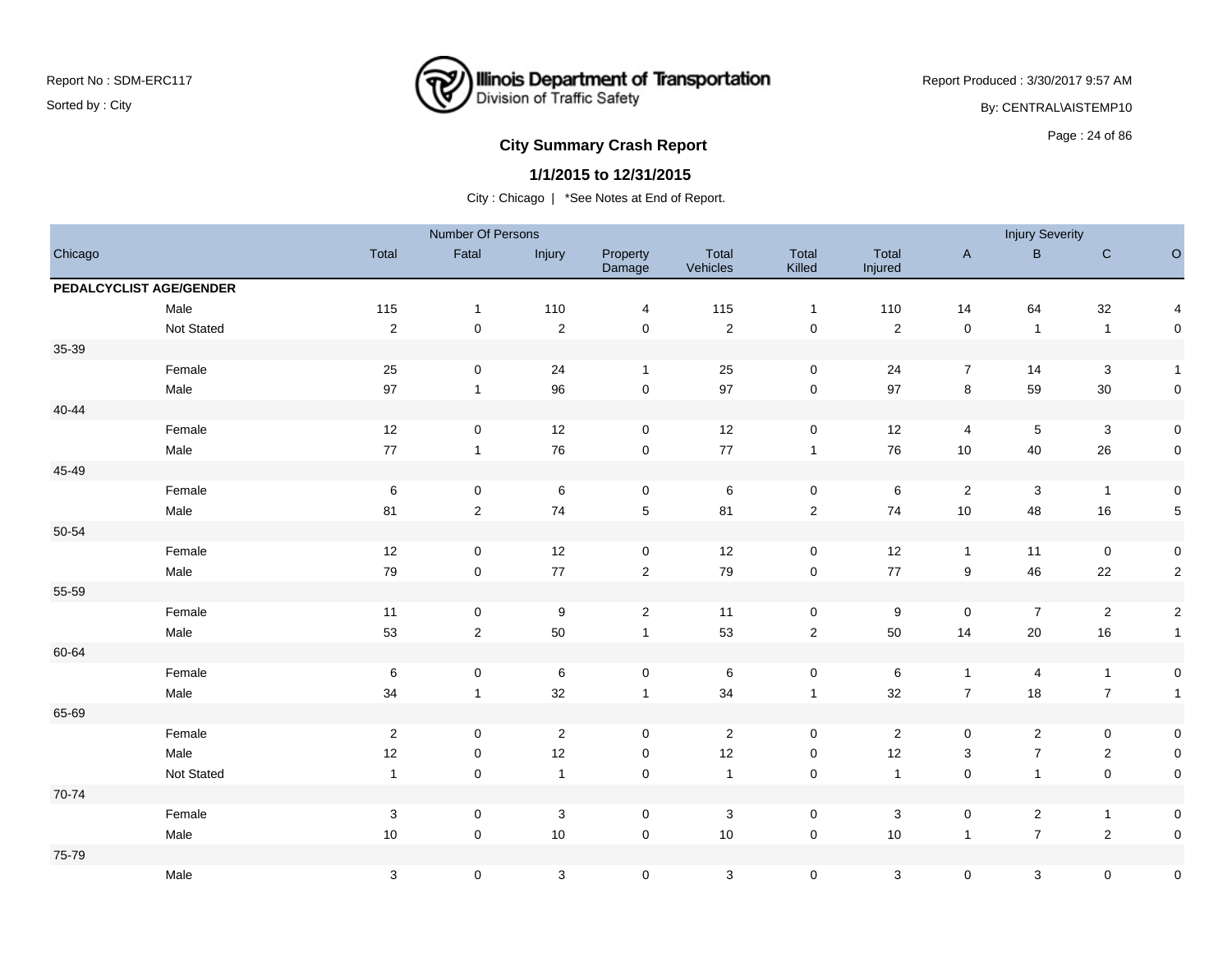# **Illinois Department of Transportation**<br>Division of Traffic Safety

Report Produced : 3/30/2017 9:57 AM

By: CENTRAL\AISTEMP10

# Page : 25 of 86 **City Summary Crash Report**

#### **1/1/2015 to 12/31/2015**

|               |                         |              | <b>Number Of Persons</b> |        |                    |                          |                 |                  |                | <b>Injury Severity</b> |              |             |
|---------------|-------------------------|--------------|--------------------------|--------|--------------------|--------------------------|-----------------|------------------|----------------|------------------------|--------------|-------------|
| Chicago       |                         | <b>Total</b> | Fatal                    | Injury | Property<br>Damage | Total<br><b>Vehicles</b> | Total<br>Killed | Total<br>Injured | $\mathsf{A}$   | B                      | $\mathsf{C}$ | $\circ$     |
|               | PEDALCYCLIST AGE/GENDER |              |                          |        |                    |                          |                 |                  |                |                        |              |             |
| 80-84         |                         |              |                          |        |                    |                          |                 |                  |                |                        |              |             |
|               | Male                    | 2            | $\mathbf 0$              | 2      | $\mathbf 0$        | 2                        | 0               | $\overline{2}$   | 0              | 2                      | $\mathbf 0$  | 0           |
| 85-89         |                         |              |                          |        |                    |                          |                 |                  |                |                        |              |             |
|               | Male                    |              | 0                        |        | $\mathbf 0$        |                          | 0               |                  | 0              |                        | 0            | 0           |
| 90-94         |                         |              |                          |        |                    |                          |                 |                  |                |                        |              |             |
|               | Male                    |              | 0                        |        | $\mathsf{O}$       |                          | 0               |                  |                | 0                      | $\mathbf 0$  | $\mathbf 0$ |
| Unknown       |                         |              |                          |        |                    |                          |                 |                  |                |                        |              |             |
|               | Female                  | 10           | 0                        | 10     | $\mathbf 0$        | 10                       | 0               | 10               | $\overline{2}$ | 4                      | 4            | 0           |
|               | Male                    | 60           | 0                        | 52     | 8                  | 60                       | 0               | 52               | 9              | 26                     | 17           | 8           |
|               | <b>Not Stated</b>       | 46           | 0                        | 38     | 8                  | 46                       | 0               | 37               | 6              | 15                     | 16           | 9           |
| <b>TOTALS</b> |                         | 1,747        | 8                        | 1,669  | 70                 | 1,747                    | 7               | 1,664            | 209            | 994                    | 461          | 76          |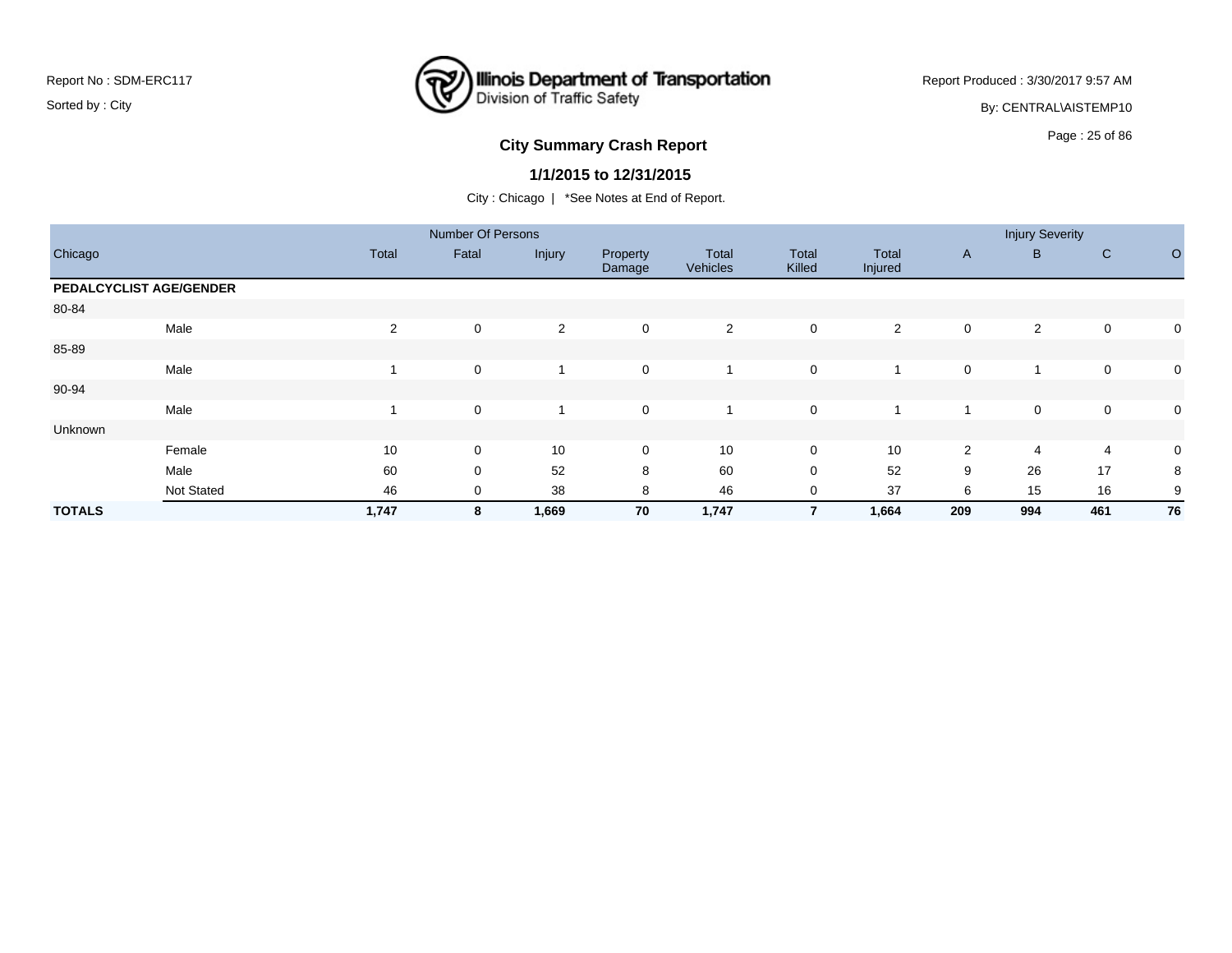

Report Produced : 3/30/2017 9:57 AM

By: CENTRAL\AISTEMP10

## **City Summary Crash Report CLASH CRASH REPORT CONSTRUSS AND REPORT CONSTRUSSION CONSTRUSS AND REPORT OF SCHOOL CONSTRUSS AND REPORT OF SCHOOL CONSTRUCTS**

## **1/1/2015 to 12/31/2015**

|                           |                                    |                           | Number Of Persons   |                |                     |                   |                     |                  |                           | <b>Injury Severity</b> |                |              |
|---------------------------|------------------------------------|---------------------------|---------------------|----------------|---------------------|-------------------|---------------------|------------------|---------------------------|------------------------|----------------|--------------|
| Chicago                   |                                    | Total                     | Fatal               | Injury         | Property<br>Damage  | Total<br>Vehicles | Total<br>Killed     | Total<br>Injured | $\mathsf{A}$              | B                      | ${\bf C}$      | $\circ$      |
|                           | PEDESTRIAN PRIOR ACTION AGE/GENDER |                           |                     |                |                     |                   |                     |                  |                           |                        |                |              |
| Crossing - Against Signal |                                    |                           |                     |                |                     |                   |                     |                  |                           |                        |                |              |
| 06                        |                                    |                           |                     |                |                     |                   |                     |                  |                           |                        |                |              |
|                           | Male                               | $\mathbf{1}$              | $\mathbf 0$         | $\overline{1}$ | $\mathsf{O}\xspace$ | $\mathbf{1}$      | $\pmb{0}$           | $\mathbf{1}$     | $\pmb{0}$                 | $\mathbf{1}$           | $\pmb{0}$      | $\mathbf 0$  |
| ${\bf 08}$                |                                    |                           |                     |                |                     |                   |                     |                  |                           |                        |                |              |
|                           | Male                               | $\sqrt{2}$                | $\mathsf 0$         | $\sqrt{2}$     | $\mathbf 0$         | $\overline{2}$    | $\pmb{0}$           | $\overline{c}$   | $\pmb{0}$                 | $\overline{c}$         | $\pmb{0}$      | $\pmb{0}$    |
| $09\,$                    |                                    |                           |                     |                |                     |                   |                     |                  |                           |                        |                |              |
|                           | Male                               | $\mathbf{1}$              | $\mathsf 0$         | $\pmb{0}$      | $\mathbf{1}$        | $\mathbf{1}$      | $\pmb{0}$           | $\pmb{0}$        | $\pmb{0}$                 | $\pmb{0}$              | $\pmb{0}$      | $\mathbf{1}$ |
| $10 - 14$                 |                                    |                           |                     |                |                     |                   |                     |                  |                           |                        |                |              |
|                           | Female                             | $\overline{4}$            | $\mathbf 0$         | $\overline{4}$ | $\mathbf 0$         | 4                 | $\mathsf 0$         | $\overline{4}$   | $\mathsf 0$               | $\overline{c}$         | $\overline{2}$ | $\pmb{0}$    |
|                           | Male                               | 3                         | $\mathsf 0$         | $\mathbf 3$    | $\mathsf{O}\xspace$ | $\mathbf{3}$      | $\pmb{0}$           | $\mathbf{3}$     | $\overline{1}$            | $\sqrt{2}$             | $\pmb{0}$      | $\mathsf 0$  |
| 15                        |                                    |                           |                     |                |                     |                   |                     |                  |                           |                        |                |              |
|                           | Female                             | $\sqrt{2}$                | $\mathsf 0$         | $\sqrt{2}$     | $\mathbf 0$         | $\overline{2}$    | $\mathsf 0$         | $\overline{2}$   | $\overline{1}$            | $\mathbf{1}$           | $\pmb{0}$      | $\pmb{0}$    |
|                           | Male                               | $\sqrt{2}$                | $\mathbf 0$         | $\overline{2}$ | $\mathsf{O}\xspace$ | $\overline{2}$    | $\pmb{0}$           | $\overline{2}$   | $\pmb{0}$                 | $\overline{2}$         | $\pmb{0}$      | $\mathbf 0$  |
| 16                        |                                    |                           |                     |                |                     |                   |                     |                  |                           |                        |                |              |
|                           | Male                               | $\sqrt{2}$                | $\mathsf 0$         | $\overline{2}$ | $\mathbf 0$         | $\overline{2}$    | $\mathsf 0$         | $\overline{2}$   | $\sqrt{2}$                | $\pmb{0}$              | $\pmb{0}$      | $\pmb{0}$    |
| $17$                      |                                    |                           |                     |                |                     |                   |                     |                  |                           |                        |                |              |
|                           | Female                             | $\mathbf{2}$              | $\mathsf 0$         | $\overline{2}$ | $\mathbf 0$         | $\overline{2}$    | $\mathsf 0$         | $\overline{2}$   | $\pmb{0}$                 | $\overline{a}$         | $\pmb{0}$      | $\pmb{0}$    |
|                           | Male                               | $\mathbf{1}$              | $\pmb{0}$           | $\mathbf{1}$   | $\mathbf 0$         | $\mathbf{1}$      | $\pmb{0}$           | $\mathbf{1}$     | $\pmb{0}$                 | $\mathbf 0$            | $\overline{1}$ | $\pmb{0}$    |
| 18                        |                                    |                           |                     |                |                     |                   |                     |                  |                           |                        |                |              |
|                           | Female                             | $\,$ 5 $\,$               | $\mathsf{O}\xspace$ | $\overline{4}$ | $\mathbf{1}$        | $5\phantom{.0}$   | $\mathbf 0$         | 4                | $\overline{1}$            | 3                      | $\pmb{0}$      | $\mathbf{1}$ |
|                           | Male                               | $\sqrt{2}$                | $\mathsf{O}\xspace$ | $\sqrt{2}$     | $\mathsf{O}\xspace$ | $\overline{2}$    | $\pmb{0}$           | $\overline{2}$   | $\overline{1}$            | $\mathbf{1}$           | $\mathsf 0$    | $\mathbf 0$  |
| 19                        |                                    |                           |                     |                |                     |                   |                     |                  |                           |                        |                |              |
|                           | Female                             | $\mathbf{1}$              | $\mathsf 0$         | $\overline{1}$ | $\mathbf 0$         | $\overline{1}$    | $\mathsf 0$         | $\mathbf{1}$     | $\overline{1}$            | $\mathbf 0$            | 0              | $\pmb{0}$    |
|                           | Male                               | $\mathbf{1}$              | $\mathsf{O}\xspace$ | $\overline{1}$ | $\mathsf{O}\xspace$ | $\overline{1}$    | $\pmb{0}$           | $\overline{1}$   | $\pmb{0}$                 | $\mathbf{1}$           | $\mathsf 0$    | $\mathbf 0$  |
| 20                        |                                    |                           |                     |                |                     |                   |                     |                  |                           |                        |                |              |
|                           | Female                             | $\ensuremath{\mathsf{3}}$ | $\mathsf 0$         | $\sqrt{3}$     | $\mathbf 0$         | $\sqrt{3}$        | $\pmb{0}$           | $\mathbf{3}$     | $\overline{1}$            | $\overline{c}$         | $\pmb{0}$      | $\pmb{0}$    |
|                           | Male                               | $\mathbf{1}$              | $\mathbf 0$         | $\overline{1}$ | $\mathbf 0$         | $\mathbf{1}$      | $\mathsf{O}\xspace$ | $\mathbf{1}$     | $\mathsf 0$               | $\mathbf{1}$           | $\mathsf 0$    | $\pmb{0}$    |
| 21                        |                                    |                           |                     |                |                     |                   |                     |                  |                           |                        |                |              |
|                           | Female                             | $\sqrt{5}$                | $\mathsf{O}\xspace$ | $\sqrt{5}$     | $\mathbf 0$         | $\sqrt{5}$        | $\mathsf{O}\xspace$ | $5\phantom{.0}$  | $\ensuremath{\mathsf{3}}$ | $\overline{c}$         | $\mathsf 0$    | $\pmb{0}$    |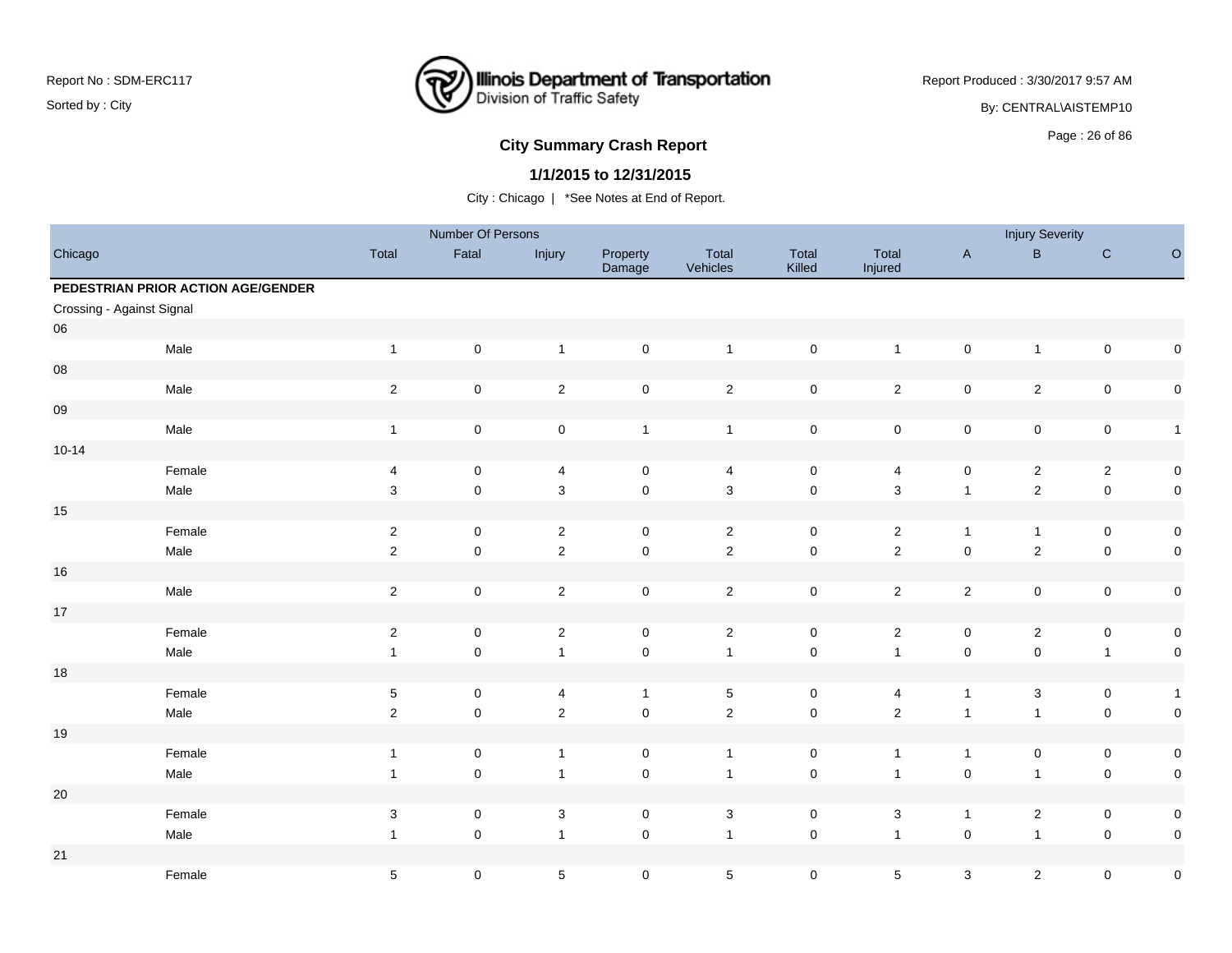

Report Produced : 3/30/2017 9:57 AM

By: CENTRAL\AISTEMP10

# **City Summary Crash Report CLASH CRASH REPORT CONSTRUSS AND REPORT CONSTRUSSION CONSTRUSS AND REPORT OF SCHOOL CONSTRUSS AND REPORT OF SCHOOL CONSTRUCT AND REPORT OF SCHOOL CONSTRUCT AND REPORT OF SCHOOL CONSTRUCT AND RE**

## **1/1/2015 to 12/31/2015**

|           |                                    |                  | Number Of Persons   |                  |                    |                           |                     |                  |                         | <b>Injury Severity</b> |                  |                     |
|-----------|------------------------------------|------------------|---------------------|------------------|--------------------|---------------------------|---------------------|------------------|-------------------------|------------------------|------------------|---------------------|
| Chicago   |                                    | Total            | Fatal               | Injury           | Property<br>Damage | Total<br>Vehicles         | Total<br>Killed     | Total<br>Injured | $\mathsf{A}$            | B                      | $\mathbf C$      | $\circ$             |
|           | PEDESTRIAN PRIOR ACTION AGE/GENDER |                  |                     |                  |                    |                           |                     |                  |                         |                        |                  |                     |
|           | Male                               | $\sqrt{2}$       | $\mathbf 0$         | $\sqrt{2}$       | $\pmb{0}$          | $\overline{2}$            | $\pmb{0}$           | $\overline{2}$   | $\pmb{0}$               | $\mathbf{2}$           | $\pmb{0}$        | $\pmb{0}$           |
| 22-24     |                                    |                  |                     |                  |                    |                           |                     |                  |                         |                        |                  |                     |
|           | Female                             | 4                | 0                   | 4                | $\pmb{0}$          | $\overline{4}$            | $\mathsf 0$         | 4                | $\pmb{0}$               | 3                      | $\mathbf{1}$     | 0                   |
|           | Male                               | 9                | $\mathbf 0$         | $\boldsymbol{9}$ | $\pmb{0}$          | $\boldsymbol{9}$          | $\mathsf 0$         | $\boldsymbol{9}$ | $\mathsf 3$             | $\overline{4}$         | $\sqrt{2}$       | $\mathsf 0$         |
| 25-29     |                                    |                  |                     |                  |                    |                           |                     |                  |                         |                        |                  |                     |
|           | Female                             | 12               | $\mathbf 0$         | 12               | $\mathsf 0$        | 12                        | $\mathsf{O}\xspace$ | 12               | $\overline{7}$          | $\sqrt{3}$             | $\overline{2}$   | $\mathsf{O}\xspace$ |
|           | Male                               | 12               | $\mathbf 0$         | 12               | $\mathbf 0$        | 12                        | $\mathsf{O}\xspace$ | 12               | $\mathbf{3}$            | $\overline{7}$         | $\sqrt{2}$       | $\mathsf{O}\xspace$ |
| $30 - 34$ |                                    |                  |                     |                  |                    |                           |                     |                  |                         |                        |                  |                     |
|           | Female                             | $\boldsymbol{9}$ | $\mathbf 0$         | $\boldsymbol{9}$ | $\pmb{0}$          | $\boldsymbol{9}$          | $\mathbf 0$         | $\boldsymbol{9}$ | $\mathbf{1}$            | $\overline{7}$         | $\mathbf{1}$     | $\mathsf{O}\xspace$ |
|           | Male                               | 8                | $\mathbf 0$         | 8                | $\mathbf 0$        | $\bf 8$                   | $\mathsf 0$         | 8                | $\pmb{0}$               | $\mathbf{3}$           | $\mathbf 5$      | $\mathsf{O}\xspace$ |
| 35-39     |                                    |                  |                     |                  |                    |                           |                     |                  |                         |                        |                  |                     |
|           | Female                             | $\sqrt{5}$       | 0                   | $\mathbf 5$      | $\mathsf 0$        | $\,$ 5 $\,$               | $\mathsf{O}\xspace$ | $\sqrt{5}$       | $\overline{2}$          | 3                      | $\pmb{0}$        | $\mathsf{O}\xspace$ |
|           | Male                               | 12               | $\overline{2}$      | $\boldsymbol{9}$ | $\mathbf{1}$       | 12                        | $\overline{2}$      | $\boldsymbol{9}$ | $\sqrt{5}$              | $\overline{2}$         | $\sqrt{2}$       | $\overline{1}$      |
| $40 - 44$ |                                    |                  |                     |                  |                    |                           |                     |                  |                         |                        |                  |                     |
|           | Female                             | $\boldsymbol{7}$ | $\mathbf{1}$        | 6                | $\pmb{0}$          | $\boldsymbol{7}$          | $\mathbf{1}$        | 6                | $\mathbf{1}$            | 4                      | $\mathbf{1}$     | $\mathsf{O}\xspace$ |
|           | Male                               | $\sqrt{3}$       | $\mathbf 0$         | 3                | $\pmb{0}$          | $\ensuremath{\mathsf{3}}$ | $\pmb{0}$           | $\mathsf 3$      | $\overline{\mathbf{c}}$ | $\mathbf{1}$           | $\pmb{0}$        | $\mathsf{O}\xspace$ |
| 45-49     |                                    |                  |                     |                  |                    |                           |                     |                  |                         |                        |                  |                     |
|           | Female                             | 8                | $\mathbf{1}$        | 6                | $\mathbf{1}$       | 8                         | 0                   | $\overline{7}$   | $\overline{2}$          | 3                      | $\boldsymbol{2}$ | $\mathbf{1}$        |
|           | Male                               | $\sqrt{5}$       | $\mathsf{O}\xspace$ | 5                | $\pmb{0}$          | $\,$ 5 $\,$               | $\mathsf{O}\xspace$ | $5\phantom{.0}$  | $\mathbf{1}$            | $\mathbf{3}$           | $\mathbf{1}$     | $\mathsf{O}\xspace$ |
| 50-54     |                                    |                  |                     |                  |                    |                           |                     |                  |                         |                        |                  |                     |
|           | Female                             | $\boldsymbol{7}$ | 0                   | $\overline{7}$   | 0                  | $\overline{7}$            | $\mathsf{O}\xspace$ | $\overline{7}$   | 3                       | 3                      | $\mathbf{1}$     | $\mathsf{O}\xspace$ |
|           | Male                               | 13               | $\mathbf{1}$        | 12               | $\pmb{0}$          | 13                        | $\mathbf{1}$        | 12               | $\mathbf{1}$            | $\,6$                  | $\mathbf 5$      | $\mathsf{O}\xspace$ |
| 55-59     |                                    |                  |                     |                  |                    |                           |                     |                  |                         |                        |                  |                     |
|           | Female                             | $10\,$           | $\mathbf 0$         | 10               | $\pmb{0}$          | 10                        | $\pmb{0}$           | 10               | $\overline{2}$          | 6                      | $\overline{2}$   | $\mathbf 0$         |
|           | Male                               | 8                | $\mathbf{1}$        | $\,6\,$          | $\mathbf{1}$       | 8                         | $\mathbf{1}$        | 6                | $\pmb{0}$               | 4                      | $\sqrt{2}$       | $\overline{1}$      |
| 60-64     |                                    |                  |                     |                  |                    |                           |                     |                  |                         |                        |                  |                     |
|           | Female                             | $\sqrt{2}$       | 0                   | $\mathbf{1}$     | $\mathbf{1}$       | $\overline{2}$            | 0                   | $\overline{1}$   | 0                       | $\mathbf{1}$           | $\pmb{0}$        | $\mathbf{1}$        |
|           | Male                               | 6                | $\mathbf 0$         | 6                | $\mathbf 0$        | 6                         | $\mathbf 0$         | 6                | $\overline{c}$          | 3                      | $\mathbf{1}$     | $\pmb{0}$           |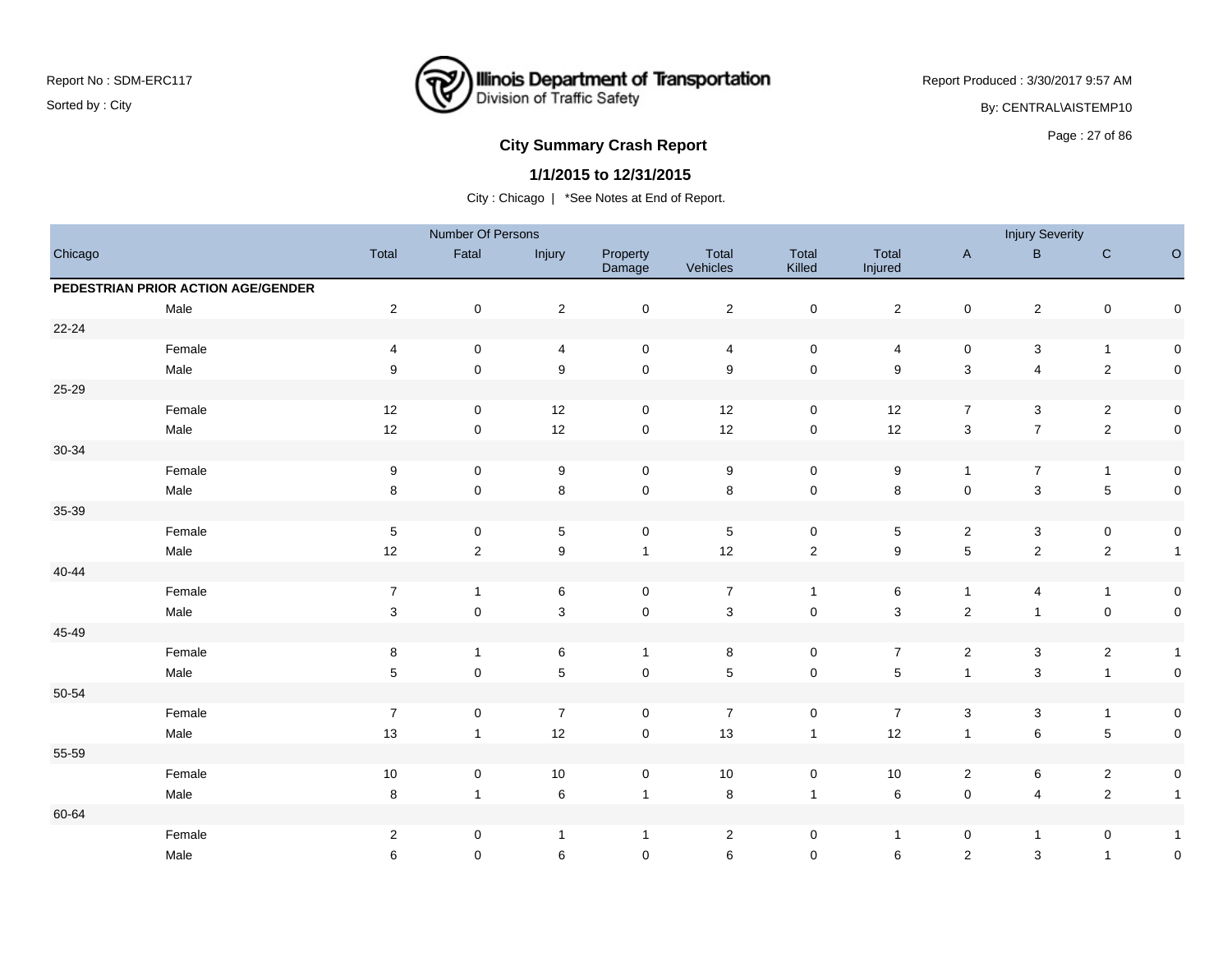

Report Produced : 3/30/2017 9:57 AM

By: CENTRAL\AISTEMP10

# **City Summary Crash Report CLASH CRASH REPORT CONSTRUSS AND REPORT CONSTRUSSION CONSTRUSS AND REPORT OF SCHOOL CONSTRUSS AND REPORT OF SCHOOL CONSTRUCT AND REPORT OF SCHOOL CONSTRUCT AND REPORT OF SCHOOL CONSTRUCT AND RE**

### **1/1/2015 to 12/31/2015**

|                        |                                    |                         | Number Of Persons   |                         |                     |                   |                     |                         |              | <b>Injury Severity</b>  |                |              |
|------------------------|------------------------------------|-------------------------|---------------------|-------------------------|---------------------|-------------------|---------------------|-------------------------|--------------|-------------------------|----------------|--------------|
| Chicago                |                                    | Total                   | Fatal               | Injury                  | Property<br>Damage  | Total<br>Vehicles | Total<br>Killed     | Total<br>Injured        | $\mathsf{A}$ | $\sf B$                 | ${\bf C}$      | $\circ$      |
|                        | PEDESTRIAN PRIOR ACTION AGE/GENDER |                         |                     |                         |                     |                   |                     |                         |              |                         |                |              |
| 65-69                  |                                    |                         |                     |                         |                     |                   |                     |                         |              |                         |                |              |
|                        | Female                             | $\,$ 5 $\,$             | $\mathbf 0$         | $\,$ 5 $\,$             | $\mathbf 0$         | $\sqrt{5}$        | $\mathbf 0$         | $\,$ 5 $\,$             | $\mathbf{1}$ | 4                       | $\mathbf 0$    | 0            |
|                        | Male                               | 6                       | $\mathbf{1}$        | $\sqrt{5}$              | $\mathbf 0$         | $\,6\,$           | $\mathbf{1}$        | $\sqrt{5}$              | $\mathbf 0$  | $\overline{\mathbf{4}}$ | $\mathbf{1}$   | $\pmb{0}$    |
| 70-74                  |                                    |                         |                     |                         |                     |                   |                     |                         |              |                         |                |              |
|                        | Female                             | $\sqrt{2}$              | $\pmb{0}$           | $\overline{2}$          | $\mathbf 0$         | $\overline{2}$    | $\mathbf 0$         | $\overline{2}$          | 0            | $\mathbf{1}$            | $\overline{1}$ | $\pmb{0}$    |
|                        | Male                               | $\overline{\mathbf{4}}$ | $\mathsf 0$         | $\overline{\mathbf{4}}$ | $\mathsf{O}\xspace$ | $\overline{4}$    | $\mathbf 0$         | $\overline{4}$          | $\mathbf{1}$ | 3                       | $\pmb{0}$      | $\pmb{0}$    |
| 75-79                  |                                    |                         |                     |                         |                     |                   |                     |                         |              |                         |                |              |
|                        | Female                             | $\overline{1}$          | $\mathbf 0$         | $\mathbf{1}$            | $\mathbf 0$         | $\overline{1}$    | $\mathbf 0$         | $\mathbf{1}$            | $\mathbf 0$  | $\mathbf{1}$            | $\mathbf 0$    | $\mathsf 0$  |
|                        | Male                               | $\overline{2}$          | $\mathsf 0$         | $\sqrt{2}$              | $\mathbf 0$         | $\sqrt{2}$        | $\mathsf{O}\xspace$ | $\overline{2}$          | $\mathbf 0$  | $\overline{c}$          | $\mathbf 0$    | $\pmb{0}$    |
| 80-84                  |                                    |                         |                     |                         |                     |                   |                     |                         |              |                         |                |              |
|                        | Male                               | $\mathbf{1}$            | $\mathsf{O}\xspace$ | $\overline{1}$          | $\mathsf 0$         | $\overline{1}$    | $\mathbf 0$         | $\mathbf{1}$            | $\mathsf 0$  | $\mathsf 0$             | $\overline{1}$ | $\pmb{0}$    |
| 85-89                  |                                    |                         |                     |                         |                     |                   |                     |                         |              |                         |                |              |
|                        | Female                             | $\mathbf{1}$            | $\mathbf 0$         | $\overline{1}$          | $\mathbf 0$         | $\overline{1}$    | $\pmb{0}$           | $\mathbf{1}$            | $\mathsf 0$  | $\mathbf{1}$            | $\mathbf 0$    | $\pmb{0}$    |
|                        | Male                               | $\mathbf{1}$            | $\mathbf 0$         | $\overline{1}$          | $\mathbf 0$         | $\overline{1}$    | $\mathbf 0$         | $\mathbf{1}$            | $\mathsf 0$  | $\mathsf{O}\xspace$     | $\mathbf{1}$   | $\pmb{0}$    |
| 90-94                  |                                    |                         |                     |                         |                     |                   |                     |                         |              |                         |                |              |
|                        | Female                             | $\overline{1}$          | $\pmb{0}$           | $\overline{1}$          | $\mathsf 0$         | $\overline{1}$    | $\mathbf 0$         | $\mathbf{1}$            | $\mathbf 0$  | $\mathbf{1}$            | $\mathbf 0$    | $\pmb{0}$    |
| Unknown                |                                    |                         |                     |                         |                     |                   |                     |                         |              |                         |                |              |
|                        | Female                             | 3                       | $\mathbf 0$         | 3                       | $\mathbf 0$         | 3                 | $\mathbf 0$         | 3                       | $\mathbf{1}$ | $\mathbf{1}$            | $\mathbf{1}$   | $\pmb{0}$    |
|                        | Male                               | 2                       | 0                   | $\sqrt{2}$              | $\pmb{0}$           | $\sqrt{2}$        | $\mathbf 0$         | $\overline{\mathbf{c}}$ | 0            | $\boldsymbol{2}$        | $\mathbf 0$    | $\pmb{0}$    |
|                        | Not Stated                         | 4                       | $\mathsf{O}\xspace$ | $\mathbf{3}$            | $\mathbf{1}$        | $\overline{4}$    | $\mathsf{O}\xspace$ | $\mathbf{3}$            | $\mathbf{1}$ | $\overline{2}$          | $\mathbf 0$    | $\mathbf{1}$ |
| Crossing - With Signal |                                    |                         |                     |                         |                     |                   |                     |                         |              |                         |                |              |
| $01\,$                 |                                    |                         |                     |                         |                     |                   |                     |                         |              |                         |                |              |
|                        | Female                             | $\mathbf{1}$            | $\mathsf 0$         | $\overline{1}$          | $\mathbf 0$         | $\overline{1}$    | $\mathbf 0$         | $\mathbf{1}$            | $\mathbf 0$  | $\mathbf{1}$            | $\mathbf 0$    | 0            |
|                        | Male                               | $\mathbf{1}$            | $\mathsf{O}\xspace$ | $\overline{1}$          | $\mathbf 0$         | $\overline{1}$    | $\mathsf{O}\xspace$ | $\overline{1}$          | $\mathbf 0$  | $\mathbf{1}$            | $\mathsf 0$    | $\pmb{0}$    |
| $02\,$                 |                                    |                         |                     |                         |                     |                   |                     |                         |              |                         |                |              |
|                        | Male                               | $\mathbf{1}$            | $\pmb{0}$           | $\overline{1}$          | $\mathsf 0$         | $\overline{1}$    | $\pmb{0}$           | $\mathbf{1}$            | $\mathsf 0$  | 1                       | $\mathbf 0$    | $\pmb{0}$    |
| 03                     |                                    |                         |                     |                         |                     |                   |                     |                         |              |                         |                |              |
|                        | Female                             | $\mathbf{1}$            | $\pmb{0}$           | $\overline{1}$          | $\mathsf 0$         | $\mathbf{1}$      | $\pmb{0}$           | $\mathbf{1}$            | $\mathsf 0$  | $\mathbf{1}$            | $\mathbf 0$    | $\pmb{0}$    |
|                        | Male                               | $\mathbf{1}$            | $\mathbf 0$         | $\overline{1}$          | $\mathsf 0$         | $\overline{1}$    | $\pmb{0}$           | $\mathbf{1}$            | $\pmb{0}$    | $\mathsf 0$             | $\mathbf{1}$   | $\mathbf 0$  |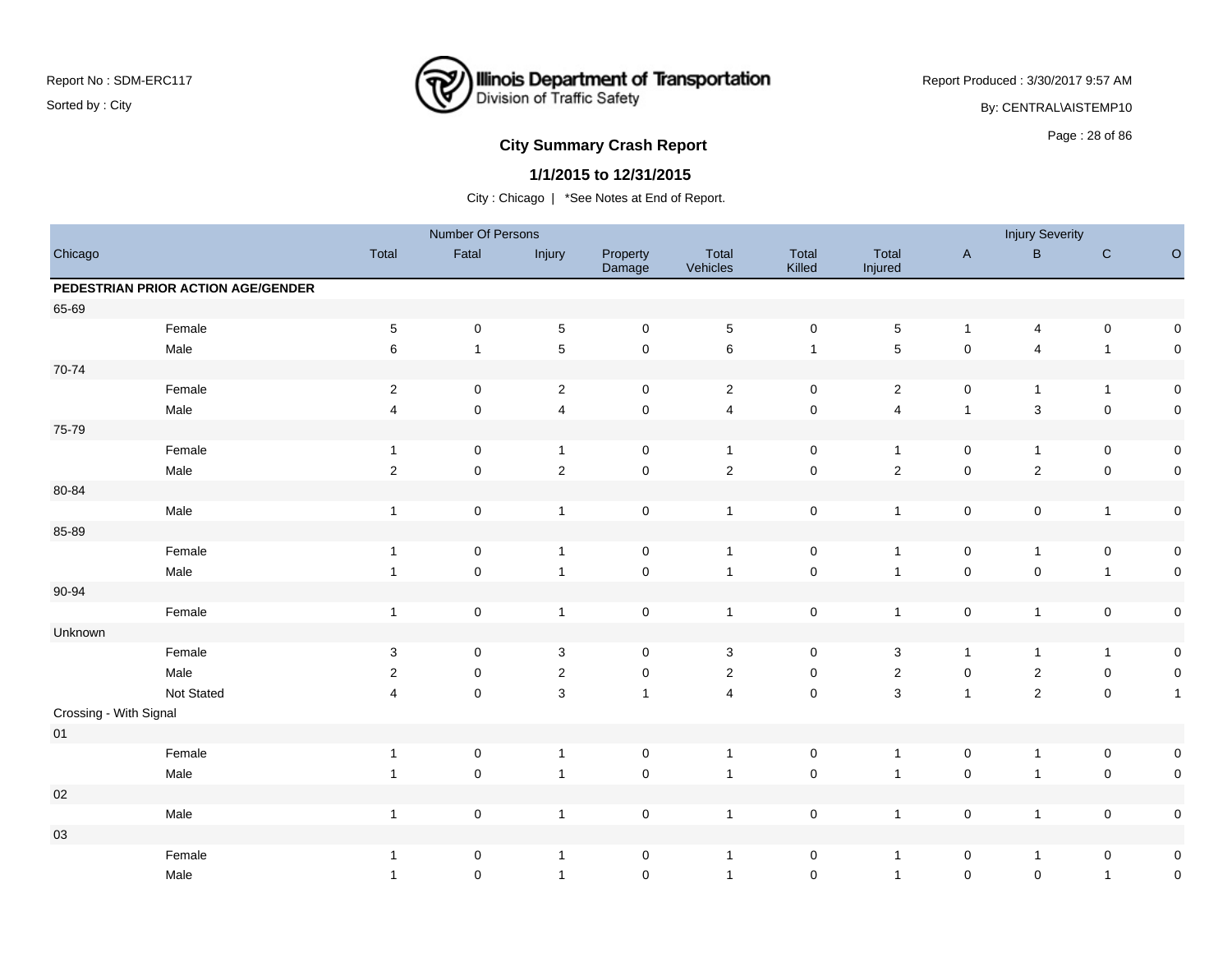

Report Produced : 3/30/2017 9:57 AM

By: CENTRAL\AISTEMP10

# **City Summary Crash Report CLASH CRASH REPORT CONSUMING SUMMARY CRASH CRASH CRASH CRASH CRASH CRASH CRASH CRASH CRASH CRASH CRASH CRASH CRASH CRASH CRASH CRASH CRASH CRASH CRASH CRASH CRASH CRASH CRASH CRASH CRASH CRASH**

### **1/1/2015 to 12/31/2015**

|            |                                    |                | Number Of Persons   |                |                    |                   |                     |                  |                     | <b>Injury Severity</b> |                           |                     |
|------------|------------------------------------|----------------|---------------------|----------------|--------------------|-------------------|---------------------|------------------|---------------------|------------------------|---------------------------|---------------------|
| Chicago    |                                    | Total          | Fatal               | Injury         | Property<br>Damage | Total<br>Vehicles | Total<br>Killed     | Total<br>Injured | $\mathsf{A}$        | $\, {\bf B}$           | ${\bf C}$                 | $\hbox{O}$          |
|            | PEDESTRIAN PRIOR ACTION AGE/GENDER |                |                     |                |                    |                   |                     |                  |                     |                        |                           |                     |
| 04         |                                    |                |                     |                |                    |                   |                     |                  |                     |                        |                           |                     |
|            | Male                               | $\overline{1}$ | $\mathbf{1}$        | $\mathbf 0$    | $\mathsf 0$        | $\mathbf{1}$      | $\mathbf{1}$        | $\pmb{0}$        | $\mathbf 0$         | $\pmb{0}$              | $\pmb{0}$                 | $\mathsf{O}\xspace$ |
| 05         |                                    |                |                     |                |                    |                   |                     |                  |                     |                        |                           |                     |
|            | Female                             | $\mathbf{1}$   | $\mathsf 0$         | $\mathbf{1}$   | $\mathbf 0$        | $\mathbf{1}$      | $\pmb{0}$           | $\overline{1}$   | $\mathbf 0$         | $\pmb{0}$              | $\mathbf{1}$              | $\mathsf{O}\xspace$ |
| ${\bf 06}$ |                                    |                |                     |                |                    |                   |                     |                  |                     |                        |                           |                     |
|            | Female                             | $\overline{1}$ | $\mathbf 0$         | $\mathbf{1}$   | 0                  | $\overline{1}$    | $\mathbf 0$         | $\overline{1}$   | 0                   | 0                      | $\mathbf{1}$              | $\mathbf 0$         |
|            | Male                               | $\mathbf{1}$   | $\mathbf 0$         | $\mathbf{1}$   | $\pmb{0}$          | $\mathbf{1}$      | $\mathsf{O}\xspace$ | $\overline{1}$   | $\mathbf{1}$        | $\mathsf{O}\xspace$    | $\pmb{0}$                 | $\mathbf 0$         |
|            | Not Stated                         |                | $\mathbf 0$         | $\mathbf{1}$   | $\pmb{0}$          | $\overline{1}$    | $\pmb{0}$           | $\mathsf 0$      | $\mathbf 0$         | $\mathsf 0$            | $\pmb{0}$                 | $\overline{1}$      |
| $07\,$     |                                    |                |                     |                |                    |                   |                     |                  |                     |                        |                           |                     |
|            | Male                               | $\overline{2}$ | $\pmb{0}$           | $\sqrt{2}$     | $\pmb{0}$          | $\overline{2}$    | $\mathbf 0$         | $\overline{2}$   | $\pmb{0}$           | $\overline{2}$         | $\pmb{0}$                 | $\mathsf{O}\xspace$ |
| ${\bf 08}$ |                                    |                |                     |                |                    |                   |                     |                  |                     |                        |                           |                     |
|            | Female                             | $\sqrt{2}$     | $\pmb{0}$           | $\sqrt{2}$     | $\mathsf 0$        | $\sqrt{2}$        | $\mathsf{O}\xspace$ | $\sqrt{2}$       | $\pmb{0}$           | $\mathbf 2$            | $\pmb{0}$                 | $\mathsf{O}\xspace$ |
|            | Male                               | $\overline{2}$ | 0                   | $\overline{2}$ | $\mathsf 0$        | $\sqrt{2}$        | $\mathbf 0$         | $\overline{2}$   | $\pmb{0}$           | $\mathbf{1}$           | $\mathbf{1}$              | $\mathbf 0$         |
| $09\,$     |                                    |                |                     |                |                    |                   |                     |                  |                     |                        |                           |                     |
|            | Female                             | $\sqrt{2}$     | $\mathbf{1}$        | $\mathbf{1}$   | $\mathsf 0$        | $\sqrt{2}$        | $\mathbf{1}$        | $\overline{1}$   | $\mathsf{O}\xspace$ | $\overline{1}$         | $\pmb{0}$                 | $\mathsf{O}\xspace$ |
|            | Male                               | $\mathbf 3$    | $\mathsf 0$         | $\mathbf{3}$   | $\mathbf 0$        | $\mathbf{3}$      | $\mathbf 0$         | $\mathbf{3}$     | $\mathbf{1}$        | $\overline{1}$         | $\mathbf{1}$              | $\mathsf{O}\xspace$ |
| $10 - 14$  |                                    |                |                     |                |                    |                   |                     |                  |                     |                        |                           |                     |
|            | Female                             | 16             | 0                   | 16             | $\pmb{0}$          | 16                | $\mathsf 0$         | $16\,$           | $\pmb{0}$           | $13$                   | $\ensuremath{\mathsf{3}}$ | $\mathbf 0$         |
|            | Male                               | 14             | $\mathsf{O}\xspace$ | 13             | $\mathbf{1}$       | 14                | $\mathbf 0$         | 13               | $\sqrt{2}$          | $\bf 8$                | $\mathbf{3}$              | $\overline{1}$      |
| 15         |                                    |                |                     |                |                    |                   |                     |                  |                     |                        |                           |                     |
|            | Female                             | 13             | 0                   | $12$           | $\mathbf{1}$       | 13                | 0                   | $12$             | $\mathbf{1}$        | $10\,$                 | $\mathbf{1}$              | $\overline{1}$      |
|            | Male                               | $\,$ 5 $\,$    | $\pmb{0}$           | $\sqrt{5}$     | $\mathbf 0$        | $\sqrt{5}$        | $\mathbf 0$         | $\sqrt{5}$       | $\pmb{0}$           | $\overline{4}$         | $\mathbf{1}$              | $\pmb{0}$           |
| $16\,$     |                                    |                |                     |                |                    |                   |                     |                  |                     |                        |                           |                     |
|            | Female                             | 4              | $\mathbf 0$         | 4              | 0                  | 4                 | 0                   | 4                | 0                   | 2                      | $\overline{2}$            | $\boldsymbol{0}$    |
|            | Male                               | 4              | 0                   | 4              | 0                  | 4                 | 0                   | 4                | 0                   | 4                      | $\pmb{0}$                 | $\mathbf 0$         |
|            | Not Stated                         | $\mathbf{1}$   | $\mathbf 0$         | $\mathbf{1}$   | $\mathbf 0$        | $\overline{1}$    | $\mathbf 0$         | $\overline{1}$   | $\mathsf 0$         | $\overline{1}$         | $\pmb{0}$                 | $\mathbf 0$         |
| $17$       |                                    |                |                     |                |                    |                   |                     |                  |                     |                        |                           |                     |
|            | Female                             | 8              | 0                   | 8              | 0                  | $\bf 8$           | 0                   | 8                | 0                   | $\overline{7}$         | $\mathbf{1}$              | $\boldsymbol{0}$    |
|            | Male                               | 2              | $\mathbf 0$         | $\overline{2}$ | $\mathbf 0$        | 2                 | $\mathbf 0$         | $\overline{2}$   | $\mathbf 0$         | $\overline{2}$         | $\pmb{0}$                 | $\pmb{0}$           |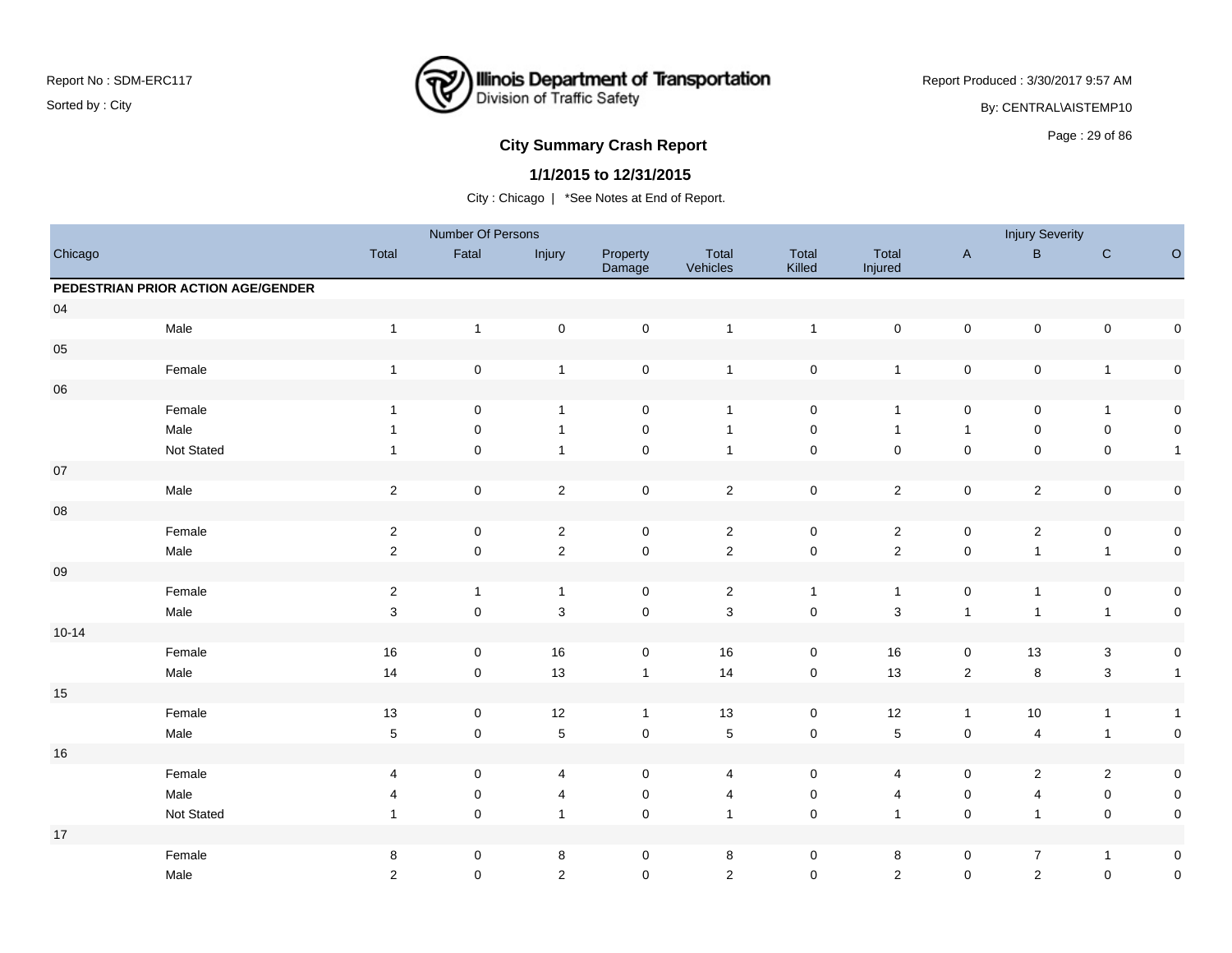

Report Produced : 3/30/2017 9:57 AM

By: CENTRAL\AISTEMP10

# **City Summary Crash Report CLASH CRASH REPORT CONSTRUSS AND REPORT CONSTRUSS ASSESS**

## **1/1/2015 to 12/31/2015**

|         |                                    |                | Number Of Persons   |                         |                     |                   |                 |                  |                     | <b>Injury Severity</b>  |                           |                         |
|---------|------------------------------------|----------------|---------------------|-------------------------|---------------------|-------------------|-----------------|------------------|---------------------|-------------------------|---------------------------|-------------------------|
| Chicago |                                    | Total          | Fatal               | Injury                  | Property<br>Damage  | Total<br>Vehicles | Total<br>Killed | Total<br>Injured | $\mathsf{A}$        | $\, {\bf B}$            | ${\bf C}$                 | $\circ$                 |
|         | PEDESTRIAN PRIOR ACTION AGE/GENDER |                |                     |                         |                     |                   |                 |                  |                     |                         |                           |                         |
| 18      |                                    |                |                     |                         |                     |                   |                 |                  |                     |                         |                           |                         |
|         | Female                             | $10$           | $\mathbf{1}$        | $\boldsymbol{9}$        | $\mathbf 0$         | 10                | $\mathbf{1}$    | $\boldsymbol{9}$ | $\mathbf{3}$        | $\overline{c}$          | $\overline{4}$            | 0                       |
|         | Male                               | $\overline{7}$ | $\mathsf 0$         | $\overline{7}$          | $\mathsf 0$         | $\overline{7}$    | $\pmb{0}$       | $\overline{7}$   | $\mathbf{1}$        | $\overline{\mathbf{4}}$ | $\overline{2}$            | $\mathbf 0$             |
| $19$    |                                    |                |                     |                         |                     |                   |                 |                  |                     |                         |                           |                         |
|         | Female                             | 11             | 0                   | 11                      | $\mathbf 0$         | 11                | $\mathsf 0$     | 11               | $\mathbf{1}$        | 10                      | $\mathbf 0$               | 0                       |
|         | Male                               | $\sqrt{5}$     | $\mathsf 0$         | $\overline{\mathbf{4}}$ | $\mathbf{1}$        | $\overline{5}$    | $\pmb{0}$       | $\overline{4}$   | $\overline{1}$      | $\sqrt{2}$              | $\overline{1}$            | $\mathbf{1}$            |
| $20\,$  |                                    |                |                     |                         |                     |                   |                 |                  |                     |                         |                           |                         |
|         | Female                             | 9              | 0                   | 9                       | $\mathbf 0$         | $\boldsymbol{9}$  | 0               | 9                | $\mathbf{1}$        | 5                       | $\ensuremath{\mathsf{3}}$ | 0                       |
|         | Male                               | $\overline{2}$ | $\mathsf{O}\xspace$ | $\overline{2}$          | $\pmb{0}$           | $\overline{2}$    | $\pmb{0}$       | $\overline{2}$   | $\mathsf 0$         | $\sqrt{2}$              | $\pmb{0}$                 | $\mathbf 0$             |
| 21      |                                    |                |                     |                         |                     |                   |                 |                  |                     |                         |                           |                         |
|         | Female                             | $15\,$         | $\pmb{0}$           | 15                      | $\mathsf 0$         | $15$              | $\pmb{0}$       | 15               | $\mathbf 0$         | $\overline{7}$          | $\bf8$                    | $\pmb{0}$               |
|         | Male                               | 3              | $\mathsf{O}\xspace$ | $\overline{c}$          | $\mathbf{1}$        | $\mathbf{3}$      | $\pmb{0}$       | $\overline{2}$   | $\mathbf{1}$        | $\mathbf{1}$            | $\mathbf 0$               | $\mathbf{1}$            |
| 22-24   |                                    |                |                     |                         |                     |                   |                 |                  |                     |                         |                           |                         |
|         | Female                             | 31             | $\mathsf 0$         | 28                      | $\mathsf 3$         | 31                | 0               | $27\,$           | $\overline{5}$      | 12                      | 10                        | 4                       |
|         | Male                               | $19$           | $\pmb{0}$           | 16                      | $\mathbf{3}$        | 19                | $\pmb{0}$       | 16               | $\mathsf{O}\xspace$ | 11                      | $\,$ 5 $\,$               | $\mathbf{3}$            |
| 25-29   |                                    |                |                     |                         |                     |                   |                 |                  |                     |                         |                           |                         |
|         | Female                             | 58             | $\mathbf{1}$        | 55                      | $\overline{2}$      | 58                | $\mathbf{1}$    | 55               | 12                  | 32                      | 11                        | $\sqrt{2}$              |
|         | Male                               | 38             | 0                   | 36                      | $\overline{2}$      | 38                | 0               | 35               | $\overline{7}$      | 17                      | 11                        | 3                       |
|         | Not Stated                         | $\overline{1}$ | 0                   | $\overline{1}$          | $\mathsf{O}\xspace$ | $\overline{1}$    | $\mathsf 0$     | $\overline{1}$   | $\mathsf{O}\xspace$ | $\mathbf{1}$            | $\pmb{0}$                 | 0                       |
| 30-34   |                                    |                |                     |                         |                     |                   |                 |                  |                     |                         |                           |                         |
|         | Female                             | 32             | $\mathbf{1}$        | 30                      | $\mathbf{1}$        | 32                | $\overline{1}$  | $30\,$           | $\overline{7}$      | 16                      | $\overline{7}$            | $\mathbf{1}$            |
|         | Male                               | 34             | $\pmb{0}$           | 34                      | $\pmb{0}$           | 34                | $\pmb{0}$       | 33               | $\overline{4}$      | $16$                    | 13                        | $\mathbf{1}$            |
| 35-39   |                                    |                |                     |                         |                     |                   |                 |                  |                     |                         |                           |                         |
|         | Female                             | 28             | $\mathsf 0$         | 26                      | $\overline{2}$      | 28                | $\mathsf 0$     | 26               | $5\phantom{.0}$     | 16                      | $\overline{5}$            | $\sqrt{2}$              |
|         | Male                               | 36             | $\mathbf{1}$        | 34                      | $\mathbf{1}$        | 36                | $\overline{1}$  | $32\,$           | 9                   | 16                      | $\boldsymbol{7}$          | $\mathsf 3$             |
|         | Not Stated                         | $\overline{1}$ | $\mathbf 0$         | $\overline{1}$          | $\pmb{0}$           | $\overline{1}$    | $\mathsf 0$     | $\mathbf{1}$     | $\mathsf{O}\xspace$ | $\mathbf{1}$            | $\mathbf 0$               | $\mathbf 0$             |
| 40-44   |                                    |                |                     |                         |                     |                   |                 |                  |                     |                         |                           |                         |
|         | Female                             | $36\,$         | $\mathbf{1}$        | 33                      | $\overline{2}$      | 36                | $\overline{1}$  | 33               | 8                   | 17                      | 8                         | $\overline{\mathbf{c}}$ |
|         | Male                               | 23             | $\mathbf{1}$        | 21                      | $\mathbf{1}$        | 23                | 0               | 22               | 5                   | 14                      | $\ensuremath{\mathsf{3}}$ | $\mathbf{1}$            |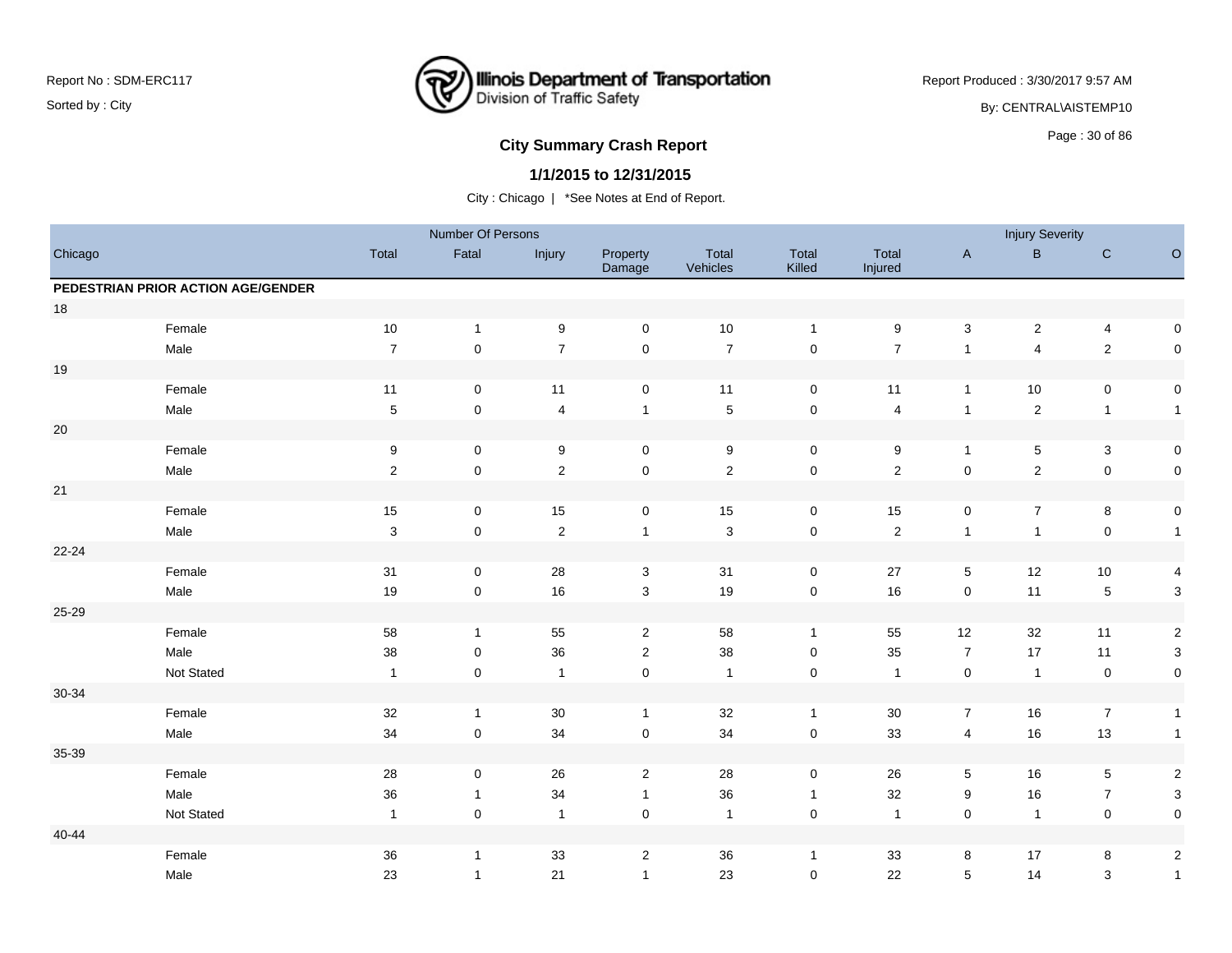

Report Produced : 3/30/2017 9:57 AM

By: CENTRAL\AISTEMP10

# **City Summary Crash Report CLASH CRASH REPORT CONSTRUSS AND REPORT CONSTRUSS ASSESSMENT CONSTRUSS AND REPORT OF SCHOOL CONSTRUSS AND REPORT OF SCHOOL CONSTRUCTION OF SCHOOL CONSTRUCTION OF SCHOOL CONSTRUCTION OF SCHOOL C**

## **1/1/2015 to 12/31/2015**

|         |                                    |                         | Number Of Persons   |                           |                     |                   |                     |                  |                | <b>Injury Severity</b> |                  |                     |
|---------|------------------------------------|-------------------------|---------------------|---------------------------|---------------------|-------------------|---------------------|------------------|----------------|------------------------|------------------|---------------------|
| Chicago |                                    | Total                   | Fatal               | Injury                    | Property<br>Damage  | Total<br>Vehicles | Total<br>Killed     | Total<br>Injured | $\mathsf{A}$   | $\sf B$                | ${\bf C}$        | $\circ$             |
|         | PEDESTRIAN PRIOR ACTION AGE/GENDER |                         |                     |                           |                     |                   |                     |                  |                |                        |                  |                     |
| 45-49   |                                    |                         |                     |                           |                     |                   |                     |                  |                |                        |                  |                     |
|         | Female                             | 24                      | $\mathbf 0$         | 24                        | $\mathbf 0$         | 24                | $\mathbf 0$         | 24               | 3              | 16                     | $\sqrt{5}$       | $\mathsf{O}\xspace$ |
|         | Male                               | 18                      | 0                   | 17                        | $\mathbf{1}$        | 18                | 0                   | 17               | 6              | 10                     | $\mathbf{1}$     | $\mathbf{1}$        |
|         | Not Stated                         | $\overline{1}$          | $\mathsf 0$         | $\mathbf{1}$              | $\mathsf{O}\xspace$ | $\overline{1}$    | $\mathbf 0$         | $\overline{1}$   | $\pmb{0}$      | $\pmb{0}$              | $\overline{1}$   | $\mathsf{O}\xspace$ |
| 50-54   |                                    |                         |                     |                           |                     |                   |                     |                  |                |                        |                  |                     |
|         | Female                             | 33                      | $\mathbf 0$         | 30                        | 3                   | 33                | $\mathbf 0$         | 30               | $\overline{2}$ | 24                     | 4                | $\sqrt{3}$          |
|         | Male                               | 27                      | $\pmb{0}$           | 26                        | $\mathbf{1}$        | 27                | $\mathbf 0$         | 26               | $\,6\,$        | 13                     | $\boldsymbol{7}$ | $\mathbf{1}$        |
| 55-59   |                                    |                         |                     |                           |                     |                   |                     |                  |                |                        |                  |                     |
|         | Female                             | 27                      | $\mathbf{1}$        | 26                        | $\mathbf 0$         | 27                | $\mathbf{1}$        | 26               | 10             | 14                     | $\overline{c}$   | $\pmb{0}$           |
|         | Male                               | 18                      | $\pmb{0}$           | 16                        | 2                   | 18                | 0                   | 16               | $\,$ 5 $\,$    | 8                      | 3                | $\sqrt{2}$          |
|         | Not Stated                         | $\overline{1}$          | $\mathsf 0$         | $\mathbf{1}$              | $\pmb{0}$           | $\overline{1}$    | $\mathbf 0$         | $\overline{1}$   | $\pmb{0}$      | $\mathbf{1}$           | $\mathbf 0$      | $\pmb{0}$           |
| 60-64   |                                    |                         |                     |                           |                     |                   |                     |                  |                |                        |                  |                     |
|         | Female                             | 31                      | $\mathbf 0$         | 31                        | $\mathbf 0$         | 31                | $\mathbf 0$         | 31               | 13             | 12                     | $\,6\,$          | $\pmb{0}$           |
|         | Male                               | 23                      | $\mathbf{1}$        | 21                        | $\mathbf{1}$        | 23                | $\mathbf{1}$        | $21$             | $\mathbf 5$    | $\boldsymbol{9}$       | $\boldsymbol{7}$ | $\mathbf{1}$        |
| 65-69   |                                    |                         |                     |                           |                     |                   |                     |                  |                |                        |                  |                     |
|         | Female                             | 22                      | $\pmb{0}$           | 21                        | $\mathbf{1}$        | 22                | $\mathbf 0$         | $21$             | $\sqrt{5}$     | 12                     | 4                | $\mathbf{1}$        |
|         | Male                               | 12                      | $\mathbf 0$         | 12                        | $\mathsf 0$         | 12                | $\mathbf 0$         | 12               | $\sqrt{3}$     | 5                      | $\overline{4}$   | $\pmb{0}$           |
| 70-74   |                                    |                         |                     |                           |                     |                   |                     |                  |                |                        |                  |                     |
|         | Female                             | 14                      | $\mathsf 0$         | 12                        | $\overline{2}$      | 14                | $\mathbf 0$         | 12               | $\mathsf 3$    | 8                      | $\overline{1}$   | $\sqrt{2}$          |
|         | Male                               | 14                      | $\mathbf{1}$        | 12                        | $\mathbf{1}$        | 14                | $\mathbf{1}$        | 12               | $\mathsf 3$    | $\overline{7}$         | $\sqrt{2}$       | $\mathbf{1}$        |
| 75-79   |                                    |                         |                     |                           |                     |                   |                     |                  |                |                        |                  |                     |
|         | Female                             | $\overline{7}$          | $\mathbf 0$         | $\,6\,$                   | $\mathbf{1}$        | $\bf 7$           | $\mathbf 0$         | 6                | $\pmb{0}$      | 4                      | $\overline{c}$   | $\mathbf{1}$        |
|         | Male                               | $\overline{\mathbf{4}}$ | $\mathsf{O}\xspace$ | $\overline{4}$            | $\pmb{0}$           | $\overline{4}$    | $\mathsf 0$         | $\overline{4}$   | $\mathbf 2$    | $\overline{c}$         | $\mathbf 0$      | $\pmb{0}$           |
| 80-84   |                                    |                         |                     |                           |                     |                   |                     |                  |                |                        |                  |                     |
|         | Female                             | 4                       | $\pmb{0}$           | $\ensuremath{\mathsf{3}}$ | $\mathbf{1}$        | 4                 | $\pmb{0}$           | $\mathbf{3}$     | $\mathbf{1}$   | $\overline{c}$         | $\pmb{0}$        | $\mathbf{1}$        |
|         | Male                               | 3                       | $\mathsf{O}\xspace$ | 3                         | $\pmb{0}$           | $\mathbf{3}$      | $\mathsf{O}\xspace$ | $\mathsf 3$      | $\overline{1}$ | $\overline{c}$         | $\mathbf 0$      | $\mathbf 0$         |
| 85-89   |                                    |                         |                     |                           |                     |                   |                     |                  |                |                        |                  |                     |
|         | Female                             | 4                       | 0                   | $\overline{4}$            | 0                   | 4                 | 0                   | 4                | 0              | 3                      | $\overline{1}$   | 0                   |
|         | Male                               | 4                       | $\mathbf 0$         | $\overline{4}$            | $\mathbf 0$         | $\overline{4}$    | $\mathbf 0$         | 4                | $\mathbf{1}$   | $\mathsf 3$            | $\mathbf 0$      | $\pmb{0}$           |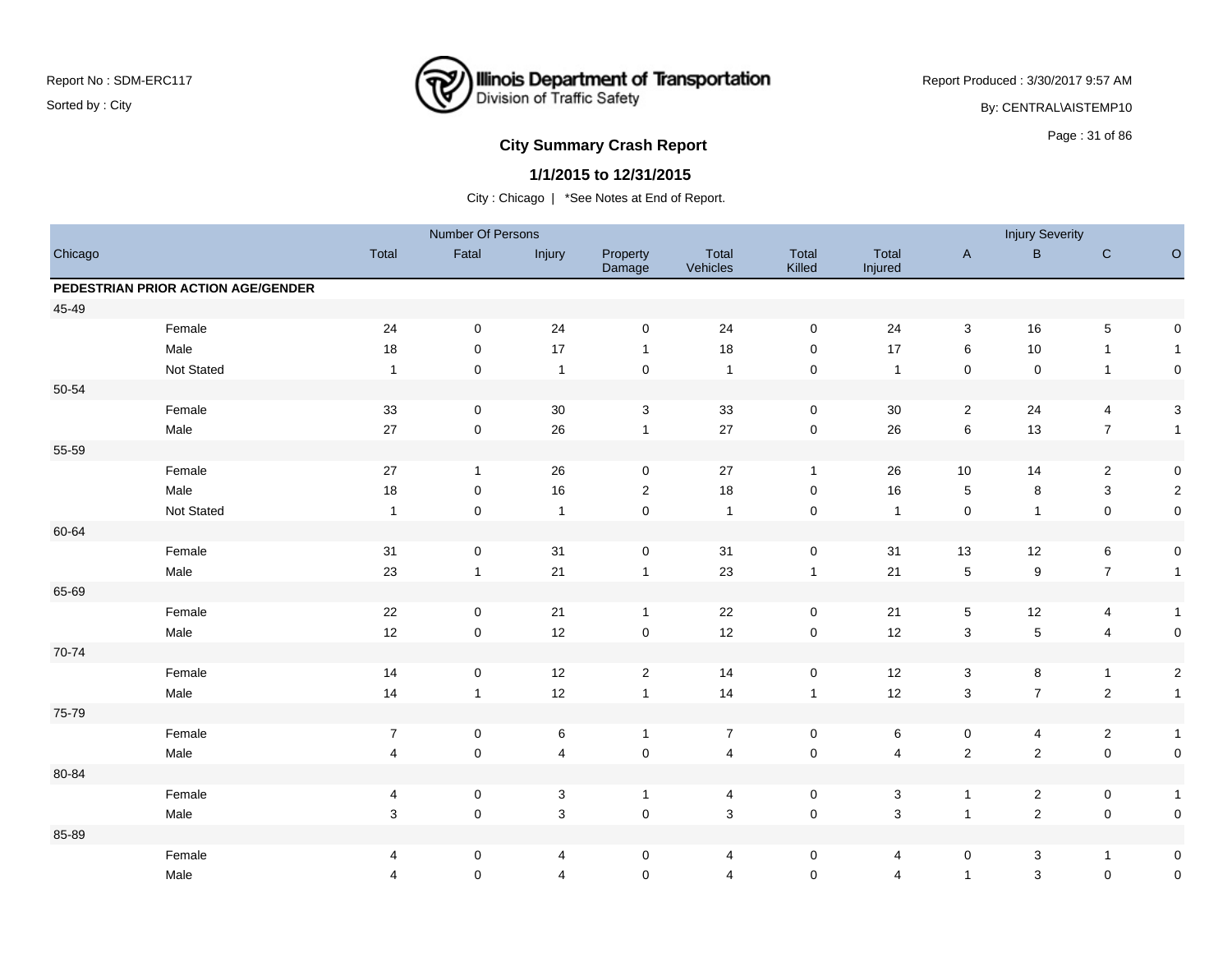

Report Produced : 3/30/2017 9:57 AM

By: CENTRAL\AISTEMP10

# **City Summary Crash Report CLASH CRASH REPORT CONSTRUSS AND REPORT CONSTRUSS ASSESS**

## **1/1/2015 to 12/31/2015**

|                        |                                    |              | Number Of Persons |                |                     |                   |                     |                  |                     | <b>Injury Severity</b> |                |                |
|------------------------|------------------------------------|--------------|-------------------|----------------|---------------------|-------------------|---------------------|------------------|---------------------|------------------------|----------------|----------------|
| Chicago                |                                    | Total        | Fatal             | Injury         | Property<br>Damage  | Total<br>Vehicles | Total<br>Killed     | Total<br>Injured | $\mathsf A$         | $\sf B$                | ${\bf C}$      | $\circ$        |
|                        | PEDESTRIAN PRIOR ACTION AGE/GENDER |              |                   |                |                     |                   |                     |                  |                     |                        |                |                |
| 90-94                  |                                    |              |                   |                |                     |                   |                     |                  |                     |                        |                |                |
|                        | Male                               | $\mathbf{1}$ | $\mathbf 0$       | $\mathbf{1}$   | $\mathbf 0$         | $\overline{1}$    | $\mathbf 0$         | $\mathbf{1}$     | $\mathbf 0$         | $\mathbf{1}$           | $\mathbf 0$    | $\pmb{0}$      |
| 95-98                  |                                    |              |                   |                |                     |                   |                     |                  |                     |                        |                |                |
|                        | Female                             | $\mathbf{1}$ | $\mathbf 0$       | $\mathbf{1}$   | $\mathbf 0$         | $\overline{1}$    | $\mathbf 0$         | $\mathbf{1}$     | $\mathsf{O}\xspace$ | $\mathbf{1}$           | $\mathbf 0$    | $\pmb{0}$      |
|                        | Male                               | $\sqrt{2}$   | $\mathsf 0$       | $\sqrt{2}$     | $\pmb{0}$           | $\sqrt{2}$        | $\mathsf{O}\xspace$ | $\overline{2}$   | $\mathbf{1}$        | $\mathbf{1}$           | $\mathbf 0$    | $\pmb{0}$      |
| Unknown                |                                    |              |                   |                |                     |                   |                     |                  |                     |                        |                |                |
|                        | Female                             | 9            | $\mathbf 0$       | 9              | $\mathbf 0$         | 9                 | $\mathbf 0$         | 9                | $\mathbf{2}$        | $\,$ 5 $\,$            | $\sqrt{2}$     | $\pmb{0}$      |
|                        | Male                               | 8            | $\pmb{0}$         | $\,6$          | $\overline{2}$      | 8                 | $\mathbf 0$         | 6                | $\sqrt{2}$          | 3                      | $\mathbf{1}$   | $\sqrt{2}$     |
|                        | Not Stated                         | 9            | $\mathbf 0$       | $\,8\,$        | $\mathbf{1}$        | 9                 | $\mathbf 0$         | 8                | $\mathbf{1}$        | 5                      | $\overline{2}$ | $\overline{1}$ |
| Enter From Drive/Alley |                                    |              |                   |                |                     |                   |                     |                  |                     |                        |                |                |
| $02\,$                 |                                    |              |                   |                |                     |                   |                     |                  |                     |                        |                |                |
|                        | Male                               | $\mathbf{1}$ | $\mathbf 0$       | $\overline{1}$ | $\mathsf{O}\xspace$ | $\overline{1}$    | $\mathbf 0$         | $\overline{1}$   | $\mathbf 0$         | $\mathbf{1}$           | $\mathbf 0$    | $\pmb{0}$      |
| ${\bf 06}$             |                                    |              |                   |                |                     |                   |                     |                  |                     |                        |                |                |
|                        | Male                               | $\mathbf{1}$ | $\mathbf 0$       | $\overline{1}$ | $\pmb{0}$           | $\overline{1}$    | $\mathbf 0$         | $\mathbf{1}$     | $\mathbf 0$         | $\mathbf{1}$           | $\mathbf 0$    | $\pmb{0}$      |
| $07\,$                 |                                    |              |                   |                |                     |                   |                     |                  |                     |                        |                |                |
|                        | Male                               | $\mathbf{1}$ | $\mathbf 0$       | $\mathbf{1}$   | $\mathsf{O}\xspace$ | $\overline{1}$    | $\mathbf 0$         | $\mathbf{1}$     | $\mathbf 0$         | $\mathbf{1}$           | $\mathbf 0$    | $\pmb{0}$      |
| ${\bf 09}$             |                                    |              |                   |                |                     |                   |                     |                  |                     |                        |                |                |
|                        | Male                               | $\mathbf{1}$ | $\pmb{0}$         | $\overline{1}$ | $\mathsf{O}\xspace$ | $\overline{1}$    | $\pmb{0}$           | $\overline{1}$   | $\mathbf 0$         | $\mathbf{1}$           | $\pmb{0}$      | $\pmb{0}$      |
| $10 - 14$              |                                    |              |                   |                |                     |                   |                     |                  |                     |                        |                |                |
|                        | Female                             | $\mathbf{1}$ | $\pmb{0}$         | $\overline{1}$ | $\mathsf{O}\xspace$ | $\overline{1}$    | $\mathbf 0$         | $\mathbf{1}$     | $\mathbf{1}$        | 0                      | $\mathbf 0$    | $\pmb{0}$      |
|                        | Male                               | $\mathbf{1}$ | $\mathbf 0$       | $\overline{1}$ | $\pmb{0}$           | $\overline{1}$    | $\mathbf 0$         | $\mathbf{1}$     | $\mathbf 0$         | $\mathbf{1}$           | $\mathbf 0$    | $\pmb{0}$      |
| $17$                   |                                    |              |                   |                |                     |                   |                     |                  |                     |                        |                |                |
|                        | Female                             | $\mathbf{1}$ | $\pmb{0}$         | $\overline{1}$ | $\pmb{0}$           | $\mathbf{1}$      | $\mathbf 0$         | $\mathbf{1}$     | $\pmb{0}$           | $\mathbf{1}$           | $\mathbf 0$    | $\pmb{0}$      |
| 22-24                  |                                    |              |                   |                |                     |                   |                     |                  |                     |                        |                |                |
|                        | Female                             | $\sqrt{2}$   | $\pmb{0}$         | $\overline{2}$ | $\mathsf{O}\xspace$ | $\overline{2}$    | $\mathbf 0$         | $\overline{2}$   | $\mathbf 0$         | $\overline{c}$         | $\mathbf 0$    | $\pmb{0}$      |
| 25-29                  |                                    |              |                   |                |                     |                   |                     |                  |                     |                        |                |                |
|                        | Female                             | $\mathbf{1}$ | 0                 | $\overline{1}$ | $\mathbf 0$         | $\overline{1}$    | $\mathbf 0$         | $\mathbf{1}$     | $\mathbf{1}$        | 0                      | 0              | $\pmb{0}$      |
|                        | Male                               | $\mathbf{1}$ | 0                 | $\overline{1}$ | $\mathbf 0$         | $\overline{1}$    | $\mathbf 0$         | $\mathbf{1}$     | $\mathbf 0$         | $\pmb{0}$              | $\mathbf{1}$   | $\pmb{0}$      |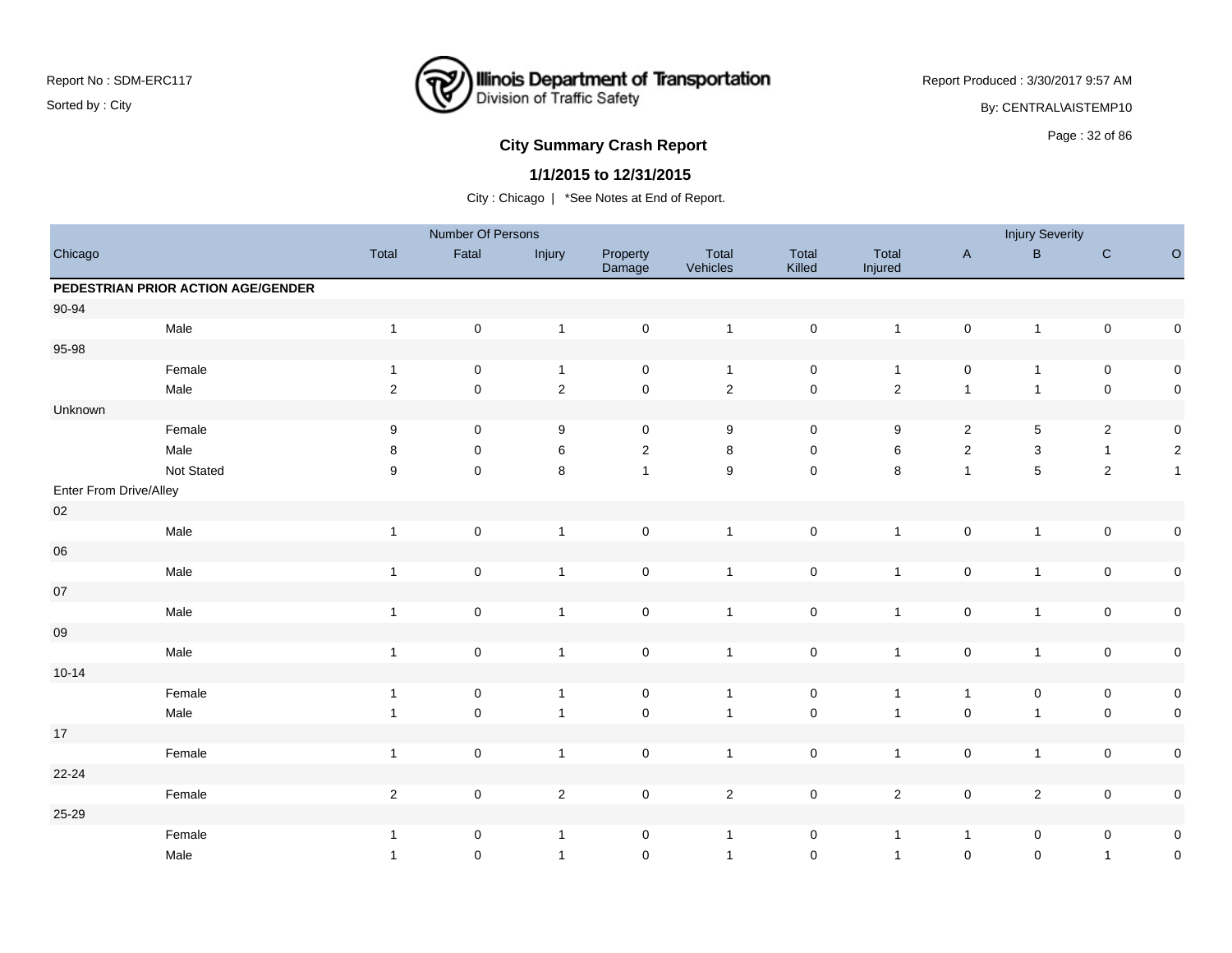

Report Produced : 3/30/2017 9:57 AM

By: CENTRAL\AISTEMP10

# **City Summary Crash Report CLASH Report CLASH Report CLASH Report CLASH Report CLASH Report CLASH Report CLASH Report CLASH Report CLASH Report CLASH Report CLASH Report CLASH Report CLASH Report**

## **1/1/2015 to 12/31/2015**

|            |                                      |                           | Number Of Persons |                |                     |                   |                 |                  |              | <b>Injury Severity</b> |                |           |
|------------|--------------------------------------|---------------------------|-------------------|----------------|---------------------|-------------------|-----------------|------------------|--------------|------------------------|----------------|-----------|
| Chicago    |                                      | Total                     | Fatal             | Injury         | Property<br>Damage  | Total<br>Vehicles | Total<br>Killed | Total<br>Injured | $\mathsf{A}$ | $\sf B$                | $\mathbf C$    | $\circ$   |
|            | PEDESTRIAN PRIOR ACTION AGE/GENDER   |                           |                   |                |                     |                   |                 |                  |              |                        |                |           |
| 35-39      |                                      |                           |                   |                |                     |                   |                 |                  |              |                        |                |           |
|            | Female                               | $\mathbf{1}$              | $\mathbf 0$       | $\overline{1}$ | $\mathsf{O}\xspace$ | $\overline{1}$    | $\mathsf 0$     | $\mathbf{1}$     | $\mathbf 0$  | $\mathbf{1}$           | $\mathbf 0$    | $\pmb{0}$ |
|            | Male                                 | $\mathbf{1}$              | $\pmb{0}$         | $\overline{1}$ | $\pmb{0}$           | $\overline{1}$    | $\mathbf 0$     | $\overline{1}$   | $\pmb{0}$    | $\mathbf{1}$           | $\mathbf 0$    | $\pmb{0}$ |
| $40 - 44$  |                                      |                           |                   |                |                     |                   |                 |                  |              |                        |                |           |
|            | Female                               | $\mathbf{1}$              | $\pmb{0}$         | $\overline{1}$ | $\mathbf 0$         | $\overline{1}$    | $\mathbf 0$     | $\mathbf{1}$     | $\mathbf 0$  | 0                      | $\mathbf{1}$   | $\pmb{0}$ |
|            | Male                                 | $\mathbf{1}$              | $\pmb{0}$         | $\overline{1}$ | $\pmb{0}$           | $\overline{1}$    | $\mathsf 0$     | $\mathbf{1}$     | $\pmb{0}$    | $\mathbf{1}$           | $\mathbf 0$    | $\pmb{0}$ |
| 45-49      |                                      |                           |                   |                |                     |                   |                 |                  |              |                        |                |           |
|            | Female                               | $\mathbf{1}$              | $\mathbf 0$       | $\overline{1}$ | $\pmb{0}$           | $\overline{1}$    | $\mathsf 0$     | $\mathbf{1}$     | $\mathbf 0$  | $\mathbf{1}$           | $\pmb{0}$      | $\pmb{0}$ |
|            | Male                                 | $\mathbf{1}$              | $\mathbf 0$       | $\overline{1}$ | $\pmb{0}$           | $\overline{1}$    | $\pmb{0}$       | $\overline{1}$   | $\pmb{0}$    | $\pmb{0}$              | $\mathbf{1}$   | $\pmb{0}$ |
| 50-54      |                                      |                           |                   |                |                     |                   |                 |                  |              |                        |                |           |
|            | Male                                 | $\mathbf{1}$              | $\pmb{0}$         | $\overline{1}$ | $\mathsf{O}\xspace$ | $\overline{1}$    | $\pmb{0}$       | $\mathbf{1}$     | $\pmb{0}$    | $\mathbf{1}$           | $\mathbf 0$    | $\pmb{0}$ |
| 55-59      |                                      |                           |                   |                |                     |                   |                 |                  |              |                        |                |           |
|            | Female                               | $\ensuremath{\mathsf{3}}$ | $\pmb{0}$         | $\sqrt{3}$     | 0                   | $\mathbf 3$       | $\pmb{0}$       | $\mathbf{3}$     | $\mathbf{1}$ | $\mathbf{1}$           | $\mathbf{1}$   | $\pmb{0}$ |
|            | Male                                 | $\mathbf{1}$              | $\pmb{0}$         | $\overline{1}$ | $\pmb{0}$           | $\overline{1}$    | $\mathsf 0$     | $\overline{1}$   | $\pmb{0}$    | $\mathsf 0$            | $\overline{1}$ | $\pmb{0}$ |
| Unknown    |                                      |                           |                   |                |                     |                   |                 |                  |              |                        |                |           |
|            | Male                                 | $\mathbf{1}$              | $\pmb{0}$         | $\overline{1}$ | $\mathbf 0$         | $\overline{1}$    | $\pmb{0}$       | $\mathbf{1}$     | 0            | 0                      | $\mathbf{1}$   | $\pmb{0}$ |
|            | Not Stated                           | $\mathbf{1}$              | $\mathsf 0$       | $\overline{1}$ | $\mathsf{O}\xspace$ | $\overline{1}$    | $\mathbf 0$     | $\overline{1}$   | $\mathsf 0$  | $\mathbf 0$            | $\mathbf{1}$   | $\pmb{0}$ |
|            | Entering/Leaving/Crossing School Bus |                           |                   |                |                     |                   |                 |                  |              |                        |                |           |
| ${\bf 06}$ |                                      |                           |                   |                |                     |                   |                 |                  |              |                        |                |           |
|            | Male                                 | $\mathbf{1}$              | $\mathbf 0$       | $\overline{1}$ | $\mathbf 0$         | $\overline{1}$    | $\pmb{0}$       | $\mathbf{1}$     | $\mathsf 0$  | $\pmb{0}$              | $\overline{1}$ | $\pmb{0}$ |
| $10 - 14$  |                                      |                           |                   |                |                     |                   |                 |                  |              |                        |                |           |
|            | Male                                 | $\mathbf{1}$              | $\pmb{0}$         | $\overline{1}$ | $\pmb{0}$           | $\mathbf{1}$      | $\mathbf 0$     | $\mathbf{1}$     | $\pmb{0}$    | $\mathsf 0$            | $\mathbf{1}$   | $\pmb{0}$ |
| 22-24      |                                      |                           |                   |                |                     |                   |                 |                  |              |                        |                |           |
|            | Male                                 | $\mathbf{1}$              | $\pmb{0}$         | $\overline{1}$ | $\mathsf{O}\xspace$ | $\overline{1}$    | $\mathbf 0$     | $\mathbf{1}$     | $\mathsf 0$  | $\mathbf{1}$           | $\mathbf 0$    | $\pmb{0}$ |
| 45-49      |                                      |                           |                   |                |                     |                   |                 |                  |              |                        |                |           |
|            | Female                               | $\mathbf{1}$              | $\pmb{0}$         | $\overline{1}$ | $\mathsf{O}\xspace$ | $\overline{1}$    | 0               | $\mathbf{1}$     | $\mathbf{1}$ | $\pmb{0}$              | $\mathbf 0$    | $\pmb{0}$ |
| 50-54      |                                      |                           |                   |                |                     |                   |                 |                  |              |                        |                |           |
|            | Male                                 | $\mathbf{1}$              | $\pmb{0}$         | $\overline{1}$ | $\pmb{0}$           | $\overline{1}$    | $\pmb{0}$       | $\overline{1}$   | $\mathsf 0$  | $\mathbf{1}$           | 0              | $\pmb{0}$ |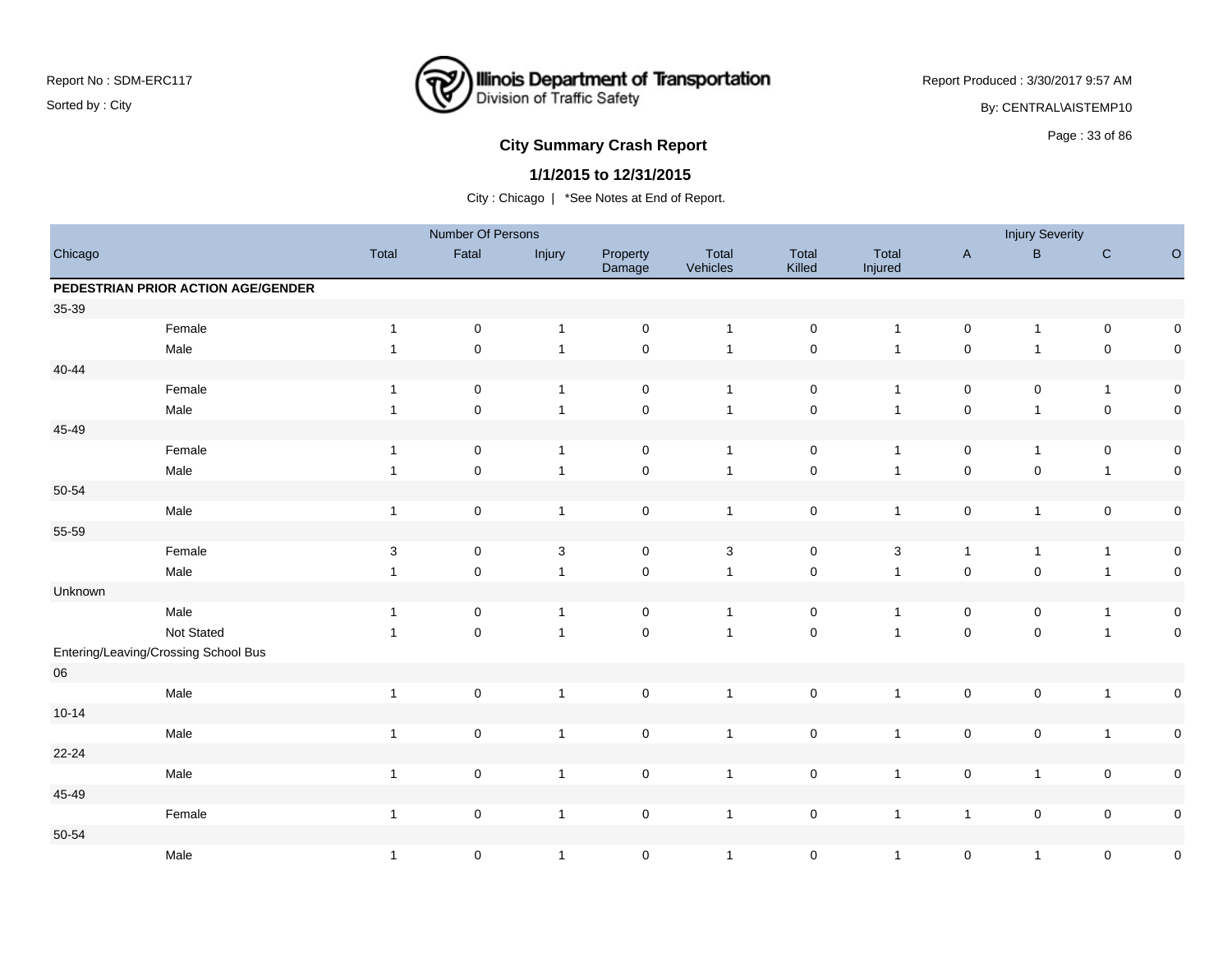

Report Produced : 3/30/2017 9:57 AM

By: CENTRAL\AISTEMP10

## **City Summary Crash Report CLASH CRASH REPORT CONSTRUSS AND REPORT CONSTRUSS A CONSTRUSS AND REPORT OF SAMPLE CONSTRUSS AND REPORT OF SAMPLE CONSTRUSS AND REPORT OF SAMPLE CONSTRUCTION OF SAMPLE CONSTRUSS AND REPORT OF S**

#### **1/1/2015 to 12/31/2015**

|            |                                       |                  | Number Of Persons   |                |                     |                   |                     |                  |                | <b>Injury Severity</b> |                |                  |
|------------|---------------------------------------|------------------|---------------------|----------------|---------------------|-------------------|---------------------|------------------|----------------|------------------------|----------------|------------------|
| Chicago    |                                       | Total            | Fatal               | Injury         | Property<br>Damage  | Total<br>Vehicles | Total<br>Killed     | Total<br>Injured | $\mathsf{A}$   | $\mathsf B$            | $\mathbf C$    | $\circ$          |
|            | PEDESTRIAN PRIOR ACTION AGE/GENDER    |                  |                     |                |                     |                   |                     |                  |                |                        |                |                  |
| Location   | Entering/Leaving/Crossing Unspecified |                  |                     |                |                     |                   |                     |                  |                |                        |                |                  |
| 03         |                                       |                  |                     |                |                     |                   |                     |                  |                |                        |                |                  |
|            | Female                                | $\mathbf{1}$     | $\mathbf 0$         | $\overline{1}$ | $\mathbf 0$         | $\overline{1}$    | 0                   | $\mathbf{1}$     | $\mathsf 0$    | $\mathbf{1}$           | $\mathsf 0$    | 0                |
|            | Male                                  | $\mathbf{1}$     | $\mathbf 0$         | $\overline{1}$ | $\mathsf 0$         | $\overline{1}$    | $\pmb{0}$           | $\overline{1}$   | $\pmb{0}$      | $\mathbf{1}$           | $\pmb{0}$      | $\pmb{0}$        |
| 04         |                                       |                  |                     |                |                     |                   |                     |                  |                |                        |                |                  |
|            | Male                                  | $\mathbf{1}$     | $\mathbf 0$         | $\overline{1}$ | $\mathbf 0$         | $\overline{1}$    | 0                   | $\overline{1}$   | $\overline{1}$ | $\mathsf 0$            | $\pmb{0}$      | $\mathbf 0$      |
| 05         |                                       |                  |                     |                |                     |                   |                     |                  |                |                        |                |                  |
|            | Male                                  | $\mathbf{1}$     | $\mathbf 0$         | $\overline{1}$ | $\pmb{0}$           | $\mathbf{1}$      | $\mathsf 0$         | $\mathbf{1}$     | $\pmb{0}$      | $\mathbf{1}$           | $\pmb{0}$      | $\pmb{0}$        |
| 07         |                                       |                  |                     |                |                     |                   |                     |                  |                |                        |                |                  |
|            | Male                                  | $\mathbf{1}$     | $\mathsf 0$         | $\overline{1}$ | $\mathsf{O}\xspace$ | $\overline{1}$    | $\mathsf 0$         | $\mathbf{1}$     | $\pmb{0}$      | $\mathbf{1}$           | $\pmb{0}$      | $\mathbf 0$      |
| ${\bf 08}$ |                                       |                  |                     |                |                     |                   |                     |                  |                |                        |                |                  |
|            | Female                                | $\boldsymbol{2}$ | $\mathsf 0$         | $\overline{c}$ | $\mathbf 0$         | $\overline{2}$    | $\mathsf{O}\xspace$ | $\overline{2}$   | $\pmb{0}$      | $\overline{2}$         | $\mathsf 0$    | $\mathbf 0$      |
|            | Male                                  | $\mathbf{1}$     | $\pmb{0}$           | $\overline{1}$ | $\mathsf{O}\xspace$ | $\mathbf{1}$      | $\pmb{0}$           | $\mathbf{1}$     | $\pmb{0}$      | $\mathbf{1}$           | $\pmb{0}$      | $\mathbf 0$      |
| 09         |                                       |                  |                     |                |                     |                   |                     |                  |                |                        |                |                  |
|            | Female                                | $\mathbf{1}$     | 0                   | $\overline{1}$ | 0                   | $\mathbf{1}$      | 0                   | $\mathbf{1}$     | 0              | $\mathbf{1}$           | 0              | $\pmb{0}$        |
|            | Male                                  | $\sqrt{2}$       | $\mathsf{O}\xspace$ | $\overline{2}$ | $\mathsf 0$         | $\overline{2}$    | $\pmb{0}$           | $\overline{2}$   | $\overline{1}$ | $\mathbf{1}$           | $\pmb{0}$      | $\mathbf 0$      |
| $10 - 14$  |                                       |                  |                     |                |                     |                   |                     |                  |                |                        |                |                  |
|            | Female                                | $\mathbf 5$      | $\mathsf 0$         | 4              | $\overline{1}$      | $\,$ 5 $\,$       | $\pmb{0}$           | $\overline{4}$   | $\pmb{0}$      | $\mathsf 3$            | $\overline{1}$ | $\mathbf{1}$     |
|            | Male                                  | 8                | $\mathsf{O}\xspace$ | $\overline{7}$ | $\overline{1}$      | $\,8\,$           | $\pmb{0}$           | $\overline{7}$   | $\pmb{0}$      | $\sqrt{5}$             | $\sqrt{2}$     | $\mathbf{1}$     |
| 15         |                                       |                  |                     |                |                     |                   |                     |                  |                |                        |                |                  |
|            | Male                                  | $\mathbf{1}$     | $\mathsf 0$         | $\overline{1}$ | $\mathbf 0$         | $\mathbf{1}$      | $\pmb{0}$           | $\mathbf{1}$     | $\mathbf{1}$   | $\mathsf 0$            | $\pmb{0}$      | $\pmb{0}$        |
|            | Not Stated                            | $\mathbf{1}$     | $\pmb{0}$           | $\overline{1}$ | $\mathbf 0$         | $\overline{1}$    | $\mathbf 0$         | $\overline{1}$   | $\pmb{0}$      | $\mathbf{1}$           | $\pmb{0}$      | $\pmb{0}$        |
| 16         |                                       |                  |                     |                |                     |                   |                     |                  |                |                        |                |                  |
|            | Female                                | $\mathbf{1}$     | $\mathsf{O}\xspace$ | $\mathbf{1}$   | $\mathsf{O}\xspace$ | $\overline{1}$    | $\mathsf 0$         | $\mathbf{1}$     | $\mathsf 0$    | $\mathbf{1}$           | $\pmb{0}$      | $\pmb{0}$        |
| 17         |                                       |                  |                     |                |                     |                   |                     |                  |                |                        |                |                  |
|            | Male                                  | $\mathbf{1}$     | $\mathsf{O}\xspace$ | $\overline{1}$ | $\mathbf 0$         | $\mathbf{1}$      | 0                   | $\overline{1}$   | $\pmb{0}$      | $\mathsf 0$            | $\overline{1}$ | $\pmb{0}$        |
| 18         |                                       |                  |                     |                |                     |                   |                     |                  |                |                        |                |                  |
|            | Female                                | $\sqrt{2}$       | $\pmb{0}$           | $\overline{c}$ | $\mathbf 0$         | $\overline{2}$    | 0                   | $\overline{a}$   | $\overline{1}$ | $\pmb{0}$              | $\overline{1}$ | $\boldsymbol{0}$ |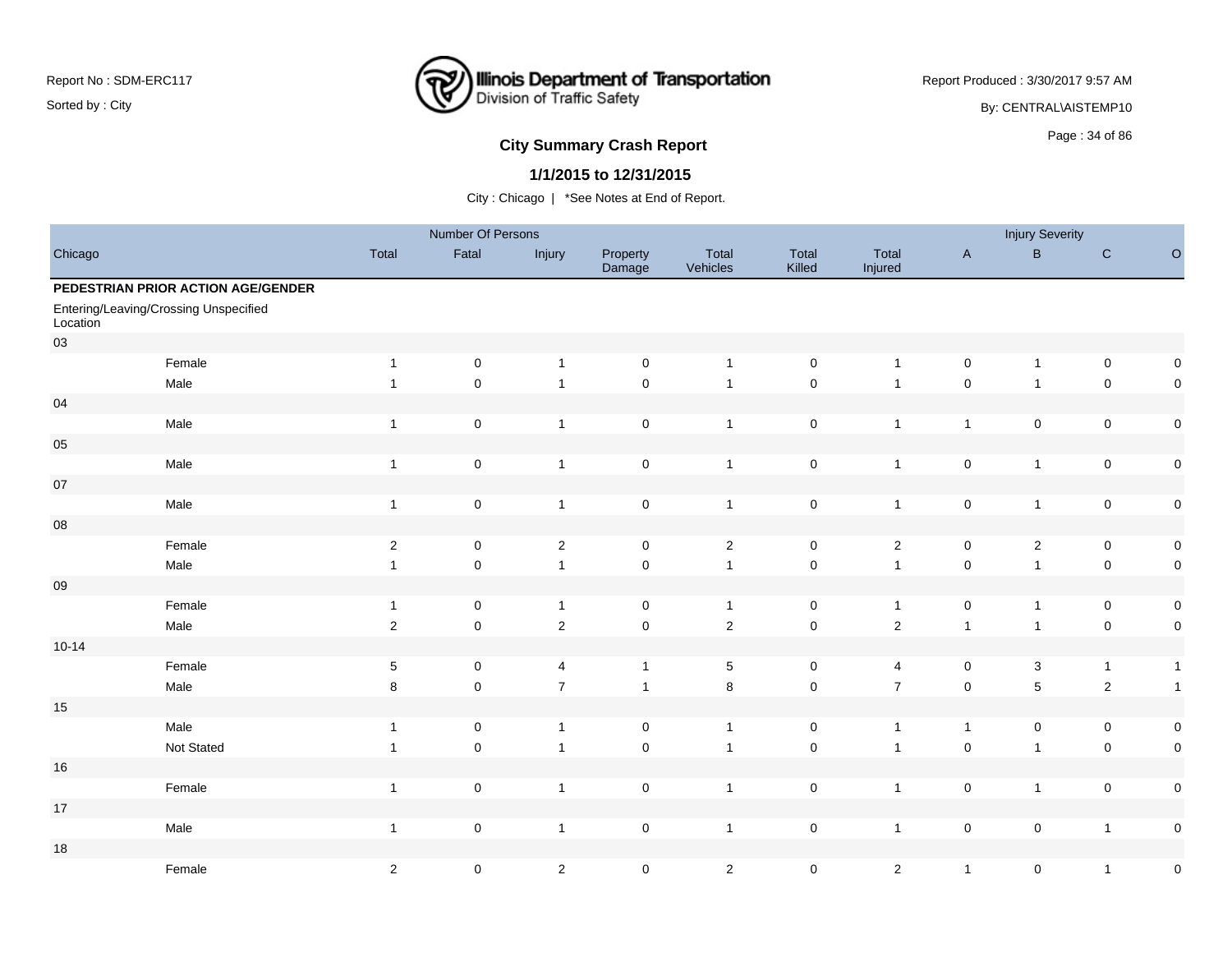

Report Produced : 3/30/2017 9:57 AM

By: CENTRAL\AISTEMP10

# **City Summary Crash Report CLAST CONSTRUSS 25 of 86 City Summary Crash Report**

## **1/1/2015 to 12/31/2015**

|           |                                    |                           | Number Of Persons   |                           |                    |                   |                 |                         |                     | <b>Injury Severity</b> |                     |                |
|-----------|------------------------------------|---------------------------|---------------------|---------------------------|--------------------|-------------------|-----------------|-------------------------|---------------------|------------------------|---------------------|----------------|
| Chicago   |                                    | Total                     | Fatal               | Injury                    | Property<br>Damage | Total<br>Vehicles | Total<br>Killed | Total<br>Injured        | $\mathsf{A}$        | B                      | ${\bf C}$           | $\mathsf O$    |
|           | PEDESTRIAN PRIOR ACTION AGE/GENDER |                           |                     |                           |                    |                   |                 |                         |                     |                        |                     |                |
| $19$      |                                    |                           |                     |                           |                    |                   |                 |                         |                     |                        |                     |                |
|           | Female                             | $\overline{2}$            | $\mathsf{O}\xspace$ | $\overline{2}$            | $\mathsf 0$        | $\overline{2}$    | $\pmb{0}$       | $\mathbf{2}$            | $\mathsf{O}\xspace$ | $\overline{c}$         | $\mathsf{O}\xspace$ | $\pmb{0}$      |
| $20\,$    |                                    |                           |                     |                           |                    |                   |                 |                         |                     |                        |                     |                |
|           | Female                             | $\ensuremath{\mathsf{3}}$ | $\mathsf 0$         | $\ensuremath{\mathsf{3}}$ | $\mathbf 0$        | $\sqrt{3}$        | $\mathsf 0$     | $\sqrt{3}$              | $\mathbf 0$         | $\overline{c}$         | $\mathbf{1}$        | $\mathsf 0$    |
|           | Male                               | $\overline{1}$            | $\mathbf 0$         | $\mathbf{1}$              | $\pmb{0}$          | $\mathbf{1}$      | $\mathbf 0$     | $\mathbf{1}$            | $\mathbf 0$         | $\mathbf{1}$           | $\mathbf 0$         | $\mathsf 0$    |
| 21        |                                    |                           |                     |                           |                    |                   |                 |                         |                     |                        |                     |                |
|           | Female                             | $\sqrt{2}$                | $\mathsf 0$         | $\overline{c}$            | $\mathsf 0$        | $\sqrt{2}$        | $\pmb{0}$       | $\overline{2}$          | $\mathsf{O}\xspace$ | $\boldsymbol{2}$       | $\pmb{0}$           | $\mathbf 0$    |
| 22-24     |                                    |                           |                     |                           |                    |                   |                 |                         |                     |                        |                     |                |
|           | Female                             | $\overline{1}$            | $\mathsf 0$         | $\overline{1}$            | 0                  | $\overline{1}$    | 0               | $\mathbf{1}$            | $\mathbf 0$         | 0                      | $\mathbf{1}$        | $\pmb{0}$      |
|           | Male                               | $\sqrt{5}$                | $\mathsf 0$         | 5                         | $\mathbf 0$        | $\overline{5}$    | $\pmb{0}$       | 4                       | $\mathbf{1}$        | 3                      | $\mathbf 0$         | $\mathbf{1}$   |
| 25-29     |                                    |                           |                     |                           |                    |                   |                 |                         |                     |                        |                     |                |
|           | Female                             | $\overline{7}$            | 0                   | $\overline{7}$            | $\mathbf 0$        | $\overline{7}$    | $\mathsf 0$     | $\overline{7}$          | $\overline{2}$      | 3                      | $\overline{2}$      | $\pmb{0}$      |
|           | Male                               | $\sqrt{5}$                | $\mathsf 0$         | $\overline{4}$            | $\mathbf{1}$       | $\sqrt{5}$        | $\mathsf 0$     | $\overline{4}$          | $\mathsf 0$         | $\sqrt{2}$             | $\overline{2}$      | $\mathbf{1}$   |
| 30-34     |                                    |                           |                     |                           |                    |                   |                 |                         |                     |                        |                     |                |
|           | Female                             | $\overline{c}$            | 0                   | $\overline{2}$            | $\mathsf 0$        | $\mathbf{2}$      | 0               | $\overline{\mathbf{c}}$ | $\mathbf 0$         | $\mathbf{1}$           | $\mathbf{1}$        | $\pmb{0}$      |
|           | Male                               | $\overline{2}$            | $\mathsf{O}\xspace$ | $\mathbf{1}$              | $\mathbf{1}$       | $\overline{2}$    | $\pmb{0}$       | $\mathbf{1}$            | $\mathsf{O}\xspace$ | $\mathbf{1}$           | $\mathsf{O}\xspace$ | $\mathbf{1}$   |
| 35-39     |                                    |                           |                     |                           |                    |                   |                 |                         |                     |                        |                     |                |
|           | Female                             | $\sqrt{3}$                | $\pmb{0}$           | $\ensuremath{\mathsf{3}}$ | $\mathsf 0$        | $\sqrt{3}$        | $\pmb{0}$       | $\sqrt{3}$              | $\mathbf 0$         | $\overline{c}$         | $\mathbf{1}$        | $\pmb{0}$      |
|           | Male                               | $\overline{2}$            | $\mathsf{O}\xspace$ | $\sqrt{2}$                | $\mathsf 0$        | $\overline{2}$    | $\mathbf 0$     | $\sqrt{2}$              | $\mathsf{O}\xspace$ | $\mathbf{1}$           | $\mathbf{1}$        | $\mathsf 0$    |
| $40 - 44$ |                                    |                           |                     |                           |                    |                   |                 |                         |                     |                        |                     |                |
|           | Female                             | 4                         | $\mathsf 0$         | 4                         | $\mathbf 0$        | 4                 | $\mathsf 0$     | 4                       | $\mathbf{3}$        | $\mathbf{1}$           | $\mathbf 0$         | $\mathsf 0$    |
|           | Male                               | 6                         | $\mathbf 0$         | $\mathbf 5$               | $\mathbf{1}$       | $\,6\,$           | $\pmb{0}$       | $\overline{\mathbf{4}}$ | $\mathbf{1}$        | $\sqrt{2}$             | $\mathbf{1}$        | $\sqrt{2}$     |
| 45-49     |                                    |                           |                     |                           |                    |                   |                 |                         |                     |                        |                     |                |
|           | Female                             | $\overline{c}$            | $\mathbf 0$         | $\overline{c}$            | $\mathbf 0$        | $\overline{2}$    | $\mathbf 0$     | $\overline{2}$          | $\mathbf 0$         | $\mathbf{1}$           | $\overline{1}$      | $\mathbf 0$    |
|           | Male                               | 3                         | $\mathsf 0$         | $\overline{2}$            | $\mathbf{1}$       | $\sqrt{3}$        | $\mathsf 0$     | $\overline{2}$          | $\mathbf{1}$        | $\pmb{0}$              | $\overline{1}$      | $\mathbf{1}$   |
| 50-54     |                                    |                           |                     |                           |                    |                   |                 |                         |                     |                        |                     |                |
|           | Female                             | $\overline{2}$            | $\mathbf 0$         | $\overline{2}$            | $\mathbf 0$        | $\overline{2}$    | $\mathbf 0$     | $\overline{c}$          | $\mathbf 0$         | 0                      | $\overline{2}$      | $\pmb{0}$      |
|           | Male                               | 3                         | 0                   | $\ensuremath{\mathsf{3}}$ | 0                  | 3                 | 0               | 3                       | $\mathbf{1}$        | $\overline{2}$         | $\mathbf 0$         | $\pmb{0}$      |
|           | Not Stated                         | $\mathbf{2}$              | $\mathbf{1}$        | $\mathbf 0$               | $\overline{1}$     | 2                 | $\overline{1}$  | $\mathbf 0$             | $\mathbf 0$         | 0                      | $\mathbf 0$         | $\overline{1}$ |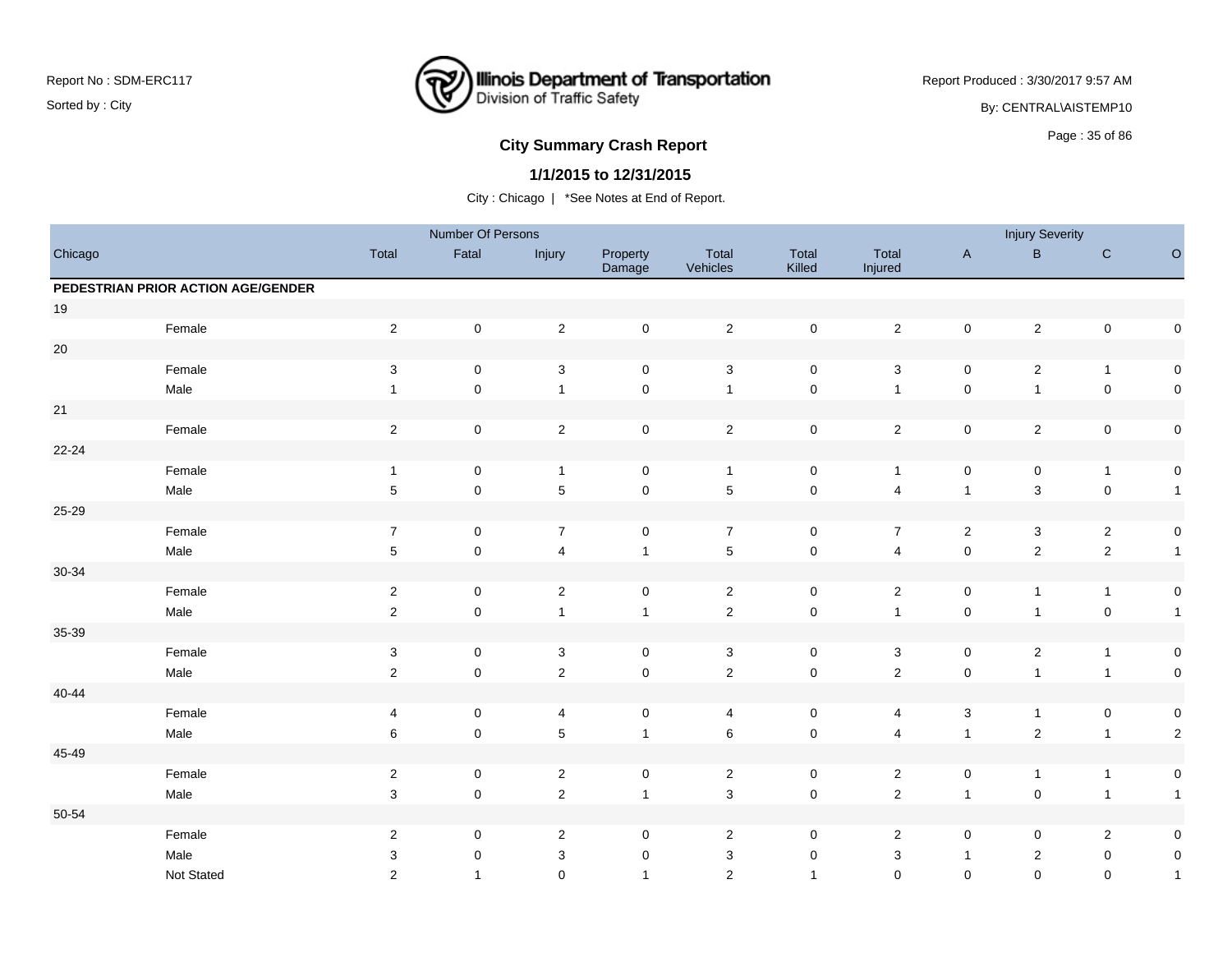

Report Produced : 3/30/2017 9:57 AM

By: CENTRAL\AISTEMP10

# **City Summary Crash Report CLASH CRASH REPORT CONSTRUSS AND REPORT CONSTRUSS ASSESS**

## **1/1/2015 to 12/31/2015**

|         |                                    |                         | Number Of Persons   |                |                    |                   |                     |                     |                     | <b>Injury Severity</b> |                |                     |
|---------|------------------------------------|-------------------------|---------------------|----------------|--------------------|-------------------|---------------------|---------------------|---------------------|------------------------|----------------|---------------------|
| Chicago |                                    | Total                   | Fatal               | Injury         | Property<br>Damage | Total<br>Vehicles | Total<br>Killed     | Total<br>Injured    | $\mathsf A$         | $\sf{B}$               | ${\bf C}$      | $\circ$             |
|         | PEDESTRIAN PRIOR ACTION AGE/GENDER |                         |                     |                |                    |                   |                     |                     |                     |                        |                |                     |
| 55-59   |                                    |                         |                     |                |                    |                   |                     |                     |                     |                        |                |                     |
|         | Female                             | $\overline{\mathbf{c}}$ | $\mathbf 0$         | $\overline{2}$ | $\mathsf 0$        | $\overline{2}$    | $\mathbf 0$         | $\overline{c}$      | $\sqrt{2}$          | $\pmb{0}$              | $\pmb{0}$      | 0                   |
|         | Male                               | $\overline{\mathbf{4}}$ | $\mathsf 0$         | $\overline{4}$ | $\mathbf 0$        | $\overline{4}$    | $\mathbf 0$         | $\overline{4}$      | $\pmb{0}$           | $\mathbf{3}$           | $\mathbf{1}$   | $\mathsf 0$         |
| 60-64   |                                    |                         |                     |                |                    |                   |                     |                     |                     |                        |                |                     |
|         | Female                             | $\sqrt{2}$              | $\mathbf 0$         | $\overline{2}$ | $\mathbf 0$        | $\overline{2}$    | $\mathbf 0$         | $\overline{c}$      | $\mathbf 0$         | $\mathbf{1}$           | $\mathbf{1}$   | $\pmb{0}$           |
|         | Male                               | 5                       | $\mathsf 0$         | $\overline{4}$ | $\mathbf{1}$       | $\sqrt{5}$        | $\mathsf{O}\xspace$ | $\overline{4}$      | $\mathbf 2$         | $\overline{c}$         | $\mathbf 0$    | $\mathbf{1}$        |
| 65-69   |                                    |                         |                     |                |                    |                   |                     |                     |                     |                        |                |                     |
|         | Female                             | $\overline{c}$          | $\mathsf 0$         | $\sqrt{2}$     | $\mathsf 0$        | $\overline{2}$    | $\mathbf 0$         | $\overline{c}$      | $\mathsf 0$         | $\mathbf{2}$           | $\mathbf 0$    | $\pmb{0}$           |
| 70-74   |                                    |                         |                     |                |                    |                   |                     |                     |                     |                        |                |                     |
|         | Female                             | $\mathbf{1}$            | $\mathbf 0$         | $\overline{1}$ | $\mathsf 0$        | $\overline{1}$    | $\pmb{0}$           | $\mathbf{1}$        | $\mathsf 0$         | $\pmb{0}$              | $\mathbf{1}$   | $\pmb{0}$           |
|         | Male                               | $\mathbf 1$             | $\mathsf 0$         | $\overline{1}$ | $\pmb{0}$          | $\overline{1}$    | $\mathsf 0$         | $\mathbf{1}$        | $\mathbf 0$         | $\mathsf{O}\xspace$    | $\overline{1}$ | $\pmb{0}$           |
| 75-79   |                                    |                         |                     |                |                    |                   |                     |                     |                     |                        |                |                     |
|         | Female                             | $\mathbf{1}$            | $\mathbf 0$         | $\mathbf 0$    | $\mathbf{1}$       | $\overline{1}$    | $\mathbf 0$         | $\mathsf{O}\xspace$ | 0                   | 0                      | $\mathbf 0$    | $\mathbf{1}$        |
|         | Male                               | $\mathbf{1}$            | $\mathsf{O}\xspace$ | $\overline{1}$ | $\pmb{0}$          | $\overline{1}$    | $\mathsf{O}\xspace$ | $\mathbf{1}$        | $\overline{1}$      | $\mathsf{O}\xspace$    | $\mathbf 0$    | $\pmb{0}$           |
| 80-84   |                                    |                         |                     |                |                    |                   |                     |                     |                     |                        |                |                     |
|         | Female                             | $\mathbf{1}$            | $\mathbf 0$         | $\overline{1}$ | $\mathsf 0$        | $\overline{1}$    | $\pmb{0}$           | $\mathbf{1}$        | $\mathbf{1}$        | $\pmb{0}$              | 0              | $\pmb{0}$           |
|         | Male                               | $\mathbf{1}$            | $\mathsf 0$         | $\overline{1}$ | $\mathbf 0$        | $\overline{1}$    | $\mathsf{O}\xspace$ | $\mathbf{1}$        | $\pmb{0}$           | $\mathbf{1}$           | $\mathbf 0$    | $\pmb{0}$           |
| Unknown |                                    |                         |                     |                |                    |                   |                     |                     |                     |                        |                |                     |
|         | Female                             | $\mathbf{1}$            | 0                   | 0              | $\mathbf{1}$       | $\overline{1}$    | $\mathbf 0$         | 0                   | 0                   | 0                      | 0              | $\mathbf{1}$        |
|         | Male                               | 3                       | $\pmb{0}$           | $\overline{2}$ | $\overline{1}$     | $\mathbf 3$       | $\mathsf 0$         | $\sqrt{2}$          | $\mathbf{1}$        | $\pmb{0}$              | $\overline{1}$ | $\mathbf{1}$        |
|         | Not Stated                         | $\mathbf{1}$            | $\mathbf 0$         | $\overline{1}$ | $\mathsf 0$        | $\overline{1}$    | $\mathsf{O}\xspace$ | $\mathbf{1}$        | $\mathsf{O}\xspace$ | $\mathbf{1}$           | $\mathbf 0$    | $\pmb{0}$           |
|         | Entering/Leaving/Crossing Vehicle  |                         |                     |                |                    |                   |                     |                     |                     |                        |                |                     |
| 04      |                                    |                         |                     |                |                    |                   |                     |                     |                     |                        |                |                     |
|         | Female                             | $\mathbf{1}$            | $\mathsf 0$         | $\overline{1}$ | $\mathbf 0$        | $\overline{1}$    | $\mathbf 0$         | $\mathbf{1}$        | $\mathbf 0$         | $\mathbf{1}$           | $\mathbf 0$    | $\pmb{0}$           |
| 06      |                                    |                         |                     |                |                    |                   |                     |                     |                     |                        |                |                     |
|         | Male                               | $\mathbf{1}$            | $\pmb{0}$           | $\overline{1}$ | $\mathsf 0$        | $\overline{1}$    | $\pmb{0}$           | $\mathbf{1}$        | $\mathsf 0$         | $\mathbf{1}$           | $\mathsf 0$    | $\mathsf{O}\xspace$ |
| $07\,$  |                                    |                         |                     |                |                    |                   |                     |                     |                     |                        |                |                     |
|         | Female                             | $\mathbf{1}$            | $\pmb{0}$           | $\overline{1}$ | $\pmb{0}$          | $\overline{1}$    | $\mathbf 0$         | $\mathbf{1}$        | $\mathbf 0$         | $\pmb{0}$              | $\mathbf{1}$   | $\pmb{0}$           |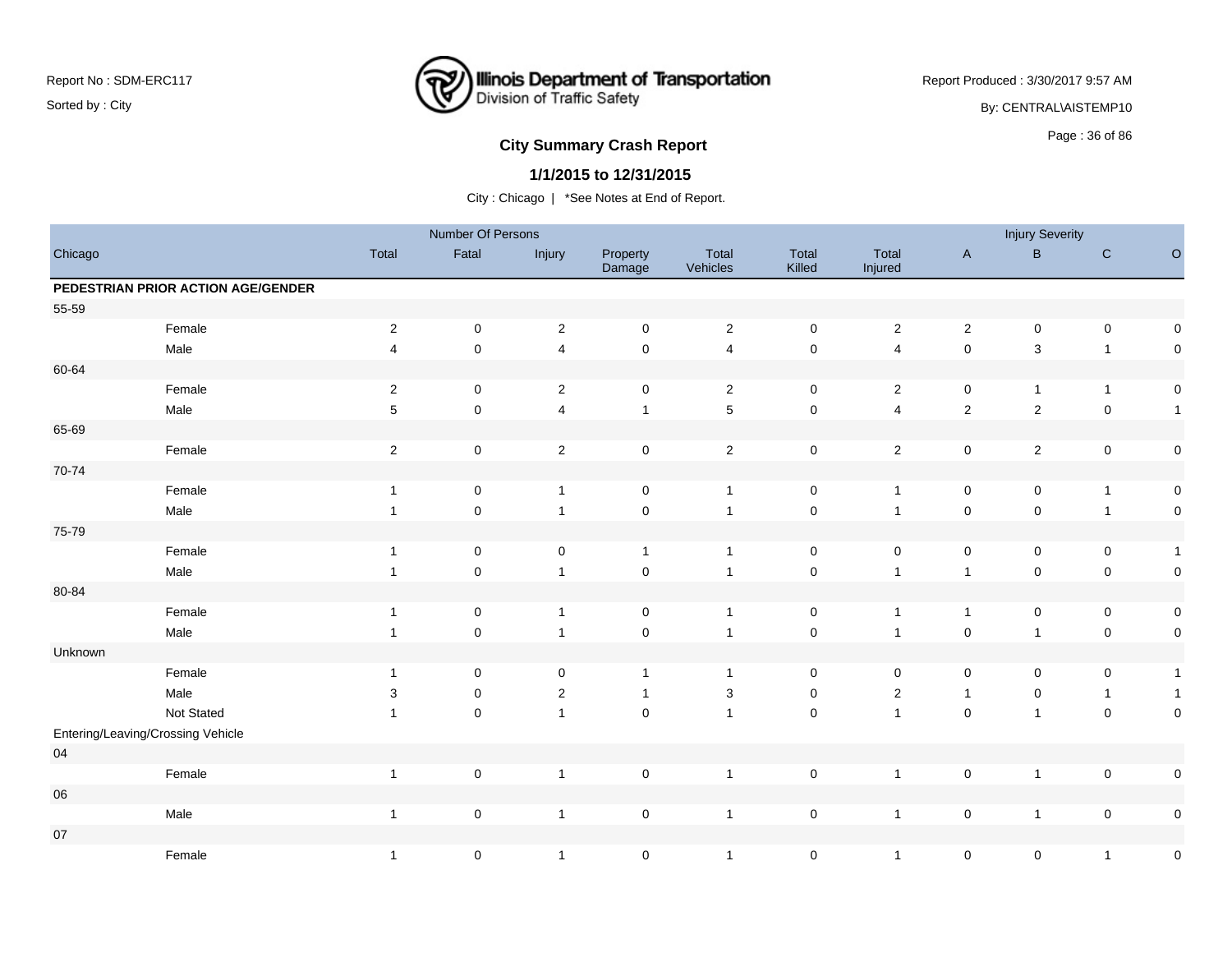

Report Produced : 3/30/2017 9:57 AM

By: CENTRAL\AISTEMP10

# **City Summary Crash Report CLASH Report CLASH Report CLASH Report CLASH Report CLASH Report CLASH Report CLASH Report CLASH Report CLASH Report CLASH Report CLASH Report CLASH Report CLASH Report**

### **1/1/2015 to 12/31/2015**

|           |                                    |                | Number Of Persons |                |                     |                   |                     |                         |                     | <b>Injury Severity</b> |                |                     |
|-----------|------------------------------------|----------------|-------------------|----------------|---------------------|-------------------|---------------------|-------------------------|---------------------|------------------------|----------------|---------------------|
| Chicago   |                                    | Total          | Fatal             | Injury         | Property<br>Damage  | Total<br>Vehicles | Total<br>Killed     | Total<br>Injured        | $\mathsf A$         | $\sf B$                | ${\bf C}$      | $\circ$             |
|           | PEDESTRIAN PRIOR ACTION AGE/GENDER |                |                   |                |                     |                   |                     |                         |                     |                        |                |                     |
| $09\,$    |                                    |                |                   |                |                     |                   |                     |                         |                     |                        |                |                     |
|           | Male                               | $\overline{1}$ | $\mathsf 0$       | $\mathbf{1}$   | $\mathsf{O}\xspace$ | $\overline{1}$    | $\mathsf 0$         | $\mathbf{1}$            | $\mathsf{O}\xspace$ | $\pmb{0}$              | $\mathbf{1}$   | $\pmb{0}$           |
| $10 - 14$ |                                    |                |                   |                |                     |                   |                     |                         |                     |                        |                |                     |
|           | Female                             | $\overline{1}$ | $\pmb{0}$         | $\mathbf{1}$   | $\mathbf 0$         | $\overline{1}$    | $\mathsf 0$         | $\mathbf{1}$            | $\mathsf 0$         | 0                      | $\mathbf{1}$   | $\pmb{0}$           |
| $15\,$    |                                    |                |                   |                |                     |                   |                     |                         |                     |                        |                |                     |
|           | Female                             | $\sqrt{2}$     | $\pmb{0}$         | $\sqrt{2}$     | $\mathbf 0$         | $\sqrt{2}$        | $\mathsf 0$         | $\overline{a}$          | $\pmb{0}$           | $\mathbf{1}$           | $\mathbf{1}$   | $\pmb{0}$           |
| $18\,$    |                                    |                |                   |                |                     |                   |                     |                         |                     |                        |                |                     |
|           | Female                             | $\overline{1}$ | 0                 | $\mathbf{1}$   | $\mathbf 0$         | $\overline{1}$    | $\mathsf 0$         | $\mathbf{1}$            | 0                   | $\mathbf{1}$           | $\mathbf 0$    | $\mathsf{O}\xspace$ |
|           | Male                               | $\overline{1}$ | $\pmb{0}$         | $\mathbf{1}$   | $\mathsf 0$         | $\overline{1}$    | $\pmb{0}$           | $\overline{1}$          | $\pmb{0}$           | $\mathbf{1}$           | $\pmb{0}$      | $\pmb{0}$           |
| 21        |                                    |                |                   |                |                     |                   |                     |                         |                     |                        |                |                     |
|           | Male                               | $\mathbf{1}$   | $\pmb{0}$         | $\mathbf{1}$   | $\mathbf 0$         | $\mathbf{1}$      | $\pmb{0}$           | $\mathbf{1}$            | $\pmb{0}$           | $\mathbf{1}$           | $\pmb{0}$      | $\pmb{0}$           |
| 22-24     |                                    |                |                   |                |                     |                   |                     |                         |                     |                        |                |                     |
|           | Female                             | $\overline{1}$ | $\pmb{0}$         | $\mathbf{1}$   | $\mathbf 0$         | $\overline{1}$    | $\pmb{0}$           | $\mathbf{1}$            | $\pmb{0}$           | $\pmb{0}$              | $\mathbf{1}$   | $\pmb{0}$           |
| 25-29     |                                    |                |                   |                |                     |                   |                     |                         |                     |                        |                |                     |
|           | Female                             | $\overline{2}$ | 0                 | $\sqrt{2}$     | $\mathbf 0$         | $\overline{2}$    | $\mathbf 0$         | $\overline{c}$          | $\mathbf{1}$        | 0                      | $\overline{1}$ | $\pmb{0}$           |
|           | Male                               | $\sqrt{2}$     | $\pmb{0}$         | $\sqrt{2}$     | $\mathsf{O}\xspace$ | $\mathbf 2$       | $\mathbf 0$         | $\overline{2}$          | $\mathbf{1}$        | $\mathbf{1}$           | $\pmb{0}$      | $\pmb{0}$           |
| 30-34     |                                    |                |                   |                |                     |                   |                     |                         |                     |                        |                |                     |
|           | Female                             | $\overline{1}$ | 0                 | $\overline{1}$ | $\mathbf 0$         | $\overline{1}$    | $\mathbf 0$         | $\overline{1}$          | 0                   | 0                      | $\overline{1}$ | $\pmb{0}$           |
|           | Male                               | $\overline{1}$ | $\pmb{0}$         | $\mathbf{1}$   | $\mathsf 0$         | $\overline{1}$    | $\mathsf{O}\xspace$ | $\mathbf{1}$            | $\mathbf 0$         | $\mathsf 0$            | $\overline{1}$ | $\pmb{0}$           |
| 35-39     |                                    |                |                   |                |                     |                   |                     |                         |                     |                        |                |                     |
|           | Female                             | $\mathbf{1}$   | $\pmb{0}$         | $\overline{1}$ | $\mathbf 0$         | $\overline{1}$    | $\mathsf 0$         | $\mathbf{1}$            | $\mathbf{1}$        | $\pmb{0}$              | $\pmb{0}$      | $\pmb{0}$           |
|           | Male                               | $\sqrt{3}$     | $\pmb{0}$         | $\sqrt{3}$     | $\mathsf{O}\xspace$ | $\sqrt{3}$        | $\mathsf{O}\xspace$ | $\mathbf 3$             | $\mathbf{1}$        | $\overline{c}$         | $\pmb{0}$      | $\pmb{0}$           |
| $40 - 44$ |                                    |                |                   |                |                     |                   |                     |                         |                     |                        |                |                     |
|           | Female                             | $\overline{c}$ | 0                 | $\sqrt{2}$     | 0                   | $\mathbf{2}$      | $\mathbf 0$         | $\overline{\mathbf{c}}$ | 0                   | $\mathbf{1}$           | $\overline{1}$ | 0                   |
|           | Male                               | $\mathbf{1}$   | 0                 | $\mathbf{1}$   | $\mathbf 0$         | $\overline{1}$    | $\mathsf{O}\xspace$ | $\mathbf{1}$            | $\pmb{0}$           | 0                      | $\mathbf{1}$   | $\pmb{0}$           |
| 45-49     |                                    |                |                   |                |                     |                   |                     |                         |                     |                        |                |                     |
|           | Female                             | $\mathbf{1}$   | 0                 | $\mathbf{1}$   | 0                   | $\overline{1}$    | $\mathbf 0$         | $\mathbf{1}$            | 0                   | $\mathbf{1}$           | 0              | $\pmb{0}$           |
|           | Male                               | $\mathbf{1}$   | 0                 | $\overline{1}$ | $\mathbf 0$         | $\overline{1}$    | $\mathbf 0$         | $\mathbf{1}$            | $\mathbf 0$         | $\mathbf{1}$           | 0              | $\pmb{0}$           |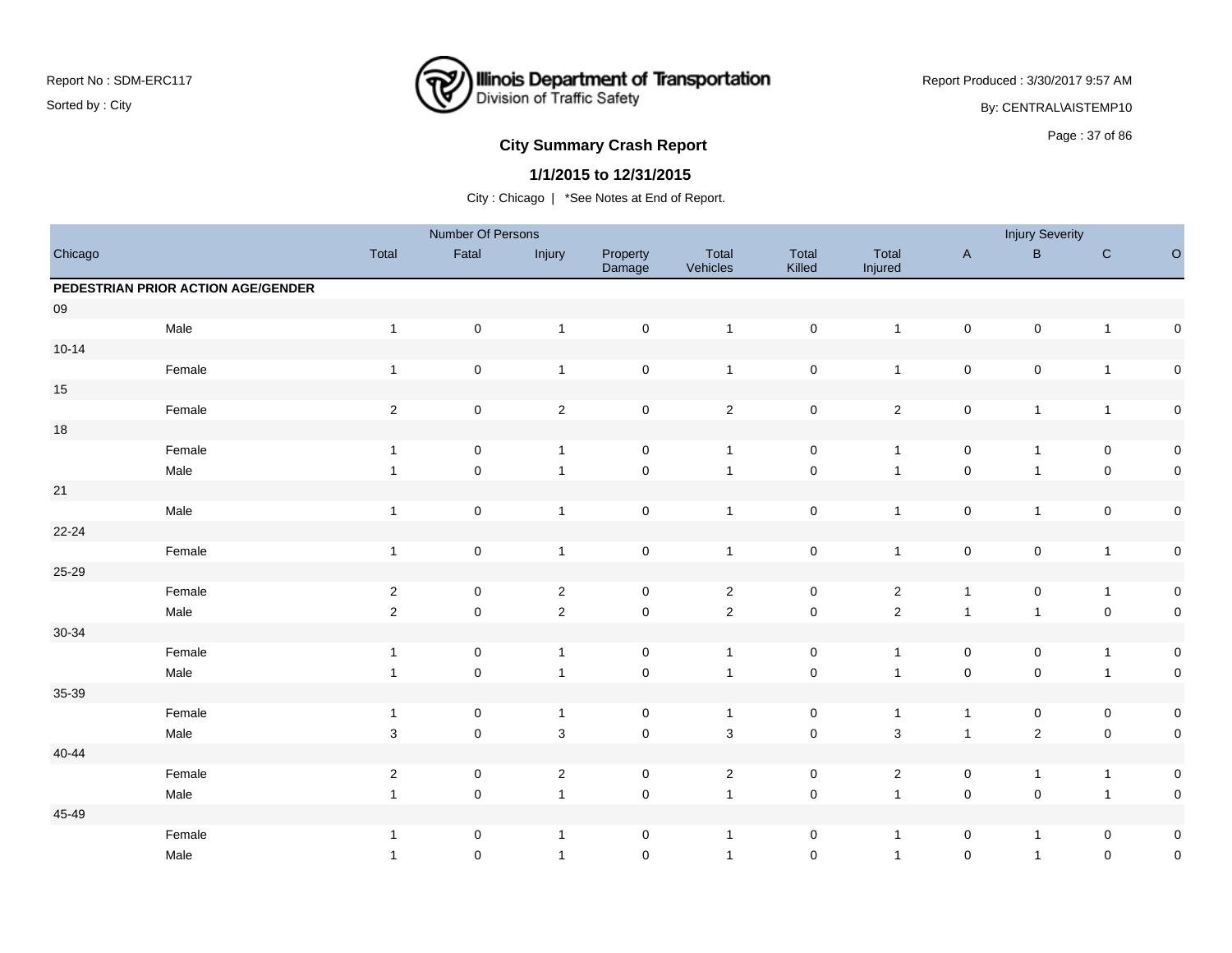

Report Produced : 3/30/2017 9:57 AM

By: CENTRAL\AISTEMP10

# **City Summary Crash Report CLASH Report CLASH Report CLASH Report CLASH Report CLASH Report CLASH Report CLASH Report CLASH Report CLASH Report CLASH Report CLASH Report CLASH Report CLASH Report**

### **1/1/2015 to 12/31/2015**

|                       |                                    |                | Number Of Persons   |                |                     |                   |                 |                  |                     | <b>Injury Severity</b> |                     |              |
|-----------------------|------------------------------------|----------------|---------------------|----------------|---------------------|-------------------|-----------------|------------------|---------------------|------------------------|---------------------|--------------|
| Chicago               |                                    | Total          | Fatal               | Injury         | Property<br>Damage  | Total<br>Vehicles | Total<br>Killed | Total<br>Injured | $\mathsf{A}$        | $\mathsf B$            | ${\rm C}$           | $\mathsf O$  |
|                       | PEDESTRIAN PRIOR ACTION AGE/GENDER |                |                     |                |                     |                   |                 |                  |                     |                        |                     |              |
| 50-54                 |                                    |                |                     |                |                     |                   |                 |                  |                     |                        |                     |              |
|                       | Male                               | $\overline{2}$ | $\mathsf 0$         | $\overline{2}$ | $\mathsf{O}\xspace$ | $\overline{2}$    | $\pmb{0}$       | $\overline{2}$   | $\mathsf{O}\xspace$ | $\overline{c}$         | $\mathsf{O}\xspace$ | $\mathsf 0$  |
| 55-59                 |                                    |                |                     |                |                     |                   |                 |                  |                     |                        |                     |              |
|                       | Female                             | $\overline{2}$ | $\mathsf 0$         | $\overline{2}$ | $\mathsf 0$         | $\overline{2}$    | $\pmb{0}$       | $\overline{2}$   | $\mathbf{1}$        | $\mathbf{1}$           | $\pmb{0}$           | $\mathsf 0$  |
| 60-64                 |                                    |                |                     |                |                     |                   |                 |                  |                     |                        |                     |              |
|                       | Male                               | $\sqrt{2}$     | $\mathbf 0$         | $\mathbf 2$    | $\mathsf 0$         | $\sqrt{2}$        | $\pmb{0}$       | $\overline{2}$   | $\mathbf{1}$        | $\mathbf{1}$           | $\pmb{0}$           | $\mathsf 0$  |
| 65-69                 |                                    |                |                     |                |                     |                   |                 |                  |                     |                        |                     |              |
|                       | Female                             | $\mathbf{1}$   | $\pmb{0}$           | $\mathbf{1}$   | $\pmb{0}$           | $\overline{1}$    | $\pmb{0}$       | $\mathbf{1}$     | $\pmb{0}$           | $\pmb{0}$              | $\mathbf{1}$        | $\pmb{0}$    |
| 85-89                 |                                    |                |                     |                |                     |                   |                 |                  |                     |                        |                     |              |
|                       | Male                               | $\overline{1}$ | $\mathsf 0$         | $\mathbf{1}$   | $\mathsf 0$         | $\overline{1}$    | $\pmb{0}$       | $\mathbf{1}$     | $\pmb{0}$           | $\mathbf{1}$           | $\pmb{0}$           | $\mathsf 0$  |
| Unknown               |                                    |                |                     |                |                     |                   |                 |                  |                     |                        |                     |              |
|                       | Not Stated                         | $\overline{1}$ | $\mathbf 0$         | $\mathbf{1}$   | $\mathsf 0$         | $\overline{1}$    | $\pmb{0}$       | $\mathbf{1}$     | $\mathsf{O}\xspace$ | $\mathbf 0$            | $\mathbf{1}$        | $\mathsf 0$  |
| Intoxicated Ped/Pedal |                                    |                |                     |                |                     |                   |                 |                  |                     |                        |                     |              |
| $10 - 14$             |                                    |                |                     |                |                     |                   |                 |                  |                     |                        |                     |              |
|                       | Female                             | $\overline{1}$ | $\mathsf 0$         | $\mathbf{1}$   | $\mathsf 0$         | $\overline{1}$    | $\pmb{0}$       | $\mathbf{1}$     | $\pmb{0}$           | $\pmb{0}$              | $\mathbf{1}$        | $\pmb{0}$    |
| $17\,$                |                                    |                |                     |                |                     |                   |                 |                  |                     |                        |                     |              |
|                       | Female                             | $\overline{1}$ | $\mathsf 0$         | $\mathbf{1}$   | $\mathsf 0$         | $\overline{1}$    | $\pmb{0}$       | $\mathbf{1}$     | $\mathsf{O}\xspace$ | $\pmb{0}$              | $\overline{1}$      | $\pmb{0}$    |
| $19$                  |                                    |                |                     |                |                     |                   |                 |                  |                     |                        |                     |              |
|                       | Male                               | $\overline{1}$ | $\mathbf 0$         | $\pmb{0}$      | $\mathbf{1}$        | $\mathbf{1}$      | $\pmb{0}$       | $\mathbf 0$      | $\mathsf{O}\xspace$ | $\mathbf 0$            | $\mathsf{O}\xspace$ | $\mathbf{1}$ |
| $21$                  |                                    |                |                     |                |                     |                   |                 |                  |                     |                        |                     |              |
|                       | Male                               | $\sqrt{2}$     | $\pmb{0}$           | $\overline{2}$ | $\mathsf 0$         | $\overline{2}$    | $\pmb{0}$       | $\overline{2}$   | $\pmb{0}$           | $\overline{c}$         | $\mathsf{O}\xspace$ | $\mathbf 0$  |
| $22 - 24$             |                                    |                |                     |                |                     |                   |                 |                  |                     |                        |                     |              |
|                       | Female                             | $\overline{1}$ | $\mathbf 0$         | $\overline{1}$ | $\mathsf{O}\xspace$ | $\overline{1}$    | $\pmb{0}$       | $\mathbf{1}$     | $\mathsf{O}\xspace$ | $\mathbf{1}$           | $\mathbf 0$         | $\mathsf 0$  |
|                       | Male                               | $\overline{2}$ | $\mathbf 0$         | $\overline{2}$ | $\mathsf{O}\xspace$ | $\overline{2}$    | $\mathsf 0$     | $\overline{2}$   | $\mathbf{1}$        | $\mathbf{1}$           | $\mathbf 0$         | $\mathsf 0$  |
| 25-29                 |                                    |                |                     |                |                     |                   |                 |                  |                     |                        |                     |              |
|                       | Female                             | $\sqrt{5}$     | $\mathbf 0$         | $\mathbf 5$    | $\mathbf 0$         | $\sqrt{5}$        | $\mathsf 0$     | $5\phantom{.0}$  | $\pmb{0}$           | 4                      | $\mathbf{1}$        | $\mathsf 0$  |
|                       | Male                               | 5              | $\mathsf{O}\xspace$ | $\sqrt{5}$     | $\mathsf 0$         | $\overline{5}$    | $\mathbf 0$     | $\overline{5}$   | $\mathsf{O}\xspace$ | $\sqrt{5}$             | $\mathsf{O}\xspace$ | $\mathsf 0$  |
| $30 - 34$             |                                    |                |                     |                |                     |                   |                 |                  |                     |                        |                     |              |
|                       | Male                               | $\sqrt{2}$     | $\pmb{0}$           | $\overline{c}$ | $\mathbf 0$         | $\overline{2}$    | $\mathsf 0$     | $\overline{2}$   | $\mathbf 0$         | $\overline{c}$         | $\mathbf 0$         | $\mathbf 0$  |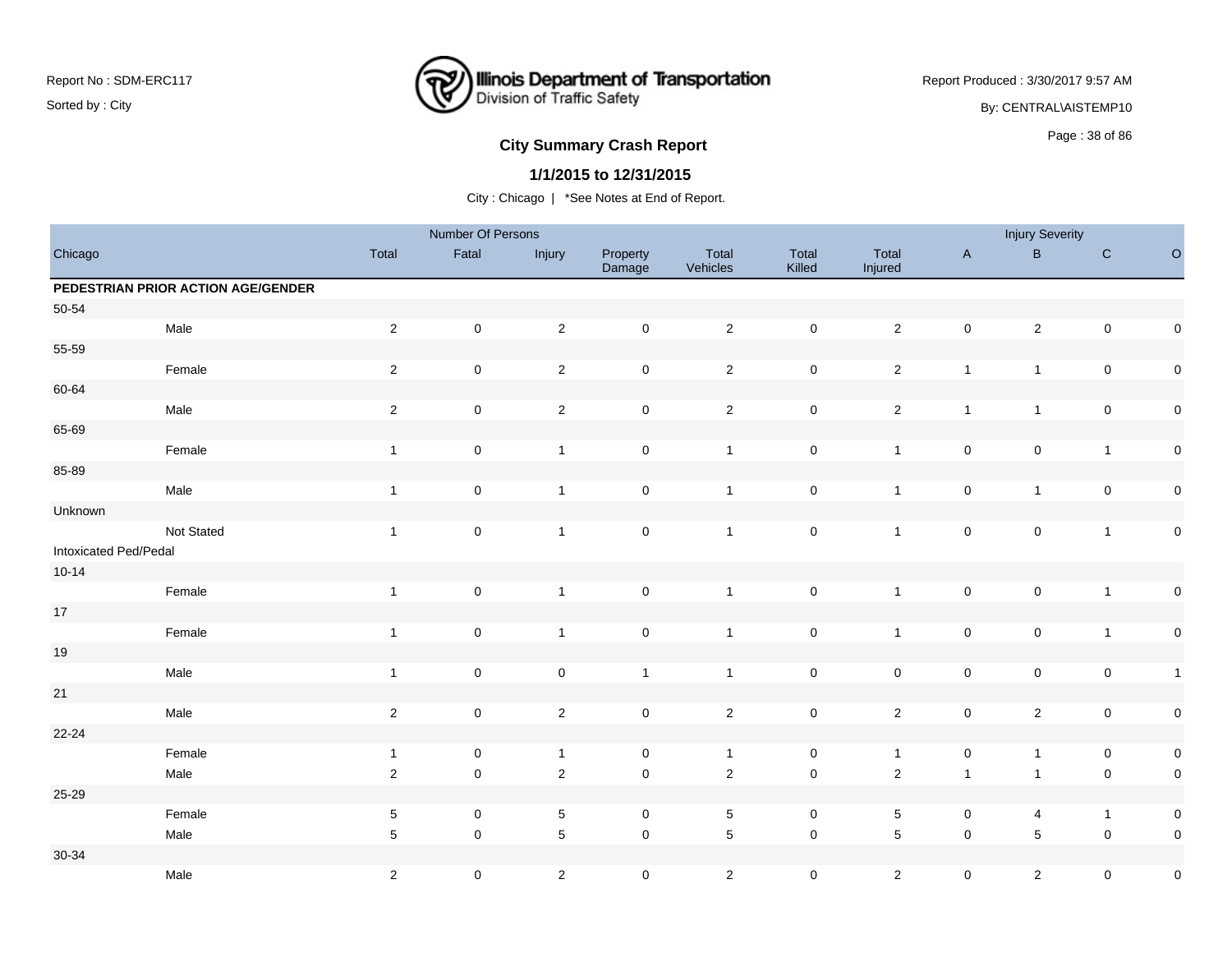

Report Produced : 3/30/2017 9:57 AM

By: CENTRAL\AISTEMP10

# **City Summary Crash Report CLASH CRASH REPORT CONSUMING SUMMARY CRASH CRASH CRASH CRASH CRASH CRASH CRASH CRASH CRASH CRASH CRASH CRASH CRASH CRASH CRASH CRASH CRASH CRASH CRASH CRASH CRASH CRASH CRASH CRASH CRASH CRASH**

### **1/1/2015 to 12/31/2015**

|            |                                    |              | Number Of Persons |                |                     |                   |                     |                  |              | <b>Injury Severity</b>  |                |              |
|------------|------------------------------------|--------------|-------------------|----------------|---------------------|-------------------|---------------------|------------------|--------------|-------------------------|----------------|--------------|
| Chicago    |                                    | Total        | Fatal             | Injury         | Property<br>Damage  | Total<br>Vehicles | Total<br>Killed     | Total<br>Injured | $\mathsf{A}$ | $\sf B$                 | $\mathbf C$    | $\mathsf O$  |
|            | PEDESTRIAN PRIOR ACTION AGE/GENDER |              |                   |                |                     |                   |                     |                  |              |                         |                |              |
| $40 - 44$  |                                    |              |                   |                |                     |                   |                     |                  |              |                         |                |              |
|            | Female                             | $\mathbf{1}$ | $\mathbf 0$       | $\overline{1}$ | $\mathsf{O}\xspace$ | $\overline{1}$    | $\mathsf 0$         | $\mathbf{1}$     | $\mathbf 0$  | $\mathbf{1}$            | $\mathbf 0$    | $\pmb{0}$    |
|            | Male                               | $\mathbf{1}$ | $\mathbf 0$       | $\overline{1}$ | $\pmb{0}$           | $\overline{1}$    | $\mathsf 0$         | $\mathbf{1}$     | $\pmb{0}$    | $\mathsf 0$             | $\mathbf{1}$   | $\mathbf 0$  |
| 45-49      |                                    |              |                   |                |                     |                   |                     |                  |              |                         |                |              |
|            | Female                             | $\sqrt{2}$   | $\mathbf 0$       | $\overline{1}$ | $\mathbf{1}$        | $\overline{2}$    | $\mathbf 0$         | $\mathbf{1}$     | $\mathbf{1}$ | 0                       | $\mathbf 0$    | $\mathbf{1}$ |
|            | Male                               | 3            | $\mathbf 0$       | $\sqrt{3}$     | $\mathsf{O}\xspace$ | $\mathbf{3}$      | $\mathsf{O}\xspace$ | $\mathbf{3}$     | $\mathbf 0$  | 3                       | $\mathbf 0$    | $\pmb{0}$    |
| $50 - 54$  |                                    |              |                   |                |                     |                   |                     |                  |              |                         |                |              |
|            | Female                             | $\mathbf{1}$ | $\pmb{0}$         | $\mathbf{1}$   | $\pmb{0}$           | $\overline{1}$    | $\mathbf 0$         | $\mathbf{1}$     | $\mathbf{1}$ | 0                       | $\mathbf 0$    | $\pmb{0}$    |
|            | Male                               | $\,$ 5 $\,$  | $\mathbf 0$       | $\sqrt{5}$     | $\pmb{0}$           | $\,$ 5 $\,$       | $\mathbf 0$         | 5                | $\mathbf 0$  | $\overline{\mathbf{4}}$ | $\mathbf{1}$   | $\pmb{0}$    |
| 55-59      |                                    |              |                   |                |                     |                   |                     |                  |              |                         |                |              |
|            | Female                             | $\sqrt{3}$   | $\pmb{0}$         | $\mathsf 3$    | $\mathsf{O}\xspace$ | $\mathbf{3}$      | $\pmb{0}$           | $\mathbf{3}$     | $\mathbf 0$  | $\overline{c}$          | $\overline{1}$ | $\pmb{0}$    |
| 60-64      |                                    |              |                   |                |                     |                   |                     |                  |              |                         |                |              |
|            | Female                             | $\mathbf{1}$ | 0                 | $\overline{1}$ | 0                   | $\overline{1}$    | $\pmb{0}$           | $\mathbf{1}$     | $\mathbf{1}$ | $\pmb{0}$               | $\mathbf 0$    | $\pmb{0}$    |
|            | Male                               | 4            | $\pmb{0}$         | $\overline{4}$ | $\pmb{0}$           | $\overline{4}$    | $\mathsf{O}\xspace$ | 4                | $\mathbf{1}$ | $\sqrt{2}$              | $\overline{1}$ | $\mathbf 0$  |
| 65-69      |                                    |              |                   |                |                     |                   |                     |                  |              |                         |                |              |
|            | Male                               | $\mathbf{1}$ | $\pmb{0}$         | $\overline{1}$ | $\pmb{0}$           | $\overline{1}$    | $\mathbf 0$         | $\mathbf{1}$     | $\pmb{0}$    | $\mathbf{1}$            | $\mathbf 0$    | $\pmb{0}$    |
| Unknown    |                                    |              |                   |                |                     |                   |                     |                  |              |                         |                |              |
|            | Male                               | $\mathbf{1}$ | 0                 | $\overline{1}$ | $\mathbf 0$         | $\overline{1}$    | 0                   | 1                | $\mathbf 0$  | 0                       | $\overline{1}$ | $\pmb{0}$    |
|            | Not Stated                         | $\mathbf{1}$ | $\pmb{0}$         | $\overline{1}$ | $\mathsf{O}\xspace$ | $\overline{1}$    | $\mathsf{O}\xspace$ | $\mathbf{1}$     | $\mathsf 0$  | $\pmb{0}$               | $\overline{1}$ | $\pmb{0}$    |
| None       |                                    |              |                   |                |                     |                   |                     |                  |              |                         |                |              |
| ${\bf 06}$ |                                    |              |                   |                |                     |                   |                     |                  |              |                         |                |              |
|            | Male                               | $\mathbf{1}$ | ${\bf 0}$         | $\mathbf{1}$   | $\pmb{0}$           | $\overline{1}$    | $\mathbf 0$         | $\mathbf{1}$     | $\pmb{0}$    | $\mathbf{1}$            | $\pmb{0}$      | $\pmb{0}$    |
| $15\,$     |                                    |              |                   |                |                     |                   |                     |                  |              |                         |                |              |
|            | Not Stated                         | $\mathbf{1}$ | $\pmb{0}$         | $\overline{1}$ | $\mathsf{O}\xspace$ | $\overline{1}$    | $\mathbf 0$         | $\mathbf{1}$     | $\mathbf 0$  | $\mathbf{1}$            | $\mathbf 0$    | $\pmb{0}$    |
| $16\,$     |                                    |              |                   |                |                     |                   |                     |                  |              |                         |                |              |
|            | Female                             | $\sqrt{2}$   | $\pmb{0}$         | $\mathbf{2}$   | $\mathsf{O}\xspace$ | $\overline{2}$    | $\pmb{0}$           | $\overline{a}$   | $\mathbf 0$  | $\mathbf{1}$            | $\overline{1}$ | $\pmb{0}$    |
| $18$       |                                    |              |                   |                |                     |                   |                     |                  |              |                         |                |              |
|            | Female                             | $\mathbf{1}$ | $\pmb{0}$         | $\overline{1}$ | $\mathbf 0$         | $\overline{1}$    | $\pmb{0}$           | $\overline{1}$   | $\mathbf 0$  | $\mathbf{1}$            | $\pmb{0}$      | $\pmb{0}$    |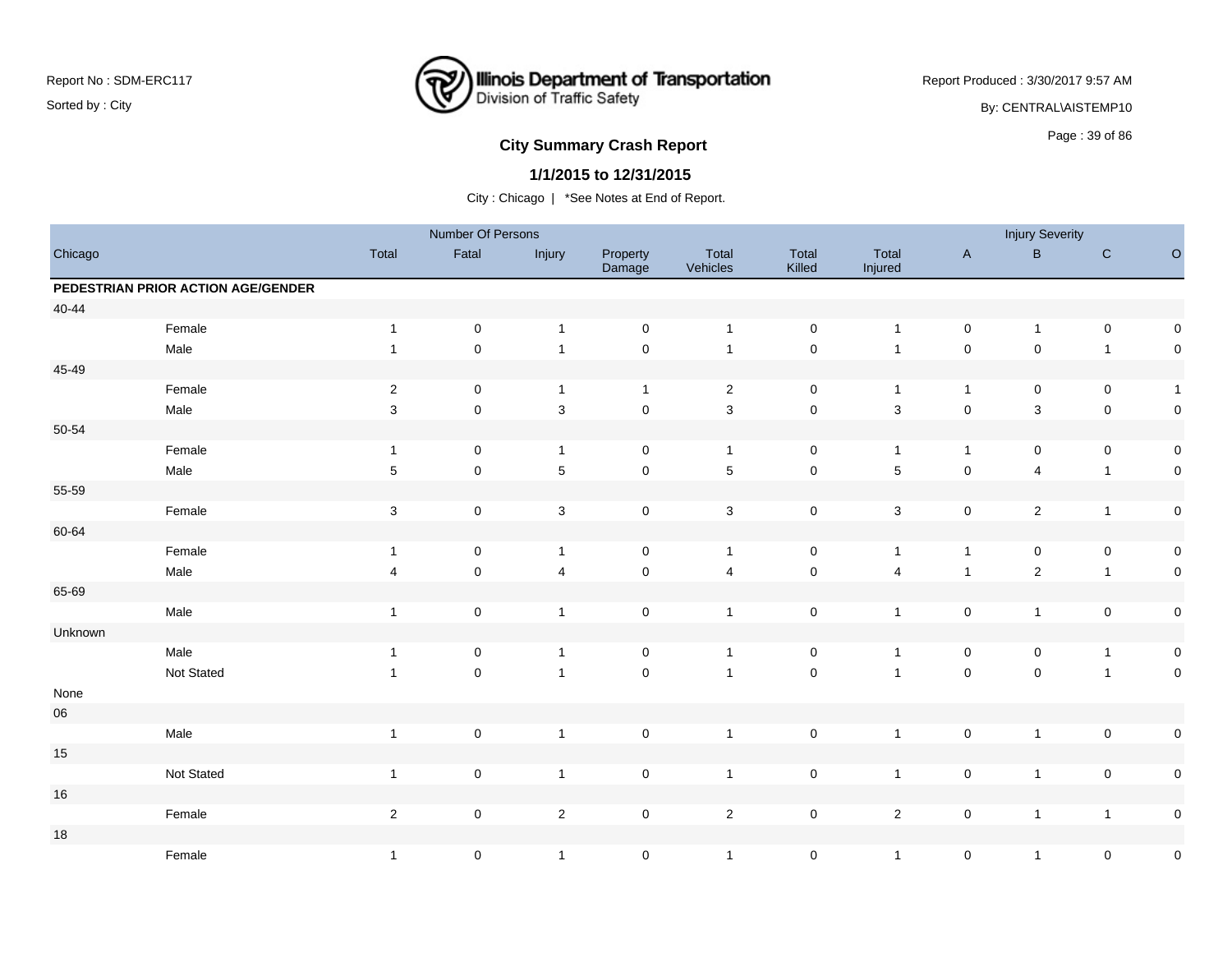

Report Produced : 3/30/2017 9:57 AM

By: CENTRAL\AISTEMP10

# **City Summary Crash Report CLASH Report CLASH Report CLASH Report CLASH Report CLASH Report CLASH Report CLASH Report CLASH Report CLASH Report CLASH Report CLASH Report CLASH Report CLASH Report**

### **1/1/2015 to 12/31/2015**

|           |                                    |                         | Number Of Persons   |                         |                    |                   |                     |                  |                | <b>Injury Severity</b> |              |                      |
|-----------|------------------------------------|-------------------------|---------------------|-------------------------|--------------------|-------------------|---------------------|------------------|----------------|------------------------|--------------|----------------------|
| Chicago   |                                    | Total                   | Fatal               | Injury                  | Property<br>Damage | Total<br>Vehicles | Total<br>Killed     | Total<br>Injured | $\mathsf{A}$   | $\, {\bf B} \,$        | $\mathbf C$  | $\hbox{\large\it O}$ |
|           | PEDESTRIAN PRIOR ACTION AGE/GENDER |                         |                     |                         |                    |                   |                     |                  |                |                        |              |                      |
| $19$      |                                    |                         |                     |                         |                    |                   |                     |                  |                |                        |              |                      |
|           | Female                             | $\overline{1}$          | $\pmb{0}$           | $\mathbf{1}$            | $\mathsf 0$        | $\mathbf{1}$      | $\mathsf{O}\xspace$ | $\overline{1}$   | $\mathsf 0$    | $\overline{1}$         | $\mathbf 0$  | $\mathbf 0$          |
| $20\,$    |                                    |                         |                     |                         |                    |                   |                     |                  |                |                        |              |                      |
|           | Female                             | $\mathbf{1}$            | $\pmb{0}$           | $\mathbf{1}$            | $\mathbf 0$        | $\mathbf{1}$      | $\pmb{0}$           | $\overline{1}$   | $\mathbf 0$    | $\pmb{0}$              | $\mathbf{1}$ | $\mathsf{O}\xspace$  |
| $22 - 24$ |                                    |                         |                     |                         |                    |                   |                     |                  |                |                        |              |                      |
|           | Female                             | $\mathbf{3}$            | $\mathbf 0$         | $\mathbf{3}$            | $\mathbf 0$        | 3                 | 0                   | $\sqrt{3}$       | $\mathbf 0$    | $\overline{2}$         | $\mathbf{1}$ | $\mathbf 0$          |
|           | Male                               | 3                       | $\mathbf{1}$        | $\overline{c}$          | $\pmb{0}$          | $\sqrt{3}$        | $\overline{1}$      | $\sqrt{2}$       | $\pmb{0}$      | $\overline{c}$         | $\pmb{0}$    | $\mathbf 0$          |
|           | Not Stated                         | $\mathbf{1}$            | $\mathsf{O}\xspace$ | $\pmb{0}$               | $\mathbf{1}$       | $\mathbf{1}$      | $\mathsf 0$         | $\mathbf 0$      | $\pmb{0}$      | $\mathsf 0$            | $\pmb{0}$    | $\overline{1}$       |
| 25-29     |                                    |                         |                     |                         |                    |                   |                     |                  |                |                        |              |                      |
|           | Female                             | $\sqrt{3}$              | $\mathsf{O}\xspace$ | $\sqrt{3}$              | $\mathbf 0$        | 3                 | $\mathbf 0$         | $\sqrt{3}$       | $\sqrt{2}$     | 0                      | $\mathbf{1}$ | $\mathbf 0$          |
|           | Male                               | 8                       | $\mathbf{1}$        | $\,6$                   | $\mathbf{1}$       | $\bf 8$           | $\mathsf{O}\xspace$ | $\boldsymbol{7}$ | $\mathbf{3}$   | 3                      | $\mathbf{1}$ | $\overline{1}$       |
| $30 - 34$ |                                    |                         |                     |                         |                    |                   |                     |                  |                |                        |              |                      |
|           | Male                               | $\sqrt{3}$              | $\mathsf{O}\xspace$ | $\overline{2}$          | $\mathbf{1}$       | $\sqrt{3}$        | $\mathsf{O}\xspace$ | $\overline{2}$   | $\mathsf 0$    | $\overline{c}$         | $\mathbf 0$  | $\overline{1}$       |
| 35-39     |                                    |                         |                     |                         |                    |                   |                     |                  |                |                        |              |                      |
|           | Female                             | 4                       | $\pmb{0}$           | $\overline{\mathbf{4}}$ | $\mathsf 0$        | 4                 | $\pmb{0}$           | 4                | $\mathbf{1}$   | $\mathbf{3}$           | $\pmb{0}$    | $\mathbf 0$          |
|           | Male                               | $\sqrt{2}$              | $\pmb{0}$           | $\overline{2}$          | $\pmb{0}$          | $\sqrt{2}$        | $\mathsf 0$         | $\mathbf 2$      | $\pmb{0}$      | $\overline{c}$         | $\pmb{0}$    | $\mathsf{O}\xspace$  |
| $40 - 44$ |                                    |                         |                     |                         |                    |                   |                     |                  |                |                        |              |                      |
|           | Male                               | $\overline{1}$          | $\pmb{0}$           | $\mathbf{1}$            | $\pmb{0}$          | $\overline{1}$    | $\mathbf 0$         | $\overline{1}$   | $\pmb{0}$      | $\mathbf{1}$           | $\pmb{0}$    | $\mathbf 0$          |
| 45-49     |                                    |                         |                     |                         |                    |                   |                     |                  |                |                        |              |                      |
|           | Female                             | $\overline{1}$          | 0                   | $\mathbf{1}$            | $\mathbf 0$        | $\overline{1}$    | $\mathbf 0$         | $\overline{1}$   | $\mathbf{1}$   | $\mathbf 0$            | $\pmb{0}$    | $\mathbf 0$          |
|           | Male                               | $\mathbf{1}$            | $\pmb{0}$           | $\mathbf{1}$            | $\mathsf 0$        | $\mathbf{1}$      | $\mathbf 0$         | $\overline{1}$   | $\mathsf 0$    | $\mathbf{1}$           | $\pmb{0}$    | $\mathbf 0$          |
| 50-54     |                                    |                         |                     |                         |                    |                   |                     |                  |                |                        |              |                      |
|           | Female                             | $\overline{1}$          | $\mathbf 0$         | $\overline{1}$          | $\mathsf 0$        | $\overline{1}$    | $\mathbf 0$         | $\overline{1}$   | $\mathsf 0$    | $\mathbf{1}$           | $\pmb{0}$    | $\mathsf{O}\xspace$  |
|           | Male                               | $\,8\,$                 | $\mathsf 0$         | 8                       | $\mathsf 0$        | $\bf 8$           | $\mathsf{O}\xspace$ | $\,8\,$          | $\mathbf 2$    | 5                      | $\mathbf{1}$ | $\mathbf 0$          |
| 55-59     |                                    |                         |                     |                         |                    |                   |                     |                  |                |                        |              |                      |
|           | Female                             | $\overline{\mathbf{4}}$ | $\mathsf 0$         | $\overline{4}$          | $\mathsf 0$        | 4                 | $\mathbf 0$         | 4                | $\overline{1}$ | 3                      | $\mathbf 0$  | $\mathsf{O}\xspace$  |
|           | Male                               | 3                       | $\mathsf 0$         | 3                       | $\mathsf 0$        | $\mathsf 3$       | $\mathsf{O}\xspace$ | $\mathbf{3}$     | $\overline{1}$ | $\overline{1}$         | $\mathbf{1}$ | $\pmb{0}$            |
| 65-69     |                                    |                         |                     |                         |                    |                   |                     |                  |                |                        |              |                      |
|           | Female                             | $\sqrt{2}$              | $\pmb{0}$           | $\overline{2}$          | $\mathbf 0$        | $\overline{2}$    | $\mathbf 0$         | $\overline{2}$   | $\pmb{0}$      | $\mathbf{1}$           | $\mathbf{1}$ | $\pmb{0}$            |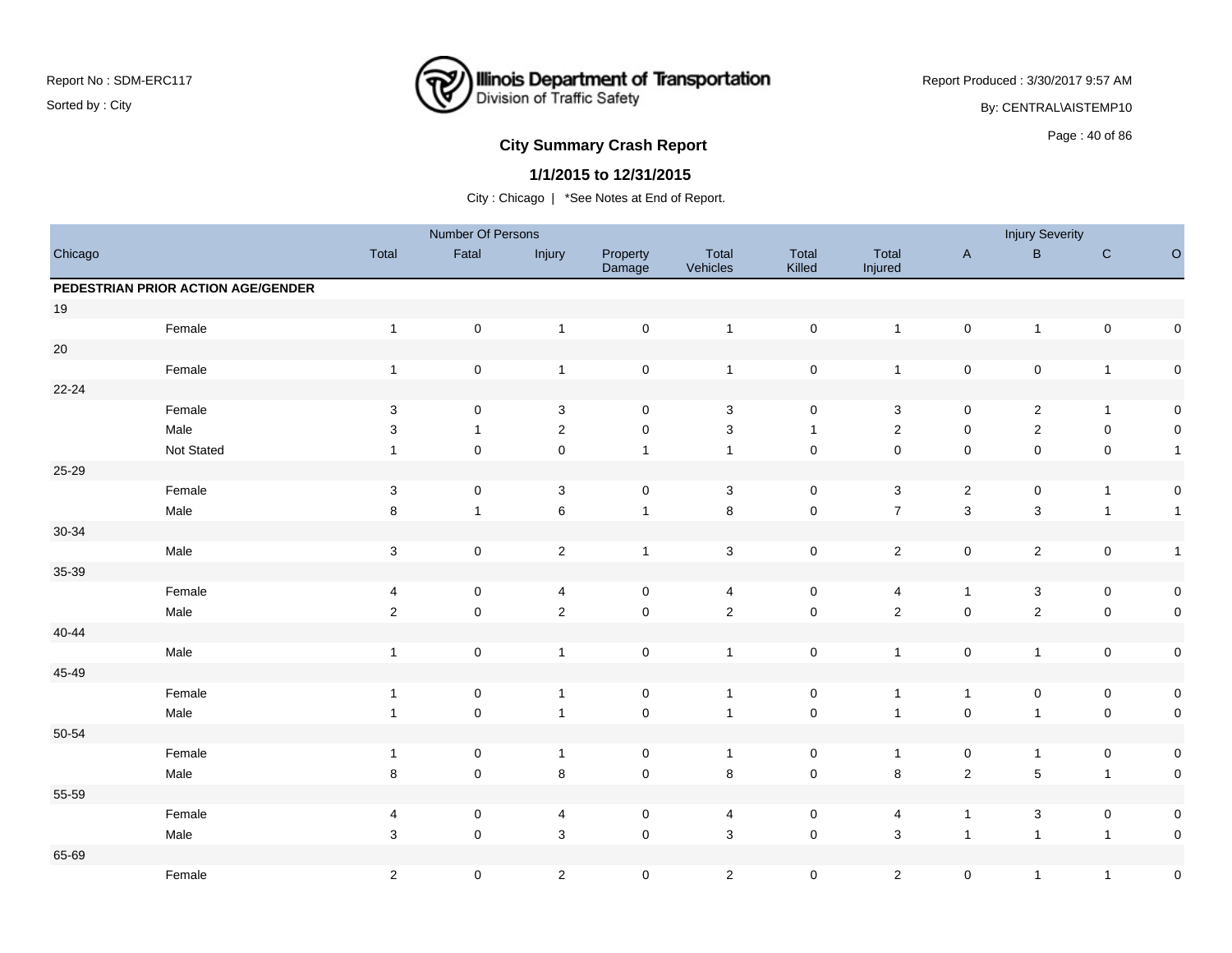

Report Produced : 3/30/2017 9:57 AM

By: CENTRAL\AISTEMP10

# **City Summary Crash Report CLASH CRASH REPORT CONSUMING RANGE 2012 12:00 Page : 41 of 86 and 2013**

### **1/1/2015 to 12/31/2015**

|            |                                    |                           | Number Of Persons   |                |                     |                   |                     |                     |                     | <b>Injury Severity</b> |                     |                     |
|------------|------------------------------------|---------------------------|---------------------|----------------|---------------------|-------------------|---------------------|---------------------|---------------------|------------------------|---------------------|---------------------|
| Chicago    |                                    | Total                     | Fatal               | Injury         | Property<br>Damage  | Total<br>Vehicles | Total<br>Killed     | Total<br>Injured    | $\mathsf{A}$        | $\, {\bf B} \,$        | ${\bf C}$           | $\hbox{O}$          |
|            | PEDESTRIAN PRIOR ACTION AGE/GENDER |                           |                     |                |                     |                   |                     |                     |                     |                        |                     |                     |
|            | Male                               | $\ensuremath{\mathsf{3}}$ | $\pmb{0}$           | $\overline{2}$ | $\mathbf{1}$        | $\sqrt{3}$        | $\mathsf{O}\xspace$ | $\overline{2}$      | $\pmb{0}$           | $\mathbf{1}$           | $\mathbf{1}$        | $\overline{1}$      |
| 70-74      |                                    |                           |                     |                |                     |                   |                     |                     |                     |                        |                     |                     |
|            | Female                             | $\overline{2}$            | $\pmb{0}$           | $\overline{2}$ | $\mathsf 0$         | $\overline{2}$    | $\mathbf 0$         | $\overline{a}$      | $\mathsf 0$         | $\overline{c}$         | $\mathbf 0$         | $\mathbf 0$         |
|            | Male                               | $\overline{2}$            | $\pmb{0}$           | $\mathbf{1}$   | $\mathbf{1}$        | $\overline{2}$    | $\mathsf 0$         | $\overline{1}$      | $\overline{1}$      | $\pmb{0}$              | $\mathbf 0$         | $\overline{1}$      |
| Unknown    |                                    |                           |                     |                |                     |                   |                     |                     |                     |                        |                     |                     |
|            | Female                             | $\overline{2}$            | 0                   | $\overline{2}$ | 0                   | $\overline{2}$    | 0                   | $\overline{2}$      | 0                   | $\mathbf{1}$           | $\mathbf{1}$        | $\mathbf 0$         |
|            | Male                               | $\mathbf{1}$              | $\pmb{0}$           | $\mathbf 0$    | $\mathbf{1}$        | $\mathbf{1}$      | $\mathsf{O}\xspace$ | $\mathsf{O}\xspace$ | $\mathsf{O}\xspace$ | $\mathsf{O}\xspace$    | $\pmb{0}$           | $\overline{1}$      |
| Other      |                                    |                           |                     |                |                     |                   |                     |                     |                     |                        |                     |                     |
| $01\,$     |                                    |                           |                     |                |                     |                   |                     |                     |                     |                        |                     |                     |
|            | Female                             | $\overline{1}$            | $\pmb{0}$           | $\mathbf{1}$   | $\mathsf 0$         | $\mathbf{1}$      | $\mathsf{O}\xspace$ | $\overline{1}$      | $\mathsf 0$         | $\pmb{0}$              | $\mathbf{1}$        | $\mathsf{O}\xspace$ |
| $02\,$     |                                    |                           |                     |                |                     |                   |                     |                     |                     |                        |                     |                     |
|            | Male                               | $\mathbf{1}$              | $\mathbf 0$         | $\mathbf{1}$   | $\mathsf 0$         | $\overline{1}$    | $\mathsf{O}\xspace$ | $\overline{1}$      | $\pmb{0}$           | $\overline{1}$         | $\mathbf 0$         | $\mathbf 0$         |
| 03         |                                    |                           |                     |                |                     |                   |                     |                     |                     |                        |                     |                     |
|            | Female                             | $\overline{2}$            | 0                   | $\overline{2}$ | $\mathbf 0$         | $\overline{2}$    | $\mathbf 0$         | $\overline{2}$      | $\mathsf 0$         | 0                      | $\overline{2}$      | $\mathbf 0$         |
|            | Male                               | $\sqrt{2}$                | $\pmb{0}$           | $\overline{c}$ | $\mathbf 0$         | $\overline{2}$    | $\mathsf{O}\xspace$ | $\mathbf 2$         | $\overline{1}$      | $\mathbf{1}$           | $\pmb{0}$           | $\mathbf 0$         |
| $04\,$     |                                    |                           |                     |                |                     |                   |                     |                     |                     |                        |                     |                     |
|            | Female                             | $\mathbf{3}$              | 0                   | $\mathbf{3}$   | $\mathbf 0$         | $\mathbf{3}$      | 0                   | $\overline{2}$      | $\mathbf{1}$        | $\mathbf{1}$           | 0                   | $\overline{1}$      |
|            | Male                               | $\sqrt{2}$                | $\pmb{0}$           | $\overline{2}$ | $\mathsf{O}\xspace$ | $\overline{2}$    | $\mathsf{O}\xspace$ | $\overline{2}$      | $\sqrt{2}$          | 0                      | $\mathbf 0$         | $\mathsf{O}\xspace$ |
| $05\,$     |                                    |                           |                     |                |                     |                   |                     |                     |                     |                        |                     |                     |
|            | Female                             | $\overline{c}$            | 0                   | $\overline{2}$ | $\mathbf 0$         | $\overline{2}$    | $\mathbf 0$         | $\overline{2}$      | $\mathbf{1}$        | $\mathbf{1}$           | $\pmb{0}$           | $\mathbf 0$         |
|            | Male                               | $\mathbf{1}$              | $\mathbf 0$         | $\mathbf{1}$   | $\mathsf 0$         | $\mathbf{1}$      | $\mathsf{O}\xspace$ | $\overline{1}$      | $\mathsf 0$         | $\mathsf 0$            | $\mathbf{1}$        | $\mathbf 0$         |
| ${\bf 06}$ |                                    |                           |                     |                |                     |                   |                     |                     |                     |                        |                     |                     |
|            | Female                             | $\overline{2}$            | $\mathsf{O}\xspace$ | $\overline{2}$ | $\mathbf 0$         | $\overline{2}$    | $\mathbf 0$         | $\overline{2}$      | $\mathsf 0$         | $\overline{c}$         | $\mathsf{O}\xspace$ | $\mathbf 0$         |
|            | Male                               | $\sqrt{3}$                | $\pmb{0}$           | $\mathbf{3}$   | $\mathsf{O}\xspace$ | $\mathbf{3}$      | $\mathbf 0$         | $\mathbf{3}$        | $\mathsf 0$         | $\mathbf 2$            | $\mathbf{1}$        | $\mathbf 0$         |
| $07\,$     |                                    |                           |                     |                |                     |                   |                     |                     |                     |                        |                     |                     |
|            | Female                             | $\overline{2}$            | $\mathbf 0$         | $\overline{2}$ | $\mathbf 0$         | $\overline{2}$    | $\mathbf 0$         | $\overline{2}$      | $\pmb{0}$           | $\overline{c}$         | $\pmb{0}$           | $\mathbf 0$         |
|            | Male                               | $\mathbf{1}$              | $\mathsf 0$         | $\pmb{0}$      | $\mathbf{1}$        | $\overline{1}$    | $\mathsf 0$         | $\mathsf{O}\xspace$ | $\mathsf{O}\xspace$ | $\mathsf 0$            | $\pmb{0}$           | $\overline{1}$      |
| ${\bf 08}$ |                                    |                           |                     |                |                     |                   |                     |                     |                     |                        |                     |                     |
|            | Female                             | $\mathbf{1}$              | 0                   | $\mathbf{1}$   | $\mathsf 0$         | $\mathbf{1}$      | $\mathbf 0$         | $\mathbf{1}$        | $\mathbf{1}$        | 0                      | $\pmb{0}$           | $\pmb{0}$           |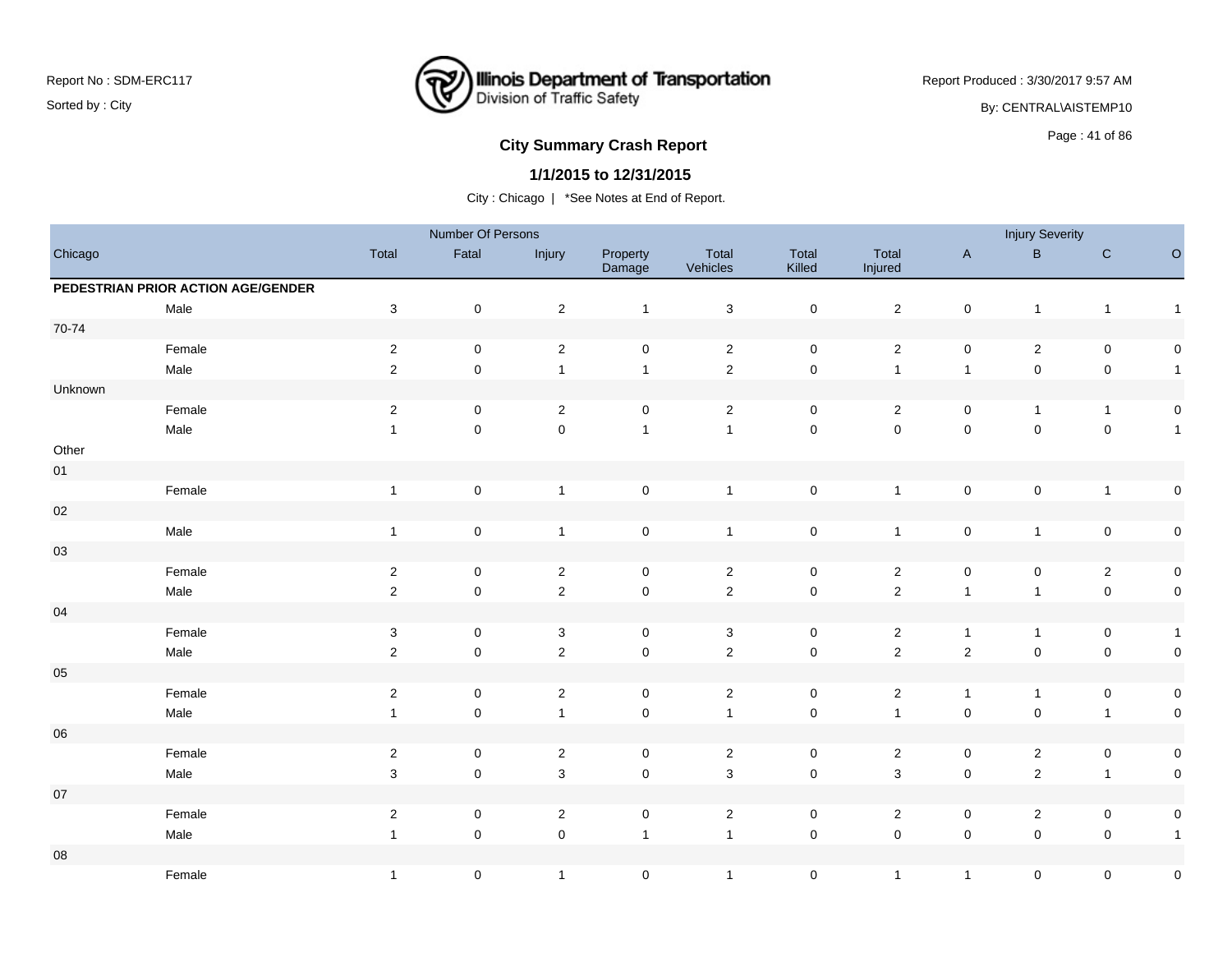

Report Produced : 3/30/2017 9:57 AM

By: CENTRAL\AISTEMP10

# **City Summary Crash Report CLASH CRASH REPORT CONSTRUSS AND REPORT CONSTRUSS AND REPORT CONSTRUSS AND REPORT OF SCHOOL CONSTRUSS AND REPORT OF SCHOOL CONSTRUCTION OF SAMPLE CONSTRUCTION OF SCHOOL CONSTRUCTION OF SCHOOL C**

### **1/1/2015 to 12/31/2015**

|           |                                    |                           | Number Of Persons |                           |                     |                           |                     |                         |                           | <b>Injury Severity</b>    |              |                     |
|-----------|------------------------------------|---------------------------|-------------------|---------------------------|---------------------|---------------------------|---------------------|-------------------------|---------------------------|---------------------------|--------------|---------------------|
| Chicago   |                                    | Total                     | Fatal             | Injury                    | Property<br>Damage  | Total<br>Vehicles         | Total<br>Killed     | Total<br>Injured        | $\boldsymbol{\mathsf{A}}$ | $\mathsf B$               | ${\bf C}$    | $\circ$             |
|           | PEDESTRIAN PRIOR ACTION AGE/GENDER |                           |                   |                           |                     |                           |                     |                         |                           |                           |              |                     |
|           | Male                               | $\ensuremath{\mathsf{3}}$ | $\pmb{0}$         | $\ensuremath{\mathsf{3}}$ | $\pmb{0}$           | $\ensuremath{\mathsf{3}}$ | $\mathsf 0$         | $\sqrt{3}$              | $\mathbf{1}$              | $\overline{1}$            | $\mathbf{1}$ | $\pmb{0}$           |
| $09\,$    |                                    |                           |                   |                           |                     |                           |                     |                         |                           |                           |              |                     |
|           | Female                             | $\mathbf{1}$              | $\mathsf 0$       | $\mathbf{1}$              | 0                   | $\overline{1}$            | $\mathsf 0$         | $\overline{1}$          | $\mathsf{O}\xspace$       | $\mathbf{1}$              | $\pmb{0}$    | $\mathbf 0$         |
|           | Male                               | $\mathbf 2$               | $\mathsf 0$       | $\overline{2}$            | $\mathbf 0$         | $\sqrt{2}$                | $\pmb{0}$           | $\sqrt{2}$              | $\pmb{0}$                 | $\overline{2}$            | $\pmb{0}$    | $\mathsf{O}\xspace$ |
| $10 - 14$ |                                    |                           |                   |                           |                     |                           |                     |                         |                           |                           |              |                     |
|           | Female                             | 19                        | 0                 | 19                        | 0                   | 19                        | 0                   | 19                      | 2                         | 12                        | $\mathbf 5$  | $\mathbf 0$         |
|           | Male                               | 21                        | $\mathsf 0$       | 19                        | $\mathbf 2$         | 21                        | $\mathsf 0$         | 19                      | 3                         | 15                        | $\mathbf{1}$ | $\mathbf{2}$        |
| $15$      |                                    |                           |                   |                           |                     |                           |                     |                         |                           |                           |              |                     |
|           | Female                             | 6                         | 0                 | 6                         | 0                   | $\,6$                     | $\mathsf 0$         | $\,6$                   | $\mathbf{1}$              | $\mathbf{3}$              | $\sqrt{2}$   | $\mathsf{O}\xspace$ |
|           | Male                               | $\overline{2}$            | $\pmb{0}$         | $\overline{2}$            | $\pmb{0}$           | $\sqrt{2}$                | $\mathbf 0$         | $\overline{2}$          | $\mathbf{1}$              | $\pmb{0}$                 | $\mathbf{1}$ | $\mathbf 0$         |
| $16\,$    |                                    |                           |                   |                           |                     |                           |                     |                         |                           |                           |              |                     |
|           | Female                             | 4                         | $\mathsf 0$       | 4                         | $\pmb{0}$           | $\overline{4}$            | $\mathsf 0$         | $\sqrt{3}$              | $\pmb{0}$                 | $\ensuremath{\mathsf{3}}$ | $\pmb{0}$    | $\mathbf{1}$        |
|           | Male                               | $\overline{5}$            | $\mathsf 0$       | $\,$ 5 $\,$               | $\pmb{0}$           | $\,$ 5 $\,$               | $\mathsf{O}\xspace$ | $\sqrt{5}$              | $\mathbf{1}$              | $\overline{2}$            | $\sqrt{2}$   | $\mathsf{O}\xspace$ |
| $17\,$    |                                    |                           |                   |                           |                     |                           |                     |                         |                           |                           |              |                     |
|           | Female                             | $\,$ 5 $\,$               | $\pmb{0}$         | 4                         | $\mathbf{1}$        | $\mathbf 5$               | $\mathsf 0$         | 4                       | $\pmb{0}$                 | $\mathbf{3}$              | $\mathbf{1}$ | $\mathbf{1}$        |
|           | Male                               | $\sqrt{5}$                | $\pmb{0}$         | $\sqrt{5}$                | $\pmb{0}$           | $\sqrt{5}$                | $\mathbf 0$         | $\sqrt{5}$              | $\mathbf{1}$              | $\overline{2}$            | $\sqrt{2}$   | $\mathsf{O}\xspace$ |
| $18$      |                                    |                           |                   |                           |                     |                           |                     |                         |                           |                           |              |                     |
|           | Female                             | $\,$ 5 $\,$               | $\mathsf 0$       | $\,$ 5 $\,$               | 0                   | $\,$ 5 $\,$               | $\mathsf 0$         | $\,$ 5 $\,$             | $\mathbf{1}$              | 4                         | $\pmb{0}$    | $\mathbf 0$         |
|           | Male                               | $\mathbf{3}$              | $\mathsf 0$       | $\mathsf 3$               | $\mathsf{O}\xspace$ | $\mathsf 3$               | $\mathbf 0$         | $\mathsf 3$             | $\pmb{0}$                 | $\overline{2}$            | $\mathbf{1}$ | $\mathsf{O}\xspace$ |
| $19$      |                                    |                           |                   |                           |                     |                           |                     |                         |                           |                           |              |                     |
|           | Female                             | 4                         | $\mathbf 0$       | 4                         | 0                   | 4                         | $\mathbf 0$         | $\overline{4}$          | $\mathbf{1}$              | $\overline{2}$            | $\mathbf{1}$ | $\mathbf 0$         |
|           | Male                               | $\overline{7}$            | $\mathbf 0$       | $\,$ 5 $\,$               | $\mathbf 2$         | $\overline{7}$            | $\pmb{0}$           | $\sqrt{5}$              | $\sqrt{2}$                | $\mathsf 3$               | $\pmb{0}$    | $\overline{2}$      |
|           | Not Stated                         | 1                         | $\mathsf 0$       | $\mathbf{1}$              | $\pmb{0}$           | $\mathbf{1}$              | $\mathsf 0$         | $\overline{1}$          | $\pmb{0}$                 | $\mathbf{1}$              | $\mathbf 0$  | $\pmb{0}$           |
| $20\,$    |                                    |                           |                   |                           |                     |                           |                     |                         |                           |                           |              |                     |
|           | Female                             | 4                         | $\pmb{0}$         | $\overline{\mathbf{4}}$   | $\pmb{0}$           | 4                         | $\mathsf 0$         | $\overline{\mathbf{4}}$ | $\mathbf{1}$              | $\overline{a}$            | $\mathbf{1}$ | $\mathbf 0$         |
|           | Male                               | $\overline{2}$            | $\mathbf 0$       | $\sqrt{2}$                | $\pmb{0}$           | $\sqrt{2}$                | $\mathsf{O}\xspace$ | $\overline{2}$          | $\pmb{0}$                 | $\mathbf{1}$              | $\mathbf{1}$ | $\mathbf 0$         |
| 21        |                                    |                           |                   |                           |                     |                           |                     |                         |                           |                           |              |                     |
|           | Female                             | $\sqrt{2}$                | 0                 | $\sqrt{2}$                | 0                   | $\sqrt{2}$                | $\mathsf 0$         | $\sqrt{2}$              | 0                         | $\overline{\mathbf{c}}$   | $\mathbf 0$  | $\mathbf 0$         |
|           | Male                               | 3                         | $\mathbf 0$       | $\mathsf 3$               | $\pmb{0}$           | $\mathsf 3$               | $\mathbf 0$         | $\mathbf{3}$            | $\mathsf{O}\xspace$       | $\overline{2}$            | $\mathbf{1}$ | $\pmb{0}$           |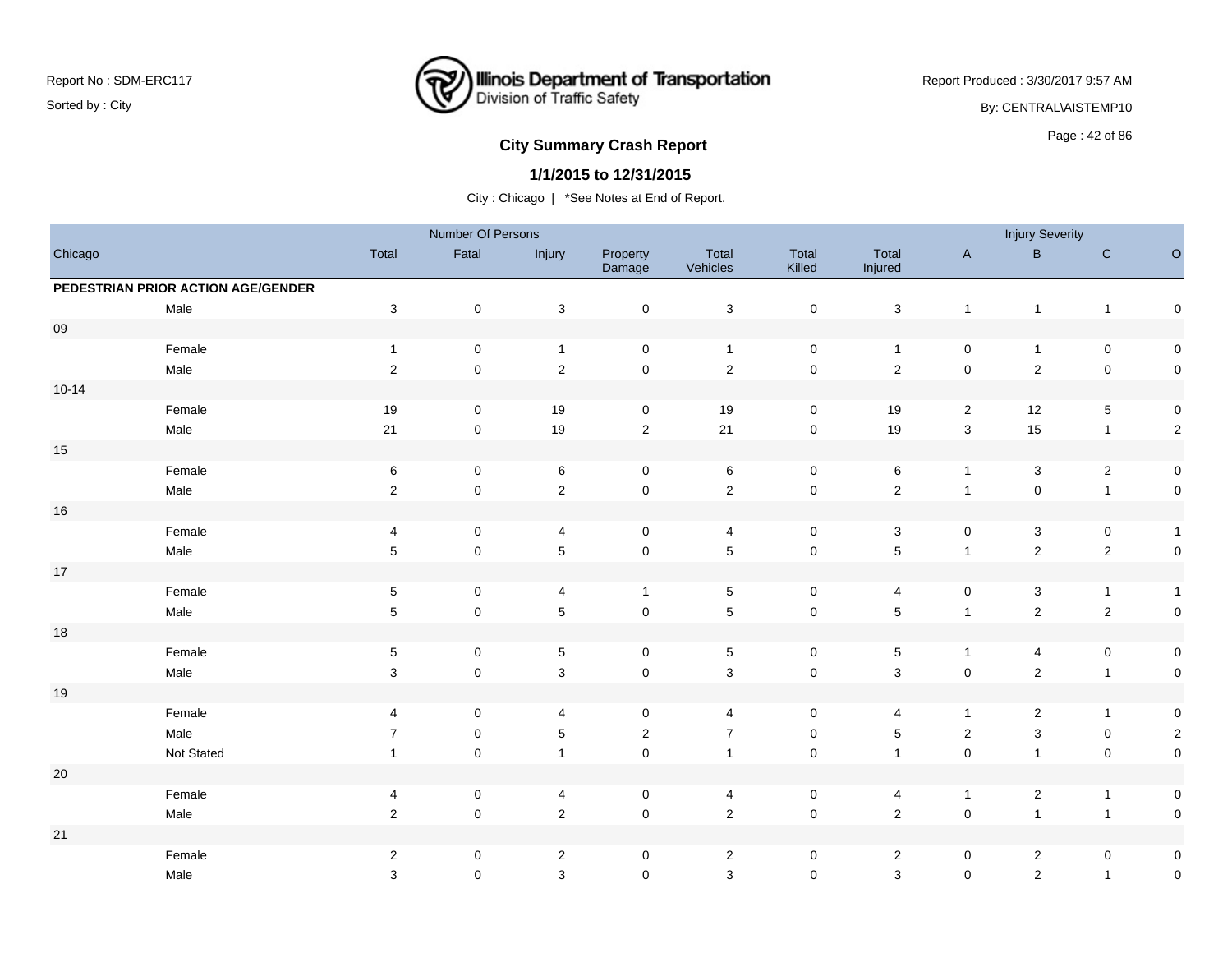

Report Produced : 3/30/2017 9:57 AM

By: CENTRAL\AISTEMP10

# **City Summary Crash Report CLASH CRASH REPORT CONSTRUSS AND REPORT CONSTRUSS ASSESS**

### **1/1/2015 to 12/31/2015**

|           |                                    |                         | Number Of Persons |                |                     |                   |                     |                  |                     | <b>Injury Severity</b> |                         |                     |
|-----------|------------------------------------|-------------------------|-------------------|----------------|---------------------|-------------------|---------------------|------------------|---------------------|------------------------|-------------------------|---------------------|
| Chicago   |                                    | Total                   | Fatal             | Injury         | Property<br>Damage  | Total<br>Vehicles | Total<br>Killed     | Total<br>Injured | $\mathsf{A}$        | $\sf B$                | ${\bf C}$               | $\circ$             |
|           | PEDESTRIAN PRIOR ACTION AGE/GENDER |                         |                   |                |                     |                   |                     |                  |                     |                        |                         |                     |
| 22-24     |                                    |                         |                   |                |                     |                   |                     |                  |                     |                        |                         |                     |
|           | Female                             | 16                      | $\mathbf 0$       | 16             | $\mathbf 0$         | 16                | 0                   | 15               | $\overline{2}$      | 11                     | $\sqrt{2}$              | $\mathbf{1}$        |
|           | Male                               | 16                      | $\mathsf 0$       | 16             | $\mathsf{O}\xspace$ | 16                | $\mathsf{O}\xspace$ | 16               | $\mathbf{3}$        | 8                      | $\sqrt{5}$              | $\mathsf{O}\xspace$ |
| 25-29     |                                    |                         |                   |                |                     |                   |                     |                  |                     |                        |                         |                     |
|           | Female                             | 15                      | 0                 | 15             | $\mathbf 0$         | 15                | 0                   | 15               | $\overline{2}$      | 5                      | 8                       | $\pmb{0}$           |
|           | Male                               | 32                      | $\mathsf 0$       | 32             | $\mathbf 0$         | 32                | 0                   | 31               | 9                   | 14                     | 8                       | $\mathbf{1}$        |
|           | Not Stated                         | $\mathbf{1}$            | $\mathsf 0$       | $\mathbf{1}$   | $\pmb{0}$           | $\overline{1}$    | $\mathbf 0$         | $\mathbf{1}$     | $\pmb{0}$           | $\mathbf{1}$           | $\mathbf 0$             | $\pmb{0}$           |
| 30-34     |                                    |                         |                   |                |                     |                   |                     |                  |                     |                        |                         |                     |
|           | Female                             | 20                      | 0                 | 20             | $\mathbf 0$         | 20                | 0                   | 20               | $\overline{7}$      | 6                      | $\overline{7}$          | $\pmb{0}$           |
|           | Male                               | 26                      | 0                 | 26             | $\mathbf 0$         | 26                | $\mathbf 0$         | 26               | $\overline{2}$      | 16                     | $\bf 8$                 | $\pmb{0}$           |
|           | Not Stated                         | $\overline{1}$          | $\mathsf 0$       | $\mathbf 0$    | $\mathbf{1}$        | $\overline{1}$    | $\mathsf{O}\xspace$ | $\mathbf 0$      | $\mathsf{O}\xspace$ | $\pmb{0}$              | $\mathbf 0$             | $\mathbf{1}$        |
| 35-39     |                                    |                         |                   |                |                     |                   |                     |                  |                     |                        |                         |                     |
|           | Female                             | 12                      | $\mathbf 0$       | 12             | $\mathbf 0$         | 12                | $\mathbf 0$         | 11               | $\overline{2}$      | 3                      | $\,6\,$                 | $\mathbf{1}$        |
|           | Male                               | 10                      | $\mathsf 0$       | 10             | $\mathsf{O}\xspace$ | $10$              | $\mathsf{O}\xspace$ | 10               | $\mathbf 2$         | 8                      | $\mathsf 0$             | $\pmb{0}$           |
| $40 - 44$ |                                    |                         |                   |                |                     |                   |                     |                  |                     |                        |                         |                     |
|           | Female                             | 11                      | $\pmb{0}$         | 10             | $\mathbf{1}$        | 11                | $\mathbf 0$         | 10               | 4                   | 4                      | $\mathbf{2}$            | $\mathbf{1}$        |
|           | Male                               | 10                      | $\mathsf 0$       | 10             | $\mathsf{O}\xspace$ | $10$              | $\mathbf 0$         | 10               | $\mathbf{3}$        | 5                      | $\mathbf 2$             | $\pmb{0}$           |
| 45-49     |                                    |                         |                   |                |                     |                   |                     |                  |                     |                        |                         |                     |
|           | Female                             | $\overline{\mathbf{4}}$ | $\pmb{0}$         | $\overline{4}$ | $\mathbf 0$         | 4                 | $\pmb{0}$           | 4                | $\pmb{0}$           | $\mathbf{1}$           | $\sqrt{3}$              | $\pmb{0}$           |
|           | Male                               | 13                      | $\mathbf{1}$      | 12             | $\mathsf{O}\xspace$ | 13                | $\mathbf{1}$        | 12               | $\mathbf{1}$        | 8                      | $\mathbf{3}$            | $\pmb{0}$           |
| 50-54     |                                    |                         |                   |                |                     |                   |                     |                  |                     |                        |                         |                     |
|           | Female                             | 22                      | $\mathbf 0$       | 21             | $\mathbf{1}$        | 22                | $\pmb{0}$           | 21               | 0                   | 13                     | 8                       | $\mathbf{1}$        |
|           | Male                               | 14                      | $\mathbf 0$       | 13             | $\mathbf{1}$        | 14                | $\mathsf{O}\xspace$ | 13               | $\sqrt{5}$          | 5                      | $\sqrt{3}$              | $\mathbf{1}$        |
| 55-59     |                                    |                         |                   |                |                     |                   |                     |                  |                     |                        |                         |                     |
|           | Female                             | 15                      | $\mathbf{1}$      | 14             | 0                   | $15\,$            | $\mathbf{1}$        | 14               | 4                   | 6                      | $\overline{\mathbf{4}}$ | 0                   |
|           | Male                               | 16                      | $\mathsf 0$       | 15             | $\mathbf{1}$        | $16\,$            | $\mathbf 0$         | 15               | $\sqrt{5}$          | 6                      | $\overline{4}$          | $\mathbf{1}$        |
| 60-64     |                                    |                         |                   |                |                     |                   |                     |                  |                     |                        |                         |                     |
|           | Female                             | 10                      | 0                 | 10             | 0                   | $10\,$            | 0                   | 10               | $\mathbf{3}$        | 4                      | $\mathbf{3}$            | $\pmb{0}$           |
|           | Male                               | $\overline{7}$          | $\mathbf 0$       | 6              | $\mathbf{1}$        | $\overline{7}$    | $\mathbf 0$         | 6                | $\mathbf{1}$        | 3                      | $\overline{2}$          | $\mathbf{1}$        |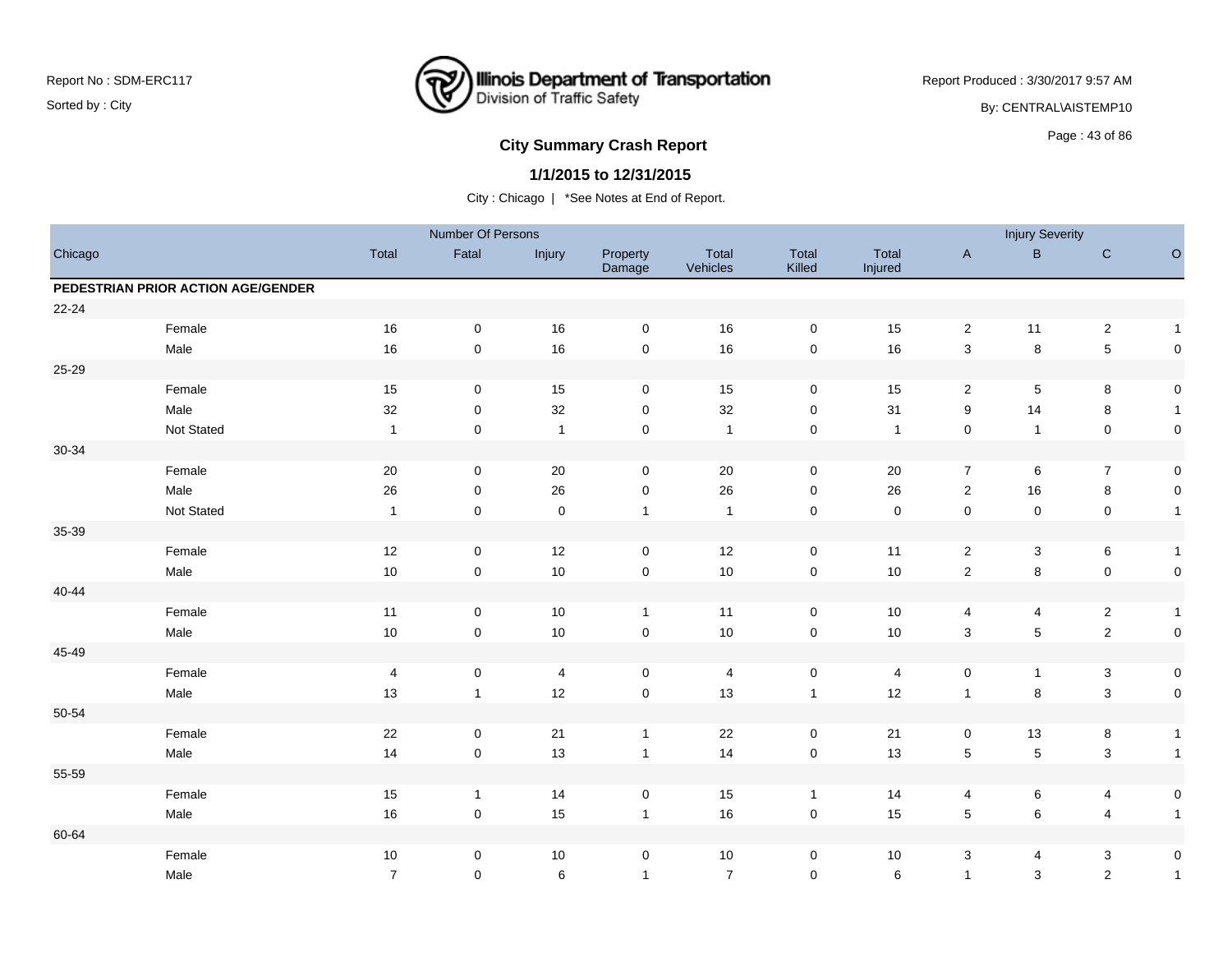

Report Produced : 3/30/2017 9:57 AM

By: CENTRAL\AISTEMP10

# **City Summary Crash Report CLASH CRASH REPORT CONSTRUSS AND REPORT CONSTRUSS AND REPORT CONSTRUSS AND REPORT OF SCHOOL CONSTRUSS AND REPORT OF SCHOOL CONSTRUCTION OF SCHOOL CONSTRUCTION OF SCHOOL CONSTRUCTION OF SCHOOL C**

### **1/1/2015 to 12/31/2015**

|                    |                                    |                         | Number Of Persons |                          |                     |                   |                           |                         |                | <b>Injury Severity</b> |                |                     |
|--------------------|------------------------------------|-------------------------|-------------------|--------------------------|---------------------|-------------------|---------------------------|-------------------------|----------------|------------------------|----------------|---------------------|
| Chicago            |                                    | Total                   | Fatal             | Injury                   | Property<br>Damage  | Total<br>Vehicles | Total<br>Killed           | Total<br>Injured        | $\mathsf A$    | $\sf{B}$               | ${\bf C}$      | $\circ$             |
|                    | PEDESTRIAN PRIOR ACTION AGE/GENDER |                         |                   |                          |                     |                   |                           |                         |                |                        |                |                     |
| 65-69              |                                    |                         |                   |                          |                     |                   |                           |                         |                |                        |                |                     |
|                    | Female                             | $\sqrt{5}$              | $\mathbf 0$       | $\,$ 5 $\,$              | $\mathsf{O}\xspace$ | $\sqrt{5}$        | $\mathbf 0$               | 5                       | $\mathbf{2}$   | $\mathbf{1}$           | $\sqrt{2}$     | 0                   |
|                    | Male                               | $\overline{7}$          | $\mathbf{1}$      | $\overline{5}$           | $\mathbf{1}$        | $\boldsymbol{7}$  | $\mathbf{1}$              | $\mathbf 5$             | $\mathbf{1}$   | $\overline{c}$         | $\mathbf 2$    | $\overline{1}$      |
| 70-74              |                                    |                         |                   |                          |                     |                   |                           |                         |                |                        |                |                     |
|                    | Female                             | 4                       | 0                 | $\overline{4}$           | $\mathbf 0$         | $\overline{4}$    | 0                         | 4                       | $\overline{2}$ | $\overline{c}$         | 0              | $\pmb{0}$           |
|                    | Male                               | $\overline{\mathbf{c}}$ | $\pmb{0}$         | $\sqrt{2}$               | $\pmb{0}$           | $\sqrt{2}$        | $\pmb{0}$                 | $\overline{\mathbf{c}}$ | $\mathbf{1}$   | $\mathbf{1}$           | $\mathsf 0$    | 0                   |
|                    | Not Stated                         | $\mathbf{1}$            | $\mathbf 0$       | $\overline{1}$           | $\mathbf 0$         | $\overline{1}$    | $\mathbf 0$               | $\mathbf{1}$            | $\mathbf{1}$   | 0                      | $\mathsf 0$    | $\pmb{0}$           |
| 75-79              |                                    |                         |                   |                          |                     |                   |                           |                         |                |                        |                |                     |
|                    | Female                             | $\mathbf 5$             | $\pmb{0}$         | $\mathbf 5$              | $\mathbf 0$         | $\,$ 5 $\,$       | $\mathbf 0$               | 5                       | $\mathbf 0$    | $\mathbf 2$            | $\mathbf 3$    | $\pmb{0}$           |
|                    | Male                               | $\overline{7}$          | $\sqrt{3}$        | $\overline{4}$           | $\mathsf 0$         | $\overline{7}$    | $\ensuremath{\mathsf{3}}$ | $\overline{4}$          | $\mathsf 0$    | $\overline{c}$         | $\overline{2}$ | $\pmb{0}$           |
| 80-84              |                                    |                         |                   |                          |                     |                   |                           |                         |                |                        |                |                     |
|                    | Female                             | $\sqrt{2}$              | $\mathbf 0$       | $\overline{2}$           | $\mathbf 0$         | $\overline{2}$    | $\mathbf 0$               | $\overline{c}$          | $\mathbf{1}$   | $\mathbf{1}$           | $\mathbf 0$    | $\mathsf{O}\xspace$ |
|                    | Male                               | 3                       | $\mathbf 0$       | $\mathbf{3}$             | $\mathsf{O}\xspace$ | $\mathbf{3}$      | $\mathbf 0$               | 3                       | $\mathbf{1}$   | $\mathbf{1}$           | $\mathbf{1}$   | $\pmb{0}$           |
| 85-89              |                                    |                         |                   |                          |                     |                   |                           |                         |                |                        |                |                     |
|                    | Female                             | $\sqrt{2}$              | $\mathbf{1}$      | $\overline{1}$           | $\mathbf 0$         | $\overline{2}$    | $\mathbf{1}$              | $\mathbf{1}$            | $\mathbf 0$    | $\mathbf{1}$           | $\pmb{0}$      | $\pmb{0}$           |
|                    | Male                               | $\mathbf{1}$            | $\pmb{0}$         | $\overline{1}$           | $\mathsf{O}\xspace$ | $\overline{1}$    | $\mathbf 0$               | $\mathbf{1}$            | $\mathbf 0$    | $\mathbf{1}$           | $\mathbf 0$    | $\pmb{0}$           |
| 90-94              |                                    |                         |                   |                          |                     |                   |                           |                         |                |                        |                |                     |
|                    | Male                               | $\mathbf{1}$            | $\mathbf 0$       | $\overline{1}$           | $\mathbf 0$         | $\overline{1}$    | $\mathbf 0$               | $\mathbf{1}$            | $\overline{1}$ | 0                      | $\mathbf 0$    | $\mathsf{O}\xspace$ |
| Unknown            |                                    |                         |                   |                          |                     |                   |                           |                         |                |                        |                |                     |
|                    | Female                             | 4                       | $\mathbf 0$       | $\overline{\mathcal{A}}$ | $\pmb{0}$           | 4                 | $\mathbf 0$               | $\sqrt{3}$              | $\mathbf{1}$   | $\mathbf{1}$           | $\mathbf{1}$   | $\mathbf{1}$        |
|                    | Male                               | 11                      | $\mathbf 0$       | 11                       | 0                   | 11                | 0                         | 11                      | $\overline{2}$ | $\overline{7}$         | $\overline{2}$ | $\pmb{0}$           |
|                    | Not Stated                         | 8                       | $\pmb{0}$         | $\overline{7}$           | $\mathbf{1}$        | $\,8\,$           | $\mathbf 0$               | $\overline{7}$          | $\mathbf{1}$   | $\mathbf{3}$           | $\mathbf{3}$   | $\mathbf{1}$        |
| Playing In Roadway |                                    |                         |                   |                          |                     |                   |                           |                         |                |                        |                |                     |
| $03\,$             |                                    |                         |                   |                          |                     |                   |                           |                         |                |                        |                |                     |
|                    | Female                             | $\mathbf{1}$            | $\pmb{0}$         | $\mathbf{1}$             | $\mathbf 0$         | $\overline{1}$    | $\mathbf 0$               | $\mathbf{1}$            | $\mathbf 0$    | $\mathbf{1}$           | $\mathbf 0$    | 0                   |
|                    | Male                               | $\boldsymbol{2}$        | $\pmb{0}$         | $\sqrt{2}$               | $\pmb{0}$           | $\sqrt{2}$        | $\mathsf{O}\xspace$       | $\mathbf 2$             | $\pmb{0}$      | $\overline{c}$         | $\mathbf 0$    | $\mathsf{O}\xspace$ |
| 05                 |                                    |                         |                   |                          |                     |                   |                           |                         |                |                        |                |                     |
|                    | Male                               | $\mathbf{1}$            | 0                 | $\overline{1}$           | $\mathbf 0$         | $\overline{1}$    | $\mathbf 0$               | $\mathbf{1}$            | $\overline{1}$ | 0                      | $\mathsf 0$    | $\pmb{0}$           |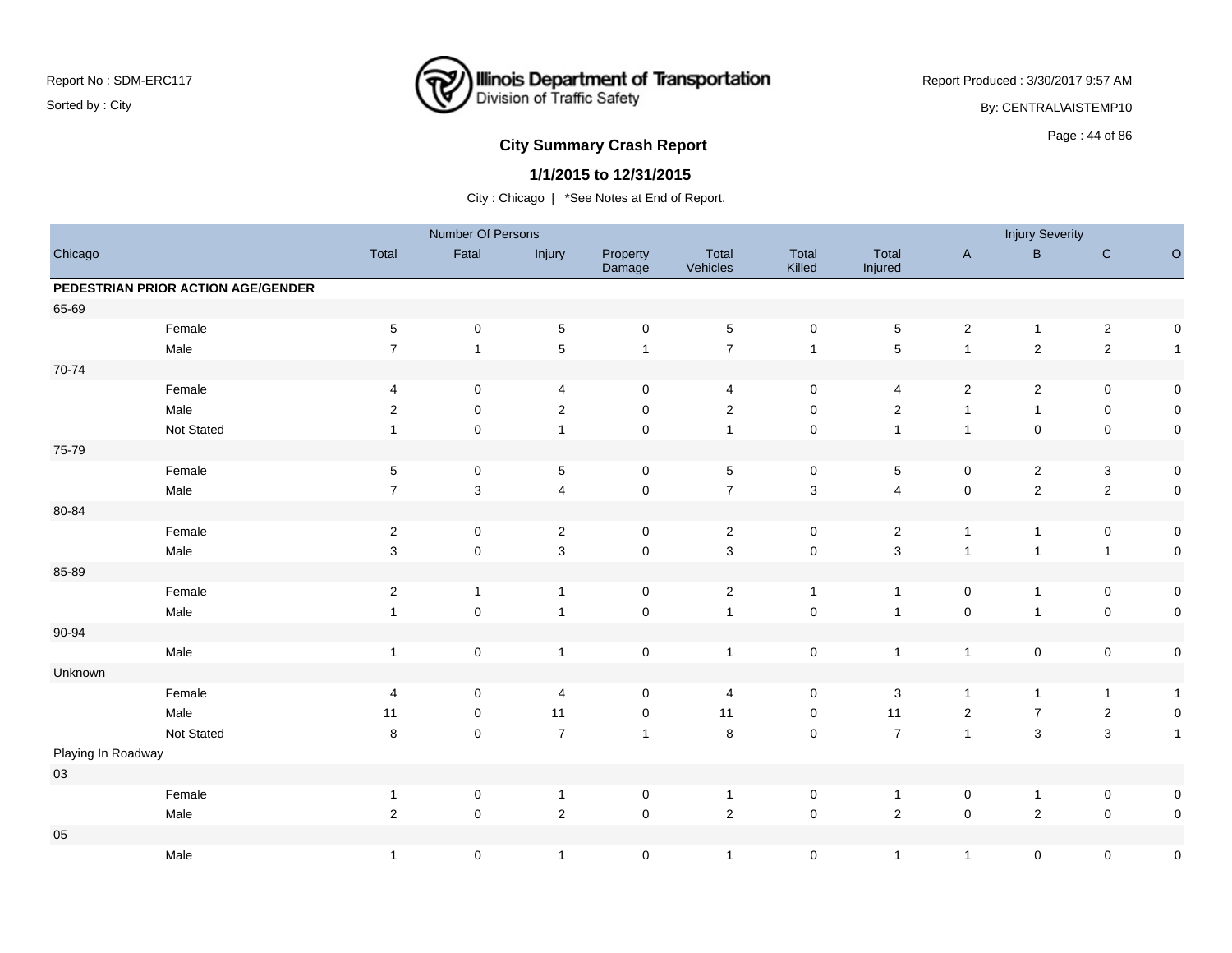

Report Produced : 3/30/2017 9:57 AM

By: CENTRAL\AISTEMP10

# Page : 45 of 86 **City Summary Crash Report**

### **1/1/2015 to 12/31/2015**

|            |                                    |                         | Number Of Persons |                |                     |                   |                     |                  |                | <b>Injury Severity</b> |                |                     |
|------------|------------------------------------|-------------------------|-------------------|----------------|---------------------|-------------------|---------------------|------------------|----------------|------------------------|----------------|---------------------|
| Chicago    |                                    | Total                   | Fatal             | Injury         | Property<br>Damage  | Total<br>Vehicles | Total<br>Killed     | Total<br>Injured | $\mathsf{A}$   | $\sf B$                | $\mathbf C$    | $\circ$             |
|            | PEDESTRIAN PRIOR ACTION AGE/GENDER |                         |                   |                |                     |                   |                     |                  |                |                        |                |                     |
| $07\,$     |                                    |                         |                   |                |                     |                   |                     |                  |                |                        |                |                     |
|            | Male                               | $\mathbf{1}$            | $\pmb{0}$         | $\overline{1}$ | $\mathsf{O}\xspace$ | $\overline{1}$    | $\mathbf 0$         | $\mathbf{1}$     | $\mathsf 0$    | $\mathbf{1}$           | $\mathbf 0$    | $\mathsf{O}\xspace$ |
|            | Not Stated                         | $\mathbf{1}$            | $\mathbf 0$       | $\overline{1}$ | $\pmb{0}$           | $\overline{1}$    | $\pmb{0}$           | $\mathbf{1}$     | $\overline{1}$ | $\mathsf 0$            | $\mathbf 0$    | $\mathbf 0$         |
| ${\bf 08}$ |                                    |                         |                   |                |                     |                   |                     |                  |                |                        |                |                     |
|            | Male                               | $\overline{\mathbf{4}}$ | $\mathbf 0$       | $\overline{4}$ | $\mathbf 0$         | $\overline{4}$    | $\mathbf 0$         | $\overline{4}$   | $\mathbf{1}$   | $\overline{c}$         | $\overline{1}$ | $\pmb{0}$           |
| ${\bf 09}$ |                                    |                         |                   |                |                     |                   |                     |                  |                |                        |                |                     |
|            | Female                             | $\overline{2}$          | 0                 | $\mathbf{2}$   | $\mathbf 0$         | $\overline{2}$    | 0                   | $\overline{a}$   | 0              | $\mathbf{1}$           | $\overline{1}$ | $\pmb{0}$           |
|            | Male                               | 2                       | $\pmb{0}$         | $\overline{2}$ | $\pmb{0}$           | $\overline{2}$    | $\mathsf{O}\xspace$ | $\overline{2}$   | $\mathbf 0$    | $\overline{c}$         | $\mathbf 0$    | $\pmb{0}$           |
| $10 - 14$  |                                    |                         |                   |                |                     |                   |                     |                  |                |                        |                |                     |
|            | Female                             | 4                       | $\pmb{0}$         | $\overline{4}$ | $\mathbf 0$         | 4                 | $\mathbf 0$         | 4                | $\mathbf{1}$   | 3                      | $\mathbf 0$    | $\pmb{0}$           |
|            | Male                               | $\bf 8$                 | $\mathbf 0$       | $\bf 8$        | $\pmb{0}$           | $\bf 8$           | $\mathsf 0$         | $\bf 8$          | $\mathbf 0$    | 6                      | $\overline{2}$ | $\pmb{0}$           |
| $15\,$     |                                    |                         |                   |                |                     |                   |                     |                  |                |                        |                |                     |
|            | Female                             | $\mathbf{1}$            | $\pmb{0}$         | $\mathbf{1}$   | $\mathsf{O}\xspace$ | $\mathbf{1}$      | $\mathsf 0$         | $\mathbf{1}$     | $\mathbf 0$    | $\mathbf{1}$           | $\mathbf 0$    | $\pmb{0}$           |
| $18\,$     |                                    |                         |                   |                |                     |                   |                     |                  |                |                        |                |                     |
|            | Male                               | $\sqrt{3}$              | $\mathbf 0$       | $\mathbf{3}$   | $\mathbf 0$         | 3                 | $\mathbf 0$         | 3                | $\mathbf 0$    | 3                      | $\mathbf 0$    | $\pmb{0}$           |
| $19$       |                                    |                         |                   |                |                     |                   |                     |                  |                |                        |                |                     |
|            | Male                               | $\mathbf{1}$            | $\mathbf 0$       | $\overline{1}$ | $\pmb{0}$           | $\mathbf{1}$      | $\mathbf 0$         | $\mathbf{1}$     | $\mathsf 0$    | $\mathbf{1}$           | $\mathbf 0$    | $\pmb{0}$           |
| $22 - 24$  |                                    |                         |                   |                |                     |                   |                     |                  |                |                        |                |                     |
|            | Male                               | $\overline{2}$          | $\mathbf 0$       | $\sqrt{2}$     | $\mathsf{O}\xspace$ | $\overline{2}$    | $\mathsf 0$         | $\overline{c}$   | $\mathbf 0$    | $\overline{2}$         | $\mathbf 0$    | $\pmb{0}$           |
| $25 - 29$  |                                    |                         |                   |                |                     |                   |                     |                  |                |                        |                |                     |
|            | Female                             | $\mathbf{1}$            | $\mathbf 0$       | $\overline{1}$ | $\mathsf{O}\xspace$ | $\overline{1}$    | $\pmb{0}$           | $\mathbf{1}$     | $\mathbf 0$    | 0                      | $\overline{1}$ | $\pmb{0}$           |
| 45-49      |                                    |                         |                   |                |                     |                   |                     |                  |                |                        |                |                     |
|            | Male                               | $\mathbf{1}$            | $\mathbf 0$       | $\overline{1}$ | $\pmb{0}$           | $\overline{1}$    | $\mathbf 0$         | $\mathbf{1}$     | $\mathbf 0$    | $\mathbf{1}$           | $\mathbf 0$    | $\pmb{0}$           |
| 55-59      |                                    |                         |                   |                |                     |                   |                     |                  |                |                        |                |                     |
|            | Female                             | $\mathbf{1}$            | $\mathbf 0$       | $\mathbf{1}$   | $\mathsf{O}\xspace$ | $\overline{1}$    | $\mathbf 0$         | $\mathbf{1}$     | $\mathbf 0$    | $\pmb{0}$              | $\overline{1}$ | $\pmb{0}$           |
| Unknown    |                                    |                         |                   |                |                     |                   |                     |                  |                |                        |                |                     |
|            | Female                             | $\mathbf{1}$            | 0                 | $\pmb{0}$      | $\mathbf{1}$        | $\overline{1}$    | 0                   | $\mathbf 0$      | $\mathbf 0$    | 0                      | 0              | $\mathbf{1}$        |
|            | Male                               | $\mathbf{1}$            | 0                 | $\overline{1}$ | $\mathbf 0$         | $\overline{1}$    | $\mathbf 0$         | $\mathbf{1}$     | $\mathbf 0$    | $\mathbf{1}$           | $\mathbf 0$    | $\pmb{0}$           |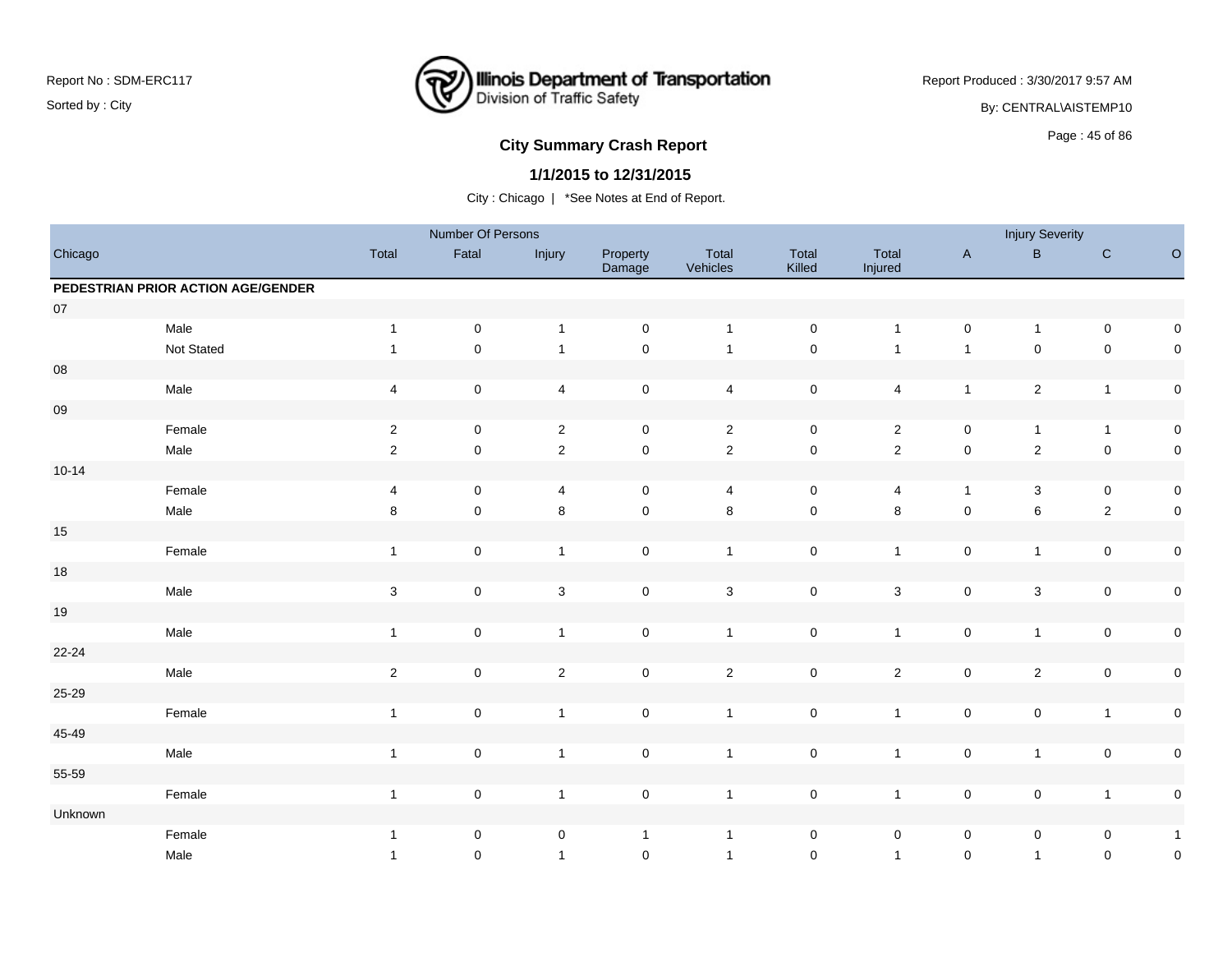

Report Produced : 3/30/2017 9:57 AM

By: CENTRAL\AISTEMP10

# **City Summary Crash Report CLASH CRASH REPORT CONSUMING SUMMARY CRASH CRASH CRASH CRASH CRASH CRASH CRASH CRASH CRASH CRASH CRASH CRASH CRASH CRASH CRASH CRASH CRASH CRASH CRASH CRASH CRASH CRASH CRASH CRASH CRASH CRASH**

### **1/1/2015 to 12/31/2015**

|                     |                                    |                | Number Of Persons   |                |                     |                   |                     |                  |                     | <b>Injury Severity</b> |                |           |
|---------------------|------------------------------------|----------------|---------------------|----------------|---------------------|-------------------|---------------------|------------------|---------------------|------------------------|----------------|-----------|
| Chicago             |                                    | Total          | Fatal               | Injury         | Property<br>Damage  | Total<br>Vehicles | Total<br>Killed     | Total<br>Injured | $\mathsf A$         | $\sf B$                | ${\bf C}$      | $\circ$   |
|                     | PEDESTRIAN PRIOR ACTION AGE/GENDER |                |                     |                |                     |                   |                     |                  |                     |                        |                |           |
|                     | Playing/Working On Vehicle         |                |                     |                |                     |                   |                     |                  |                     |                        |                |           |
| 09                  |                                    |                |                     |                |                     |                   |                     |                  |                     |                        |                |           |
|                     | Male                               | $\mathbf{1}$   | $\mathsf 0$         | $\mathbf{1}$   | $\mathsf{O}\xspace$ | $\overline{1}$    | $\pmb{0}$           | $\mathbf{1}$     | $\mathbf{1}$        | $\mathbf 0$            | $\mathbf 0$    | $\pmb{0}$ |
| 19                  |                                    |                |                     |                |                     |                   |                     |                  |                     |                        |                |           |
|                     | Male                               | $\mathbf{1}$   | $\mathsf 0$         | $\mathbf{1}$   | $\mathsf{O}\xspace$ | $\overline{1}$    | $\pmb{0}$           | $\mathbf{1}$     | $\mathsf 0$         | $\mathbf{1}$           | $\mathsf 0$    | $\pmb{0}$ |
| 25-29               |                                    |                |                     |                |                     |                   |                     |                  |                     |                        |                |           |
|                     | Male                               | $\mathbf{1}$   | $\mathsf 0$         | $\overline{1}$ | $\mathsf{O}\xspace$ | $\overline{1}$    | $\mathbf 0$         | $\mathbf{1}$     | $\mathbf{1}$        | $\mathbf 0$            | $\mathbf 0$    | $\pmb{0}$ |
| $50 - 54$           |                                    |                |                     |                |                     |                   |                     |                  |                     |                        |                |           |
|                     | Male                               | $\mathbf{1}$   | $\mathsf 0$         | $\overline{1}$ | $\mathsf{O}\xspace$ | $\overline{1}$    | $\pmb{0}$           | $\mathbf{1}$     | $\mathsf 0$         | $\mathsf{O}\xspace$    | $\overline{1}$ | $\pmb{0}$ |
| 55-59               |                                    |                |                     |                |                     |                   |                     |                  |                     |                        |                |           |
|                     | Male                               | $\mathbf{1}$   | $\mathsf 0$         | $\overline{1}$ | $\mathsf{O}\xspace$ | $\overline{1}$    | $\pmb{0}$           | $\mathbf{1}$     | $\mathsf 0$         | $\mathbf 0$            | $\mathbf{1}$   | $\pmb{0}$ |
| Standing In Roadway |                                    |                |                     |                |                     |                   |                     |                  |                     |                        |                |           |
| $02\,$              |                                    |                |                     |                |                     |                   |                     |                  |                     |                        |                |           |
|                     | Female                             | $\mathbf{1}$   | $\mathsf 0$         | $\mathbf{1}$   | $\mathsf{O}\xspace$ | $\mathbf{1}$      | $\mathsf{O}\xspace$ | $\mathbf{1}$     | $\mathbf{1}$        | $\mathbf 0$            | $\mathbf 0$    | $\pmb{0}$ |
|                     | Male                               | $\overline{2}$ | $\mathsf 0$         | 2              | $\mathsf 0$         | $\mathbf 2$       | $\mathbf 0$         | $\overline{2}$   | $\mathsf{O}\xspace$ | $\overline{2}$         | $\mathbf 0$    | $\pmb{0}$ |
| 05                  |                                    |                |                     |                |                     |                   |                     |                  |                     |                        |                |           |
|                     | Female                             | $\mathbf{1}$   | $\mathsf 0$         | $\overline{1}$ | $\mathbf 0$         | $\overline{1}$    | $\mathbf 0$         | $\mathbf{1}$     | $\mathbf{1}$        | $\mathbf 0$            | $\mathbf 0$    | $\pmb{0}$ |
|                     | Male                               | $\mathbf{1}$   | $\mathsf{O}\xspace$ | $\overline{1}$ | $\mathsf{O}\xspace$ | $\overline{1}$    | $\pmb{0}$           | $\mathbf{1}$     | $\mathsf{O}\xspace$ | $\mathbf{1}$           | $\mathbf 0$    | $\pmb{0}$ |
| 06                  |                                    |                |                     |                |                     |                   |                     |                  |                     |                        |                |           |
|                     | Male                               | $\mathbf{1}$   | $\mathsf 0$         | $\overline{1}$ | $\mathbf 0$         | $\overline{1}$    | $\pmb{0}$           | $\mathbf{1}$     | $\mathsf 0$         | $\mathbf{1}$           | $\mathbf 0$    | $\pmb{0}$ |
| 09                  |                                    |                |                     |                |                     |                   |                     |                  |                     |                        |                |           |
|                     | Female                             | $\mathbf{1}$   | $\mathsf 0$         | $\overline{1}$ | $\mathbf 0$         | $\overline{1}$    | $\pmb{0}$           | $\mathbf{1}$     | $\pmb{0}$           | $\mathbf{1}$           | $\mathbf 0$    | $\pmb{0}$ |
|                     | Male                               | $\mathbf{1}$   | $\mathsf{O}\xspace$ | $\overline{1}$ | $\mathsf{O}\xspace$ | $\overline{1}$    | $\pmb{0}$           | $\overline{1}$   | $\mathbf 0$         | $\pmb{0}$              | $\overline{1}$ | $\pmb{0}$ |
| $10 - 14$           |                                    |                |                     |                |                     |                   |                     |                  |                     |                        |                |           |
|                     | Female                             | $\overline{2}$ | $\mathsf 0$         | $\overline{2}$ | $\mathbf 0$         | $\overline{2}$    | $\mathbf 0$         | $\mathbf{2}$     | $\mathsf 0$         | $\mathbf{1}$           | $\mathbf{1}$   | $\pmb{0}$ |
|                     | Male                               | 2              | $\mathsf{O}\xspace$ | $\overline{2}$ | $\mathsf 0$         | $\overline{2}$    | $\mathsf{O}\xspace$ | $\overline{2}$   | $\mathsf{O}\xspace$ | $\sqrt{2}$             | $\mathbf 0$    | $\pmb{0}$ |
| 15                  |                                    |                |                     |                |                     |                   |                     |                  |                     |                        |                |           |
|                     | Male                               | $\mathbf{1}$   | $\mathsf{O}\xspace$ | $\overline{1}$ | $\mathbf 0$         | $\overline{1}$    | $\mathsf{O}\xspace$ | $\mathbf{1}$     | $\mathbf 0$         | $\pmb{0}$              | $\mathbf{1}$   | $\pmb{0}$ |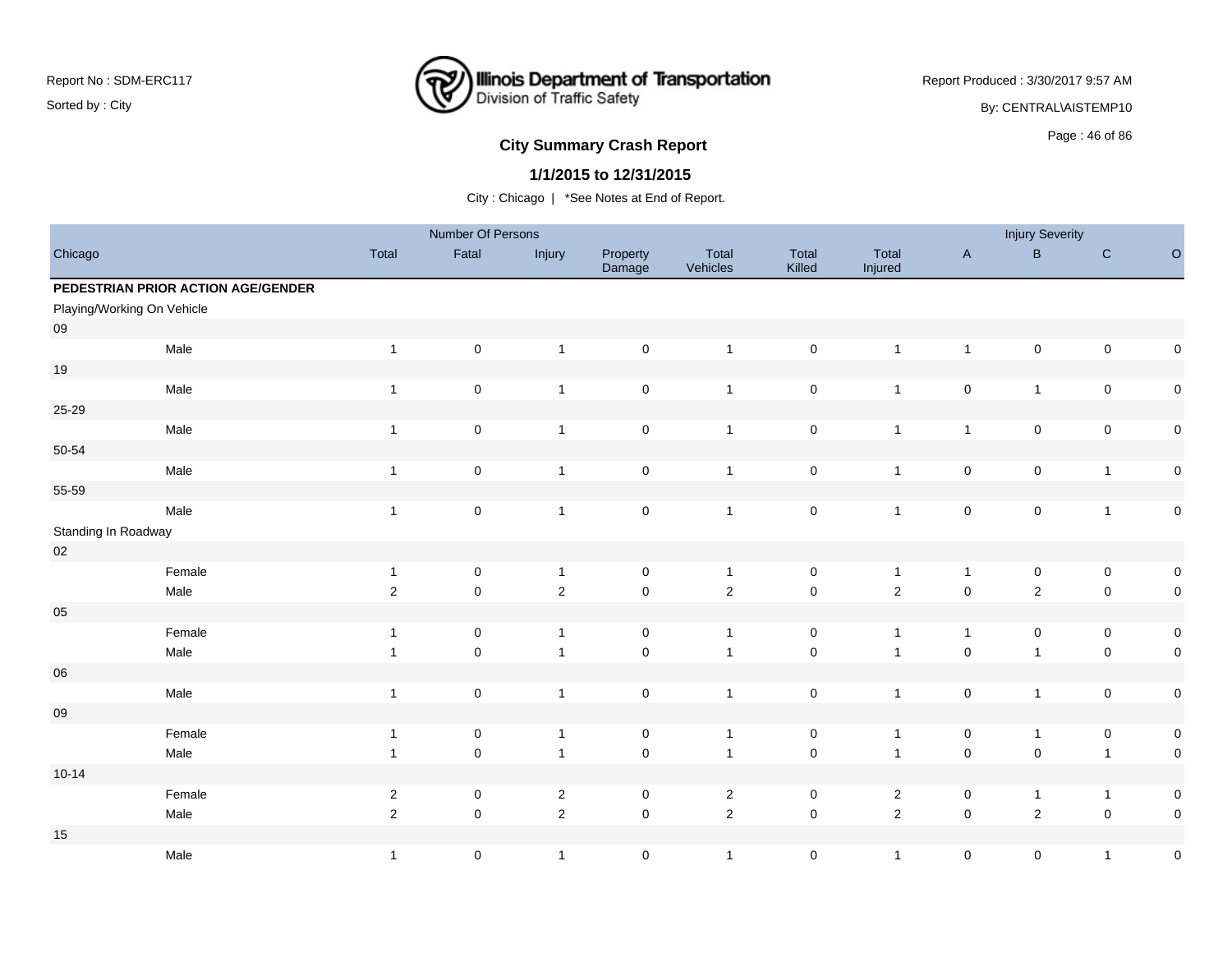

Report Produced : 3/30/2017 9:57 AM

By: CENTRAL\AISTEMP10

# **City Summary Crash Report CLASH CRASH REPORT CONTROLLY ASSESS**

### **1/1/2015 to 12/31/2015**

|         |                                    |                | Number Of Persons   |                           |                     |                         |                     |                  |                     | <b>Injury Severity</b> |                |                     |
|---------|------------------------------------|----------------|---------------------|---------------------------|---------------------|-------------------------|---------------------|------------------|---------------------|------------------------|----------------|---------------------|
| Chicago |                                    | Total          | Fatal               | Injury                    | Property<br>Damage  | Total<br>Vehicles       | Total<br>Killed     | Total<br>Injured | $\mathsf{A}$        | $\, {\bf B}$           | ${\bf C}$      | $\hbox{O}$          |
|         | PEDESTRIAN PRIOR ACTION AGE/GENDER |                |                     |                           |                     |                         |                     |                  |                     |                        |                |                     |
| 16      |                                    |                |                     |                           |                     |                         |                     |                  |                     |                        |                |                     |
|         | Male                               | $\overline{2}$ | $\mathsf 0$         | $\sqrt{2}$                | $\mathsf{O}\xspace$ | $\overline{2}$          | $\mathbf 0$         | $\overline{2}$   | $\mathbf{1}$        | $\overline{1}$         | $\pmb{0}$      | $\mathsf{O}\xspace$ |
| $17\,$  |                                    |                |                     |                           |                     |                         |                     |                  |                     |                        |                |                     |
|         | Female                             | $\sqrt{2}$     | $\mathsf 0$         | $\boldsymbol{2}$          | $\mathbf 0$         | $\sqrt{2}$              | $\pmb{0}$           | $\sqrt{2}$       | $\mathsf{O}\xspace$ | $\mathbf 1$            | $\mathbf{1}$   | $\pmb{0}$           |
|         | Male                               | $\mathbf{1}$   | 0                   | $\mathbf{1}$              | $\pmb{0}$           | $\overline{1}$          | $\pmb{0}$           | $\overline{1}$   | $\mathbf 0$         | $\overline{1}$         | $\pmb{0}$      | $\mathsf{O}\xspace$ |
| $18\,$  |                                    |                |                     |                           |                     |                         |                     |                  |                     |                        |                |                     |
|         | Female                             | $\mathbf{1}$   | 0                   | $\mathbf{1}$              | $\pmb{0}$           | $\overline{1}$          | $\mathsf 0$         | $\overline{1}$   | $\pmb{0}$           | $\mathbf{1}$           | $\pmb{0}$      | $\mathbf 0$         |
|         | Male                               | $\mathbf{1}$   | 0                   | $\mathbf{1}$              | $\mathbf 0$         | $\overline{1}$          | $\pmb{0}$           | $\overline{1}$   | $\mathbf 0$         | $\overline{1}$         | $\pmb{0}$      | $\mathbf 0$         |
| $19$    |                                    |                |                     |                           |                     |                         |                     |                  |                     |                        |                |                     |
|         | Female                             | $\mathbf{1}$   | 0                   | $\mathbf{1}$              | $\pmb{0}$           | $\mathbf{1}$            | $\mathsf 0$         | $\overline{1}$   | $\pmb{0}$           | $\overline{1}$         | $\pmb{0}$      | $\mathbf 0$         |
|         | Male                               | $\overline{2}$ | $\mathsf{O}\xspace$ | $\sqrt{2}$                | $\pmb{0}$           | $\overline{2}$          | $\mathbf 0$         | $\sqrt{2}$       | $\pmb{0}$           | $\overline{1}$         | $\mathbf{1}$   | $\mathsf{O}\xspace$ |
| $20\,$  |                                    |                |                     |                           |                     |                         |                     |                  |                     |                        |                |                     |
|         | Male                               | $\sqrt{3}$     | 0                   | $\ensuremath{\mathsf{3}}$ | $\mathsf 0$         | $\mathbf 3$             | $\mathsf 0$         | $\mathbf{3}$     | $\mathbf 0$         | $\mathbf{3}$           | $\pmb{0}$      | $\mathbf 0$         |
| 21      |                                    |                |                     |                           |                     |                         |                     |                  |                     |                        |                |                     |
|         | Female                             | $\overline{2}$ | $\pmb{0}$           | $\sqrt{2}$                | $\pmb{0}$           | $\overline{c}$          | $\mathsf 0$         | $\sqrt{2}$       | $\mathbf{1}$        | 0                      | $\mathbf{1}$   | $\mathbf 0$         |
|         | Male                               | $\overline{2}$ | $\mathbf 0$         | $\overline{2}$            | $\mathbf 0$         | $\sqrt{2}$              | $\mathbf 0$         | $\sqrt{2}$       | $\mathbf 0$         | $\mathbf{1}$           | $\mathbf{1}$   | $\mathsf{O}\xspace$ |
| 22-24   |                                    |                |                     |                           |                     |                         |                     |                  |                     |                        |                |                     |
|         | Female                             | 4              | 0                   | 4                         | 0                   | $\overline{\mathbf{4}}$ | $\mathsf 0$         | 4                | 0                   | $\mathbf{3}$           | $\mathbf{1}$   | $\mathbf 0$         |
|         | Male                               | 6              | $\mathbf 0$         | $\,6$                     | $\pmb{0}$           | $\,6\,$                 | $\mathbf 0$         | 6                | $\sqrt{2}$          | $\overline{4}$         | $\pmb{0}$      | $\mathbf 0$         |
| 25-29   |                                    |                |                     |                           |                     |                         |                     |                  |                     |                        |                |                     |
|         | Female                             | $\overline{7}$ | $\pmb{0}$           | $\overline{7}$            | $\pmb{0}$           | $\overline{7}$          | $\mathsf 0$         | $\overline{7}$   | $\overline{2}$      | $\,$ 5 $\,$            | $\pmb{0}$      | $\boldsymbol{0}$    |
|         | Male                               | $\,$ 5 $\,$    | 0                   | $\mathbf 5$               | $\mathbf 0$         | $\sqrt{5}$              | $\mathbf 0$         | $\sqrt{5}$       | $\pmb{0}$           | $\sqrt{5}$             | $\pmb{0}$      | $\pmb{0}$           |
| 30-34   |                                    |                |                     |                           |                     |                         |                     |                  |                     |                        |                |                     |
|         | Female                             | 4              | 0                   | $\overline{4}$            | $\mathsf 0$         | $\overline{4}$          | $\mathbf 0$         | 4                | 0                   | 3                      | $\mathbf{1}$   | $\overline{0}$      |
|         | Male                               | 4              | 0                   | $\overline{\mathbf{4}}$   | $\pmb{0}$           | $\overline{\mathbf{4}}$ | $\mathsf{O}\xspace$ | $\overline{4}$   | $\pmb{0}$           | $\sqrt{2}$             | $\sqrt{2}$     | $\mathsf{O}\xspace$ |
| 35-39   |                                    |                |                     |                           |                     |                         |                     |                  |                     |                        |                |                     |
|         | Female                             | 3              | 0                   | 3                         | 0                   | 3                       | $\mathbf 0$         | 3                | 0                   | $\mathbf{1}$           | $\overline{2}$ | $\boldsymbol{0}$    |
|         | Male                               | 7              | 0                   | 6                         | $\mathbf{1}$        | $\overline{7}$          | 0                   | 6                | $\overline{2}$      | $\overline{2}$         | $\overline{2}$ | $\overline{1}$      |
|         | Not Stated                         | 1              | $\Omega$            | $\mathbf{1}$              | $\mathbf 0$         | $\mathbf{1}$            | $\mathbf 0$         | $\overline{1}$   | $\overline{1}$      | $\mathbf 0$            | $\mathbf 0$    | $\pmb{0}$           |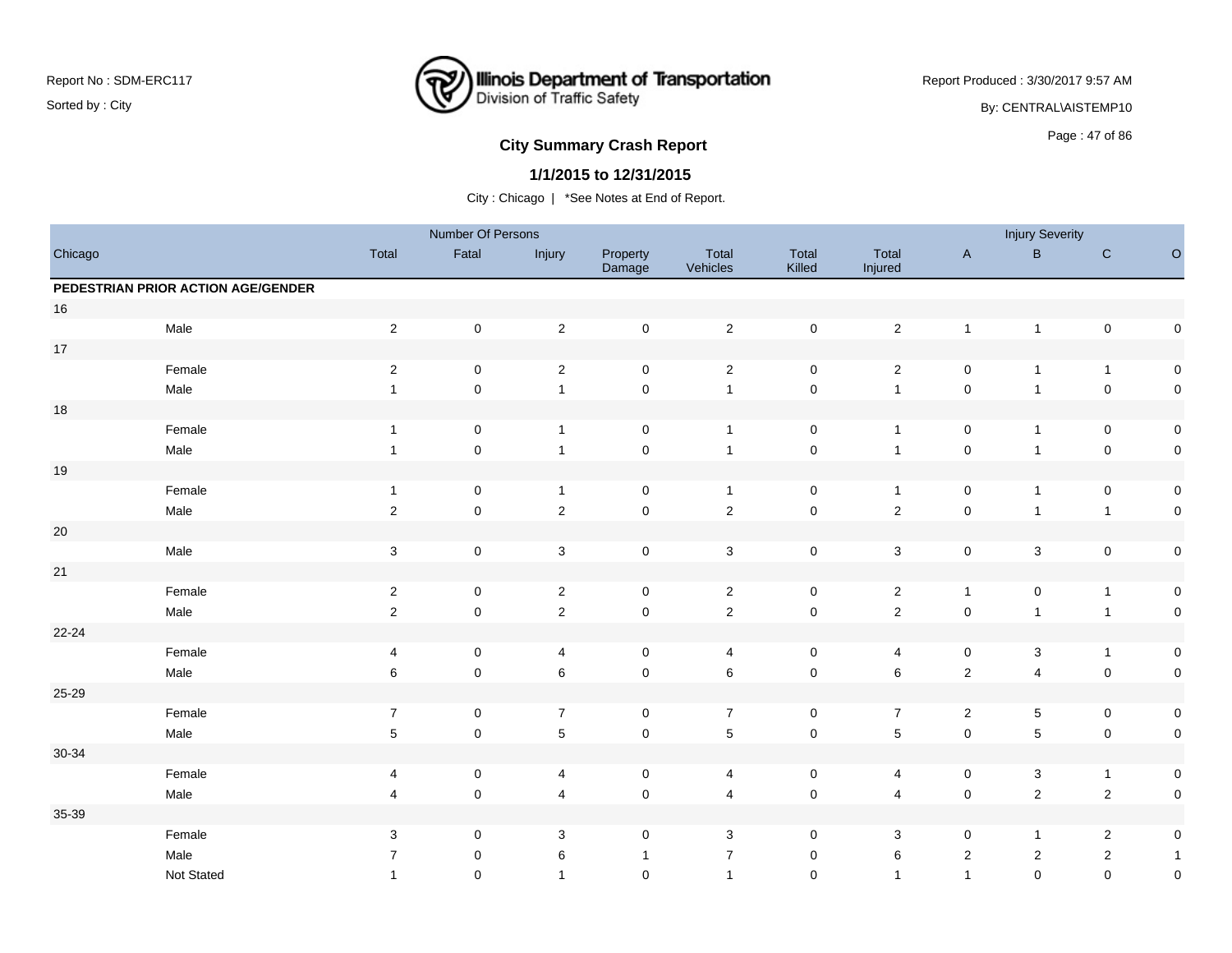

Report Produced : 3/30/2017 9:57 AM

By: CENTRAL\AISTEMP10

# **City Summary Crash Report CLASH CRASH REPORT CONSUMING THE SET OF 86 CITY SUMMARY CRASH REPORT OF SAMPLE SET OF SET OF SET OF SET OF SET OF SET OF SET OF SET OF SET OF SET OF SET OF SET OF SET OF SET OF SET OF SET OF SE**

### **1/1/2015 to 12/31/2015**

|           |                                    |                           | Number Of Persons |                |                     |                   |                     |                  |                           | <b>Injury Severity</b> |                |                     |
|-----------|------------------------------------|---------------------------|-------------------|----------------|---------------------|-------------------|---------------------|------------------|---------------------------|------------------------|----------------|---------------------|
| Chicago   |                                    | Total                     | Fatal             | Injury         | Property<br>Damage  | Total<br>Vehicles | Total<br>Killed     | Total<br>Injured | $\mathsf A$               | $\sf B$                | ${\bf C}$      | $\circ$             |
|           | PEDESTRIAN PRIOR ACTION AGE/GENDER |                           |                   |                |                     |                   |                     |                  |                           |                        |                |                     |
| $40 - 44$ |                                    |                           |                   |                |                     |                   |                     |                  |                           |                        |                |                     |
|           | Female                             | $\sqrt{5}$                | $\pmb{0}$         | $\sqrt{5}$     | $\pmb{0}$           | $\sqrt{5}$        | $\mathbf 0$         | 5                | $\mathbf{1}$              | $\boldsymbol{2}$       | $\sqrt{2}$     | $\mathsf{O}\xspace$ |
|           | Male                               | $\overline{7}$            | $\pmb{0}$         | $\overline{7}$ | $\pmb{0}$           | $\overline{7}$    | $\mathbf 0$         | $\overline{7}$   | $\ensuremath{\mathsf{3}}$ | 3                      | $\mathbf{1}$   | $\mathbf 0$         |
| 45-49     |                                    |                           |                   |                |                     |                   |                     |                  |                           |                        |                |                     |
|           | Female                             | 4                         | $\mathbf{1}$      | 3              | $\mathsf{O}\xspace$ | $\overline{4}$    | $\mathbf{1}$        | 3                | 0                         | 3                      | $\mathbf 0$    | $\pmb{0}$           |
|           | Male                               | $\sqrt{5}$                | $\pmb{0}$         | $\overline{5}$ | $\pmb{0}$           | $\sqrt{5}$        | $\pmb{0}$           | 5                | $\pmb{0}$                 | $\overline{4}$         | $\overline{1}$ | $\pmb{0}$           |
| 50-54     |                                    |                           |                   |                |                     |                   |                     |                  |                           |                        |                |                     |
|           | Female                             | 8                         | $\pmb{0}$         | 8              | $\mathsf{O}\xspace$ | 8                 | $\mathbf 0$         | 8                | $\mathbf{1}$              | 5                      | $\sqrt{2}$     | $\pmb{0}$           |
|           | Male                               | 8                         | $\mathbf 0$       | $\,8\,$        | $\mathsf 0$         | 8                 | $\pmb{0}$           | 8                | $\sqrt{3}$                | $\mathbf 2$            | $\mathsf 3$    | $\pmb{0}$           |
| 55-59     |                                    |                           |                   |                |                     |                   |                     |                  |                           |                        |                |                     |
|           | Female                             | $\ensuremath{\mathsf{3}}$ | $\pmb{0}$         | $\sqrt{3}$     | $\pmb{0}$           | $\sqrt{3}$        | $\pmb{0}$           | $\mathbf{3}$     | $\mathbf{1}$              | $\overline{c}$         | $\mathbf 0$    | $\pmb{0}$           |
|           | Male                               | $\,6$                     | $\mathbf 0$       | $\sqrt{5}$     | $\mathbf{1}$        | $\,6\,$           | $\pmb{0}$           | 5                | $\mathbf 0$               | $\mathbf 3$            | $\mathbf 2$    | $\mathbf{1}$        |
| 60-64     |                                    |                           |                   |                |                     |                   |                     |                  |                           |                        |                |                     |
|           | Female                             | $\ensuremath{\mathsf{3}}$ | $\mathbf 0$       | $\sqrt{3}$     | $\mathsf 0$         | 3                 | $\mathbf 0$         | 3                | $\mathbf 0$               | $\overline{c}$         | $\overline{1}$ | $\pmb{0}$           |
|           | Male                               | 6                         | $\mathbf 0$       | $\,6\,$        | $\pmb{0}$           | $\,6\,$           | $\pmb{0}$           | 6                | $\overline{1}$            | $\mathbf 2$            | $\mathbf 3$    | $\pmb{0}$           |
| 65-69     |                                    |                           |                   |                |                     |                   |                     |                  |                           |                        |                |                     |
|           | Female                             | 4                         | 0                 | $\sqrt{3}$     | $\mathbf{1}$        | 4                 | 0                   | 3                | 0                         | 3                      | 0              | $\mathbf{1}$        |
|           | Male                               | $\sqrt{2}$                | $\pmb{0}$         | $\overline{2}$ | $\mathbf 0$         | $\overline{2}$    | $\mathsf 0$         | $\overline{2}$   | $\mathsf 0$               | $\mathbf{1}$           | $\mathbf{1}$   | $\pmb{0}$           |
| 70-74     |                                    |                           |                   |                |                     |                   |                     |                  |                           |                        |                |                     |
|           | Female                             | $\sqrt{3}$                | $\pmb{0}$         | $\sqrt{3}$     | $\mathsf 0$         | $\mathbf 3$       | $\mathbf 0$         | 3                | $\pmb{0}$                 | $\overline{c}$         | $\overline{1}$ | 0                   |
|           | Male                               | $\sqrt{2}$                | $\mathbf 0$       | $\sqrt{2}$     | $\pmb{0}$           | $\sqrt{2}$        | $\mathbf 0$         | $\overline{2}$   | $\mathbf{1}$              | $\mathbf{1}$           | $\mathbf 0$    | $\pmb{0}$           |
| 75-79     |                                    |                           |                   |                |                     |                   |                     |                  |                           |                        |                |                     |
|           | Female                             | $\mathbf{1}$              | $\pmb{0}$         | $\overline{1}$ | $\pmb{0}$           | $\overline{1}$    | $\pmb{0}$           | $\mathbf{1}$     | $\mathbf{1}$              | $\pmb{0}$              | $\mathbf 0$    | $\pmb{0}$           |
|           | Male                               | $\mathbf{1}$              | $\mathsf 0$       | $\overline{1}$ | $\pmb{0}$           | $\overline{1}$    | $\mathsf{O}\xspace$ | $\overline{1}$   | $\mathbf 0$               | $\mathbf 0$            | $\mathbf{1}$   | $\pmb{0}$           |
| Unknown   |                                    |                           |                   |                |                     |                   |                     |                  |                           |                        |                |                     |
|           | Female                             | $\sqrt{2}$                | 0                 | $\overline{2}$ | 0                   | $\overline{2}$    | 0                   | 2                | 0                         | $\mathbf{1}$           | $\mathbf{1}$   | 0                   |
|           | Male                               | 2                         | 0                 | 2              | $\mathbf 0$         | 2                 | 0                   | $\overline{2}$   | $\mathbf{1}$              | 0                      | $\mathbf{1}$   | $\pmb{0}$           |
|           | Not Stated                         | $\mathbf{1}$              | $\Omega$          | $\overline{1}$ | $\mathbf 0$         | $\overline{1}$    | $\Omega$            | $\Omega$         | $\mathbf 0$               | $\Omega$               | $\mathbf 0$    | $\mathbf{1}$        |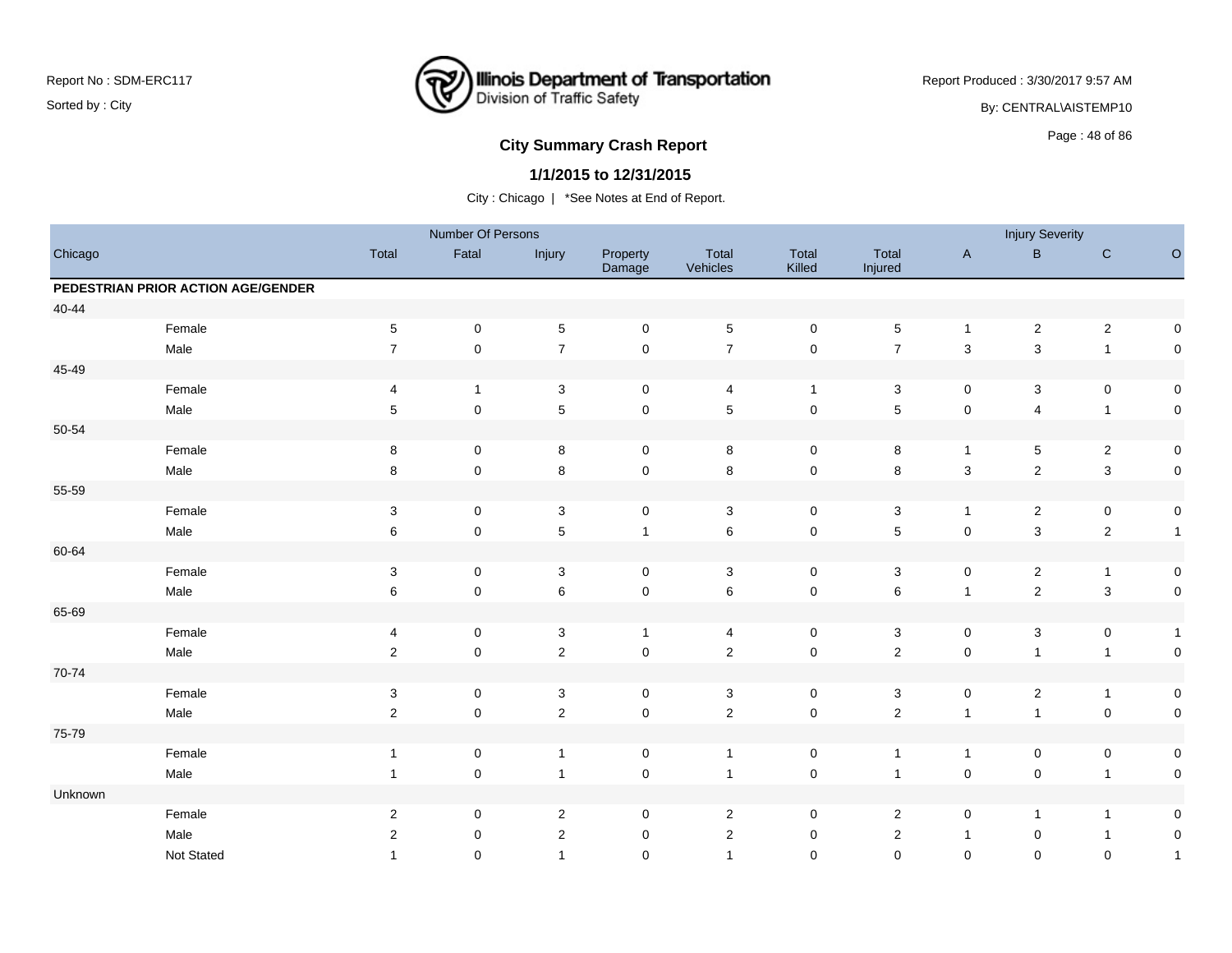

Report Produced : 3/30/2017 9:57 AM

By: CENTRAL\AISTEMP10

# Page : 49 of 86 **City Summary Crash Report**

### **1/1/2015 to 12/31/2015**

|                     |                                    |                           | Number Of Persons   |                |                     |                   |                 |                  |                         | <b>Injury Severity</b>  |                |             |
|---------------------|------------------------------------|---------------------------|---------------------|----------------|---------------------|-------------------|-----------------|------------------|-------------------------|-------------------------|----------------|-------------|
| Chicago             |                                    | Total                     | Fatal               | Injury         | Property<br>Damage  | Total<br>Vehicles | Total<br>Killed | Total<br>Injured | $\mathsf{A}$            | B                       | ${\bf C}$      | $\circ$     |
|                     | PEDESTRIAN PRIOR ACTION AGE/GENDER |                           |                     |                |                     |                   |                 |                  |                         |                         |                |             |
| <b>Turning Left</b> |                                    |                           |                     |                |                     |                   |                 |                  |                         |                         |                |             |
| $10 - 14$           |                                    |                           |                     |                |                     |                   |                 |                  |                         |                         |                |             |
|                     | Female                             | $\mathbf{1}$              | $\mathsf 0$         | $\mathbf{1}$   | $\mathsf{O}\xspace$ | $\mathbf{1}$      | $\pmb{0}$       | $\mathbf{1}$     | $\overline{\mathbf{1}}$ | $\pmb{0}$               | $\pmb{0}$      | $\pmb{0}$   |
| 18                  |                                    |                           |                     |                |                     |                   |                 |                  |                         |                         |                |             |
|                     | Female                             | $\mathbf{1}$              | $\mathsf 0$         | $\overline{1}$ | $\mathsf{O}\xspace$ | $\mathbf{1}$      | $\pmb{0}$       | $\mathbf{1}$     | $\pmb{0}$               | $\mathbf{1}$            | $\pmb{0}$      | $\mathbf 0$ |
| 19                  |                                    |                           |                     |                |                     |                   |                 |                  |                         |                         |                |             |
|                     | Male                               | $\mathbf{1}$              | $\mathsf 0$         | $\overline{1}$ | $\mathsf{O}\xspace$ | $\overline{1}$    | $\pmb{0}$       | $\mathbf{1}$     | $\pmb{0}$               | $\mathbf{1}$            | $\pmb{0}$      | $\pmb{0}$   |
| $22 - 24$           |                                    |                           |                     |                |                     |                   |                 |                  |                         |                         |                |             |
|                     | Male                               | $\mathbf{1}$              | $\mathsf 0$         | $\overline{1}$ | $\mathbf 0$         | $\overline{1}$    | $\pmb{0}$       | $\mathbf{1}$     | $\pmb{0}$               | $\mathbf{1}$            | $\pmb{0}$      | $\pmb{0}$   |
| 25-29               |                                    |                           |                     |                |                     |                   |                 |                  |                         |                         |                |             |
|                     | Female                             | $\mathbf{1}$              | $\mathbf 0$         | $\overline{1}$ | $\pmb{0}$           | $\mathbf{1}$      | $\pmb{0}$       | $\mathbf{1}$     | $\pmb{0}$               | $\mathbf{1}$            | $\pmb{0}$      | $\pmb{0}$   |
| 30-34               |                                    |                           |                     |                |                     |                   |                 |                  |                         |                         |                |             |
|                     | Female                             | $\ensuremath{\mathsf{3}}$ | $\mathsf 0$         | $\sqrt{3}$     | $\mathbf 0$         | $\mathsf 3$       | $\pmb{0}$       | $\mathbf{3}$     | $\overline{1}$          | $\overline{2}$          | $\pmb{0}$      | $\pmb{0}$   |
|                     | Male                               | $\mathbf 2$               | $\mathbf 0$         | $\mathbf 2$    | $\mathsf{O}\xspace$ | $\overline{2}$    | $\pmb{0}$       | $\overline{2}$   | $\pmb{0}$               | $\mathbf{1}$            | $\mathbf{1}$   | $\pmb{0}$   |
| 40-44               |                                    |                           |                     |                |                     |                   |                 |                  |                         |                         |                |             |
|                     | Female                             | $\mathbf{1}$              | $\mathsf{O}\xspace$ | $\overline{1}$ | $\mathsf{O}\xspace$ | $\overline{1}$    | $\mathsf 0$     | $\mathbf{1}$     | $\overline{1}$          | $\mathsf 0$             | $\mathsf 0$    | $\mathbf 0$ |
|                     | Male                               | $\mathbf{1}$              | $\mathsf{O}\xspace$ | $\overline{1}$ | $\mathsf{O}\xspace$ | $\overline{1}$    | $\pmb{0}$       | $\mathbf{1}$     | $\pmb{0}$               | $\mathbf{1}$            | $\mathsf 0$    | $\mathbf 0$ |
| 45-49               |                                    |                           |                     |                |                     |                   |                 |                  |                         |                         |                |             |
|                     | Male                               | $\sqrt{2}$                | $\mathsf 0$         | $\mathbf 2$    | $\mathsf{O}\xspace$ | $\overline{2}$    | $\mathsf 0$     | $\overline{2}$   | $\pmb{0}$               | $\overline{2}$          | $\pmb{0}$      | $\mathbf 0$ |
| 50-54               |                                    |                           |                     |                |                     |                   |                 |                  |                         |                         |                |             |
|                     | Female                             | $\mathbf{1}$              | $\pmb{0}$           | $\mathbf{1}$   | $\mathbf 0$         | $\mathbf{1}$      | $\pmb{0}$       | $\mathbf{1}$     | $\pmb{0}$               | $\mathbf{1}$            | $\pmb{0}$      | $\pmb{0}$   |
| 55-59               |                                    |                           |                     |                |                     |                   |                 |                  |                         |                         |                |             |
|                     | Male                               | $\mathbf 2$               | $\mathsf 0$         | $\sqrt{2}$     | $\mathsf{O}\xspace$ | $\overline{2}$    | $\pmb{0}$       | $\overline{2}$   | $\pmb{0}$               | $\mathbf{1}$            | $\overline{1}$ | $\mathbf 0$ |
| 60-64               |                                    |                           |                     |                |                     |                   |                 |                  |                         |                         |                |             |
|                     | Female                             | $\sqrt{2}$                | $\mathsf 0$         | $\sqrt{2}$     | $\mathbf 0$         | $\mathbf{2}$      | $\pmb{0}$       | $\overline{a}$   | 0                       | $\overline{\mathbf{c}}$ | $\pmb{0}$      | $\pmb{0}$   |
|                     | Male                               | $\mathbf{1}$              | $\pmb{0}$           | $\overline{1}$ | $\mathsf 0$         | $\overline{1}$    | $\pmb{0}$       | $\mathbf{1}$     | $\mathbf 0$             | $\pmb{0}$               | $\overline{1}$ | $\mathbf 0$ |
| 65-69               |                                    |                           |                     |                |                     |                   |                 |                  |                         |                         |                |             |
|                     | Female                             | $\mathbf{1}$              | 0                   | $\overline{1}$ | 0                   | $\overline{1}$    | 0               | $\mathbf{1}$     | 0                       | 0                       | $\overline{1}$ | $\pmb{0}$   |
|                     | Male                               | $\overline{2}$            | $\mathbf 0$         | $\sqrt{2}$     | $\mathbf 0$         | $\overline{2}$    | $\mathbf 0$     | $\sqrt{2}$       | $\pmb{0}$               | $\overline{2}$          | $\pmb{0}$      | $\mathbf 0$ |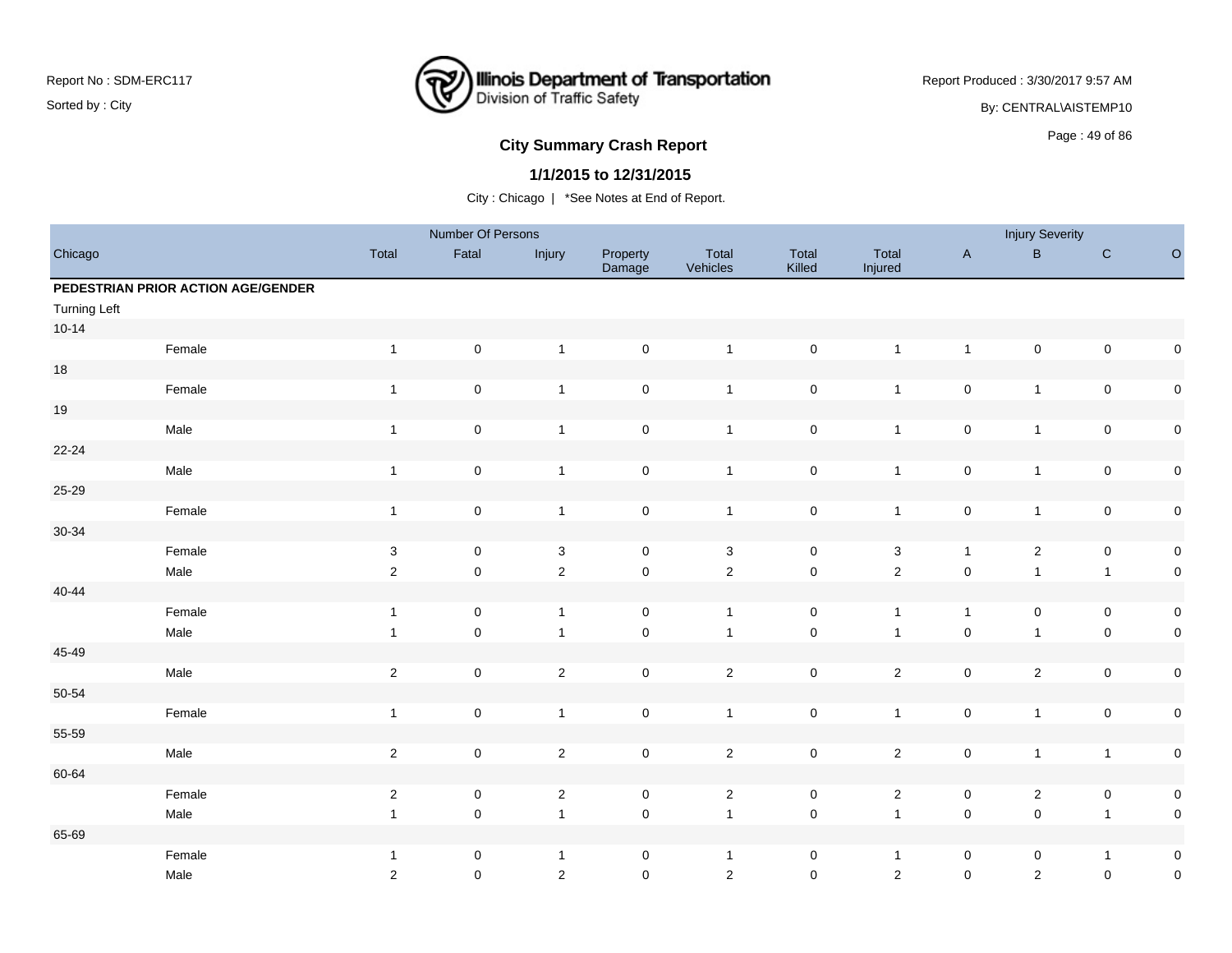

Report Produced : 3/30/2017 9:57 AM

By: CENTRAL\AISTEMP10

# **City Summary Crash Report CLASH Report CLASH Report CLASH Report CLASH Report CLASH Report CLASH Report CLASH Report CLASH Report CLASH Report CLASH Report CLASH Report CLASH Report CLASH Report**

### **1/1/2015 to 12/31/2015**

|                      |                                    |                | Number Of Persons   |                |                     |                   |                     |                  |                     | <b>Injury Severity</b> |                     |             |
|----------------------|------------------------------------|----------------|---------------------|----------------|---------------------|-------------------|---------------------|------------------|---------------------|------------------------|---------------------|-------------|
| Chicago              |                                    | Total          | Fatal               | Injury         | Property<br>Damage  | Total<br>Vehicles | Total<br>Killed     | Total<br>Injured | $\mathsf A$         | $\sf B$                | ${\bf C}$           | $\circ$     |
|                      | PEDESTRIAN PRIOR ACTION AGE/GENDER |                |                     |                |                     |                   |                     |                  |                     |                        |                     |             |
| 80-84                |                                    |                |                     |                |                     |                   |                     |                  |                     |                        |                     |             |
|                      | Male                               | $\mathbf{1}$   | $\mathbf 0$         | $\overline{1}$ | $\mathsf 0$         | $\mathbf{1}$      | $\mathsf{O}\xspace$ | $\mathbf{1}$     | $\mathbf{1}$        | $\mathbf 0$            | $\mathsf{O}\xspace$ | $\pmb{0}$   |
| Unknown              |                                    |                |                     |                |                     |                   |                     |                  |                     |                        |                     |             |
|                      | Female                             | $\overline{1}$ | $\pmb{0}$           | $\mathbf{1}$   | $\pmb{0}$           | $\overline{1}$    | $\mathsf 0$         | $\mathbf{1}$     | $\mathbf{1}$        | $\pmb{0}$              | $\pmb{0}$           | $\pmb{0}$   |
|                      | Not Stated                         | $\sqrt{3}$     | $\pmb{0}$           | $\mathbf{3}$   | $\pmb{0}$           | $\mathbf{3}$      | $\mathsf 0$         | $\mathbf{3}$     | $\pmb{0}$           | $\mathbf{3}$           | $\pmb{0}$           | $\mathbf 0$ |
| <b>Turning Right</b> |                                    |                |                     |                |                     |                   |                     |                  |                     |                        |                     |             |
| ${\bf 09}$           |                                    |                |                     |                |                     |                   |                     |                  |                     |                        |                     |             |
|                      | Female                             | $\mathbf{1}$   | $\pmb{0}$           | $\mathbf{1}$   | $\mathsf{O}\xspace$ | $\mathbf{1}$      | $\mathsf{O}\xspace$ | $\mathbf{1}$     | $\mathsf{O}\xspace$ | $\mathbf{1}$           | $\mathbf 0$         | $\pmb{0}$   |
|                      | Male                               | $\overline{1}$ | $\pmb{0}$           | $\mathbf{1}$   | $\mathsf{O}\xspace$ | $\overline{1}$    | $\mathbf 0$         | $\mathbf{1}$     | $\pmb{0}$           | $\mathbf{1}$           | $\mathsf{O}\xspace$ | $\pmb{0}$   |
| $10 - 14$            |                                    |                |                     |                |                     |                   |                     |                  |                     |                        |                     |             |
|                      | Female                             | $\overline{1}$ | $\mathsf{O}\xspace$ | $\mathbf{1}$   | $\mathsf 0$         | $\mathbf{1}$      | $\mathbf 0$         | $\mathbf{1}$     | $\mathsf{O}\xspace$ | $\mathbf{1}$           | $\mathsf{O}\xspace$ | $\pmb{0}$   |
| $16\,$               |                                    |                |                     |                |                     |                   |                     |                  |                     |                        |                     |             |
|                      | Female                             | $\mathbf{1}$   | $\pmb{0}$           | $\overline{1}$ | $\mathsf{O}\xspace$ | $\overline{1}$    | $\mathsf 0$         | $\mathbf{1}$     | $\mathsf{O}\xspace$ | $\mathbf{1}$           | $\mathsf{O}\xspace$ | $\pmb{0}$   |
| 21                   |                                    |                |                     |                |                     |                   |                     |                  |                     |                        |                     |             |
|                      | Female                             | $\mathbf{1}$   | $\mathsf 0$         | $\mathbf{1}$   | $\pmb{0}$           | $\mathbf{1}$      | $\mathbf 0$         | $\mathbf{1}$     | $\pmb{0}$           | $\pmb{0}$              | $\mathbf{1}$        | $\pmb{0}$   |
| $22 - 24$            |                                    |                |                     |                |                     |                   |                     |                  |                     |                        |                     |             |
|                      | Female                             | $\mathbf{1}$   | $\pmb{0}$           | $\overline{1}$ | $\mathsf{O}\xspace$ | $\overline{1}$    | $\mathbf 0$         | $\mathbf{1}$     | $\pmb{0}$           | $\mathbf 0$            | $\mathbf{1}$        | $\pmb{0}$   |
| $25 - 29$            |                                    |                |                     |                |                     |                   |                     |                  |                     |                        |                     |             |
|                      | Female                             | $\overline{1}$ | $\mathsf 0$         | $\mathbf{1}$   | $\mathsf 0$         | $\mathbf{1}$      | $\mathbf 0$         | $\mathbf{1}$     | $\mathbf{1}$        | $\mathbf 0$            | $\pmb{0}$           | $\pmb{0}$   |
| $40 - 44$            |                                    |                |                     |                |                     |                   |                     |                  |                     |                        |                     |             |
|                      | Male                               | $\overline{1}$ | $\mathsf 0$         | $\mathbf{1}$   | $\mathsf{O}\xspace$ | $\overline{1}$    | $\mathbf 0$         | $\mathbf{1}$     | $\pmb{0}$           | $\mathbf{1}$           | $\pmb{0}$           | $\pmb{0}$   |
| 45-49                |                                    |                |                     |                |                     |                   |                     |                  |                     |                        |                     |             |
|                      | Female                             | $\mathbf{1}$   | $\pmb{0}$           | $\mathbf{1}$   | $\mathsf{O}\xspace$ | $\mathbf{1}$      | $\pmb{0}$           | $\mathbf{1}$     | $\pmb{0}$           | $\pmb{0}$              | $\mathbf{1}$        | $\pmb{0}$   |
| 60-64                |                                    |                |                     |                |                     |                   |                     |                  |                     |                        |                     |             |
|                      | Male                               | $\mathbf{1}$   | $\mathsf 0$         | $\mathbf{1}$   | $\mathsf{O}\xspace$ | $\overline{1}$    | $\mathsf 0$         | $\mathbf{1}$     | $\mathsf{O}\xspace$ | $\mathsf{O}\xspace$    | $\mathbf{1}$        | $\pmb{0}$   |
| Unknown              |                                    |                |                     |                |                     |                   |                     |                  |                     |                        |                     |             |
| $02\,$               |                                    |                |                     |                |                     |                   |                     |                  |                     |                        |                     |             |
|                      | Female                             | $\overline{1}$ | 0                   | $\overline{1}$ | $\mathbf 0$         | $\overline{1}$    | 0                   | $\mathbf{1}$     | 0                   | $\mathbf{1}$           | $\mathbf 0$         | $\pmb{0}$   |
|                      | Male                               | $\overline{1}$ | 0                   | $\mathbf{1}$   | $\mathsf{O}\xspace$ | $\overline{1}$    | $\mathbf 0$         | $\mathbf{1}$     | $\mathbf{1}$        | $\mathsf 0$            | $\pmb{0}$           | $\pmb{0}$   |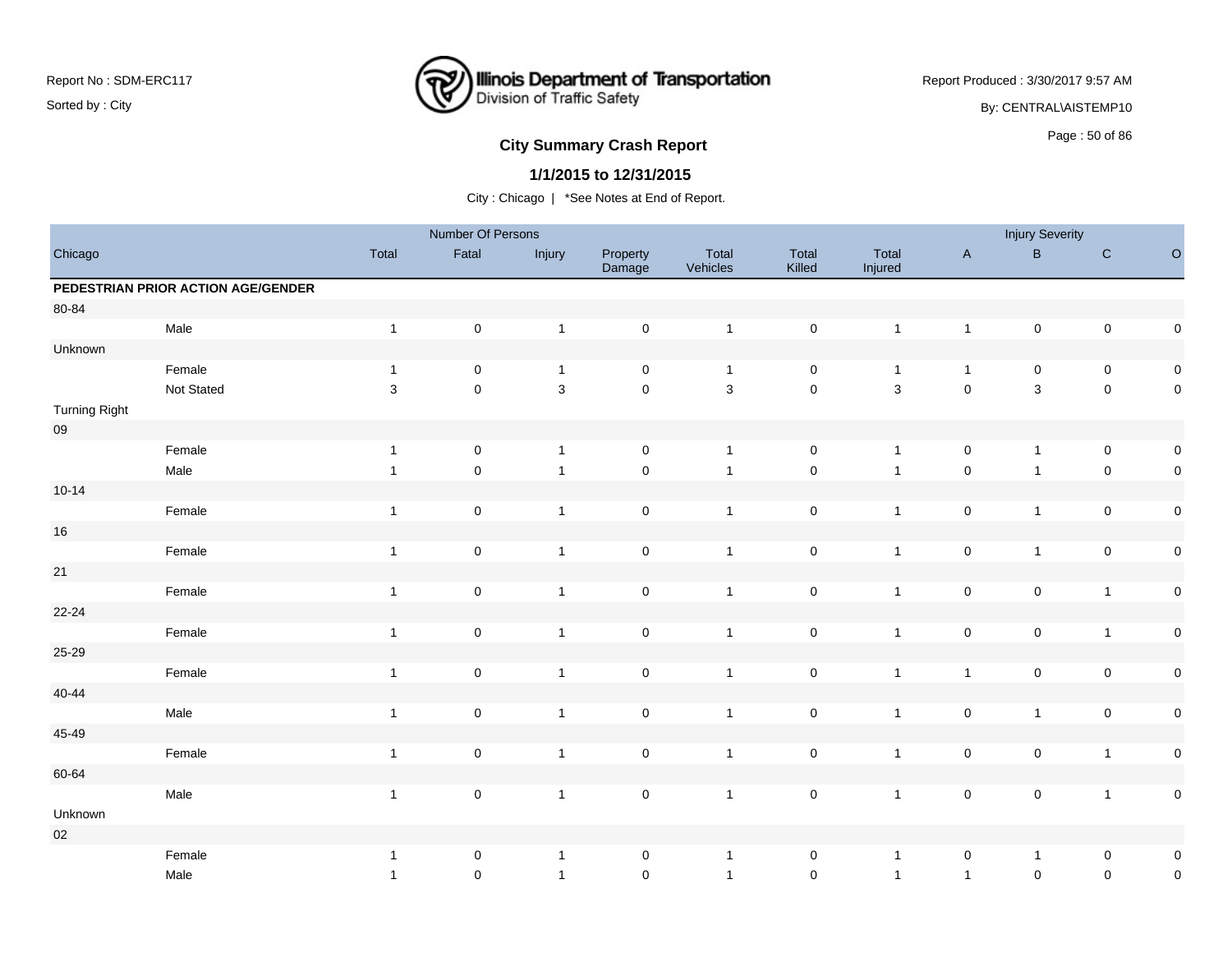

Report Produced : 3/30/2017 9:57 AM

By: CENTRAL\AISTEMP10

# **City Summary Crash Report CLASH CRASH REPORT CONSTRUSS AND REPORT CONSTRUSSION CONSTRUSS AND REPORT OF SCHOOL CONSTRUSS AND REPORT OF SCHOOL CONSTRUCTION OF SCHOOL CONSTRUCTION OF SCHOOL CONSTRUCTION OF SCHOOL CONSTRUCT**

### **1/1/2015 to 12/31/2015**

|            |                                    |                           | Number Of Persons   |                         |                     |                   |                 |                         |                     | <b>Injury Severity</b>  |                           |              |
|------------|------------------------------------|---------------------------|---------------------|-------------------------|---------------------|-------------------|-----------------|-------------------------|---------------------|-------------------------|---------------------------|--------------|
| Chicago    |                                    | Total                     | Fatal               | Injury                  | Property<br>Damage  | Total<br>Vehicles | Total<br>Killed | Total<br>Injured        | $\mathsf{A}$        | $\, {\bf B} \,$         | ${\bf C}$                 | $\mathsf O$  |
|            | PEDESTRIAN PRIOR ACTION AGE/GENDER |                           |                     |                         |                     |                   |                 |                         |                     |                         |                           |              |
| 03         |                                    |                           |                     |                         |                     |                   |                 |                         |                     |                         |                           |              |
|            | Male                               | $\overline{1}$            | $\mathsf 0$         | $\overline{1}$          | $\mathsf 0$         | $\overline{1}$    | $\pmb{0}$       | $\mathbf{1}$            | $\mathsf{O}\xspace$ | $\mathbf{1}$            | $\mathsf{O}\xspace$       | $\pmb{0}$    |
| 04         |                                    |                           |                     |                         |                     |                   |                 |                         |                     |                         |                           |              |
|            | Female                             | $\sqrt{2}$                | $\mathsf 0$         | $\sqrt{2}$              | $\mathsf 0$         | $\sqrt{2}$        | $\pmb{0}$       | $\overline{c}$          | $\mathsf{O}\xspace$ | $\overline{c}$          | $\mathsf{O}\xspace$       | $\mathsf 0$  |
|            | Male                               | $\overline{1}$            | $\mathsf 0$         | $\mathbf{1}$            | $\pmb{0}$           | $\mathbf{1}$      | $\pmb{0}$       | $\overline{1}$          | $\mathsf{O}\xspace$ | $\mathbf{1}$            | $\mathbf 0$               | $\mathsf 0$  |
| $05\,$     |                                    |                           |                     |                         |                     |                   |                 |                         |                     |                         |                           |              |
|            | Female                             | $\overline{1}$            | $\mathbf{1}$        | $\pmb{0}$               | $\mathsf 0$         | $\mathbf{1}$      | $\mathbf{1}$    | $\mathbf 0$             | $\mathbf 0$         | 0                       | $\pmb{0}$                 | $\pmb{0}$    |
|            | Male                               | $\mathbf{1}$              | $\mathsf 0$         | $\mathbf{1}$            | $\pmb{0}$           | $\mathbf{1}$      | $\pmb{0}$       | $\mathbf{1}$            | $\pmb{0}$           | $\mathbf{1}$            | $\mathsf{O}\xspace$       | $\mathsf 0$  |
| ${\bf 06}$ |                                    |                           |                     |                         |                     |                   |                 |                         |                     |                         |                           |              |
|            | Female                             | 4                         | $\mathbf 0$         | 4                       | $\mathbf 0$         | $\overline{4}$    | $\mathsf 0$     | 4                       | $\mathbf 0$         | 3                       | $\mathbf{1}$              | $\mathsf 0$  |
|            | Male                               | $\overline{\mathbf{4}}$   | $\mathbf 0$         | $\overline{4}$          | $\mathsf{O}\xspace$ | $\overline{4}$    | $\pmb{0}$       | $\overline{4}$          | $\mathsf{O}\xspace$ | $\overline{2}$          | $\overline{2}$            | $\mathsf 0$  |
| $07\,$     |                                    |                           |                     |                         |                     |                   |                 |                         |                     |                         |                           |              |
|            | Female                             | $\ensuremath{\mathsf{3}}$ | $\mathsf 0$         | $\sqrt{3}$              | $\mathbf 0$         | $\sqrt{3}$        | $\mathsf 0$     | $\overline{c}$          | 0                   | $\mathbf{1}$            | $\mathbf{1}$              | $\mathbf{1}$ |
|            | Male                               | $\overline{4}$            | $\mathsf 0$         | $\mathsf 3$             | $\mathbf{1}$        | $\overline{4}$    | $\pmb{0}$       | $\mathbf{3}$            | $\mathsf 0$         | $\sqrt{2}$              | $\mathbf{1}$              | $\mathbf{1}$ |
| ${\bf 08}$ |                                    |                           |                     |                         |                     |                   |                 |                         |                     |                         |                           |              |
|            | Female                             | 4                         | $\mathbf 0$         | 4                       | $\mathsf 0$         | 4                 | $\pmb{0}$       | 4                       | $\overline{2}$      | $\mathbf{1}$            | $\mathbf{1}$              | $\pmb{0}$    |
|            | Not Stated                         | $\overline{1}$            | $\mathsf 0$         | $\mathbf{1}$            | $\mathbf 0$         | $\overline{1}$    | $\pmb{0}$       | $\overline{1}$          | $\mathsf 0$         | $\mathbf{1}$            | $\mathsf 0$               | $\mathbf 0$  |
| ${\bf 09}$ |                                    |                           |                     |                         |                     |                   |                 |                         |                     |                         |                           |              |
|            | Female                             | $\sqrt{2}$                | $\pmb{0}$           | $\overline{\mathbf{c}}$ | $\pmb{0}$           | $\sqrt{2}$        | $\pmb{0}$       | $\overline{\mathbf{c}}$ | $\pmb{0}$           | $\overline{\mathbf{c}}$ | $\pmb{0}$                 | $\pmb{0}$    |
|            | Male                               | 3                         | $\mathbf 0$         | $\mathbf{3}$            | $\mathsf 0$         | $\mathbf{3}$      | $\mathbf 0$     | $\mathbf 3$             | $\pmb{0}$           | $\mathbf{3}$            | $\pmb{0}$                 | $\mathsf 0$  |
| $10 - 14$  |                                    |                           |                     |                         |                     |                   |                 |                         |                     |                         |                           |              |
|            | Female                             | $18\,$                    | $\pmb{0}$           | 17                      | $\mathbf{1}$        | 18                | $\pmb{0}$       | $17$                    | $\,$ 5 $\,$         | $\boldsymbol{9}$        | $\ensuremath{\mathsf{3}}$ | $\mathbf{1}$ |
|            | Male                               | $16\,$                    | $\mathsf{O}\xspace$ | 16                      | $\mathsf 0$         | 16                | $\pmb{0}$       | 16                      | $\mathbf 2$         | 11                      | $\sqrt{3}$                | $\mathsf 0$  |
| $15\,$     |                                    |                           |                     |                         |                     |                   |                 |                         |                     |                         |                           |              |
|            | Female                             | $\overline{2}$            | $\mathbf 0$         | $\overline{\mathbf{c}}$ | $\mathsf 0$         | $\overline{2}$    | $\pmb{0}$       | $\overline{\mathbf{c}}$ | $\pmb{0}$           | $\overline{\mathbf{c}}$ | $\pmb{0}$                 | $\pmb{0}$    |
|            | Male                               | $\,6\,$                   | $\pmb{0}$           | $\sqrt{5}$              | $\mathbf{1}$        | $\,6\,$           | $\pmb{0}$       | $\sqrt{5}$              | $\overline{1}$      | $\mathsf 3$             | $\overline{1}$            | $\mathbf{1}$ |
| 16         |                                    |                           |                     |                         |                     |                   |                 |                         |                     |                         |                           |              |
|            | Female                             | $\mathbf{3}$              | 0                   | $\overline{2}$          | $\mathbf{1}$        | $\mathbf{3}$      | 0               | $\overline{c}$          | $\mathbf{1}$        | 0                       | $\mathbf{1}$              | $\mathbf{1}$ |
|            | Male                               | 3                         | $\mathbf 0$         | 3                       | $\mathbf 0$         | 3                 | $\mathbf 0$     | 3                       | $\mathbf{1}$        | $\mathbf{1}$            | $\overline{1}$            | $\pmb{0}$    |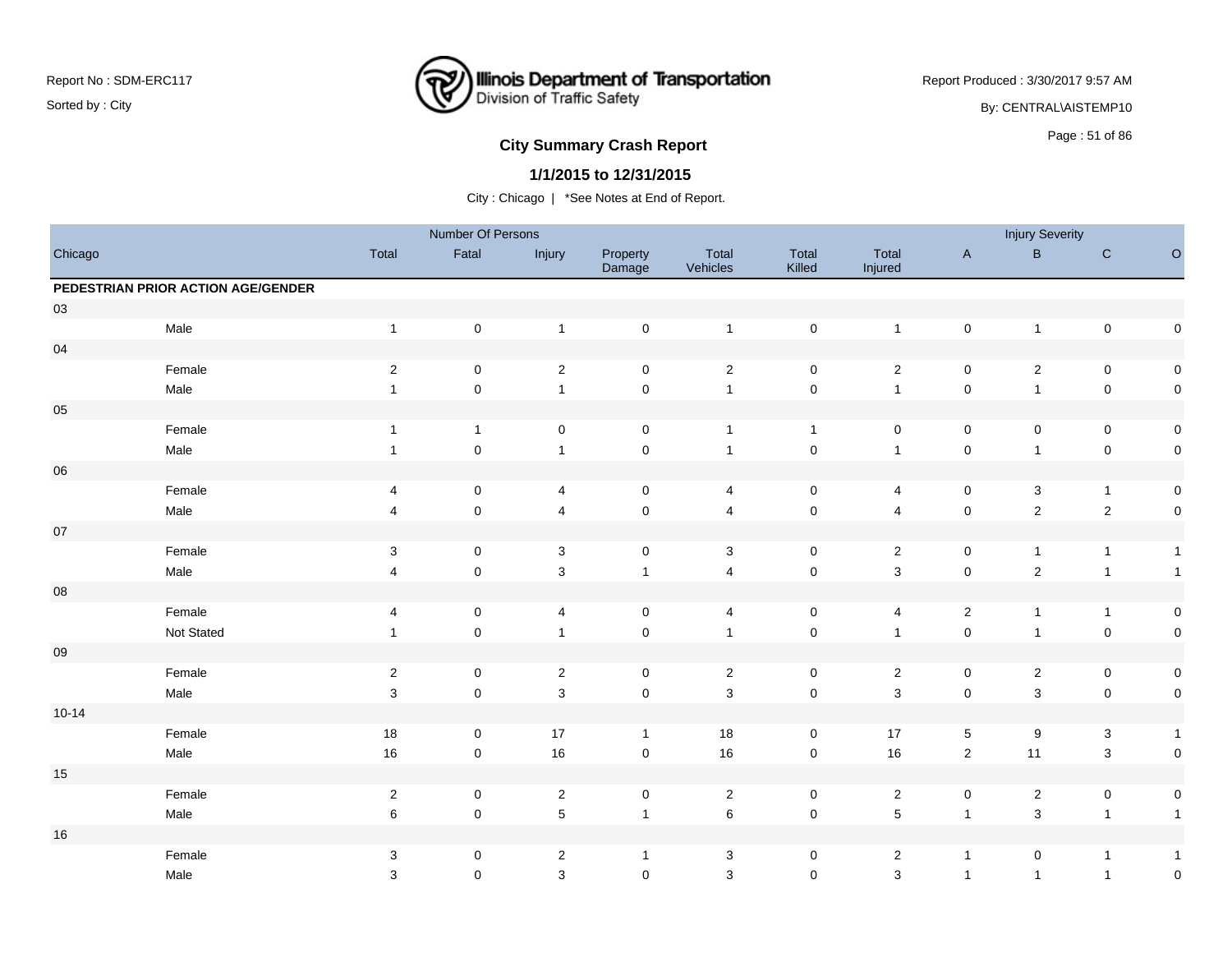

Report Produced : 3/30/2017 9:57 AM

By: CENTRAL\AISTEMP10

# **City Summary Crash Report CLASH CRASH REPORT CONSTRUSS AND REPORT CONSTRUSS ASSESS** Page : 52 of 86

### **1/1/2015 to 12/31/2015**

|           |                                    |                         | Number Of Persons |                |                    |                   |                     |                  |                  | <b>Injury Severity</b> |                  |                           |
|-----------|------------------------------------|-------------------------|-------------------|----------------|--------------------|-------------------|---------------------|------------------|------------------|------------------------|------------------|---------------------------|
| Chicago   |                                    | Total                   | Fatal             | Injury         | Property<br>Damage | Total<br>Vehicles | Total<br>Killed     | Total<br>Injured | $\mathsf A$      | $\sf B$                | ${\bf C}$        | $\circ$                   |
|           | PEDESTRIAN PRIOR ACTION AGE/GENDER |                         |                   |                |                    |                   |                     |                  |                  |                        |                  |                           |
| 17        |                                    |                         |                   |                |                    |                   |                     |                  |                  |                        |                  |                           |
|           | Female                             | $10$                    | $\mathbf 0$       | $\bf 8$        | $\overline{2}$     | $10$              | $\mathbf 0$         | 8                | $\mathbf{1}$     | 6                      | $\mathbf{1}$     | $\sqrt{2}$                |
|           | Male                               | $\sqrt{5}$              | $\pmb{0}$         | $\overline{5}$ | $\pmb{0}$          | $\sqrt{5}$        | $\mathsf{O}\xspace$ | 5                | $\mathsf 3$      | $\mathbf{1}$           | $\overline{1}$   | $\mathsf 0$               |
| 18        |                                    |                         |                   |                |                    |                   |                     |                  |                  |                        |                  |                           |
|           | Female                             | $\,6\,$                 | $\mathbf{1}$      | 4              | $\mathbf{1}$       | $\,6\,$           | $\pmb{0}$           | 5                | $\mathbf{1}$     | $\mathbf{3}$           | $\mathbf{1}$     | $\mathbf{1}$              |
|           | Male                               | $\overline{\mathbf{4}}$ | $\pmb{0}$         | $\mathbf{3}$   | $\mathbf{1}$       | $\overline{4}$    | $\mathsf 0$         | 3                | $\pmb{0}$        | $\mathbf{1}$           | $\sqrt{2}$       | $\mathbf{1}$              |
| $19$      |                                    |                         |                   |                |                    |                   |                     |                  |                  |                        |                  |                           |
|           | Female                             | $\overline{\mathbf{4}}$ | $\mathbf 0$       | $\overline{4}$ | $\mathbf 0$        | 4                 | $\mathbf 0$         | 4                | 0                | $\mathbf{3}$           | $\mathbf{1}$     | 0                         |
|           | Male                               | $\,$ 5 $\,$             | $\pmb{0}$         | $5\,$          | $\pmb{0}$          | $\,$ 5 $\,$       | $\pmb{0}$           | 5                | $\sqrt{2}$       | $\mathbf{3}$           | $\mathbf 0$      | $\mathsf 0$               |
| $20\,$    |                                    |                         |                   |                |                    |                   |                     |                  |                  |                        |                  |                           |
|           | Female                             | $\overline{7}$          | $\pmb{0}$         | $\,6\,$        | $\mathbf{1}$       | $\overline{7}$    | $\pmb{0}$           | 6                | $\sqrt{2}$       | $\mathbf{1}$           | $\mathbf{3}$     | $\mathbf{1}$              |
|           | Male                               | $\sqrt{3}$              | $\pmb{0}$         | $\mathbf{3}$   | $\pmb{0}$          | $\sqrt{3}$        | $\mathsf 0$         | 3                | $\pmb{0}$        | $\mathbf{1}$           | $\sqrt{2}$       | $\pmb{0}$                 |
| 21        |                                    |                         |                   |                |                    |                   |                     |                  |                  |                        |                  |                           |
|           | Female                             | $\sqrt{5}$              | $\mathbf 0$       | $\sqrt{5}$     | $\mathbf 0$        | $\sqrt{5}$        | $\mathbf 0$         | 5                | $\mathbf{1}$     | $\mathbf{3}$           | $\mathbf{1}$     | $\pmb{0}$                 |
|           | Male                               | 5                       | $\mathbf 0$       | $\overline{5}$ | $\pmb{0}$          | $\sqrt{5}$        | $\pmb{0}$           | 5                | $\pmb{0}$        | $\mathbf{3}$           | $\sqrt{2}$       | $\mathsf 0$               |
| $22 - 24$ |                                    |                         |                   |                |                    |                   |                     |                  |                  |                        |                  |                           |
|           | Female                             | 34                      | $\mathbf{1}$      | 32             | $\mathbf{1}$       | 34                | $\mathbf{1}$        | 32               | $\overline{7}$   | 16                     | $\boldsymbol{9}$ | $\mathbf{1}$              |
|           | Male                               | 25                      | $\mathbf{1}$      | 21             | $\mathsf 3$        | 25                | $\mathbf{1}$        | $21$             | $\sqrt{5}$       | $\boldsymbol{7}$       | $\boldsymbol{9}$ | $\sqrt{3}$                |
| 25-29     |                                    |                         |                   |                |                    |                   |                     |                  |                  |                        |                  |                           |
|           | Female                             | 33                      | $\mathbf{1}$      | 31             | $\mathbf{1}$       | 33                | $\mathbf{1}$        | 31               | $\mathsf 3$      | 18                     | $10$             | $\mathbf{1}$              |
|           | Male                               | 37                      | 0                 | 34             | 3                  | 37                | 0                   | 34               | 3                | 26                     | $\sqrt{5}$       | $\ensuremath{\mathsf{3}}$ |
|           | Not Stated                         | $\overline{1}$          | $\mathbf 0$       | $\pmb{0}$      | $\mathbf{1}$       | $\overline{1}$    | $\mathbf 0$         | $\mathsf 0$      | $\pmb{0}$        | 0                      | $\mathbf 0$      | $\mathbf{1}$              |
| $30 - 34$ |                                    |                         |                   |                |                    |                   |                     |                  |                  |                        |                  |                           |
|           | Female                             | 23                      | $\mathbf 0$       | 21             | $\overline{2}$     | 23                | $\mathbf 0$         | 21               | 4                | 10                     | $\overline{7}$   | $\boldsymbol{2}$          |
|           | Male                               | 28                      | $\mathbf 0$       | 23             | $\sqrt{5}$         | 28                | $\mathsf 0$         | 23               | $\boldsymbol{7}$ | $\boldsymbol{9}$       | $\overline{7}$   | $\sqrt{5}$                |
| 35-39     |                                    |                         |                   |                |                    |                   |                     |                  |                  |                        |                  |                           |
|           | Female                             | 15                      | 0                 | 15             | 0                  | 15                | 0                   | 15               | $\overline{2}$   | 9                      | 4                | $\pmb{0}$                 |
|           | Male                               | 23                      | 0                 | 20             | 3                  | 23                | $\mathbf 0$         | 20               | $\overline{2}$   | 14                     | $\overline{4}$   | $\mathsf 3$               |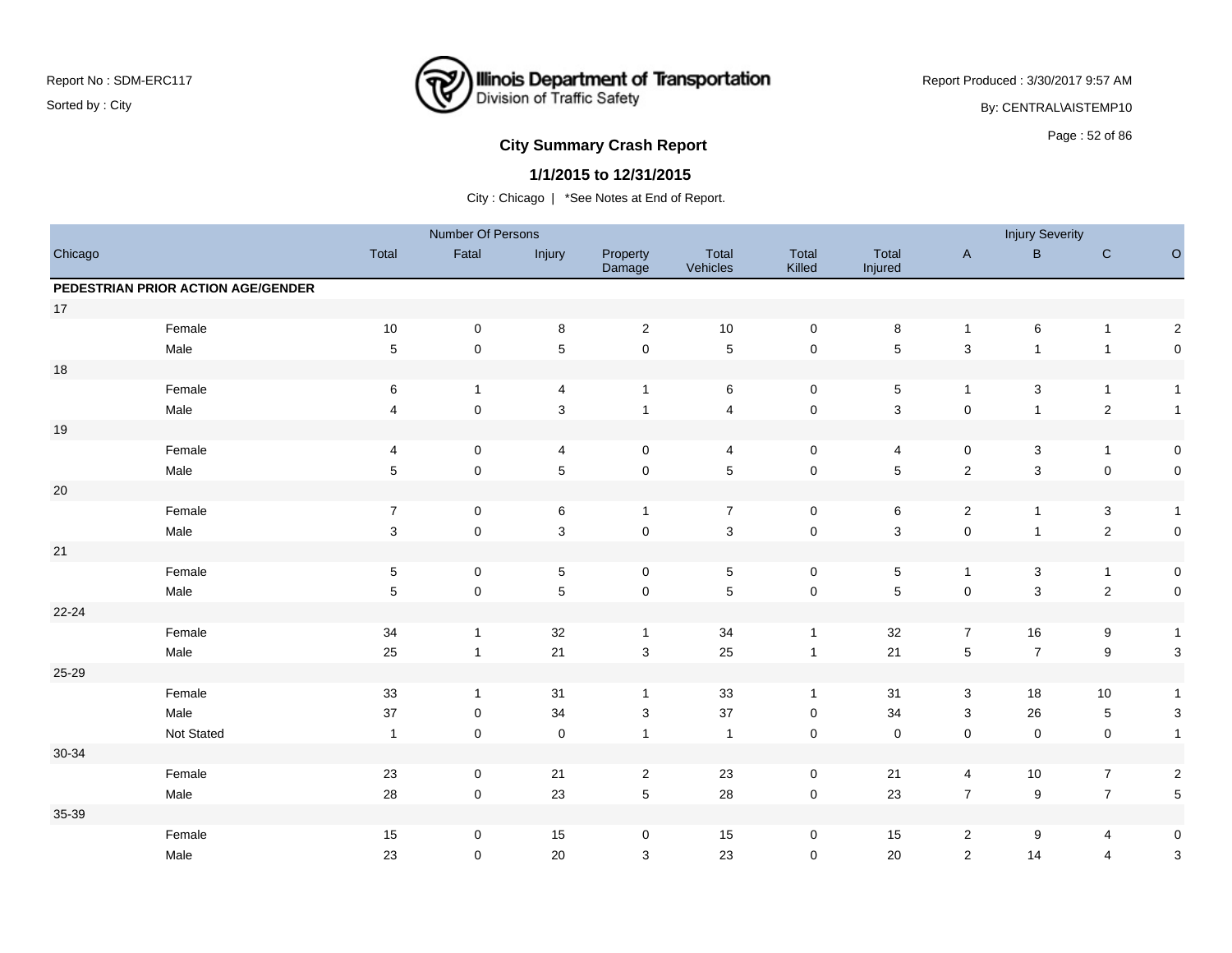

Report Produced : 3/30/2017 9:57 AM

By: CENTRAL\AISTEMP10

# **City Summary Crash Report CLAST CONSTRUSS 2009 120 AU 2010 12:30 Page : 53 of 86**

### **1/1/2015 to 12/31/2015**

|         |                                    |                | Number Of Persons |                  |                     |                   |                     |                  |                         | <b>Injury Severity</b>  |                           |                     |
|---------|------------------------------------|----------------|-------------------|------------------|---------------------|-------------------|---------------------|------------------|-------------------------|-------------------------|---------------------------|---------------------|
| Chicago |                                    | Total          | Fatal             | Injury           | Property<br>Damage  | Total<br>Vehicles | Total<br>Killed     | Total<br>Injured | $\mathsf{A}$            | $\sf B$                 | ${\bf C}$                 | $\circ$             |
|         | PEDESTRIAN PRIOR ACTION AGE/GENDER |                |                   |                  |                     |                   |                     |                  |                         |                         |                           |                     |
| 40-44   |                                    |                |                   |                  |                     |                   |                     |                  |                         |                         |                           |                     |
|         | Female                             | 9              | $\pmb{0}$         | $\boldsymbol{9}$ | $\mathbf 0$         | 9                 | $\mathbf 0$         | 9                | 0                       | 5                       | $\overline{4}$            | 0                   |
|         | Male                               | 16             | $\sqrt{2}$        | 14               | $\pmb{0}$           | 16                | $\sqrt{2}$          | 14               | $\mathbf{1}$            | 11                      | $\sqrt{2}$                | $\mathsf 0$         |
| 45-49   |                                    |                |                   |                  |                     |                   |                     |                  |                         |                         |                           |                     |
|         | Female                             | 23             | $\mathbf{1}$      | 20               | $\overline{2}$      | 23                | $\mathbf{1}$        | 20               | $\overline{7}$          | 10                      | $\ensuremath{\mathsf{3}}$ | $\sqrt{2}$          |
|         | Male                               | 13             | $\mathbf{3}$      | $10$             | $\mathsf{O}\xspace$ | 13                | $\sqrt{2}$          | 11               | $\overline{\mathbf{4}}$ | $\mathbf 5$             | $\sqrt{2}$                | $\pmb{0}$           |
| 50-54   |                                    |                |                   |                  |                     |                   |                     |                  |                         |                         |                           |                     |
|         | Female                             | 23             | $\mathbf{1}$      | 21               | $\mathbf{1}$        | 23                | $\mathbf{1}$        | 21               | 2                       | 12                      | $\overline{7}$            | $\mathbf{1}$        |
|         | Male                               | 23             | $\overline{c}$    | 19               | 2                   | 23                | $\boldsymbol{2}$    | 18               | 3                       | 12                      | $\sqrt{3}$                | $\sqrt{3}$          |
|         | Not Stated                         | $\overline{1}$ | $\mathbf 0$       | $\overline{1}$   | $\mathsf 0$         | $\overline{1}$    | $\mathbf 0$         | $\overline{1}$   | $\mathbf 0$             | 0                       | $\mathbf{1}$              | $\mathsf{O}\xspace$ |
| 55-59   |                                    |                |                   |                  |                     |                   |                     |                  |                         |                         |                           |                     |
|         | Female                             | $16$           | $\mathbf 0$       | 16               | $\mathsf{O}\xspace$ | 16                | $\mathbf 0$         | 16               | $\overline{2}$          | 10                      | 4                         | 0                   |
|         | Male                               | $20\,$         | $\pmb{0}$         | 19               | $\mathbf{1}$        | $20\,$            | $\mathsf 0$         | 19               | 4                       | 13                      | $\sqrt{2}$                | $\mathbf{1}$        |
| 60-64   |                                    |                |                   |                  |                     |                   |                     |                  |                         |                         |                           |                     |
|         | Female                             | 13             | $\overline{2}$    | 11               | $\mathbf 0$         | 13                | $\overline{2}$      | 11               | 4                       | 5                       | $\overline{2}$            | 0                   |
|         | Male                               | 19             | $\overline{c}$    | 14               | $\sqrt{3}$          | 19                | $\sqrt{2}$          | 14               | 3                       | 11                      | $\mathbf 0$               | 3                   |
| 65-69   |                                    |                |                   |                  |                     |                   |                     |                  |                         |                         |                           |                     |
|         | Female                             | $\overline{7}$ | $\mathbf 0$       | $\overline{7}$   | $\mathbf 0$         | $\overline{7}$    | $\mathbf 0$         | $\overline{7}$   | 0                       | 6                       | $\overline{1}$            | $\pmb{0}$           |
|         | Male                               | 16             | $\mathbf 0$       | 15               | $\mathbf{1}$        | 16                | $\mathsf{O}\xspace$ | 15               | $\sqrt{3}$              | 9                       | $\ensuremath{\mathsf{3}}$ | $\mathbf{1}$        |
| 70-74   |                                    |                |                   |                  |                     |                   |                     |                  |                         |                         |                           |                     |
|         | Female                             | 8              | $\pmb{0}$         | 8                | $\mathsf{O}\xspace$ | 8                 | $\mathbf 0$         | 8                | 4                       | 4                       | 0                         | 0                   |
|         | Male                               | 5              | $\mathbf{1}$      | $\mathbf{3}$     | $\mathbf{1}$        | $\sqrt{5}$        | $\mathbf{1}$        | 3                | $\mathbf{1}$            | $\mathbf{1}$            | $\mathbf{1}$              | $\mathbf{1}$        |
| 75-79   |                                    |                |                   |                  |                     |                   |                     |                  |                         |                         |                           |                     |
|         | Female                             | $\sqrt{5}$     | $\mathbf 0$       | $\sqrt{5}$       | $\mathsf{O}\xspace$ | $\sqrt{5}$        | $\mathbf 0$         | 5                | $\overline{c}$          | $\overline{\mathbf{c}}$ | $\overline{1}$            | 0                   |
|         | Male                               | $\overline{4}$ | $\pmb{0}$         | $\overline{4}$   | $\pmb{0}$           | $\overline{4}$    | $\mathsf 0$         | 4                | $\mathbf{1}$            | $\mathbf{1}$            | $\sqrt{2}$                | $\mathsf{O}\xspace$ |
| 80-84   |                                    |                |                   |                  |                     |                   |                     |                  |                         |                         |                           |                     |
|         | Female                             | $\sqrt{2}$     | 0                 | $\overline{2}$   | $\mathbf 0$         | $\sqrt{2}$        | 0                   | $\overline{a}$   | $\mathbf{1}$            | $\mathbf{1}$            | 0                         | 0                   |
|         | Male                               | $\mathbf{1}$   | 0                 | $\overline{1}$   | $\mathbf 0$         | $\overline{1}$    | $\mathbf 0$         | $\mathbf{1}$     | $\mathbf 0$             | $\mathbf 0$             | $\mathbf{1}$              | $\mathsf{O}\xspace$ |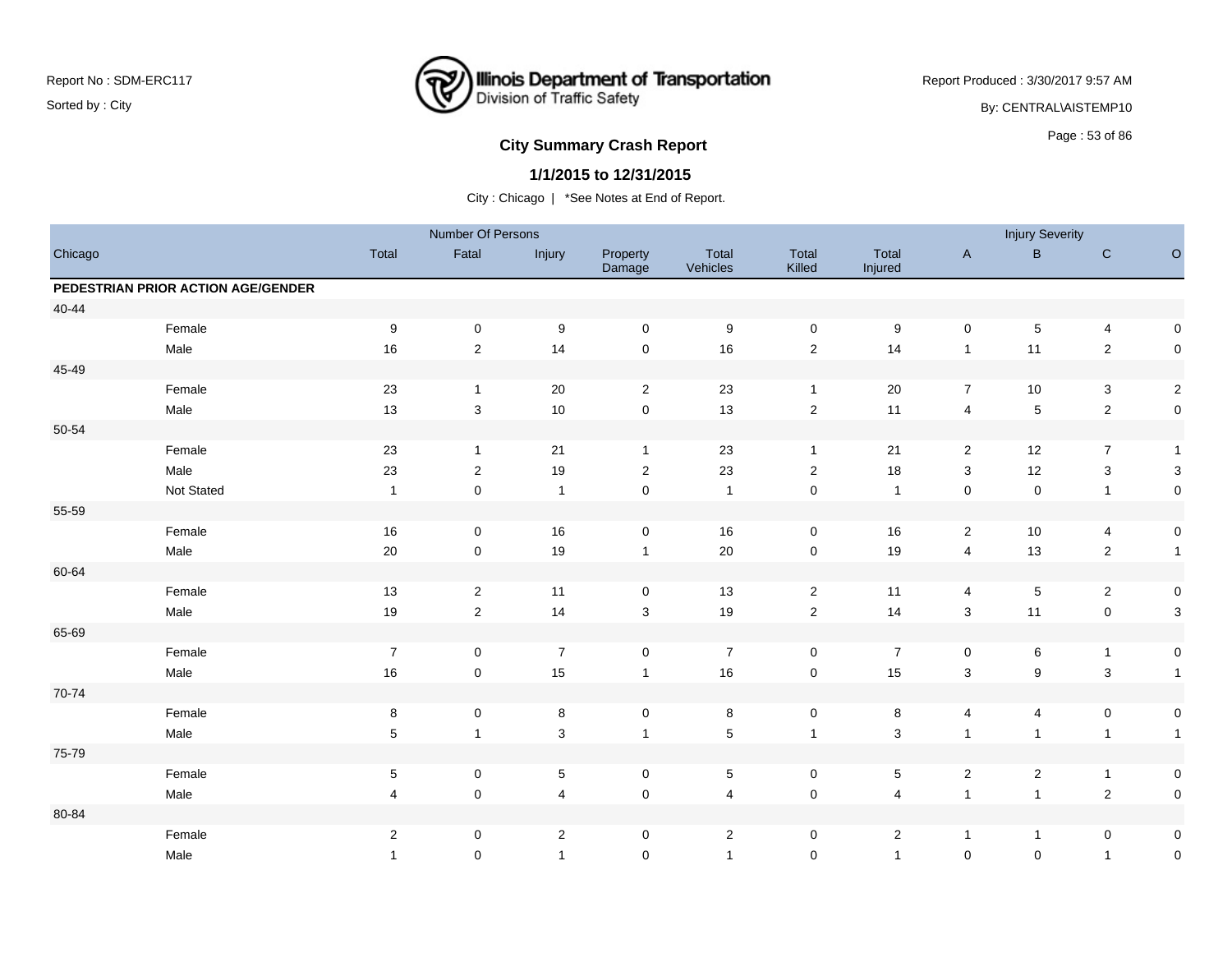

Report Produced : 3/30/2017 9:57 AM

By: CENTRAL\AISTEMP10

# **City Summary Crash Report CLASH CRASH REPORT CONSUMING THE SET OF 86 CITY SUMMARY CRASH REPORT OF SAMPLE SET OF SET OF SAMPLE SET OF SAMPLE SET OF SAMPLE SET OF SAMPLE SET OF SAMPLE SET OF SAMPLE SET OF SAMPLE SET OF SA**

### **1/1/2015 to 12/31/2015**

|                        |                                    |                           | Number Of Persons   |                |                     |                   |                     |                  |                | <b>Injury Severity</b> |                  |              |
|------------------------|------------------------------------|---------------------------|---------------------|----------------|---------------------|-------------------|---------------------|------------------|----------------|------------------------|------------------|--------------|
| Chicago                |                                    | Total                     | Fatal               | Injury         | Property<br>Damage  | Total<br>Vehicles | Total<br>Killed     | Total<br>Injured | $\mathsf{A}$   | B                      | $\mathbf C$      | $\circ$      |
|                        | PEDESTRIAN PRIOR ACTION AGE/GENDER |                           |                     |                |                     |                   |                     |                  |                |                        |                  |              |
| 85-89                  |                                    |                           |                     |                |                     |                   |                     |                  |                |                        |                  |              |
|                        | Female                             | 4                         | $\mathsf 0$         | $\mathbf 3$    | $\mathbf{1}$        | 4                 | $\mathsf 0$         | $\mathbf{3}$     | $\overline{1}$ | $\overline{c}$         | $\pmb{0}$        | $\mathbf{1}$ |
|                        | Male                               | $\sqrt{2}$                | $\mathsf 0$         | $\mathbf{1}$   | $\mathbf{1}$        | $\mathbf 2$       | $\pmb{0}$           | $\mathbf{1}$     | $\pmb{0}$      | $\mathbf{1}$           | $\pmb{0}$        | $\mathbf{1}$ |
| 90-94                  |                                    |                           |                     |                |                     |                   |                     |                  |                |                        |                  |              |
|                        | Male                               | $\overline{2}$            | $\mathbf 0$         | $\overline{2}$ | $\mathsf{O}\xspace$ | $\overline{2}$    | $\mathbf 0$         | $\overline{2}$   | $\overline{1}$ | $\mathbf{1}$           | $\pmb{0}$        | $\pmb{0}$    |
| Unknown                |                                    |                           |                     |                |                     |                   |                     |                  |                |                        |                  |              |
|                        | Female                             | 17                        | $\mathsf 0$         | 13             | 4                   | 17                | $\pmb{0}$           | 12               | $\sqrt{2}$     | $\overline{5}$         | $\overline{5}$   | $\mathbf 5$  |
|                        | Male                               | 11                        | $\pmb{0}$           | 10             | $\mathbf{1}$        | 11                | $\pmb{0}$           | $10$             | $\overline{1}$ | $\overline{7}$         | $\sqrt{2}$       | $\mathbf{1}$ |
|                        | Not Stated                         | 24                        | $\mathbf{1}$        | 20             | $\mathbf{3}$        | 24                | $\mathsf{O}\xspace$ | 19               | $\sqrt{2}$     | 8                      | $\boldsymbol{9}$ | $\sqrt{5}$   |
| Waiting For School Bus |                                    |                           |                     |                |                     |                   |                     |                  |                |                        |                  |              |
| 55-59                  |                                    |                           |                     |                |                     |                   |                     |                  |                |                        |                  |              |
|                        | Male                               | $\mathbf{1}$              | $\mathsf 0$         | $\overline{1}$ | $\mathsf{O}\xspace$ | $\overline{1}$    | $\pmb{0}$           | $\mathbf{1}$     | $\pmb{0}$      | $\mathbf{1}$           | $\pmb{0}$        | $\pmb{0}$    |
|                        | Walking/Riding Against Traffic     |                           |                     |                |                     |                   |                     |                  |                |                        |                  |              |
| $07\,$                 |                                    |                           |                     |                |                     |                   |                     |                  |                |                        |                  |              |
|                        | Female                             | $\mathbf{1}$              | $\pmb{0}$           | $\mathbf{1}$   | $\mathsf{O}\xspace$ | $\overline{1}$    | $\pmb{0}$           | $\mathbf{1}$     | $\pmb{0}$      | $\mathbf{1}$           | $\pmb{0}$        | 0            |
| 09                     |                                    |                           |                     |                |                     |                   |                     |                  |                |                        |                  |              |
|                        | Female                             | $\mathbf{1}$              | $\mathsf 0$         | $\overline{1}$ | $\mathbf 0$         | $\mathbf{1}$      | $\pmb{0}$           | $\mathbf{1}$     | $\overline{1}$ | $\pmb{0}$              | $\pmb{0}$        | $\pmb{0}$    |
|                        | Male                               | $\mathbf{1}$              | $\mathsf{O}\xspace$ | $\overline{1}$ | $\mathsf{O}\xspace$ | $\overline{1}$    | $\pmb{0}$           | $\mathbf{1}$     | $\mathbf 0$    | $\mathbf{1}$           | $\mathsf 0$      | $\pmb{0}$    |
| $10 - 14$              |                                    |                           |                     |                |                     |                   |                     |                  |                |                        |                  |              |
|                        | Female                             | $\mathbf{1}$              | $\mathsf 0$         | $\overline{1}$ | 0                   | $\overline{1}$    | $\pmb{0}$           | $\mathbf{1}$     | 0              | $\mathbf{1}$           | $\pmb{0}$        | $\pmb{0}$    |
|                        | Male                               | $\,8\,$                   | $\mathsf{O}\xspace$ | $\bf 8$        | $\mathsf{O}\xspace$ | $\bf8$            | $\pmb{0}$           | $\bf 8$          | $\sqrt{2}$     | $\mathbf 5$            | $\mathbf{1}$     | $\pmb{0}$    |
| 15                     |                                    |                           |                     |                |                     |                   |                     |                  |                |                        |                  |              |
|                        | Female                             | $\mathbf{1}$              | $\mathsf{O}\xspace$ | $\overline{1}$ | $\mathbf 0$         | $\overline{1}$    | $\mathsf{O}\xspace$ | $\mathbf{1}$     | $\mathsf 0$    | $\mathbf 0$            | $\overline{1}$   | $\mathbf 0$  |
|                        | Male                               | $\overline{c}$            | $\mathbf 0$         | $\sqrt{2}$     | $\mathbf 0$         | $\overline{2}$    | $\mathsf 0$         | $\overline{2}$   | $\overline{1}$ | $\mathbf{1}$           | $\mathsf 0$      | $\pmb{0}$    |
| 16                     |                                    |                           |                     |                |                     |                   |                     |                  |                |                        |                  |              |
|                        | Female                             | $\boldsymbol{2}$          | $\mathbf 0$         | $\sqrt{2}$     | $\mathbf 0$         | $\overline{2}$    | $\mathsf{O}\xspace$ | $\overline{2}$   | $\overline{1}$ | $\mathbf{1}$           | $\pmb{0}$        | $\mathsf 0$  |
|                        | Male                               | $\mathbf{1}$              | $\mathsf{O}\xspace$ | $\mathbf{1}$   | $\mathsf 0$         | $\mathbf{1}$      | $\pmb{0}$           | $\mathbf{1}$     | $\pmb{0}$      | $\mathbf 0$            | $\overline{1}$   | $\mathbf 0$  |
| $17$                   |                                    |                           |                     |                |                     |                   |                     |                  |                |                        |                  |              |
|                        | Male                               | $\ensuremath{\mathsf{3}}$ | $\pmb{0}$           | 3              | $\mathbf 0$         | $\mathbf{3}$      | 0                   | 3                | $\mathsf 0$    | $\overline{a}$         | $\overline{1}$   | $\pmb{0}$    |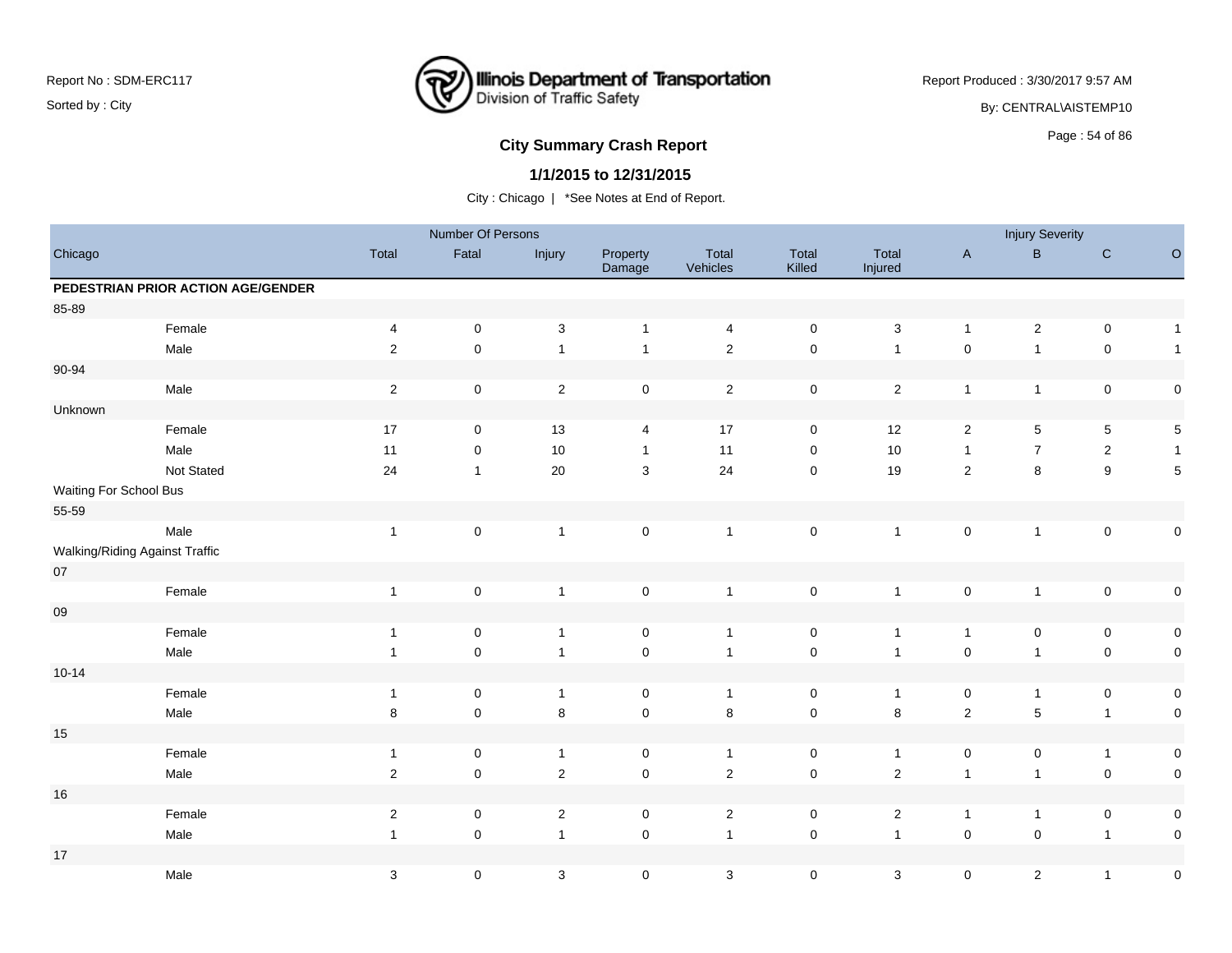

Report Produced : 3/30/2017 9:57 AM

By: CENTRAL\AISTEMP10

# Page : 55 of 86 **City Summary Crash Report**

### **1/1/2015 to 12/31/2015**

|           |                                    |                  | Number Of Persons |                |                     |                   |                     |                  |                     | <b>Injury Severity</b>  |                         |                     |
|-----------|------------------------------------|------------------|-------------------|----------------|---------------------|-------------------|---------------------|------------------|---------------------|-------------------------|-------------------------|---------------------|
| Chicago   |                                    | Total            | Fatal             | Injury         | Property<br>Damage  | Total<br>Vehicles | Total<br>Killed     | Total<br>Injured | $\mathsf{A}$        | $\sf B$                 | ${\bf C}$               | $\circ$             |
|           | PEDESTRIAN PRIOR ACTION AGE/GENDER |                  |                   |                |                     |                   |                     |                  |                     |                         |                         |                     |
| $18$      |                                    |                  |                   |                |                     |                   |                     |                  |                     |                         |                         |                     |
|           | Female                             | $\mathbf{1}$     | $\mathsf 0$       | $\mathbf{1}$   | $\pmb{0}$           | $\overline{1}$    | $\mathsf 0$         | $\mathbf{1}$     | $\mathbf 0$         | $\mathbf{1}$            | $\mathbf 0$             | $\mathsf{O}\xspace$ |
|           | Male                               | $\sqrt{2}$       | $\mathbf 0$       | $\sqrt{2}$     | $\mathsf 0$         | $\sqrt{2}$        | $\mathsf 0$         | $\mathbf 2$      | $\mathbf 0$         | $\overline{c}$          | $\mathbf 0$             | $\pmb{0}$           |
| $19$      |                                    |                  |                   |                |                     |                   |                     |                  |                     |                         |                         |                     |
|           | Female                             | $\mathbf{1}$     | $\mathbf 0$       | $\overline{1}$ | $\mathbf 0$         | $\overline{1}$    | $\mathbf 0$         | $\mathbf{1}$     | $\mathbf 0$         | $\mathbf{1}$            | $\pmb{0}$               | $\pmb{0}$           |
|           | Male                               | $\mathbf{1}$     | $\mathbf 0$       | $\overline{1}$ | $\pmb{0}$           | $\overline{1}$    | $\mathsf 0$         | $\mathbf{1}$     | $\mathbf 0$         | $\mathsf 0$             | $\mathbf{1}$            | $\pmb{0}$           |
| $20\,$    |                                    |                  |                   |                |                     |                   |                     |                  |                     |                         |                         |                     |
|           | Female                             | $\mathbf{1}$     | $\pmb{0}$         | $\overline{1}$ | $\pmb{0}$           | $\overline{1}$    | $\pmb{0}$           | $\mathbf{1}$     | $\pmb{0}$           | 0                       | $\overline{1}$          | $\pmb{0}$           |
|           | Male                               | $\mathbf{1}$     | $\pmb{0}$         | $\overline{1}$ | $\pmb{0}$           | $\overline{1}$    | $\pmb{0}$           | $\mathbf{1}$     | $\mathbf 0$         | $\mathbf 0$             | $\overline{1}$          | $\pmb{0}$           |
| $21$      |                                    |                  |                   |                |                     |                   |                     |                  |                     |                         |                         |                     |
|           | Female                             | $\mathbf{1}$     | $\pmb{0}$         | $\mathbf{1}$   | $\pmb{0}$           | $\overline{1}$    | $\pmb{0}$           | $\mathbf{1}$     | $\mathbf{1}$        | $\pmb{0}$               | $\mathbf 0$             | $\pmb{0}$           |
|           | Male                               | $\boldsymbol{2}$ | $\pmb{0}$         | $\overline{1}$ | $\mathbf{1}$        | $\sqrt{2}$        | $\pmb{0}$           | $\overline{1}$   | $\mathbf{1}$        | $\mathsf 0$             | $\mathbf 0$             | $\mathbf{1}$        |
| 22-24     |                                    |                  |                   |                |                     |                   |                     |                  |                     |                         |                         |                     |
|           | Female                             | $\,6\,$          | $\pmb{0}$         | $\,6\,$        | $\mathbf 0$         | 6                 | $\mathbf 0$         | 6                | $\mathbf{1}$        | 5                       | $\mathbf 0$             | $\pmb{0}$           |
|           | Male                               | 6                | $\mathbf 0$       | $\,6\,$        | $\pmb{0}$           | $\,6\,$           | $\mathsf{O}\xspace$ | 6                | $\mathbf 2$         | 3                       | $\overline{1}$          | $\mathsf{O}\xspace$ |
| 25-29     |                                    |                  |                   |                |                     |                   |                     |                  |                     |                         |                         |                     |
|           | Female                             | 4                | $\pmb{0}$         | 4              | $\mathbf 0$         | 4                 | $\mathbf 0$         | 4                | $\mathbf 0$         | $\overline{\mathbf{c}}$ | $\overline{\mathbf{c}}$ | $\pmb{0}$           |
|           | Male                               | $\overline{7}$   | $\pmb{0}$         | $\overline{7}$ | $\pmb{0}$           | $\overline{7}$    | $\pmb{0}$           | $\overline{7}$   | $\mathbf{1}$        | $\overline{\mathbf{4}}$ | $\mathbf 2$             | $\pmb{0}$           |
| 30-34     |                                    |                  |                   |                |                     |                   |                     |                  |                     |                         |                         |                     |
|           | Female                             | $\sqrt{5}$       | $\pmb{0}$         | 4              | $\mathbf{1}$        | $\sqrt{5}$        | $\pmb{0}$           | 4                | $\mathsf 3$         | $\mathbf{1}$            | $\mathbf 0$             | $\mathbf{1}$        |
|           | Male                               | $\overline{7}$   | $\mathbf 0$       | $\overline{7}$ | $\pmb{0}$           | $\overline{7}$    | $\mathbf 0$         | $\boldsymbol{7}$ | $\mathbf{1}$        | 4                       | $\sqrt{2}$              | $\pmb{0}$           |
| 35-39     |                                    |                  |                   |                |                     |                   |                     |                  |                     |                         |                         |                     |
|           | Female                             | 6                | $\mathbf 0$       | $\,6\,$        | $\mathbf 0$         | 6                 | $\mathbf 0$         | 6                | $\mathbf 0$         | 4                       | $\overline{2}$          | $\pmb{0}$           |
|           | Male                               | 4                | $\mathbf 0$       | $\overline{4}$ | $\mathsf{O}\xspace$ | 4                 | $\mathbf 0$         | 4                | $\mathbf 0$         | $\mathbf 2$             | $\overline{2}$          | $\pmb{0}$           |
| $40 - 44$ |                                    |                  |                   |                |                     |                   |                     |                  |                     |                         |                         |                     |
|           | Female                             | 4                | $\pmb{0}$         | $\overline{4}$ | $\mathsf 0$         | 4                 | $\mathbf 0$         | 4                | $\mathbf{1}$        | $\mathbf{1}$            | $\overline{c}$          | $\pmb{0}$           |
|           | Male                               | $\mathbf{1}$     | $\mathbf 0$       | $\overline{1}$ | $\pmb{0}$           | $\overline{1}$    | $\mathsf{O}\xspace$ | $\mathbf{1}$     | $\mathbf{1}$        | $\mathbf 0$             | $\mathbf 0$             | $\pmb{0}$           |
| 45-49     |                                    |                  |                   |                |                     |                   |                     |                  |                     |                         |                         |                     |
|           | Female                             | $\mathbf 5$      | $\pmb{0}$         | $\sqrt{5}$     | $\pmb{0}$           | $\sqrt{5}$        | $\pmb{0}$           | 5                | $\mathsf{O}\xspace$ | 3                       | $\sqrt{2}$              | $\pmb{0}$           |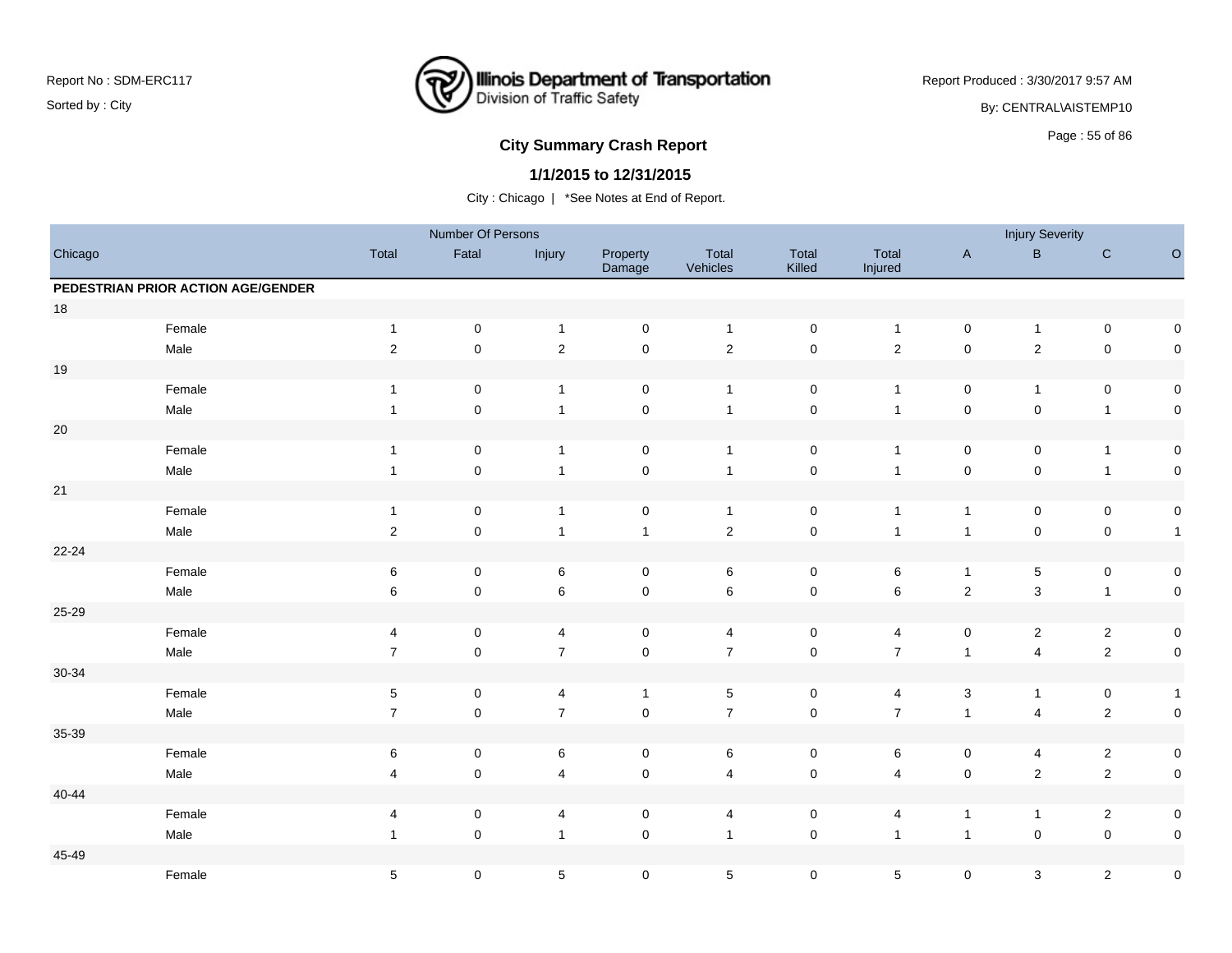

Report Produced : 3/30/2017 9:57 AM

By: CENTRAL\AISTEMP10

# Page : 56 of 86 **City Summary Crash Report**

### **1/1/2015 to 12/31/2015**

|           |                                         |                           | Number Of Persons |                |                     |                   |                 |                           |                     | <b>Injury Severity</b> |                     |                     |
|-----------|-----------------------------------------|---------------------------|-------------------|----------------|---------------------|-------------------|-----------------|---------------------------|---------------------|------------------------|---------------------|---------------------|
| Chicago   |                                         | Total                     | Fatal             | Injury         | Property<br>Damage  | Total<br>Vehicles | Total<br>Killed | Total<br>Injured          | $\mathsf{A}$        | $\, {\bf B} \,$        | $\mathbf C$         | $\mathsf O$         |
|           | PEDESTRIAN PRIOR ACTION AGE/GENDER      |                           |                   |                |                     |                   |                 |                           |                     |                        |                     |                     |
|           | Male                                    | $\sqrt{2}$                | $\pmb{0}$         | $\sqrt{2}$     | $\mathbf 0$         | $\mathbf{2}$      | 0               | $\overline{2}$            | $\pmb{0}$           | $\mathbf{1}$           | $\mathbf{1}$        | 0                   |
| 50-54     |                                         |                           |                   |                |                     |                   |                 |                           |                     |                        |                     |                     |
|           | Female                                  | $\,$ 5 $\,$               | $\mathbf 0$       | $\sqrt{5}$     | $\mathbf 0$         | $\sqrt{5}$        | $\mathbf 0$     | 5                         | $\overline{2}$      | $\overline{2}$         | $\mathbf{1}$        | 0                   |
|           | Male                                    | 5                         | $\mathbf 0$       | $\overline{4}$ | $\mathbf{1}$        | $\sqrt{5}$        | $\mathbf 0$     | 4                         | $\overline{2}$      | $\overline{1}$         | $\mathbf{1}$        | $\overline{1}$      |
| 55-59     |                                         |                           |                   |                |                     |                   |                 |                           |                     |                        |                     |                     |
|           | Female                                  | $\sqrt{2}$                | $\pmb{0}$         | $\overline{2}$ | $\mathbf 0$         | $\overline{2}$    | $\mathsf 0$     | $\overline{2}$            | $\mathbf{2}$        | 0                      | $\pmb{0}$           | $\mathsf{O}\xspace$ |
|           | Male                                    | $\,$ 5 $\,$               | $\mathbf{1}$      | $\overline{4}$ | $\mathsf{O}\xspace$ | $\sqrt{5}$        | $\overline{1}$  | $\overline{\mathbf{4}}$   | $\mathsf 0$         | 3                      | $\mathbf{1}$        | $\mathbf 0$         |
| 60-64     |                                         |                           |                   |                |                     |                   |                 |                           |                     |                        |                     |                     |
|           | Female                                  | $\ensuremath{\mathsf{3}}$ | $\pmb{0}$         | $\sqrt{3}$     | $\mathbf 0$         | 3                 | $\mathsf 0$     | 3                         | 0                   | $\overline{c}$         | $\mathbf{1}$        | $\mathbf 0$         |
|           | Male                                    | 4                         | $\mathbf{1}$      | $\sqrt{3}$     | $\mathbf 0$         | $\overline{4}$    | $\mathbf{1}$    | $\mathsf 3$               | $\sqrt{2}$          | $\mathbf 0$            | $\mathbf{1}$        | $\mathbf 0$         |
| 65-69     |                                         |                           |                   |                |                     |                   |                 |                           |                     |                        |                     |                     |
|           | Female                                  | $\sqrt{2}$                | $\pmb{0}$         | $\overline{2}$ | $\mathbf 0$         | $\overline{2}$    | $\mathsf 0$     | $\boldsymbol{2}$          | $\mathbf{1}$        | $\mathbf{1}$           | $\pmb{0}$           | $\mathbf 0$         |
|           | Male                                    | $\mathsf 3$               | $\mathbf 0$       | $\mathbf{3}$   | $\mathsf{O}\xspace$ | $\mathsf 3$       | $\pmb{0}$       | $\mathsf 3$               | $\mathbf 2$         | 1                      | $\pmb{0}$           | $\mathbf 0$         |
| 70-74     |                                         |                           |                   |                |                     |                   |                 |                           |                     |                        |                     |                     |
|           | Female                                  | $\sqrt{2}$                | $\mathbf 0$       | $\sqrt{2}$     | $\mathbf 0$         | $\overline{2}$    | $\mathsf 0$     | $\overline{2}$            | $\mathsf 0$         | $\mathbf 2$            | $\pmb{0}$           | $\mathbf 0$         |
|           | Male                                    | $\mathbf{1}$              | $\pmb{0}$         | $\mathbf{1}$   | $\mathbf 0$         | $\mathbf{1}$      | $\mathsf 0$     | $\mathbf{1}$              | $\pmb{0}$           | $\mathbf{1}$           | $\pmb{0}$           | $\mathbf 0$         |
| 75-79     |                                         |                           |                   |                |                     |                   |                 |                           |                     |                        |                     |                     |
|           | Female                                  | $\mathbf{1}$              | 0                 | $\mathbf{1}$   | 0                   | $\overline{1}$    | 0               | $\mathbf{1}$              | 0                   | $\mathbf{1}$           | 0                   | $\mathbf 0$         |
|           | Male                                    | $\mathbf{1}$              | $\pmb{0}$         | $\mathbf{1}$   | $\mathbf 0$         | $\overline{1}$    | $\mathsf 0$     | $\mathbf{1}$              | $\mathsf{O}\xspace$ | 1                      | $\pmb{0}$           | $\mathbf 0$         |
| 85-89     |                                         |                           |                   |                |                     |                   |                 |                           |                     |                        |                     |                     |
|           | Male                                    | $\sqrt{2}$                | $\mathbf 0$       | $\overline{2}$ | $\mathbf 0$         | $\overline{2}$    | $\mathsf 0$     | $\overline{2}$            | $\mathsf{O}\xspace$ | $\mathbf{1}$           | $\mathbf{1}$        | $\boldsymbol{0}$    |
| Unknown   |                                         |                           |                   |                |                     |                   |                 |                           |                     |                        |                     |                     |
|           | Female                                  | $\ensuremath{\mathsf{3}}$ | $\mathbf 0$       | $\mathsf 3$    | $\mathsf{O}\xspace$ | $\mathsf 3$       | $\pmb{0}$       | $\ensuremath{\mathsf{3}}$ | $\mathbf{1}$        | $\mathbf{1}$           | $\mathbf{1}$        | $\mathbf 0$         |
|           | Male                                    | 4                         | $\pmb{0}$         | $\overline{4}$ | $\pmb{0}$           | 4                 | 0               | $\ensuremath{\mathsf{3}}$ | $\mathbf{1}$        | $\overline{c}$         | $\pmb{0}$           | $\overline{1}$      |
|           | Not Stated                              | 5                         | $\pmb{0}$         | 3              | $\overline{2}$      | $\sqrt{5}$        | $\mathsf 0$     | 3                         | $\mathbf{1}$        | $\mathbf 2$            | $\mathsf{O}\xspace$ | $\sqrt{2}$          |
|           | Walking/Riding To/From Disabled Vehicle |                           |                   |                |                     |                   |                 |                           |                     |                        |                     |                     |
| $10 - 14$ |                                         |                           |                   |                |                     |                   |                 |                           |                     |                        |                     |                     |
|           | Male                                    | $\mathbf{1}$              | $\pmb{0}$         | $\mathbf{1}$   | $\pmb{0}$           | $\mathbf{1}$      | $\pmb{0}$       | $\mathbf{1}$              | $\mathbf{1}$        | 0                      | $\pmb{0}$           | $\pmb{0}$           |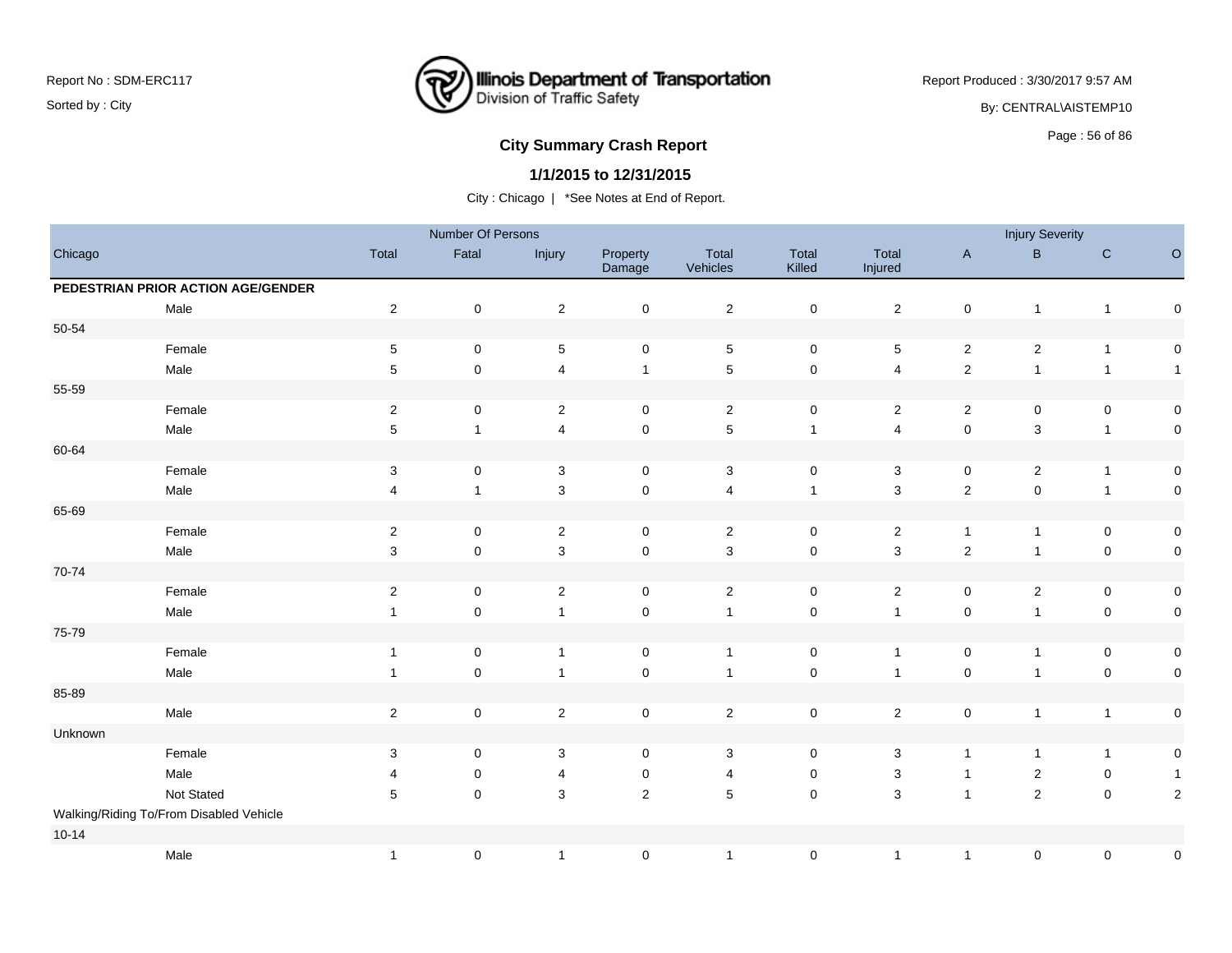

Report Produced : 3/30/2017 9:57 AM

By: CENTRAL\AISTEMP10

# **City Summary Crash Report CLASH CRASH REPORT CONSUMING THE SET OF 86 CITY SUMMARY CRASH REPORT OF SET OF 86**

### **1/1/2015 to 12/31/2015**

|                             |                                    |                | Number Of Persons   |                |                     |                         |                 |                  |                     | <b>Injury Severity</b> |                         |              |
|-----------------------------|------------------------------------|----------------|---------------------|----------------|---------------------|-------------------------|-----------------|------------------|---------------------|------------------------|-------------------------|--------------|
| Chicago                     |                                    | Total          | Fatal               | Injury         | Property<br>Damage  | Total<br>Vehicles       | Total<br>Killed | Total<br>Injured | $\mathsf{A}$        | $\, {\bf B} \,$        | ${\bf C}$               | $\circ$      |
|                             | PEDESTRIAN PRIOR ACTION AGE/GENDER |                |                     |                |                     |                         |                 |                  |                     |                        |                         |              |
| $22 - 24$                   |                                    |                |                     |                |                     |                         |                 |                  |                     |                        |                         |              |
|                             | Male                               | $\overline{1}$ | $\mathsf 0$         | $\mathbf{1}$   | $\mathsf{O}\xspace$ | $\mathbf{1}$            | $\mathsf 0$     | $\mathbf{1}$     | $\mathbf{1}$        | $\pmb{0}$              | $\pmb{0}$               | $\pmb{0}$    |
| $30 - 34$                   |                                    |                |                     |                |                     |                         |                 |                  |                     |                        |                         |              |
|                             | Female                             | $\overline{1}$ | $\mathsf{O}\xspace$ | $\mathbf{1}$   | $\pmb{0}$           | $\mathbf{1}$            | $\mathbf 0$     | $\mathbf{1}$     | $\pmb{0}$           | $\mathbf{1}$           | $\pmb{0}$               | $\pmb{0}$    |
| 45-49                       |                                    |                |                     |                |                     |                         |                 |                  |                     |                        |                         |              |
|                             | Female                             | $\overline{1}$ | 0                   | $\overline{1}$ | $\mathbf 0$         | $\overline{1}$          | $\mathbf 0$     | $\mathbf{1}$     | $\mathbf{1}$        | 0                      | $\mathbf 0$             | $\pmb{0}$    |
|                             | Male                               | $\overline{2}$ | $\pmb{0}$           | $\overline{2}$ | $\pmb{0}$           | $\overline{2}$          | $\mathsf 0$     | $\mathbf 2$      | $\pmb{0}$           | $\mathbf{1}$           | $\mathbf{1}$            | $\pmb{0}$    |
| 50-54                       |                                    |                |                     |                |                     |                         |                 |                  |                     |                        |                         |              |
|                             | Male                               | $\overline{1}$ | $\pmb{0}$           | $\mathbf{1}$   | $\mathsf{O}\xspace$ | $\overline{1}$          | $\mathsf 0$     | $\mathbf{1}$     | $\mathsf{O}\xspace$ | $\mathbf{1}$           | $\mathsf{O}\xspace$     | $\pmb{0}$    |
| 55-59                       |                                    |                |                     |                |                     |                         |                 |                  |                     |                        |                         |              |
|                             | Female                             | $\mathbf{1}$   | $\mathsf 0$         | $\pmb{0}$      | $\mathbf{1}$        | $\mathbf{1}$            | $\mathsf 0$     | $\mathsf 0$      | $\mathbf 0$         | $\pmb{0}$              | $\mathbf 0$             | $\mathbf{1}$ |
| 65-69                       |                                    |                |                     |                |                     |                         |                 |                  |                     |                        |                         |              |
|                             | Female                             | $\overline{1}$ | $\pmb{0}$           | $\overline{1}$ | $\mathsf{O}\xspace$ | $\overline{1}$          | $\mathbf 0$     | $\mathbf{1}$     | $\mathbf{1}$        | $\mathsf 0$            | $\pmb{0}$               | $\pmb{0}$    |
| 70-74                       |                                    |                |                     |                |                     |                         |                 |                  |                     |                        |                         |              |
|                             | Male                               | $\mathbf{1}$   | $\mathsf 0$         | $\mathbf{1}$   | $\mathsf{O}\xspace$ | $\mathbf{1}$            | $\mathbf 0$     | $\mathbf{1}$     | $\mathbf{1}$        | $\mathsf 0$            | $\pmb{0}$               | $\pmb{0}$    |
| Walking/Riding With Traffic |                                    |                |                     |                |                     |                         |                 |                  |                     |                        |                         |              |
| $02\,$                      |                                    |                |                     |                |                     |                         |                 |                  |                     |                        |                         |              |
|                             | Male                               | $\overline{1}$ | $\mathsf 0$         | $\mathbf{1}$   | $\mathbf 0$         | $\overline{1}$          | $\mathsf 0$     | $\mathbf{1}$     | $\pmb{0}$           | $\pmb{0}$              | $\mathbf{1}$            | $\pmb{0}$    |
| ${\bf 06}$                  |                                    |                |                     |                |                     |                         |                 |                  |                     |                        |                         |              |
|                             | Female                             | $\sqrt{2}$     | $\mathsf{O}\xspace$ | $\overline{2}$ | $\mathsf{O}\xspace$ | $\overline{2}$          | $\mathsf 0$     | $\overline{2}$   | $\mathsf{O}\xspace$ | $\mathbf{1}$           | $\mathbf{1}$            | $\pmb{0}$    |
| ${\bf 08}$                  |                                    |                |                     |                |                     |                         |                 |                  |                     |                        |                         |              |
|                             | Female                             | $\sqrt{2}$     | $\pmb{0}$           | $\sqrt{2}$     | $\mathsf{O}\xspace$ | $\sqrt{2}$              | $\pmb{0}$       | $\overline{a}$   | $\sqrt{2}$          | $\pmb{0}$              | $\pmb{0}$               | $\pmb{0}$    |
|                             | Male                               | $\overline{1}$ | $\pmb{0}$           | $\mathbf{1}$   | $\mathsf 0$         | $\overline{1}$          | $\pmb{0}$       | $\mathbf{1}$     | $\pmb{0}$           | $\pmb{0}$              | $\mathbf{1}$            | $\pmb{0}$    |
| $10 - 14$                   |                                    |                |                     |                |                     |                         |                 |                  |                     |                        |                         |              |
|                             | Female                             | 4              | $\pmb{0}$           | 3              | $\mathbf{1}$        | 4                       | $\mathsf 0$     | 3                | 0                   | $\mathbf{1}$           | $\overline{\mathbf{c}}$ | $\mathbf{1}$ |
|                             | Male                               | $\overline{4}$ | $\pmb{0}$           | $\overline{4}$ | $\mathsf 0$         | $\overline{\mathbf{4}}$ | $\pmb{0}$       | $\overline{4}$   | $\mathbf 2$         | $\mathbf{1}$           | $\overline{1}$          | $\pmb{0}$    |
| $15\,$                      |                                    |                |                     |                |                     |                         |                 |                  |                     |                        |                         |              |
|                             | Female                             | $\overline{1}$ | 0                   | $\mathbf{1}$   | $\mathbf 0$         | $\mathbf{1}$            | 0               | $\mathbf{1}$     | 0                   | $\mathbf{1}$           | $\mathbf 0$             | $\pmb{0}$    |
|                             | Male                               | $\overline{2}$ | $\pmb{0}$           | $\sqrt{2}$     | $\mathsf 0$         | $\overline{2}$          | $\mathbf 0$     | $\mathbf 2$      | $\mathbf{1}$        | $\mathbf{1}$           | $\mathsf{O}\xspace$     | $\pmb{0}$    |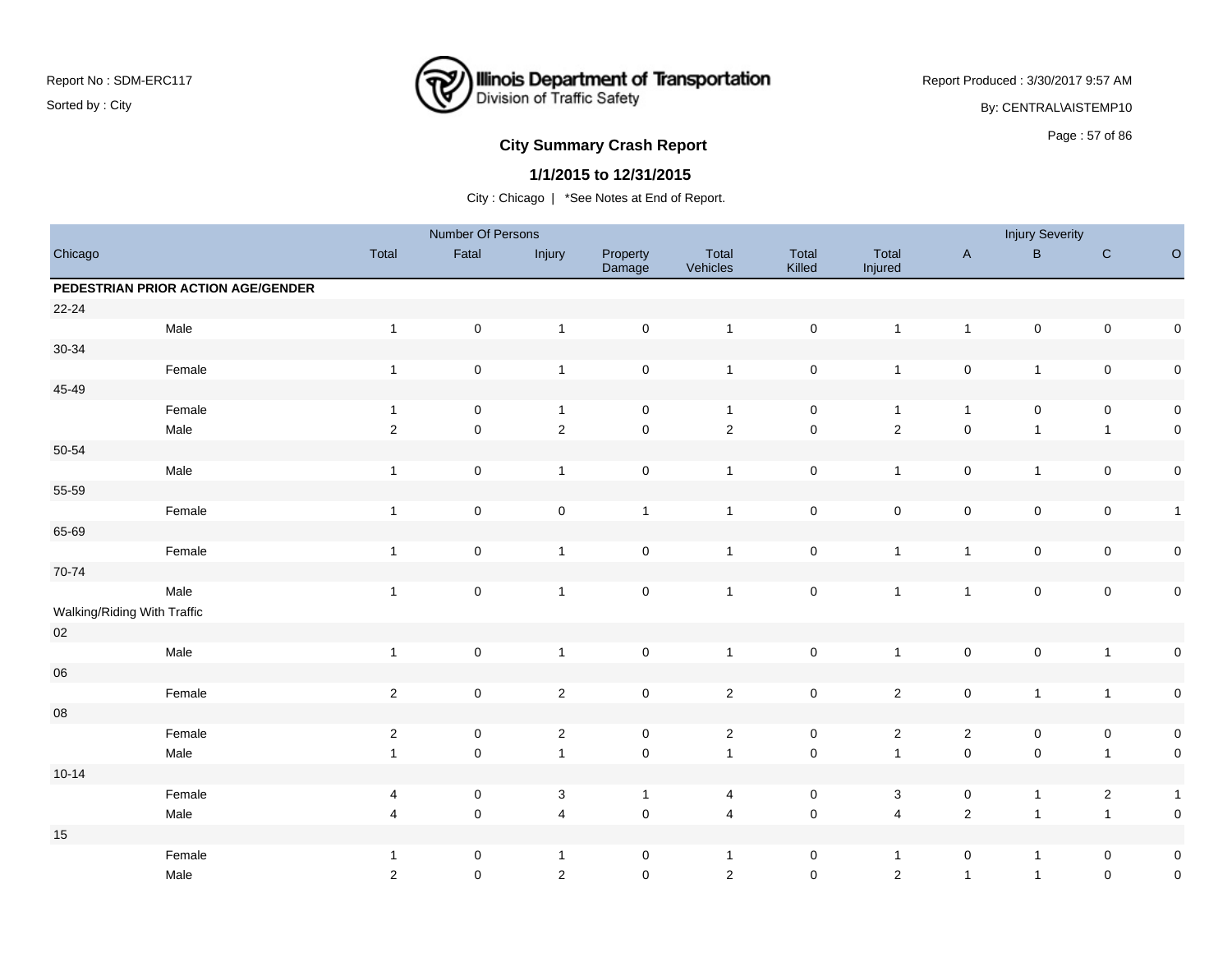

Report Produced : 3/30/2017 9:57 AM

By: CENTRAL\AISTEMP10

# **City Summary Crash Report CLASH Report CLASH Report CLASH Report CLASH Report CLASH Report CLASH Report CLASH Report CLASH Report CLASH Report CLASH Report CLASH Report CLASH Report CLASH Report**

### **1/1/2015 to 12/31/2015**

|           |                                    |                           | Number Of Persons   |                           |                     |                   |                     |                  |                | <b>Injury Severity</b>  |                |                     |
|-----------|------------------------------------|---------------------------|---------------------|---------------------------|---------------------|-------------------|---------------------|------------------|----------------|-------------------------|----------------|---------------------|
| Chicago   |                                    | Total                     | Fatal               | Injury                    | Property<br>Damage  | Total<br>Vehicles | Total<br>Killed     | Total<br>Injured | $\mathsf{A}$   | $\, {\bf B}$            | $\mathbf C$    | $\hbox{O}$          |
|           | PEDESTRIAN PRIOR ACTION AGE/GENDER |                           |                     |                           |                     |                   |                     |                  |                |                         |                |                     |
| $16\,$    |                                    |                           |                     |                           |                     |                   |                     |                  |                |                         |                |                     |
|           | Female                             | $\overline{c}$            | $\mathsf 0$         | $\overline{2}$            | $\mathbf 0$         | $\mathbf{2}$      | $\mathbf 0$         | $\overline{c}$   | $\mathsf 0$    | $\overline{\mathbf{c}}$ | $\pmb{0}$      | $\boldsymbol{0}$    |
|           | Male                               | $\mathbf{1}$              | $\pmb{0}$           | $\mathbf{1}$              | $\mathbf 0$         | $\mathbf{1}$      | $\mathsf 0$         | $\overline{1}$   | $\pmb{0}$      | $\mathbf{1}$            | $\mathbf 0$    | $\mathbf 0$         |
| $17\,$    |                                    |                           |                     |                           |                     |                   |                     |                  |                |                         |                |                     |
|           | Female                             | $\mathbf 5$               | 0                   | $\,$ 5 $\,$               | $\mathbf 0$         | $\sqrt{5}$        | $\mathbf 0$         | $\,$ 5 $\,$      | $\mathsf 0$    | $\mathbf{3}$            | $\sqrt{2}$     | $\mathbf 0$         |
|           | Male                               | $\mathbf{1}$              | $\pmb{0}$           | $\mathbf{1}$              | $\mathsf{O}\xspace$ | $\overline{1}$    | $\mathbf 0$         | $\overline{1}$   | $\mathsf 0$    | $\pmb{0}$               | $\mathbf{1}$   | $\mathbf 0$         |
| $19$      |                                    |                           |                     |                           |                     |                   |                     |                  |                |                         |                |                     |
|           | Female                             | 4                         | 0                   | $\overline{4}$            | 0                   | $\overline{4}$    | 0                   | 4                | $\mathbf{2}$   | $\mathbf{1}$            | $\mathbf{1}$   | $\mathbf 0$         |
|           | Male                               | $\sqrt{2}$                | $\pmb{0}$           | $\overline{2}$            | $\mathsf{O}\xspace$ | $\overline{2}$    | $\mathsf{O}\xspace$ | $\overline{2}$   | $\overline{1}$ | $\overline{1}$          | $\pmb{0}$      | $\mathbf 0$         |
| $20\,$    |                                    |                           |                     |                           |                     |                   |                     |                  |                |                         |                |                     |
|           | Female                             | $\,$ 5 $\,$               | 0                   | $\,$ 5 $\,$               | $\mathbf 0$         | $\sqrt{5}$        | $\mathbf 0$         | $\sqrt{5}$       | $\mathbf{1}$   | $\overline{\mathbf{c}}$ | $\overline{2}$ | $\mathbf 0$         |
|           | Male                               | $\mathbf{1}$              | $\mathsf{O}\xspace$ | $\mathbf{1}$              | $\pmb{0}$           | $\mathbf{1}$      | $\mathsf 0$         | $\overline{1}$   | $\pmb{0}$      | $\overline{1}$          | $\mathbf 0$    | $\mathbf 0$         |
| 21        |                                    |                           |                     |                           |                     |                   |                     |                  |                |                         |                |                     |
|           | Female                             | $\,6\,$                   | $\mathsf{O}\xspace$ | 6                         | $\mathbf 0$         | 6                 | $\mathbf 0$         | $\,6\,$          | $\mathbf{1}$   | 4                       | $\mathbf{1}$   | $\mathbf 0$         |
|           | Male                               | $\ensuremath{\mathsf{3}}$ | $\pmb{0}$           | $\overline{c}$            | $\mathbf{1}$        | $\sqrt{3}$        | $\mathsf{O}\xspace$ | $\mathbf 2$      | $\mathsf 0$    | $\sqrt{2}$              | $\mathbf 0$    | $\overline{1}$      |
| 22-24     |                                    |                           |                     |                           |                     |                   |                     |                  |                |                         |                |                     |
|           | Female                             | 6                         | $\mathsf{O}$        | 6                         | $\mathbf 0$         | 6                 | $\mathbf 0$         | 6                | $\sqrt{2}$     | 3                       | $\mathbf{1}$   | $\mathbf 0$         |
|           | Male                               | 6                         | $\mathsf{O}\xspace$ | 6                         | $\pmb{0}$           | $\,6\,$           | $\mathsf{O}\xspace$ | 6                | $\mathbf{1}$   | 4                       | $\mathbf{1}$   | $\mathsf{O}\xspace$ |
| 25-29     |                                    |                           |                     |                           |                     |                   |                     |                  |                |                         |                |                     |
|           | Female                             | $\,6\,$                   | 0                   | $\,$ 5 $\,$               | $\mathbf{1}$        | $\,6\,$           | $\mathbf 0$         | $\,$ 5 $\,$      | $\sqrt{2}$     | $\overline{c}$          | $\mathbf{1}$   | $\overline{1}$      |
|           | Male                               | 13                        | $\mathbf 0$         | 12                        | $\mathbf{1}$        | 13                | $\mathbf 0$         | 12               | $\mathsf 0$    | $\overline{4}$          | $\bf 8$        | $\overline{1}$      |
| 30-34     |                                    |                           |                     |                           |                     |                   |                     |                  |                |                         |                |                     |
|           | Female                             | 11                        | $\mathbf 0$         | $\boldsymbol{9}$          | $\overline{2}$      | 11                | $\mathbf 0$         | $\boldsymbol{9}$ | 4              | $\mathbf{3}$            | $\overline{2}$ | $\sqrt{2}$          |
|           | Male                               | $\boldsymbol{9}$          | $\mathsf 0$         | $\boldsymbol{9}$          | $\mathsf{O}\xspace$ | $\boldsymbol{9}$  | $\mathbf 0$         | $\boldsymbol{9}$ | $\mathbf{1}$   | 6                       | $\overline{2}$ | $\mathbf 0$         |
| 35-39     |                                    |                           |                     |                           |                     |                   |                     |                  |                |                         |                |                     |
|           | Female                             | $\ensuremath{\mathsf{3}}$ | $\mathsf 0$         | $\ensuremath{\mathsf{3}}$ | $\pmb{0}$           | $\sqrt{3}$        | $\mathbf 0$         | 3                | $\pmb{0}$      | $\mathbf{1}$            | $\overline{2}$ | $\mathsf{O}\xspace$ |
|           | Male                               | $10$                      | $\mathsf{O}\xspace$ | 9                         | $\mathbf{1}$        | $10$              | $\mathbf 0$         | $\boldsymbol{9}$ | $\overline{1}$ | 6                       | $\sqrt{2}$     | $\mathbf{1}$        |
| $40 - 44$ |                                    |                           |                     |                           |                     |                   |                     |                  |                |                         |                |                     |
|           | Female                             | $\boldsymbol{7}$          | $\pmb{0}$           | $\overline{7}$            | $\pmb{0}$           | $\overline{7}$    | $\mathbf 0$         | $\overline{7}$   | $\overline{c}$ | 5                       | $\pmb{0}$      | $\pmb{0}$           |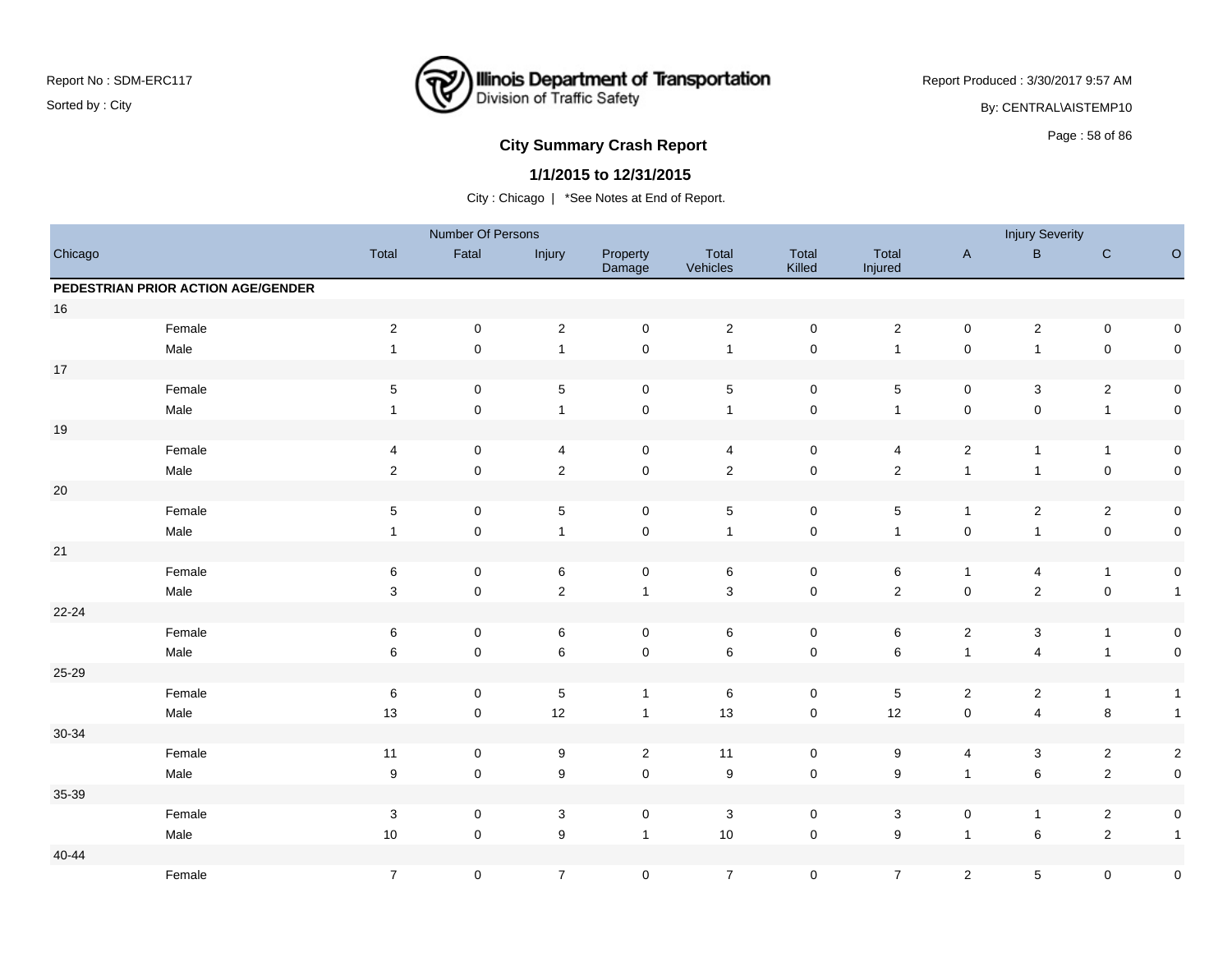

Report Produced : 3/30/2017 9:57 AM

By: CENTRAL\AISTEMP10

# Page : 59 of 86 **City Summary Crash Report**

### **1/1/2015 to 12/31/2015**

|           |                                    |                         | Number Of Persons   |                         |                     |                         |                     |                  |                         | <b>Injury Severity</b> |              |                     |
|-----------|------------------------------------|-------------------------|---------------------|-------------------------|---------------------|-------------------------|---------------------|------------------|-------------------------|------------------------|--------------|---------------------|
| Chicago   |                                    | Total                   | Fatal               | Injury                  | Property<br>Damage  | Total<br>Vehicles       | Total<br>Killed     | Total<br>Injured | $\mathsf{A}$            | $\mathsf{B}$           | ${\bf C}$    | $\circ$             |
|           | PEDESTRIAN PRIOR ACTION AGE/GENDER |                         |                     |                         |                     |                         |                     |                  |                         |                        |              |                     |
|           | Male                               | $\boldsymbol{9}$        | $\mathbf 0$         | $\boldsymbol{9}$        | $\mathsf{O}\xspace$ | $\boldsymbol{9}$        | $\pmb{0}$           | $\boldsymbol{9}$ | $\overline{\mathbf{4}}$ | $\overline{5}$         | $\mathbf 0$  | $\mathsf{O}\xspace$ |
| 45-49     |                                    |                         |                     |                         |                     |                         |                     |                  |                         |                        |              |                     |
|           | Female                             | $\,6\,$                 | $\mathbf 0$         | 6                       | $\mathbf 0$         | 6                       | $\mathsf{O}\xspace$ | $\,6\,$          | $\mathbf{1}$            | $\mathbf{3}$           | $\sqrt{2}$   | $\mathsf{O}\xspace$ |
|           | Male                               | 6                       | $\mathbf 0$         | 6                       | $\mathbf 0$         | 6                       | $\mathbf 0$         | $\sqrt{5}$       | $\overline{c}$          | 3                      | $\mathbf 0$  | $\mathbf{1}$        |
|           | Not Stated                         | $\overline{2}$          | $\mathbf 0$         | $\mathbf 2$             | $\mathbf 0$         | $\sqrt{2}$              | $\pmb{0}$           | $\sqrt{2}$       | $\pmb{0}$               | $\overline{2}$         | $\mathbf 0$  | $\mathsf{O}\xspace$ |
| $50 - 54$ |                                    |                         |                     |                         |                     |                         |                     |                  |                         |                        |              |                     |
|           | Female                             | $\sqrt{5}$              | $\mathbf 0$         | $\overline{\mathbf{4}}$ | $\mathbf{1}$        | $\sqrt{5}$              | $\mathsf{O}\xspace$ | 4                | $\overline{\mathbf{c}}$ | $\overline{2}$         | $\pmb{0}$    | $\mathbf{1}$        |
|           | Male                               | 8                       | $\mathbf 0$         | $\boldsymbol{7}$        | $\mathbf{1}$        | $\bf 8$                 | $\pmb{0}$           | $\boldsymbol{7}$ | $\mathbf{1}$            | $\overline{5}$         | $\mathbf{1}$ | $\mathbf{1}$        |
| 55-59     |                                    |                         |                     |                         |                     |                         |                     |                  |                         |                        |              |                     |
|           | Female                             | $\,6\,$                 | $\mathbf 0$         | 6                       | $\pmb{0}$           | $\,6\,$                 | $\mathbf 0$         | $\,6\,$          | $\mathbf{1}$            | 4                      | $\mathbf{1}$ | $\mathsf{O}\xspace$ |
|           | Male                               | $\overline{7}$          | $\pmb{0}$           | $\overline{7}$          | $\mathbf 0$         | $\overline{7}$          | $\pmb{0}$           | $\overline{7}$   | $\mathsf 0$             | $\overline{7}$         | $\mathbf 0$  | $\mathsf{O}\xspace$ |
| 60-64     |                                    |                         |                     |                         |                     |                         |                     |                  |                         |                        |              |                     |
|           | Female                             | 4                       | 0                   | 4                       | $\pmb{0}$           | $\overline{4}$          | $\mathsf 0$         | 4                | 0                       | $\overline{2}$         | $\sqrt{2}$   | $\mathbf 0$         |
|           | Male                               | 4                       | $\mathbf 0$         | $\mathsf 3$             | $\mathbf{1}$        | $\overline{4}$          | $\pmb{0}$           | $\sqrt{3}$       | $\pmb{0}$               | $\overline{2}$         | $\mathbf{1}$ | $\mathbf{1}$        |
| 65-69     |                                    |                         |                     |                         |                     |                         |                     |                  |                         |                        |              |                     |
|           | Female                             | $\overline{1}$          | 0                   | $\mathbf{1}$            | $\pmb{0}$           | $\overline{1}$          | $\mathsf{O}\xspace$ | $\overline{1}$   | $\pmb{0}$               | $\mathbf{1}$           | $\mathbf 0$  | $\mathbf 0$         |
|           | Male                               | $\mathbf{3}$            | $\mathsf{O}\xspace$ | $\mathbf{3}$            | $\pmb{0}$           | $\mathsf 3$             | $\pmb{0}$           | $\mathbf{3}$     | $\pmb{0}$               | $\mathbf{3}$           | $\pmb{0}$    | $\mathsf 0$         |
| 70-74     |                                    |                         |                     |                         |                     |                         |                     |                  |                         |                        |              |                     |
|           | Male                               | $\overline{\mathbf{4}}$ | $\pmb{0}$           | 4                       | $\pmb{0}$           | $\overline{\mathbf{4}}$ | $\pmb{0}$           | 4                | $\pmb{0}$               | $\overline{2}$         | $\sqrt{2}$   | $\mathbf 0$         |
| 75-79     |                                    |                         |                     |                         |                     |                         |                     |                  |                         |                        |              |                     |
|           | Female                             | $\mathbf{1}$            | $\pmb{0}$           | $\overline{1}$          | $\pmb{0}$           | $\overline{1}$          | $\mathsf{O}\xspace$ | $\mathbf{1}$     | $\pmb{0}$               | $\mathbf{1}$           | $\pmb{0}$    | $\mathsf{O}\xspace$ |
|           | Male                               | $\sqrt{2}$              | $\pmb{0}$           | $\sqrt{2}$              | $\mathbf 0$         | $\sqrt{2}$              | $\pmb{0}$           | $\sqrt{2}$       | $\mathbf{1}$            | $\mathbf{1}$           | $\mathbf 0$  | $\pmb{0}$           |
| 80-84     |                                    |                         |                     |                         |                     |                         |                     |                  |                         |                        |              |                     |
|           | Male                               | $\overline{1}$          | $\mathbf 0$         | $\mathbf{1}$            | $\mathbf 0$         | $\mathbf{1}$            | $\mathsf{O}\xspace$ | $\overline{1}$   | $\mathsf 0$             | $\mathsf{O}\xspace$    | $\mathbf{1}$ | $\mathbf 0$         |
| 85-89     |                                    |                         |                     |                         |                     |                         |                     |                  |                         |                        |              |                     |
|           | Female                             | $\overline{1}$          | $\mathbf 0$         | $\mathbf{1}$            | $\mathbf 0$         | $\overline{1}$          | $\pmb{0}$           | $\mathbf{1}$     | $\mathsf 0$             | $\mathbf{1}$           | $\mathbf 0$  | $\mathsf{O}\xspace$ |
| Unknown   |                                    |                         |                     |                         |                     |                         |                     |                  |                         |                        |              |                     |
|           | Male                               | $\overline{1}$          | 0                   | $\mathbf{1}$            | 0                   | $\mathbf{1}$            | 0                   | $\overline{1}$   | 0                       | $\mathbf{1}$           | $\pmb{0}$    | $\pmb{0}$           |
|           | Not Stated                         | 4                       | 0                   | $\mathbf 2$             | $\overline{2}$      | $\overline{4}$          | $\mathbf 0$         | $\sqrt{2}$       | $\mathbf 0$             | $\mathsf 0$            | $\sqrt{2}$   | $\sqrt{2}$          |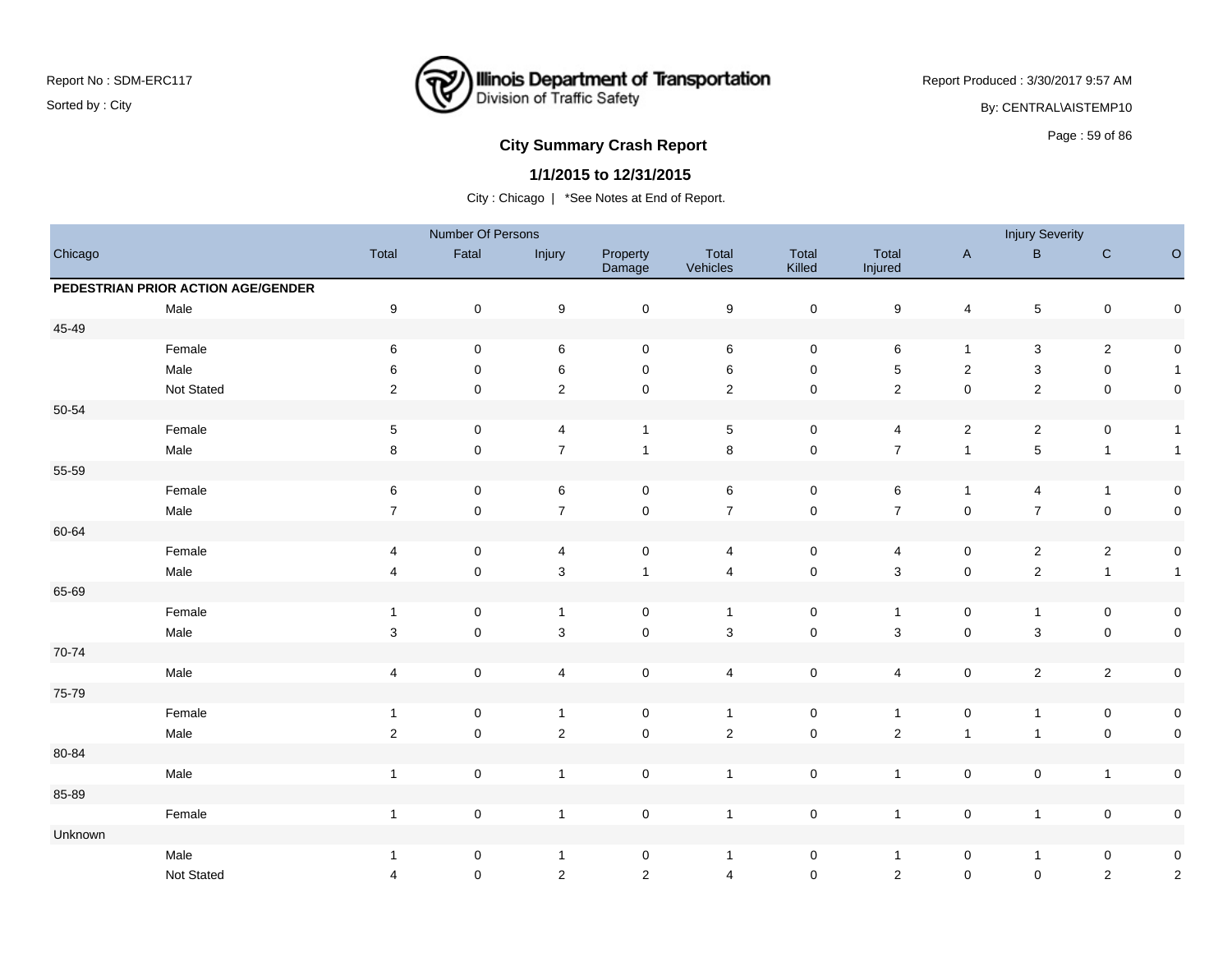

Report Produced : 3/30/2017 9:57 AM By: CENTRAL\AISTEMP10

# **City Summary Crash Report CLASH Report CLASH Report CLASH Report CLASH Report CLASH Report CLASH Report CLASH Report CLASH Report CLASH Report CLASH Report CLASH Report CLASH Report CLASH Report**

### **1/1/2015 to 12/31/2015**

|                    |                                    |                           | Number Of Persons   |                |                     |                   |                     |                  |                | <b>Injury Severity</b> |                |             |
|--------------------|------------------------------------|---------------------------|---------------------|----------------|---------------------|-------------------|---------------------|------------------|----------------|------------------------|----------------|-------------|
| Chicago            |                                    | Total                     | Fatal               | Injury         | Property<br>Damage  | Total<br>Vehicles | Total<br>Killed     | Total<br>Injured | $\mathsf{A}$   | B                      | $\mathbf C$    | $\circ$     |
|                    | PEDESTRIAN PRIOR ACTION AGE/GENDER |                           |                     |                |                     |                   |                     |                  |                |                        |                |             |
| Working In Roadway |                                    |                           |                     |                |                     |                   |                     |                  |                |                        |                |             |
| $10 - 14$          |                                    |                           |                     |                |                     |                   |                     |                  |                |                        |                |             |
|                    | Male                               | $\sqrt{2}$                | $\mathsf{O}\xspace$ | $\overline{2}$ | $\mathsf{O}\xspace$ | $\overline{2}$    | $\pmb{0}$           | $\overline{2}$   | $\overline{1}$ | $\mathbf{1}$           | $\pmb{0}$      | $\mathsf 0$ |
| $18$               |                                    |                           |                     |                |                     |                   |                     |                  |                |                        |                |             |
|                    | Female                             | $\mathbf{1}$              | $\mathsf 0$         | $\overline{1}$ | $\mathsf{O}\xspace$ | $\mathbf{1}$      | $\pmb{0}$           | $\mathbf{1}$     | $\pmb{0}$      | $\mathbf{1}$           | $\pmb{0}$      | $\pmb{0}$   |
| $20\,$             |                                    |                           |                     |                |                     |                   |                     |                  |                |                        |                |             |
|                    | Female                             | $\mathbf{1}$              | $\mathsf 0$         | $\mathbf{1}$   | $\mathsf{O}\xspace$ | $\overline{1}$    | $\mathsf 0$         | $\mathbf{1}$     | $\pmb{0}$      | $\mathbf{1}$           | $\pmb{0}$      | $\mathbf 0$ |
| $22 - 24$          |                                    |                           |                     |                |                     |                   |                     |                  |                |                        |                |             |
|                    | Female                             | $\mathbf{1}$              | $\mathsf 0$         | $\overline{1}$ | $\mathsf{O}\xspace$ | $\overline{1}$    | $\pmb{0}$           | $\mathbf{1}$     | $\pmb{0}$      | $\mathbf{1}$           | $\pmb{0}$      | $\mathbf 0$ |
| 25-29              |                                    |                           |                     |                |                     |                   |                     |                  |                |                        |                |             |
|                    | Male                               | $\mathbf 2$               | $\mathsf 0$         | $\overline{c}$ | $\pmb{0}$           | $\mathbf{2}$      | $\pmb{0}$           | $\overline{c}$   | $\pmb{0}$      | $\mathbf{1}$           | $\mathbf{1}$   | $\pmb{0}$   |
| $30 - 34$          |                                    |                           |                     |                |                     |                   |                     |                  |                |                        |                |             |
|                    | Male                               | $\ensuremath{\mathsf{3}}$ | $\mathsf 0$         | $\overline{1}$ | $\sqrt{2}$          | $\mathbf{3}$      | $\pmb{0}$           | $\mathbf{1}$     | $\pmb{0}$      | $\mathbf{1}$           | $\pmb{0}$      | $\sqrt{2}$  |
| 35-39              |                                    |                           |                     |                |                     |                   |                     |                  |                |                        |                |             |
|                    | Female                             | $\sqrt{2}$                | $\mathbf 0$         | $\overline{2}$ | $\mathbf 0$         | $\overline{2}$    | $\mathsf 0$         | $\overline{2}$   | $\mathsf 0$    | $\mathsf 0$            | $\overline{2}$ | $\pmb{0}$   |
|                    | Male                               | $\sqrt{2}$                | $\mathsf 0$         | $\overline{2}$ | $\mathsf{O}\xspace$ | $\overline{2}$    | $\pmb{0}$           | $\overline{2}$   | $\pmb{0}$      | $\mathbf{1}$           | $\mathbf{1}$   | $\mathbf 0$ |
| $40 - 44$          |                                    |                           |                     |                |                     |                   |                     |                  |                |                        |                |             |
|                    | Male                               | $\mathsf 3$               | $\mathsf{O}\xspace$ | $\mathbf{3}$   | $\mathbf 0$         | $\mathbf{3}$      | $\mathsf{O}\xspace$ | $\mathbf{3}$     | $\overline{1}$ | $\overline{2}$         | $\pmb{0}$      | $\pmb{0}$   |
| 45-49              |                                    |                           |                     |                |                     |                   |                     |                  |                |                        |                |             |
|                    | Female                             | $\sqrt{2}$                | $\mathsf 0$         | $\overline{2}$ | $\mathbf 0$         | $\overline{2}$    | $\mathbf 0$         | $\overline{2}$   | $\pmb{0}$      | $\overline{2}$         | $\pmb{0}$      | $\pmb{0}$   |
|                    | Male                               | $\overline{\mathbf{4}}$   | $\mathsf 0$         | $\overline{4}$ | $\mathbf 0$         | 4                 | $\pmb{0}$           | $\overline{4}$   | $\sqrt{2}$     | $\mathsf 0$            | $\overline{2}$ | $\mathbf 0$ |
| 50-54              |                                    |                           |                     |                |                     |                   |                     |                  |                |                        |                |             |
|                    | Female                             | $\mathbf{1}$              | $\mathbf 0$         | $\overline{1}$ | $\mathbf 0$         | $\mathbf{1}$      | $\mathsf 0$         | $\mathbf{1}$     | $\pmb{0}$      | $\mathbf{1}$           | $\mathsf 0$    | $\pmb{0}$   |
|                    | Male                               | $\sqrt{2}$                | $\mathsf 0$         | $\sqrt{2}$     | $\mathsf{O}\xspace$ | $\mathbf 2$       | $\mathsf 0$         | $\overline{2}$   | $\pmb{0}$      | $\mathbf{1}$           | $\overline{1}$ | $\mathbf 0$ |
| 55-59              |                                    |                           |                     |                |                     |                   |                     |                  |                |                        |                |             |
|                    | Female                             | $\sqrt{2}$                | $\mathbf 0$         | $\sqrt{2}$     | $\mathbf 0$         | $\overline{2}$    | $\mathsf 0$         | $\overline{2}$   | $\overline{1}$ | $\mathbf{1}$           | $\pmb{0}$      | $\mathbf 0$ |
| 60-64              |                                    |                           |                     |                |                     |                   |                     |                  |                |                        |                |             |
|                    | Male                               | $\sqrt{3}$                | $\mathsf{O}\xspace$ | 3              | $\mathbf 0$         | 3                 | $\mathsf{O}\xspace$ | 3                | $\overline{1}$ | $\mathbf{1}$           | $\overline{1}$ | $\pmb{0}$   |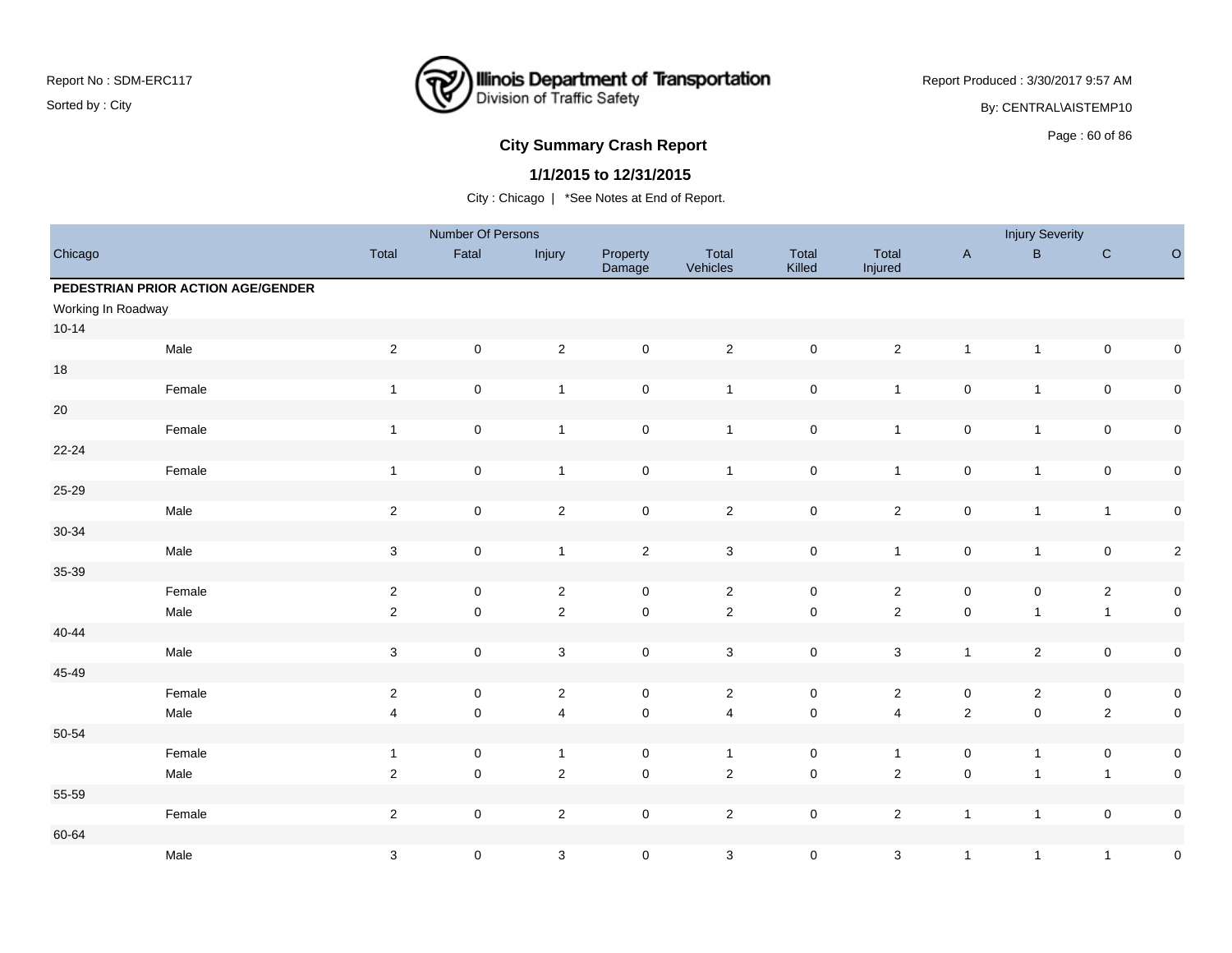

Report Produced : 3/30/2017 9:57 AM By: CENTRAL\AISTEMP10

# **City Summary Crash Report CLASH CRASH REPORT CONSTRUSS AND REPORT CONSTRUSSION CONSTRUSS AND REPORT OF 86 YOM CONSTRUSS AND REPORT OF SCHOOL OF SCHOOL CONSTRUCTION OF SCHOOL OF SCHOOL OF SCHOOL OF SCHOOL OF SCHOOL OF SC**

#### **1/1/2015 to 12/31/2015**

|               |                                    |              | <b>Number Of Persons</b> |             |                    |                   |                 |                  |              | <b>Injury Severity</b> |              |                         |
|---------------|------------------------------------|--------------|--------------------------|-------------|--------------------|-------------------|-----------------|------------------|--------------|------------------------|--------------|-------------------------|
| Chicago       |                                    | <b>Total</b> | Fatal                    | Injury      | Property<br>Damage | Total<br>Vehicles | Total<br>Killed | Total<br>Injured | $\mathsf{A}$ | B                      | $\mathsf{C}$ | O                       |
|               | PEDESTRIAN PRIOR ACTION AGE/GENDER |              |                          |             |                    |                   |                 |                  |              |                        |              |                         |
| 65-69         |                                    |              |                          |             |                    |                   |                 |                  |              |                        |              |                         |
|               | Female                             |              | 0                        | $\mathbf 0$ |                    |                   | 0               | 0                | 0            | 0                      | 0            | $\overline{\mathbf{A}}$ |
|               | Male                               |              |                          | $\mathbf 0$ | $\mathbf 0$        |                   |                 | 0                | 0            | 0                      | 0            | 0                       |
| 75-79         |                                    |              |                          |             |                    |                   |                 |                  |              |                        |              |                         |
|               | Male                               |              | 0                        |             | $\mathbf 0$        |                   | 0               |                  | 0            | ۰                      | 0            | 0                       |
| Unknown       |                                    |              |                          |             |                    |                   |                 |                  |              |                        |              |                         |
|               | <b>Not Stated</b>                  |              | $\mathbf 0$              |             | $\Omega$           |                   | 0               |                  | $\mathbf 0$  |                        | 0            | 0                       |
| <b>TOTALS</b> |                                    | 3,006        | 52                       | 2,802       | 152                | 3,006             | 46              | 2,786            | 555          | 1,568                  | 663          | 174                     |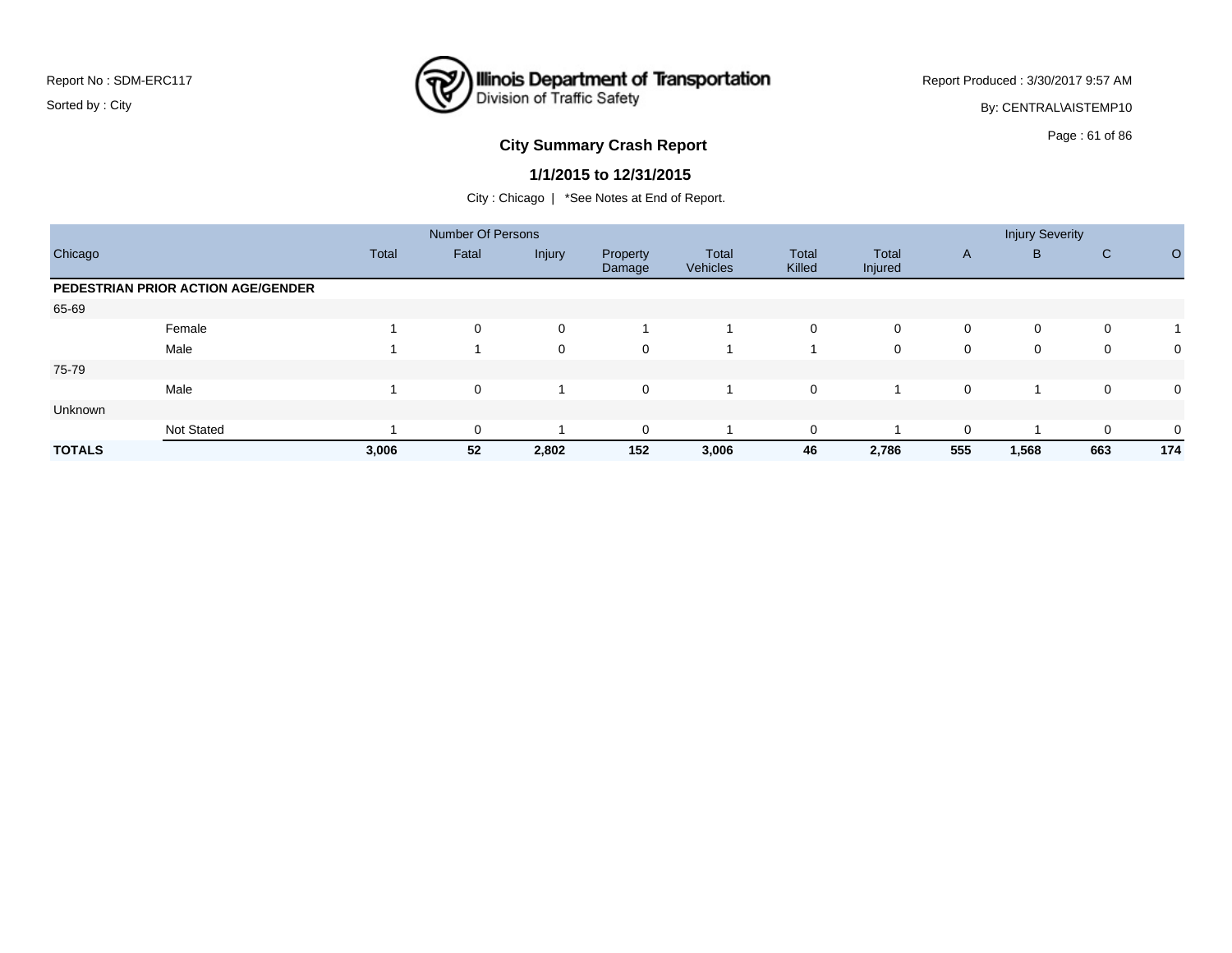

Report Produced : 3/30/2017 9:57 AM

By: CENTRAL\AISTEMP10

# **City Summary Crash Report CLASH CRASH REPORT CONSTRUSS CONSUMING Page : 62 of 86**

### **1/1/2015 to 12/31/2015**

|                           |                                      |                           | Number Of Persons   |                |                     |                   |                     |                           |                     | <b>Injury Severity</b>  |                |              |
|---------------------------|--------------------------------------|---------------------------|---------------------|----------------|---------------------|-------------------|---------------------|---------------------------|---------------------|-------------------------|----------------|--------------|
| Chicago                   |                                      | Total                     | Fatal               | Injury         | Property<br>Damage  | Total<br>Vehicles | Total<br>Killed     | Total<br>Injured          | $\mathsf{A}$        | $\sf B$                 | ${\bf C}$      | $\circ$      |
|                           | PEDALCYCLIST PRIOR ACTION AGE/GENDER |                           |                     |                |                     |                   |                     |                           |                     |                         |                |              |
| Crossing - Against Signal |                                      |                           |                     |                |                     |                   |                     |                           |                     |                         |                |              |
| 06                        |                                      |                           |                     |                |                     |                   |                     |                           |                     |                         |                |              |
|                           | Male                                 | $\mathbf{1}$              | $\mathbf 0$         | $\overline{1}$ | $\pmb{0}$           | $\overline{1}$    | $\mathsf 0$         | $\mathbf{1}$              | $\mathbf 0$         | $\mathbf 0$             | $\mathbf{1}$   | $\pmb{0}$    |
| $07\,$                    |                                      |                           |                     |                |                     |                   |                     |                           |                     |                         |                |              |
|                           | Male                                 | $\mathbf{1}$              | $\mathsf 0$         | $\mathbf{1}$   | $\mathbf 0$         | $\overline{1}$    | $\pmb{0}$           | $\mathbf{1}$              | $\mathsf 0$         | $\mathbf 0$             | $\mathbf{1}$   | $\pmb{0}$    |
| 09                        |                                      |                           |                     |                |                     |                   |                     |                           |                     |                         |                |              |
|                           | Male                                 | $\mathbf{1}$              | $\mathbf 0$         | $\mathbf{1}$   | $\mathsf{O}\xspace$ | $\overline{1}$    | $\pmb{0}$           | $\mathbf{1}$              | $\mathbf{1}$        | $\pmb{0}$               | $\mathbf 0$    | $\pmb{0}$    |
| $10 - 14$                 |                                      |                           |                     |                |                     |                   |                     |                           |                     |                         |                |              |
|                           | Female                               | $\sqrt{3}$                | $\mathsf 0$         | $\mathbf 3$    | $\mathbf 0$         | $\mathbf{3}$      | $\mathbf 0$         | 3                         | $\mathbf 0$         | $\overline{2}$          | $\overline{1}$ | $\pmb{0}$    |
|                           | Male                                 | 6                         | $\mathsf 0$         | $\,6\,$        | $\mathsf{O}\xspace$ | $\,6\,$           | $\pmb{0}$           | $\,6$                     | $\mathsf 0$         | $\overline{\mathbf{4}}$ | $\sqrt{2}$     | $\pmb{0}$    |
| 15                        |                                      |                           |                     |                |                     |                   |                     |                           |                     |                         |                |              |
|                           | Male                                 | $\overline{2}$            | $\mathsf 0$         | $\overline{2}$ | $\mathbf 0$         | $\overline{2}$    | $\pmb{0}$           | $\overline{2}$            | $\mathsf 0$         | $\overline{2}$          | $\mathsf 0$    | $\pmb{0}$    |
| 16                        |                                      |                           |                     |                |                     |                   |                     |                           |                     |                         |                |              |
|                           | Female                               | $\mathbf{1}$              | $\mathsf{O}\xspace$ | $\overline{1}$ | $\mathsf{O}\xspace$ | $\overline{1}$    | $\pmb{0}$           | $\mathbf{1}$              | $\mathbf{1}$        | $\mathsf 0$             | $\mathsf 0$    | $\pmb{0}$    |
|                           | Male                                 | $\mathbf{1}$              | $\mathsf{O}\xspace$ | $\overline{1}$ | $\mathsf{O}\xspace$ | $\overline{1}$    | $\pmb{0}$           | $\mathbf{1}$              | $\mathbf{1}$        | $\mathbf 0$             | $\mathbf 0$    | $\pmb{0}$    |
| 17                        |                                      |                           |                     |                |                     |                   |                     |                           |                     |                         |                |              |
|                           | Male                                 | $\mathbf 3$               | $\mathsf 0$         | $\mathbf{3}$   | $\mathbf 0$         | $\mathbf{3}$      | $\mathsf{O}\xspace$ | $\mathbf{3}$              | $\mathbf{1}$        | $\overline{c}$          | $\mathbf 0$    | $\pmb{0}$    |
| 18                        |                                      |                           |                     |                |                     |                   |                     |                           |                     |                         |                |              |
|                           | Male                                 | $\mathbf{3}$              | $\mathsf 0$         | $\mathbf 3$    | $\mathsf{O}\xspace$ | $\sqrt{3}$        | $\pmb{0}$           | $\overline{2}$            | $\mathbf 2$         | $\mathbf 0$             | $\mathbf 0$    | $\mathbf{1}$ |
| 19                        |                                      |                           |                     |                |                     |                   |                     |                           |                     |                         |                |              |
|                           | Male                                 | 6                         | $\mathsf 0$         | $\,6\,$        | $\mathbf 0$         | $\,6\,$           | $\pmb{0}$           | $\,6\,$                   | $\sqrt{2}$          | $\overline{2}$          | $\overline{2}$ | $\pmb{0}$    |
| $20\,$                    |                                      |                           |                     |                |                     |                   |                     |                           |                     |                         |                |              |
|                           | Male                                 | $\mathbf 3$               | $\mathsf 0$         | $\sqrt{3}$     | $\mathsf{O}\xspace$ | $\sqrt{3}$        | $\pmb{0}$           | $\mathbf{3}$              | $\mathsf 0$         | $\overline{2}$          | $\overline{1}$ | $\pmb{0}$    |
| 21                        |                                      |                           |                     |                |                     |                   |                     |                           |                     |                         |                |              |
|                           | Female                               | $\sqrt{3}$                | $\mathsf 0$         | $\sqrt{3}$     | $\mathbf 0$         | $\mathsf 3$       | $\mathbf 0$         | $\mathbf{3}$              | $\mathsf 0$         | $\mathbf{1}$            | $\overline{c}$ | $\pmb{0}$    |
|                           | Male                                 | $\mathbf{1}$              | $\mathsf{O}\xspace$ | $\overline{1}$ | $\mathsf 0$         | $\overline{1}$    | $\mathsf{O}\xspace$ | $\mathbf{1}$              | $\mathsf{O}\xspace$ | $\mathbf{1}$            | $\mathbf 0$    | $\pmb{0}$    |
| 22-24                     |                                      |                           |                     |                |                     |                   |                     |                           |                     |                         |                |              |
|                           | Female                               | $\ensuremath{\mathsf{3}}$ | $\mathsf 0$         | $\mathbf 3$    | 0                   | $\sqrt{3}$        | $\pmb{0}$           | $\ensuremath{\mathsf{3}}$ | $\mathbf{1}$        | $\overline{2}$          | $\mathbf 0$    | $\pmb{0}$    |
|                           | Male                                 | 11                        | $\mathbf 0$         | 11             | $\mathbf 0$         | 11                | $\pmb{0}$           | 11                        | $\sqrt{2}$          | 8                       | $\mathbf{1}$   | $\mathbf 0$  |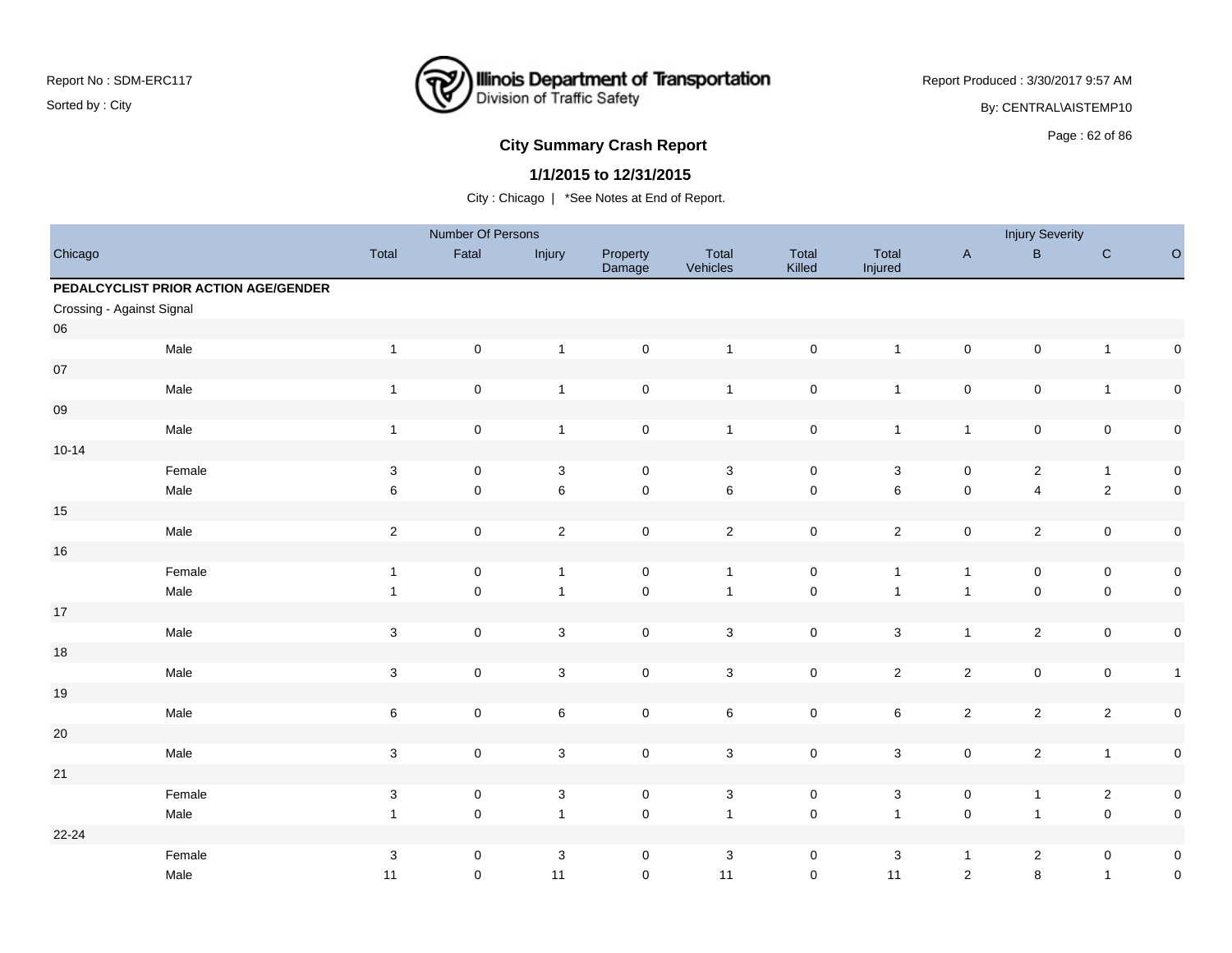

Report Produced : 3/30/2017 9:57 AM By: CENTRAL\AISTEMP10

# **City Summary Crash Report CLAST CONSTRUSS 2009 120 AU 2010 12:30 Page : 63 of 86**

### **1/1/2015 to 12/31/2015**

|                        |                                      |                         | Number Of Persons |                           |                     |                   |                 |                  |              | <b>Injury Severity</b>  |                |              |
|------------------------|--------------------------------------|-------------------------|-------------------|---------------------------|---------------------|-------------------|-----------------|------------------|--------------|-------------------------|----------------|--------------|
| Chicago                |                                      | Total                   | Fatal             | Injury                    | Property<br>Damage  | Total<br>Vehicles | Total<br>Killed | Total<br>Injured | $\mathsf A$  | $\sf B$                 | $\mathbf C$    | $\circ$      |
|                        | PEDALCYCLIST PRIOR ACTION AGE/GENDER |                         |                   |                           |                     |                   |                 |                  |              |                         |                |              |
| 25-29                  |                                      |                         |                   |                           |                     |                   |                 |                  |              |                         |                |              |
|                        | Female                               | $\mathbf{1}$            | $\pmb{0}$         | $\overline{1}$            | $\mathbf 0$         | $\overline{1}$    | $\mathbf 0$     | $\mathbf{1}$     | $\mathsf 0$  | $\mathbf{1}$            | $\mathbf 0$    | 0            |
|                        | Male                                 | 8                       | $\mathbf 0$       | $\bf 8$                   | $\mathsf{O}\xspace$ | $\,8\,$           | $\pmb{0}$       | $\bf 8$          | $\pmb{0}$    | 5                       | $\mathbf{3}$   | $\mathbf 0$  |
| 30-34                  |                                      |                         |                   |                           |                     |                   |                 |                  |              |                         |                |              |
|                        | Female                               | $\sqrt{2}$              | $\mathbf 0$       | $\overline{2}$            | $\mathbf 0$         | $\overline{2}$    | $\pmb{0}$       | $\mathbf{2}$     | $\mathbf{1}$ | $\mathbf{1}$            | $\mathbf 0$    | $\pmb{0}$    |
|                        | Male                                 | $\bf 8$                 | $\mathsf 0$       | $\overline{7}$            | $\mathbf{1}$        | $\bf 8$           | $\mathsf 0$     | $\boldsymbol{7}$ | $\pmb{0}$    | $\boldsymbol{7}$        | $\mathbf 0$    | $\mathbf{1}$ |
| 35-39                  |                                      |                         |                   |                           |                     |                   |                 |                  |              |                         |                |              |
|                        | Male                                 | $\,$ 5 $\,$             | $\pmb{0}$         | $\sqrt{5}$                | $\mathsf{O}\xspace$ | $\overline{5}$    | $\mathbf 0$     | 5                | $\mathbf 0$  | $\,$ 5 $\,$             | $\mathbf 0$    | $\pmb{0}$    |
| 45-49                  |                                      |                         |                   |                           |                     |                   |                 |                  |              |                         |                |              |
|                        | Male                                 | $\overline{\mathbf{4}}$ | $\mathbf{1}$      | $\sqrt{3}$                | $\mathsf{O}\xspace$ | $\overline{4}$    | $\mathbf{1}$    | $\mathbf{3}$     | $\sqrt{2}$   | $\pmb{0}$               | $\mathbf{1}$   | $\pmb{0}$    |
| 50-54                  |                                      |                         |                   |                           |                     |                   |                 |                  |              |                         |                |              |
|                        | Male                                 | $\sqrt{2}$              | $\mathbf 0$       | $\overline{2}$            | $\mathsf{O}\xspace$ | $\overline{2}$    | $\mathsf 0$     | $\overline{2}$   | $\mathbf 0$  | $\mathbf{1}$            | $\overline{1}$ | $\pmb{0}$    |
| 55-59                  |                                      |                         |                   |                           |                     |                   |                 |                  |              |                         |                |              |
|                        | Male                                 | $\sqrt{2}$              | $\mathbf 0$       | $\sqrt{2}$                | $\mathsf{O}\xspace$ | $\overline{2}$    | $\mathbf 0$     | $\overline{c}$   | $\pmb{0}$    | $\mathbf{1}$            | $\overline{1}$ | $\pmb{0}$    |
| 60-64                  |                                      |                         |                   |                           |                     |                   |                 |                  |              |                         |                |              |
|                        | Female                               | $\mathbf{1}$            | $\mathbf 0$       | $\mathbf{1}$              | $\mathbf 0$         | $\overline{1}$    | $\mathbf 0$     | $\mathbf{1}$     | $\mathbf 0$  | $\mathbf{1}$            | $\mathbf 0$    | $\pmb{0}$    |
|                        | Male                                 | $\overline{4}$          | $\mathbf 0$       | $\overline{4}$            | $\pmb{0}$           | $\overline{4}$    | $\mathbf 0$     | 4                | $\pmb{0}$    | $\mathbf{1}$            | $\mathsf 3$    | $\pmb{0}$    |
| 65-69                  |                                      |                         |                   |                           |                     |                   |                 |                  |              |                         |                |              |
|                        | Male                                 | $\sqrt{3}$              | $\pmb{0}$         | $\ensuremath{\mathsf{3}}$ | $\mathsf{O}\xspace$ | $\mathbf{3}$      | $\mathbf 0$     | $\mathbf{3}$     | $\mathbf{1}$ | $\overline{2}$          | $\mathbf 0$    | $\pmb{0}$    |
| Unknown                |                                      |                         |                   |                           |                     |                   |                 |                  |              |                         |                |              |
|                        | Male                                 | $\sqrt{2}$              | $\mathbf 0$       | $\overline{2}$            | $\mathsf{O}\xspace$ | $\overline{2}$    | $\pmb{0}$       | $\overline{2}$   | $\mathbf{1}$ | $\mathbf{1}$            | $\mathbf 0$    | $\pmb{0}$    |
| Crossing - With Signal |                                      |                         |                   |                           |                     |                   |                 |                  |              |                         |                |              |
| ${\bf 09}$             |                                      |                         |                   |                           |                     |                   |                 |                  |              |                         |                |              |
|                        | Female                               | $\sqrt{2}$              | $\pmb{0}$         | $\sqrt{2}$                | $\mathbf 0$         | $\overline{2}$    | $\mathbf 0$     | $\overline{c}$   | $\mathbf 0$  | $\mathbf{1}$            | $\overline{1}$ | $\pmb{0}$    |
|                        | Male                                 | $\mathsf 3$             | $\mathbf 0$       | $\mathsf 3$               | $\mathsf{O}\xspace$ | $\sqrt{3}$        | $\mathbf 0$     | 3                | $\mathbf{1}$ | $\overline{c}$          | $\pmb{0}$      | $\pmb{0}$    |
| $10 - 14$              |                                      |                         |                   |                           |                     |                   |                 |                  |              |                         |                |              |
|                        | Female                               | $\sqrt{2}$              | 0                 | $\overline{c}$            | 0                   | $\overline{2}$    | 0               | $\overline{2}$   | $\mathbf 0$  | $\overline{\mathbf{c}}$ | 0              | $\pmb{0}$    |
|                        | Male                                 | 13                      | 0                 | 12                        | $\mathbf{1}$        | 13                | $\mathbf 0$     | 12               | $\mathbf 0$  | 11                      | $\mathbf{1}$   | $\mathbf{1}$ |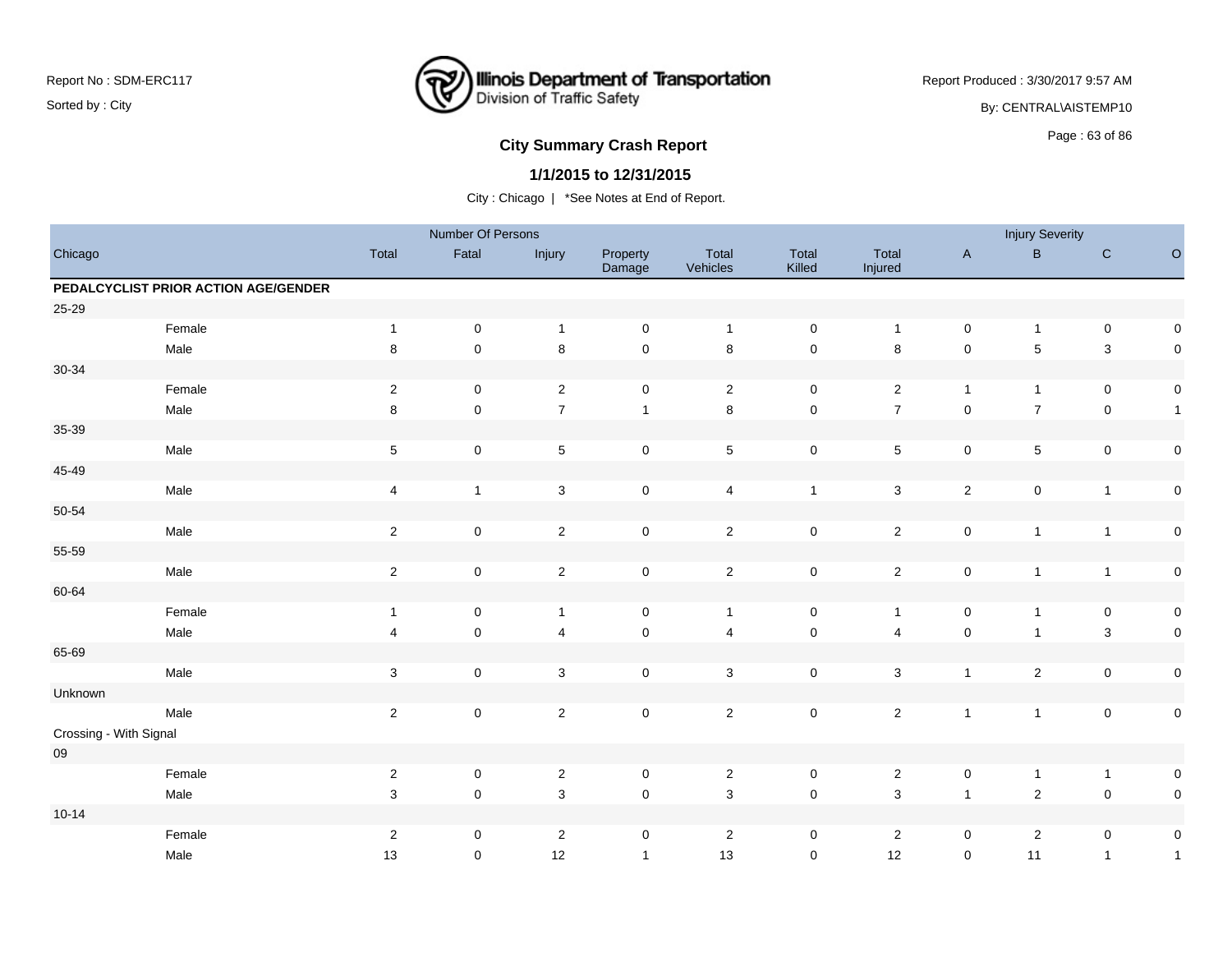

Report Produced : 3/30/2017 9:57 AM

By: CENTRAL\AISTEMP10

# **City Summary Crash Report CLASH CRASH REPORT CONSTRUSS AND REPORT CONSTRUSS A CONSTRUSS AND REPORT OF SCHOOL CONSTRUSS AND REPORT OF SCHOOL CONSTRUCTS**

### **1/1/2015 to 12/31/2015**

|         |                                      |                           | Number Of Persons   |                           |                    |                           |                     |                  |                | <b>Injury Severity</b>  |                         |              |
|---------|--------------------------------------|---------------------------|---------------------|---------------------------|--------------------|---------------------------|---------------------|------------------|----------------|-------------------------|-------------------------|--------------|
| Chicago |                                      | Total                     | Fatal               | Injury                    | Property<br>Damage | Total<br>Vehicles         | Total<br>Killed     | Total<br>Injured | $\mathsf{A}$   | $\, {\bf B} \,$         | ${\bf C}$               | $\hbox{O}$   |
|         | PEDALCYCLIST PRIOR ACTION AGE/GENDER |                           |                     |                           |                    |                           |                     |                  |                |                         |                         |              |
| $15\,$  |                                      |                           |                     |                           |                    |                           |                     |                  |                |                         |                         |              |
|         | Male                                 | $\overline{2}$            | $\mathsf{O}\xspace$ | $\sqrt{2}$                | $\mathbf 0$        | $\overline{2}$            | $\mathsf{O}\xspace$ | $\overline{2}$   | $\mathsf 0$    | $\sqrt{2}$              | $\pmb{0}$               | $\mathbf 0$  |
| $16\,$  |                                      |                           |                     |                           |                    |                           |                     |                  |                |                         |                         |              |
|         | Male                                 | $\ensuremath{\mathsf{3}}$ | $\pmb{0}$           | $\ensuremath{\mathsf{3}}$ | $\pmb{0}$          | $\mathsf 3$               | $\mathsf 0$         | $\mathbf{3}$     | $\mathsf 0$    | $\sqrt{2}$              | $\mathbf{1}$            | $\pmb{0}$    |
| $17\,$  |                                      |                           |                     |                           |                    |                           |                     |                  |                |                         |                         |              |
|         | Female                               | $\mathbf{1}$              | $\mathsf{O}\xspace$ | $\mathbf{1}$              | $\mathsf 0$        | $\overline{1}$            | $\mathbf 0$         | $\overline{1}$   | $\mathsf 0$    | $\mathbf{1}$            | $\pmb{0}$               | $\pmb{0}$    |
|         | Male                                 | $\sqrt{5}$                | $\mathsf{O}\xspace$ | $\mathbf 5$               | $\pmb{0}$          | $\sqrt{5}$                | $\mathsf 0$         | $\mathbf 5$      | $\mathbf{1}$   | 4                       | $\pmb{0}$               | $\pmb{0}$    |
| $18\,$  |                                      |                           |                     |                           |                    |                           |                     |                  |                |                         |                         |              |
|         | Female                               | $\overline{1}$            | 0                   | $\mathbf{1}$              | 0                  | $\overline{1}$            | $\mathbf 0$         | $\mathbf{1}$     | $\mathsf 0$    | $\mathbf{1}$            | $\mathsf 0$             | $\pmb{0}$    |
|         | Male                                 | $\mathbf 2$               | $\mathsf 0$         | $\overline{2}$            | $\mathbf 0$        | $\sqrt{2}$                | $\mathsf{O}\xspace$ | $\sqrt{2}$       | $\mathbf{1}$   | $\mathbf{1}$            | $\pmb{0}$               | $\mathbf 0$  |
| $19$    |                                      |                           |                     |                           |                    |                           |                     |                  |                |                         |                         |              |
|         | Female                               | $\sqrt{2}$                | 0                   | $\sqrt{2}$                | $\mathsf 0$        | $\overline{2}$            | $\mathsf 0$         | $\mathbf{2}$     | 0              | $\mathbf{1}$            | $\mathbf{1}$            | $\pmb{0}$    |
|         | Male                                 | $\mathbf{1}$              | $\mathsf{O}\xspace$ | $\mathbf{1}$              | $\mathsf 0$        | $\overline{1}$            | $\mathsf{O}\xspace$ | $\mathbf{1}$     | $\mathsf 0$    | $\mathbf{1}$            | $\pmb{0}$               | $\mathbf 0$  |
| 20      |                                      |                           |                     |                           |                    |                           |                     |                  |                |                         |                         |              |
|         | Male                                 | $\ensuremath{\mathsf{3}}$ | 0                   | $\sqrt{3}$                | 0                  | $\ensuremath{\mathsf{3}}$ | $\mathsf 0$         | $\sqrt{3}$       | $\mathbf{1}$   | $\overline{c}$          | $\pmb{0}$               | $\pmb{0}$    |
| 21      |                                      |                           |                     |                           |                    |                           |                     |                  |                |                         |                         |              |
|         | Female                               | 4                         | $\mathsf{O}\xspace$ | 4                         | $\mathsf 0$        | 4                         | $\mathbf 0$         | 4                | 0              | 3                       | $\mathbf{1}$            | $\pmb{0}$    |
|         | Male                                 | $5\phantom{.0}$           | $\mathsf{O}\xspace$ | $\mathbf 5$               | $\mathbf 0$        | $\sqrt{5}$                | $\mathbf 0$         | $\sqrt{5}$       | $\pmb{0}$      | $\overline{\mathbf{4}}$ | $\mathbf{1}$            | $\mathsf 0$  |
| 22-24   |                                      |                           |                     |                           |                    |                           |                     |                  |                |                         |                         |              |
|         | Female                               | $9\,$                     | 0                   | $9\,$                     | 0                  | $\boldsymbol{9}$          | 0                   | $\boldsymbol{9}$ | 0              | $\overline{7}$          | $\overline{a}$          | $\pmb{0}$    |
|         | Male                                 | $10\,$                    | $\mathsf 0$         | 10                        | $\pmb{0}$          | 10                        | $\mathsf 0$         | $10$             | $\mathbf{1}$   | $\mathbf 5$             | $\overline{\mathbf{4}}$ | $\mathsf 0$  |
| 25-29   |                                      |                           |                     |                           |                    |                           |                     |                  |                |                         |                         |              |
|         | Female                               | $\overline{4}$            | $\mathbf 0$         | $\mathbf{3}$              | $\mathbf{1}$       | $\overline{4}$            | $\mathbf 0$         | $\mathbf{3}$     | $\mathbf{1}$   | $\overline{\mathbf{c}}$ | $\mathsf 0$             | $\mathbf{1}$ |
|         | Male                                 | 13                        | $\mathsf 0$         | 13                        | $\pmb{0}$          | 13                        | $\mathbf 0$         | 13               | $\overline{2}$ | $\boldsymbol{9}$        | $\overline{2}$          | $\mathbf 0$  |
| 30-34   |                                      |                           |                     |                           |                    |                           |                     |                  |                |                         |                         |              |
|         | Female                               | $\sqrt{2}$                | 0                   | $\sqrt{2}$                | $\pmb{0}$          | $\overline{2}$            | $\mathbf 0$         | $\overline{2}$   | $\pmb{0}$      | $\mathbf{1}$            | $\mathbf{1}$            | $\pmb{0}$    |
|         | Male                                 | $\overline{2}$            | $\mathbf 0$         | $\mathbf{1}$              | $\mathbf{1}$       | $\overline{2}$            | $\mathsf 0$         | $\overline{1}$   | $\mathbf{1}$   | $\pmb{0}$               | $\pmb{0}$               | $\mathbf{1}$ |
| 35-39   |                                      |                           |                     |                           |                    |                           |                     |                  |                |                         |                         |              |
|         | Male                                 | 10                        | 0                   | 10                        | $\pmb{0}$          | $10$                      | $\mathsf 0$         | $10$             | $\mathsf 3$    | 3                       | $\overline{\mathbf{4}}$ | $\mathbf 0$  |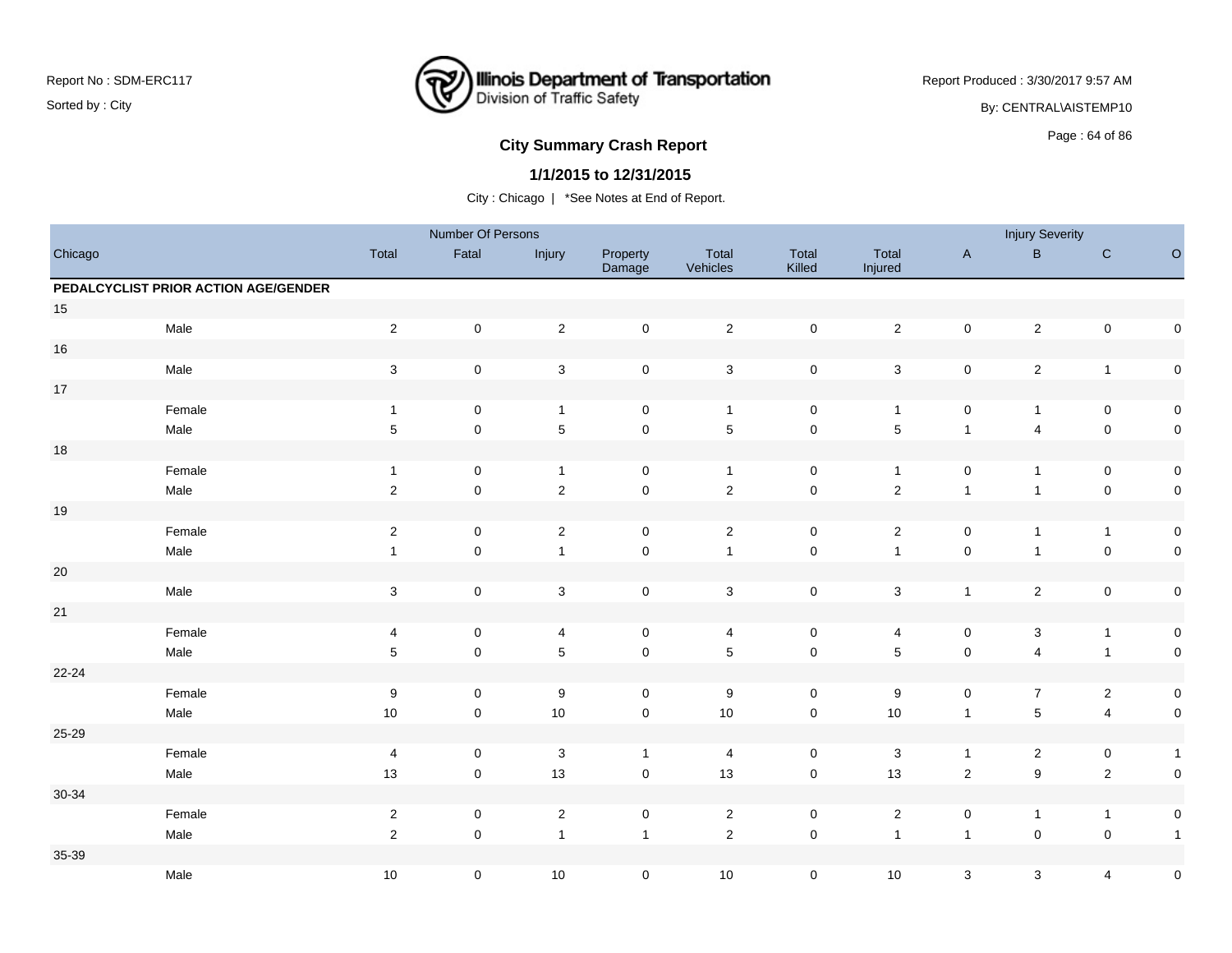

Report Produced : 3/30/2017 9:57 AM By: CENTRAL\AISTEMP10

# **City Summary Crash Report CLASH CRASH REPORT CONSTRUSS** Page : 65 of 86

### **1/1/2015 to 12/31/2015**

|                        |                                      |                         | Number Of Persons |                          |                     |                   |                 |                         |                | <b>Injury Severity</b>  |                |                     |
|------------------------|--------------------------------------|-------------------------|-------------------|--------------------------|---------------------|-------------------|-----------------|-------------------------|----------------|-------------------------|----------------|---------------------|
| Chicago                |                                      | Total                   | Fatal             | Injury                   | Property<br>Damage  | Total<br>Vehicles | Total<br>Killed | Total<br>Injured        | $\mathsf{A}$   | $\, {\bf B} \,$         | ${\bf C}$      | $\circ$             |
|                        | PEDALCYCLIST PRIOR ACTION AGE/GENDER |                         |                   |                          |                     |                   |                 |                         |                |                         |                |                     |
| 40-44                  |                                      |                         |                   |                          |                     |                   |                 |                         |                |                         |                |                     |
|                        | Female                               | $\mathbf{1}$            | $\mathbf 0$       | $\overline{1}$           | $\mathbf 0$         | $\overline{1}$    | $\mathbf 0$     | $\mathbf{1}$            | $\mathbf{1}$   | $\pmb{0}$               | $\pmb{0}$      | 0                   |
|                        | Male                                 | 6                       | $\pmb{0}$         | $\,6\,$                  | $\pmb{0}$           | 6                 | $\pmb{0}$       | 6                       | $\mathsf 3$    | $\overline{c}$          | $\mathbf{1}$   | 0                   |
| 45-49                  |                                      |                         |                   |                          |                     |                   |                 |                         |                |                         |                |                     |
|                        | Female                               | $\mathbf{1}$            | 0                 | $\mathbf{1}$             | $\mathsf{O}\xspace$ | $\overline{1}$    | $\pmb{0}$       | $\mathbf{1}$            | 0              | $\mathbf{1}$            | 0              | $\pmb{0}$           |
|                        | Male                                 | $\overline{\mathbf{4}}$ | $\mathbf 0$       | $\overline{\mathcal{A}}$ | $\pmb{0}$           | $\overline{4}$    | $\mathsf 0$     | $\overline{\mathbf{4}}$ | $\pmb{0}$      | $\overline{\mathbf{4}}$ | $\mathbf 0$    | $\pmb{0}$           |
| 50-54                  |                                      |                         |                   |                          |                     |                   |                 |                         |                |                         |                |                     |
|                        | Female                               | 3                       | 0                 | 3                        | $\mathbf 0$         | 3                 | $\mathbf 0$     | 3                       | $\mathbf 0$    | 3                       | 0              | $\mathsf{O}\xspace$ |
|                        | Male                                 | $\overline{7}$          | $\pmb{0}$         | $\overline{7}$           | $\pmb{0}$           | $\boldsymbol{7}$  | $\pmb{0}$       | $\overline{7}$          | $\pmb{0}$      | $\mathbf 5$             | $\sqrt{2}$     | $\pmb{0}$           |
| 55-59                  |                                      |                         |                   |                          |                     |                   |                 |                         |                |                         |                |                     |
|                        | Female                               | $\sqrt{2}$              | 0                 | $\overline{2}$           | $\mathbf 0$         | $\overline{c}$    | 0               | $\overline{a}$          | 0              | $\overline{\mathbf{c}}$ | 0              | $\pmb{0}$           |
|                        | Male                                 | 6                       | $\pmb{0}$         | $\,6\,$                  | $\pmb{0}$           | $\,6\,$           | $\mathsf 0$     | 6                       | $\sqrt{2}$     | $\mathbf{1}$            | $\mathsf 3$    | $\mathsf 0$         |
| 60-64                  |                                      |                         |                   |                          |                     |                   |                 |                         |                |                         |                |                     |
|                        | Female                               | $\mathbf{1}$            | $\pmb{0}$         | $\overline{1}$           | $\mathsf{O}\xspace$ | $\overline{1}$    | $\pmb{0}$       | $\mathbf{1}$            | $\mathbf{1}$   | $\pmb{0}$               | $\mathbf 0$    | $\pmb{0}$           |
|                        | Male                                 | $\mathbf{1}$            | $\pmb{0}$         | $\overline{1}$           | $\pmb{0}$           | $\overline{1}$    | $\mathbf 0$     | $\overline{1}$          | $\pmb{0}$      | $\mathbf{1}$            | $\mathbf 0$    | $\mathsf 0$         |
| 65-69                  |                                      |                         |                   |                          |                     |                   |                 |                         |                |                         |                |                     |
|                        | Female                               | $\mathbf{1}$            | $\pmb{0}$         | $\overline{1}$           | $\mathbf 0$         | $\overline{1}$    | $\pmb{0}$       | $\mathbf{1}$            | $\pmb{0}$      | $\mathbf{1}$            | $\pmb{0}$      | $\pmb{0}$           |
|                        | Male                                 | $\sqrt{2}$              | $\mathbf 0$       | $\sqrt{2}$               | $\pmb{0}$           | $\sqrt{2}$        | $\mathsf 0$     | $\sqrt{2}$              | $\mathbf 0$    | $\boldsymbol{2}$        | $\mathbf 0$    | $\pmb{0}$           |
| 70-74                  |                                      |                         |                   |                          |                     |                   |                 |                         |                |                         |                |                     |
|                        | Female                               | $\mathbf{1}$            | $\pmb{0}$         | $\overline{1}$           | $\pmb{0}$           | $\overline{1}$    | $\pmb{0}$       | $\mathbf{1}$            | $\pmb{0}$      | $\pmb{0}$               | $\overline{1}$ | 0                   |
|                        | Male                                 | $\mathbf{1}$            | $\pmb{0}$         | $\overline{1}$           | $\pmb{0}$           | $\overline{1}$    | $\mathbf 0$     | $\overline{1}$          | $\overline{1}$ | $\mathsf 0$             | $\pmb{0}$      | $\pmb{0}$           |
| Unknown                |                                      |                         |                   |                          |                     |                   |                 |                         |                |                         |                |                     |
|                        | Female                               | $\mathbf{1}$            | 0                 | $\overline{1}$           | 0                   | $\overline{1}$    | 0               | $\mathbf{1}$            | 0              | $\mathbf{1}$            | 0              | 0                   |
|                        | Male                                 | 3                       | 0                 | $\sqrt{3}$               | $\pmb{0}$           | $\mathbf{3}$      | $\mathbf 0$     | 3                       | $\mathbf 0$    | $\mathbf{3}$            | $\mathbf 0$    | $\pmb{0}$           |
|                        | Not Stated                           | 3                       | $\pmb{0}$         | $\sqrt{2}$               | $\mathbf{1}$        | $\mathbf 3$       | $\mathbf 0$     | $\overline{c}$          | $\mathbf 0$    | $\pmb{0}$               | $\overline{2}$ | $\mathbf{1}$        |
| Enter From Drive/Alley |                                      |                         |                   |                          |                     |                   |                 |                         |                |                         |                |                     |
| 05                     |                                      |                         |                   |                          |                     |                   |                 |                         |                |                         |                |                     |
|                        | Male                                 | $\mathbf{1}$            | $\pmb{0}$         | $\overline{1}$           | $\pmb{0}$           | $\overline{1}$    | $\pmb{0}$       | 1                       | $\pmb{0}$      | $\mathbf{1}$            | $\pmb{0}$      | $\pmb{0}$           |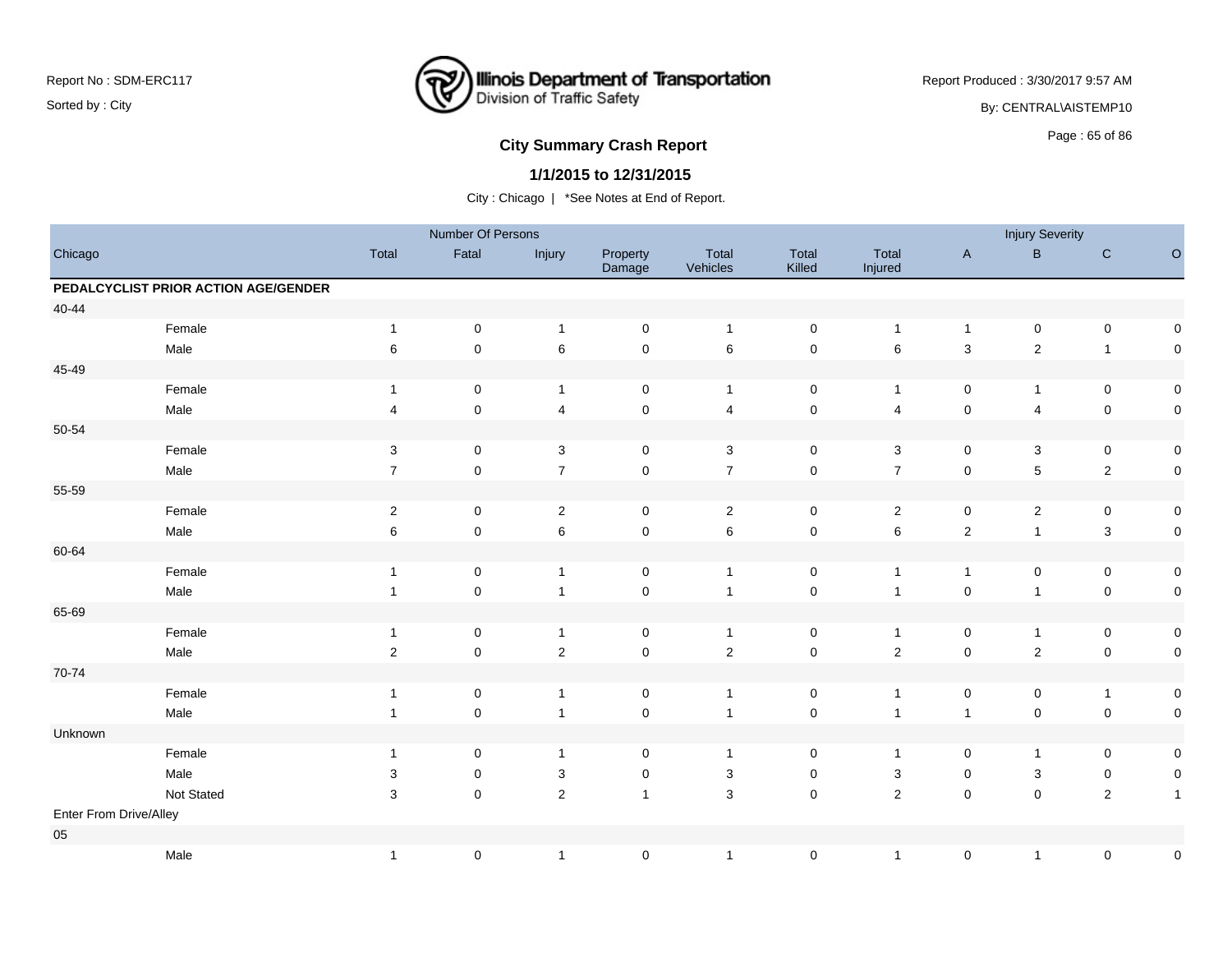

Report Produced : 3/30/2017 9:57 AM By: CENTRAL\AISTEMP10

# **City Summary Crash Report CLASH CRASH REPORT CONSTRUSS AND REPORT CONSTRUSSION CONSTRUSS AND REPORT OF SCHOOL CONSTRUSS AND REPORT OF SCHOOL CONSTRUCTION OF SCHOOL CONSTRUCTION OF SCHOOL CONSTRUCTION OF SCHOOL CONSTRUCT**

### **1/1/2015 to 12/31/2015**

|            |                                      |                           | Number Of Persons   |                           |                     |                           |                     |                  |                     | <b>Injury Severity</b>  |                     |              |
|------------|--------------------------------------|---------------------------|---------------------|---------------------------|---------------------|---------------------------|---------------------|------------------|---------------------|-------------------------|---------------------|--------------|
| Chicago    |                                      | Total                     | Fatal               | Injury                    | Property<br>Damage  | Total<br>Vehicles         | Total<br>Killed     | Total<br>Injured | $\mathsf A$         | $\sf B$                 | ${\bf C}$           | $\circ$      |
|            | PEDALCYCLIST PRIOR ACTION AGE/GENDER |                           |                     |                           |                     |                           |                     |                  |                     |                         |                     |              |
| $07\,$     |                                      |                           |                     |                           |                     |                           |                     |                  |                     |                         |                     |              |
|            | Male                                 | $\mathbf{1}$              | $\mathbf 0$         | $\overline{1}$            | $\mathsf{O}\xspace$ | $\mathbf{1}$              | $\mathsf{O}\xspace$ | $\mathbf{1}$     | $\pmb{0}$           | $\mathbf{1}$            | $\pmb{0}$           | $\pmb{0}$    |
| ${\bf 08}$ |                                      |                           |                     |                           |                     |                           |                     |                  |                     |                         |                     |              |
|            | Male                                 | $\sqrt{2}$                | $\pmb{0}$           | $\overline{2}$            | $\pmb{0}$           | $\mathbf 2$               | $\mathsf 0$         | $\overline{c}$   | $\pmb{0}$           | $\overline{\mathbf{c}}$ | $\pmb{0}$           | $\pmb{0}$    |
| ${\bf 09}$ |                                      |                           |                     |                           |                     |                           |                     |                  |                     |                         |                     |              |
|            | Female                               | $\sqrt{2}$                | $\mathbf 0$         | $\overline{2}$            | $\mathbf 0$         | $\overline{2}$            | $\mathbf 0$         | $\overline{2}$   | $\pmb{0}$           | $\mathbf{1}$            | $\mathbf{1}$        | $\pmb{0}$    |
| $10 - 14$  |                                      |                           |                     |                           |                     |                           |                     |                  |                     |                         |                     |              |
|            | Female                               | $\sqrt{2}$                | $\mathsf 0$         | $\sqrt{2}$                | $\mathsf{O}\xspace$ | $\overline{c}$            | $\mathsf 0$         | $\overline{2}$   | $\mathbf{1}$        | $\mathbf{1}$            | $\mathbf 0$         | $\pmb{0}$    |
|            | Male                                 | 9                         | $\pmb{0}$           | $\,8\,$                   | $\mathbf{1}$        | $\boldsymbol{9}$          | $\mathbf 0$         | $\bf 8$          | $\mathbf{1}$        | $\mathbf 5$             | $\overline{2}$      | $\mathbf{1}$ |
| $15\,$     |                                      |                           |                     |                           |                     |                           |                     |                  |                     |                         |                     |              |
|            | Male                                 | $\mathbf{1}$              | $\pmb{0}$           | $\mathbf{1}$              | $\mathsf{O}\xspace$ | $\overline{1}$            | $\mathsf 0$         | $\mathbf{1}$     | $\pmb{0}$           | $\mathbf{1}$            | $\mathsf{O}\xspace$ | $\pmb{0}$    |
| $16\,$     |                                      |                           |                     |                           |                     |                           |                     |                  |                     |                         |                     |              |
|            | Male                                 | $\mathbf 3$               | $\mathsf 0$         | $\mathbf{3}$              | $\mathsf{O}\xspace$ | $\sqrt{3}$                | $\mathsf 0$         | $\mathbf{3}$     | $\mathbf{1}$        | $\mathsf 0$             | $\overline{2}$      | $\pmb{0}$    |
| $17\,$     |                                      |                           |                     |                           |                     |                           |                     |                  |                     |                         |                     |              |
|            | Female                               | $\overline{1}$            | $\pmb{0}$           | $\mathbf{1}$              | $\pmb{0}$           | $\mathbf{1}$              | $\pmb{0}$           | $\mathbf{1}$     | $\pmb{0}$           | $\mathbf{1}$            | $\mathbf 0$         | $\pmb{0}$    |
|            | Male                                 | $\overline{2}$            | $\pmb{0}$           | $\overline{2}$            | $\mathsf 0$         | $\overline{2}$            | $\mathbf 0$         | $\overline{2}$   | $\overline{1}$      | $\mathbf{1}$            | $\pmb{0}$           | $\pmb{0}$    |
| $20\,$     |                                      |                           |                     |                           |                     |                           |                     |                  |                     |                         |                     |              |
|            | Male                                 | $\overline{1}$            | $\mathsf 0$         | $\mathbf{1}$              | $\mathsf{O}\xspace$ | $\mathbf{1}$              | $\pmb{0}$           | $\mathbf{1}$     | $\mathbf 0$         | $\mathbf{1}$            | $\mathsf{O}\xspace$ | $\pmb{0}$    |
| $21\,$     |                                      |                           |                     |                           |                     |                           |                     |                  |                     |                         |                     |              |
|            | Male                                 | $\mathbf{1}$              | $\pmb{0}$           | $\mathbf{1}$              | $\mathsf{O}\xspace$ | $\overline{1}$            | $\mathsf 0$         | $\mathbf{1}$     | $\pmb{0}$           | $\mathbf{1}$            | $\mathsf{O}\xspace$ | $\pmb{0}$    |
| 22-24      |                                      |                           |                     |                           |                     |                           |                     |                  |                     |                         |                     |              |
|            | Male                                 | $\ensuremath{\mathsf{3}}$ | $\pmb{0}$           | $\ensuremath{\mathsf{3}}$ | $\pmb{0}$           | $\ensuremath{\mathsf{3}}$ | $\pmb{0}$           | $\mathbf{3}$     | $\pmb{0}$           | $\mathsf 3$             | $\pmb{0}$           | $\pmb{0}$    |
| 25-29      |                                      |                           |                     |                           |                     |                           |                     |                  |                     |                         |                     |              |
|            | Male                                 | $\mathbf 3$               | $\mathsf{O}\xspace$ | $\mathbf{3}$              | $\mathsf{O}\xspace$ | $\mathbf{3}$              | $\mathsf 0$         | $\mathbf{3}$     | $\mathsf{O}\xspace$ | $\mathbf{1}$            | $\overline{2}$      | $\pmb{0}$    |
| 35-39      |                                      |                           |                     |                           |                     |                           |                     |                  |                     |                         |                     |              |
|            | Female                               | $\overline{1}$            | $\pmb{0}$           | $\overline{1}$            | $\mathbf 0$         | $\mathbf{1}$              | $\mathsf 0$         | $\mathbf{1}$     | $\pmb{0}$           | $\mathbf{1}$            | $\pmb{0}$           | $\pmb{0}$    |
|            | Male                                 | $\overline{2}$            | $\mathsf{O}\xspace$ | $\overline{2}$            | $\mathsf 0$         | $\overline{2}$            | $\mathsf{O}\xspace$ | $\overline{2}$   | $\overline{1}$      | $\mathbf{1}$            | $\pmb{0}$           | $\pmb{0}$    |
| $40 - 44$  |                                      |                           |                     |                           |                     |                           |                     |                  |                     |                         |                     |              |
|            | Male                                 | $\sqrt{2}$                | $\pmb{0}$           | $\overline{2}$            | $\mathsf{O}\xspace$ | $\overline{2}$            | $\pmb{0}$           | $\overline{a}$   | $\mathsf 0$         | $\mathbf{1}$            | $\mathbf{1}$        | $\pmb{0}$    |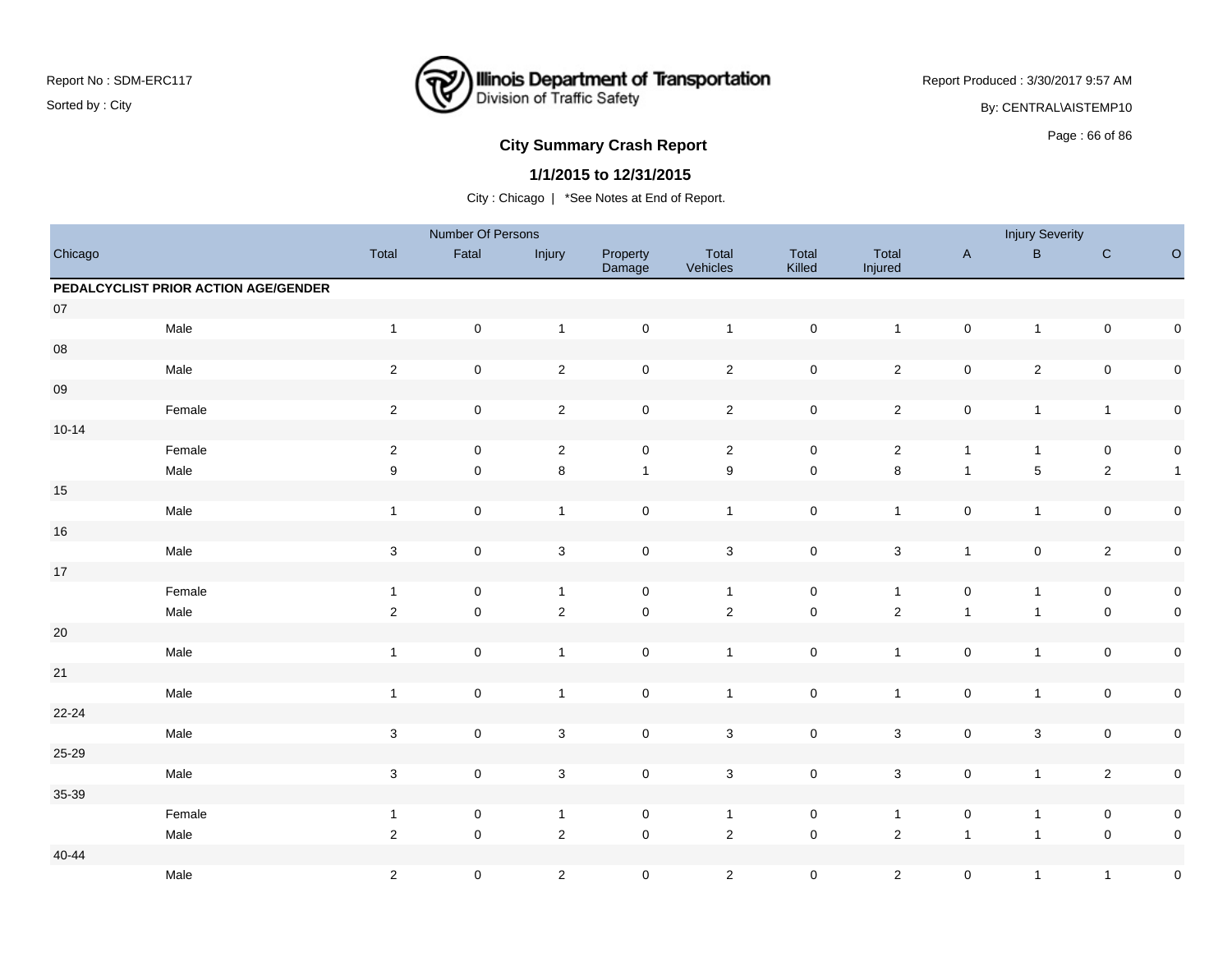

Report Produced : 3/30/2017 9:57 AM

By: CENTRAL\AISTEMP10

# **City Summary Crash Report CLASH Report CLASH Report CLASH Report CLASH Report CLASH Report CLASH Report CLASH Report CLASH Report CLASH Report CLASH Report CLASH Report CLASH Report CLASH Report**

### **1/1/2015 to 12/31/2015**

|                        |                                       |                  | Number Of Persons   |                |                     |                         |                     |                  |                | <b>Injury Severity</b> |                     |                     |
|------------------------|---------------------------------------|------------------|---------------------|----------------|---------------------|-------------------------|---------------------|------------------|----------------|------------------------|---------------------|---------------------|
| Chicago                |                                       | Total            | Fatal               | Injury         | Property<br>Damage  | Total<br>Vehicles       | Total<br>Killed     | Total<br>Injured | $\mathsf A$    | $\sf{B}$               | $\mathbf C$         | $\mathsf O$         |
|                        | PEDALCYCLIST PRIOR ACTION AGE/GENDER  |                  |                     |                |                     |                         |                     |                  |                |                        |                     |                     |
| 45-49                  |                                       |                  |                     |                |                     |                         |                     |                  |                |                        |                     |                     |
|                        | Male                                  | $\overline{1}$   | $\mathbf 0$         | $\mathbf 0$    | $\mathbf{1}$        | $\mathbf{1}$            | $\pmb{0}$           | $\mathbf 0$      | $\mathsf 0$    | $\mathsf 0$            | $\pmb{0}$           | $\mathbf{1}$        |
| $50 - 54$              |                                       |                  |                     |                |                     |                         |                     |                  |                |                        |                     |                     |
|                        | Female                                | $\overline{1}$   | 0                   | $\mathbf{1}$   | $\mathbf 0$         | $\overline{1}$          | $\mathbf 0$         | $\overline{1}$   | 0              | $\mathbf{1}$           | 0                   | $\mathbf 0$         |
|                        | Male                                  | $\mathbf{1}$     | $\pmb{0}$           | $\mathbf{1}$   | $\mathsf{O}\xspace$ | $\overline{1}$          | $\mathsf{O}\xspace$ | $\overline{1}$   | $\mathbf 0$    | $\mathsf{O}\xspace$    | $\mathbf{1}$        | $\mathbf 0$         |
| 55-59                  |                                       |                  |                     |                |                     |                         |                     |                  |                |                        |                     |                     |
|                        | Female                                | $\mathbf{1}$     | $\mathbf 0$         | $\mathbf{1}$   | $\mathsf 0$         | $\mathbf{1}$            | $\mathbf 0$         | $\overline{1}$   | $\pmb{0}$      | $\mathbf{1}$           | $\pmb{0}$           | $\mathbf 0$         |
| 60-64                  |                                       |                  |                     |                |                     |                         |                     |                  |                |                        |                     |                     |
|                        | Male                                  | $\mathbf{1}$     | $\pmb{0}$           | $\mathbf{1}$   | $\mathsf 0$         | $\mathbf{1}$            | $\mathsf{O}\xspace$ | $\overline{1}$   | $\mathsf 0$    | $\mathbf{1}$           | $\pmb{0}$           | $\mathbf 0$         |
| Unknown                |                                       |                  |                     |                |                     |                         |                     |                  |                |                        |                     |                     |
|                        | Male                                  | $\overline{1}$   | 0                   | $\overline{1}$ | $\mathbf 0$         | $\overline{1}$          | $\mathbf 0$         | $\overline{1}$   | $\mathsf 0$    | 0                      | $\mathbf{1}$        | $\mathbf 0$         |
|                        | Not Stated                            | $\mathbf{1}$     | $\mathsf{O}\xspace$ | $\mathbf{1}$   | $\mathbf 0$         | $\overline{1}$          | $\mathsf{O}\xspace$ | $\overline{1}$   | $\mathbf{1}$   | $\pmb{0}$              | $\mathsf{O}\xspace$ | $\mathbf 0$         |
| Location<br>${\bf 06}$ | Entering/Leaving/Crossing Unspecified |                  |                     |                |                     |                         |                     |                  |                |                        |                     |                     |
|                        | Male                                  | $\mathbf{1}$     | $\pmb{0}$           | $\mathbf{1}$   | $\mathsf 0$         | $\overline{\mathbf{1}}$ | $\mathsf{O}\xspace$ | $\overline{1}$   | $\mathsf 0$    | $\mathbf{1}$           | $\pmb{0}$           | $\mathsf{O}\xspace$ |
| $10 - 14$              |                                       |                  |                     |                |                     |                         |                     |                  |                |                        |                     |                     |
|                        | Not Stated                            | $\mathbf{1}$     | $\mathsf{O}\xspace$ | $\mathbf{1}$   | $\mathbf 0$         | $\overline{1}$          | $\mathsf{O}\xspace$ | $\overline{1}$   | $\mathsf 0$    | $\mathbf{1}$           | $\pmb{0}$           | $\mathbf 0$         |
| $18$                   |                                       |                  |                     |                |                     |                         |                     |                  |                |                        |                     |                     |
|                        | Female                                | $\mathbf{1}$     | 0                   | $\mathbf{1}$   | $\mathbf 0$         | $\overline{1}$          | $\mathbf 0$         | $\overline{1}$   | $\pmb{0}$      | $\mathbf{1}$           | $\pmb{0}$           | $\mathbf 0$         |
| $20\,$                 |                                       |                  |                     |                |                     |                         |                     |                  |                |                        |                     |                     |
|                        | Female                                | $\mathbf{1}$     | $\mathsf 0$         | $\mathbf{1}$   | $\mathsf 0$         | $\mathbf{1}$            | $\mathsf{O}\xspace$ | $\overline{1}$   | $\pmb{0}$      | $\overline{1}$         | $\pmb{0}$           | $\mathbf 0$         |
| $22 - 24$              |                                       |                  |                     |                |                     |                         |                     |                  |                |                        |                     |                     |
|                        | Male                                  | $\mathbf{1}$     | $\pmb{0}$           | $\overline{1}$ | $\mathsf 0$         | $\overline{1}$          | $\mathsf{O}\xspace$ | $\overline{1}$   | $\mathsf 0$    | $\mathbf{1}$           | $\pmb{0}$           | $\mathbf 0$         |
| $30 - 34$              |                                       |                  |                     |                |                     |                         |                     |                  |                |                        |                     |                     |
|                        | Female                                | $\mathbf{1}$     | $\pmb{0}$           | $\mathbf{1}$   | $\pmb{0}$           | $\mathbf{1}$            | $\pmb{0}$           | $\overline{1}$   | $\mathbf{1}$   | $\pmb{0}$              | $\pmb{0}$           | $\mathbf 0$         |
|                        | Male                                  | $\boldsymbol{2}$ | $\mathsf{O}\xspace$ | $\overline{2}$ | $\mathsf 0$         | $\overline{2}$          | $\mathsf 0$         | $\overline{2}$   | $\overline{1}$ | $\overline{1}$         | $\pmb{0}$           | $\mathsf{O}\xspace$ |
| $40 - 44$              |                                       |                  |                     |                |                     |                         |                     |                  |                |                        |                     |                     |
|                        | Female                                | $\mathbf{1}$     | $\mathbf 0$         | $\mathbf{1}$   | $\mathsf 0$         | $\mathbf{1}$            | $\mathsf{O}\xspace$ | $\mathbf{1}$     | $\mathsf 0$    | 0                      | $\mathbf{1}$        | $\pmb{0}$           |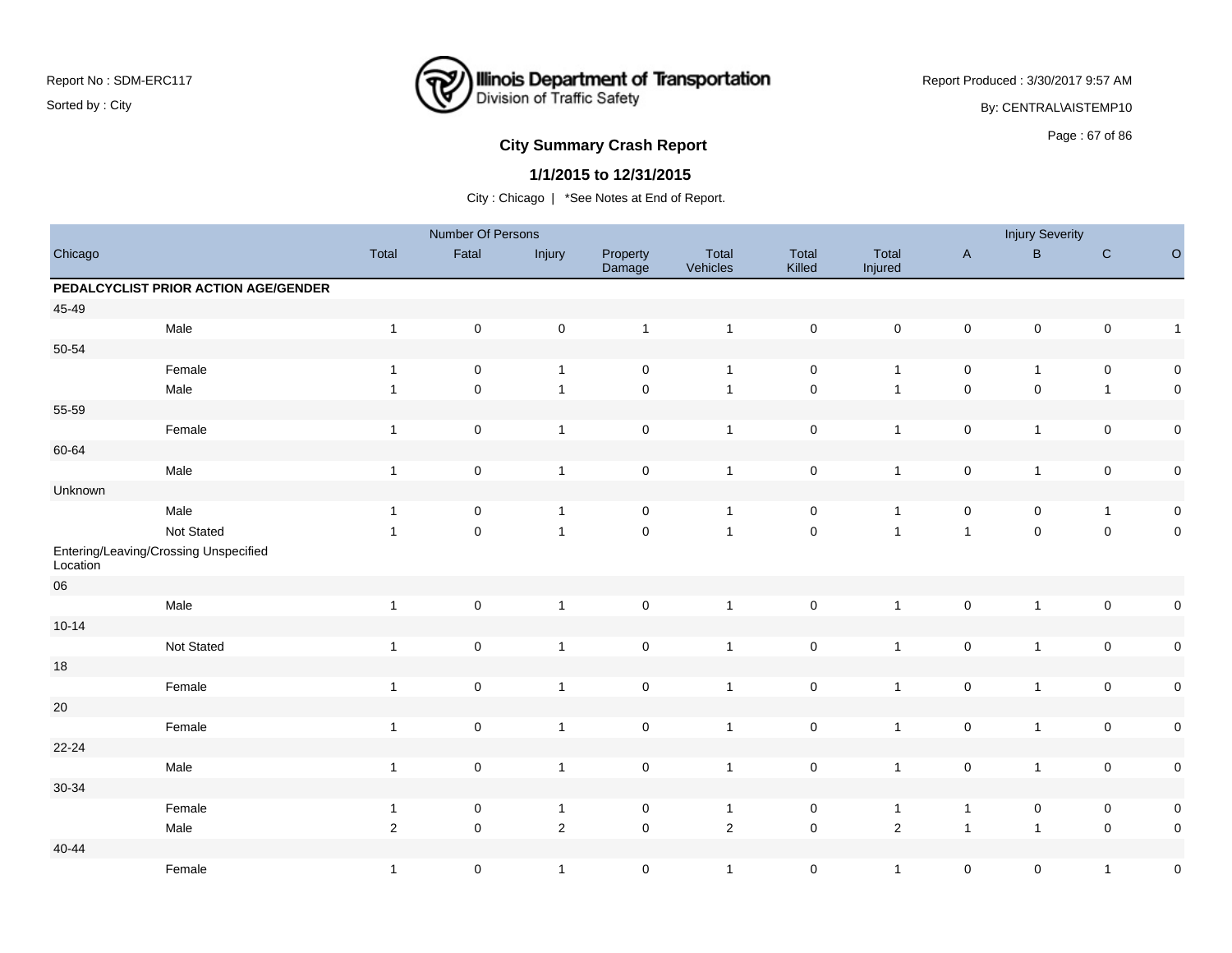

Report Produced : 3/30/2017 9:57 AM By: CENTRAL\AISTEMP10

# **City Summary Crash Report CLASH CRASH REPORT CONSTRUSS AND REPORT CONSTRUSS ASSESS** Page : 68 of 86

### **1/1/2015 to 12/31/2015**

|                       |                                      |                | Number Of Persons   |                |                     |                   |                     |                  |                     | <b>Injury Severity</b> |                     |              |
|-----------------------|--------------------------------------|----------------|---------------------|----------------|---------------------|-------------------|---------------------|------------------|---------------------|------------------------|---------------------|--------------|
| Chicago               |                                      | Total          | Fatal               | Injury         | Property<br>Damage  | Total<br>Vehicles | Total<br>Killed     | Total<br>Injured | $\mathsf A$         | $\, {\bf B} \,$        | ${\bf C}$           | $\mathsf O$  |
|                       | PEDALCYCLIST PRIOR ACTION AGE/GENDER |                |                     |                |                     |                   |                     |                  |                     |                        |                     |              |
| 45-49                 |                                      |                |                     |                |                     |                   |                     |                  |                     |                        |                     |              |
|                       | Male                                 | $\mathbf{1}$   | $\mathsf 0$         | $\mathbf{1}$   | $\mathsf{O}\xspace$ | $\mathbf{1}$      | $\mathsf 0$         | $\mathbf{1}$     | $\mathsf{O}\xspace$ | $\pmb{0}$              | $\overline{1}$      | $\pmb{0}$    |
| 50-54                 |                                      |                |                     |                |                     |                   |                     |                  |                     |                        |                     |              |
|                       | Male                                 | $\overline{1}$ | $\pmb{0}$           | $\mathbf{1}$   | $\pmb{0}$           | $\mathbf{1}$      | $\mathsf 0$         | $\mathbf{1}$     | $\pmb{0}$           | $\mathbf{1}$           | $\pmb{0}$           | $\pmb{0}$    |
| 60-64                 |                                      |                |                     |                |                     |                   |                     |                  |                     |                        |                     |              |
|                       | Male                                 | $\overline{1}$ | $\mathbf 0$         | $\mathbf{1}$   | $\mathsf{O}\xspace$ | $\mathbf{1}$      | $\mathsf 0$         | $\mathbf{1}$     | $\mathsf{O}\xspace$ | $\mathbf{1}$           | $\mathsf{O}\xspace$ | $\pmb{0}$    |
| 70-74                 |                                      |                |                     |                |                     |                   |                     |                  |                     |                        |                     |              |
|                       | Male                                 | $\sqrt{2}$     | $\pmb{0}$           | $\overline{2}$ | $\mathbf 0$         | $\sqrt{2}$        | $\pmb{0}$           | $\overline{c}$   | $\pmb{0}$           | $\mathbf{1}$           | $\mathbf{1}$        | $\pmb{0}$    |
| Unknown               |                                      |                |                     |                |                     |                   |                     |                  |                     |                        |                     |              |
|                       | Male                                 | $\mathbf{1}$   | $\mathbf 0$         | $\overline{1}$ | $\mathsf{O}\xspace$ | $\mathbf{1}$      | $\mathsf{O}\xspace$ | $\mathbf{1}$     | $\mathsf{O}\xspace$ | $\mathbf{1}$           | $\mathsf{O}\xspace$ | $\pmb{0}$    |
|                       | Entering/Leaving/Crossing Vehicle    |                |                     |                |                     |                   |                     |                  |                     |                        |                     |              |
| 55-59                 |                                      |                |                     |                |                     |                   |                     |                  |                     |                        |                     |              |
|                       | Female                               | $\mathbf{1}$   | $\mathbf 0$         | $\pmb{0}$      | $\mathbf{1}$        | $\mathbf{1}$      | $\mathsf{O}\xspace$ | $\mathbf 0$      | $\mathsf{O}\xspace$ | $\mathbf 0$            | $\pmb{0}$           | $\mathbf{1}$ |
| Intoxicated Ped/Pedal |                                      |                |                     |                |                     |                   |                     |                  |                     |                        |                     |              |
| 22-24                 |                                      |                |                     |                |                     |                   |                     |                  |                     |                        |                     |              |
|                       | Male                                 | $\overline{1}$ | $\mathsf 0$         | $\mathbf{1}$   | $\mathsf{O}\xspace$ | $\overline{1}$    | $\mathsf 0$         | $\mathbf{1}$     | $\mathsf{O}\xspace$ | $\mathsf 0$            | $\mathbf{1}$        | $\pmb{0}$    |
| 35-39                 |                                      |                |                     |                |                     |                   |                     |                  |                     |                        |                     |              |
|                       | Male                                 | $\sqrt{2}$     | $\mathsf{O}\xspace$ | $\overline{2}$ | $\mathsf{O}\xspace$ | $\overline{2}$    | $\mathbf 0$         | $\overline{a}$   | $\pmb{0}$           | $\overline{2}$         | $\pmb{0}$           | $\pmb{0}$    |
| $40 - 44$             |                                      |                |                     |                |                     |                   |                     |                  |                     |                        |                     |              |
|                       | Male                                 | $\overline{1}$ | $\pmb{0}$           | $\mathbf{1}$   | $\mathsf{O}\xspace$ | $\overline{1}$    | $\mathbf 0$         | $\mathbf{1}$     | $\mathsf{O}\xspace$ | $\mathsf 0$            | $\mathbf{1}$        | $\pmb{0}$    |
| 55-59                 |                                      |                |                     |                |                     |                   |                     |                  |                     |                        |                     |              |
|                       | Male                                 | $\mathbf{1}$   | $\mathsf{O}\xspace$ | $\mathbf{1}$   | $\pmb{0}$           | $\overline{1}$    | $\mathbf 0$         | $\mathbf{1}$     | $\pmb{0}$           | $\mathbf{1}$           | $\pmb{0}$           | $\pmb{0}$    |
| 65-69                 |                                      |                |                     |                |                     |                   |                     |                  |                     |                        |                     |              |
|                       | Male                                 | $\overline{1}$ | $\pmb{0}$           | $\mathbf{1}$   | $\mathsf{O}\xspace$ | $\mathbf{1}$      | $\mathsf{O}\xspace$ | $\mathbf{1}$     | $\mathbf 0$         | $\mathbf{1}$           | $\pmb{0}$           | $\pmb{0}$    |
| None                  |                                      |                |                     |                |                     |                   |                     |                  |                     |                        |                     |              |
| $03\,$                |                                      |                |                     |                |                     |                   |                     |                  |                     |                        |                     |              |
|                       | Male                                 | $\overline{1}$ | $\pmb{0}$           | $\mathbf{1}$   | $\mathsf{O}\xspace$ | $\overline{1}$    | $\mathbf 0$         | $\mathbf{1}$     | $\mathsf{O}\xspace$ | $\mathbf{1}$           | $\pmb{0}$           | $\pmb{0}$    |
| $10 - 14$             |                                      |                |                     |                |                     |                   |                     |                  |                     |                        |                     |              |
|                       | Female                               | $\mathbf{1}$   | $\mathbf 0$         | $\mathbf{1}$   | $\mathsf{O}\xspace$ | $\mathbf{1}$      | $\mathsf 0$         | $\mathbf{1}$     | $\mathbf{1}$        | $\pmb{0}$              | $\pmb{0}$           | $\pmb{0}$    |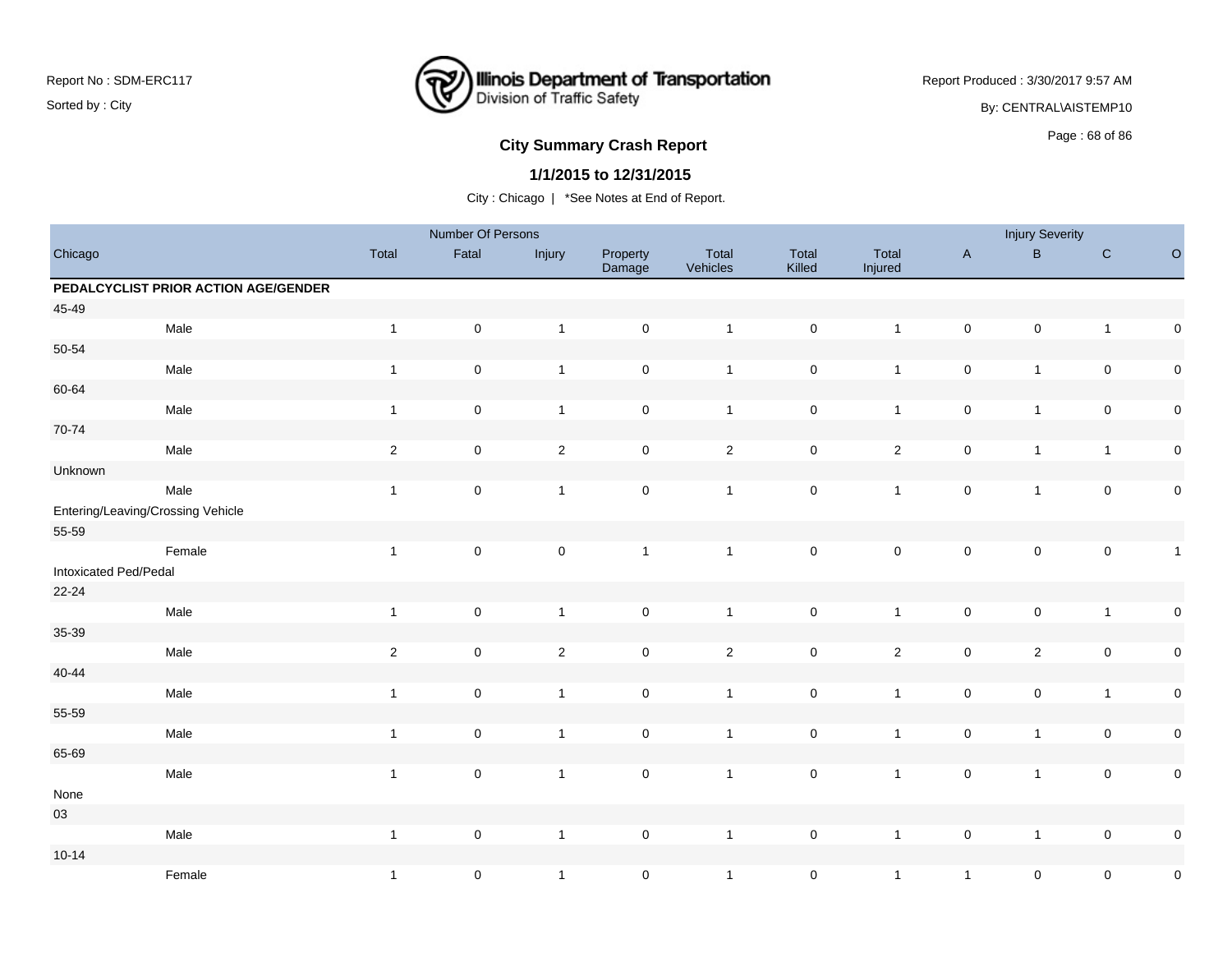

Report Produced : 3/30/2017 9:57 AM By: CENTRAL\AISTEMP10

# **City Summary Crash Report CLASH CRASH REPORT CONSUMING SUMMARY CRASH CRASH CRASH CRASH CRASH CRASH CRASH CRASH CRASH CRASH CRASH CRASH CRASH CRASH CRASH CRASH CRASH CRASH CRASH CRASH CRASH CRASH CRASH CRASH CRASH CRASH**

### **1/1/2015 to 12/31/2015**

|           |                                      |                           | Number Of Persons   |                           |                    |                   |                     |                  |                     | <b>Injury Severity</b> |                |                     |
|-----------|--------------------------------------|---------------------------|---------------------|---------------------------|--------------------|-------------------|---------------------|------------------|---------------------|------------------------|----------------|---------------------|
| Chicago   |                                      | Total                     | Fatal               | Injury                    | Property<br>Damage | Total<br>Vehicles | Total<br>Killed     | Total<br>Injured | $\mathsf{A}$        | $\sf{B}$               | ${\bf C}$      | $\mathsf O$         |
|           | PEDALCYCLIST PRIOR ACTION AGE/GENDER |                           |                     |                           |                    |                   |                     |                  |                     |                        |                |                     |
|           | Male                                 | $\overline{2}$            | $\pmb{0}$           | $\sqrt{2}$                | $\pmb{0}$          | $\overline{2}$    | $\mathbf 0$         | $\overline{2}$   | $\pmb{0}$           | $\overline{1}$         | $\mathbf{1}$   | $\mathsf{O}\xspace$ |
| $15\,$    |                                      |                           |                     |                           |                    |                   |                     |                  |                     |                        |                |                     |
|           | Male                                 | $\sqrt{3}$                | 0                   | $\sqrt{2}$                | $\mathbf{1}$       | $\sqrt{3}$        | $\mathsf 0$         | $\overline{2}$   | $\pmb{0}$           | $\overline{2}$         | $\pmb{0}$      | $\overline{1}$      |
| $16\,$    |                                      |                           |                     |                           |                    |                   |                     |                  |                     |                        |                |                     |
|           | Male                                 | $\sqrt{2}$                | 0                   | $\sqrt{2}$                | $\pmb{0}$          | $\overline{2}$    | $\mathsf 0$         | $\overline{2}$   | $\pmb{0}$           | $\sqrt{2}$             | $\pmb{0}$      | $\mathbf 0$         |
| $17\,$    |                                      |                           |                     |                           |                    |                   |                     |                  |                     |                        |                |                     |
|           | Male                                 | $\overline{1}$            | $\pmb{0}$           | $\mathbf{1}$              | $\pmb{0}$          | $\mathbf{1}$      | $\mathbf 0$         | $\mathbf{1}$     | $\pmb{0}$           | $\overline{1}$         | $\pmb{0}$      | $\mathbf 0$         |
| $18\,$    |                                      |                           |                     |                           |                    |                   |                     |                  |                     |                        |                |                     |
|           | Female                               | $\mathbf{1}$              | 0                   | $\mathbf{1}$              | 0                  | $\overline{1}$    | $\mathsf 0$         | $\overline{1}$   | $\pmb{0}$           | $\overline{1}$         | 0              | $\boldsymbol{0}$    |
|           | Male                                 | $\mathbf{1}$              | 0                   | $\mathbf{1}$              | $\pmb{0}$          | $\overline{1}$    | $\mathsf{O}\xspace$ | $\overline{1}$   | $\mathsf{O}\xspace$ | 1                      | $\pmb{0}$      | $\mathbf 0$         |
| $19$      |                                      |                           |                     |                           |                    |                   |                     |                  |                     |                        |                |                     |
|           | Male                                 | $\overline{2}$            | $\mathsf{O}\xspace$ | $\sqrt{2}$                | $\mathbf 0$        | $\overline{2}$    | $\mathsf 0$         | $\overline{2}$   | $\pmb{0}$           | $\mathbf 0$            | $\overline{2}$ | $\mathsf{O}\xspace$ |
| 21        |                                      |                           |                     |                           |                    |                   |                     |                  |                     |                        |                |                     |
|           | Male                                 | $\sqrt{2}$                | $\pmb{0}$           | $\overline{c}$            | $\mathsf 0$        | $\mathbf 2$       | $\mathbf 0$         | $\mathbf{1}$     | $\pmb{0}$           | $\pmb{0}$              | $\mathbf{1}$   | $\overline{1}$      |
| $22 - 24$ |                                      |                           |                     |                           |                    |                   |                     |                  |                     |                        |                |                     |
|           | Female                               | $\mathbf{1}$              | $\pmb{0}$           | $\mathbf{1}$              | $\pmb{0}$          | $\mathbf{1}$      | $\mathsf 0$         | $\mathbf{1}$     | $\pmb{0}$           | $\overline{1}$         | $\pmb{0}$      | $\mathbf 0$         |
|           | Male                                 | 6                         | $\mathsf{O}\xspace$ | $\,6$                     | $\pmb{0}$          | $\,6\,$           | $\mathbf 0$         | $\sqrt{5}$       | $\mathbf 0$         | $\overline{1}$         | $\overline{4}$ | $\overline{1}$      |
| 25-29     |                                      |                           |                     |                           |                    |                   |                     |                  |                     |                        |                |                     |
|           | Female                               | $\overline{2}$            | $\mathbf 0$         | $\sqrt{2}$                | 0                  | $\overline{2}$    | $\mathbf 0$         | $\overline{2}$   | $\pmb{0}$           | $\mathsf{O}\xspace$    | $\overline{2}$ | $\boldsymbol{0}$    |
|           | Male                                 | 8                         | $\mathbf 0$         | 6                         | $\mathbf 2$        | $\bf 8$           | $\mathbf 0$         | $\,6\,$          | $\mathbf{1}$        | 4                      | $\mathbf{1}$   | $\overline{2}$      |
| 30-34     |                                      |                           |                     |                           |                    |                   |                     |                  |                     |                        |                |                     |
|           | Female                               | $\mathbf{1}$              | 0                   | $\mathbf{1}$              | $\mathbf 0$        | $\mathbf{1}$      | $\mathbf 0$         | $\overline{1}$   | $\mathsf{O}\xspace$ | $\overline{1}$         | 0              | $\mathbf 0$         |
|           | Male                                 | $5\phantom{.0}$           | $\mathbf 0$         | $\mathbf 5$               | $\pmb{0}$          | $\sqrt{5}$        | $\mathsf{O}\xspace$ | $\sqrt{5}$       | $\mathbf{1}$        | $\sqrt{2}$             | $\overline{2}$ | $\mathbf 0$         |
|           | Not Stated                           | $\overline{1}$            | $\mathbf 0$         | $\mathbf{1}$              | $\pmb{0}$          | $\overline{1}$    | $\mathbf 0$         | $\overline{1}$   | $\mathbf 0$         | $\mathsf 0$            | $\mathbf{1}$   | $\mathbf 0$         |
| 35-39     |                                      |                           |                     |                           |                    |                   |                     |                  |                     |                        |                |                     |
|           | Male                                 | $\sqrt{2}$                | $\mathbf 0$         | $\sqrt{2}$                | $\pmb{0}$          | $\sqrt{2}$        | $\mathbf 0$         | $\overline{2}$   | $\pmb{0}$           | $\overline{2}$         | $\pmb{0}$      | $\boldsymbol{0}$    |
| $40 - 44$ |                                      |                           |                     |                           |                    |                   |                     |                  |                     |                        |                |                     |
|           | Male                                 | $\ensuremath{\mathsf{3}}$ | 0                   | $\ensuremath{\mathsf{3}}$ | $\pmb{0}$          | $\mathbf{3}$      | $\pmb{0}$           | $\sqrt{3}$       | $\mathbf{1}$        | 0                      | $\overline{2}$ | $\pmb{0}$           |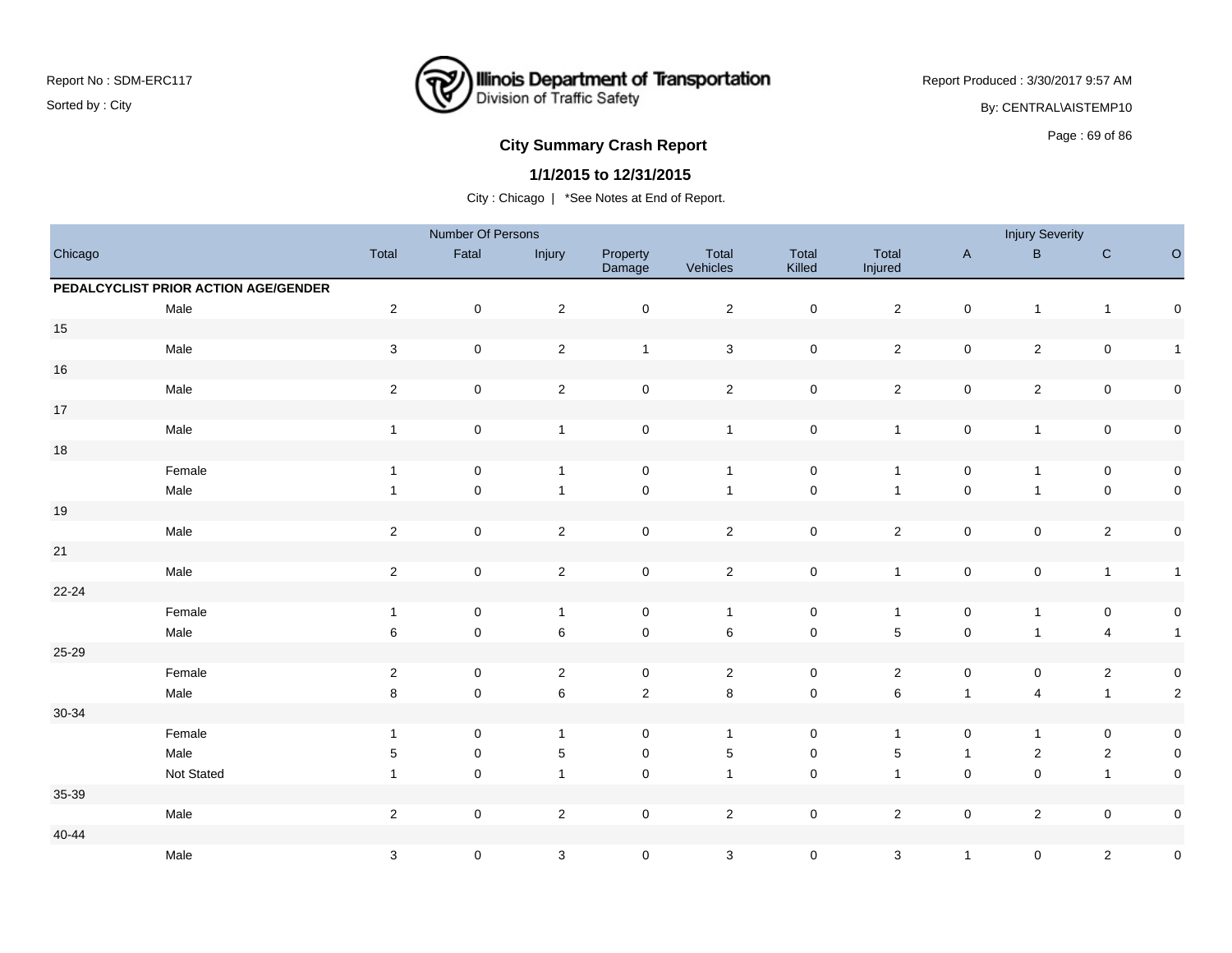

Report Produced : 3/30/2017 9:57 AM By: CENTRAL\AISTEMP10

# **City Summary Crash Report CLASH Report CLASH Report CLASH Report CLASH Report CLASH Report CLASH Report CLASH Report CLASH Report CLASH Report CLASH Report CLASH Report CLASH Report CLASH Report**

### **1/1/2015 to 12/31/2015**

|            |                                      |                           | Number Of Persons   |                |                     |                   |                     |                  |                     | <b>Injury Severity</b>  |                           |              |
|------------|--------------------------------------|---------------------------|---------------------|----------------|---------------------|-------------------|---------------------|------------------|---------------------|-------------------------|---------------------------|--------------|
| Chicago    |                                      | Total                     | Fatal               | Injury         | Property<br>Damage  | Total<br>Vehicles | Total<br>Killed     | Total<br>Injured | $\mathsf A$         | $\sf{B}$                | $\mathbf C$               | $\circ$      |
|            | PEDALCYCLIST PRIOR ACTION AGE/GENDER |                           |                     |                |                     |                   |                     |                  |                     |                         |                           |              |
| 45-49      |                                      |                           |                     |                |                     |                   |                     |                  |                     |                         |                           |              |
|            | Male                                 | $\sqrt{2}$                | $\mathbf 0$         | $\overline{2}$ | $\mathsf 0$         | $\overline{2}$    | $\mathsf{O}\xspace$ | $\overline{2}$   | $\pmb{0}$           | $\overline{2}$          | $\mathsf{O}\xspace$       | $\pmb{0}$    |
| 50-54      |                                      |                           |                     |                |                     |                   |                     |                  |                     |                         |                           |              |
|            | Female                               | $\mathbf{1}$              | $\pmb{0}$           | $\mathbf{1}$   | $\pmb{0}$           | $\mathbf{1}$      | $\mathbf 0$         | $\mathbf{1}$     | $\pmb{0}$           | $\mathbf{1}$            | $\pmb{0}$                 | $\pmb{0}$    |
| 55-59      |                                      |                           |                     |                |                     |                   |                     |                  |                     |                         |                           |              |
|            | Male                                 | $\overline{2}$            | $\mathsf 0$         | $\mathbf{1}$   | $\mathbf{1}$        | $\overline{2}$    | $\mathsf 0$         | $\mathbf{1}$     | $\mathbf 0$         | $\mathbf{1}$            | $\pmb{0}$                 | $\mathbf{1}$ |
| 60-64      |                                      |                           |                     |                |                     |                   |                     |                  |                     |                         |                           |              |
|            | Male                                 | $\mathbf{1}$              | $\mathsf 0$         | $\mathbf{1}$   | $\mathbf 0$         | $\mathbf{1}$      | $\mathsf 0$         | $\mathbf{1}$     | $\pmb{0}$           | $\mathbf{1}$            | $\pmb{0}$                 | $\pmb{0}$    |
| 70-74      |                                      |                           |                     |                |                     |                   |                     |                  |                     |                         |                           |              |
|            | Male                                 | $\mathbf{1}$              | $\mathsf 0$         | $\mathbf{1}$   | $\mathsf{O}\xspace$ | $\mathbf{1}$      | $\mathbf 0$         | $\mathbf{1}$     | $\pmb{0}$           | $\mathbf{1}$            | $\pmb{0}$                 | $\pmb{0}$    |
| Unknown    |                                      |                           |                     |                |                     |                   |                     |                  |                     |                         |                           |              |
|            | Male                                 | $\sqrt{2}$                | $\pmb{0}$           | $\overline{1}$ | $\mathbf{1}$        | $\mathbf{2}$      | $\mathsf 0$         | $\mathbf{1}$     | $\pmb{0}$           | $\pmb{0}$               | $\mathbf{1}$              | $\mathbf{1}$ |
|            | Not Stated                           | $\overline{1}$            | $\pmb{0}$           | $\overline{1}$ | $\mathsf{O}\xspace$ | $\overline{1}$    | $\mathbf 0$         | $\mathbf{1}$     | $\mathsf{O}\xspace$ | $\pmb{0}$               | $\mathbf{1}$              | $\pmb{0}$    |
| Other      |                                      |                           |                     |                |                     |                   |                     |                  |                     |                         |                           |              |
| $07\,$     |                                      |                           |                     |                |                     |                   |                     |                  |                     |                         |                           |              |
|            | Male                                 | $\mathbf{1}$              | $\pmb{0}$           | $\mathbf{1}$   | $\mathbf 0$         | $\overline{1}$    | $\mathbf 0$         | $\mathbf{1}$     | $\pmb{0}$           | $\mathbf 0$             | $\mathbf{1}$              | $\pmb{0}$    |
| ${\bf 08}$ |                                      |                           |                     |                |                     |                   |                     |                  |                     |                         |                           |              |
|            | Male                                 | $\overline{1}$            | $\mathsf 0$         | $\mathbf{1}$   | $\mathsf{O}\xspace$ | $\overline{1}$    | $\mathsf 0$         | $\mathbf{1}$     | $\pmb{0}$           | $\mathsf 0$             | $\mathbf{1}$              | $\pmb{0}$    |
| ${\bf 09}$ |                                      |                           |                     |                |                     |                   |                     |                  |                     |                         |                           |              |
|            | Male                                 | $\sqrt{2}$                | $\mathsf{O}\xspace$ | $\overline{2}$ | $\mathsf{O}\xspace$ | $\overline{2}$    | $\pmb{0}$           | $\mathbf{2}$     | $\pmb{0}$           | $\mathbf{1}$            | $\mathbf{1}$              | $\pmb{0}$    |
| $10 - 14$  |                                      |                           |                     |                |                     |                   |                     |                  |                     |                         |                           |              |
|            | Female                               | $\ensuremath{\mathsf{3}}$ | $\pmb{0}$           | $\mathbf{3}$   | $\mathsf{O}\xspace$ | $\mathbf{3}$      | $\mathsf 0$         | $\sqrt{3}$       | $\mathsf{O}\xspace$ | $\overline{c}$          | $\mathbf{1}$              | $\pmb{0}$    |
|            | Male                                 | 13                        | $\mathsf 0$         | 13             | $\mathsf 0$         | $13$              | $\mathbf 0$         | 13               | $\mathsf 3$         | $\overline{7}$          | $\ensuremath{\mathsf{3}}$ | $\pmb{0}$    |
| $15\,$     |                                      |                           |                     |                |                     |                   |                     |                  |                     |                         |                           |              |
|            | Male                                 | $\,$ 5 $\,$               | $\mathsf{O}\xspace$ | $\overline{5}$ | $\mathsf{O}\xspace$ | $\,$ 5 $\,$       | $\mathbf 0$         | 5                | $\mathsf{O}\xspace$ | $\overline{\mathbf{4}}$ | $\mathbf{1}$              | $\pmb{0}$    |
| $16\,$     |                                      |                           |                     |                |                     |                   |                     |                  |                     |                         |                           |              |
|            | Male                                 | $\,6\,$                   | $\mathsf{O}\xspace$ | $\sqrt{5}$     | $\mathbf{1}$        | $\,6\,$           | $\mathsf 0$         | 5                | $\mathsf{O}\xspace$ | $\overline{4}$          | $\mathbf{1}$              | $\mathbf{1}$ |
| $17\,$     |                                      |                           |                     |                |                     |                   |                     |                  |                     |                         |                           |              |
|            | Female                               | $\mathbf{1}$              | $\pmb{0}$           | $\mathbf{1}$   | $\mathsf{O}\xspace$ | $\mathbf{1}$      | $\mathsf 0$         | $\mathbf{1}$     | $\mathsf 0$         | $\mathbf{1}$            | $\mathsf 0$               | $\pmb{0}$    |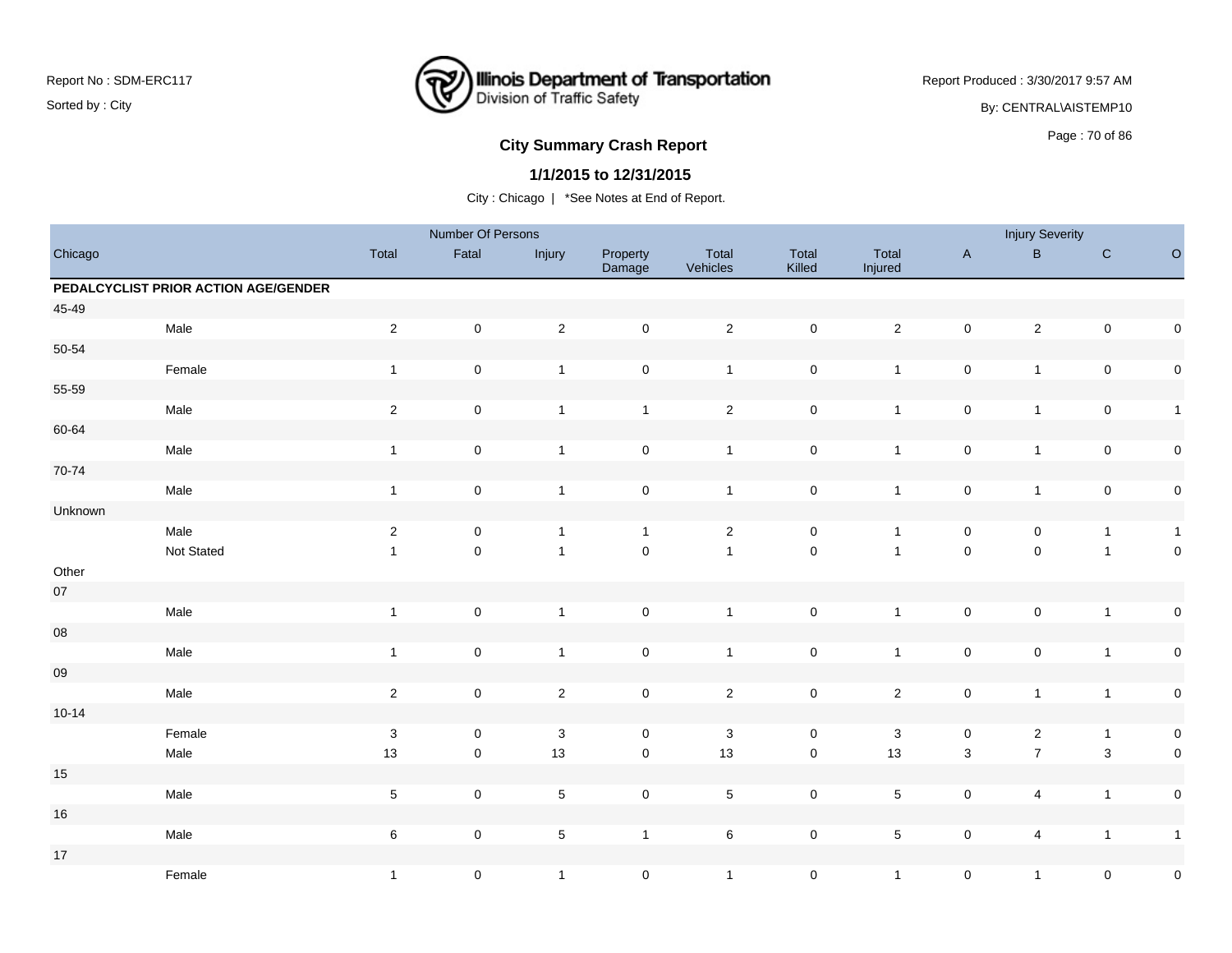

Report Produced : 3/30/2017 9:57 AM

By: CENTRAL\AISTEMP10

# **City Summary Crash Report CLASH CRASH REPORT CONSTRUSS AND REPORT CONSTRUSS ASSESS**

### **1/1/2015 to 12/31/2015**

|           |                                      |                         | Number Of Persons   |                         |                     |                           |                 |                           |                     | <b>Injury Severity</b>    |                         |                     |
|-----------|--------------------------------------|-------------------------|---------------------|-------------------------|---------------------|---------------------------|-----------------|---------------------------|---------------------|---------------------------|-------------------------|---------------------|
| Chicago   |                                      | Total                   | Fatal               | Injury                  | Property<br>Damage  | Total<br>Vehicles         | Total<br>Killed | Total<br>Injured          | $\mathsf{A}$        | $\mathsf B$               | ${\bf C}$               | $\circ$             |
|           | PEDALCYCLIST PRIOR ACTION AGE/GENDER |                         |                     |                         |                     |                           |                 |                           |                     |                           |                         |                     |
|           | Male                                 | $\overline{\mathbf{4}}$ | $\pmb{0}$           | $\overline{\mathbf{4}}$ | $\pmb{0}$           | $\overline{\mathbf{4}}$   | $\mathsf 0$     | $\overline{4}$            | $\mathbf{1}$        | $\overline{c}$            | $\mathbf{1}$            | $\mathsf{O}\xspace$ |
| $18\,$    |                                      |                         |                     |                         |                     |                           |                 |                           |                     |                           |                         |                     |
|           | Male                                 | $\overline{2}$          | $\pmb{0}$           | $\sqrt{2}$              | $\pmb{0}$           | $\overline{2}$            | $\mathbf 0$     | $\sqrt{2}$                | $\pmb{0}$           | $\mathbf{1}$              | $\mathbf{1}$            | $\mathbf 0$         |
| $19$      |                                      |                         |                     |                         |                     |                           |                 |                           |                     |                           |                         |                     |
|           | Female                               | $\mathbf{1}$            | $\mathsf 0$         | $\mathbf{1}$            | 0                   | $\overline{1}$            | $\mathsf 0$     | $\overline{1}$            | $\mathsf{O}\xspace$ | $\mathbf{1}$              | $\pmb{0}$               | $\mathbf 0$         |
|           | Male                                 | 3                       | $\mathbf 0$         | 3                       | $\pmb{0}$           | 3                         | $\pmb{0}$       | $\ensuremath{\mathsf{3}}$ | $\mathbf{1}$        | $\overline{c}$            | $\pmb{0}$               | $\pmb{0}$           |
|           | Not Stated                           |                         | $\mathsf 0$         | $\mathbf{1}$            | $\pmb{0}$           | $\mathbf{1}$              | $\pmb{0}$       | $\mathbf{1}$              | $\pmb{0}$           | $\mathbf{1}$              | $\pmb{0}$               | $\mathbf 0$         |
| $20\,$    |                                      |                         |                     |                         |                     |                           |                 |                           |                     |                           |                         |                     |
|           | Male                                 | $\,$ 5 $\,$             | $\mathsf{O}\xspace$ | 4                       | $\mathbf{1}$        | $\,$ 5 $\,$               | $\mathsf 0$     | 4                         | $\pmb{0}$           | $\overline{4}$            | $\mathbf 0$             | $\mathbf{1}$        |
| 21        |                                      |                         |                     |                         |                     |                           |                 |                           |                     |                           |                         |                     |
|           | Male                                 | $\mathbf{1}$            | $\pmb{0}$           | $\mathbf{1}$            | $\mathbf 0$         | $\mathbf{1}$              | $\mathsf 0$     | $\mathbf{1}$              | $\mathbf{1}$        | $\pmb{0}$                 | $\mathbf 0$             | $\mathbf 0$         |
| $22 - 24$ |                                      |                         |                     |                         |                     |                           |                 |                           |                     |                           |                         |                     |
|           | Female                               | 4                       | $\mathsf 0$         | 4                       | 0                   | 4                         | $\mathsf 0$     | 4                         | $\mathsf{O}\xspace$ | $\ensuremath{\mathsf{3}}$ | $\mathbf{1}$            | $\mathbf 0$         |
|           | Male                                 | $\overline{7}$          | $\mathsf 0$         | $\overline{7}$          | $\mathsf{O}\xspace$ | $\overline{7}$            | $\mathbf 0$     | $\overline{7}$            | $\pmb{0}$           | $\overline{5}$            | $\sqrt{2}$              | $\mathbf 0$         |
| 25-29     |                                      |                         |                     |                         |                     |                           |                 |                           |                     |                           |                         |                     |
|           | Female                               | $\sqrt{2}$              | $\mathsf 0$         | $\sqrt{2}$              | 0                   | $\sqrt{2}$                | $\mathsf 0$     | $\sqrt{2}$                | $\pmb{0}$           | $\mathbf 0$               | $\sqrt{2}$              | $\mathbf 0$         |
|           | Male                                 | 12                      | $\mathsf 0$         | 11                      | $\mathbf{1}$        | 12                        | $\mathsf 0$     | 11                        | $\mathbf{1}$        | $\,6\,$                   | $\overline{\mathbf{4}}$ | $\overline{1}$      |
| 30-34     |                                      |                         |                     |                         |                     |                           |                 |                           |                     |                           |                         |                     |
|           | Female                               | $\overline{2}$          | $\mathbf 0$         | $\overline{2}$          | $\mathbf 0$         | $\sqrt{2}$                | $\mathsf 0$     | $\sqrt{2}$                | $\mathsf{O}\xspace$ | $\overline{2}$            | $\mathbf 0$             | $\mathbf 0$         |
|           | Male                                 | $13$                    | $\mathsf 0$         | 13                      | $\pmb{0}$           | 13                        | $\pmb{0}$       | 13                        | 0                   | $\boldsymbol{9}$          | $\overline{\mathbf{4}}$ | $\mathbf 0$         |
|           | Not Stated                           | $\mathbf{1}$            | $\mathsf 0$         | $\mathbf{1}$            | 0                   | $\overline{1}$            | $\mathsf 0$     | $\mathbf{1}$              | $\pmb{0}$           | $\mathbf{1}$              | $\mathbf 0$             | $\mathbf 0$         |
| 35-39     |                                      |                         |                     |                         |                     |                           |                 |                           |                     |                           |                         |                     |
|           | Female                               | $\overline{2}$          | $\mathsf 0$         | $\sqrt{2}$              | 0                   | $\sqrt{2}$                | $\mathsf 0$     | $\sqrt{2}$                | $\mathsf{O}\xspace$ | $\mathsf{O}$              | $\sqrt{2}$              | $\mathbf 0$         |
|           | Male                                 | $\mathsf 3$             | $\mathbf{1}$        | $\sqrt{2}$              | $\mathsf{O}\xspace$ | $\ensuremath{\mathsf{3}}$ | $\mathsf 0$     | $\sqrt{3}$                | $\mathbf{1}$        | $\overline{c}$            | $\pmb{0}$               | $\mathbf 0$         |
| 40-44     |                                      |                         |                     |                         |                     |                           |                 |                           |                     |                           |                         |                     |
|           | Female                               | $\mathbf{1}$            | $\mathsf 0$         | $\overline{1}$          | 0                   | $\overline{1}$            | $\mathsf 0$     | $\overline{1}$            | $\mathbf{1}$        | $\mathsf 0$               | $\pmb{0}$               | $\mathbf 0$         |
|           | Male                                 | $10$                    | $\mathbf 0$         | 10                      | $\mathsf{O}\xspace$ | 10                        | $\mathsf 0$     | 10                        | $\mathsf{O}\xspace$ | $\mathbf{3}$              | $\overline{7}$          | $\mathsf{O}\xspace$ |
| 45-49     |                                      |                         |                     |                         |                     |                           |                 |                           |                     |                           |                         |                     |
|           | Male                                 | $\bf 8$                 | $\mathsf 0$         | 8                       | $\pmb{0}$           | $\bf 8$                   | $\mathbf 0$     | 8                         | $\mathsf{O}\xspace$ | $\overline{7}$            | $\mathbf{1}$            | $\pmb{0}$           |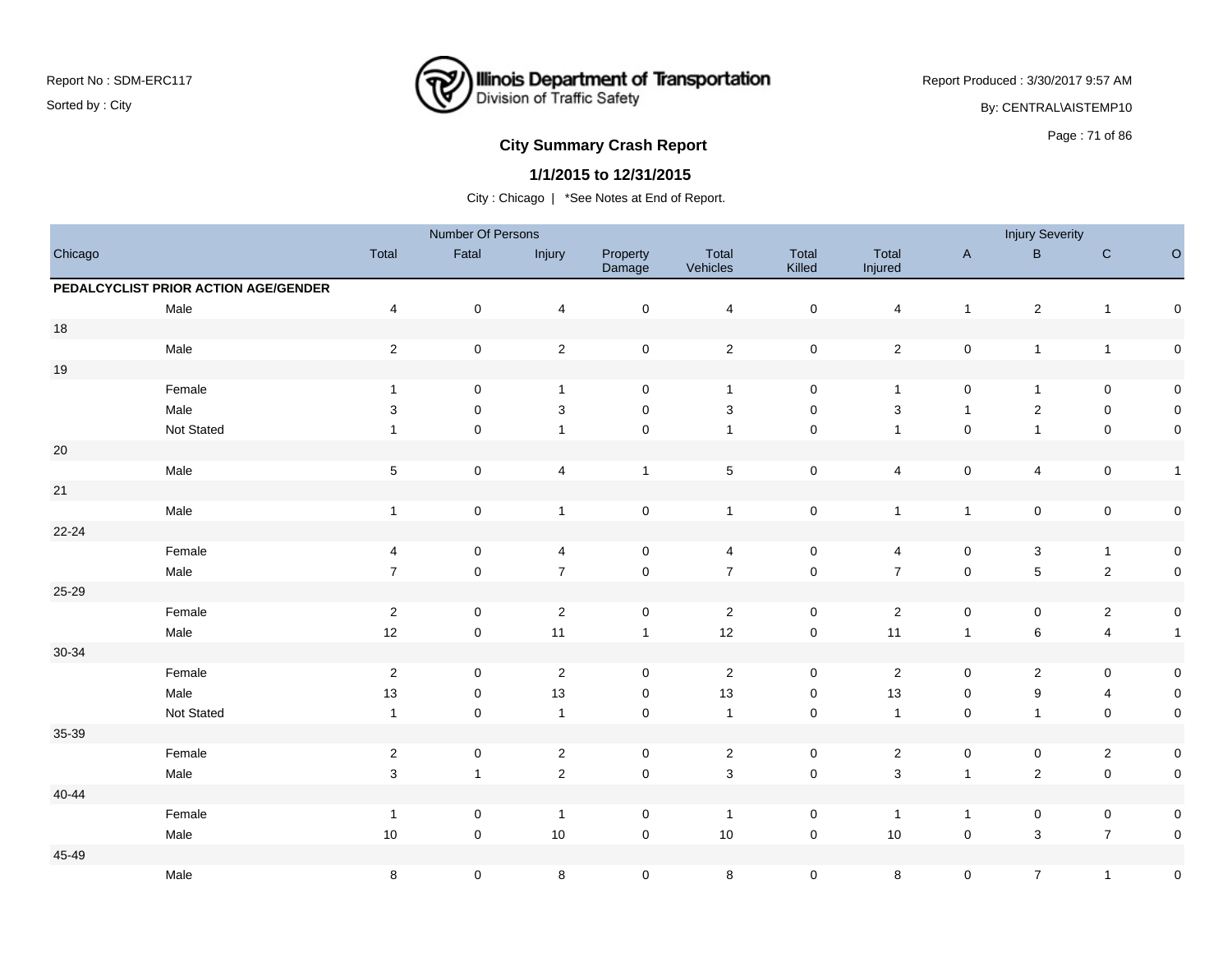

Report Produced : 3/30/2017 9:57 AM

By: CENTRAL\AISTEMP10

# **City Summary Crash Report CLASH CRASH REPORT CONSUMING THE SET OF 86 AND REPORT CONSUMING THE SET OF 86 AND REPORT OF SET OF 86 AND REPORT OF SET OF SET OF SET OF SET OF SET OF SET OF SET OF SET OF SET OF SET OF SET OF**

### **1/1/2015 to 12/31/2015**

|                     |                                      |                  | Number Of Persons |                |                     |                   |                     |                  |              | <b>Injury Severity</b> |                         |              |
|---------------------|--------------------------------------|------------------|-------------------|----------------|---------------------|-------------------|---------------------|------------------|--------------|------------------------|-------------------------|--------------|
| Chicago             |                                      | Total            | Fatal             | Injury         | Property<br>Damage  | Total<br>Vehicles | Total<br>Killed     | Total<br>Injured | $\mathsf{A}$ | $\sf B$                | $\mathbf C$             | $\circ$      |
|                     | PEDALCYCLIST PRIOR ACTION AGE/GENDER |                  |                   |                |                     |                   |                     |                  |              |                        |                         |              |
| 50-54               |                                      |                  |                   |                |                     |                   |                     |                  |              |                        |                         |              |
|                     | Male                                 | $\boldsymbol{7}$ | $\pmb{0}$         | $\overline{7}$ | $\mathsf{O}\xspace$ | $\boldsymbol{7}$  | $\mathsf 0$         | $\overline{7}$   | $\mathbf 0$  | 5                      | $\sqrt{2}$              | $\mathsf 0$  |
| 55-59               |                                      |                  |                   |                |                     |                   |                     |                  |              |                        |                         |              |
|                     | Male                                 | $\,8\,$          | $\pmb{0}$         | $\,8\,$        | $\mathbf 0$         | $\bf 8$           | $\mathsf 0$         | $\bf 8$          | $\mathbf{1}$ | $\mathbf{3}$           | $\overline{\mathbf{4}}$ | $\pmb{0}$    |
| 60-64               |                                      |                  |                   |                |                     |                   |                     |                  |              |                        |                         |              |
|                     | Female                               | $\overline{2}$   | $\pmb{0}$         | $\overline{2}$ | $\mathsf{O}\xspace$ | $\overline{2}$    | $\mathbf 0$         | $\overline{c}$   | $\pmb{0}$    | $\overline{c}$         | $\pmb{0}$               | $\pmb{0}$    |
|                     | Male                                 | 3                | $\pmb{0}$         | $\mathsf 3$    | $\mathsf 0$         | $\mathbf{3}$      | $\pmb{0}$           | 3                | $\pmb{0}$    | 3                      | $\pmb{0}$               | $\pmb{0}$    |
| 65-69               |                                      |                  |                   |                |                     |                   |                     |                  |              |                        |                         |              |
|                     | Male                                 | $\mathbf{1}$     | $\mathsf 0$       | $\mathbf{1}$   | $\mathbf 0$         | $\mathbf{1}$      | $\mathsf 0$         | $\mathbf{1}$     | $\pmb{0}$    | $\pmb{0}$              | $\mathbf{1}$            | $\pmb{0}$    |
| Unknown             |                                      |                  |                   |                |                     |                   |                     |                  |              |                        |                         |              |
|                     | Female                               | $\sqrt{2}$       | $\pmb{0}$         | $\sqrt{2}$     | $\mathbf 0$         | $\overline{2}$    | $\mathsf 0$         | $\overline{c}$   | $\mathbf{1}$ | $\pmb{0}$              | $\mathbf{1}$            | $\pmb{0}$    |
|                     | Male                                 | 4                | 0                 | 3              | $\mathbf{1}$        | $\overline{4}$    | 0                   | 3                | 0            | $\mathbf{1}$           | $\overline{2}$          | $\mathbf{1}$ |
|                     | Not Stated                           | 3                | 0                 | $\sqrt{3}$     | $\mathsf 0$         | $\mathbf{3}$      | $\mathsf{O}\xspace$ | 3                | $\pmb{0}$    | $\mathbf{1}$           | $\overline{2}$          | $\pmb{0}$    |
| Playing In Roadway  |                                      |                  |                   |                |                     |                   |                     |                  |              |                        |                         |              |
| $04\,$              |                                      |                  |                   |                |                     |                   |                     |                  |              |                        |                         |              |
|                     | Male                                 | $\mathbf{1}$     | $\mathsf 0$       | $\mathbf{1}$   | $\mathsf{O}\xspace$ | $\mathbf{1}$      | $\mathsf 0$         | $\mathbf{1}$     | $\pmb{0}$    | $\mathbf{1}$           | $\pmb{0}$               | $\pmb{0}$    |
| Unknown             |                                      |                  |                   |                |                     |                   |                     |                  |              |                        |                         |              |
|                     | Male                                 | $\mathbf{1}$     | $\pmb{0}$         | $\mathbf{1}$   | $\mathsf{O}\xspace$ | $\mathbf{1}$      | $\mathsf 0$         | $\mathbf{1}$     | $\mathbf 0$  | $\mathbf{1}$           | $\pmb{0}$               | $\pmb{0}$    |
| Standing In Roadway |                                      |                  |                   |                |                     |                   |                     |                  |              |                        |                         |              |
| $25 - 29$           |                                      |                  |                   |                |                     |                   |                     |                  |              |                        |                         |              |
|                     | Male                                 | $\sqrt{2}$       | $\mathbf 0$       | $\sqrt{2}$     | $\mathsf{O}\xspace$ | $\overline{2}$    | $\mathsf 0$         | $\overline{2}$   | $\pmb{0}$    | $\mathsf 0$            | $\sqrt{2}$              | $\pmb{0}$    |
| $30 - 34$           |                                      |                  |                   |                |                     |                   |                     |                  |              |                        |                         |              |
|                     | Female                               | $\mathbf{1}$     | $\pmb{0}$         | $\mathbf{1}$   | $\pmb{0}$           | $\overline{1}$    | $\mathsf{O}\xspace$ | $\mathbf{1}$     | $\pmb{0}$    | $\mathbf{1}$           | $\pmb{0}$               | $\pmb{0}$    |
| 45-49               |                                      |                  |                   |                |                     |                   |                     |                  |              |                        |                         |              |
|                     | Male                                 | $\mathbf{1}$     | $\mathsf 0$       | $\mathbf{1}$   | $\mathsf{O}\xspace$ | $\mathbf{1}$      | $\pmb{0}$           | $\mathbf{1}$     | $\mathbf 0$  | $\pmb{0}$              | $\mathbf{1}$            | $\pmb{0}$    |
| 55-59               |                                      |                  |                   |                |                     |                   |                     |                  |              |                        |                         |              |
|                     | Male                                 | $\mathbf{1}$     | $\pmb{0}$         | $\mathbf{1}$   | $\mathsf{O}\xspace$ | $\overline{1}$    | $\mathbf 0$         | $\mathbf{1}$     | $\mathbf{1}$ | $\pmb{0}$              | $\mathsf 0$             | $\pmb{0}$    |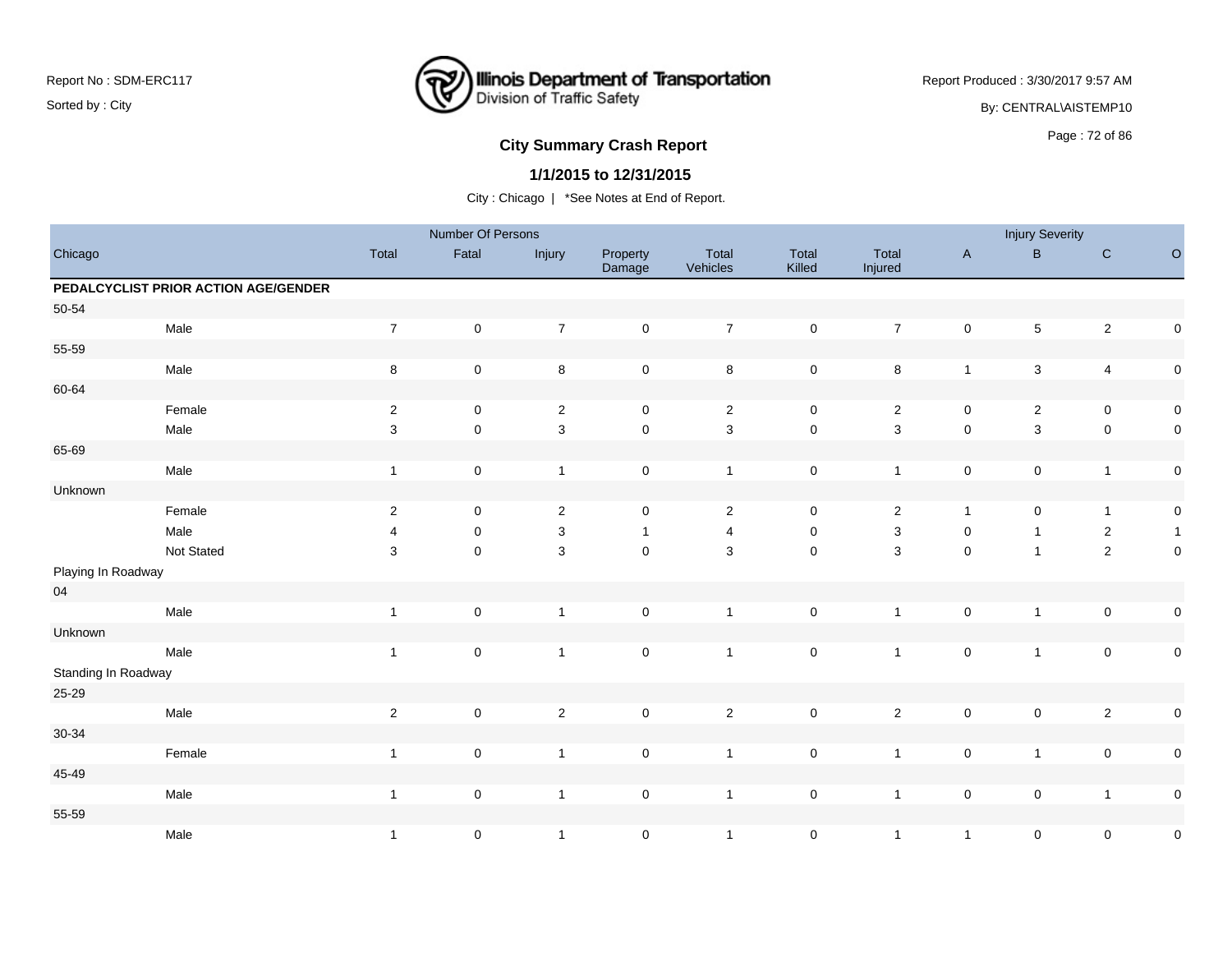

Report Produced : 3/30/2017 9:57 AM By: CENTRAL\AISTEMP10

## **City Summary Crash Report CLASH CRASH REPORT CONSTRUSS AND REPORT CONSTRUSS ASSESS**

### **1/1/2015 to 12/31/2015**

|                     |                                      |                           | Number Of Persons |                           |                     |                   |                     |                  |              | <b>Injury Severity</b>    |                |              |
|---------------------|--------------------------------------|---------------------------|-------------------|---------------------------|---------------------|-------------------|---------------------|------------------|--------------|---------------------------|----------------|--------------|
| Chicago             |                                      | Total                     | Fatal             | Injury                    | Property<br>Damage  | Total<br>Vehicles | Total<br>Killed     | Total<br>Injured | $\mathsf{A}$ | $\sf B$                   | ${\bf C}$      | $\circ$      |
|                     | PEDALCYCLIST PRIOR ACTION AGE/GENDER |                           |                   |                           |                     |                   |                     |                  |              |                           |                |              |
| <b>Turning Left</b> |                                      |                           |                   |                           |                     |                   |                     |                  |              |                           |                |              |
| $10 - 14$           |                                      |                           |                   |                           |                     |                   |                     |                  |              |                           |                |              |
|                     | Male                                 | $\sqrt{2}$                | $\mathbf 0$       | $\mathbf 2$               | $\mathsf{O}\xspace$ | $\overline{2}$    | $\mathbf 0$         | $\overline{2}$   | $\mathsf 0$  | $\mathbf{1}$              | $\overline{1}$ | $\pmb{0}$    |
| $15\,$              |                                      |                           |                   |                           |                     |                   |                     |                  |              |                           |                |              |
|                     | Male                                 | $\mathbf{1}$              | $\mathbf 0$       | $\overline{1}$            | $\mathsf{O}\xspace$ | $\overline{1}$    | $\mathsf 0$         | $\mathbf{1}$     | $\mathbf 0$  | $\pmb{0}$                 | $\overline{1}$ | $\pmb{0}$    |
| $16\,$              |                                      |                           |                   |                           |                     |                   |                     |                  |              |                           |                |              |
|                     | Female                               | $\mathbf{1}$              | $\mathbf 0$       | $\overline{1}$            | $\mathsf{O}\xspace$ | $\overline{1}$    | $\mathbf 0$         | $\mathbf{1}$     | $\mathsf 0$  | $\mathsf 0$               | $\mathbf{1}$   | $\pmb{0}$    |
| $18$                |                                      |                           |                   |                           |                     |                   |                     |                  |              |                           |                |              |
|                     | Female                               | $\mathbf{1}$              | $\pmb{0}$         | $\overline{1}$            | $\mathbf 0$         | $\overline{1}$    | $\pmb{0}$           | $\mathbf{1}$     | $\mathbf 0$  | $\mathbf{1}$              | $\mathbf 0$    | $\pmb{0}$    |
|                     | Male                                 | $\mathbf{1}$              | $\mathbf 0$       | $\mathbf{1}$              | $\mathsf{O}\xspace$ | $\overline{1}$    | $\mathbf 0$         | $\mathbf{1}$     | $\mathbf 0$  | $\mathbf{1}$              | $\mathbf 0$    | $\pmb{0}$    |
| $19$                |                                      |                           |                   |                           |                     |                   |                     |                  |              |                           |                |              |
|                     | Male                                 | $\sqrt{2}$                | $\mathbf 0$       | $\mathbf 2$               | $\mathsf{O}\xspace$ | $\overline{2}$    | $\mathbf 0$         | $\overline{a}$   | $\mathbf 0$  | $\overline{2}$            | $\mathsf 0$    | $\pmb{0}$    |
| 21                  |                                      |                           |                   |                           |                     |                   |                     |                  |              |                           |                |              |
|                     | Female                               | $\mathbf{1}$              | $\mathbf 0$       | $\mathbf{1}$              | $\mathsf{O}\xspace$ | $\overline{1}$    | $\mathbf 0$         | $\mathbf{1}$     | $\mathbf 0$  | 0                         | $\mathbf{1}$   | $\pmb{0}$    |
|                     | Male                                 | $\mathbf{1}$              | $\mathbf 0$       | $\mathbf{1}$              | $\pmb{0}$           | $\overline{1}$    | $\mathbf 0$         | $\overline{1}$   | $\pmb{0}$    | $\mathsf{O}\xspace$       | $\overline{1}$ | $\pmb{0}$    |
| $22 - 24$           |                                      |                           |                   |                           |                     |                   |                     |                  |              |                           |                |              |
|                     | Female                               | $\mathbf{1}$              | $\mathbf 0$       | $\mathsf{O}\xspace$       | $\mathbf{1}$        | $\overline{1}$    | $\mathbf 0$         | $\mathsf 0$      | $\mathbf 0$  | 0                         | $\mathbf 0$    | $\mathbf{1}$ |
|                     | Male                                 | 3                         | $\mathbf 0$       | $\mathbf{3}$              | $\pmb{0}$           | $\sqrt{3}$        | $\mathsf{O}\xspace$ | 3                | $\pmb{0}$    | $\mathbf{1}$              | $\sqrt{2}$     | $\pmb{0}$    |
| $25 - 29$           |                                      |                           |                   |                           |                     |                   |                     |                  |              |                           |                |              |
|                     | Female                               | $\sqrt{3}$                | $\pmb{0}$         | $\mathsf 3$               | $\mathbf 0$         | $\mathbf 3$       | $\mathbf 0$         | $\mathbf{3}$     | $\mathbf 0$  | 0                         | $\mathbf{3}$   | $\pmb{0}$    |
|                     | Male                                 | $\,6$                     | $\mathbf 0$       | $\sqrt{5}$                | $\mathbf{1}$        | $\,6\,$           | $\mathbf 0$         | 5                | $\mathbf 0$  | $\overline{c}$            | $\mathbf{3}$   | $\mathbf{1}$ |
| 30-34               |                                      |                           |                   |                           |                     |                   |                     |                  |              |                           |                |              |
|                     | Female                               | $\mathbf{1}$              | $\mathbf 0$       | $\mathbf{1}$              | 0                   | $\overline{1}$    | $\mathbf 0$         | $\mathbf{1}$     | 0            | $\mathbf{1}$              | $\mathbf 0$    | $\pmb{0}$    |
|                     | Male                                 | 4                         | $\pmb{0}$         | $\overline{4}$            | $\mathsf{O}\xspace$ | $\overline{4}$    | $\mathbf 0$         | 4                | $\mathbf 0$  | $\overline{c}$            | $\overline{2}$ | $\pmb{0}$    |
| 35-39               |                                      |                           |                   |                           |                     |                   |                     |                  |              |                           |                |              |
|                     | Male                                 | $\ensuremath{\mathsf{3}}$ | $\pmb{0}$         | $\ensuremath{\mathsf{3}}$ | $\mathsf{O}\xspace$ | $\sqrt{3}$        | $\mathbf 0$         | $\mathbf{3}$     | $\pmb{0}$    | $\overline{c}$            | $\overline{1}$ | $\pmb{0}$    |
| 40-44               |                                      |                           |                   |                           |                     |                   |                     |                  |              |                           |                |              |
|                     | Female                               | $\mathbf{1}$              | 0                 | $\overline{1}$            | $\mathsf{O}\xspace$ | $\overline{1}$    | $\pmb{0}$           | $\mathbf{1}$     | $\pmb{0}$    | $\mathbf{1}$              | $\mathbf 0$    | $\pmb{0}$    |
|                     | Male                                 | $\sqrt{5}$                | $\mathbf 0$       | $\overline{5}$            | $\mathbf 0$         | $\sqrt{5}$        | $\mathsf{O}\xspace$ | 5                | $\mathsf 0$  | $\ensuremath{\mathsf{3}}$ | $\sqrt{2}$     | $\pmb{0}$    |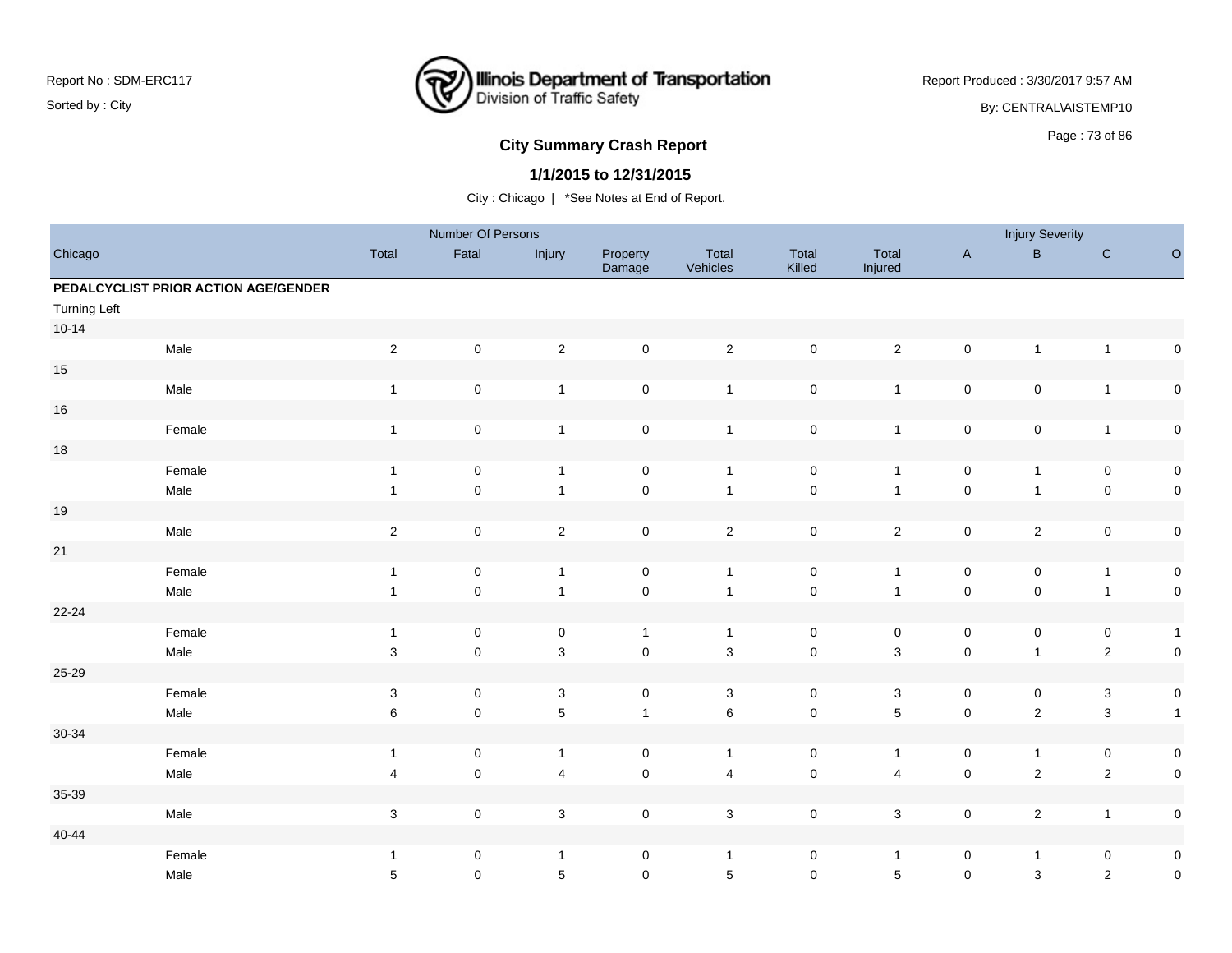

Report Produced : 3/30/2017 9:57 AM

By: CENTRAL\AISTEMP10

# **City Summary Crash Report CLASH CRASH REPORT CONSTRUSS AND REPORT CONSTRUSS ASSESS**

### **1/1/2015 to 12/31/2015**

|                      |                                      |                           | Number Of Persons   |                           |                     |                   |                     |                  |                | <b>Injury Severity</b> |                         |              |
|----------------------|--------------------------------------|---------------------------|---------------------|---------------------------|---------------------|-------------------|---------------------|------------------|----------------|------------------------|-------------------------|--------------|
| Chicago              |                                      | Total                     | Fatal               | Injury                    | Property<br>Damage  | Total<br>Vehicles | Total<br>Killed     | Total<br>Injured | $\mathsf A$    | $\sf B$                | ${\bf C}$               | $\circ$      |
|                      | PEDALCYCLIST PRIOR ACTION AGE/GENDER |                           |                     |                           |                     |                   |                     |                  |                |                        |                         |              |
| 50-54                |                                      |                           |                     |                           |                     |                   |                     |                  |                |                        |                         |              |
|                      | Female                               | $\mathbf{1}$              | $\mathbf 0$         | $\mathbf{1}$              | $\mathsf{O}\xspace$ | $\overline{1}$    | $\mathbf 0$         | $\mathbf{1}$     | $\mathbf 0$    | $\mathbf{1}$           | $\mathbf 0$             | $\pmb{0}$    |
|                      | Male                                 | $\overline{\mathbf{4}}$   | $\pmb{0}$           | $\mathbf{3}$              | $\mathbf{1}$        | $\overline{4}$    | $\mathbf 0$         | 3                | $\pmb{0}$      | $\overline{c}$         | $\mathbf{1}$            | $\mathbf{1}$ |
| 55-59                |                                      |                           |                     |                           |                     |                   |                     |                  |                |                        |                         |              |
|                      | Male                                 | $\mathbf{1}$              | $\mathbf 0$         | $\overline{1}$            | $\mathsf{O}\xspace$ | $\overline{1}$    | $\pmb{0}$           | $\mathbf{1}$     | $\overline{1}$ | $\pmb{0}$              | $\mathbf 0$             | $\pmb{0}$    |
| 60-64                |                                      |                           |                     |                           |                     |                   |                     |                  |                |                        |                         |              |
|                      | Male                                 | $\mathbf{1}$              | $\mathbf 0$         | $\overline{1}$            | $\mathsf{O}\xspace$ | $\mathbf{1}$      | $\mathbf 0$         | $\mathbf{1}$     | $\mathbf{1}$   | $\mathsf 0$            | $\mathbf 0$             | $\pmb{0}$    |
| Unknown              |                                      |                           |                     |                           |                     |                   |                     |                  |                |                        |                         |              |
|                      | Male                                 | $\sqrt{3}$                | $\pmb{0}$           | $\mathsf 3$               | $\mathsf{O}\xspace$ | $\mathbf 3$       | $\pmb{0}$           | $\mathbf{3}$     | $\overline{1}$ | $\overline{c}$         | $\mathbf 0$             | $\pmb{0}$    |
|                      | Not Stated                           | $\mathbf{1}$              | $\mathbf 0$         | $\pmb{0}$                 | $\mathbf{1}$        | $\overline{1}$    | $\mathsf{O}\xspace$ | $\mathsf 0$      | $\mathbf 0$    | $\mathsf{O}\xspace$    | $\mathbf 0$             | $\mathbf{1}$ |
| <b>Turning Right</b> |                                      |                           |                     |                           |                     |                   |                     |                  |                |                        |                         |              |
| $10 - 14$            |                                      |                           |                     |                           |                     |                   |                     |                  |                |                        |                         |              |
|                      | Male                                 | $\ensuremath{\mathsf{3}}$ | $\pmb{0}$           | $\sqrt{3}$                | $\mathsf{O}\xspace$ | $\sqrt{3}$        | $\mathbf 0$         | $\mathbf{3}$     | $\mathbf 0$    | $\overline{2}$         | $\overline{\mathbf{1}}$ | $\pmb{0}$    |
| 17                   |                                      |                           |                     |                           |                     |                   |                     |                  |                |                        |                         |              |
|                      | Male                                 | $\sqrt{2}$                | $\pmb{0}$           | $\sqrt{2}$                | $\mathbf 0$         | $\mathbf{2}$      | $\pmb{0}$           | $\overline{c}$   | $\mathbf 0$    | $\overline{c}$         | $\mathbf 0$             | $\pmb{0}$    |
| $18\,$               |                                      |                           |                     |                           |                     |                   |                     |                  |                |                        |                         |              |
|                      | Male                                 | $\mathbf{1}$              | $\mathbf 0$         | $\mathbf{1}$              | $\mathsf{O}\xspace$ | $\overline{1}$    | $\mathbf 0$         | $\mathbf{1}$     | $\mathbf 0$    | $\mathbf{1}$           | $\mathbf 0$             | $\pmb{0}$    |
| $19$                 |                                      |                           |                     |                           |                     |                   |                     |                  |                |                        |                         |              |
|                      | Male                                 | $\mathbf{1}$              | $\pmb{0}$           | $\overline{1}$            | $\mathsf{O}\xspace$ | $\overline{1}$    | $\pmb{0}$           | $\mathbf{1}$     | $\mathbf 0$    | $\pmb{0}$              | $\overline{1}$          | $\pmb{0}$    |
| $20\,$               |                                      |                           |                     |                           |                     |                   |                     |                  |                |                        |                         |              |
|                      | Male                                 | $\sqrt{3}$                | $\mathbf 0$         | $\ensuremath{\mathsf{3}}$ | $\mathsf{O}\xspace$ | $\sqrt{3}$        | $\mathbf 0$         | $\mathbf{3}$     | $\mathbf 0$    | $\overline{c}$         | $\overline{1}$          | $\pmb{0}$    |
| $21\,$               |                                      |                           |                     |                           |                     |                   |                     |                  |                |                        |                         |              |
|                      | Female                               | $\mathbf{1}$              | $\mathbf 0$         | $\mathbf{1}$              | $\mathbf 0$         | $\overline{1}$    | $\mathbf 0$         | $\mathbf{1}$     | $\mathbf 0$    | $\mathbf{1}$           | $\mathbf 0$             | $\pmb{0}$    |
|                      | Male                                 | $\mathbf{1}$              | $\mathsf{O}\xspace$ | $\overline{1}$            | $\mathsf{O}\xspace$ | $\overline{1}$    | $\mathsf{O}\xspace$ | $\mathbf{1}$     | $\mathsf{O}$   | $\mathbf{1}$           | $\mathbf 0$             | $\pmb{0}$    |
| 22-24                |                                      |                           |                     |                           |                     |                   |                     |                  |                |                        |                         |              |
|                      | Female                               | $\mathbf{1}$              | $\pmb{0}$           | $\mathbf{1}$              | $\mathsf{O}\xspace$ | $\overline{1}$    | $\mathbf 0$         | $\mathbf{1}$     | $\pmb{0}$      | $\mathbf{1}$           | $\pmb{0}$               | $\pmb{0}$    |
|                      | Male                                 | 3                         | $\mathsf{O}\xspace$ | 3                         | $\mathbf 0$         | $\mathbf{3}$      | $\mathsf{O}\xspace$ | $\mathbf{3}$     | $\mathbf 0$    | $\overline{c}$         | $\overline{1}$          | $\pmb{0}$    |
| $25 - 29$            |                                      |                           |                     |                           |                     |                   |                     |                  |                |                        |                         |              |
|                      | Female                               | $\ensuremath{\mathsf{3}}$ | $\pmb{0}$           | $\mathsf 3$               | $\pmb{0}$           | $\mathbf 3$       | $\pmb{0}$           | $\mathbf{3}$     | $\mathsf 0$    | $\overline{c}$         | $\mathbf{1}$            | $\pmb{0}$    |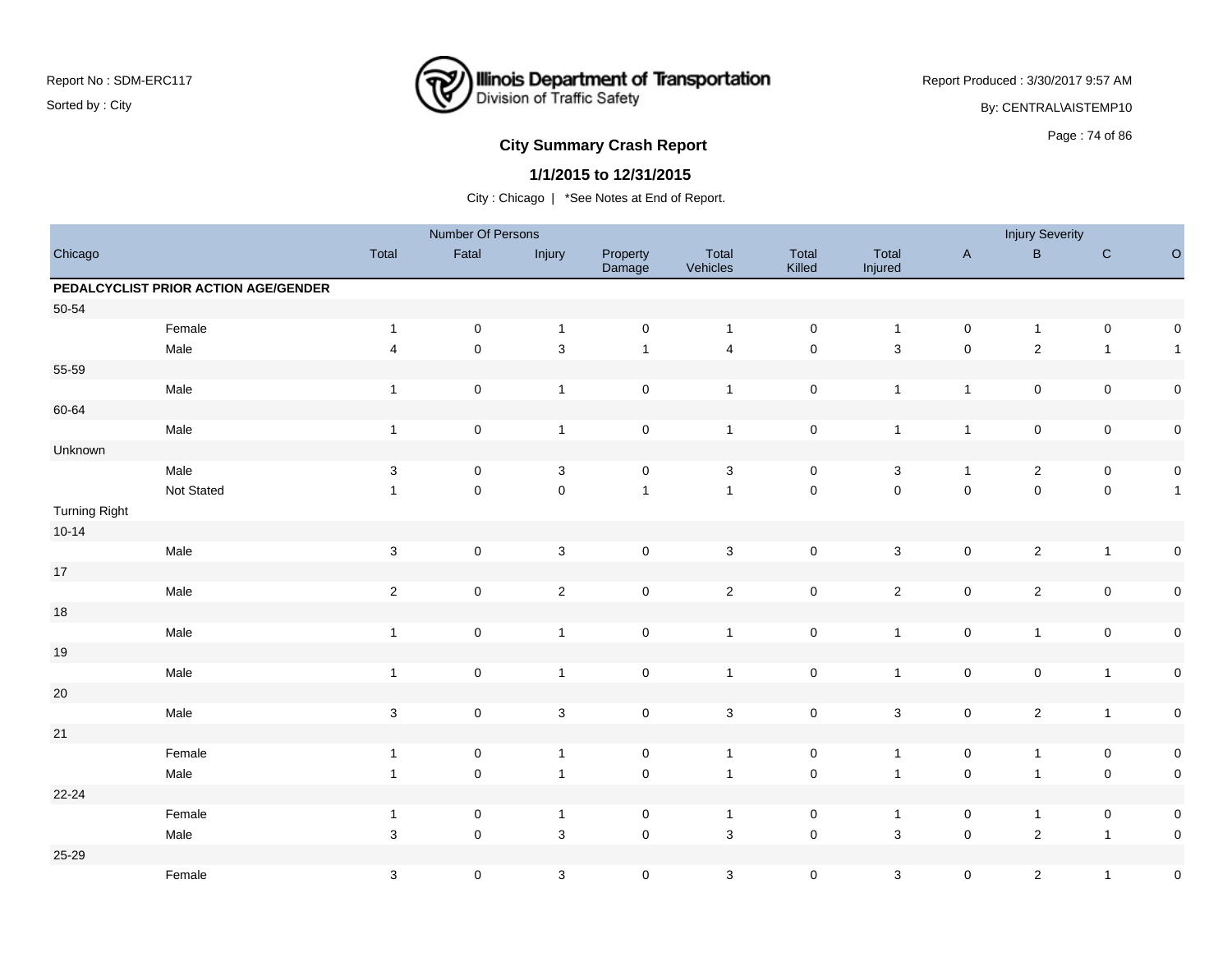

Report Produced : 3/30/2017 9:57 AM By: CENTRAL\AISTEMP10

## Page : 75 of 86 **City Summary Crash Report**

#### **1/1/2015 to 12/31/2015**

|            |                                      |                           | Number Of Persons   |                           |                     |                           |                     |                  |                     | <b>Injury Severity</b> |                |                     |
|------------|--------------------------------------|---------------------------|---------------------|---------------------------|---------------------|---------------------------|---------------------|------------------|---------------------|------------------------|----------------|---------------------|
| Chicago    |                                      | Total                     | Fatal               | Injury                    | Property<br>Damage  | Total<br>Vehicles         | Total<br>Killed     | Total<br>Injured | $\mathsf{A}$        | $\mathsf B$            | $\mathbf C$    | $\circ$             |
|            | PEDALCYCLIST PRIOR ACTION AGE/GENDER |                           |                     |                           |                     |                           |                     |                  |                     |                        |                |                     |
|            | Male                                 | $\sqrt{3}$                | $\mathbf 0$         | 3                         | $\pmb{0}$           | $\ensuremath{\mathsf{3}}$ | $\mathsf{O}\xspace$ | $\sqrt{3}$       | $\mathbf{1}$        | $\pmb{0}$              | $\mathbf 2$    | $\mathsf{O}\xspace$ |
| $30 - 34$  |                                      |                           |                     |                           |                     |                           |                     |                  |                     |                        |                |                     |
|            | Female                               | $\overline{1}$            | $\mathsf{O}\xspace$ | $\mathbf{1}$              | $\pmb{0}$           | $\mathbf{1}$              | $\mathsf{O}\xspace$ | $\mathbf{1}$     | $\mathsf 0$         | $\mathbf{1}$           | $\mathbf 0$    | $\mathsf{O}\xspace$ |
| 35-39      |                                      |                           |                     |                           |                     |                           |                     |                  |                     |                        |                |                     |
|            | Male                                 | $\sqrt{2}$                | $\mathbf 0$         | $\sqrt{2}$                | $\mathbf 0$         | $\sqrt{2}$                | $\mathsf{O}\xspace$ | $\overline{2}$   | $\mathsf 0$         | $\mathbf{1}$           | $\mathbf{1}$   | $\mathsf{O}\xspace$ |
| 45-49      |                                      |                           |                     |                           |                     |                           |                     |                  |                     |                        |                |                     |
|            | Male                                 | $\ensuremath{\mathsf{3}}$ | $\mathsf{O}\xspace$ | $\ensuremath{\mathsf{3}}$ | $\pmb{0}$           | $\ensuremath{\mathsf{3}}$ | $\pmb{0}$           | $\mathbf 3$      | $\mathbf 0$         | $\sqrt{2}$             | $\mathbf{1}$   | $\mathbf 0$         |
| 50-54      |                                      |                           |                     |                           |                     |                           |                     |                  |                     |                        |                |                     |
|            | Male                                 | $\overline{1}$            | $\mathsf{O}\xspace$ | $\mathbf{1}$              | $\pmb{0}$           | $\mathbf{1}$              | $\mathsf{O}\xspace$ | $\overline{1}$   | $\mathsf 0$         | $\mathbf 0$            | $\mathbf{1}$   | $\mathsf{O}\xspace$ |
| 55-59      |                                      |                           |                     |                           |                     |                           |                     |                  |                     |                        |                |                     |
|            | Male                                 | $\mathbf{1}$              | $\mathbf 0$         | $\mathbf{1}$              | $\mathsf 0$         | $\mathbf{1}$              | $\mathsf 0$         | $\mathbf{1}$     | $\mathbf 0$         | $\mathsf 0$            | $\mathbf{1}$   | $\mathbf 0$         |
| 65-69      |                                      |                           |                     |                           |                     |                           |                     |                  |                     |                        |                |                     |
|            | Male                                 | $\overline{1}$            | $\mathsf{O}\xspace$ | $\mathbf{1}$              | $\pmb{0}$           | $\mathbf{1}$              | $\mathbf 0$         | $\overline{1}$   | $\mathbf{1}$        | $\mathsf 0$            | $\mathbf 0$    | $\mathsf{O}\xspace$ |
| Unknown    |                                      |                           |                     |                           |                     |                           |                     |                  |                     |                        |                |                     |
|            | Male                                 | $\mathbf{1}$              | $\mathsf{O}\xspace$ | $\mathbf{1}$              | $\pmb{0}$           | $\mathbf{1}$              | $\mathsf 0$         | $\mathbf{1}$     | $\mathbf{1}$        | $\mathbf 0$            | $\pmb{0}$      | $\mathbf 0$         |
| Unknown    |                                      |                           |                     |                           |                     |                           |                     |                  |                     |                        |                |                     |
| $02\,$     |                                      |                           |                     |                           |                     |                           |                     |                  |                     |                        |                |                     |
|            | Male                                 | $\overline{1}$            | $\mathbf 0$         | $\mathbf{1}$              | $\mathsf{O}\xspace$ | $\mathbf{1}$              | $\mathsf 0$         | $\overline{1}$   | $\mathbf 0$         | $\mathbf{1}$           | $\mathbf 0$    | $\mathbf 0$         |
| $03\,$     |                                      |                           |                     |                           |                     |                           |                     |                  |                     |                        |                |                     |
|            | Male                                 | $\mathbf{1}$              | $\mathsf{O}$        | $\mathbf{1}$              | $\mathsf 0$         | $\mathbf{1}$              | $\pmb{0}$           | $\overline{1}$   | $\pmb{0}$           | $\mathbf{1}$           | $\mathbf 0$    | $\mathsf{O}\xspace$ |
| $05\,$     |                                      |                           |                     |                           |                     |                           |                     |                  |                     |                        |                |                     |
|            | Female                               | $\mathbf{1}$              | $\pmb{0}$           | $\pmb{0}$                 | $\mathbf{1}$        | $\mathbf{1}$              | $\mathbf 0$         | $\pmb{0}$        | $\pmb{0}$           | $\pmb{0}$              | $\pmb{0}$      | $\mathbf{1}$        |
|            | Male                                 | $\overline{1}$            | $\mathbf 0$         | $\mathbf{1}$              | $\mathbf 0$         | $\mathbf{1}$              | $\mathbf 0$         | $\overline{1}$   | $\mathbf 0$         | $\mathbf{1}$           | $\pmb{0}$      | $\mathbf 0$         |
| ${\bf 09}$ |                                      |                           |                     |                           |                     |                           |                     |                  |                     |                        |                |                     |
|            | Male                                 | $\overline{1}$            | $\mathsf{O}\xspace$ | $\mathbf{1}$              | $\mathbf 0$         | $\mathbf{1}$              | $\mathsf{O}\xspace$ | $\mathbf{1}$     | $\mathsf{O}\xspace$ | $\mathbf 0$            | $\mathbf{1}$   | $\mathsf{O}\xspace$ |
| $10 - 14$  |                                      |                           |                     |                           |                     |                           |                     |                  |                     |                        |                |                     |
|            | Female                               | $\overline{4}$            | 0                   | 4                         | $\mathsf 0$         | 4                         | $\mathbf 0$         | 4                | $\mathbf 0$         | $\overline{4}$         | $\pmb{0}$      | $\mathsf{O}\xspace$ |
|            | Male                                 | 15                        | 0                   | 14                        | $\mathbf{1}$        | 15                        | 0                   | 14               | $\mathbf{1}$        | 11                     | $\overline{2}$ | $\mathbf{1}$        |
|            | Not Stated                           | $\overline{1}$            | $\mathbf 0$         | $\mathbf{1}$              | $\mathbf 0$         | $\overline{1}$            | $\mathbf 0$         | $\overline{1}$   | $\pmb{0}$           | $\mathbf 0$            | $\mathbf{1}$   | $\mathsf{O}\xspace$ |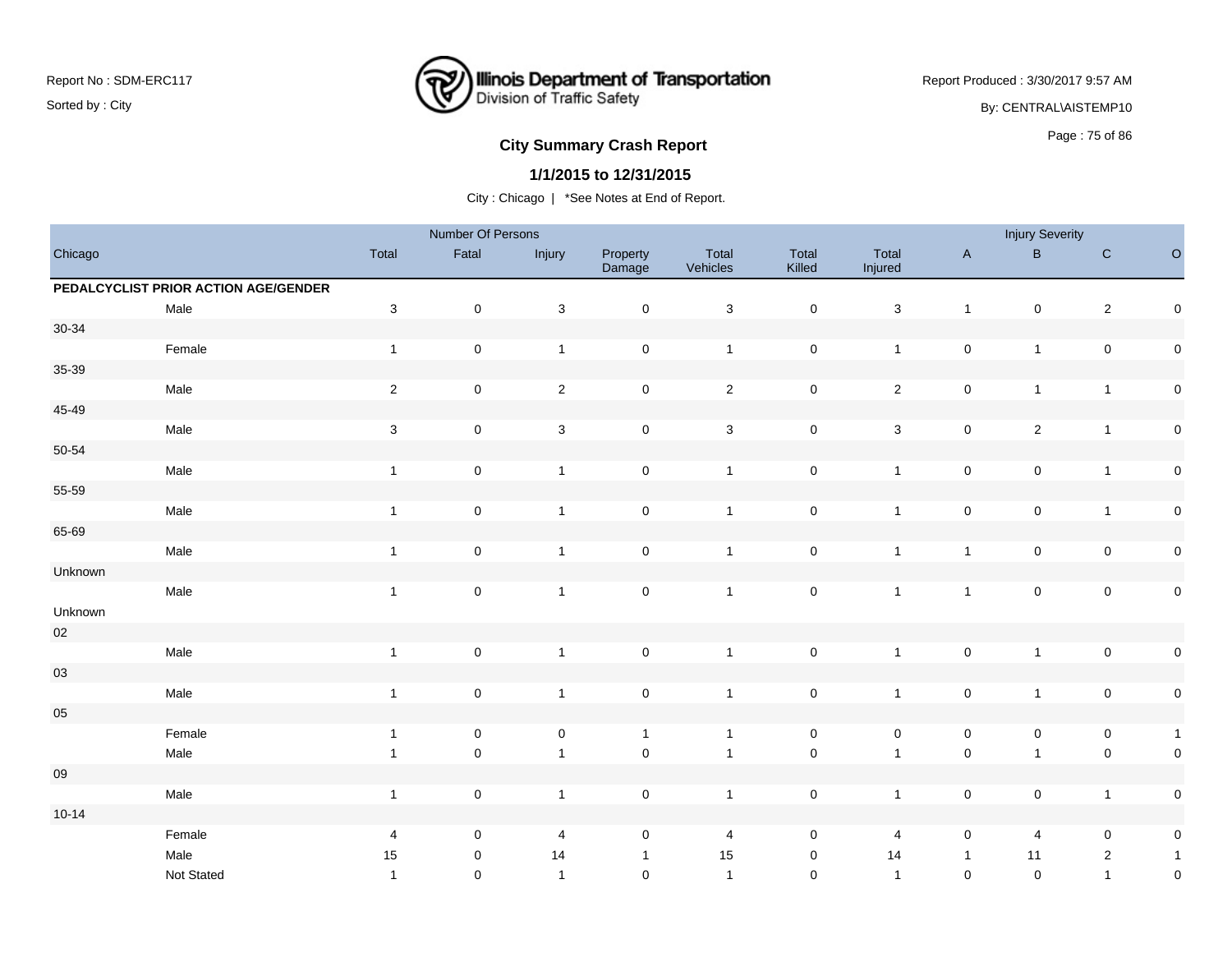

Report Produced : 3/30/2017 9:57 AM By: CENTRAL\AISTEMP10

# **City Summary Crash Report CLASH CRASH REPORT CONSTRUSS AND REPORT CONSTRUSSION CONSTRUSS AND REPORT OF SCHOOL CONSTRUSS AND REPORT OF SCHOOL CONSTRUCT AND REPORT OF SCHOOL CONSTRUCT AND REPORT OF SCHOOL CONSTRUCT AND RE**

### **1/1/2015 to 12/31/2015**

|         |                                      |                  | Number Of Persons   |                           |                     |                   |                 |                  |                     | <b>Injury Severity</b>  |                           |                |
|---------|--------------------------------------|------------------|---------------------|---------------------------|---------------------|-------------------|-----------------|------------------|---------------------|-------------------------|---------------------------|----------------|
| Chicago |                                      | Total            | Fatal               | Injury                    | Property<br>Damage  | Total<br>Vehicles | Total<br>Killed | Total<br>Injured | $\mathsf{A}$        | $\, {\bf B}$            | ${\bf C}$                 | $\mathsf O$    |
|         | PEDALCYCLIST PRIOR ACTION AGE/GENDER |                  |                     |                           |                     |                   |                 |                  |                     |                         |                           |                |
| $15\,$  |                                      |                  |                     |                           |                     |                   |                 |                  |                     |                         |                           |                |
|         | Female                               | $\overline{4}$   | $\mathsf 0$         | 4                         | $\mathbf 0$         | $\overline{4}$    | $\pmb{0}$       | 4                | $\mathbf{1}$        | $\sqrt{3}$              | $\mathbf 0$               | $\mathsf 0$    |
|         | Male                                 | 15               | $\mathsf 0$         | 15                        | $\mathsf 0$         | 15                | $\pmb{0}$       | 15               | $\mathsf 0$         | 10                      | $\sqrt{5}$                | $\mathsf 0$    |
| 16      |                                      |                  |                     |                           |                     |                   |                 |                  |                     |                         |                           |                |
|         | Female                               | $\sqrt{2}$       | $\mathbf 0$         | $\overline{2}$            | $\mathbf 0$         | $\overline{2}$    | $\mathsf 0$     | $\overline{2}$   | $\mathbf 0$         | $\mathbf{1}$            | $\overline{1}$            | $\mathsf 0$    |
|         | Male                                 | 6                | $\mathsf 0$         | $\,6$                     | $\mathsf{O}\xspace$ | $\,6\,$           | $\pmb{0}$       | $\,6\,$          | $\mathsf{O}\xspace$ | 5                       | $\overline{1}$            | $\mathsf 0$    |
| $17\,$  |                                      |                  |                     |                           |                     |                   |                 |                  |                     |                         |                           |                |
|         | Female                               | $\mathbf{3}$     | $\pmb{0}$           | $\sqrt{3}$                | $\mathsf 0$         | $\mathbf{3}$      | $\mathsf 0$     | $\sqrt{3}$       | $\mathbf 0$         | $\overline{c}$          | $\mathbf{1}$              | $\mathsf 0$    |
|         | Male                                 | $\boldsymbol{9}$ | $\mathsf{O}\xspace$ | $\overline{9}$            | $\mathsf{O}\xspace$ | $\boldsymbol{9}$  | $\pmb{0}$       | $\boldsymbol{9}$ | $\mathsf{O}\xspace$ | $\overline{7}$          | $\overline{2}$            | $\mathsf 0$    |
| 18      |                                      |                  |                     |                           |                     |                   |                 |                  |                     |                         |                           |                |
|         | Male                                 | $\boldsymbol{7}$ | $\mathbf 0$         | $\mathbf 5$               | $\overline{2}$      | $\overline{7}$    | $\pmb{0}$       | $\sqrt{5}$       | $\mathsf{O}\xspace$ | $\mathbf{3}$            | $\overline{2}$            | $\sqrt{2}$     |
| $19$    |                                      |                  |                     |                           |                     |                   |                 |                  |                     |                         |                           |                |
|         | Female                               | $\mathbf{3}$     | $\pmb{0}$           | $\sqrt{3}$                | $\mathbf 0$         | $\mathbf{3}$      | 0               | $\sqrt{3}$       | $\mathbf{1}$        | $\mathbf{1}$            | $\mathbf{1}$              | $\pmb{0}$      |
|         | Male                                 | $\sqrt{3}$       | $\mathsf 0$         | $\ensuremath{\mathsf{3}}$ | $\mathsf{O}\xspace$ | $\sqrt{3}$        | $\pmb{0}$       | $\mathbf{3}$     | $\mathsf{O}\xspace$ | $\overline{c}$          | $\mathbf{1}$              | $\mathsf 0$    |
| $20\,$  |                                      |                  |                     |                           |                     |                   |                 |                  |                     |                         |                           |                |
|         | Female                               | $\overline{1}$   | 0                   | $\overline{1}$            | 0                   | $\overline{1}$    | 0               | $\mathbf{1}$     | $\mathbf{1}$        | 0                       | $\mathbf 0$               | $\pmb{0}$      |
|         | Male                                 | $\overline{7}$   | $\mathsf 0$         | $\,6$                     | $\mathbf{1}$        | $\overline{7}$    | $\pmb{0}$       | $\,6\,$          | $\mathbf{1}$        | $\mathbf{1}$            | $\overline{4}$            | $\mathbf{1}$   |
| $21$    |                                      |                  |                     |                           |                     |                   |                 |                  |                     |                         |                           |                |
|         | Female                               | $\overline{1}$   | $\pmb{0}$           | $\overline{1}$            | $\pmb{0}$           | $\overline{1}$    | $\pmb{0}$       | $\overline{1}$   | $\pmb{0}$           | $\mathbf{1}$            | $\pmb{0}$                 | $\pmb{0}$      |
|         | Male                                 | $10\,$           | $\mathsf 0$         | 10                        | $\mathbf 0$         | 10                | $\mathsf 0$     | $10$             | $\mathbf 3$         | $\mathbf{1}$            | $\,6\,$                   | $\mathsf 0$    |
| 22-24   |                                      |                  |                     |                           |                     |                   |                 |                  |                     |                         |                           |                |
|         | Female                               | $\sqrt{5}$       | $\pmb{0}$           | $\sqrt{5}$                | $\mathsf 0$         | $\sqrt{5}$        | $\pmb{0}$       | $\,$ 5 $\,$      | $\overline{1}$      | $\mathbf{1}$            | $\ensuremath{\mathsf{3}}$ | $\pmb{0}$      |
|         | Male                                 | $21$             | $\pmb{0}$           | 19                        | $\mathbf 2$         | 21                | $\pmb{0}$       | 19               | $\sqrt{2}$          | 13                      | $\overline{4}$            | $\overline{2}$ |
| 25-29   |                                      |                  |                     |                           |                     |                   |                 |                  |                     |                         |                           |                |
|         | Female                               | 8                | 0                   | 8                         | 0                   | 8                 | 0               | 8                | $\mathbf 0$         | $\overline{\mathbf{4}}$ | 4                         | $\pmb{0}$      |
|         | Male                                 | 42               | $\mathsf 0$         | 40                        | $\mathbf 2$         | 42                | $\pmb{0}$       | 40               | $\boldsymbol{7}$    | $27\,$                  | $\,6\,$                   | $\sqrt{2}$     |
| 30-34   |                                      |                  |                     |                           |                     |                   |                 |                  |                     |                         |                           |                |
|         | Female                               | $\overline{7}$   | 0                   | $\overline{7}$            | $\mathbf 0$         | $\overline{7}$    | 0               | $\overline{7}$   | $\mathbf{1}$        | 5                       | $\mathbf{1}$              | $\pmb{0}$      |
|         | Male                                 | 19               | $\mathbf 0$         | 17                        | $\overline{2}$      | 19                | $\mathbf 0$     | 17               | $\mathbf{1}$        | 8                       | $\,8\,$                   | $\sqrt{2}$     |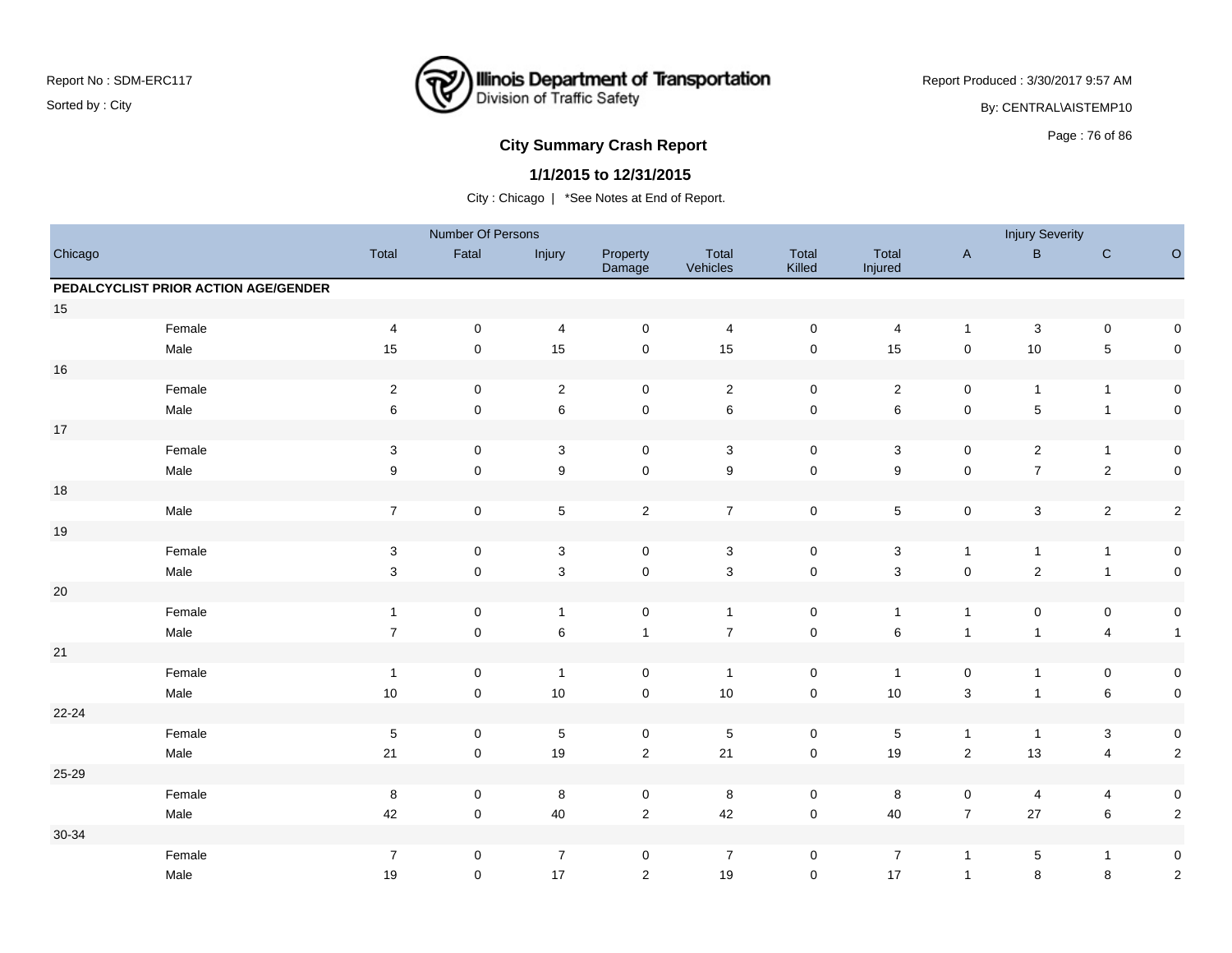

Report Produced : 3/30/2017 9:57 AM

By: CENTRAL\AISTEMP10

# Page : 77 of 86 **City Summary Crash Report**

### **1/1/2015 to 12/31/2015**

|           |                                      |                         | Number Of Persons |                |                     |                   |                     |                         |                | <b>Injury Severity</b> |                  |              |
|-----------|--------------------------------------|-------------------------|-------------------|----------------|---------------------|-------------------|---------------------|-------------------------|----------------|------------------------|------------------|--------------|
| Chicago   |                                      | Total                   | Fatal             | Injury         | Property<br>Damage  | Total<br>Vehicles | Total<br>Killed     | Total<br>Injured        | $\mathsf A$    | $\sf B$                | ${\bf C}$        | $\circ$      |
|           | PEDALCYCLIST PRIOR ACTION AGE/GENDER |                         |                   |                |                     |                   |                     |                         |                |                        |                  |              |
| 35-39     |                                      |                         |                   |                |                     |                   |                     |                         |                |                        |                  |              |
|           | Female                               | $\overline{4}$          | $\mathbf 0$       | $\overline{4}$ | $\mathbf 0$         | 4                 | $\mathbf 0$         | $\overline{4}$          | $\overline{2}$ | $\overline{c}$         | $\mathbf 0$      | $\pmb{0}$    |
|           | Male                                 | 14                      | $\mathsf 0$       | 14             | $\mathbf 0$         | 14                | $\mathsf{O}\xspace$ | 14                      | $\mathsf 0$    | $\boldsymbol{7}$       | $\boldsymbol{7}$ | $\pmb{0}$    |
| $40 - 44$ |                                      |                         |                   |                |                     |                   |                     |                         |                |                        |                  |              |
|           | Female                               | $\sqrt{2}$              | $\mathbf 0$       | $\overline{2}$ | $\mathbf 0$         | $\sqrt{2}$        | $\mathbf 0$         | $\overline{2}$          | $\mathbf{1}$   | $\mathbf 0$            | $\overline{1}$   | $\pmb{0}$    |
|           | Male                                 | 13                      | $\mathbf{1}$      | 12             | $\mathsf{O}\xspace$ | 13                | $\mathbf{1}$        | 12                      | $\mathbf 0$    | 11                     | $\overline{1}$   | $\pmb{0}$    |
| 45-49     |                                      |                         |                   |                |                     |                   |                     |                         |                |                        |                  |              |
|           | Female                               | $\sqrt{2}$              | $\mathbf 0$       | $\sqrt{2}$     | $\mathsf 0$         | $\sqrt{2}$        | $\mathbf 0$         | $\overline{\mathbf{c}}$ | $\mathsf 0$    | $\overline{c}$         | $\mathbf 0$      | $\pmb{0}$    |
|           | Male                                 | 14                      | $\mathbf{1}$      | 12             | $\mathbf{1}$        | 14                | $\mathbf{1}$        | 12                      | $\mathbf{1}$   | 8                      | $\mathbf{3}$     | $\mathbf{1}$ |
| 50-54     |                                      |                         |                   |                |                     |                   |                     |                         |                |                        |                  |              |
|           | Female                               | $\sqrt{2}$              | $\mathbf 0$       | $\sqrt{2}$     | $\mathsf{O}\xspace$ | $\sqrt{2}$        | $\mathbf 0$         | $\overline{2}$          | $\pmb{0}$      | $\overline{c}$         | $\pmb{0}$        | $\pmb{0}$    |
|           | Male                                 | 11                      | $\mathsf 0$       | 10             | $\mathbf{1}$        | 11                | $\mathbf 0$         | 10                      | $\mathbf{3}$   | $\overline{5}$         | $\mathbf 2$      | $\mathbf{1}$ |
| 55-59     |                                      |                         |                   |                |                     |                   |                     |                         |                |                        |                  |              |
|           | Female                               | $\mathsf 3$             | $\mathbf 0$       | $\mathbf{3}$   | $\mathbf 0$         | 3                 | $\pmb{0}$           | $\mathbf{3}$            | $\mathsf 0$    | $\overline{c}$         | $\mathbf{1}$     | $\pmb{0}$    |
|           | Male                                 | $\overline{\mathbf{4}}$ | $\mathsf 0$       | $\overline{4}$ | $\pmb{0}$           | $\overline{4}$    | $\mathbf 0$         | $\overline{4}$          | $\mathbf{1}$   | $\mathbf{1}$           | $\mathbf 2$      | $\pmb{0}$    |
| 60-64     |                                      |                         |                   |                |                     |                   |                     |                         |                |                        |                  |              |
|           | Female                               | $\overline{1}$          | $\mathsf 0$       | $\overline{1}$ | $\mathbf 0$         | $\overline{1}$    | $\mathbf 0$         | $\mathbf{1}$            | $\mathsf 0$    | $\mathbf{1}$           | $\pmb{0}$        | $\pmb{0}$    |
|           | Male                                 | 6                       | $\mathbf{1}$      | $\overline{5}$ | $\pmb{0}$           | $6\phantom{1}6$   | $\mathbf{1}$        | $\overline{5}$          | $\mathbf 2$    | $\mathbf{1}$           | $\mathbf 2$      | $\pmb{0}$    |
| 65-69     |                                      |                         |                   |                |                     |                   |                     |                         |                |                        |                  |              |
|           | Not Stated                           | $\mathbf{1}$            | $\pmb{0}$         | $\overline{1}$ | $\mathsf 0$         | $\overline{1}$    | $\pmb{0}$           | $\mathbf{1}$            | $\mathsf 0$    | $\mathbf{1}$           | $\mathbf 0$      | $\pmb{0}$    |
| 70-74     |                                      |                         |                   |                |                     |                   |                     |                         |                |                        |                  |              |
|           | Male                                 | $\sqrt{2}$              | $\mathsf 0$       | $\sqrt{2}$     | $\mathsf 0$         | $\sqrt{2}$        | $\mathbf 0$         | $\overline{c}$          | $\mathsf 0$    | $\mathbf{2}$           | $\pmb{0}$        | $\pmb{0}$    |
| 75-79     |                                      |                         |                   |                |                     |                   |                     |                         |                |                        |                  |              |
|           | Male                                 | $\mathbf{1}$            | $\pmb{0}$         | $\mathbf{1}$   | $\mathsf 0$         | $\mathbf{1}$      | $\pmb{0}$           | $\mathbf{1}$            | $\mathbf 0$    | $\mathbf{1}$           | $\mathbf 0$      | $\pmb{0}$    |
| 80-84     |                                      |                         |                   |                |                     |                   |                     |                         |                |                        |                  |              |
|           | Male                                 | $\mathbf{1}$            | $\pmb{0}$         | $\overline{1}$ | $\mathsf 0$         | $\overline{1}$    | $\mathbf 0$         | $\mathbf{1}$            | $\mathsf 0$    | $\mathbf{1}$           | $\mathsf 0$      | $\pmb{0}$    |
| Unknown   |                                      |                         |                   |                |                     |                   |                     |                         |                |                        |                  |              |
|           | Female                               | 4                       | 0                 | $\overline{4}$ | 0                   | 4                 | 0                   | 4                       | $\mathbf{1}$   | 0                      | $\mathbf{3}$     | $\pmb{0}$    |
|           | Male                                 | 20                      | $\mathbf 0$       | 18             | $\overline{2}$      | 20                | $\mathsf{O}\xspace$ | 18                      | $\sqrt{5}$     | 8                      | $\sqrt{5}$       | $\sqrt{2}$   |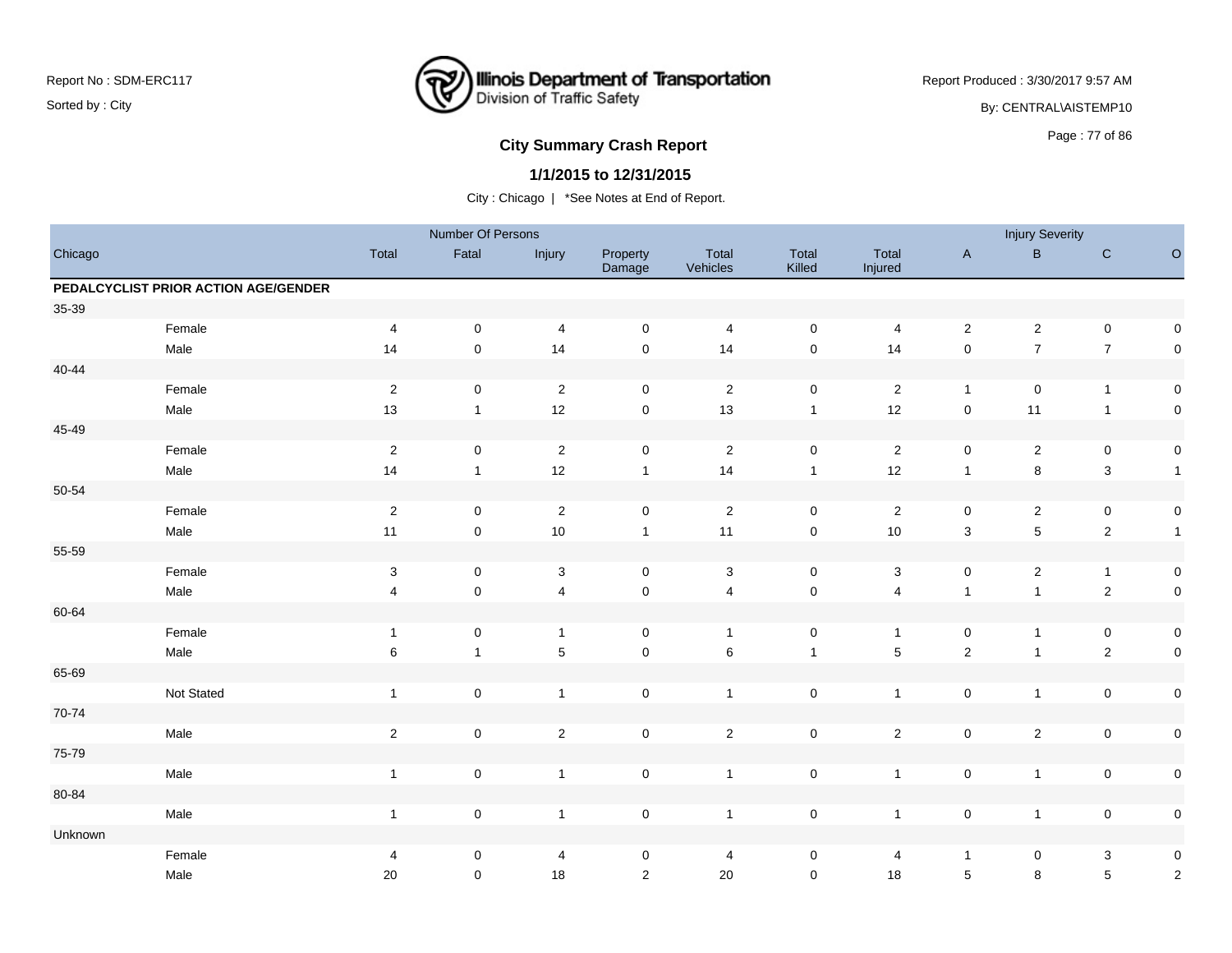

Report Produced : 3/30/2017 9:57 AM

By: CENTRAL\AISTEMP10

# **City Summary Crash Report CLASH CRASH REPORT CONSTRUSS AND REPORT CONSTRUSSION CONSTRUSS AND REPORT OF SCHOOL CONSTRUSS AND REPORT OF SCHOOL CONSTRUCTS**

### **1/1/2015 to 12/31/2015**

|                                |                                      |                         | Number Of Persons   |                |                    |                   |                     |                  |                     | <b>Injury Severity</b>  |              |             |
|--------------------------------|--------------------------------------|-------------------------|---------------------|----------------|--------------------|-------------------|---------------------|------------------|---------------------|-------------------------|--------------|-------------|
| Chicago                        |                                      | Total                   | Fatal               | Injury         | Property<br>Damage | Total<br>Vehicles | Total<br>Killed     | Total<br>Injured | $\mathsf A$         | $\sf B$                 | ${\bf C}$    | $\circ$     |
|                                | PEDALCYCLIST PRIOR ACTION AGE/GENDER |                         |                     |                |                    |                   |                     |                  |                     |                         |              |             |
|                                | Not Stated                           | 24                      | $\pmb{0}$           | 20             | $\overline{4}$     | 24                | $\mathsf{O}\xspace$ | 19               | $\overline{1}$      | 10                      | $\bf8$       | $\mathbf 5$ |
| Waiting For School Bus         |                                      |                         |                     |                |                    |                   |                     |                  |                     |                         |              |             |
| 60-64                          |                                      |                         |                     |                |                    |                   |                     |                  |                     |                         |              |             |
|                                | Male                                 | $\mathbf{1}$            | $\mathsf 0$         | $\overline{1}$ | $\mathsf 0$        | $\overline{1}$    | $\mathbf 0$         | $\mathbf{1}$     | $\mathsf 0$         | $\mathbf{1}$            | $\mathsf 0$  | $\pmb{0}$   |
| Unknown                        |                                      |                         |                     |                |                    |                   |                     |                  |                     |                         |              |             |
|                                | Not Stated                           | $\mathbf{1}$            | $\mathbf 0$         | $\overline{1}$ | $\mathsf 0$        | $\overline{1}$    | $\mathbf 0$         | $\mathbf{1}$     | $\mathsf 0$         | $\mathbf{1}$            | $\mathsf 0$  | $\pmb{0}$   |
| Walking/Riding Against Traffic |                                      |                         |                     |                |                    |                   |                     |                  |                     |                         |              |             |
| 01                             |                                      |                         |                     |                |                    |                   |                     |                  |                     |                         |              |             |
|                                | Female                               | $\mathbf{1}$            | $\mathsf 0$         | $\overline{1}$ | $\mathsf 0$        | $\overline{1}$    | $\mathbf 0$         | $\mathbf{1}$     | $\mathsf 0$         | $\mathbf{1}$            | $\mathsf 0$  | $\pmb{0}$   |
| $07\,$                         |                                      |                         |                     |                |                    |                   |                     |                  |                     |                         |              |             |
|                                | Male                                 | $\mathbf{1}$            | $\mathsf 0$         | $\mathbf{1}$   | $\mathsf 0$        | $\overline{1}$    | $\mathbf 0$         | $\mathbf{1}$     | $\mathsf 0$         | $\mathbf{1}$            | $\mathsf 0$  | $\pmb{0}$   |
| ${\bf 08}$                     |                                      |                         |                     |                |                    |                   |                     |                  |                     |                         |              |             |
|                                | Female                               | $\mathbf{1}$            | $\mathbf 0$         | $\overline{1}$ | $\mathbf 0$        | $\overline{1}$    | $\mathbf 0$         | $\mathbf{1}$     | $\mathbf{1}$        | 0                       | $\mathsf 0$  | $\pmb{0}$   |
|                                | Male                                 | $\mathbf{1}$            | $\mathsf 0$         | $\overline{1}$ | $\mathbf 0$        | $\overline{1}$    | $\mathsf 0$         | $\mathbf{1}$     | $\mathbf 0$         | $\mathbf 0$             | $\mathbf{1}$ | $\pmb{0}$   |
| $10 - 14$                      |                                      |                         |                     |                |                    |                   |                     |                  |                     |                         |              |             |
|                                | Female                               | $\sqrt{2}$              | $\mathbf 0$         | $\overline{2}$ | $\mathbf 0$        | $\sqrt{2}$        | $\mathbf 0$         | $\overline{a}$   | $\sqrt{2}$          | 0                       | $\mathbf 0$  | $\pmb{0}$   |
|                                | Male                                 | $\,8\,$                 | $\mathsf{O}$        | $\,8\,$        | $\mathsf 0$        | 8                 | $\mathsf 0$         | 8                | $\mathbf 2$         | 6                       | $\mathsf 0$  | $\pmb{0}$   |
| 15                             |                                      |                         |                     |                |                    |                   |                     |                  |                     |                         |              |             |
|                                | Female                               | $\mathbf{1}$            | $\mathbf 0$         | $\overline{1}$ | $\mathbf 0$        | $\overline{1}$    | $\pmb{0}$           | $\mathbf{1}$     | $\mathsf 0$         | $\mathbf{1}$            | $\mathbf 0$  | $\pmb{0}$   |
|                                | Male                                 | $\overline{\mathbf{4}}$ | $\mathsf{O}\xspace$ | $\overline{4}$ | $\mathbf 0$        | $\overline{4}$    | $\mathsf{O}\xspace$ | $\overline{4}$   | $\mathsf{O}\xspace$ | $\overline{\mathbf{4}}$ | $\mathbf 0$  | $\pmb{0}$   |
| 16                             |                                      |                         |                     |                |                    |                   |                     |                  |                     |                         |              |             |
|                                | Male                                 | $\,6$                   | $\mathsf 0$         | $\,6\,$        | $\mathsf 0$        | $\,6\,$           | $\mathbf 0$         | 6                | $\mathbf{1}$        | 5                       | $\mathsf 0$  | $\mathsf 0$ |
| $17\,$                         |                                      |                         |                     |                |                    |                   |                     |                  |                     |                         |              |             |
|                                | Male                                 | $\overline{2}$          | $\pmb{0}$           | $\overline{2}$ | $\mathbf 0$        | $\overline{2}$    | $\mathsf{O}\xspace$ | $\overline{2}$   | $\mathbf{1}$        | $\mathbf{1}$            | $\mathbf 0$  | $\pmb{0}$   |
| $18$                           |                                      |                         |                     |                |                    |                   |                     |                  |                     |                         |              |             |
|                                | Male                                 | $\,6$                   | $\pmb{0}$           | $\,6\,$        | $\mathsf 0$        | $\,6\,$           | $\mathbf 0$         | 6                | $\mathbf 2$         | 4                       | $\mathsf 0$  | $\pmb{0}$   |
| 19                             |                                      |                         |                     |                |                    |                   |                     |                  |                     |                         |              |             |
|                                | Female                               | $\mathbf{1}$            | 0                   | $\overline{1}$ | 0                  | $\overline{1}$    | $\mathbf 0$         | $\mathbf{1}$     | $\mathbf{1}$        | 0                       | $\mathbf 0$  | $\pmb{0}$   |
|                                | Male                                 | $\overline{c}$          | $\mathbf 0$         | $\overline{2}$ | $\mathsf 0$        | $\sqrt{2}$        | $\pmb{0}$           | $\overline{2}$   | $\mathsf{O}\xspace$ | $\mathbf 2$             | $\pmb{0}$    | $\mathbf 0$ |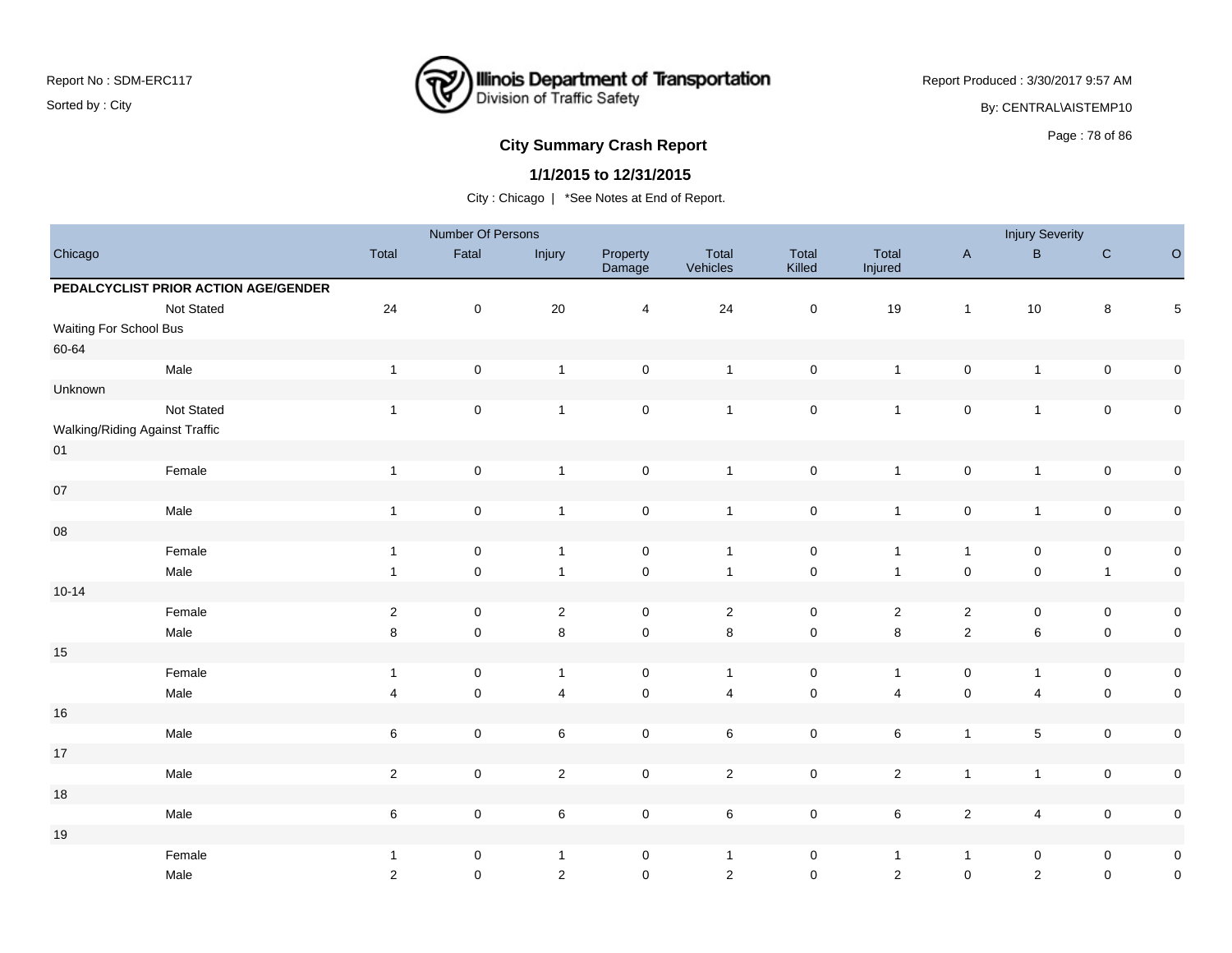

Report Produced : 3/30/2017 9:57 AM

By: CENTRAL\AISTEMP10

# Page : 79 of 86 **City Summary Crash Report**

### **1/1/2015 to 12/31/2015**

|           |                                      |                           | Number Of Persons |                           |                     |                   |                     |                           |                     | <b>Injury Severity</b>  |                         |              |
|-----------|--------------------------------------|---------------------------|-------------------|---------------------------|---------------------|-------------------|---------------------|---------------------------|---------------------|-------------------------|-------------------------|--------------|
| Chicago   |                                      | Total                     | Fatal             | Injury                    | Property<br>Damage  | Total<br>Vehicles | Total<br>Killed     | Total<br>Injured          | $\mathsf A$         | $\sf B$                 | ${\rm C}$               | $\mathsf O$  |
|           | PEDALCYCLIST PRIOR ACTION AGE/GENDER |                           |                   |                           |                     |                   |                     |                           |                     |                         |                         |              |
| 20        |                                      |                           |                   |                           |                     |                   |                     |                           |                     |                         |                         |              |
|           | Female                               | $\sqrt{2}$                | $\pmb{0}$         | $\sqrt{2}$                | $\mathsf{O}\xspace$ | $\overline{2}$    | $\mathsf 0$         | $\overline{c}$            | $\mathsf{O}\xspace$ | $\boldsymbol{2}$        | $\pmb{0}$               | $\mathsf 0$  |
|           | Male                                 | $\sqrt{3}$                | $\mathbf 0$       | $\mathbf{3}$              | $\mathsf{O}\xspace$ | $\mathbf 3$       | $\pmb{0}$           | $\sqrt{3}$                | $\pmb{0}$           | $\mathbf{1}$            | $\sqrt{2}$              | $\mathbf 0$  |
| 21        |                                      |                           |                   |                           |                     |                   |                     |                           |                     |                         |                         |              |
|           | Male                                 | $\ensuremath{\mathsf{3}}$ | $\pmb{0}$         | $\mathsf 3$               | $\pmb{0}$           | $\mathbf 3$       | $\pmb{0}$           | $\mathbf{3}$              | $\pmb{0}$           | $\mathbf{1}$            | $\overline{2}$          | $\mathbf 0$  |
| $22 - 24$ |                                      |                           |                   |                           |                     |                   |                     |                           |                     |                         |                         |              |
|           | Female                               | $\sqrt{2}$                | $\mathbf 0$       | $\overline{c}$            | $\mathbf 0$         | $\overline{2}$    | $\mathbf 0$         | $\overline{2}$            | $\mathbf 0$         | $\overline{2}$          | $\pmb{0}$               | $\mathsf 0$  |
|           | Male                                 | 5                         | $\pmb{0}$         | $\overline{5}$            | $\mathbf 0$         | $5\phantom{.0}$   | $\mathsf 0$         | 5                         | $\mathbf 0$         | $\overline{\mathbf{4}}$ | $\overline{1}$          | $\mathsf 0$  |
| 25-29     |                                      |                           |                   |                           |                     |                   |                     |                           |                     |                         |                         |              |
|           | Female                               | 3                         | $\mathbf 0$       | 3                         | $\mathbf 0$         | 3                 | $\mathbf 0$         | 3                         | $\overline{2}$      | $\mathsf 0$             | $\overline{1}$          | $\mathsf 0$  |
|           | Male                                 | 3                         | $\mathbf 0$       | $\ensuremath{\mathsf{3}}$ | $\mathsf 0$         | $\mathbf{3}$      | $\mathsf{O}\xspace$ | $\ensuremath{\mathsf{3}}$ | $\pmb{0}$           | $\mathsf 3$             | $\pmb{0}$               | $\mathsf 0$  |
|           | Not Stated                           | $\mathbf{1}$              | $\pmb{0}$         | $\overline{1}$            | $\pmb{0}$           | $\overline{1}$    | $\mathsf 0$         | $\mathbf{1}$              | $\pmb{0}$           | $\mathsf 0$             | $\overline{1}$          | $\mathbf 0$  |
| $30 - 34$ |                                      |                           |                   |                           |                     |                   |                     |                           |                     |                         |                         |              |
|           | Female                               | $\overline{2}$            | $\mathbf 0$       | $\overline{2}$            | $\mathbf 0$         | $\overline{2}$    | $\mathbf 0$         | $\mathbf{2}$              | $\mathbf{1}$        | $\mathbf{1}$            | $\mathbf 0$             | $\pmb{0}$    |
|           | Male                                 | $\mathbf 5$               | $\mathbf 0$       | $\sqrt{5}$                | $\pmb{0}$           | $\sqrt{5}$        | $\mathbf 0$         | 5                         | $\sqrt{2}$          | $\mathbf 0$             | $\mathbf{3}$            | $\mathsf 0$  |
| 35-39     |                                      |                           |                   |                           |                     |                   |                     |                           |                     |                         |                         |              |
|           | Male                                 | $\boldsymbol{7}$          | $\pmb{0}$         | $\overline{7}$            | $\mathsf{O}\xspace$ | $\overline{7}$    | $\mathsf 0$         | $\overline{7}$            | $\mathbf{1}$        | 4                       | $\overline{2}$          | $\pmb{0}$    |
| $40 - 44$ |                                      |                           |                   |                           |                     |                   |                     |                           |                     |                         |                         |              |
|           | Male                                 | $\overline{7}$            | $\pmb{0}$         | $\overline{7}$            | $\mathsf{O}\xspace$ | $\overline{7}$    | $\pmb{0}$           | $\overline{7}$            | $\overline{1}$      | $\mathfrak{S}$          | $\mathbf{3}$            | $\mathsf 0$  |
| 45-49     |                                      |                           |                   |                           |                     |                   |                     |                           |                     |                         |                         |              |
|           | Male                                 | 13                        | $\pmb{0}$         | 13                        | $\mathbf 0$         | 13                | $\mathsf 0$         | 13                        | $\mathbf{1}$        | $\bf 8$                 | $\overline{\mathbf{4}}$ | $\mathbf 0$  |
| 50-54     |                                      |                           |                   |                           |                     |                   |                     |                           |                     |                         |                         |              |
|           | Female                               | $\overline{1}$            | $\pmb{0}$         | $\mathbf{1}$              | $\pmb{0}$           | $\overline{1}$    | $\pmb{0}$           | $\overline{1}$            | $\pmb{0}$           | $\mathbf{1}$            | $\mathbf 0$             | $\pmb{0}$    |
|           | Male                                 | $\overline{7}$            | $\mathbf 0$       | $\overline{7}$            | $\pmb{0}$           | $\overline{7}$    | $\mathbf 0$         | $\overline{7}$            | $\pmb{0}$           | $\overline{4}$          | $\mathbf{3}$            | $\mathbf 0$  |
| 55-59     |                                      |                           |                   |                           |                     |                   |                     |                           |                     |                         |                         |              |
|           | Male                                 | $\mathbf{1}$              | $\pmb{0}$         | $\overline{1}$            | $\mathsf{O}\xspace$ | $\overline{1}$    | $\pmb{0}$           | $\mathbf{1}$              | $\pmb{0}$           | $\mathbf 0$             | $\overline{1}$          | $\pmb{0}$    |
| 60-64     |                                      |                           |                   |                           |                     |                   |                     |                           |                     |                         |                         |              |
|           | Male                                 | 5                         | $\pmb{0}$         | $\overline{4}$            | $\overline{1}$      | $\,$ 5 $\,$       | $\mathsf 0$         | 4                         | $\overline{a}$      | $\overline{\mathbf{c}}$ | $\mathbf 0$             | $\mathbf{1}$ |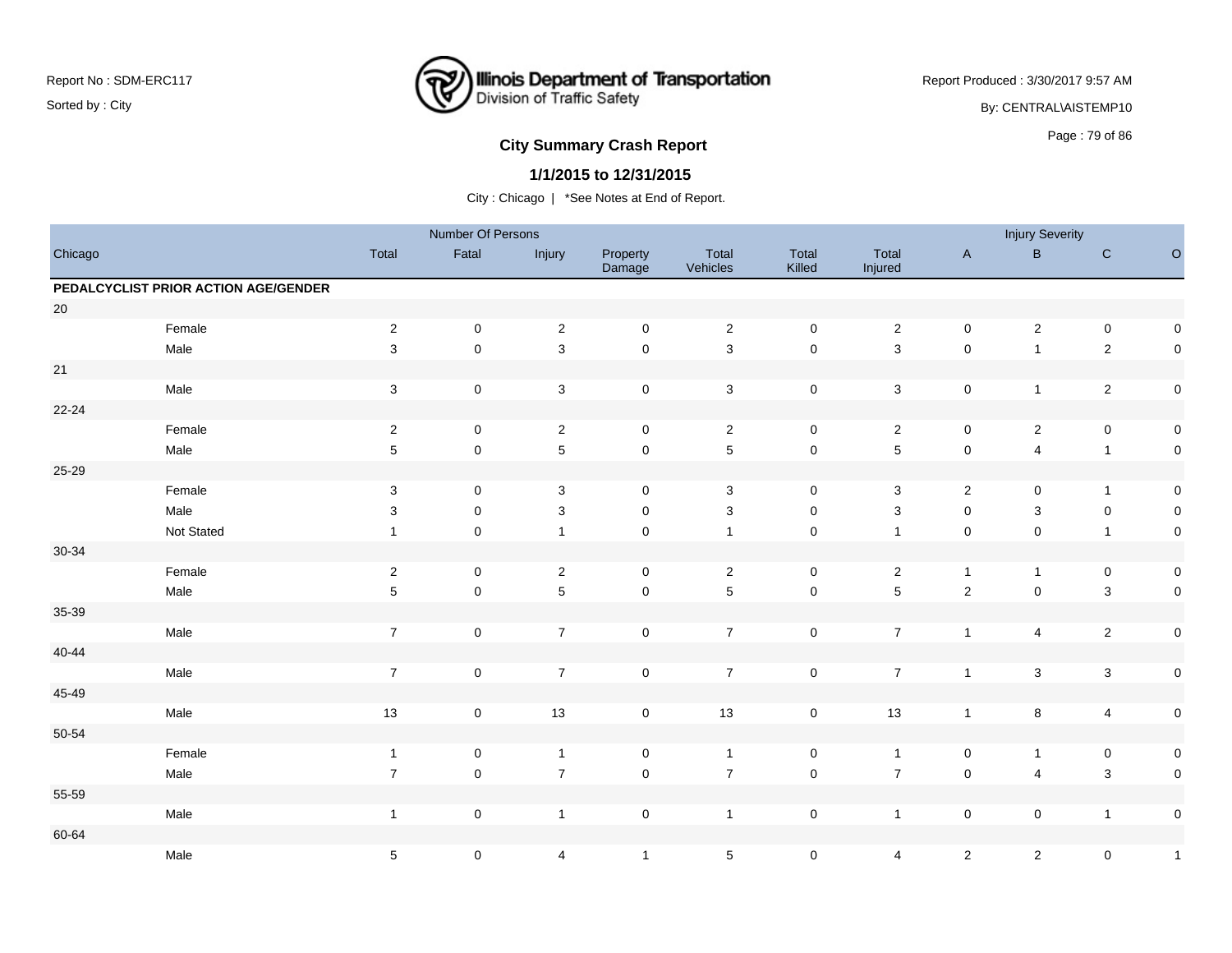

Report Produced : 3/30/2017 9:57 AM By: CENTRAL\AISTEMP10

## **City Summary Crash Report CLASH CRASH REPORT CONSTRUSS AND REPORT CONSTRUSSION CONSTRUSS AND REPORT OF SCHOOL CONSTRUSS AND REPORT OF SCHOOL CONSTRUCT AND REPORT OF SCHOOL CONSTRUCT AND REPORT OF SCHOOL CONSTRUCT AND RE**

### **1/1/2015 to 12/31/2015**

|                             |                                         |                | Number Of Persons   |                |                     |                   |                 |                  |                     | <b>Injury Severity</b> |                     |              |
|-----------------------------|-----------------------------------------|----------------|---------------------|----------------|---------------------|-------------------|-----------------|------------------|---------------------|------------------------|---------------------|--------------|
| Chicago                     |                                         | Total          | Fatal               | Injury         | Property<br>Damage  | Total<br>Vehicles | Total<br>Killed | Total<br>Injured | $\mathsf A$         | $\, {\bf B} \,$        | ${\rm C}$           | $\mathsf O$  |
|                             | PEDALCYCLIST PRIOR ACTION AGE/GENDER    |                |                     |                |                     |                   |                 |                  |                     |                        |                     |              |
| 65-69                       |                                         |                |                     |                |                     |                   |                 |                  |                     |                        |                     |              |
|                             | Female                                  | $\mathbf{1}$   | $\pmb{0}$           | $\mathbf{1}$   | $\mathbf 0$         | $\overline{1}$    | $\pmb{0}$       | $\mathbf{1}$     | $\mathsf{O}\xspace$ | $\mathbf{1}$           | $\mathsf{O}\xspace$ | $\pmb{0}$    |
| Unknown                     |                                         |                |                     |                |                     |                   |                 |                  |                     |                        |                     |              |
|                             | Female                                  | $\overline{1}$ | $\pmb{0}$           | $\mathbf{1}$   | $\mathsf 0$         | $\mathbf{1}$      | $\pmb{0}$       | $\mathbf{1}$     | $\pmb{0}$           | $\mathbf{1}$           | $\mathbf 0$         | $\pmb{0}$    |
|                             | Male                                    | 5              | $\mathbf 0$         | $\,$ 5 $\,$    | $\mathbf 0$         | $\sqrt{5}$        | 0               | $\,$ 5 $\,$      | $\mathbf{1}$        | $\overline{2}$         | $\overline{2}$      | $\mathsf 0$  |
|                             | Not Stated                              | 2              | $\mathbf 0$         | $\overline{2}$ | $\mathsf{O}\xspace$ | $\mathbf 2$       | $\mathbf 0$     | $\overline{2}$   | $\mathbf{1}$        | $\mathsf{O}\xspace$    | $\mathbf{1}$        | $\mathsf 0$  |
|                             | Walking/Riding To/From Disabled Vehicle |                |                     |                |                     |                   |                 |                  |                     |                        |                     |              |
| $50 - 54$                   |                                         |                |                     |                |                     |                   |                 |                  |                     |                        |                     |              |
|                             | Male                                    | $\overline{1}$ | $\mathsf 0$         | $\mathbf{1}$   | $\mathsf{O}\xspace$ | $\mathbf{1}$      | $\pmb{0}$       | $\mathbf{1}$     | $\mathbf{1}$        | $\pmb{0}$              | $\mathsf{O}\xspace$ | $\pmb{0}$    |
| Walking/Riding With Traffic |                                         |                |                     |                |                     |                   |                 |                  |                     |                        |                     |              |
| ${\bf 00}$                  |                                         |                |                     |                |                     |                   |                 |                  |                     |                        |                     |              |
|                             | Male                                    | $\overline{1}$ | $\mathsf 0$         | $\mathbf{1}$   | $\mathsf 0$         | $\mathbf{1}$      | $\pmb{0}$       | $\mathbf{1}$     | $\mathsf{O}\xspace$ | $\mathbf{1}$           | $\mathsf{O}\xspace$ | $\mathbf 0$  |
| ${\bf 09}$                  |                                         |                |                     |                |                     |                   |                 |                  |                     |                        |                     |              |
|                             | Male                                    | $\overline{1}$ | $\pmb{0}$           | $\mathbf{1}$   | $\mathsf 0$         | $\overline{1}$    | $\pmb{0}$       | $\mathbf{1}$     | $\pmb{0}$           | $\pmb{0}$              | $\mathbf{1}$        | $\mathbf 0$  |
| $10 - 14$                   |                                         |                |                     |                |                     |                   |                 |                  |                     |                        |                     |              |
|                             | Female                                  | $\mathbf{3}$   | 0                   | $\sqrt{3}$     | $\mathbf 0$         | $\mathbf{3}$      | $\mathsf 0$     | $\sqrt{3}$       | $\mathbf 0$         | 3                      | $\mathbf 0$         | $\pmb{0}$    |
|                             | Male                                    | 16             | $\mathsf{O}\xspace$ | 16             | $\mathsf{O}\xspace$ | $16\,$            | $\pmb{0}$       | 16               | $\mathbf{1}$        | $10$                   | $\sqrt{5}$          | $\mathbf 0$  |
| $15\,$                      |                                         |                |                     |                |                     |                   |                 |                  |                     |                        |                     |              |
|                             | Female                                  | $\overline{1}$ | $\pmb{0}$           | $\overline{1}$ | $\mathsf 0$         | $\overline{1}$    | $\pmb{0}$       | $\overline{1}$   | $\mathbf{1}$        | $\pmb{0}$              | $\pmb{0}$           | $\pmb{0}$    |
|                             | Male                                    | 13             | $\mathsf{O}\xspace$ | 12             | $\mathbf{1}$        | 13                | $\mathsf 0$     | 12               | $\mathbf{1}$        | $\boldsymbol{9}$       | $\sqrt{2}$          | $\mathbf{1}$ |
| 16                          |                                         |                |                     |                |                     |                   |                 |                  |                     |                        |                     |              |
|                             | Female                                  | $\sqrt{2}$     | $\mathsf 0$         | $\sqrt{2}$     | $\mathsf 0$         | $\overline{2}$    | $\mathsf 0$     | $\overline{2}$   | $\mathbf 0$         | $\mathbf{1}$           | $\mathbf{1}$        | $\mathbf 0$  |
|                             | Male                                    | 13             | $\pmb{0}$           | 13             | $\mathsf 0$         | 13                | $\pmb{0}$       | 13               | $\mathbf{1}$        | $\mathbf 5$            | $\boldsymbol{7}$    | $\mathsf 0$  |
| $17\,$                      |                                         |                |                     |                |                     |                   |                 |                  |                     |                        |                     |              |
|                             | Female                                  | $\overline{1}$ | $\mathbf 0$         | $\overline{1}$ | $\mathbf 0$         | $\overline{1}$    | $\mathsf 0$     | $\mathbf{1}$     | $\mathbf 0$         | $\mathbf{1}$           | $\mathbf 0$         | $\mathbf 0$  |
|                             | Male                                    | $20\,$         | $\mathsf 0$         | 20             | $\mathsf{O}\xspace$ | 20                | $\pmb{0}$       | 19               | $\overline{2}$      | 10                     | $\overline{7}$      | $\mathbf{1}$ |
| $18$                        |                                         |                |                     |                |                     |                   |                 |                  |                     |                        |                     |              |
|                             | Female                                  | $\sqrt{3}$     | $\mathsf 0$         | $\sqrt{3}$     | 0                   | $\mathbf{3}$      | $\pmb{0}$       | $\mathbf{3}$     |                     | $\mathbf{1}$           | $\overline{2}$      | $\pmb{0}$    |
|                             |                                         |                |                     |                |                     |                   |                 |                  | 0                   |                        |                     |              |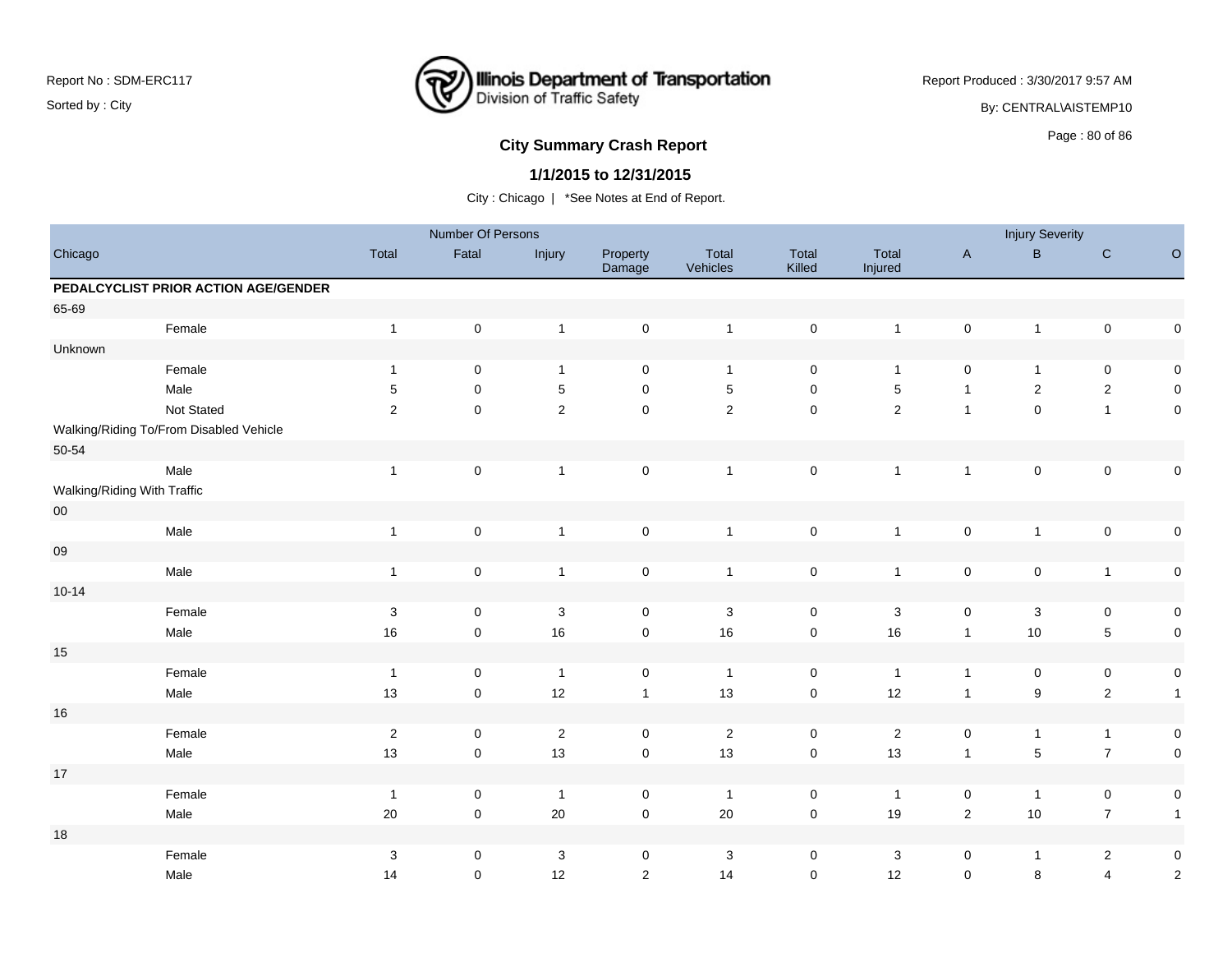

Report Produced : 3/30/2017 9:57 AM By: CENTRAL\AISTEMP10

# **City Summary Crash Report CLASH CRASH REPORT CONSTRUSS AND REPORT CONSTRUSS ASSESS**

#### **1/1/2015 to 12/31/2015**

|           |                                      |                           | Number Of Persons |            |                     |                   |                     |                  |                  | <b>Injury Severity</b>  |                |                           |
|-----------|--------------------------------------|---------------------------|-------------------|------------|---------------------|-------------------|---------------------|------------------|------------------|-------------------------|----------------|---------------------------|
| Chicago   |                                      | Total                     | Fatal             | Injury     | Property<br>Damage  | Total<br>Vehicles | Total<br>Killed     | Total<br>Injured | $\mathsf{A}$     | $\sf B$                 | ${\bf C}$      | $\circ$                   |
|           | PEDALCYCLIST PRIOR ACTION AGE/GENDER |                           |                   |            |                     |                   |                     |                  |                  |                         |                |                           |
| $19$      |                                      |                           |                   |            |                     |                   |                     |                  |                  |                         |                |                           |
|           | Female                               | 8                         | $\mathbf 0$       | 8          | $\mathbf 0$         | 8                 | $\mathbf 0$         | 8                | $\mathbf{1}$     | 4                       | $\mathsf 3$    | 0                         |
|           | Male                                 | 11                        | $\mathbf 0$       | 11         | $\mathsf{O}\xspace$ | 11                | $\mathsf{O}\xspace$ | 11               | $\overline{2}$   | $\overline{7}$          | $\sqrt{2}$     | $\pmb{0}$                 |
| $20\,$    |                                      |                           |                   |            |                     |                   |                     |                  |                  |                         |                |                           |
|           | Female                               | $\sqrt{3}$                | $\mathbf 0$       | $\sqrt{3}$ | $\mathbf 0$         | 3                 | $\mathbf 0$         | 3                | $\mathbf 0$      | $\mathbf 2$             | $\overline{1}$ | $\pmb{0}$                 |
|           | Male                                 | 18                        | $\pmb{0}$         | 17         | $\mathbf{1}$        | 18                | $\mathsf 0$         | 17               | $\mathbf 0$      | 13                      | $\overline{4}$ | $\mathbf{1}$              |
| $21\,$    |                                      |                           |                   |            |                     |                   |                     |                  |                  |                         |                |                           |
|           | Female                               | 11                        | $\mathbf 0$       | 11         | $\mathsf 0$         | 11                | $\mathbf 0$         | 11               | $\sqrt{2}$       | 8                       | $\overline{1}$ | $\pmb{0}$                 |
|           | Male                                 | 11                        | $\pmb{0}$         | 10         | $\mathbf{1}$        | 11                | $\mathsf 0$         | 10               | $\mathbf{1}$     | $\overline{\mathbf{4}}$ | $\sqrt{5}$     | $\mathbf{1}$              |
| $22 - 24$ |                                      |                           |                   |            |                     |                   |                     |                  |                  |                         |                |                           |
|           | Female                               | $27\,$                    | $\mathsf 0$       | 27         | $\mathbf 0$         | $27\,$            | $\mathsf{O}\xspace$ | 27               | $\sqrt{2}$       | 15                      | 10             | $\pmb{0}$                 |
|           | Male                                 | 54                        | $\pmb{0}$         | 51         | $\sqrt{3}$          | 54                | $\mathsf 0$         | 51               | $\boldsymbol{9}$ | 31                      | 11             | 3                         |
| 25-29     |                                      |                           |                   |            |                     |                   |                     |                  |                  |                         |                |                           |
|           | Female                               | 55                        | $\mathbf 0$       | 52         | 3                   | 55                | $\mathbf 0$         | 52               | 3                | 34                      | 15             | $\mathsf 3$               |
|           | Male                                 | 94                        | $\mathbf 0$       | 89         | $\sqrt{5}$          | 94                | $\mathsf 0$         | 88               | $\,6\,$          | 53                      | 29             | 6                         |
| 30-34     |                                      |                           |                   |            |                     |                   |                     |                  |                  |                         |                |                           |
|           | Female                               | 19                        | 0                 | 17         | $\overline{2}$      | 19                | 0                   | 17               | $\overline{1}$   | 11                      | $\,$ 5 $\,$    | $\boldsymbol{2}$          |
|           | Male                                 | 57                        | $\mathbf{1}$      | 56         | $\mathsf{O}\xspace$ | 57                | $\mathbf{1}$        | 56               | $\bf 8$          | 35                      | 13             | $\pmb{0}$                 |
| 35-39     |                                      |                           |                   |            |                     |                   |                     |                  |                  |                         |                |                           |
|           | Female                               | 18                        | $\mathbf 0$       | 17         | $\mathbf{1}$        | 18                | $\mathbf 0$         | 17               | $5\phantom{.0}$  | 11                      | $\overline{1}$ | $\mathbf{1}$              |
|           | Male                                 | $47\,$                    | $\pmb{0}$         | 47         | $\mathbf 0$         | $47\,$            | $\mathsf 0$         | 47               | $\sqrt{2}$       | 30                      | 15             | $\pmb{0}$                 |
| 40-44     |                                      |                           |                   |            |                     |                   |                     |                  |                  |                         |                |                           |
|           | Female                               | $\,6\,$                   | $\pmb{0}$         | $\,6\,$    | $\mathbf 0$         | $\,6\,$           | $\pmb{0}$           | 6                | $\mathbf{1}$     | 4                       | $\overline{1}$ | 0                         |
|           | Male                                 | $30\,$                    | $\mathbf 0$       | 30         | $\pmb{0}$           | $30\,$            | $\mathsf{O}\xspace$ | 30               | $5\phantom{.0}$  | 17                      | $\bf8$         | $\pmb{0}$                 |
| 45-49     |                                      |                           |                   |            |                     |                   |                     |                  |                  |                         |                |                           |
|           | Female                               | $\sqrt{3}$                | $\mathbf 0$       | $\sqrt{3}$ | $\mathsf{O}\xspace$ | $\mathbf 3$       | $\mathbf 0$         | 3                | $\mathbf{2}$     | $\pmb{0}$               | $\overline{1}$ | $\pmb{0}$                 |
|           | Male                                 | 29                        | $\mathbf 0$       | 26         | $\sqrt{3}$          | 29                | $\mathbf 0$         | 26               | $\,6\,$          | 16                      | $\overline{4}$ | $\ensuremath{\mathsf{3}}$ |
| $50 - 54$ |                                      |                           |                   |            |                     |                   |                     |                  |                  |                         |                |                           |
|           | Female                               | $\ensuremath{\mathsf{3}}$ | 0                 | 3          | $\mathbf 0$         | $\mathbf 3$       | $\mathbf 0$         | 3                | $\mathbf{1}$     | $\overline{c}$          | 0              | $\pmb{0}$                 |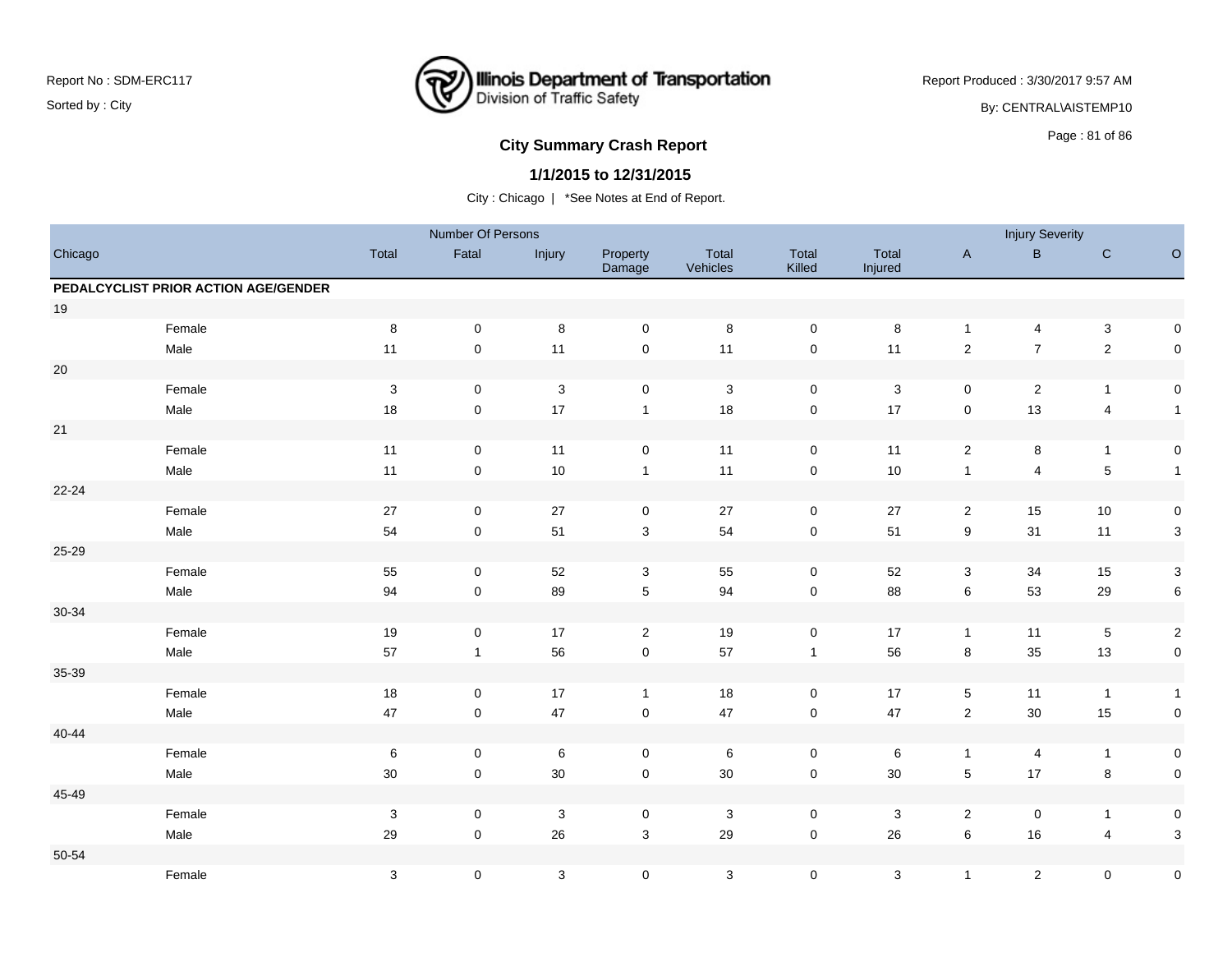

Report Produced : 3/30/2017 9:57 AM By: CENTRAL\AISTEMP10

## **City Summary Crash Report CLASH CRASH REPORT CONSTRUSS AND REPORT CONSTRUSS ASSESS** Page : 82 of 86

### **1/1/2015 to 12/31/2015**

|                    |                                      |                         | Number Of Persons |                         |                    |                         |                        |                  |                | <b>Injury Severity</b> |                         |                     |
|--------------------|--------------------------------------|-------------------------|-------------------|-------------------------|--------------------|-------------------------|------------------------|------------------|----------------|------------------------|-------------------------|---------------------|
| Chicago            |                                      | Total                   | Fatal             | Injury                  | Property<br>Damage | Total<br>Vehicles       | <b>Total</b><br>Killed | Total<br>Injured | $\mathsf{A}$   | B                      | $\mathbf C$             | $\circ$             |
|                    | PEDALCYCLIST PRIOR ACTION AGE/GENDER |                         |                   |                         |                    |                         |                        |                  |                |                        |                         |                     |
|                    | Male                                 | $37\,$                  | $\mathbf 0$       | 37                      | $\pmb{0}$          | 37                      | $\mathsf{O}\xspace$    | $37\,$           | $\sqrt{5}$     | 23                     | $\boldsymbol{9}$        | $\mathsf 0$         |
| 55-59              |                                      |                         |                   |                         |                    |                         |                        |                  |                |                        |                         |                     |
|                    | Female                               | 4                       | $\pmb{0}$         | $\sqrt{3}$              | $\mathbf{1}$       | 4                       | $\mathsf{O}\xspace$    | $\mathbf 3$      | 0              | $\overline{c}$         | $\mathbf{1}$            | $\overline{1}$      |
|                    | Male                                 | $26\,$                  | $\overline{2}$    | 24                      | $\pmb{0}$          | 26                      | $\overline{2}$         | 24               | $\bf8$         | $12$                   | $\overline{\mathbf{4}}$ | $\mathsf{O}\xspace$ |
| 60-64              |                                      |                         |                   |                         |                    |                         |                        |                  |                |                        |                         |                     |
|                    | Female                               | $\overline{1}$          | $\pmb{0}$         | $\overline{1}$          | $\pmb{0}$          | $\overline{1}$          | $\mathbf 0$            | $\overline{1}$   | $\pmb{0}$      | $\pmb{0}$              | $\mathbf{1}$            | $\mathsf{O}\xspace$ |
|                    | Male                                 | $10$                    | $\mathbf 0$       | 10                      | $\pmb{0}$          | 10                      | $\pmb{0}$              | $10$             | $\overline{2}$ | $\,6\,$                | $\sqrt{2}$              | $\mathsf{O}\xspace$ |
| 65-69              |                                      |                         |                   |                         |                    |                         |                        |                  |                |                        |                         |                     |
|                    | Male                                 | $\overline{\mathbf{4}}$ | $\mathbf 0$       | 4                       | $\pmb{0}$          | $\overline{\mathbf{4}}$ | $\pmb{0}$              | 4                | $\mathbf{1}$   | $\sqrt{2}$             | $\mathbf{1}$            | $\mathsf{O}\xspace$ |
| 70-74              |                                      |                         |                   |                         |                    |                         |                        |                  |                |                        |                         |                     |
|                    | Female                               | $\sqrt{2}$              | $\mathbf 0$       | $\sqrt{2}$              | $\pmb{0}$          | $\mathbf{2}$            | $\mathbf 0$            | $\overline{2}$   | $\pmb{0}$      | $\mathbf{2}$           | $\pmb{0}$               | $\mathsf{O}\xspace$ |
|                    | Male                                 | 4                       | $\mathbf 0$       | $\overline{\mathbf{4}}$ | $\pmb{0}$          | $\overline{4}$          | $\pmb{0}$              | $\overline{4}$   | $\pmb{0}$      | $\mathbf{3}$           | $\mathbf{1}$            | $\mathbf 0$         |
| 75-79              |                                      |                         |                   |                         |                    |                         |                        |                  |                |                        |                         |                     |
|                    | Male                                 | $\sqrt{2}$              | $\pmb{0}$         | $\sqrt{2}$              | $\pmb{0}$          | $\sqrt{2}$              | $\pmb{0}$              | $\overline{2}$   | $\pmb{0}$      | $\overline{2}$         | $\pmb{0}$               | $\mathsf{O}\xspace$ |
| 80-84              |                                      |                         |                   |                         |                    |                         |                        |                  |                |                        |                         |                     |
|                    | Male                                 | $\overline{1}$          | $\mathbf 0$       | $\mathbf{1}$            | $\mathsf 0$        | $\mathbf{1}$            | $\pmb{0}$              | $\mathbf{1}$     | $\mathbf 0$    | $\mathbf{1}$           | $\pmb{0}$               | $\mathsf{O}\xspace$ |
| 85-89              |                                      |                         |                   |                         |                    |                         |                        |                  |                |                        |                         |                     |
|                    | Male                                 | $\overline{1}$          | $\pmb{0}$         | $\mathbf{1}$            | $\pmb{0}$          | $\mathbf{1}$            | $\pmb{0}$              | $\overline{1}$   | $\pmb{0}$      | $\mathbf{1}$           | $\pmb{0}$               | $\mathsf{O}\xspace$ |
| 90-94              |                                      |                         |                   |                         |                    |                         |                        |                  |                |                        |                         |                     |
|                    | Male                                 | $\mathbf{1}$            | $\pmb{0}$         | $\mathbf{1}$            | $\mathsf 0$        | $\mathbf{1}$            | $\mathsf{O}\xspace$    | $\overline{1}$   | $\mathbf{1}$   | $\mathsf 0$            | $\pmb{0}$               | $\mathsf{O}\xspace$ |
| Unknown            |                                      |                         |                   |                         |                    |                         |                        |                  |                |                        |                         |                     |
|                    | Female                               | $\overline{2}$          | $\mathbf 0$       | $\sqrt{2}$              | 0                  | $\overline{2}$          | 0                      | $\overline{2}$   | 0              | $\overline{2}$         | 0                       | $\mathsf{O}\xspace$ |
|                    | Male                                 | $17$                    | $\mathbf 0$       | 13                      | 4                  | 17                      | $\mathsf 0$            | 13               | $\pmb{0}$      | $\overline{7}$         | 6                       | $\overline{4}$      |
|                    | Not Stated                           | $10$                    | $\pmb{0}$         | 8                       | $\sqrt{2}$         | 10                      | $\pmb{0}$              | $\bf8$           | $\mathbf{3}$   | $\mathbf{3}$           | $\overline{2}$          | $\overline{2}$      |
| Working In Roadway |                                      |                         |                   |                         |                    |                         |                        |                  |                |                        |                         |                     |
| 19                 |                                      |                         |                   |                         |                    |                         |                        |                  |                |                        |                         |                     |
|                    | Male                                 | $\overline{1}$          | 0                 | $\mathbf{1}$            | $\pmb{0}$          | $\mathbf{1}$            | $\pmb{0}$              | $\overline{1}$   | $\pmb{0}$      | $\mathbf{1}$           | $\pmb{0}$               | $\mathbf 0$         |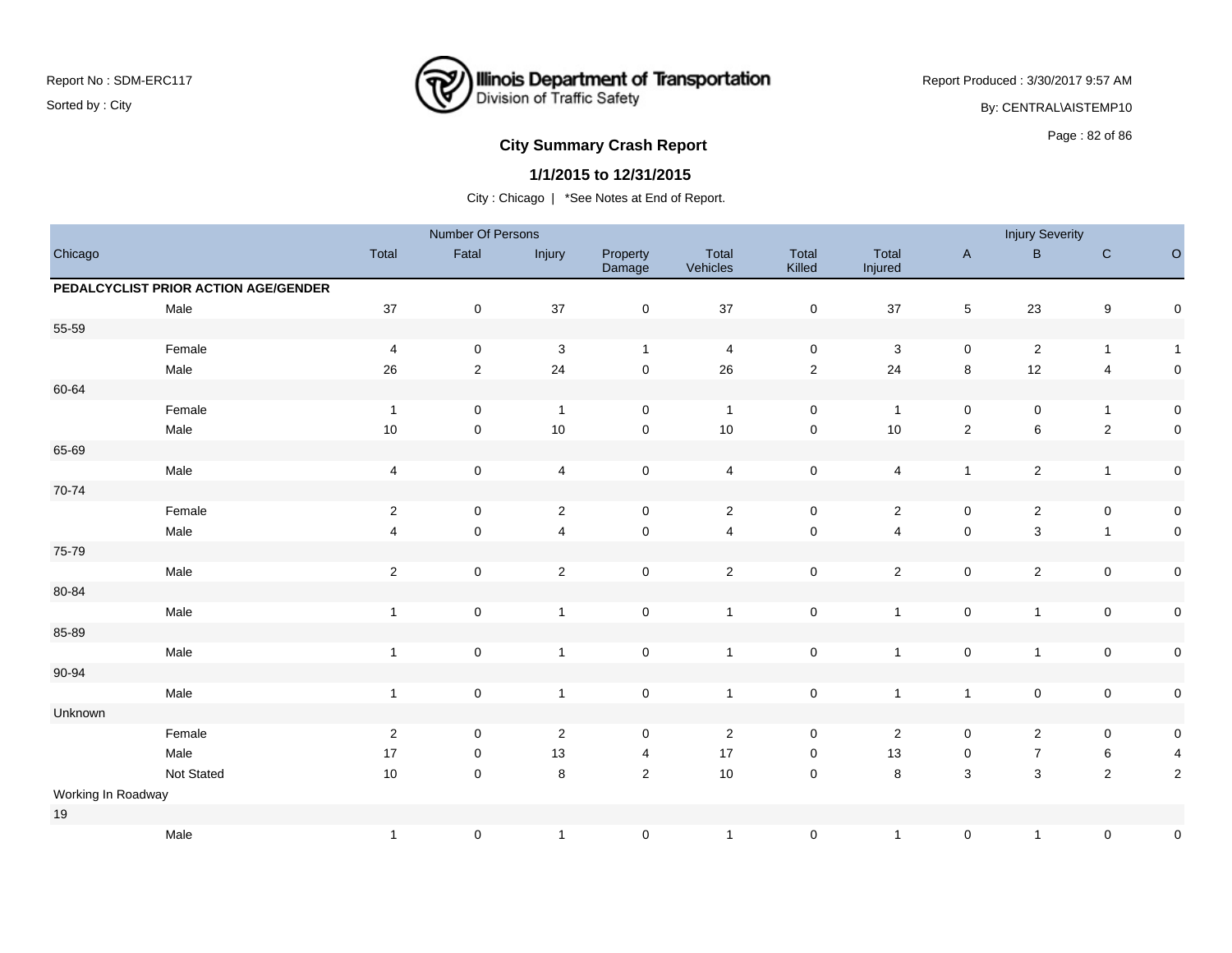

Report Produced : 3/30/2017 9:57 AM

By: CENTRAL\AISTEMP10

### **City Summary Crash Report CLAST CONSTRUSS 2009 120 AU 2010 12:30 Page : 83 of 86**

#### **1/1/2015 to 12/31/2015**

|               |                                      |       | <b>Number Of Persons</b> |        |                    |                          |                        |                                |              | <b>Injury Severity</b> |          |          |
|---------------|--------------------------------------|-------|--------------------------|--------|--------------------|--------------------------|------------------------|--------------------------------|--------------|------------------------|----------|----------|
| Chicago       |                                      | Total | Fatal                    | Injury | Property<br>Damage | Total<br><b>Vehicles</b> | <b>Total</b><br>Killed | <b>Total</b><br><b>Injured</b> | $\mathsf{A}$ | B                      | C        | O        |
|               | PEDALCYCLIST PRIOR ACTION AGE/GENDER |       |                          |        |                    |                          |                        |                                |              |                        |          |          |
| 45-49         |                                      |       |                          |        |                    |                          |                        |                                |              |                        |          |          |
|               | Male                                 |       | 0                        |        |                    |                          |                        |                                |              |                        | $\Omega$ | $\Omega$ |
| <b>TOTALS</b> |                                      | 1,747 | 8                        | 1,669  | 70                 | 1,747                    |                        | 1,664                          | 209          | 994                    | 461      | 76       |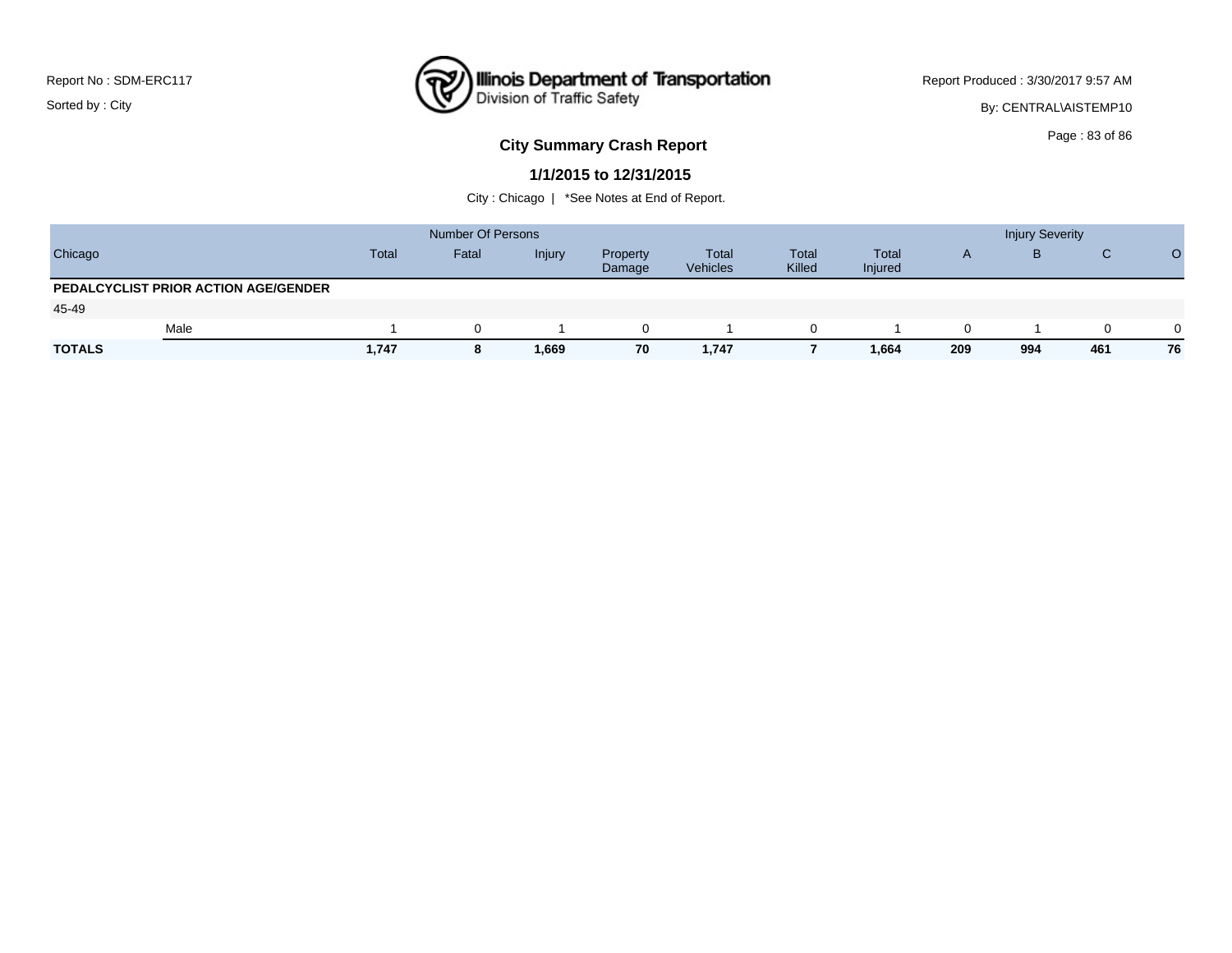### **Illinois Department of Transportation**<br>Division of Traffic Safety ष्ट्र

Report Produced : 3/30/2017 9:57 AM

By: CENTRAL\AISTEMP10

# **City Summary Crash Report CLASH CRASH REPORT CONSTRUSS AND REPORT CONSTRUSS A CONSTRUSS AND REPORT OF SAMPLE CONSTRUSS AND REPORT OF SAMPLE CONSTRUSS AND REPORT OF SAMPLE CONSTRUCTION OF SAMPLE CONSTRUSS AND REPORT OF S**

### **1/1/2015 to 12/31/2015**

|           |                                           |                | Number Of Persons   |                |                     |                         |                 |                     |                     | <b>Injury Severity</b> |                     |              |
|-----------|-------------------------------------------|----------------|---------------------|----------------|---------------------|-------------------------|-----------------|---------------------|---------------------|------------------------|---------------------|--------------|
| Chicago   |                                           | Total          | Fatal               | Injury         | Property<br>Damage  | Total<br>Vehicles       | Total<br>Killed | Total<br>Injured    | $\mathsf{A}$        | B                      | ${\bf C}$           | $\circ$      |
|           | OCCUPANT OF NON-MOTORIZED VEHICLE AGE/SEX |                |                     |                |                     |                         |                 |                     |                     |                        |                     |              |
| 01        |                                           |                |                     |                |                     |                         |                 |                     |                     |                        |                     |              |
|           | Male                                      | $\mathbf{1}$   | $\mathbf{1}$        | $\pmb{0}$      | $\pmb{0}$           | $\overline{1}$          | $\mathbf{1}$    | $\mathsf{O}\xspace$ | $\mathbf 0$         | $\pmb{0}$              | $\pmb{0}$           | $\pmb{0}$    |
| $02\,$    |                                           |                |                     |                |                     |                         |                 |                     |                     |                        |                     |              |
|           | Male                                      | $\mathbf{1}$   | $\mathsf 0$         | $\mathbf{1}$   | $\mathbf 0$         | $\overline{1}$          | $\pmb{0}$       | $\mathbf{1}$        | $\mathbf 0$         | $\mathsf 0$            | $\overline{1}$      | $\pmb{0}$    |
| $20\,$    |                                           |                |                     |                |                     |                         |                 |                     |                     |                        |                     |              |
|           | Female                                    | $\mathbf{1}$   | $\pmb{0}$           | $\pmb{0}$      | $\mathbf{1}$        | $\overline{\mathbf{1}}$ | $\pmb{0}$       | $\mathsf{O}\xspace$ | $\pmb{0}$           | $\pmb{0}$              | $\pmb{0}$           | $\mathbf{1}$ |
| 25-29     |                                           |                |                     |                |                     |                         |                 |                     |                     |                        |                     |              |
|           | Female                                    | $\overline{2}$ | $\mathsf{O}\xspace$ | $\mathbf{1}$   | $\mathbf{1}$        | $\overline{2}$          | $\pmb{0}$       | $\mathbf{1}$        | $\mathbf 0$         | $\pmb{0}$              | $\mathbf{1}$        | $\mathbf{1}$ |
| $30 - 34$ |                                           |                |                     |                |                     |                         |                 |                     |                     |                        |                     |              |
|           | Male                                      | $\mathbf{3}$   | $\mathsf{O}\xspace$ | $\sqrt{2}$     | $\mathbf{1}$        | $\mathbf{3}$            | $\mathsf 0$     | $\overline{2}$      | $\mathsf{O}\xspace$ | $\overline{2}$         | $\pmb{0}$           | $\mathbf{1}$ |
| 35-39     |                                           |                |                     |                |                     |                         |                 |                     |                     |                        |                     |              |
|           | Male                                      | $\overline{2}$ | $\pmb{0}$           | $\pmb{0}$      | $\overline{2}$      | $\overline{2}$          | $\pmb{0}$       | $\mathsf{O}\xspace$ | $\mathbf 0$         | $\pmb{0}$              | $\pmb{0}$           | $\sqrt{2}$   |
| 45-49     |                                           |                |                     |                |                     |                         |                 |                     |                     |                        |                     |              |
|           | Female                                    | $\mathbf{1}$   | $\mathsf{O}\xspace$ | $\mathbf{1}$   | $\mathsf{O}\xspace$ | $\mathbf{1}$            | $\pmb{0}$       | $\mathbf{1}$        | $\mathbf 0$         | $\mathbf{1}$           | $\mathsf{O}\xspace$ | $\pmb{0}$    |
|           | Male                                      | $\mathbf{1}$   | $\pmb{0}$           | $\pmb{0}$      | $\mathbf{1}$        | $\mathbf{1}$            | $\pmb{0}$       | $\pmb{0}$           | $\mathsf 0$         | $\mathbf 0$            | $\pmb{0}$           | $\mathbf{1}$ |
| 50-54     |                                           |                |                     |                |                     |                         |                 |                     |                     |                        |                     |              |
|           | Female                                    | $\mathbf{1}$   | $\mathbf 0$         | $\mathbf{1}$   | $\mathbf 0$         | $\mathbf{1}$            | $\pmb{0}$       | $\mathbf{1}$        | $\mathbf 0$         | $\mathbf{1}$           | $\pmb{0}$           | $\pmb{0}$    |
| 55-59     |                                           |                |                     |                |                     |                         |                 |                     |                     |                        |                     |              |
|           | Male                                      | $\mathbf{1}$   | $\pmb{0}$           | $\pmb{0}$      | $\mathbf{1}$        | $\overline{1}$          | $\pmb{0}$       | $\mathsf{O}\xspace$ | $\mathbf 0$         | $\pmb{0}$              | $\pmb{0}$           | $\mathbf{1}$ |
| 60-64     |                                           |                |                     |                |                     |                         |                 |                     |                     |                        |                     |              |
|           | Male                                      | $\mathbf{3}$   | $\mathbf 0$         | $\mathbf{1}$   | $\overline{2}$      | $\mathbf{3}$            | $\pmb{0}$       | $\mathbf{1}$        | $\mathbf 0$         | $\mathbf{1}$           | $\pmb{0}$           | $\sqrt{2}$   |
| 70-74     |                                           |                |                     |                |                     |                         |                 |                     |                     |                        |                     |              |
|           | Male                                      | $\mathbf{1}$   | $\pmb{0}$           | $\pmb{0}$      | $\mathbf{1}$        | $\overline{\mathbf{1}}$ | $\pmb{0}$       | $\mathsf{O}\xspace$ | $\pmb{0}$           | $\pmb{0}$              | $\pmb{0}$           | $\pmb{0}$    |
| 75-79     |                                           |                |                     |                |                     |                         |                 |                     |                     |                        |                     |              |
|           | Female                                    | $\overline{2}$ | $\pmb{0}$           | $\sqrt{2}$     | $\mathsf{O}\xspace$ | $\overline{2}$          | $\pmb{0}$       | $\overline{2}$      | $\mathbf 0$         | $\mathbf{1}$           | $\mathbf{1}$        | $\pmb{0}$    |
| Unknown   |                                           |                |                     |                |                     |                         |                 |                     |                     |                        |                     |              |
|           | Female                                    | $\mathbf{1}$   | $\mathbf 0$         | $\pmb{0}$      | $\mathbf{1}$        | $\overline{1}$          | $\pmb{0}$       | $\mathbf 0$         | $\mathbf 0$         | 0                      | $\mathbf 0$         | $\pmb{0}$    |
|           | Male                                      | 6              | $\mathbf 0$         | $\overline{2}$ | $\overline{4}$      | 6                       | $\mathbf 0$     | $\mathbf{1}$        | $\mathsf{O}\xspace$ | $\mathbf{1}$           | $\mathbf 0$         | $\sqrt{5}$   |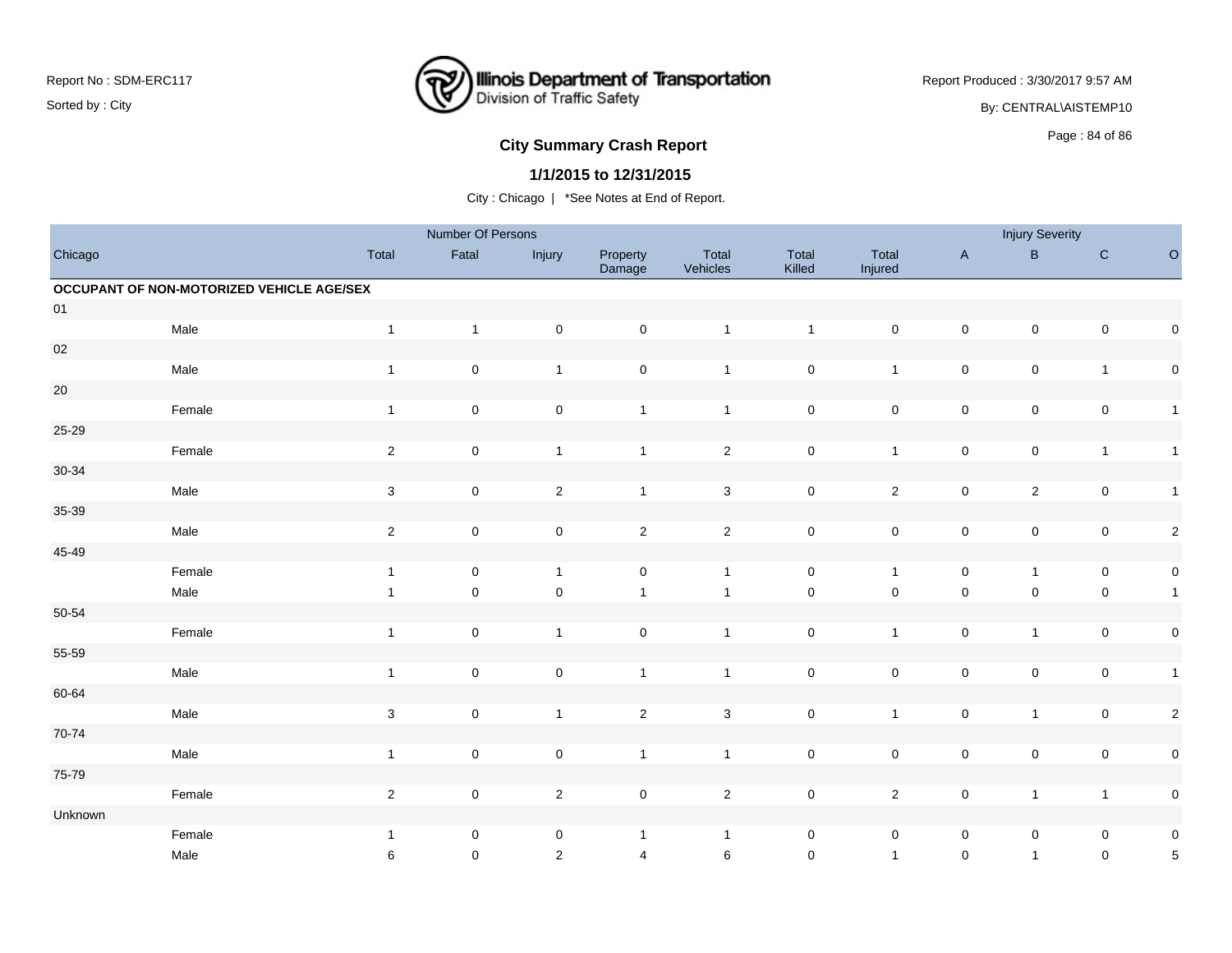### **Illinois Department of Transportation**<br>Division of Traffic Safety ष्ट्र

Report Produced : 3/30/2017 9:57 AM

By: CENTRAL\AISTEMP10

# Page : 85 of 86 **City Summary Crash Report**

#### **1/1/2015 to 12/31/2015**

|                                           |                   |       | <b>Number Of Persons</b> |               |                    | <b>Injury Severity</b>   |                 |                         |  |  |  |    |
|-------------------------------------------|-------------------|-------|--------------------------|---------------|--------------------|--------------------------|-----------------|-------------------------|--|--|--|----|
| Chicago                                   |                   | Total | Fatal                    | <b>Injury</b> | Property<br>Damage | Total<br><b>Vehicles</b> | Total<br>Killed | <b>Total</b><br>Injured |  |  |  |    |
| OCCUPANT OF NON-MOTORIZED VEHICLE AGE/SEX |                   |       |                          |               |                    |                          |                 |                         |  |  |  |    |
|                                           | <b>Not Stated</b> | 47    |                          |               | 38                 | 47                       |                 |                         |  |  |  | 35 |
| <b>TOTALS</b>                             |                   | 74    |                          | 20            | 53                 | 74                       |                 | 11                      |  |  |  | 49 |

|                         |         | Number Of Vehicles |                |                    |                   |                 |                  |                | <b>Injury Severity</b> |             |         |
|-------------------------|---------|--------------------|----------------|--------------------|-------------------|-----------------|------------------|----------------|------------------------|-------------|---------|
| Chicago                 | Total   | Fatal              | Injury         | Property<br>Damage | Total<br>Vehicles | Total<br>Killed | Total<br>Injured | $\mathsf{A}$   | В                      | C           | $\circ$ |
| <b>VEHICLE DEFECTS</b>  |         |                    |                |                    |                   |                 |                  |                |                        |             |         |
| <b>Brakes</b>           | 644     | 0                  | 162            | 482                | 644               | 0               | 88               | 16             | 48                     | 24          | 730     |
| Cargo                   | 19      | 0                  | 1              | 18                 | 19                | 0               | $\mathbf 0$      | 0              | 0                      | $\mathbf 0$ | 19      |
| Engine/Motor            | 66      | 0                  | 14             | 52                 | 66                | 0               | 4                |                | $\overline{2}$         |             | 65      |
| Exhaust                 | 8       | 0                  |                | $\overline{7}$     | 8                 | 0               | 0                | $\Omega$       | 0                      | $\Omega$    | 11      |
| Fuel System             | 10      | 0                  | 4              | 6                  | 10                | 0               | 5                | 0              | 0                      | 5           | 8       |
| Lights                  | 34      | 0                  | $\overline{7}$ | 27                 | 34                | 0               |                  | 0              | 1                      | $\mathbf 0$ | 33      |
| None                    | 109,706 | 91                 | 18,973         | 90,642             | 109,706           | 29              | 12,920           | 1,403          | 6,252                  | 5,265       | 112,525 |
| Other                   | 1,069   | 0                  | 99             | 970                | 1,069             | 0               | 40               |                | 18                     | 15          | 421     |
| <b>Restraint System</b> | 30      | 0                  | 7              | 23                 | 30                | 0               | 3                | 0              | 0                      | 3           | 35      |
| Signals                 | 393     |                    | 54             | 338                | 393               | 0               | 18               | 6              | 11                     |             | 361     |
| Steering                | 181     | 2                  | 39             | 140                | 181               | 0               | 32               | 3              | 15                     | 14          | 178     |
| Suspension              | 70      | $\mathbf 0$        | 13             | 57                 | 70                | 0               | 15               | $\overline{c}$ | $\overline{4}$         | 9           | 61      |
| Tires                   | 190     |                    | 33             | 156                | 190               | 0               | 32               | $\overline{c}$ | 24                     | 6           | 241     |
| <b>Trailer Coupling</b> | 33      | 0                  | 5              | 28                 | 33                | 0               | $\mathbf 0$      | $\mathbf 0$    | 0                      | $\mathbf 0$ | 16      |
| Unknown                 | 67,798  | 86                 | 9,100          | 58,612             | 67,798            | 36              | 4,038            | 520            | 1,962                  | 1,556       | 65,561  |
| Wheels                  | 47      | 0                  | 6              | 41                 | 47                | 0               |                  |                | 0                      | $\mathbf 0$ | 51      |
| Windows                 | 35      | 0                  | 10             | 25                 | 35                | 0               | 9                | 3              | 5                      |             | 42      |
| <b>TOTALS</b>           | 180,333 | 181                | 28,528         | 151,624            | 180,333           | 65              | 17,206           | 1,964          | 8,342                  | 6,900       | 180,358 |